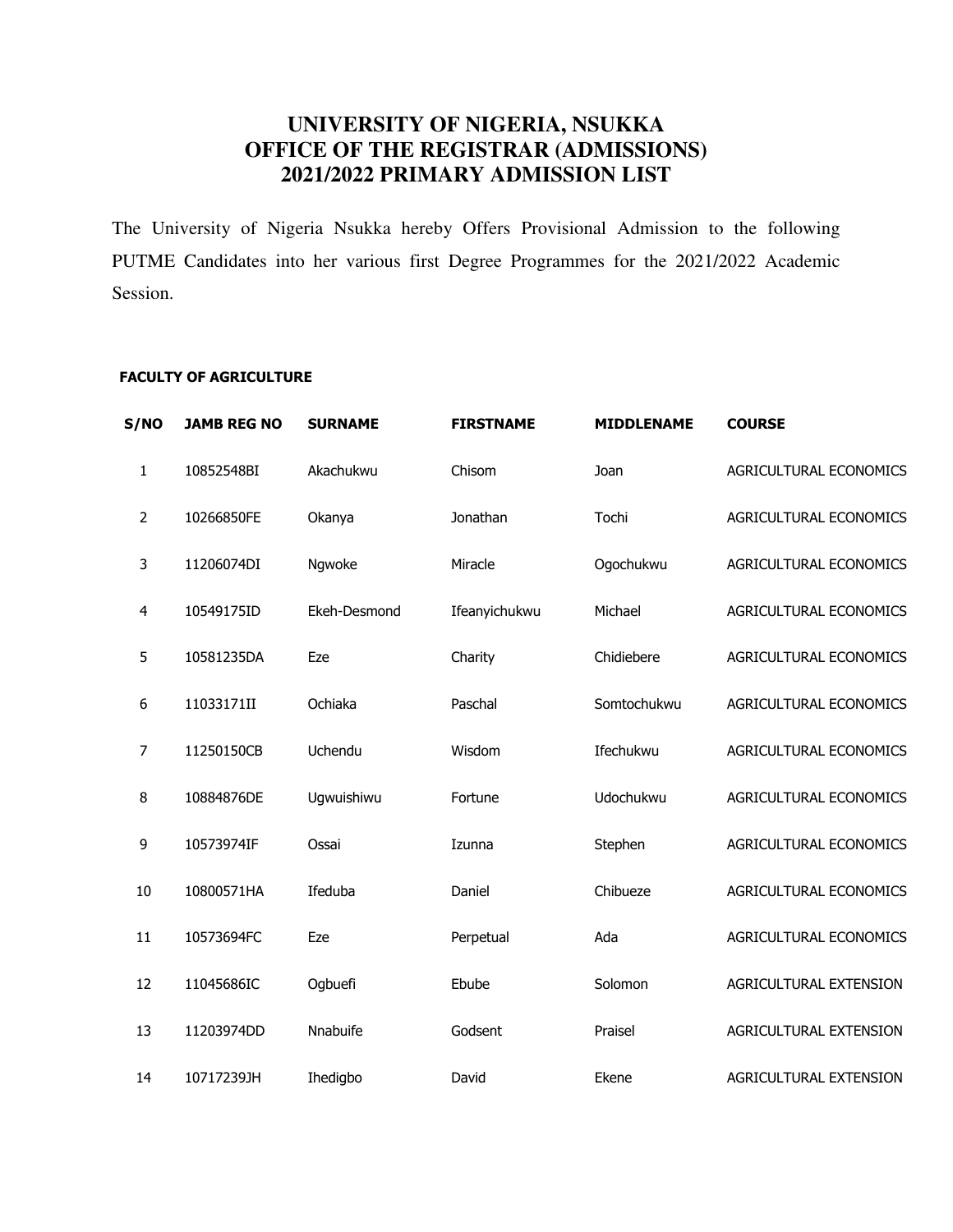| 15 | 11252256AI | Obute      | Sunday      | Osinachi    | AGRICULTURAL EXTENSION |
|----|------------|------------|-------------|-------------|------------------------|
| 16 | 10195723DF | Ugwu       | Chinedu     | Victor      | AGRICULTURAL EXTENSION |
| 17 | 10523981AF | Ezugwu     | Blessing    | Onyedikachi | AGRICULTURAL EXTENSION |
| 18 | 10477359JE | Aleke      | Goeffrey    | Chukwudalu  | AGRICULTURAL EXTENSION |
| 19 | 11000124JF | Ubagwu     | Johnpaul    | Chinonso    | AGRICULTURAL EXTENSION |
| 20 | 10984894AB | Ugwu       | Kenneth     | Chukwuemeka | AGRICULTURAL EXTENSION |
| 21 | 10331102DH | Eyah       | Christian   | Tochukwu    | ANIMAL SCIENCE         |
| 22 | 10332537JH | Amadigwe   | Oluebube    | Favour      | ANIMAL SCIENCE         |
| 23 | 10099421HF | Aneke      | Eric        | Chinenyenwa | ANIMAL SCIENCE         |
| 24 | 10725365GG | Ezekwem    | Chidozie    | Raphael     | ANIMAL SCIENCE         |
| 25 | 10201970BF | Nuhu       | Mariam      | Zeenat      | ANIMAL SCIENCE         |
| 26 | 10953004CJ | Iheanacho  | Favour      | Chioma      | ANIMAL SCIENCE         |
| 27 | 11018438FF | Eze        | Godsfavour  | Chinecherem | ANIMAL SCIENCE         |
| 28 | 10899218HG | Odo        | Joy         | Chidera     | ANIMAL SCIENCE         |
| 29 | 10809536EE | Enoja      | Hellen      | Amuche      | ANIMAL SCIENCE         |
| 30 | 11152650GG | Ujam       | Joseph      | Chigozie    | ANIMAL SCIENCE         |
| 31 | 10917577JF | Duruaku    | Munachiso   | Maryann     | ANIMAL SCIENCE         |
| 32 | 10637844FA | Onaemo     | Orevaoghene | Evidence    | ANIMAL SCIENCE         |
| 33 | 10404594EC | Okechukwu  | Ifechukwu   | Promise     | <b>CROP SCIENCE</b>    |
| 34 | 11269186EG | Oguejiofor | Celestine   | Chinecherem | <b>CROP SCIENCE</b>    |
| 35 | 10040414HB | Bakare     | Eniola      | Elizabeth   | <b>CROP SCIENCE</b>    |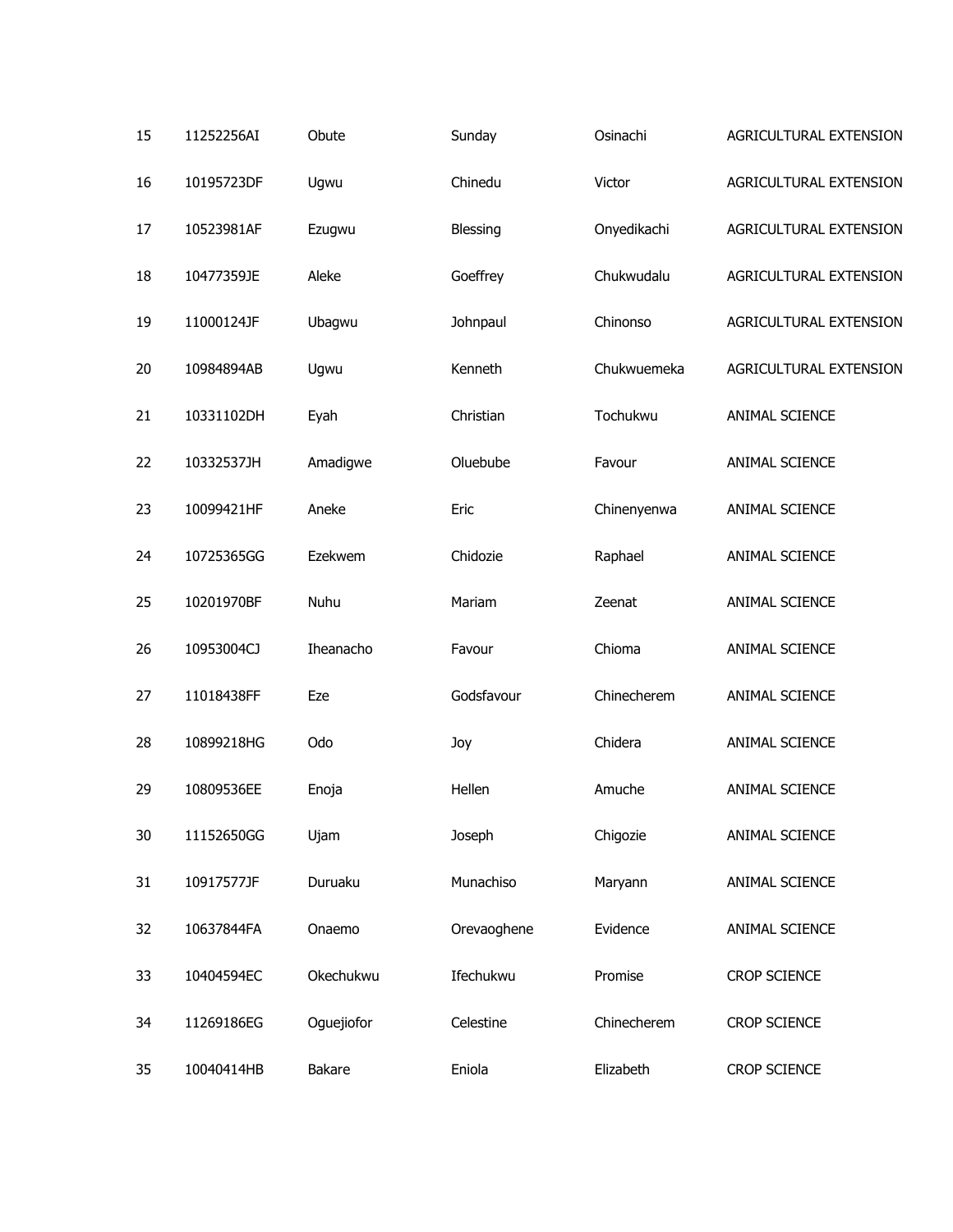| 36 | 10594222GD | Onyemazu   | Ugochukwu      | Johnbosco     | <b>CROP SCIENCE</b>                          |
|----|------------|------------|----------------|---------------|----------------------------------------------|
| 37 | 10087358ID | Akubue     | Chidimma       | Josephine     | <b>CROP SCIENCE</b>                          |
| 38 | 10965908CA | Agom       | Chinonso       | Mercy         | FOOD SCIENCE AND<br><b>TECHNOLOGY</b>        |
| 39 | 10256957FB | Mowoe      | Novo           | Dylan         | FOOD SCIENCE AND<br><b>TECHNOLOGY</b>        |
| 40 | 10383402ID | Eze        | Maureen        | Chiamaka      | FOOD SCIENCE AND<br><b>TECHNOLOGY</b>        |
| 41 | 10273671FI | Nwokedi    | <b>Blossom</b> | Chinwe        | FOOD SCIENCE AND<br><b>TECHNOLOGY</b>        |
| 42 | 10485054JF | Amadi      | Nnamdi         | Odinakachukwu | FOOD SCIENCE AND<br><b>TECHNOLOGY</b>        |
| 43 | 10052773EI | Vandeyoon  | Doowuese       | Keziah        | FOOD SCIENCE AND<br><b>TECHNOLOGY</b>        |
| 44 | 10097267DI | Egwuatu    | Afoma          | Chinwe        | FOOD SCIENCE AND<br><b>TECHNOLOGY</b>        |
| 45 | 10280416JG | Nwogu      | Chiamaka       | Victoria      | FOOD SCIENCE AND<br><b>TECHNOLOGY</b>        |
| 46 | 10345195FA | Ezeanyanwu | Jacinta        | Chiamaka      | FOOD SCIENCE AND<br><b>TECHNOLOGY</b>        |
| 47 | 10992659ID | Onwe       | Blessing       | Chiemerie     | FOOD SCIENCE AND<br><b>TECHNOLOGY</b>        |
| 48 | 10903474BF | Mamah      | Loveth         | Oluchi        | FOOD SCIENCE AND<br><b>TECHNOLOGY</b>        |
| 49 | 10889915EJ | Omeje      | Chinemerem     | Emmanuella    | FOOD SCIENCE AND<br><b>TECHNOLOGY</b>        |
| 50 | 11212041IC | Omeje      | Joy            | Ifunanya      | <b>FOOD SCIENCE AND</b><br><b>TECHNOLOGY</b> |
| 51 | 10638153JD | Achilonu   | Ojiugo         | Stephanie     | FOOD SCIENCE AND<br><b>TECHNOLOGY</b>        |
| 52 | 10816487EG | Chukwudi   | <b>Success</b> | Chidinma      | FOOD SCIENCE AND<br><b>TECHNOLOGY</b>        |
| 53 | 10985797AI | Johnson    | Ogechi         | Favour        | <b>FOOD SCIENCE AND</b><br><b>TECHNOLOGY</b> |
| 54 | 10551511FJ | Iyare      | Osemwengie     | Osarenwinda   | FOOD SCIENCE AND<br><b>TECHNOLOGY</b>        |
| 55 | 10395056EB | Ogbu       | Emmanuel       | Esa           | <b>FOOD SCIENCE AND</b><br><b>TECHNOLOGY</b> |
| 56 | 10974163IH | Nnajiofor  | Chisom         | Henrietta     | FOOD SCIENCE AND<br><b>TECHNOLOGY</b>        |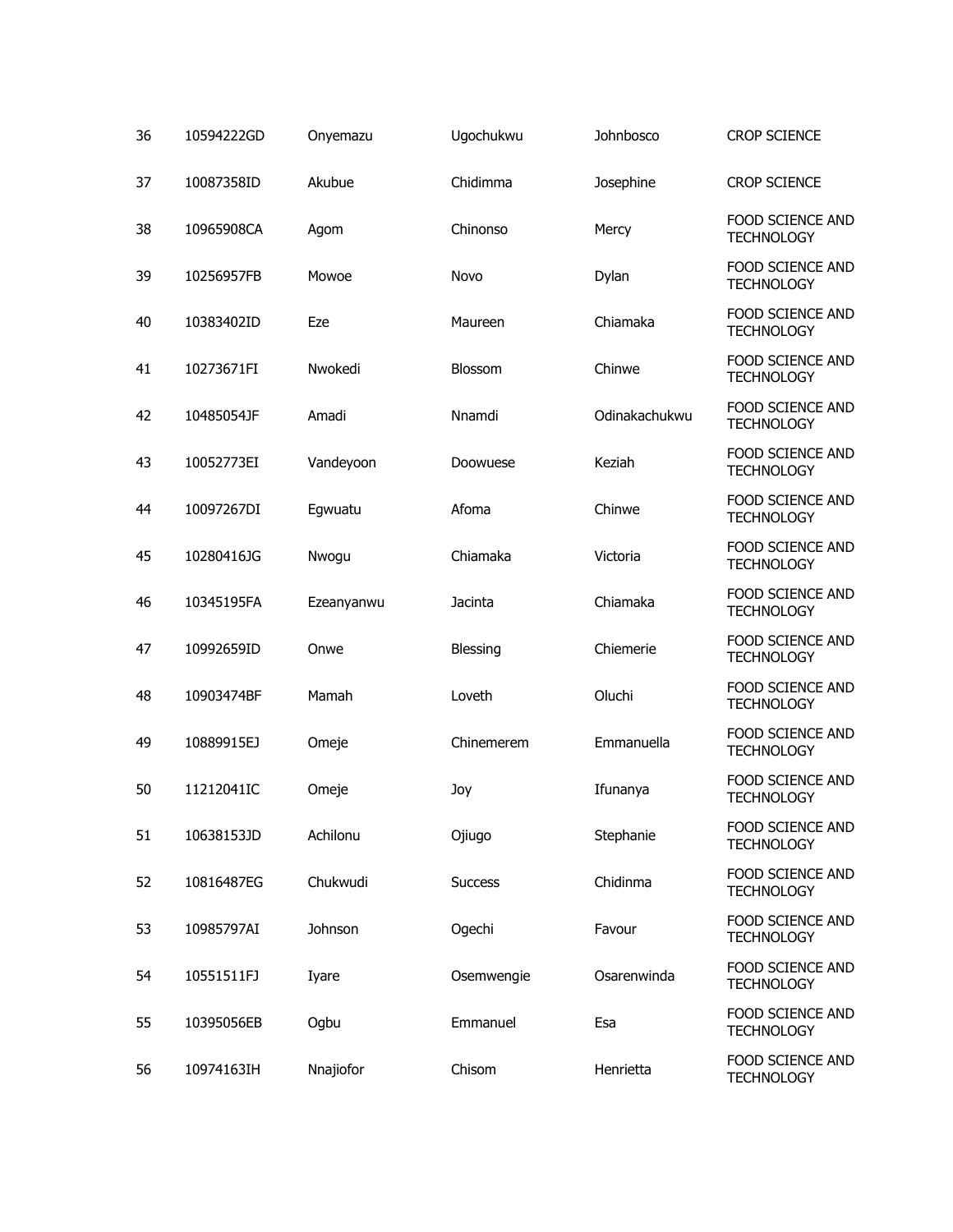| 57 | 11050062EJ | Ugwuozor   | Chukwuebuka    | Michael     | FOOD SCIENCE AND<br><b>TECHNOLOGY</b>        |
|----|------------|------------|----------------|-------------|----------------------------------------------|
| 58 | 11237507CD | Oyibe      | Ruth           | Chinesom    | FOOD SCIENCE AND<br><b>TECHNOLOGY</b>        |
| 59 | 10291478IE | Madu       | Perpetua       | Chioma      | <b>FOOD SCIENCE AND</b><br><b>TECHNOLOGY</b> |
| 60 | 11150839GH | Ossai      | Precious       | Chiamaka    | FOOD SCIENCE AND<br><b>TECHNOLOGY</b>        |
| 61 | 10857967FH | Igwe       | Gloria         | Chinora     | <b>FOOD SCIENCE AND</b><br><b>TECHNOLOGY</b> |
| 62 | 11048299AD | Okonkwo    | Chibundom      | Janefrances | FOOD SCIENCE AND<br><b>TECHNOLOGY</b>        |
| 63 | 10659359BA | Nwokpoku   | Gloria         | Chidinma    | FOOD SCIENCE AND<br><b>TECHNOLOGY</b>        |
| 64 | 10948609CC | Igboanle   | Joy            | Oseme       | <b>FOOD SCIENCE AND</b><br><b>TECHNOLOGY</b> |
| 65 | 10738388II | Osinuga    | <b>Success</b> | Opeyemi     | FOOD SCIENCE AND<br><b>TECHNOLOGY</b>        |
| 66 | 11052102EA | Eze        | Elizabeth      | Ifunanya    | FOOD SCIENCE AND<br><b>TECHNOLOGY</b>        |
| 67 | 10125923BC | Okonkwo    | Blessing       | Oluebube    | <b>FOOD SCIENCE AND</b><br><b>TECHNOLOGY</b> |
| 68 | 11175653CE | Ucha       | Blessing       | Ngozichukwu | FOOD SCIENCE AND<br><b>TECHNOLOGY</b>        |
| 69 | 10127492FI | Udeh       | Patience       | Ndidiamaka  | <b>FOOD SCIENCE AND</b><br><b>TECHNOLOGY</b> |
| 70 | 11253950GH | Ossai      | Ujunwa         | Precious    | FOOD SCIENCE AND<br><b>TECHNOLOGY</b>        |
| 71 | 11261622EA | Aquchibe   | Blessing       | Chisom      | FOOD SCIENCE AND<br><b>TECHNOLOGY</b>        |
| 72 | 10983432CC | Odo        | Patience       | Chidimma    | <b>FOOD SCIENCE AND</b><br><b>TECHNOLOGY</b> |
| 73 | 10306017CA | Ottah      | Precious       | Chidera     | FOOD SCIENCE AND<br><b>TECHNOLOGY</b>        |
| 74 | 10266627EE | Onwuemenam | Chinenye       | Sophia      | FOOD SCIENCE AND<br><b>TECHNOLOGY</b>        |
| 75 | 10038772FA | Onyemekara | Amarachi       | Favour      | FOOD SCIENCE AND<br><b>TECHNOLOGY</b>        |
| 76 | 10577065CH | Enemari    | Paulina        | Ogbene      | FOOD SCIENCE AND<br><b>TECHNOLOGY</b>        |
| 77 | 10885584EE | Egbuaba    | Chiamaka       | Maureen     | HOME SCIENCE                                 |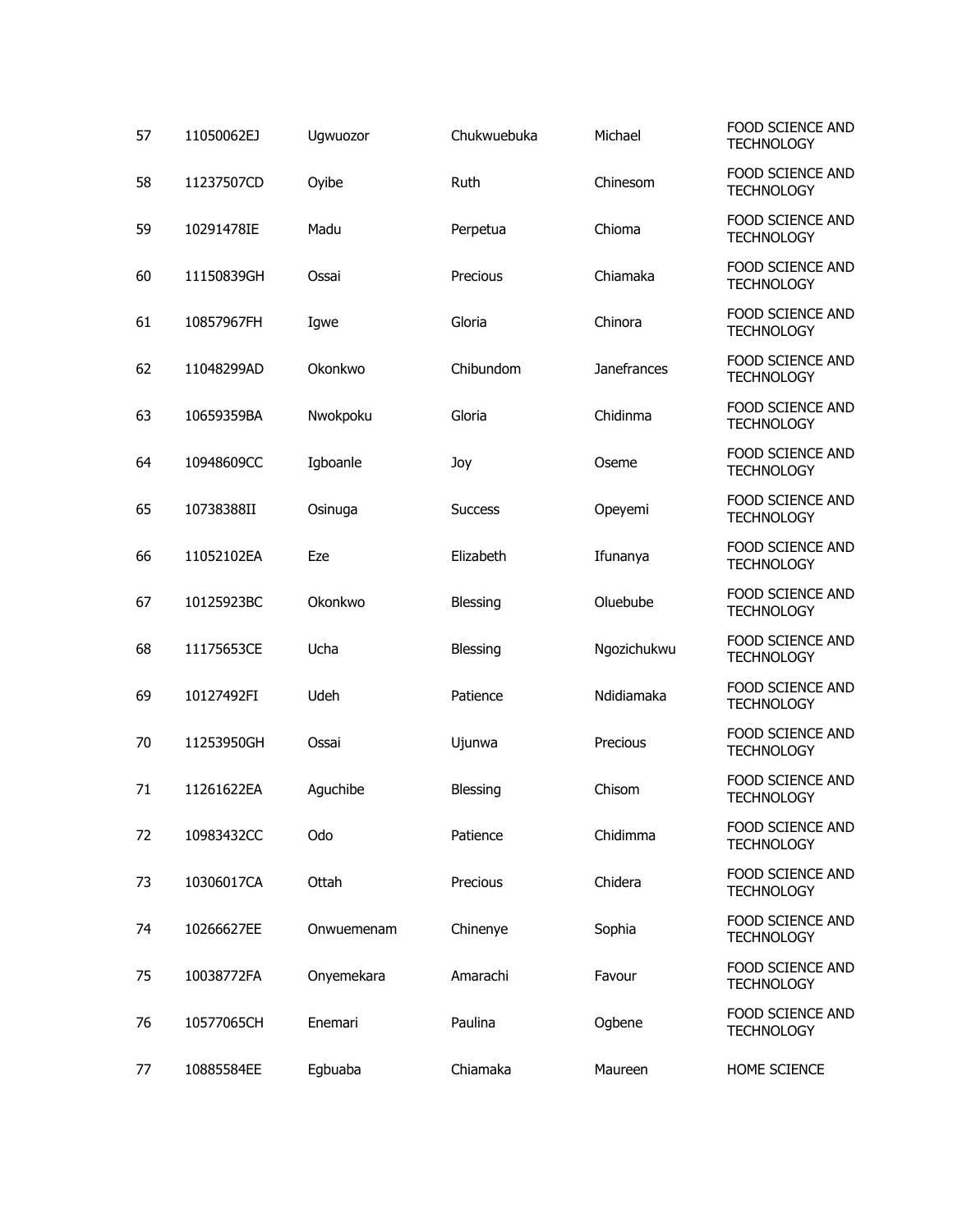| 78 | 10887850DG | Onwuachi    | Philip      | Olisa         | HOME SCIENCE            |
|----|------------|-------------|-------------|---------------|-------------------------|
| 79 | 10831188HI | Ani         | Chiamaka    | Favour        | HOME SCIENCE            |
| 80 | 11032801DE | Asogwa      | Maryann     | Eberechukwu   | HOME SCIENCE            |
| 81 | 10310815HJ | Mbaeri      | Rejoice     | Ijeoma        | HOME SCIENCE            |
| 82 | 10908248EJ | Adegoke     | Glory       | Anuoluwa      | HOME SCIENCE            |
| 83 | 11013722EB | Ezema       | Victor      | Ifechukwu     | HOME SCIENCE            |
| 84 | 10520507EI | Idoko       | Salome      | Oluoma        | HOME SCIENCE            |
| 85 | 11126375DA | Onodingene  | Ujunwa      | Lilian        | HOME SCIENCE            |
| 86 | 10135886JG | Ugwoke      | Faith       | Soromtoochi   | HOME SCIENCE            |
| 87 | 11052206BJ | Oguine      | Chinecherem | Mariagorretti | HOME SCIENCE            |
| 88 | 10968305AH | Onuh        | Peace       | Ogechi        | HOME SCIENCE            |
| 89 | 10471379IJ | Obiora      | Maureen     | Chimereucheya | HOME SCIENCE            |
| 90 | 10898307JD | Nsude       | Ifechukwu   | Winifred      | NUTRITION AND DIETETICS |
| 91 | 10768274FI | Augustine   | Precious    | Onyedikachi   | NUTRITION AND DIETETICS |
| 92 | 10332820CE | Ugo         | Harriet     | Chideraa      | NUTRITION AND DIETETICS |
| 93 | 11122508II | Ejimofor    | Jubilee     | Chizurum      | NUTRITION AND DIETETICS |
| 94 | 10391746HH | Jibulu      | Miracle     | Chiadika      | NUTRITION AND DIETETICS |
| 95 | 10246307II | Odoh        | Doris       | Chidimma      | NUTRITION AND DIETETICS |
| 96 | 10810928DJ | Agbo        | Martha      | Blessing      | NUTRITION AND DIETETICS |
| 97 | 10562671EE | Chibuike    | Winifred    | Chinwoke      | NUTRITION AND DIETETICS |
| 98 | 10732275JE | Chukwuemeka | Mmesoma     | Favour        | NUTRITION AND DIETETICS |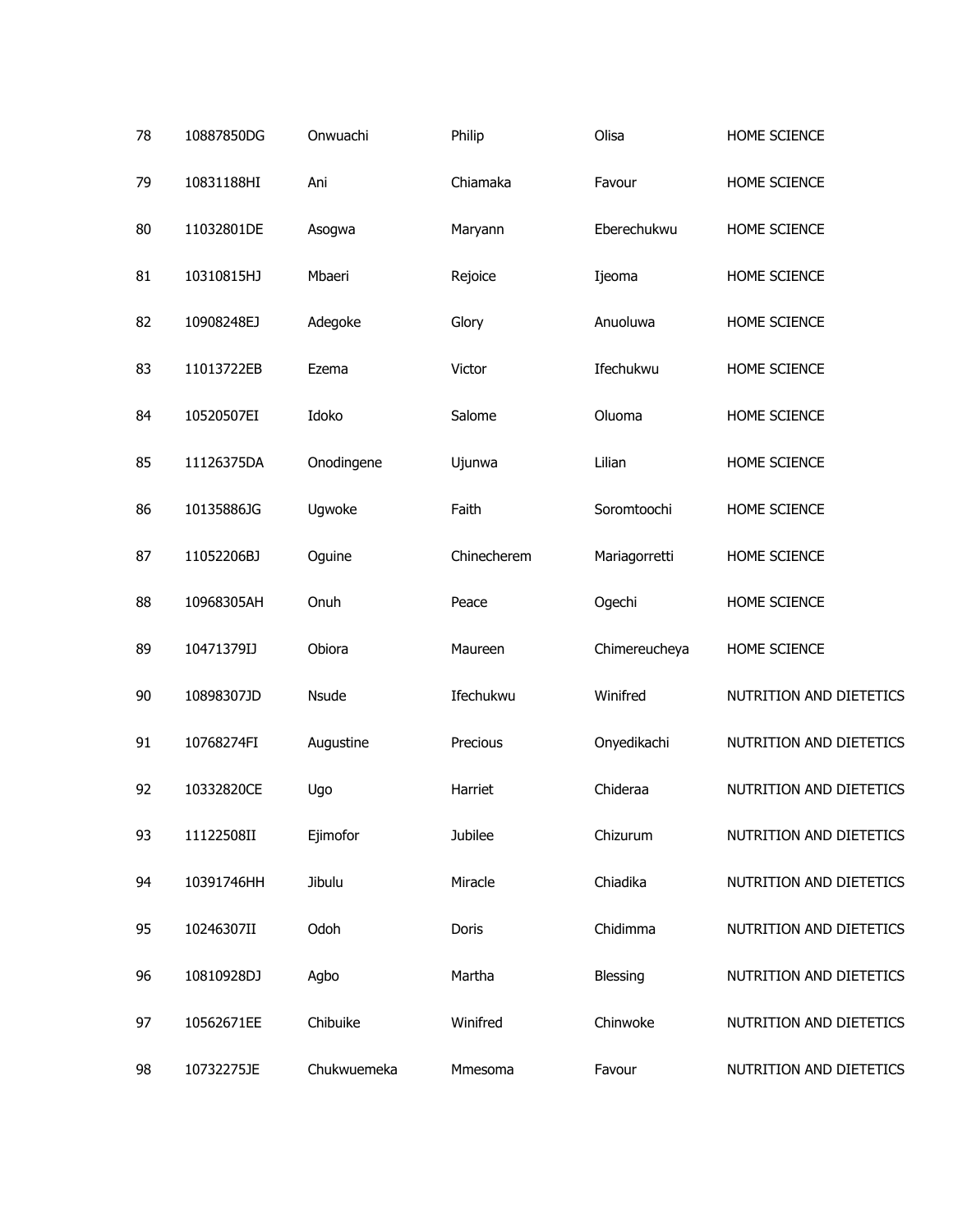| 99  | 10830056HJ | Inyang     | Aniedo        | Favour       | NUTRITION AND DIETETICS |
|-----|------------|------------|---------------|--------------|-------------------------|
| 100 | 10964323CC | Eze        | Cynthia       | Kosisochukwu | NUTRITION AND DIETETICS |
| 101 | 10935814JC | Ugwu       | Blessing      | Ukamaka      | NUTRITION AND DIETETICS |
| 102 | 10477375EG | Agbo       | Mary          | Chinago      | NUTRITION AND DIETETICS |
| 103 | 10165793AD | Okeke      | Ebube         | Doreen       | NUTRITION AND DIETETICS |
| 104 | 10948899CF | Ayogu      | Chikaodiri    | Judith       | NUTRITION AND DIETETICS |
| 105 | 10487389HE | Ani        | Ezinne        | Rita         | NUTRITION AND DIETETICS |
| 106 | 10793684HA | Uwakwe     | Blessing      | Franklin     | NUTRITION AND DIETETICS |
| 107 | 10303671HE | Oragwuncha | Chikosolu     | Chinemelum   | NUTRITION AND DIETETICS |
| 108 | 10396172II | Nzeako     | Chinyere      | Gladys       | NUTRITION AND DIETETICS |
| 109 | 10690046AC | Ubani      | Precious      | Gift         | NUTRITION AND DIETETICS |
| 110 | 10109744EJ | Williams   | Victory       | Nneoma       | NUTRITION AND DIETETICS |
| 111 | 10385492CB | Nwachukwu  | Precious      | Onyekachi    | NUTRITION AND DIETETICS |
| 112 | 10801466AE | Ezenma     | Chidiogo      | Blessing     | NUTRITION AND DIETETICS |
| 113 | 10164336AJ | Enete      | Nneoma        | Maryanne     | NUTRITION AND DIETETICS |
| 114 | 10816652DG | Emereonye  | Amarachi      | Ruth         | NUTRITION AND DIETETICS |
| 115 | 11226262AC | Kalu       | Nmesomachukwu | Ugia         | NUTRITION AND DIETETICS |
| 116 | 10457476II | Apex-Apeh  | Onyedikachi   | Ifunanya     | NUTRITION AND DIETETICS |
| 117 | 10511677FH | Orizu      | John          | Chinedu      | NUTRITION AND DIETETICS |
| 118 | 10400080AE | Ezugwu     | Onyinyechi    | Joy          | NUTRITION AND DIETETICS |
| 119 | 11121542HG | Ugwuike    | Ijeoma        | Lynda        | NUTRITION AND DIETETICS |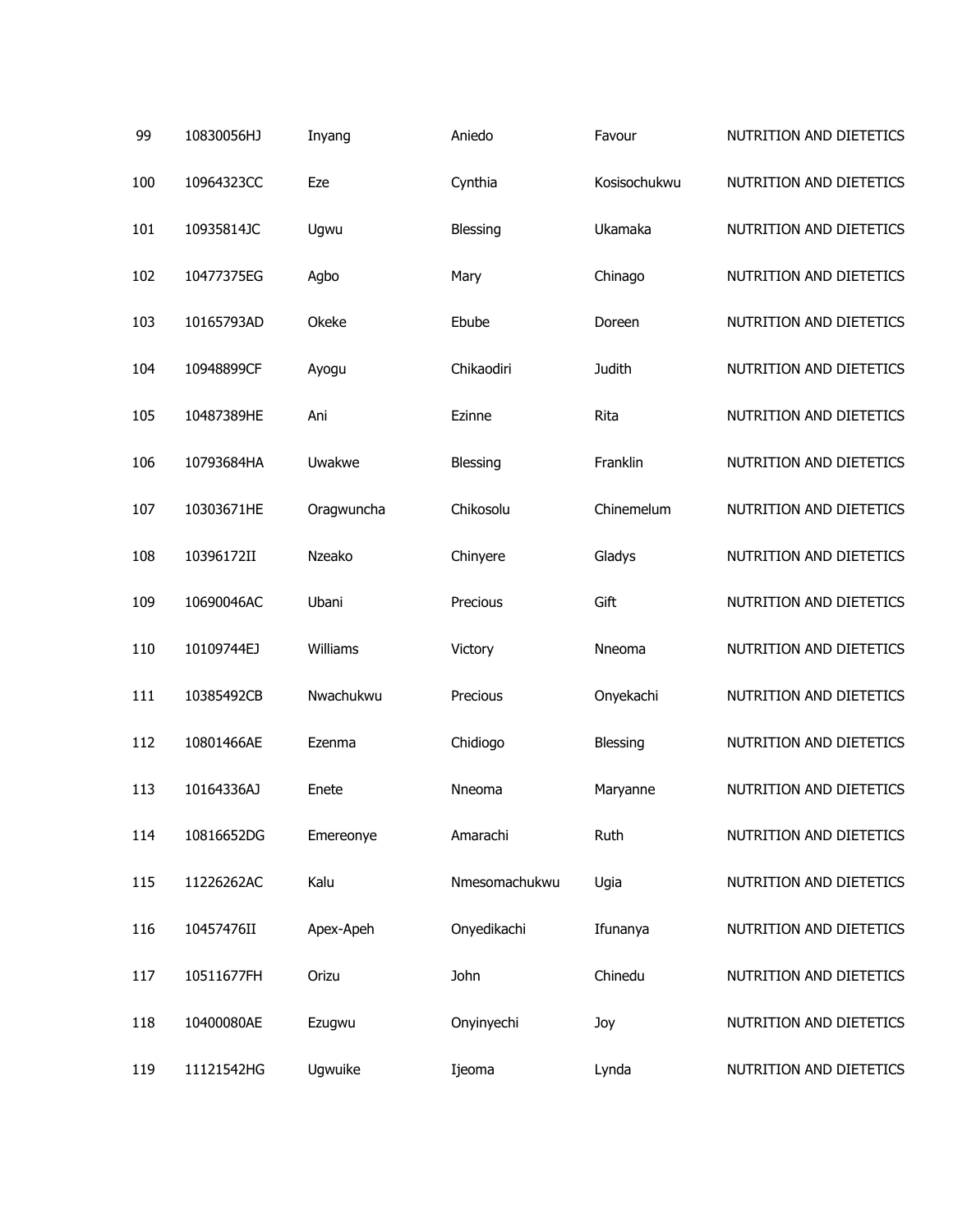| 120 | 11244744EA | Jephthah       | Precious    | Adaeze      | NUTRITION AND DIETETICS |
|-----|------------|----------------|-------------|-------------|-------------------------|
| 121 | 10258182GC | Ogbonnaya      | Nneka       | Blessing    | NUTRITION AND DIETETICS |
| 122 | 10415481HA | Ebere          | Princess    | Amarachi    | NUTRITION AND DIETETICS |
| 123 | 11321164II | Njoku          | Esther      | Egbichi     | NUTRITION AND DIETETICS |
| 124 | 10846860BA | Kanu           | Chidinma    | Confidence  | NUTRITION AND DIETETICS |
| 125 | 10224574AG | Obiaeli        | Ogochukwu   | Calista     | NUTRITION AND DIETETICS |
| 126 | 11062971CF | Uche           | Daberechi   | Marvelous   | NUTRITION AND DIETETICS |
| 127 | 10376586GE | Collins-Udanor | Sharon      | Ogochukwu   | NUTRITION AND DIETETICS |
| 128 | 10473820EB | Ezeh           | Somtochukwu | Simeon      | NUTRITION AND DIETETICS |
| 129 | 10512464CE | Nwabisi        | Chinedu     | Mpuroma     | NUTRITION AND DIETETICS |
| 130 | 10379374EC | Gordons        | Glory       | Oruaroghene | NUTRITION AND DIETETICS |
| 131 | 10938088GA | Micheal        | Esther      | Ndidi       | NUTRITION AND DIETETICS |
| 132 | 10379425ID | Nwankwegu      | Favour      | Chinasa     | NUTRITION AND DIETETICS |
| 133 | 10566006DA | Sunday         | Ogadinmma   | Elizabeth   | NUTRITION AND DIETETICS |
| 134 | 10546471EH | Eseni          | Virtue      | Onyeyirichi | NUTRITION AND DIETETICS |
| 135 | 10612706JF | Ukwueze        | Patience    | Chioma      | NUTRITION AND DIETETICS |
| 136 | 10395137IJ | Ezema          | Nancy       | Nneoma      | NUTRITION AND DIETETICS |
| 137 | 11005880JD | Abugu          | Blessing    | Ada         | NUTRITION AND DIETETICS |
| 138 | 10978709CJ | Eze            | Chiamaka    | Immaculata  | NUTRITION AND DIETETICS |
| 139 | 10918000IH | Agbo           | Ukamaka     | Promise     | NUTRITION AND DIETETICS |
| 140 | 10609797JC | Chinedu        | Adachukwu   | Chidimma    | NUTRITION AND DIETETICS |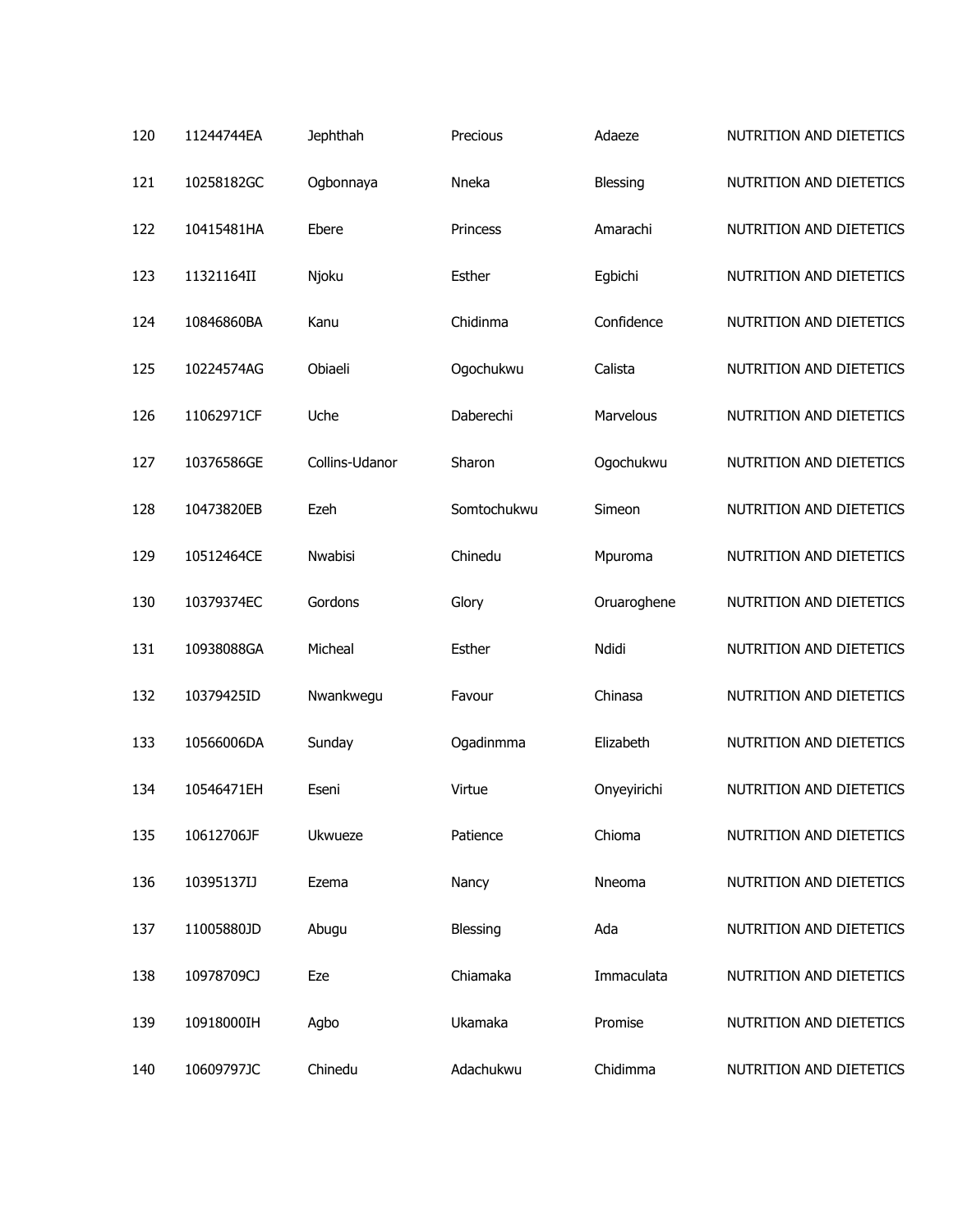| 141 | 10800563JE | Osondu      | Nwamaka           | Jane          | NUTRITION AND DIETETICS |
|-----|------------|-------------|-------------------|---------------|-------------------------|
| 142 | 10768442DJ | Ibekwe      | Rita              | Ogechi        | NUTRITION AND DIETETICS |
| 143 | 11308882HE | Okorie      | Amarachukwu       | Benedicta     | NUTRITION AND DIETETICS |
| 144 | 11278144EB | Nwozuzu     | Favour            | Ogechukwu     | NUTRITION AND DIETETICS |
| 145 | 10756304HI | Ameh        | Princess-Victoria | Eleojo        | NUTRITION AND DIETETICS |
| 146 | 10109485FA | Itodo       | Lifted            | Aduojo        | NUTRITION AND DIETETICS |
| 147 | 10486700AH | Ndu         | Eric              | Chizoba       | SOIL SCIENCE            |
| 148 | 10858103DH | Christopher | Praise            | Chinemerem    | SOIL SCIENCE            |
| 149 | 10074548AE | Ize-Osammor | Emmanuel          | Chukwukadibia | SOIL SCIENCE            |
| 150 | 10771633GJ | Agbo        | Chukwudi          | Roland        | SOIL SCIENCE            |
| 151 | 10953548EG | Ihuarulam   | Johnpaul          | Ikenna        | SOIL SCIENCE            |
| 152 | 11011390FD | Abalu       | Raphael           | Chukwuka      | SOIL SCIENCE            |

### **FACULTY OF ARTS**

| S/NO | <b>JAMB REG NO</b> | <b>SURNAME</b> | <b>FIRSTNAME</b> | <b>MIDDLENAME</b> | <b>COURSE</b>                     |
|------|--------------------|----------------|------------------|-------------------|-----------------------------------|
| 1    | 10554837HC         | Odoh           | Praise           | Onyedikachi       | ARCHAEOLOGY AND<br><b>TOURISM</b> |
| 2    | 10385246IA         | Akpunku        | Daniel-David     | Onyedikachi       | ARCHAEOLOGY AND<br><b>TOURISM</b> |
| 3    | 10327687JH         | Ugwuoke        | Vitus            | Ugochukwu         | ARCHAEOLOGY AND<br>Tourism        |
| 4    | 10726762EG         | Iroegbu        | Jane             | <b>Nmesoma</b>    | ARCHAEOLOGY AND<br>Tourism        |
| 5    | 10777439BE         | Enem           | Chidera          | Esther            | ARCHAEOLOGY AND<br>Tourism        |
| 6    | 10659269IG         | Eze            | Charity          | Chinaza           | ARCHAEOLOGY AND<br>Tourism        |
| 7    | 11316396DG         | Ofor           | Oluebuebe        | Juliet            | ARCHAEOLOGY AND<br><b>TOURISM</b> |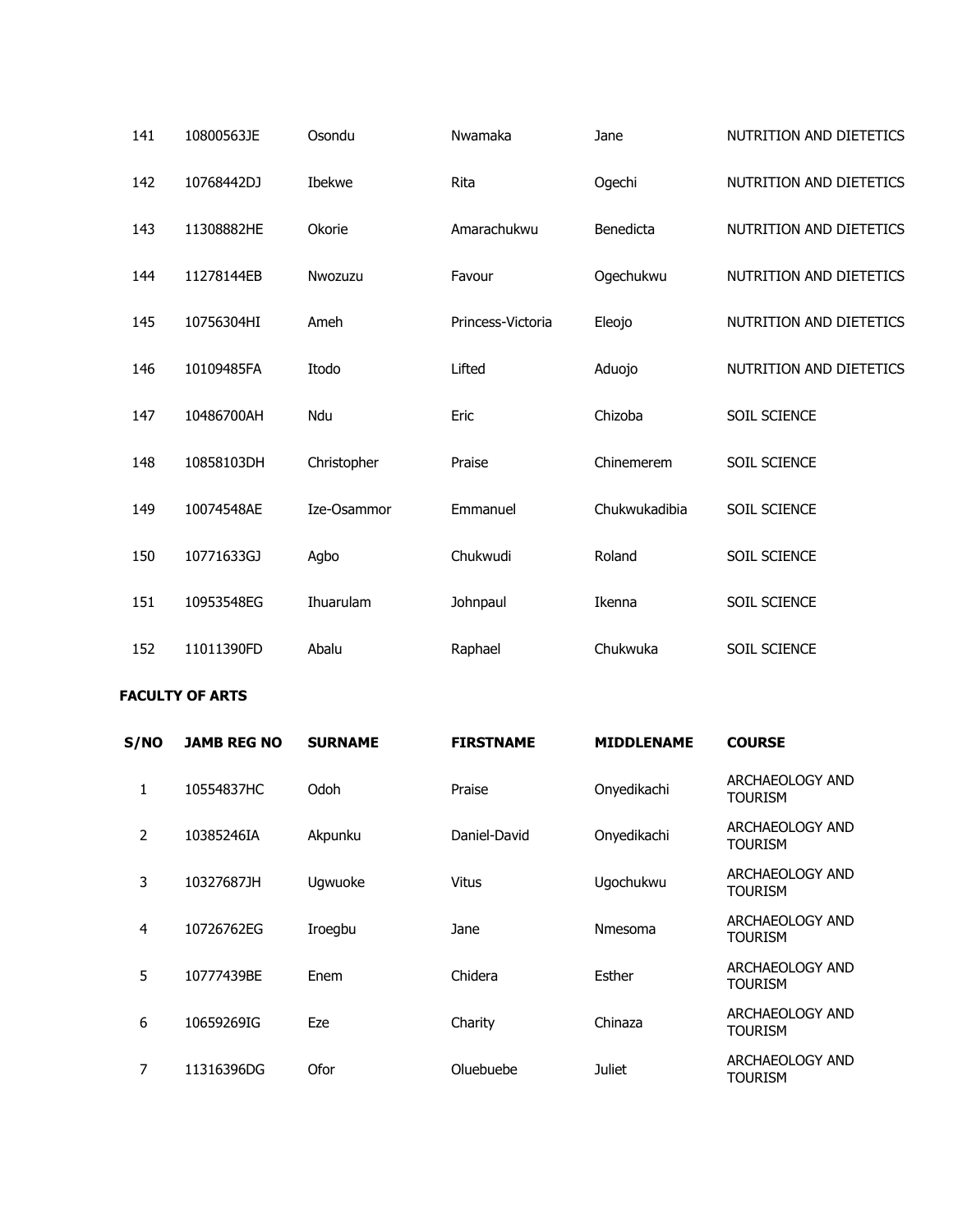| 8  | 11216958HF | Peter      | Vincent     | Oyi         | ARCHAEOLOGY AND<br><b>TOURISM</b> |
|----|------------|------------|-------------|-------------|-----------------------------------|
| 9  | 11171693HA | Idoko      | Priscillia  | Ulenyo      | <b>ARTS</b>                       |
| 10 | 10930619GA | Asogwa     | Anita       | Chinecherem | <b>ARTS</b>                       |
| 11 | 10762553FC | Anaelechi  | Miracle     | Smart       | <b>ARTS</b>                       |
| 12 | 10427652CJ | Ndubisi    | Thaddeus    | Chimezie    | <b>ARTS</b>                       |
| 13 | 11057839JF | Wilfred    | Deborah     | Amuche      | <b>ARTS</b>                       |
| 14 | 10996580FH | Ugwu       | Benita      | Nmesoma     | <b>ARTS</b>                       |
| 15 | 10747052JC | Umenwune   | Chiemelie   | Maryrose    | <b>ARTS</b>                       |
| 16 | 10288830HE | Opara      | Excel       | Ogochukwu   | <b>ARTS</b>                       |
| 17 | 11018841BA | Olisaemeka | Onyinye     | Esther      | <b>ARTS</b>                       |
| 18 | 11003225AH | Onwumere   | Precious    | Chisom      | <b>ARTS</b>                       |
| 19 | 11169511CA | Ugwoke     | Chidiebere  | Bibian      | <b>ARTS</b>                       |
| 20 | 10261441IC | Eze        | Nkemdilim   | Lilian      | <b>ARTS</b>                       |
| 21 | 10744781BI | Ezugwu     | Olivia      | Ebubechi    | <b>ARTS</b>                       |
| 22 | 10940702HF | Eze        | Patricia    | Ogochukwu   | <b>ARTS</b>                       |
| 23 | 10571913GA | Ekwemalor  | Chinweoke   | Maryann     | <b>ARTS</b>                       |
| 24 | 11238516AD | Ugwu       | Chioma      | Jennifer    | <b>ARTS</b>                       |
| 25 | 10794217CD | Mgbakor    | Favour      | Chinonso    | <b>ARTS</b>                       |
| 26 | 11000571BF | Nnamdi     | Nzube       | Oliuebube   | <b>ARTS</b>                       |
| 27 | 10841388DD | Ohamobi    | Chinecherem | Florence    | <b>ARTS</b>                       |
| 28 | 10987478AJ | Akubuiro   | Emmanuella  | Oluchi      | <b>ARTS</b>                       |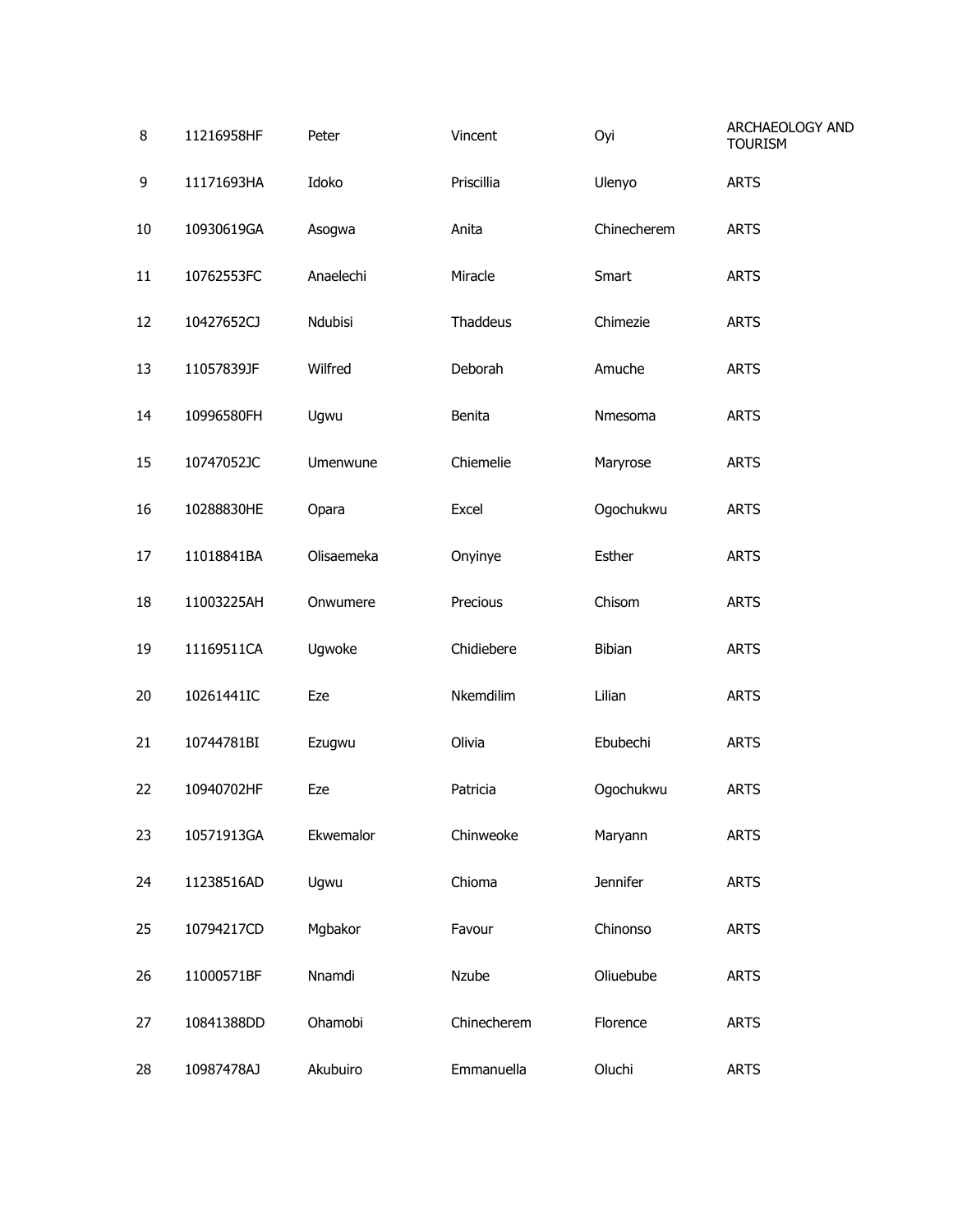| 29 | 11141143FF | Eze        | Lilian         | Chinaza        | <b>ARTS</b>                                   |
|----|------------|------------|----------------|----------------|-----------------------------------------------|
| 30 | 10790213AH | Ugochukwu  | Chisom         | <b>Ruth</b>    | <b>ARTS</b>                                   |
| 31 | 10238109EE | Offorbuike | Rosemary       | Oluebubechukwu | <b>ARTS</b>                                   |
| 32 | 10472504BC | Nwachukwu  | Michael        | Okwudirichi    | <b>ENGLISH AND LITERARY</b><br><b>STUDIES</b> |
| 33 | 10417736JF | Eze        | Esther         | Ezinne         | <b>ENGLISH AND LITERARY</b><br><b>STUDIES</b> |
| 34 | 10293978FD | Eze        | Doreen         | Chisom         | <b>ENGLISH AND LITERARY</b><br><b>STUDIES</b> |
| 35 | 10402452GG | Efe        | Angels         | Amakachi       | <b>ENGLISH AND LITERARY</b><br><b>STUDIES</b> |
| 36 | 10881073JE | Muochukwu  | Goodness       | Chinecherem    | <b>ENGLISH AND LITERARY</b><br><b>STUDIES</b> |
| 37 | 10961276EF | Nwadike    | Odinaka        | Meshach        | <b>ENGLISH AND LITERARY</b><br><b>STUDIES</b> |
| 38 | 10809818HB | Nwafor     | Chinyere       | Sandra         | <b>ENGLISH AND LITERARY</b><br><b>STUDIES</b> |
| 39 | 10493555AG | Osinuga    | Chiamaka       | Praise         | <b>ENGLISH AND LITERARY</b><br><b>STUDIES</b> |
| 40 | 10715529IG | Odeh       | Chidera        | Favour         | <b>ENGLISH AND LITERARY</b><br><b>STUDIES</b> |
| 41 | 10641033IG | Egwu       | Victoria       | Uzunma         | <b>ENGLISH AND LITERARY</b><br><b>STUDIES</b> |
| 42 | 10711535EA | Eneh       | Divine         | Ogochukwu      | <b>ENGLISH AND LITERARY</b><br><b>STUDIES</b> |
| 43 | 10423138II | Orji       | Calista        | Nkemakonam     | <b>ENGLISH AND LITERARY</b><br><b>STUDIES</b> |
| 44 | 10719260EI | Ikechukwu  | Chidinma       | Rejoice        | ENGLISH AND LITERARY<br><b>STUDIES</b>        |
| 45 | 10349500DG | Ozougwu    | <b>Jessica</b> | Ifunanya       | ENGLISH AND LITERARY<br><b>STUDIES</b>        |
| 46 | 10345131EI | Anayo      | Goodness       | Chinwendu      | <b>ENGLISH AND LITERARY</b><br><b>STUDIES</b> |
| 47 | 10804711GG | Anidile    | Melody         | Chinaraekene   | ENGLISH AND LITERARY<br><b>STUDIES</b>        |
| 48 | 11019373GD | Mamah      | Godfrey        | Ifebuche       | <b>ENGLISH AND LITERARY</b><br><b>STUDIES</b> |
| 49 | 10281012FE | Nwankwo    | <b>Jessica</b> | Mmesomachukwu  | ENGLISH AND LITERARY<br><b>STUDIES</b>        |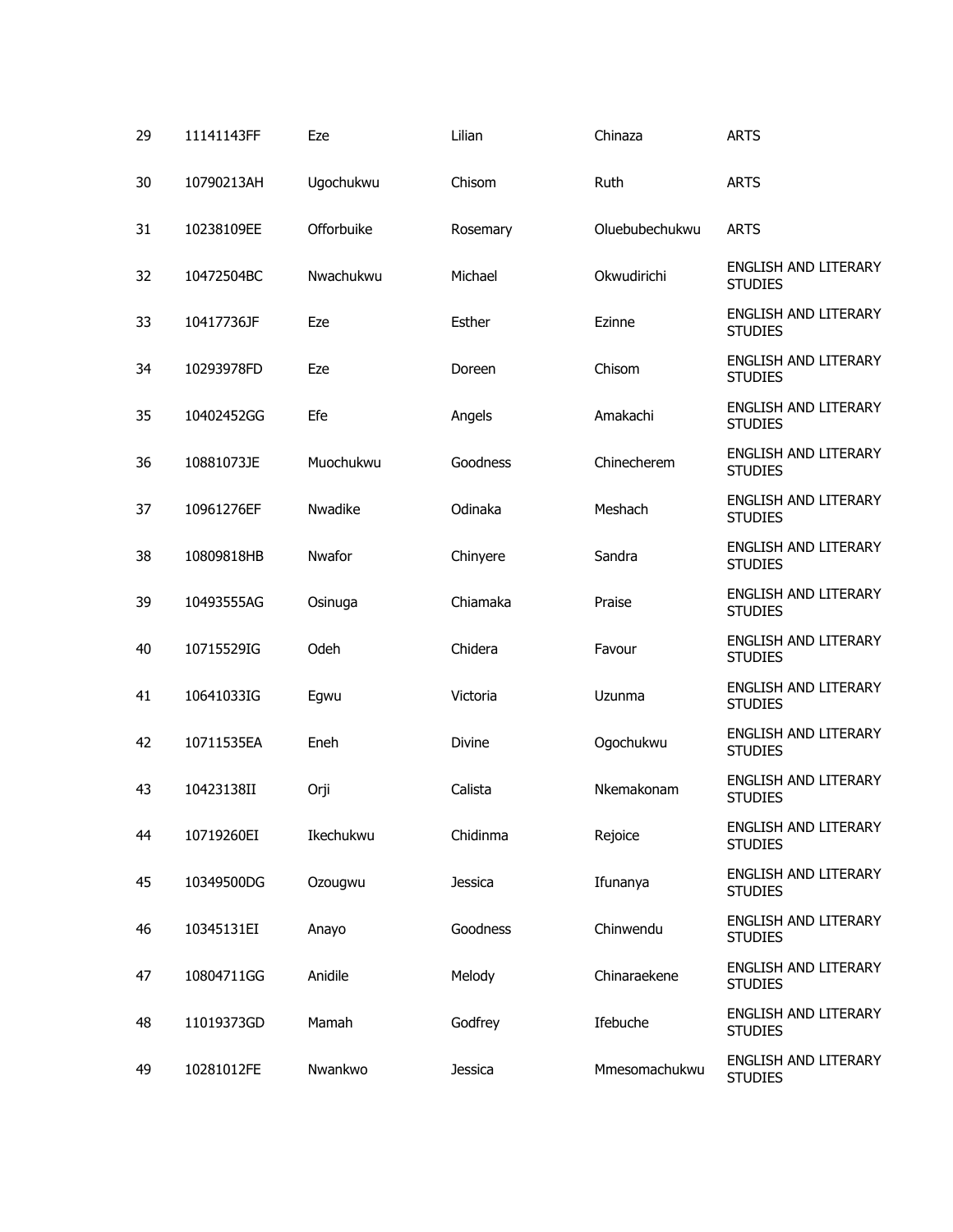| 50 | 10465977JG | Obijiaku    | Victoria      | Chidima       | ENGLISH AND LITERARY<br><b>STUDIES</b>        |
|----|------------|-------------|---------------|---------------|-----------------------------------------------|
| 51 | 10273502IA | Ofodile     | Theresa       | Chinecherem   | ENGLISH AND LITERARY<br><b>STUDIES</b>        |
| 52 | 10248417GD | Matthias    | Mary          | Amarachi      | ENGLISH AND LITERARY<br><b>STUDIES</b>        |
| 53 | 10623198EH | Onuh        | Onyinyechi    | Precious      | <b>ENGLISH AND LITERARY</b><br><b>STUDIES</b> |
| 54 | 10506825GD | Okoh        | Purity        | Chizaram      | <b>ENGLISH AND LITERARY</b><br><b>STUDIES</b> |
| 55 | 10614663EE | Ugwuoke     | Njideka       | <b>Juliet</b> | <b>ENGLISH AND LITERARY</b><br><b>STUDIES</b> |
| 56 | 10276778EJ | Odenigbo    | Mmesoma       | Immaculata    | <b>ENGLISH AND LITERARY</b><br><b>STUDIES</b> |
| 57 | 10565620CE | Okochi      | Somtochukwu   | Michelle      | ENGLISH AND LITERARY<br><b>STUDIES</b>        |
| 58 | 10880861FB | Ngwu        | Emmanuel      | Chidiebere    | ENGLISH AND LITERARY<br><b>STUDIES</b>        |
| 59 | 11183916GH | Amanze      | Favour        | Sopuruchi     | <b>ENGLISH AND LITERARY</b><br><b>STUDIES</b> |
| 60 | 10776358FG | Chime       | Chinedu       | Valerian      | <b>ENGLISH AND LITERARY</b><br><b>STUDIES</b> |
| 61 | 10024725JD | Okeke       | <b>Divine</b> | Ogochukwu     | <b>ENGLISH AND LITERARY</b><br><b>STUDIES</b> |
| 62 | 10009866FA | Ogbu        | Mercy         | Ochanya       | <b>ENGLISH AND LITERARY</b><br><b>STUDIES</b> |
| 63 | 10369841CG | Oshemi      | Stephen       | Sunday        | <b>ENGLISH AND LITERARY</b><br><b>STUDIES</b> |
| 64 | 10452746BJ | Okpara      | Chikodili     | Linda         | ENGLISH AND LITERARY<br><b>STUDIES</b>        |
| 65 | 10551075AJ | Asiagwu     | Ifeoma        | Grace         | ENGLISH AND LITERARY<br><b>STUDIES</b>        |
| 66 | 11252960DA | Ibanga      | Favour        | Essien        | ENGLISH AND LITERARY<br><b>STUDIES</b>        |
| 67 | 10404278CA | Chibuzor    | Flourish      | Mmesoma       | ENGLISH AND LITERARY<br><b>STUDIES</b>        |
| 68 | 10488072GC | Chukwujekwu | Favour        | Somadina      | ENGLISH AND LITERARY<br><b>STUDIES</b>        |
| 69 | 11242307HG | Obasi-Igwe  | Comfort       |               | ENGLISH AND LITERARY<br><b>STUDIES</b>        |
| 70 | 10883411GE | Kalu        | Grace         | Ifeanyichukwu | ENGLISH AND LITERARY<br><b>STUDIES</b>        |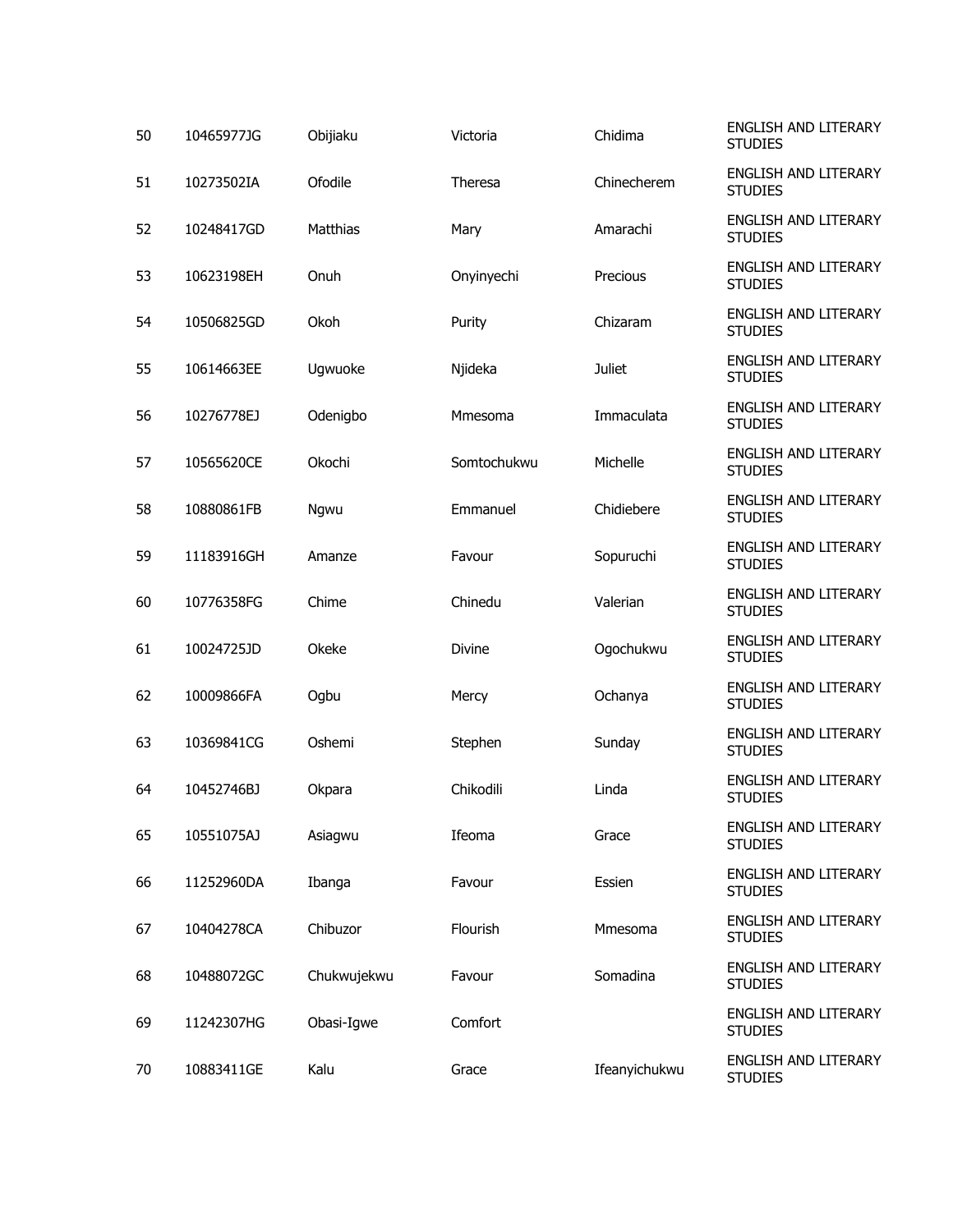| 71 | 11016886FF | Mba        | Happiness       | Oluchi        | ENGLISH AND LITERARY<br><b>STUDIES</b>        |
|----|------------|------------|-----------------|---------------|-----------------------------------------------|
| 72 | 11207316JF | Febian     | Uduak           | Emmanson      | ENGLISH AND LITERARY<br><b>STUDIES</b>        |
| 73 | 10316368AH | Cosmas     | Emem            | Imoh          | ENGLISH AND LITERARY<br><b>STUDIES</b>        |
| 74 | 10484299DC | Obiozor    | Jessica         | Eberechukwu   | ENGLISH AND LITERARY<br><b>STUDIES</b>        |
| 75 | 10524806FC | Okafor     | <b>Benedict</b> | Ekenechukwu   | <b>ENGLISH AND LITERARY</b><br><b>STUDIES</b> |
| 76 | 10847458FJ | Nwanodi    | Chinonye        | Bibian        | ENGLISH AND LITERARY<br><b>STUDIES</b>        |
| 77 | 10162440HB | Agu        | Favour          | Chidera       | ENGLISH AND LITERARY<br><b>STUDIES</b>        |
| 78 | 11136178BC | Ezekafor   | Amarachi        | Patience      | ENGLISH AND LITERARY<br><b>STUDIES</b>        |
| 79 | 10760275JG | Okagbue    | Chinwendu       | Anita         | ENGLISH AND LITERARY<br><b>STUDIES</b>        |
| 80 | 11156160BC | Uwurume    | Eloghene        | Happiness     | ENGLISH AND LITERARY<br><b>STUDIES</b>        |
| 81 | 11069672AB | Adisheme   | Favour          | Kelechi       | ENGLISH AND LITERARY<br><b>STUDIES</b>        |
| 82 | 10508214GH | Oganwu     | Theodora        | Chioma        | ENGLISH AND LITERARY<br><b>STUDIES</b>        |
| 83 | 10180341AJ | Chima      | Gift            | Amarachi      | ENGLISH AND LITERARY<br><b>STUDIES</b>        |
| 84 | 10138705HI | Sunday     | Shin            | Oluebube      | ENGLISH AND LITERARY<br><b>STUDIES</b>        |
| 85 | 11076303JA | Egede      | Esther          | Chidera       | ENGLISH AND LITERARY<br><b>STUDIES</b>        |
| 86 | 11159632HC | Igwe       | Faith           | Mmesoma       | ENGLISH AND LITERARY<br><b>STUDIES</b>        |
| 87 | 10858975EA | Ahonsi     | Onyinye         | Gift          | ENGLISH AND LITERARY<br><b>STUDIES</b>        |
| 88 | 10267963BD | Enemchukwu | Marycynthia     | Ogochukwu     | ENGLISH AND LITERARY<br><b>STUDIES</b>        |
| 89 | 10140314AE | Abraham    | Chisom          | Precious      | ENGLISH AND LITERARY<br><b>STUDIES</b>        |
| 90 | 10281476CA | Eze        | Eunice          | Chimnaecherem | ENGLISH AND LITERARY<br><b>STUDIES</b>        |
| 91 | 10762915DD | Ugwu       | Ogechukwu       | Jane          | ENGLISH AND LITERARY<br><b>STUDIES</b>        |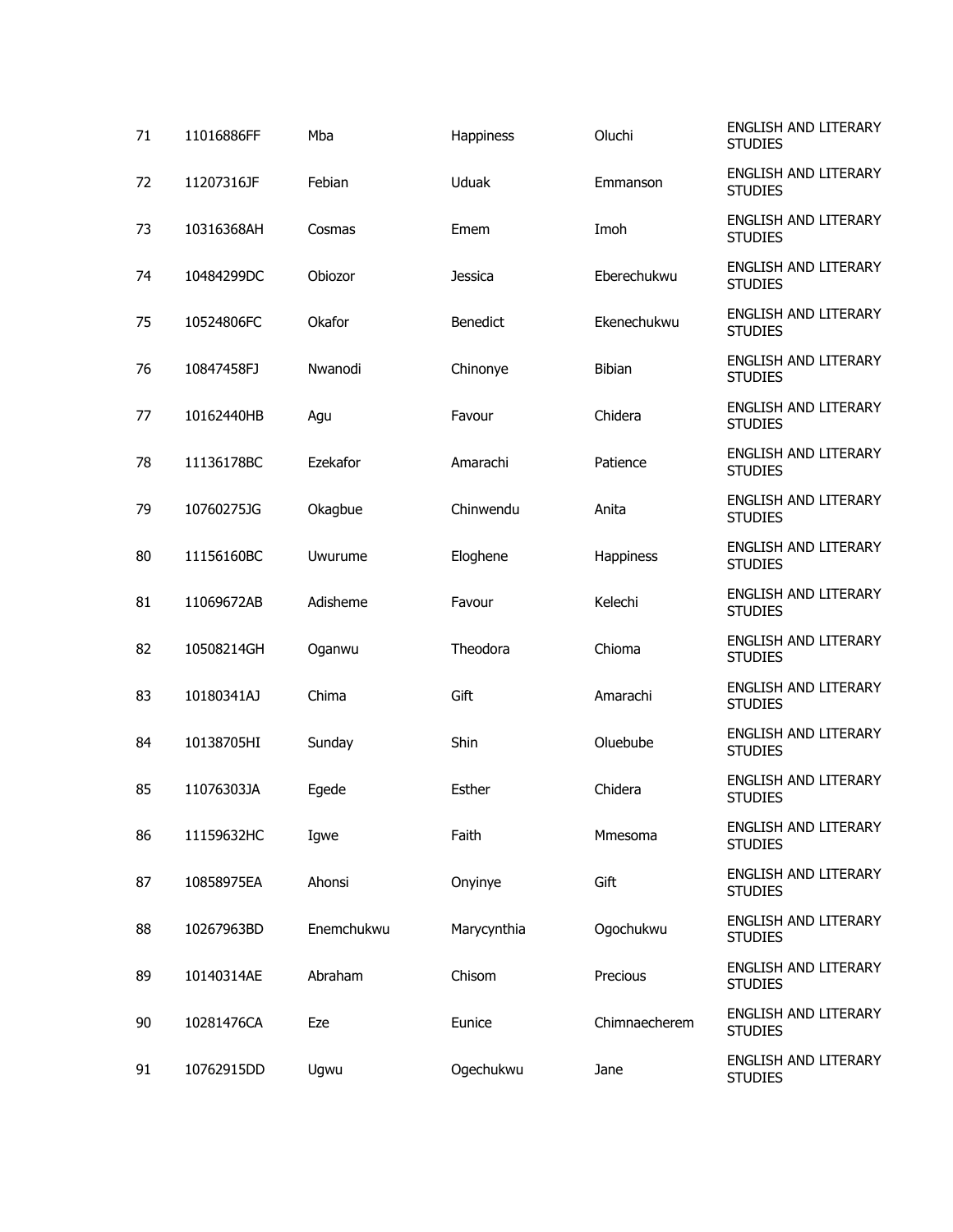| 92  | 10633574FG | Ugwuja        | Ekwutosinachukwu | Geraldine   | ENGLISH AND LITERARY<br><b>STUDIES</b>        |
|-----|------------|---------------|------------------|-------------|-----------------------------------------------|
| 93  | 11289108DC | Njemanze      | Chinonso         | Peter       | <b>ENGLISH AND LITERARY</b><br><b>STUDIES</b> |
| 94  | 10745934FB | Chiazor-Nnadi | Chisom           | Oluwatoyin  | <b>ENGLISH AND LITERARY</b><br><b>STUDIES</b> |
| 95  | 10745605GI | Akanazu       | Chioma           | Akudo       | <b>ENGLISH AND LITERARY</b><br><b>STUDIES</b> |
| 96  | 10548587AE | Madu          | Chioma           | Adaeze      | <b>ENGLISH AND LITERARY</b><br><b>STUDIES</b> |
| 97  | 10484119IH | Ajih          | Mmesoma          | Rita        | <b>ENGLISH AND LITERARY</b><br><b>STUDIES</b> |
| 98  | 10516092AE | Isah          | Deborah          | Omiyagocho  | <b>ENGLISH AND LITERARY</b><br><b>STUDIES</b> |
| 99  | 11241838CI | Azenda        | Elijah           | Nezan       | <b>ENGLISH AND LITERARY</b><br><b>STUDIES</b> |
| 100 | 10084942FG | Oteikwu       | Abigeal          | Ene         | <b>ENGLISH AND LITERARY</b><br><b>STUDIES</b> |
| 101 | 11098545AD | Ochani        | Irene            | Aneh        | <b>ENGLISH AND LITERARY</b><br><b>STUDIES</b> |
| 102 | 10442094GC | Eyong         | Christabel       | Beauty      | <b>ENGLISH AND LITERARY</b><br><b>STUDIES</b> |
| 103 | 11016518JC | Oshiekwe      | Ogochukwu        | Faustina    | <b>ENGLISH AND LITERARY</b><br><b>STUDIES</b> |
| 104 | 10249657CJ | Luka          | Lovina           | Deborah     | <b>ENGLISH AND LITERARY</b><br><b>STUDIES</b> |
| 105 | 10310415BI | Ogegu         | <b>Barnabas</b>  | Chiemerie   | FINE AND APPLIED ARTS                         |
| 106 | 10231382EJ | Ofoegbu       | Consolation      | Chidiebere  | FINE AND APPLIED ARTS                         |
| 107 | 10802125GE | Opara         | Paschal          | Onyedikachi | FINE AND APPLIED ARTS                         |
| 108 | 10297245EJ | Eneh          | Emmanuella       | Chinonyelum | FINE AND APPLIED ARTS                         |
| 109 | 10151564BA | Okongwu       | Nnamdi           | Chiagozie   | FINE AND APPLIED ARTS                         |
| 110 | 11065539IB | Osadebe       | Chukwubuikem     | Emmanuel    | FINE AND APPLIED ARTS                         |
| 111 | 10259674EI | Okereafor     | Emmanuel         | Chizaram    | FINE AND APPLIED ARTS                         |
| 112 | 10100923DB | Umearigolu    | Chukwuebuka      | Casmir      | FINE AND APPLIED ARTS                         |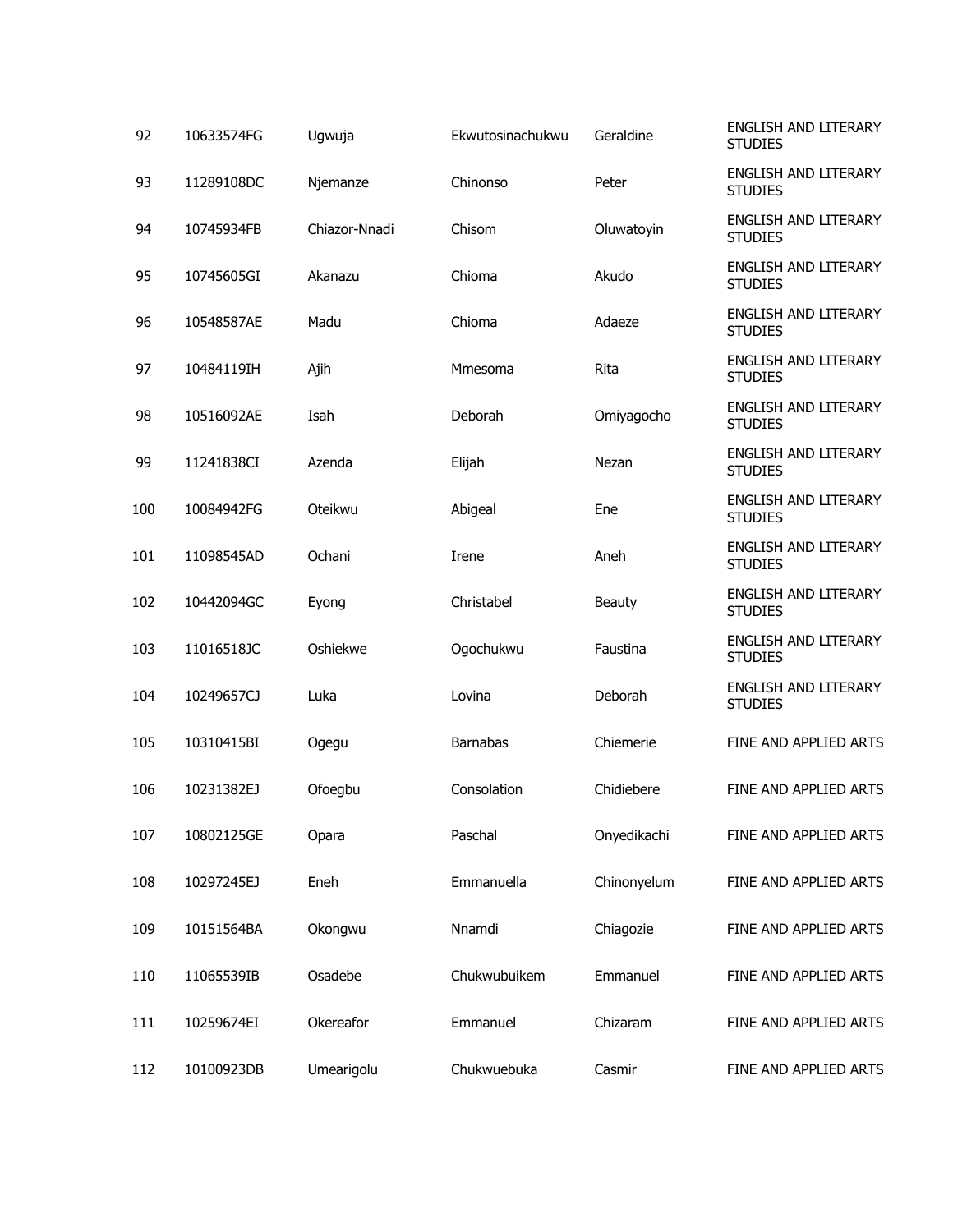| 113 | 11111122AF | Ogboso          | Victor       | Chimamkpam      | FINE AND APPLIED ARTS |
|-----|------------|-----------------|--------------|-----------------|-----------------------|
| 114 | 10858689CF | Amadi           | Christian    | Chigozie        | FINE AND APPLIED ARTS |
| 115 | 10537871EF | Aloka           | Chinonso     | Stephen         | FINE AND APPLIED ARTS |
| 116 | 10925644EH | Anene-Ude       | Chukwuekezie | Chukwudi        | FINE AND APPLIED ARTS |
| 117 | 10389609IG | Odo             | Augustine    | Nnamdi          | FINE AND APPLIED ARTS |
| 118 | 10999050BJ | Eze             | Chinwendu    | Immaculata      | FINE AND APPLIED ARTS |
| 119 | 10993326CC | Ezeugwu         | Miriam       | Ebubechukwu     | FINE AND APPLIED ARTS |
| 120 | 10253131ID | Aneke           | Amarachukwu  | Victoria        | FINE AND APPLIED ARTS |
| 121 | 10334260GJ | Madu            | Ikechukwu    | Joshua          | FINE AND APPLIED ARTS |
| 122 | 10929247AF | Emaidiong       | Ekong        | Emmanuel        | FINE AND APPLIED ARTS |
| 123 | 11005332II | Ibongudo-Bassey | Treasure     | Francis         | FINE AND APPLIED ARTS |
| 124 | 10442954AE | Mbakogu         | Chidera      | Matthew         | FINE AND APPLIED ARTS |
| 125 | 11177503AD | Ekwealor        | Chukwuka     | Samueldivine    | FINE AND APPLIED ARTS |
| 126 | 10574966BJ | Egwu            | Chizurumoke  | Mercy           | FINE AND APPLIED ARTS |
| 127 | 11002195JA | Ugo             | Larry        | Arinze          | FINE AND APPLIED ARTS |
| 128 | 11252941IH | Eze             | Sopuluchi    | <b>Jennifer</b> | FINE AND APPLIED ARTS |
| 129 | 10510523CH | Eze             | Precious     | Chinenye        | FINE AND APPLIED ARTS |
| 130 | 10703678EA | Okwueze         | Chinwendu    | Vivian          | FINE AND APPLIED ARTS |
| 131 | 11290600BI | Dike            | Daniella     | Adaku           | FINE AND APPLIED ARTS |
| 132 | 11012995II | Egejuru         | Goodness     | Nesochi         | FINE AND APPLIED ARTS |
| 133 | 11314615EE | Maduka          | Kosisochukwu | Emmanuel        | FINE AND APPLIED ARTS |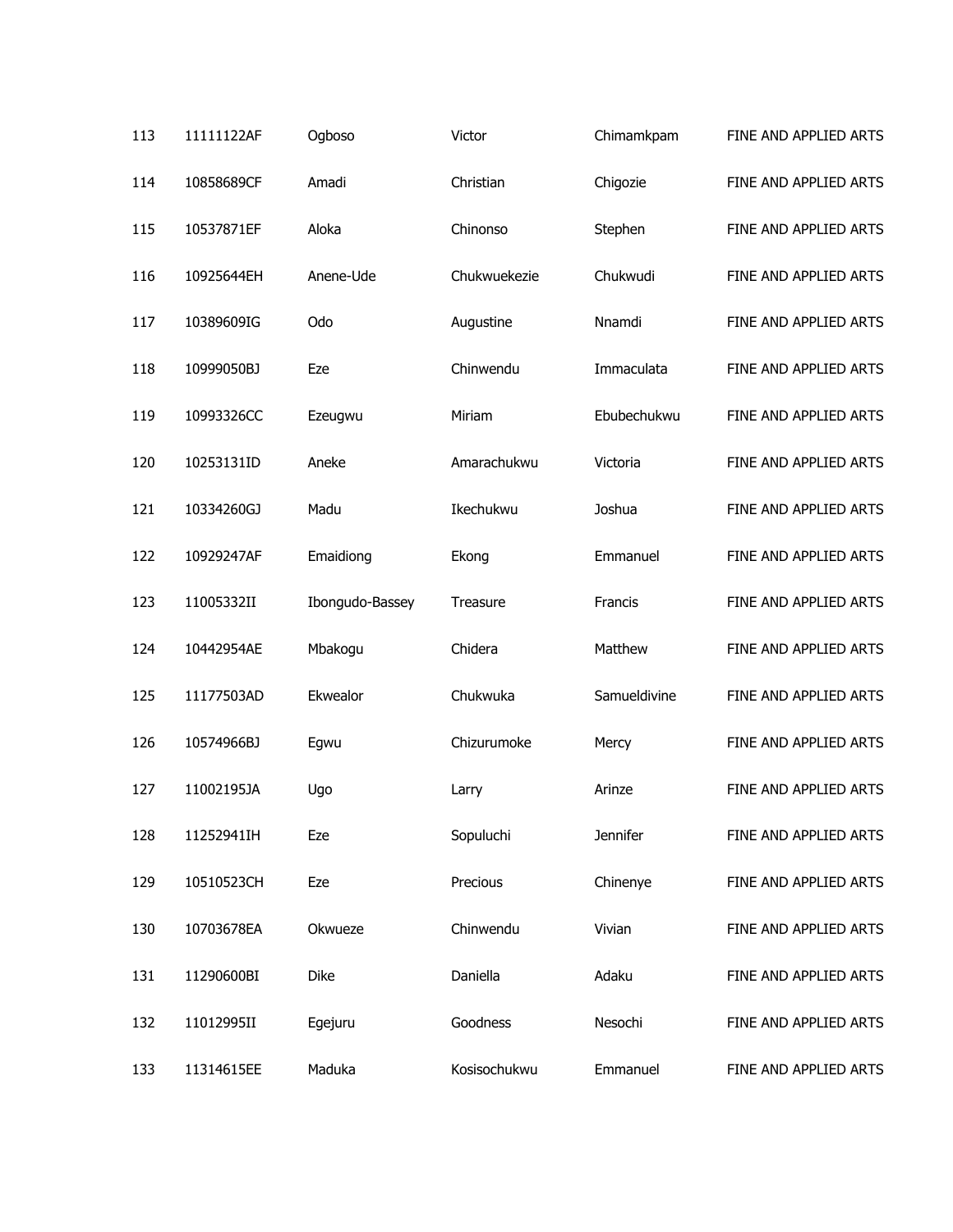| 134 | 10506767ED | Omerigwe    | Precious    | Runyi         | FINE AND APPLIED ARTS |
|-----|------------|-------------|-------------|---------------|-----------------------|
| 135 | 10688997EF | Kuhwa       | Hemen       | Ralphael      | FINE AND APPLIED ARTS |
| 136 | 10883471HI | Ikpe        | Winifred    | Inayi         | FINE AND APPLIED ARTS |
| 137 | 10769629GH | Akpah       | Praise      | Ugwaojo       | FINE AND APPLIED ARTS |
| 138 | 10854761HC | Iguegbe     | Rita        | Chiamaka      | <b>FRENCH</b>         |
| 139 | 11238195JD | Nwachukwu   | Peace       | Sarah         | <b>FRENCH</b>         |
| 140 | 10689515ED | Chike-Obi   | Dominion    | Chibuife      | <b>FRENCH</b>         |
| 141 | 10276067EI | Mgbodile    | Nmesoma     | Colette       | <b>FRENCH</b>         |
| 142 | 10771113HH | Uche        | Juliana     | Chisom        | <b>FRENCH</b>         |
| 143 | 11322953FG | Simon       | Oluchi      | Paschaline    | <b>FRENCH</b>         |
| 144 | 11251489HI | Ukaegbu     | Declan      | Chinedum      | <b>FRENCH</b>         |
| 145 | 10542121AC | Amalu       | Vivian      | Eberechukwu   | FRENCH/GERMAN/RUSSIA  |
| 146 | 10439367JF | Ulagu       | Favour      | Munachi       | FRENCH/GERMAN/RUSSIA  |
| 147 | 11063971DC | Okwese      | Uchechuckwu | Sarah         | FRENCH/GERMAN/RUSSIA  |
| 148 | 10593305AB | Okereke     | Praise      | Ifeoma        | FRENCH/GERMAN/RUSSIA  |
| 149 | 11016260JA | Eze         | Kingsley    | Izu           | FRENCH/GERMAN/RUSSIA  |
| 150 | 10493885ID | Offu        | Adachukwu   | Christabel    | FRENCH/GERMAN/RUSSIA  |
| 151 | 10564489CC | Chukwu      | Franklin    | Arinze        | FRENCH/GERMAN/RUSSIA  |
| 152 | 10551527BB | Onu         | Mmesoma     | Maryann       | FRENCH/GERMAN/RUSSIA  |
| 153 | 10309974IA | Akandu      | Chizoba     | Munachimkwu   | FRENCH/GERMAN/RUSSIA  |
| 154 | 10495439HH | Chinecherem | Chiamaka    | <b>Juliet</b> | FRENCH/GERMAN/RUSSIA  |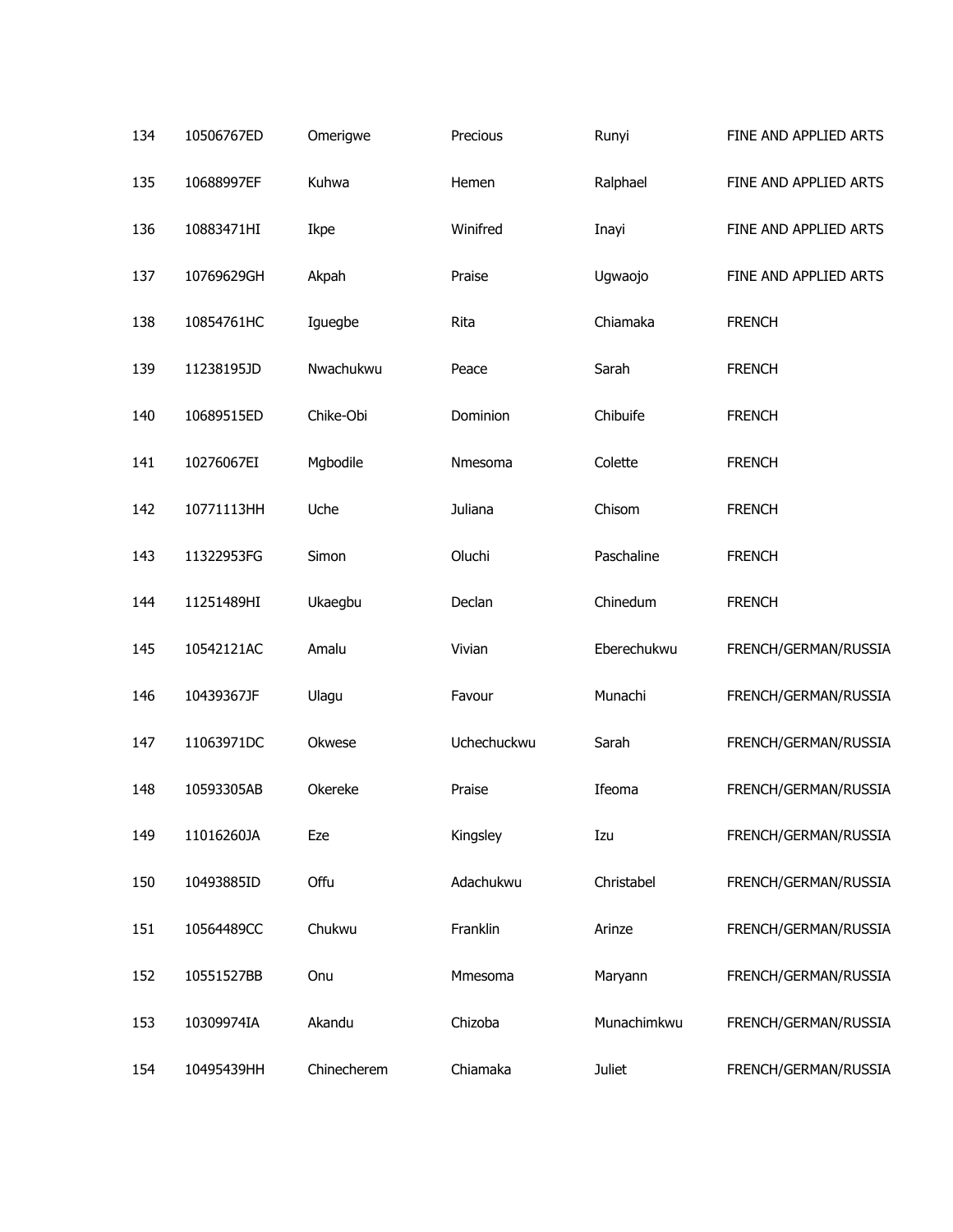| 155 | 11145927FJ | Nwankwo   | Nkechi       | Patience     | FRENCH/GERMAN/RUSSIA                               |
|-----|------------|-----------|--------------|--------------|----------------------------------------------------|
| 156 | 11314441IB | Elochukwu | Chisom       | Miracle      | FRENCH/GERMAN/RUSSIA                               |
| 157 | 10186913IB | Ugwu      | Hope         | Chekwube     | FRENCH/GERMAN/RUSSIA                               |
| 158 | 10370424CD | Hycenth   | Oluomachukwu | Glory        | FRENCH/GERMAN/RUSSIA                               |
| 159 | 10547566GA | John      | Favour       | Mdooter      | <b>GERMAN</b>                                      |
| 160 | 11010217IA | Obasi     | Dorcas       | Chinemerem   | <b>GERMAN</b>                                      |
| 161 | 10550292DA | Abugu     | Faith        | Oluebube     | <b>GERMAN</b>                                      |
| 162 | 10974951FB | Samuel    | Peace        | Chiamaka     | <b>GERMAN</b>                                      |
| 163 | 10160913JD | Ahamba    | Victoria     | Onyinyechi   | <b>GERMAN</b>                                      |
| 164 | 10557260HI | Ifurueze  | Favour       | Onyinyechi   | <b>GERMAN</b>                                      |
| 165 | 10636842EJ | Ejinaka   | Serena       | Chukwuemelie | <b>HISTORY AND</b><br>INTERNATIONAL STUDIES        |
| 166 | 10694465DE | Odoh      | Chisom       | Emmanuel     | <b>HISTORY AND</b><br><b>INTERNATIONAL STUDIES</b> |
| 167 | 11010743FE | Okosisi   | Edozie       | Solomon      | <b>HISTORY AND</b><br>INTERNATIONAL STUDIES        |
| 168 | 10959465EG | Okafor    | El-Collins   | Chiemelie    | <b>HISTORY AND</b><br>INTERNATIONAL STUDIES        |
| 169 | 11107193FF | Godwin    | Chukwuka     | Anthony      | <b>HISTORY AND</b><br><b>INTERNATIONAL STUDIES</b> |
| 170 | 11066446HG | Nnamani   | Pauline      | Chibuzor     | <b>HISTORY AND</b><br><b>INTERNATIONAL STUDIES</b> |
| 171 | 10983193GA | Nome      | Felicia      | Chizoba      | <b>HISTORY AND</b><br><b>INTERNATIONAL STUDIES</b> |
| 172 | 10065820JF | Agu       | Rosemary     | Chinenye     | <b>HISTORY AND</b><br><b>INTERNATIONAL STUDIES</b> |
| 173 | 10760828IG | Anene     | Nkolika      | Blessing     | <b>HISTORY AND</b><br><b>INTERNATIONAL STUDIES</b> |
| 174 | 11101518AI | Okonkwo   | Patience     | Ogochukwu    | <b>HISTORY AND</b><br><b>INTERNATIONAL STUDIES</b> |
| 175 | 10827171AE | Egwuma    | Rita         | Ekiyeojo     | <b>HISTORY AND</b><br>INTERNATIONAL STUDIES        |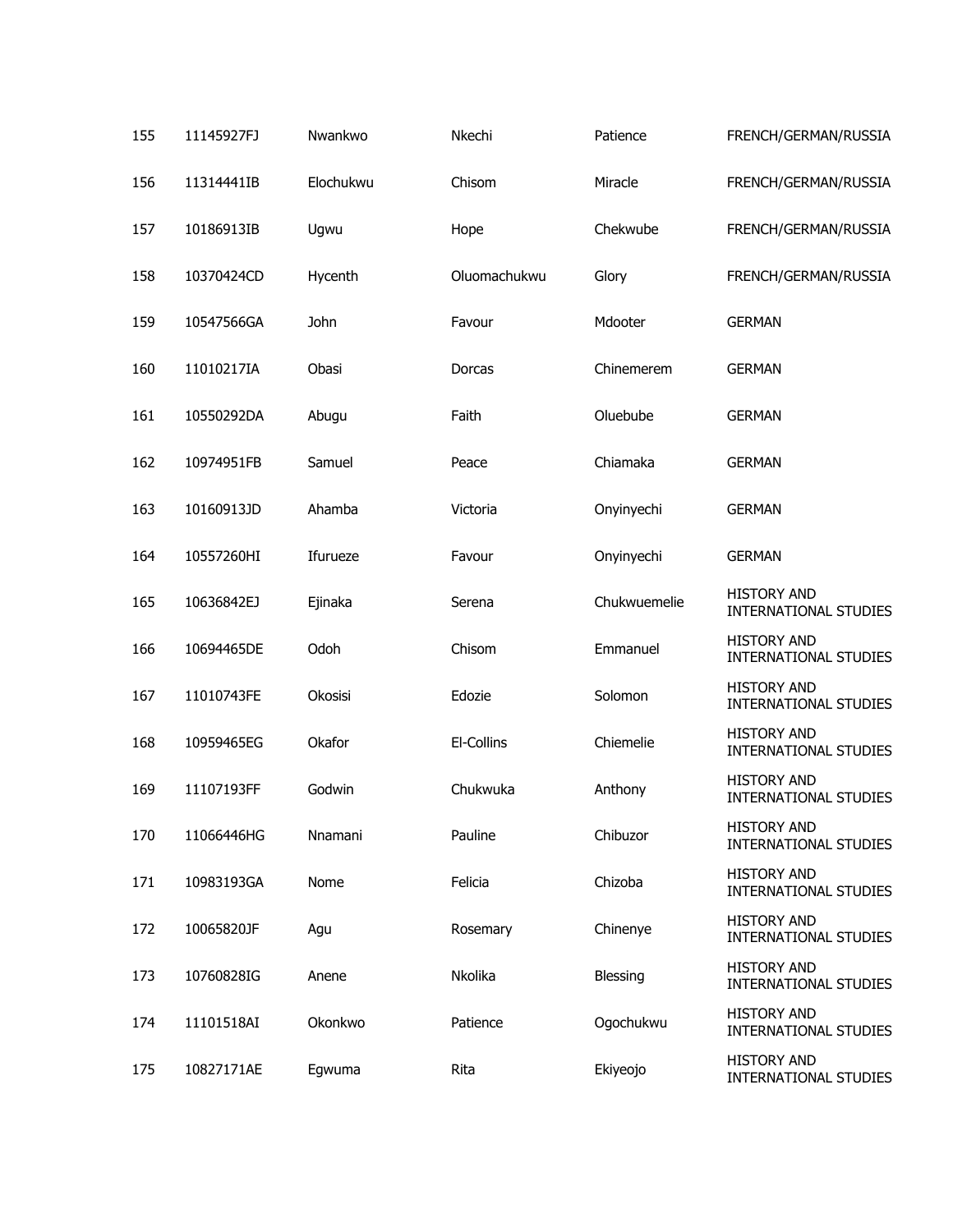| 176 | 10742347EF | Ugwuomarima | Wisdom      | Chimereuche     | <b>HISTORY AND</b><br><b>INTERNATIONAL STUDIES</b> |
|-----|------------|-------------|-------------|-----------------|----------------------------------------------------|
| 177 | 11292552HJ | Onoja       | Winifred    | Ene             | <b>HISTORY AND</b><br><b>INTERNATIONAL STUDIES</b> |
| 178 | 10535893GC | Mbachu      | Onyedikachi | Chinonso        | <b>HISTORY AND</b><br><b>INTERNATIONAL STUDIES</b> |
| 179 | 10882995FB | Eze         | Emmanuella  | Chisom          | <b>HISTORY AND</b><br><b>INTERNATIONAL STUDIES</b> |
| 180 | 11281049FG | Ani         | Esther      | Chinaecherem    | <b>HISTORY AND</b><br><b>INTERNATIONAL STUDIES</b> |
| 181 | 10769143HA | Chukwudubem | Ebido       | <b>Divine</b>   | <b>HISTORY AND</b><br><b>INTERNATIONAL STUDIES</b> |
| 182 | 10051904DG | Olewuike    | Innocent    | Ifeanyi         | <b>HISTORY AND</b><br><b>INTERNATIONAL STUDIES</b> |
| 183 | 11268546CG | Ikegbuinam  | Chioma      | Cordelia        | <b>HISTORY AND</b><br><b>INTERNATIONAL STUDIES</b> |
| 184 | 10846331EF | Otsai       | Emmanuel    | Agbo            | <b>HISTORY AND</b><br><b>INTERNATIONAL STUDIES</b> |
| 185 | 10131377ED | Umeh        | Stephanie   | Obianuju        | <b>HISTORY AND</b><br><b>INTERNATIONAL STUDIES</b> |
| 186 | 11201878BG | Agbo        | Emmanuel    | Obinna          | <b>HISTORY AND</b><br><b>INTERNATIONAL STUDIES</b> |
| 187 | 10525748DJ | Alphonsus   | Makuochukwu | Alphonsus       | <b>HISTORY AND</b><br><b>INTERNATIONAL STUDIES</b> |
| 188 | 11067811FF | Ojeogu      | Ebenizer    | Ejutu           | <b>HISTORY AND</b><br><b>INTERNATIONAL STUDIES</b> |
| 189 | 10688647CI | Ikeorah     | Afanna      | <b>Shedrack</b> | <b>HISTORY AND</b><br><b>INTERNATIONAL STUDIES</b> |
| 190 | 11188598IG | Agu         | Somtochukwu | Jacintha        | <b>HISTORY AND</b><br><b>INTERNATIONAL STUDIES</b> |
| 191 | 10090679BE | Lawrence    | Angel       | Chidimma        | <b>HISTORY AND</b><br><b>INTERNATIONAL STUDIES</b> |
| 192 | 11206460EE | Uloma       | Chiemerie   | Emmanuel        | <b>HISTORY AND</b><br><b>INTERNATIONAL STUDIES</b> |
| 193 | 10179330DF | Obia        | Chisom      | Solomon         | <b>HISTORY AND</b><br>INTERNATIONAL STUDIES        |
| 194 | 11090678DD | Samuel      | Victor      | Ajah            | <b>HISTORY AND</b><br><b>INTERNATIONAL STUDIES</b> |
| 195 | 10173274GE | Gideon      | Praise      | Ebubechukwu     | <b>HISTORY AND</b><br>INTERNATIONAL STUDIES        |
| 196 | 10402037FA | Chimezie    | Angela      | Ebubechukwu     | <b>HISTORY AND</b><br>INTERNATIONAL STUDIES        |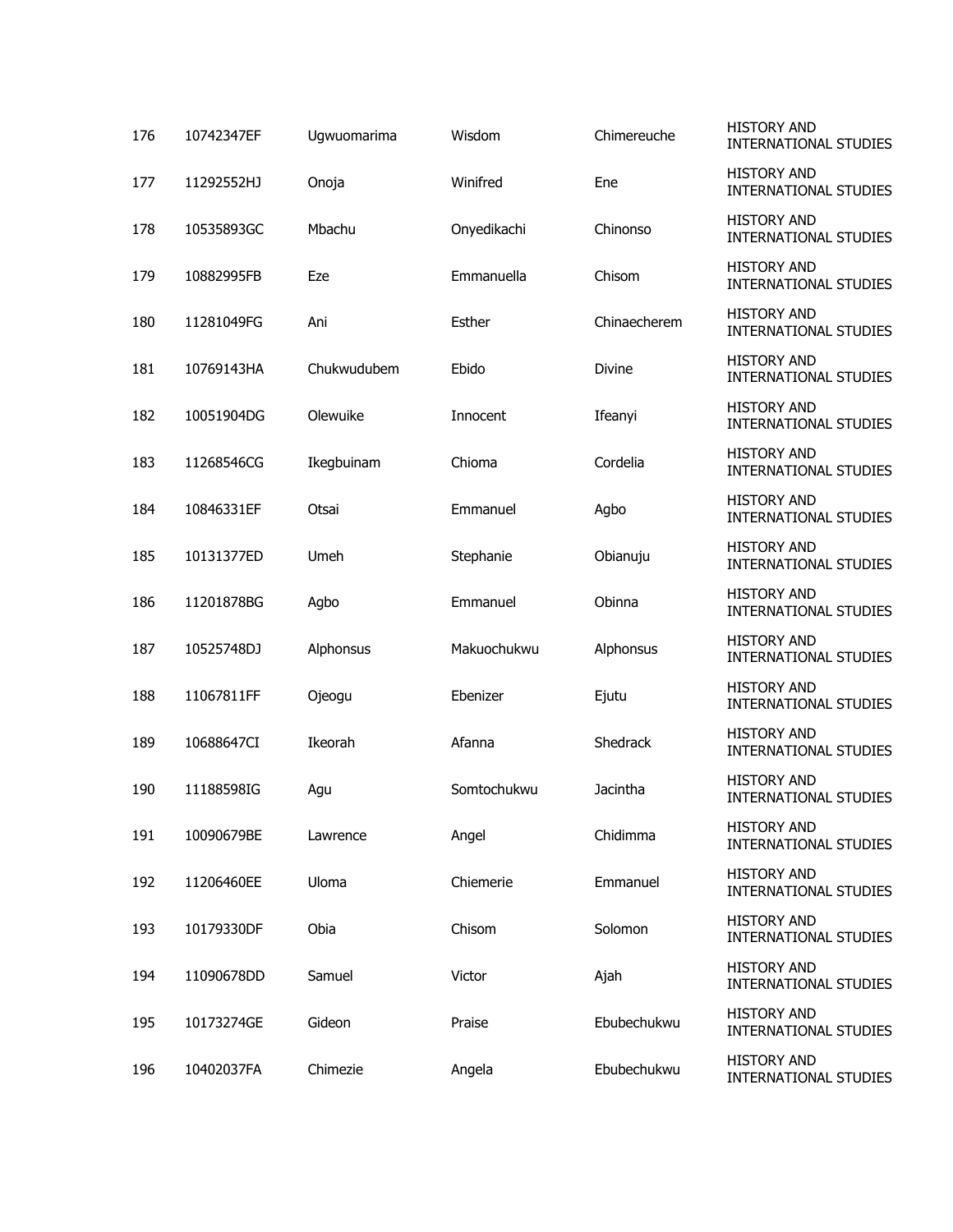| 197 | 10206394DC | Okoli      | Gold          | Chikamso     | <b>HISTORY AND</b><br><b>INTERNATIONAL STUDIES</b> |
|-----|------------|------------|---------------|--------------|----------------------------------------------------|
| 198 | 10197263HB | Azubuogu   | Divine-Favour | Chinasalum   | <b>HISTORY AND</b><br><b>INTERNATIONAL STUDIES</b> |
| 199 | 10393775AE | Uchegbu    | Chidinma      | Joyce        | <b>HISTORY AND</b><br><b>INTERNATIONAL STUDIES</b> |
| 200 | 10217068CA | Ibeh       | Vivian        | Chinazom     | <b>HISTORY AND</b><br><b>INTERNATIONAL STUDIES</b> |
| 201 | 10449796EC | Izugha     | Franklin      | Chibuzor     | <b>HISTORY AND</b><br><b>INTERNATIONAL STUDIES</b> |
| 202 | 10269498GE | Azuka      | Faith         | Nwainokpor   | <b>HISTORY AND</b><br><b>INTERNATIONAL STUDIES</b> |
| 203 | 10473623FA | Ogbu       | Anita         | Kosisochukwu | <b>HISTORY AND</b><br><b>INTERNATIONAL STUDIES</b> |
| 204 | 10826871DB | Suleiman   | Favour        | Judith       | <b>HISTORY AND</b><br><b>INTERNATIONAL STUDIES</b> |
| 205 | 10115297HE | Madueke    | Emmanuel-Mary | Ugochukwu    | <b>HISTORY AND</b><br><b>INTERNATIONAL STUDIES</b> |
| 206 | 10819204ED | Umeh       | Mmesoma       | Cynthia      | <b>HISTORY AND</b><br><b>INTERNATIONAL STUDIES</b> |
| 207 | 11335223AJ | Chiedozie  | Mmesomachukwu | Grace        | <b>HISTORY AND</b><br><b>INTERNATIONAL STUDIES</b> |
| 208 | 11335202HC | Aniedo     | Zion          | Chioma       | <b>HISTORY AND</b><br><b>INTERNATIONAL STUDIES</b> |
| 209 | 10749490FD | Chukwuma   | Lilian        | Ogechi       | <b>HISTORY AND</b><br><b>INTERNATIONAL STUDIES</b> |
| 210 | 11289286IA | Okechukwu  | Chinagorom    | Favour       | <b>HISTORY AND</b><br><b>INTERNATIONAL STUDIES</b> |
| 211 | 11290885DG | Chidiebere | Rosemary      | Amarachi     | <b>HISTORY AND</b><br><b>INTERNATIONAL STUDIES</b> |
| 212 | 10674824HI | Ukah       | Makuo         | Sophia       | <b>HISTORY AND</b><br><b>INTERNATIONAL STUDIES</b> |
| 213 | 10830378ID | Osuagwu    | Precious      | Amarachi     | <b>HISTORY AND</b><br><b>INTERNATIONAL STUDIES</b> |
| 214 | 10143701CI | Alaneme    | Victor        | Chisom       | <b>HISTORY AND</b><br>INTERNATIONAL STUDIES        |
| 215 | 10474666CF | Jacob      | Joy           | Mary         | <b>HISTORY AND</b><br><b>INTERNATIONAL STUDIES</b> |
| 216 | 11347669BG | Ataben     | Mary          | Ashikem      | <b>HISTORY AND</b><br>INTERNATIONAL STUDIES        |
| 217 | 10076293AH | Fru        | Lum           | Sionna       | <b>HISTORY AND</b><br>INTERNATIONAL STUDIES        |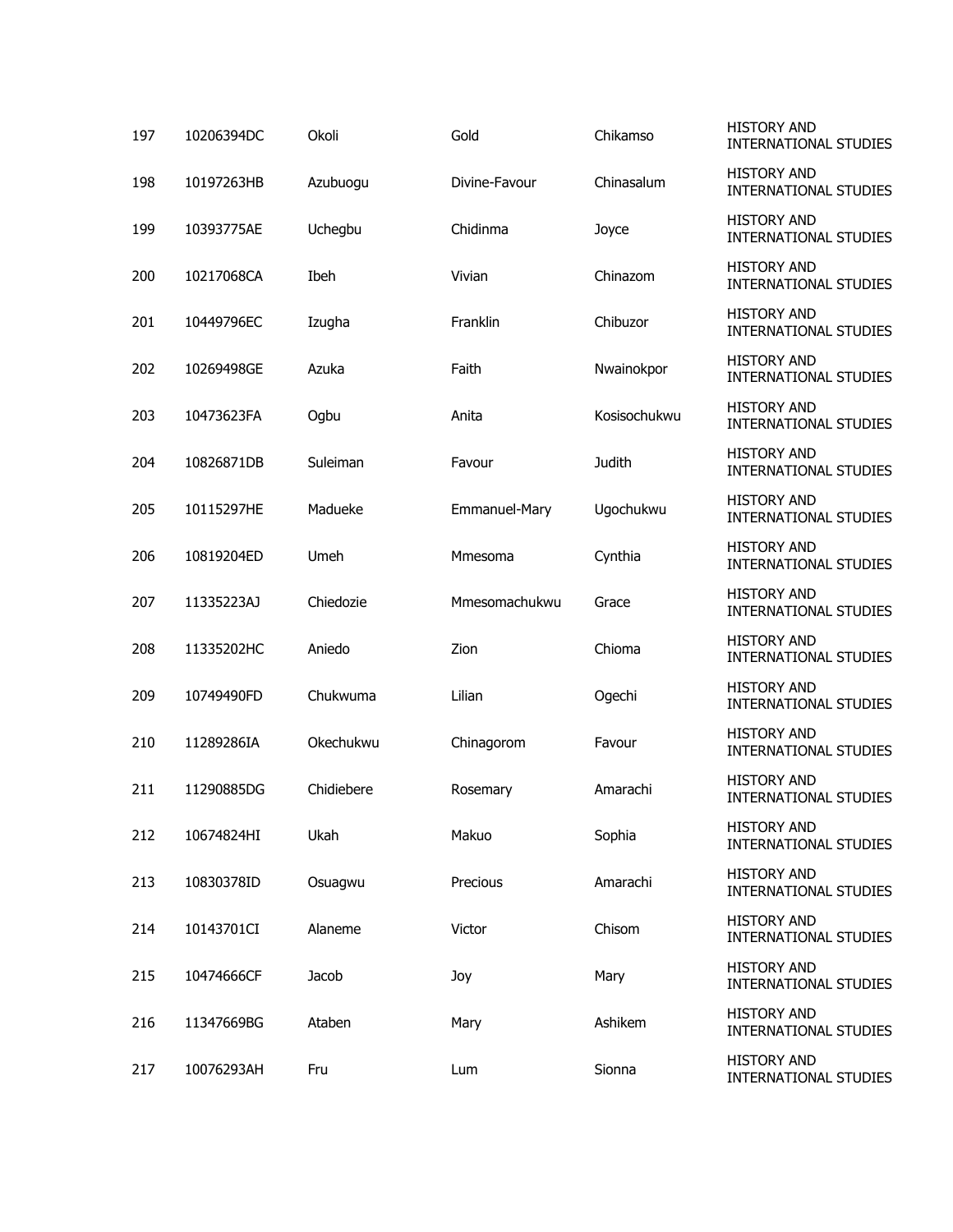| 218 | 10256616AH | Chukwude        | Thankgod        | Tochukwu        | <b>HISTORY AND</b><br><b>INTERNATIONAL STUDIES</b> |
|-----|------------|-----------------|-----------------|-----------------|----------------------------------------------------|
| 219 | 10373208BD | Ozonyekwelu     | Perpetual       | Chidimma        | <b>IGBO</b>                                        |
| 220 | 10307318JE | Obidiegwu       | Nwamaka         | Ethel           | <b>IGBO</b>                                        |
| 221 | 10521145HE | Eze             | <b>Blessing</b> | Chizoba         | <b>IGBO</b>                                        |
| 222 | 10958485HG | <b>Jideofor</b> | Josephine       | Chinecherem     | <b>LANGUAGE AND</b><br>LINGUISTICS IGBO            |
| 223 | 10441999FG | Azubuogu        | Mmesoma         | <b>Jennifer</b> | <b>LANGUAGE AND</b><br>LINGUISTICS IGBO            |
| 224 | 10159717JC | Emeka           | Rapuruchi       | Emmanuel        | <b>LANGUAGE AND</b><br>LINGUISTICS IGBO            |
| 225 | 11174983JE | Chibuzor        | Tochukwu        |                 | <b>LANGUAGE AND</b><br>LINGUISTICS IGBO            |
| 226 | 11165606JF | Ezealor         | Patience        | Chinagorom      | <b>LANGUAGE AND</b><br>LINGUISTICS IGBO            |
| 227 | 11254493IH | Okonkwo         | Favour          | Euphemia        | <b>LANGUAGE AND</b><br>LINGUISTICS IGBO            |
| 228 | 11077154FJ | Nwoko           | Divine          | Favour          | <b>LANGUAGE AND</b><br>LINGUISTICS IGBO            |
| 229 | 11225972JG | Agbo            | Kwenyerechukwu  | Love            | <b>LANGUAGE AND</b><br>LINGUISTICS IGBO            |
| 230 | 10838926EH | Nwayalani       | Uzorwanne       | Augustina       | LINGUISTICS AND NIGERIA<br><b>LANGUAGES</b>        |
| 231 | 10016383JD | Etikudike       | Princess        | Nneka           | LINGUISTICS AND NIGERIA<br><b>LANGUAGES</b>        |
| 232 | 10462180EB | Okorie          | Uchechi         | Christiana      | LINGUISTICS AND NIGERIA<br><b>LANGUAGES</b>        |
| 233 | 10984697BA | Odo             | Chisom          | Assumpta        | LINGUISTICS AND NIGERIA<br><b>LANGUAGES</b>        |
| 234 | 10341052GD | Chukwu          | Janeth          | Ifeoma          | LINGUISTICS AND NIGERIA<br><b>LANGUAGES</b>        |
| 235 | 10434218CC | Obiagwa         | Benedicta       | Onyinyechi      | LINGUISTICS AND NIGERIA<br><b>LANGUAGES</b>        |
| 236 | 10589223CF | Nworie          | Mercy           | Chidinma        | LINGUISTICS AND NIGERIA<br><b>LANGUAGES</b>        |
| 237 | 11045260AC | Emmanuel        | Kenechi         | Mary            | LINGUISTICS AND NIGERIA<br><b>LANGUAGES</b>        |
| 238 | 10594615EI | John            | Violet          | Chiamaka        | LINGUISTICS AND NIGERIA<br>LANGUAGES               |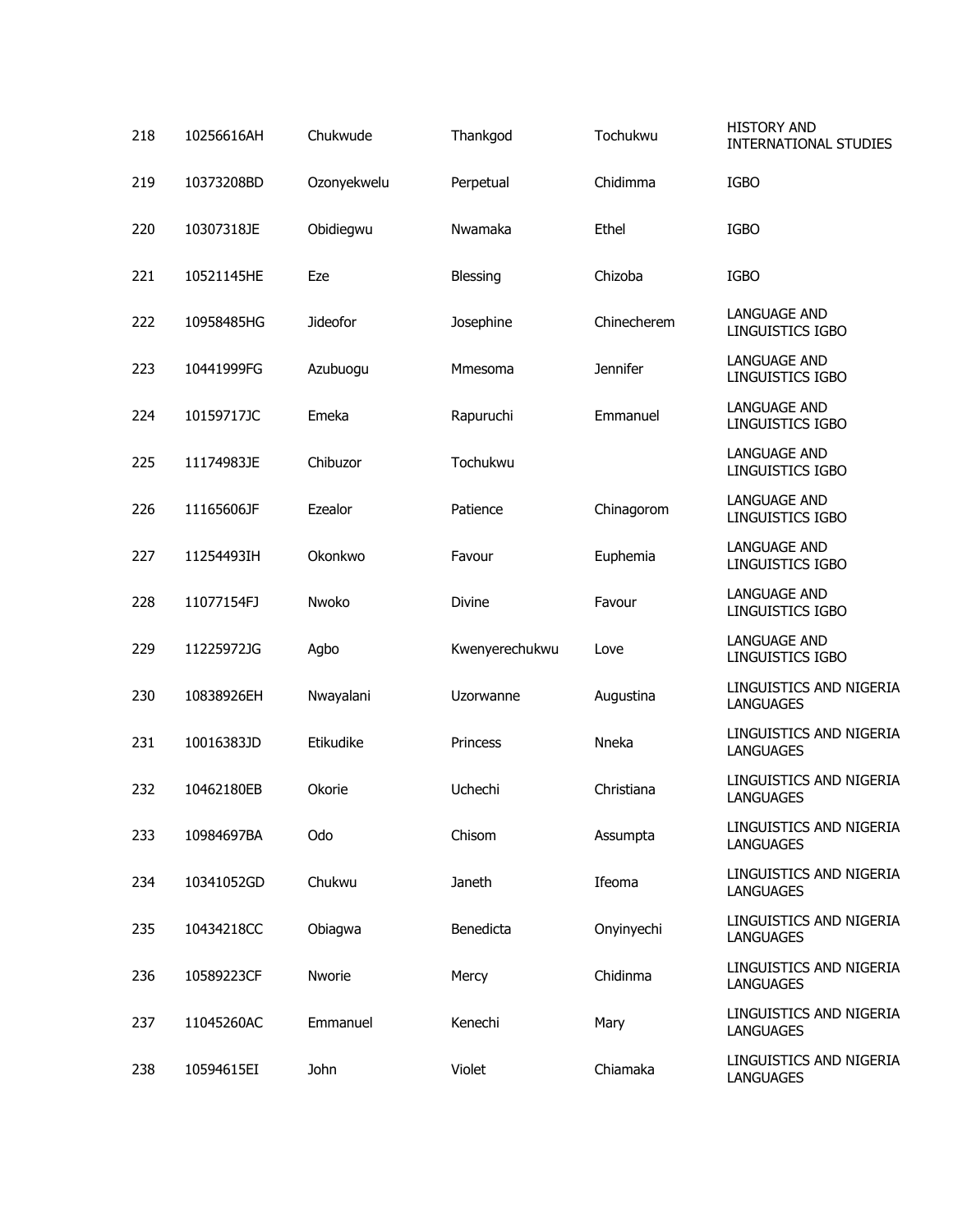| 239 | 10801685CG | Orji         | Mmesoma       | Peace        | LINGUISTICS AND NIGERIA<br><b>LANGUAGES</b> |
|-----|------------|--------------|---------------|--------------|---------------------------------------------|
| 240 | 10549875CA | Ozoagu       | Obianuju      | Charisma     | LINGUISTICS AND NIGERIA<br><b>LANGUAGES</b> |
| 241 | 11191973EJ | Ogbu         | Faith         | Ifeoma       | LINGUISTICS AND NIGERIA<br><b>LANGUAGES</b> |
| 242 | 10994566IF | Declan       | Favour        | Chisom       | LINGUISTICS AND NIGERIA<br><b>LANGUAGES</b> |
| 243 | 11184097AJ | Ibeh         | Chibuzo       | Blessing     | LINGUISTICS AND NIGERIA<br><b>LANGUAGES</b> |
| 244 | 10787262DD | Max-Oti      | Soromtochukwu | Chidebelum   | LINGUISTICS AND NIGERIA<br><b>LANGUAGES</b> |
| 245 | 10729145HF | Odo          | Loveth        | Ugochukwu    | LINGUISTICS AND NIGERIA<br><b>LANGUAGES</b> |
| 246 | 10885548FF | Ezeamama     | Peace         | Chinenye     | LINGUISTICS AND NIGERIA<br><b>LANGUAGES</b> |
| 247 | 10032163IJ | Obelogu      | Chioma        | Favour       | LINGUISTICS AND NIGERIA<br><b>LANGUAGES</b> |
| 248 | 10997097FI | <b>Nweke</b> | Ugochukwu     | Valentine    | LINGUISTICS AND NIGERIA<br><b>LANGUAGES</b> |
| 249 | 11185576DE | Ojimba       | Isioma        | Elizabeth    | LINGUISTICS AND NIGERIA<br><b>LANGUAGES</b> |
| 250 | 10174854HH | <b>Nweze</b> | Onyinyechukwu | Jane         | LINGUISTICS AND NIGERIA<br><b>LANGUAGES</b> |
| 251 | 10162987HJ | Nwakpa       | Ngozika       | Florinda     | LINGUISTICS AND NIGERIA<br><b>LANGUAGES</b> |
| 252 | 10649496BE | <b>Moses</b> | Chimdimma     | Favour       | LINGUISTICS AND NIGERIA<br><b>LANGUAGES</b> |
| 253 | 10711604CH | Eze          | Chimuanya     | Ifeyinwa     | LINGUISTICS AND NIGERIA<br><b>LANGUAGES</b> |
| 254 | 11335969AC | Okafor       | Chidiebere    | Abraham      | LINGUISTICS AND NIGERIA<br><b>LANGUAGES</b> |
| 255 | 10641370EF | Ezeh         | Onyinye       | Perpetual    | LINGUISTICS AND NIGERIA<br><b>LANGUAGES</b> |
| 256 | 10435788GF | Nwaozuzu     | Onyekachi     | Vivian       | LINGUISTICS AND NIGERIA<br><b>LANGUAGES</b> |
| 257 | 10289261EC | Anuforo      | Maureen       | Chioma       | LINGUISTICS AND NIGERIA<br><b>LANGUAGES</b> |
| 258 | 11261380IH | Okeke        | Chiemena      | Prudencianna | LINGUISTICS AND NIGERIA<br><b>LANGUAGES</b> |
| 259 | 10429332DD | Ekpo         | Joseph        | Edet         | LINGUISTICS AND NIGERIA<br><b>LANGUAGES</b> |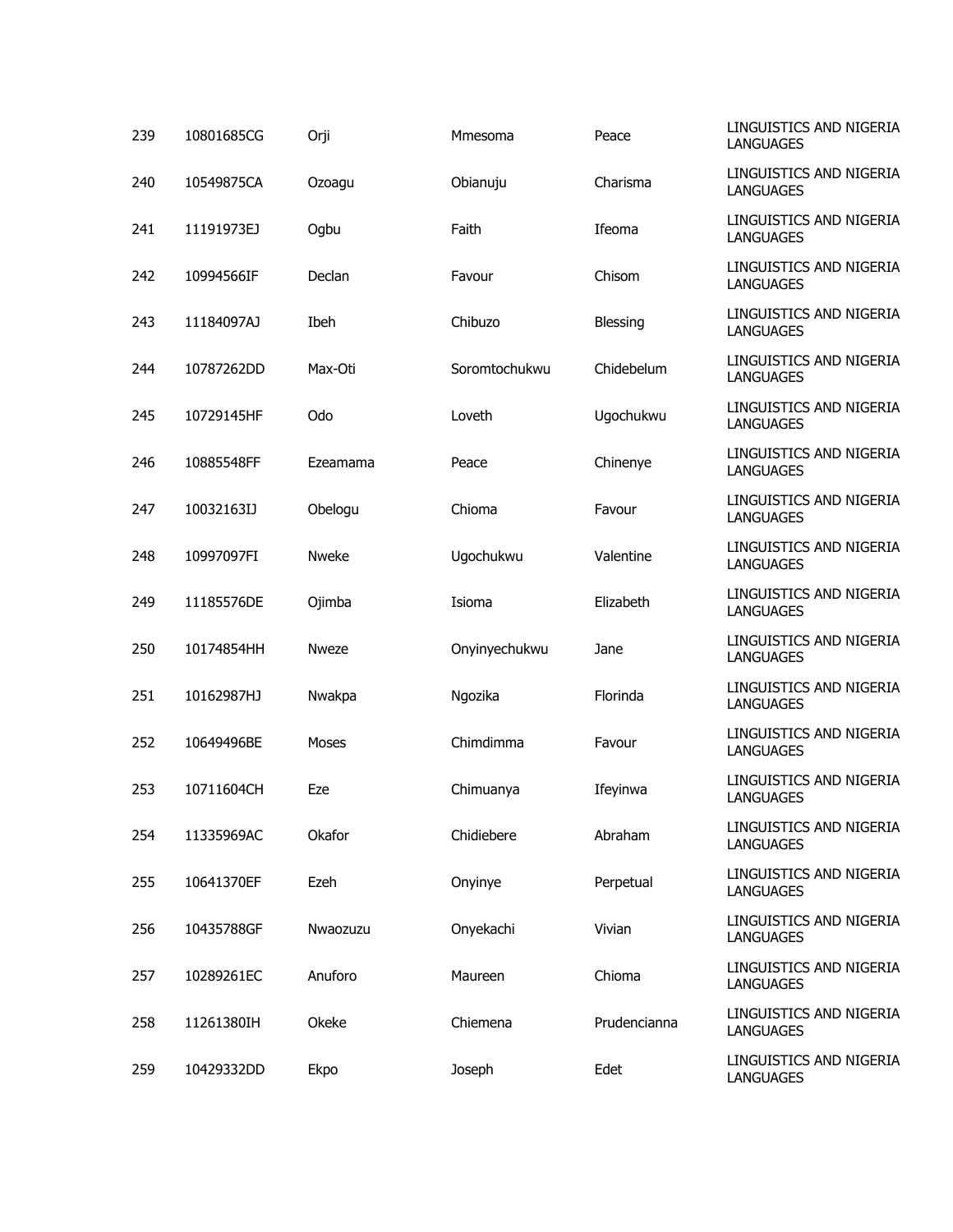| 260 | 10526550FI | Eesuola         | Joshua             | Damilare      | <b>MASS COMMUNICATION</b> |
|-----|------------|-----------------|--------------------|---------------|---------------------------|
| 261 | 10926787BD | Ume             | Great              | Tochukwu      | MASS COMMUNICATION        |
| 262 | 10768807BB | Agha            | Onyinye            | <b>Judith</b> | MASS COMMUNICATION        |
| 263 | 10410657IJ | Okoro           | Chioma             | Gloria        | MASS COMMUNICATION        |
| 264 | 11111713HF | <b>Badekale</b> | Peacelove          | Chidera       | MASS COMMUNICATION        |
| 265 | 10476807AE | Ochor           | <b>Johnmartins</b> | Ifeanyi       | MASS COMMUNICATION        |
| 266 | 10169101HA | Donatus         | Judith             | Onyinyechi    | MASS COMMUNICATION        |
| 267 | 10169910GI | Okonkwo         | Ebubechukwu        | Ujunnaya      | MASS COMMUNICATION        |
| 268 | 11174260DC | Nweke           | Blessing           | Ngozika       | MASS COMMUNICATION        |
| 269 | 10462233HG | Umeh            | Chidera            | Johnbosco     | MASS COMMUNICATION        |
| 270 | 11283230BC | Monday          | Favour             | Nnanke        | MASS COMMUNICATION        |
| 271 | 11212930DE | Igwe            | Chioma             | Victory       | MASS COMMUNICATION        |
| 272 | 10249651EH | Esogwa          | Jubilate           | Aghachiluru   | MASS COMMUNICATION        |
| 273 | 10519608CJ | Igwe            | Nmesomachi         | Faith         | MASS COMMUNICATION        |
| 274 | 10579486DJ | Ogbu            | Kelechi            | Isaac         | MASS COMMUNICATION        |
| 275 | 10678536JH | Owuamanam       | Victoria           | Amarachi      | MASS COMMUNICATION        |
| 276 | 10284837CF | Pepple          | Joy                | Theophilus    | MASS COMMUNICATION        |
| 277 | 10233988II | Eze             | Emmanuel           | Tochukwu      | <b>MASS COMMUNICATION</b> |
| 278 | 10600873JC | Okoli           | Chigozirim         | Chimamanda    | MASS COMMUNICATION        |
| 279 | 10302846CH | Nwabueze        | <b>Justice</b>     | Onyekajah     | MASS COMMUNICATION        |
| 280 | 10113364FD | Ogbuehi         | Tricia             | Ihedinma      | MASS COMMUNICATION        |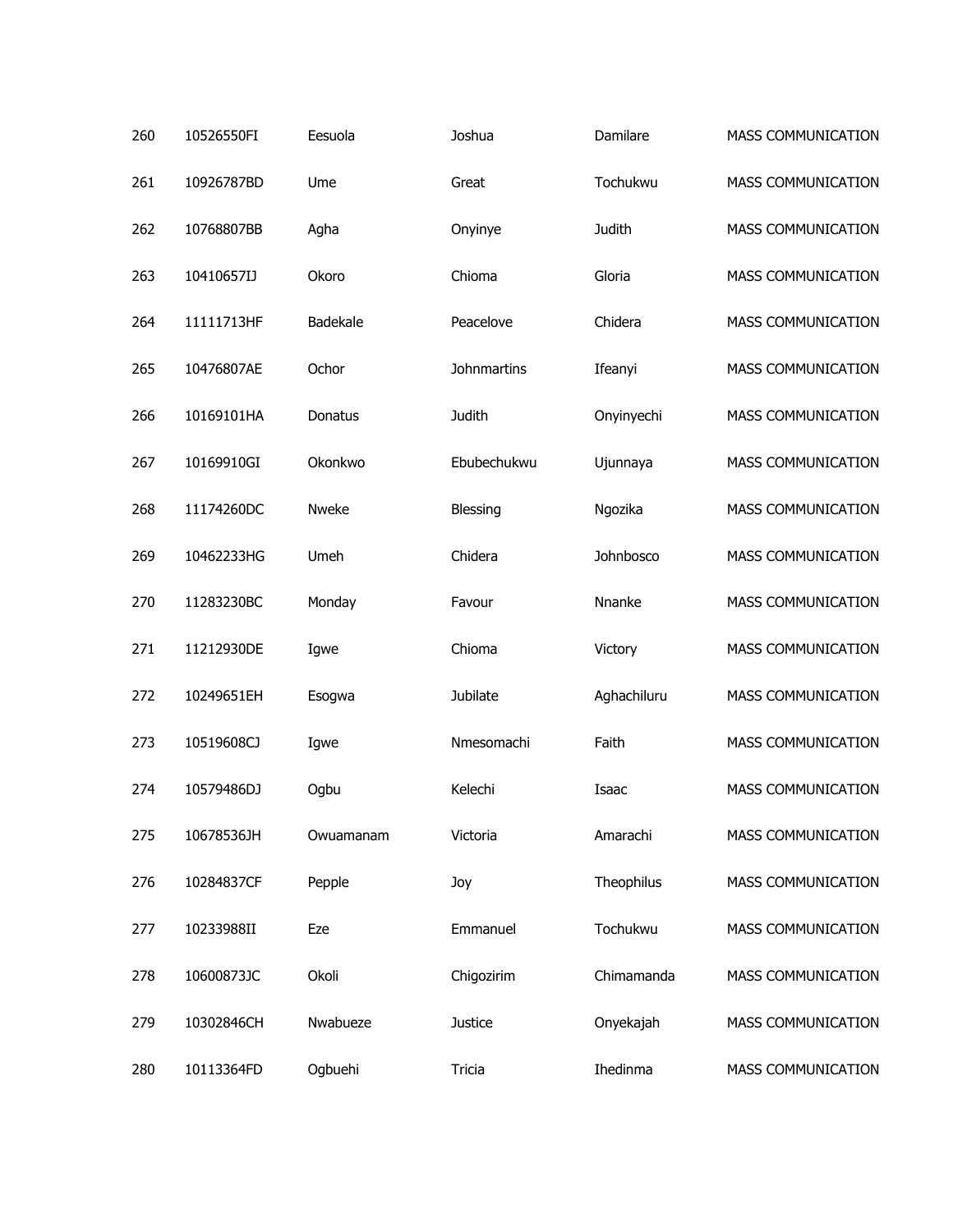| 281 | 10477247EC | Onah      | Chukwuka   | Godsmark    | <b>MASS COMMUNICATION</b> |
|-----|------------|-----------|------------|-------------|---------------------------|
| 282 | 10666470BH | Nwankwo   | Gift       | Oluebube    | <b>MASS COMMUNICATION</b> |
| 283 | 11081996ID | Archibong | Dunamis    | Udemeobong  | MASS COMMUNICATION        |
| 284 | 10081974DG | Bekwele   | Victor     | Chibuike    | MASS COMMUNICATION        |
| 285 | 10741232JC | Obadike   | Praise     | Chiamaka    | MASS COMMUNICATION        |
| 286 | 10798591JD | Onyebuchi | Nmesoma    | Happiness   | MASS COMMUNICATION        |
| 287 | 10166898ID | Ibekwe    | Favour     | Chinecherem | MASS COMMUNICATION        |
| 288 | 10900421FG | Nnamani   | Chidiebere | John        | MASS COMMUNICATION        |
| 289 | 10723509AI | Okegbe    | Oluchi     | Tonia       | MASS COMMUNICATION        |
| 290 | 11024542HG | Chukwunta | Philip     | Ozioma      | MASS COMMUNICATION        |
| 291 | 11017099JF | Onah      | Celestine  | Kenechukwu  | MASS COMMUNICATION        |
| 292 | 10210480JD | Obedi     | Chidumaga  | Goodness    | MASS COMMUNICATION        |
| 293 | 10875685FJ | Ejike     | Precious   | Nnenna      | MASS COMMUNICATION        |
| 294 | 10237174DG | Nwokeafor | Gift       | Ihuoma      | MASS COMMUNICATION        |
| 295 | 10801144JH | Obinna    | Chiamaka   | Precious    | <b>MASS COMMUNICATION</b> |
| 296 | 10156785GB | Okeke     | Chioma     | Stephanie   | <b>MASS COMMUNICATION</b> |
| 297 | 10380415CD | Agbafo    | Ijeoma     | Chidera     | MASS COMMUNICATION        |
| 298 | 10429094GI | Ojuanu    | Chidiebele | Oyinbusola  | MASS COMMUNICATION        |
| 299 | 10365142FI | Chukwu    | Chinwe     | Princess    | MASS COMMUNICATION        |
| 300 | 10361393FD | Oliseji   | Goodnews   | Adaeze      | <b>MASS COMMUNICATION</b> |
| 301 | 10125711GG | Chinaka   | Deborah    | Ngozi       | MASS COMMUNICATION        |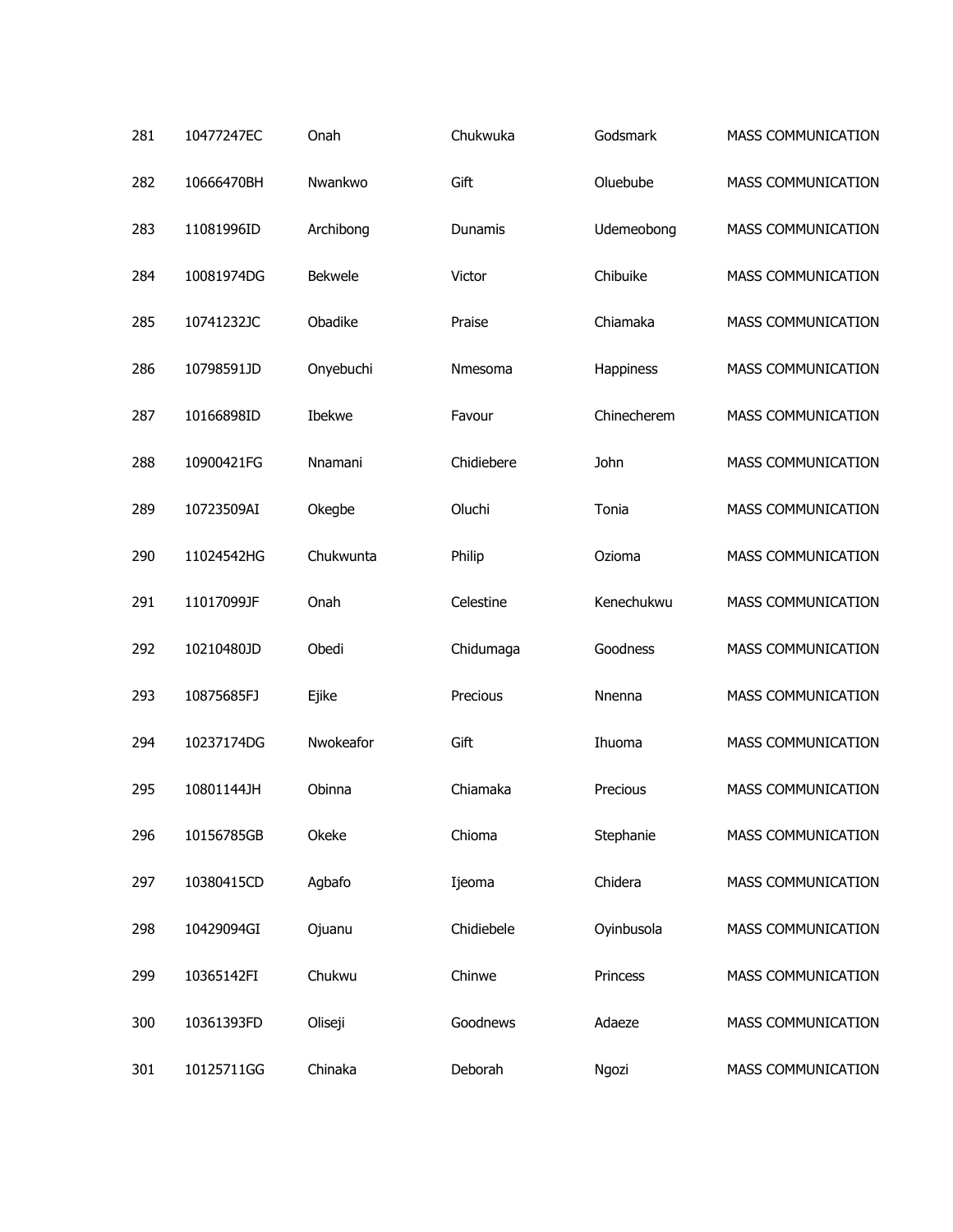| 302 | 10256374FE | Obetta    | Precious     | Ogechi       | <b>MASS COMMUNICATION</b> |
|-----|------------|-----------|--------------|--------------|---------------------------|
| 303 | 10984510IG | Ochije    | Favour       | Chineye      | MASS COMMUNICATION        |
| 304 | 10674059EF | Olulade   | Oreoluwa     | Olugbenga    | MASS COMMUNICATION        |
| 305 | 10097838HB | Nwaorgu   | Kosisochukwu | Sylvia       | MASS COMMUNICATION        |
| 306 | 10658986GC | Obunadike | Obioma       | Grace        | MASS COMMUNICATION        |
| 307 | 10834509AJ | Mamah     | Favour       | Lotachi      | MASS COMMUNICATION        |
| 308 | 10615787GH | Abugu     | Ijeoma       | Chinenye     | MASS COMMUNICATION        |
| 309 | 11330189HG | Nwaege    | Promise      | Onyedikachi  | MASS COMMUNICATION        |
| 310 | 10200572DI | Ojigwe    | Joy          | Ihuoma       | MASS COMMUNICATION        |
| 311 | 10247709FD | Paul      | Innocent     | Elekwachi    | MASS COMMUNICATION        |
| 312 | 10544411BJ | Okorie    | Precious     | Ifeoma       | MASS COMMUNICATION        |
| 313 | 10919834BH | Kalu      | Sasha        | Chinenye     | MASS COMMUNICATION        |
| 314 | 11111209DF | Elijah    | Chukwuemeka  | Richard      | MASS COMMUNICATION        |
| 315 | 10539064FF | Nwabuisi  | Chinonso     | Peace        | MASS COMMUNICATION        |
| 316 | 10917741II | Onyeador  | Goodluck     | Ogbonnaya    | <b>MASS COMMUNICATION</b> |
| 317 | 10015708IB | Uwannah   | Marvellous   | Ngozi        | MASS COMMUNICATION        |
| 318 | 10629208FJ | Eleke     | Jane         | Somadina     | MASS COMMUNICATION        |
| 319 | 10820029JA | Okafor    | Esther       | Chinazaepere | <b>MASS COMMUNICATION</b> |
| 320 | 10937499IB | Tom       | Teme         | Effiong      | MASS COMMUNICATION        |
| 321 | 10271950IA | Ewang     | Mfoniso      | Imoh         | MASS COMMUNICATION        |
| 322 | 10209237DJ | Bassey    | Faith        | Francis      | MASS COMMUNICATION        |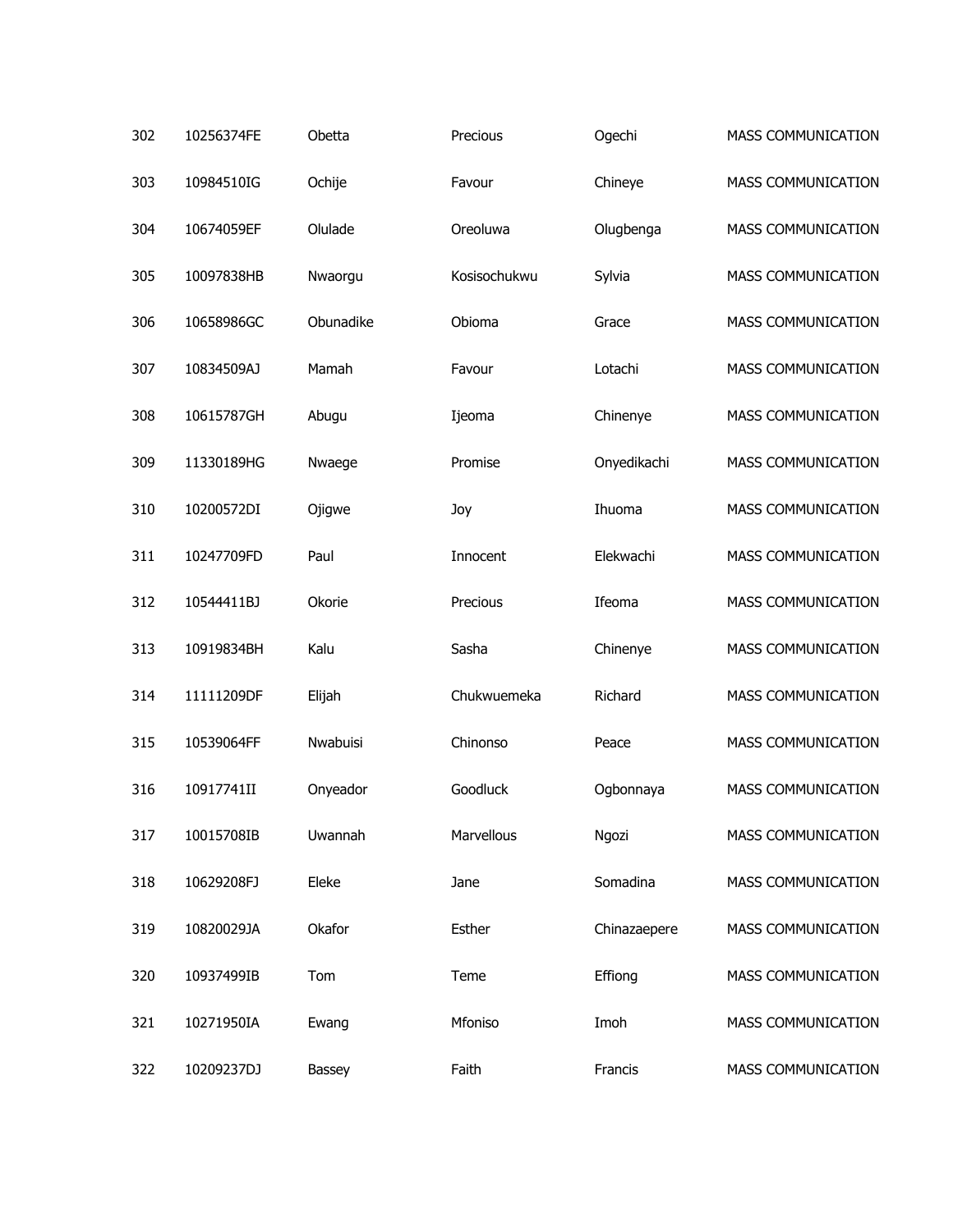| 323 | 10866405GA | Ayinofu-Emedo | Chinaza    | Precious      | <b>MASS COMMUNICATION</b> |
|-----|------------|---------------|------------|---------------|---------------------------|
| 324 | 11292065IF | Ezeanya       | Immaculate | Amauche       | <b>MASS COMMUNICATION</b> |
| 325 | 10485955BB | Okonkwo       | Samuel     | Chinemerem    | MASS COMMUNICATION        |
| 326 | 10894356BF | Umeh          | Mmesoma    | <b>Juliet</b> | MASS COMMUNICATION        |
| 327 | 10024681DB | Orji          | Precious   | Chimnadindu   | MASS COMMUNICATION        |
| 328 | 10232848BG | Ayadiuno      | Rita       | Chinaza       | MASS COMMUNICATION        |
| 329 | 10210697CE | Iwum          | Winsome    | Chineye       | MASS COMMUNICATION        |
| 330 | 11123814FA | Ikem          | Favour     | Ijeoma        | MASS COMMUNICATION        |
| 331 | 10146116FI | Umukoro       | Christian  | Oghogho       | MASS COMMUNICATION        |
| 332 | 11197796EA | Ogwu          | Osedebame  | Peace         | MASS COMMUNICATION        |
| 333 | 10543853EE | Nezianya      | Jacinta    | Chidinma      | MASS COMMUNICATION        |
| 334 | 11188922IE | Chima         | Chisom     | Sophia        | MASS COMMUNICATION        |
| 335 | 10419036HF | Ani           | Comfort    | Ginikachi     | MASS COMMUNICATION        |
| 336 | 10840023FE | Nnachi        | Ngozi      | Miracle       | MASS COMMUNICATION        |
| 337 | 10090486BB | Okpani        | Chiamaka   | Uchechi       | <b>MASS COMMUNICATION</b> |
| 338 | 10998709HC | Ekuma         | Precious   |               | <b>MASS COMMUNICATION</b> |
| 339 | 10444924BB | Chijioke      | Chiamaka   | Victoria      | MASS COMMUNICATION        |
| 340 | 10937338HJ | Amobi         | Goodness   | Ezinne        | MASS COMMUNICATION        |
| 341 | 10401517FI | Eke           | Loveth     | Adanna        | MASS COMMUNICATION        |
| 342 | 11244369AB | Nwokolo       | Victory    | Chiemerie     | <b>MASS COMMUNICATION</b> |
| 343 | 10675692JD | Akuma         | Ruth       | Chidimma      | MASS COMMUNICATION        |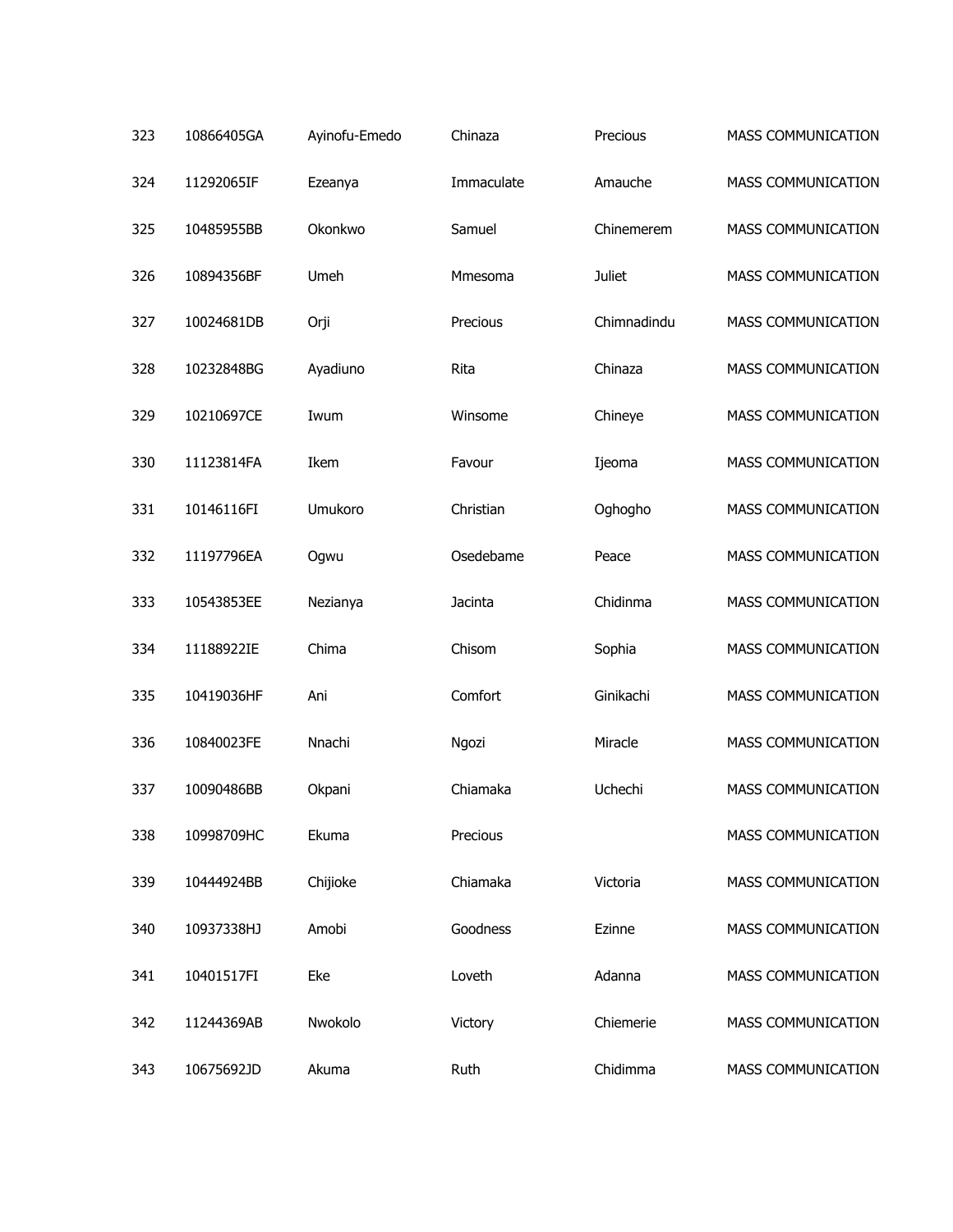| 344 | 10291088JA | Onuenyi  | Miriam       | Eyiuche  | <b>MASS COMMUNICATION</b> |
|-----|------------|----------|--------------|----------|---------------------------|
| 345 | 10922468GJ | Patrick  | Favour       | Chinomso | MASS COMMUNICATION        |
| 346 | 11303489FE | Awodike  | Chidera      | Henry    | MASS COMMUNICATION        |
| 347 | 10665152JB | Nnadi    | Veronica     | Chinyere | MASS COMMUNICATION        |
| 348 | 10207954AI | Nwankwo  | Ugochi       | Naomi    | MASS COMMUNICATION        |
| 349 | 11325734FF | Demian   | Chinemerem   | Rita     | MASS COMMUNICATION        |
| 350 | 11341013AC | Orumbie  | Divinefavour | Tonye    | MASS COMMUNICATION        |
| 351 | 10405519IA | Thomas   | Ebimoboere   | Praise   | MASS COMMUNICATION        |
| 352 | 10200933CC | Ogah     | Ochole       | Miracle  | MASS COMMUNICATION        |
| 353 | 10828830HB | Ameh     | Emmanuel     | Edache   | MASS COMMUNICATION        |
| 354 | 10047915HC | Oleje    | Anthony      | Oche     | MASS COMMUNICATION        |
| 355 | 10021905BH | Okpabi   | Margaret     | Owoloyi  | MASS COMMUNICATION        |
| 356 | 10067819BF | Odang    | Elizabeth    | Ochanya  | MASS COMMUNICATION        |
| 357 | 10130650JA | Michael  | Decent       | Dooyum   | MASS COMMUNICATION        |
| 358 | 10877788FF | Alung    | Glory        | Agabi    | MASS COMMUNICATION        |
| 359 | 10403186JF | Maji     | Gideon       | James    | MASS COMMUNICATION        |
| 360 | 10687616BH | Benard   | Great        | Obiajulu | MASS COMMUNICATION        |
| 361 | 10120349FA | Owoyomi  | Peculiar     | Eniola   | MASS COMMUNICATION        |
| 362 | 10059975HD | Isiaka   | Abdulyeminu  | Isaac    | MASS COMMUNICATION        |
| 363 | 10774427CJ | Jalmulak | Dernan       | Tina     | MASS COMMUNICATION        |
| 364 | 10689436IG | Idemyor  | Gbenedor     | Neeka    | MASS COMMUNICATION        |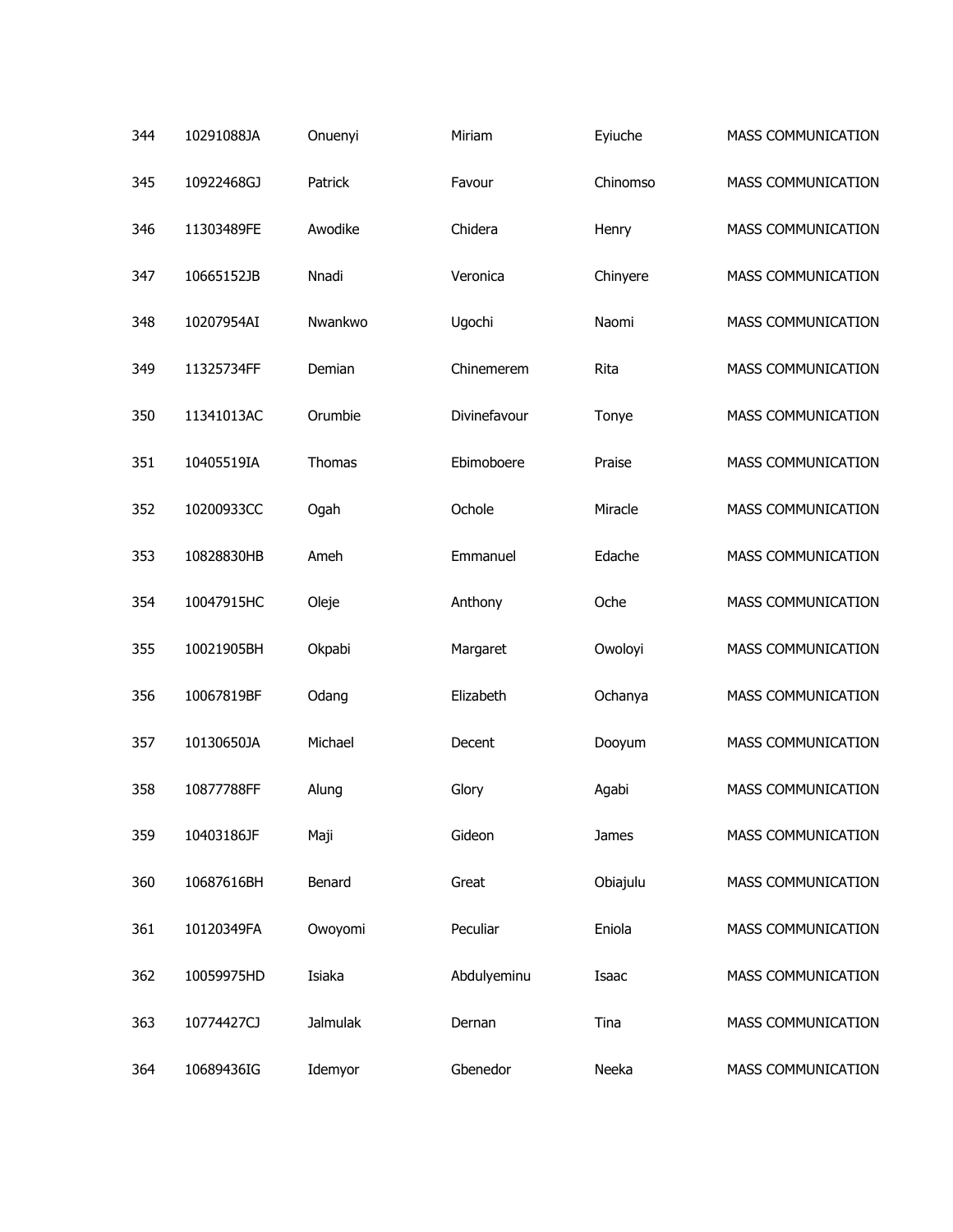| 365 | 10901518GD | Ogolo       | Roselyn      | Chisom       | MASS COMMUNICATION |
|-----|------------|-------------|--------------|--------------|--------------------|
| 366 | 11147713DG | Nyema       | Faith        | Tochukwu     | MASS COMMUNICATION |
| 367 | 10208576IC | Elijah      | Princess     | Ruhuoma      | MASS COMMUNICATION |
| 368 | 10270078HA | Akanibo     | Harmony      | Chiamaka     | MASS COMMUNICATION |
| 369 | 10325899CJ | Chukwuemeka | Emmanuel     | Somtochukwu  | MASS COMMUNICATION |
| 370 | 10636259FC | Lawi        | Precious     | Rimamchaten  | MASS COMMUNICATION |
| 371 | 10563092EC | Ofonagoro   | Leonard      | Chidera      | <b>MUSIC</b>       |
| 372 | 11117728HC | Akpan       | Emmanuel     | Peter        | <b>MUSIC</b>       |
| 373 | 10971353HI | Eze         | Dilichukwu   | Justin       | <b>MUSIC</b>       |
| 374 | 10045403EC | Anozie      | Divine       | Chinaza      | <b>MUSIC</b>       |
| 375 | 11150177BG | Emelike     | Nkechinyerem | Blessing     | <b>MUSIC</b>       |
| 376 | 10893872BC | Chukwuma    | Favour       | Chidiebere   | <b>MUSIC</b>       |
| 377 | 11192186IJ | Odige       | Godspower    | Chukwubuikem | <b>MUSIC</b>       |
| 378 | 11082623EF | Ogbonnaya   | Peter        | Okereke      | <b>MUSIC</b>       |
| 379 | 10989403FE | Okogbua     | Chisom       | Idika        | <b>MUSIC</b>       |
| 380 | 10811386CD | Jideofor    | Kingsley     | Chukwugekwu  | <b>MUSIC</b>       |
| 381 | 10450137IG | Akpakpan    | Abasiono     | Godwin       | <b>MUSIC</b>       |
| 382 | 10119505GA | Eze         | Ebube        | Promise      | <b>MUSIC</b>       |
| 383 | 11025623DE | Ibechukwu   | Precious     | Oluchukwu    | <b>MUSIC</b>       |
| 384 | 10970942FA | Muoghalu    | Chidiebere   | Pepertual    | <b>MUSIC</b>       |
| 385 | 10880915ID | Iweka       | Emmanuel     | Udochukwu    | <b>MUSIC</b>       |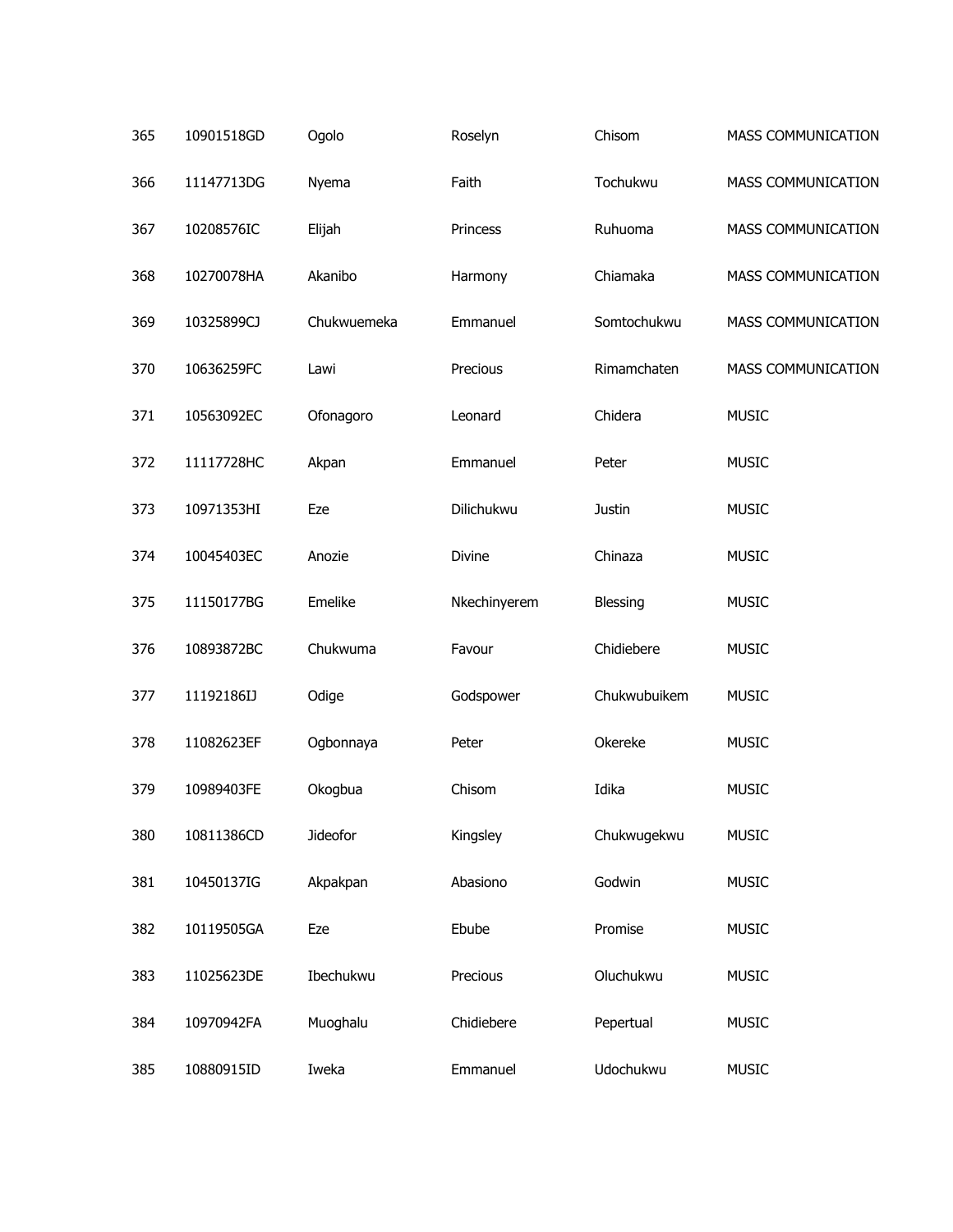| 386 | 10541839HC | Azubuike   | Glory      | Chidimma           | <b>MUSIC</b>                       |
|-----|------------|------------|------------|--------------------|------------------------------------|
| 387 | 11056792DF | Ijaga      | Chiagoziem | Theodore           | <b>MUSIC</b>                       |
| 388 | 10966749BJ | Osayande   | Zadok      | Esosa              | <b>MUSIC</b>                       |
| 389 | 10991117FD | Nwankwo    | Uche       | <b>Johnmartins</b> | <b>MUSIC</b>                       |
| 390 | 10457832IH | Nyia       | Daberechi  | Jeremaih           | <b>MUSIC</b>                       |
| 391 | 10732457DD | Chiichi    | David      | Mfa                | <b>MUSIC</b>                       |
| 392 | 11290720EG | Nkanu      | John       | Faithful           | <b>MUSIC</b>                       |
| 393 | 10235033FH | Benjamin   | Francis    | Ojochenemi         | <b>MUSIC</b>                       |
| 394 | 10235950CC | Joseph     | Atisinde   |                    | <b>MUSIC</b>                       |
| 395 | 10761093GH | Ogbe       | Promise    | Chidi              | THEATRE AND FILM<br><b>STUDIES</b> |
| 396 | 10060317BH | Duhu       | Esomchukwu | Kingsley           | THEATRE AND FILM<br><b>STUDIES</b> |
| 397 | 10637849DF | Uchenna    | Chinwendu  | Elizabeth          | THEATRE AND FILM<br><b>STUDIES</b> |
| 398 | 11179022AF | Mmuoebolam | Amarachi   | Vivian             | THEATRE AND FILM<br><b>STUDIES</b> |
| 399 | 10804325GA | Onwughara  | Nzubechi   | Goodness           | THEATRE AND FILM<br><b>STUDIES</b> |
| 400 | 11088383DB | Okeke      | Favour     | Ifunanyachukwu     | THEATRE AND FILM<br><b>STUDIES</b> |
| 401 | 10908441FC | Akubue     | Peace      | Mmesomma           | THEATRE AND FILM<br><b>STUDIES</b> |
| 402 | 10020426IJ | Nwokoye    | Chisom     | Sandra             | THEATRE AND FILM<br><b>STUDIES</b> |
| 403 | 10353091DA | Nwibo      | Emmanuel   | Oluchi             | THEATRE AND FILM<br><b>STUDIES</b> |
| 404 | 11013512IJ | Odo        | Livinus    | Chidimma           | THEATRE AND FILM<br><b>STUDIES</b> |
| 405 | 10639221JA | Ani        | Mirabel    | Chimeremma         | THEATRE AND FILM<br><b>STUDIES</b> |
| 406 | 10509209IJ | Udeh       | Faith      | Nmesomma           | THEATRE AND FILM<br><b>STUDIES</b> |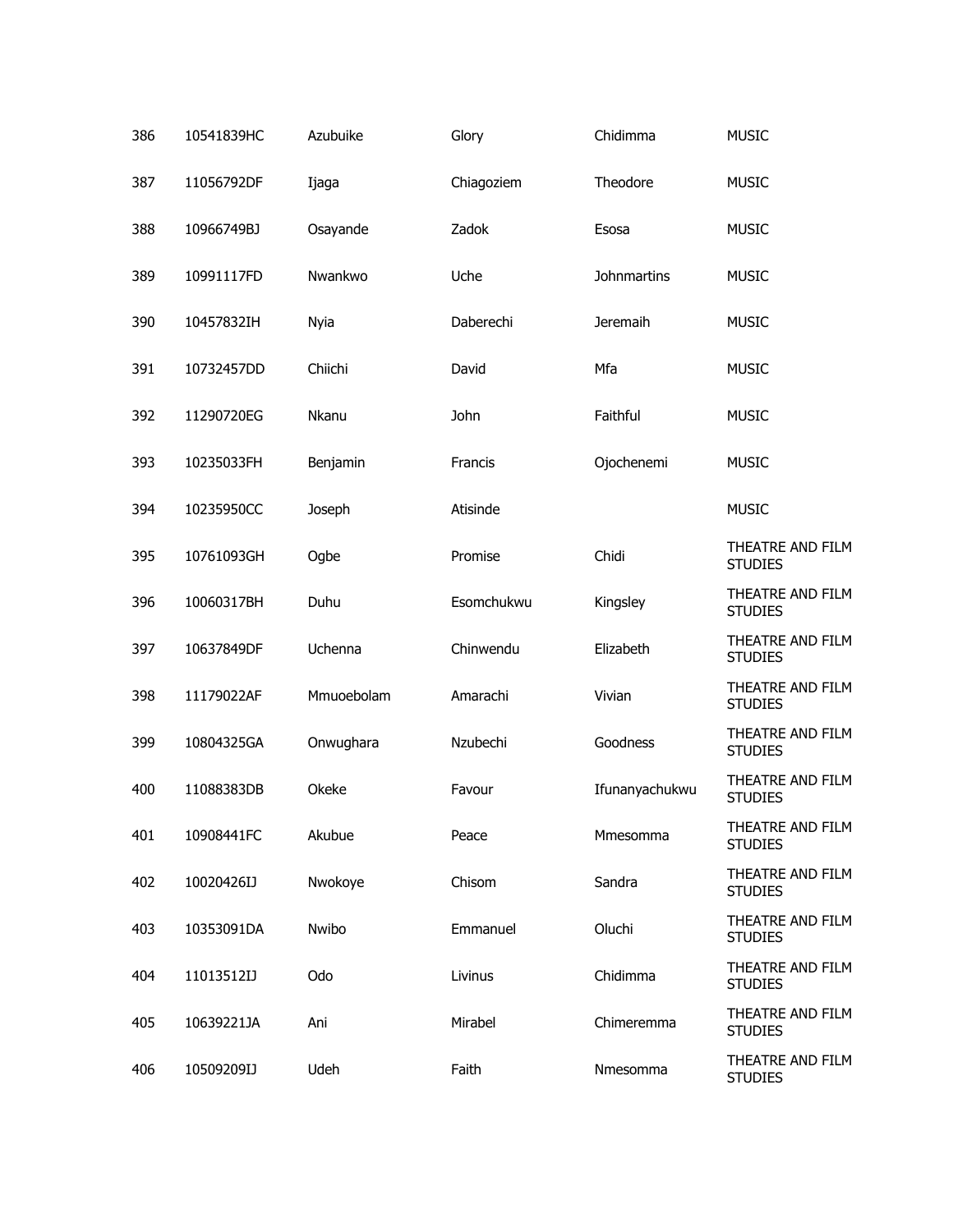| 407 | 10418605BA | Emmanuel      | Chinaza        | Emmanuella     | THEATRE AND FILM<br><b>STUDIES</b> |
|-----|------------|---------------|----------------|----------------|------------------------------------|
| 408 | 11033191CI | Ani-Raphael   | Lydia          | Ifebuchechukwu | THEATRE AND FILM<br><b>STUDIES</b> |
| 409 | 10395216EG | Aja-Ezo       | Chukwumerije   | Romanus        | THEATRE AND FILM<br><b>STUDIES</b> |
| 410 | 11108242BC | Ukaegbu       | Chidera        |                | THEATRE AND FILM<br><b>STUDIES</b> |
| 411 | 11140424HI | Emmanuel      | Roseline       | Uzoma          | THEATRE AND FILM<br><b>STUDIES</b> |
| 412 | 10931260HH | Ukoha         | Joseph         |                | THEATRE AND FILM<br><b>STUDIES</b> |
| 413 | 10939377HD | Ogo-Clement   | Chidera        | Daniel         | THEATRE AND FILM<br><b>STUDIES</b> |
| 414 | 10964311FI | Obiora        | <b>Sixtus</b>  | Chibuifem      | THEATRE AND FILM<br><b>STUDIES</b> |
| 415 | 10392853FE | Eligbame      | Racheal        | Onyeka         | THEATRE AND FILM<br><b>STUDIES</b> |
| 416 | 10139563CG | Okonkwo       | Chibuzor       | Sonia          | THEATRE AND FILM<br><b>STUDIES</b> |
| 417 | 10085793CF | Ikechukwu     | Onyeka         | Victor         | THEATRE AND FILM<br><b>STUDIES</b> |
| 418 | 10974303FF | Elijah        | Favour         | Chigozie       | THEATRE AND FILM<br><b>STUDIES</b> |
| 419 | 11249050CD | Nwafor        | Rachael        | Chinecherem    | THEATRE AND FILM<br><b>STUDIES</b> |
| 420 | 11085295IA | Nwachukwu     | Sopuluchukwu   | Israel         | THEATRE AND FILM<br><b>STUDIES</b> |
| 421 | 11135786CE | Edward        | Evidence       |                | THEATRE AND FILM<br><b>STUDIES</b> |
| 422 | 11288959JB | Ezugwu        | Kizito         | Uchenna        | THEATRE AND FILM<br><b>STUDIES</b> |
| 423 | 11210152CG | Paulchukwueke | Echezonachukwu | Pius           | THEATRE AND FILM<br><b>STUDIES</b> |
| 424 | 10458419HC | Onuoha        | Chiamaka       | Goodness       | THEATRE AND FILM<br><b>STUDIES</b> |
| 425 | 11277647HH | Jonah         | Catherine      | Ochanya        | THEATRE AND FILM<br><b>STUDIES</b> |
| 426 | 10520392AF | Emaikwu       | Enoch          | Owoicho-Oche   | THEATRE AND FILM<br><b>STUDIES</b> |
| 427 | 10869645EA | Anam          | Aondona        | Samson         | THEATRE AND FILM<br><b>STUDIES</b> |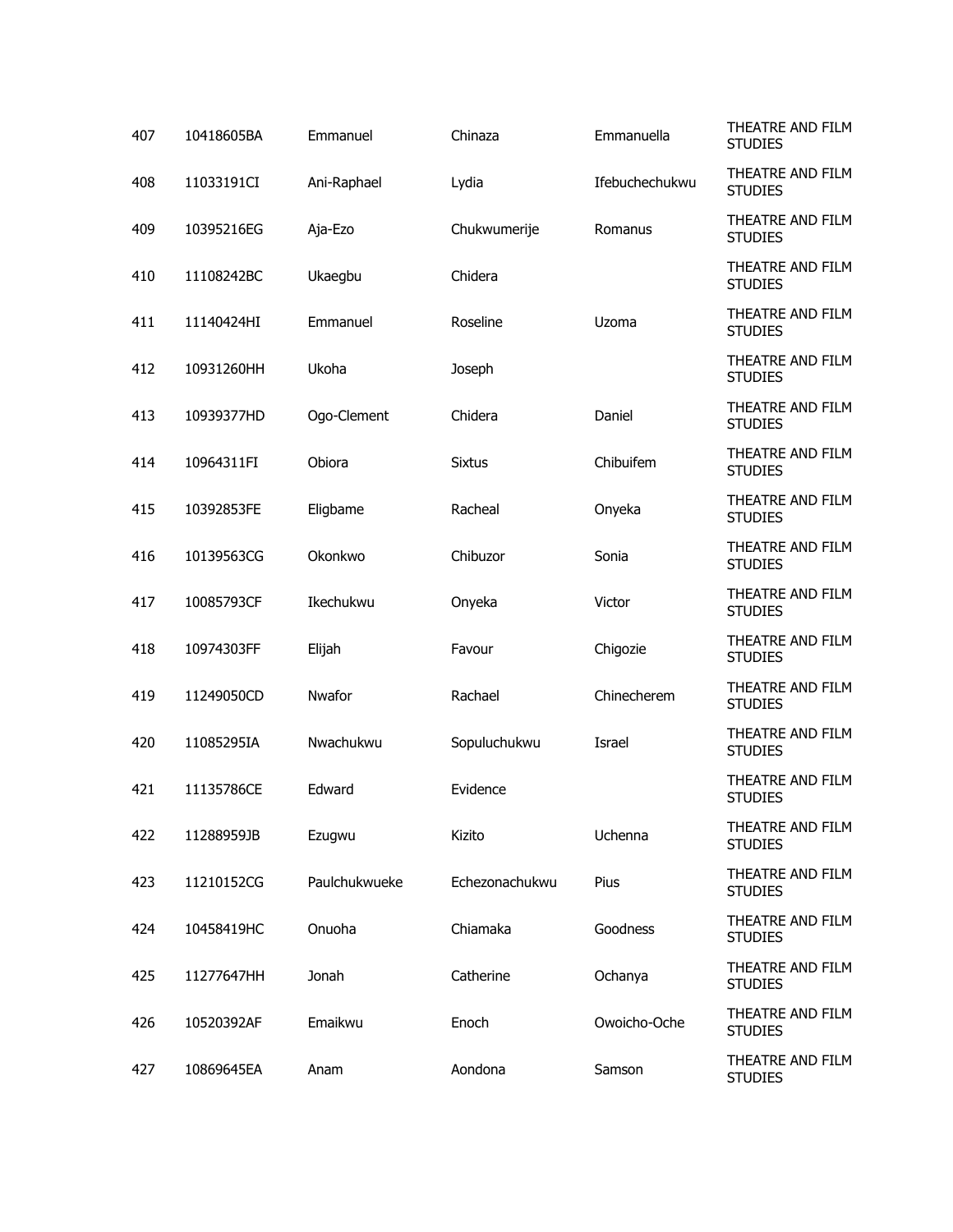| 428 | 10069476II | Nsan    | Williams | Ayugha    | THEATRE AND FILM<br><b>STUDIES</b> |
|-----|------------|---------|----------|-----------|------------------------------------|
| 429 | 10989046FI | Matthew | Samuel   | Augustine | THEATRE AND FILM<br><b>STUDIES</b> |

#### **FACULTY OF BASIC MEDICAL SCIENCES**

| <b>S/NO</b>             | <b>JAMB REG NO</b> | <b>SURNAME</b> | <b>FIRSTNAME</b> | <b>MIDDLENAME</b> | <b>COURSE</b>        |
|-------------------------|--------------------|----------------|------------------|-------------------|----------------------|
| $\mathbf{1}$            | 10893670DG         | Nwani          | Okorie           |                   | <b>HUMAN ANATOMY</b> |
| $\overline{2}$          | 10196645IC         | Omeike         | Chiamaka         | Naledy            | <b>HUMAN ANATOMY</b> |
| 3                       | 10363452IE         | Uwakwe         | Karachi          | Nkeiruka          | <b>HUMAN ANATOMY</b> |
| $\overline{\mathbf{4}}$ | 10396996EB         | Ajuzieogu      | Tochukwu         | Praise            | <b>HUMAN ANATOMY</b> |
| 5                       | 10984342AI         | Ezeama         | Chibuike         | Cyril             | <b>HUMAN ANATOMY</b> |
| 6                       | 10186480CC         | Akpa           | Victor           | Ejiofor           | <b>HUMAN ANATOMY</b> |
| $\overline{7}$          | 11003038ID         | Stephen        | Favour           | Onyinyechukwu     | <b>HUMAN ANATOMY</b> |
| 8                       | 10979918II         | Chinonyelum    | Blessing         | Ngozi             | <b>HUMAN ANATOMY</b> |
| 9                       | 10866659HE         | Omeje          | Godsent          | Chibuike          | <b>HUMAN ANATOMY</b> |
| 10                      | 10081456DI         | Chigbo-Eze     | Nahanna          | Johnbosco         | <b>HUMAN ANATOMY</b> |
| 11                      | 10576924GC         | Ezendiokwelu   | Benita           | Chioma            | <b>HUMAN ANATOMY</b> |
| 12                      | 10451570FF         | Eneh           | Oluchukwu        | Precious          | <b>HUMAN ANATOMY</b> |
| 13                      | 11000964JH         | Ohams          | Chibuikem        | Emmanuel          | <b>HUMAN ANATOMY</b> |
| 14                      | 11050150HG         | Kelechi        | Emmanuel         | Eze               | <b>HUMAN ANATOMY</b> |
| 15                      | 10399345HF         | Ajuzieogu      | Chukwuzuruoke    | Prince            | <b>HUMAN ANATOMY</b> |
| 16                      | 10036358BH         | Omachonu       | Samson           | Onuche-Ojo        | <b>HUMAN ANATOMY</b> |
| 17                      | 10704598JD         | Chuma          | Sandra           | Ujunwa            | <b>HUMAN ANATOMY</b> |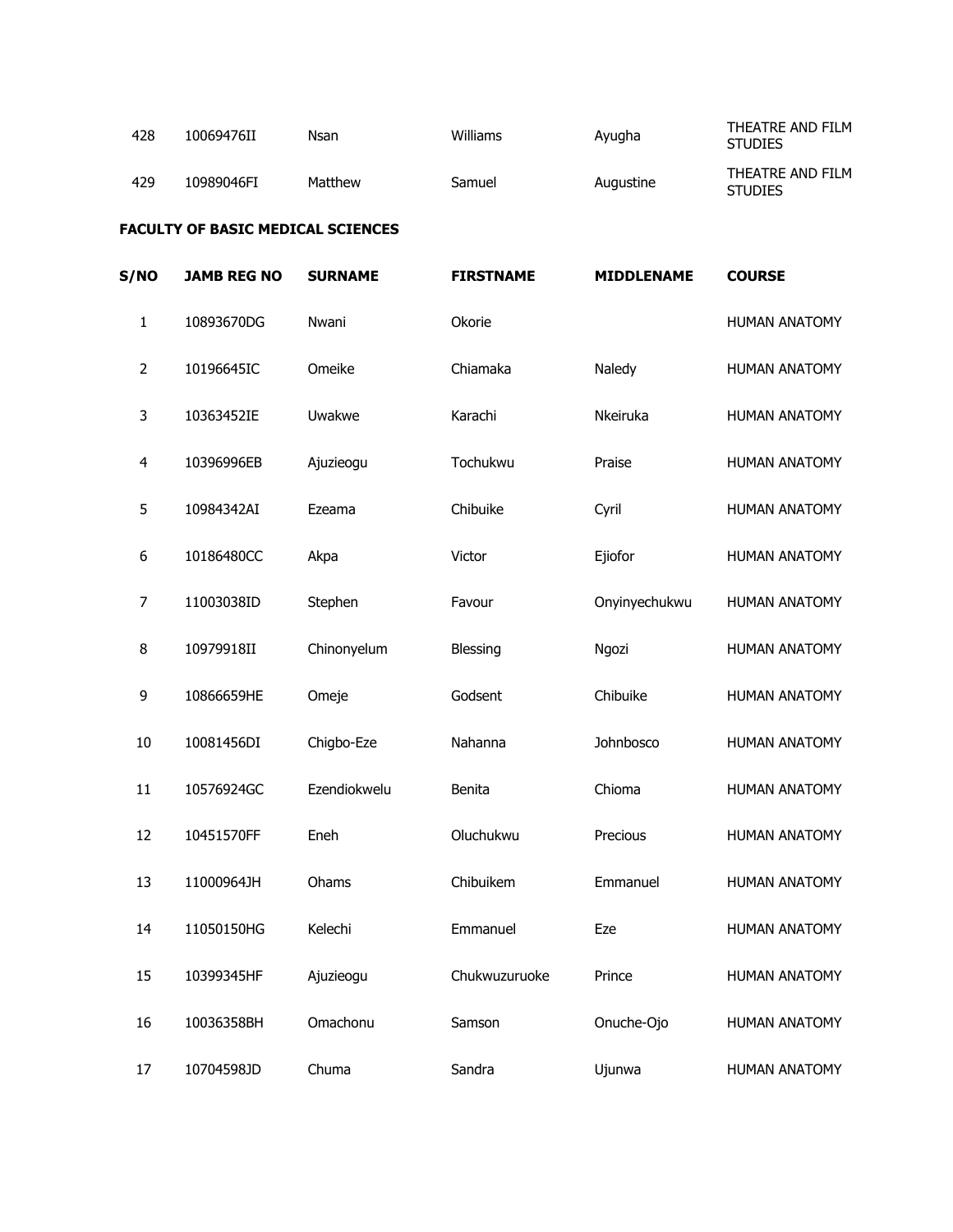| 18 | 11107938FB | Ezor      | Chianugo    | <b>Morris</b>  | <b>HUMAN ANATOMY</b> |
|----|------------|-----------|-------------|----------------|----------------------|
| 19 | 10702204JH | Kalu      | Sharon      | Distinguish    | <b>HUMAN ANATOMY</b> |
| 20 | 10820011EH | Okorie    | Divine      | Michael        | <b>HUMAN ANATOMY</b> |
| 21 | 10854831FG | Ugwu      | Samuel      | Onyedika       | <b>HUMAN ANATOMY</b> |
| 22 | 10415716EE | Odom      | Chinedu     | Joseph         | <b>HUMAN ANATOMY</b> |
| 23 | 10395133AE | Echigbue  | Rodney      | Enuwenika      | <b>HUMAN ANATOMY</b> |
| 24 | 10352075HB | Okwesili  | Emmanuel    | Chukwuemeka    | <b>HUMAN ANATOMY</b> |
| 25 | 10367250DJ | Ajima     | Chinecherem | Maureen        | <b>HUMAN ANATOMY</b> |
| 26 | 10351170HA | Arum      | Nmesoma     | Precious       | <b>HUMAN ANATOMY</b> |
| 27 | 10788914CE | Eze       | Calistus    | Chukwuemeka    | <b>HUMAN ANATOMY</b> |
| 28 | 10219391DF | Agha      | Blessing    | Odinma         | <b>HUMAN ANATOMY</b> |
| 29 | 10756984HF | Okanya    | Abigail     | Nneoma         | <b>HUMAN ANATOMY</b> |
| 30 | 11145061DI | Ugwuanyi  | Judith      | Chidiebere     | <b>HUMAN ANATOMY</b> |
| 31 | 10767654HF | Okoro     | Lilian      | Chinwendu      | <b>HUMAN ANATOMY</b> |
| 32 | 10831761AI | Ishiwu    | Jacinta     | Mmesoma        | <b>HUMAN ANATOMY</b> |
| 33 | 10611574JG | Ezekiel   | Ozioma      | Nkechi         | <b>HUMAN ANATOMY</b> |
| 34 | 11015102HC | Ogbonna   | Michael     | Chukwuemeka    | <b>HUMAN ANATOMY</b> |
| 35 | 11175578FF | Eze       | Faith       | Zitachi        | <b>HUMAN ANATOMY</b> |
| 36 | 10798548CI | Ihejirika | Chinyere    | <b>Success</b> | <b>HUMAN ANATOMY</b> |
| 37 | 10056100FI | Godwin    | Peculiar    | Mmasichukwu    | <b>HUMAN ANATOMY</b> |
| 38 | 10554826AI | Anekwe    | Chiamaka    | Winifred       | <b>HUMAN ANATOMY</b> |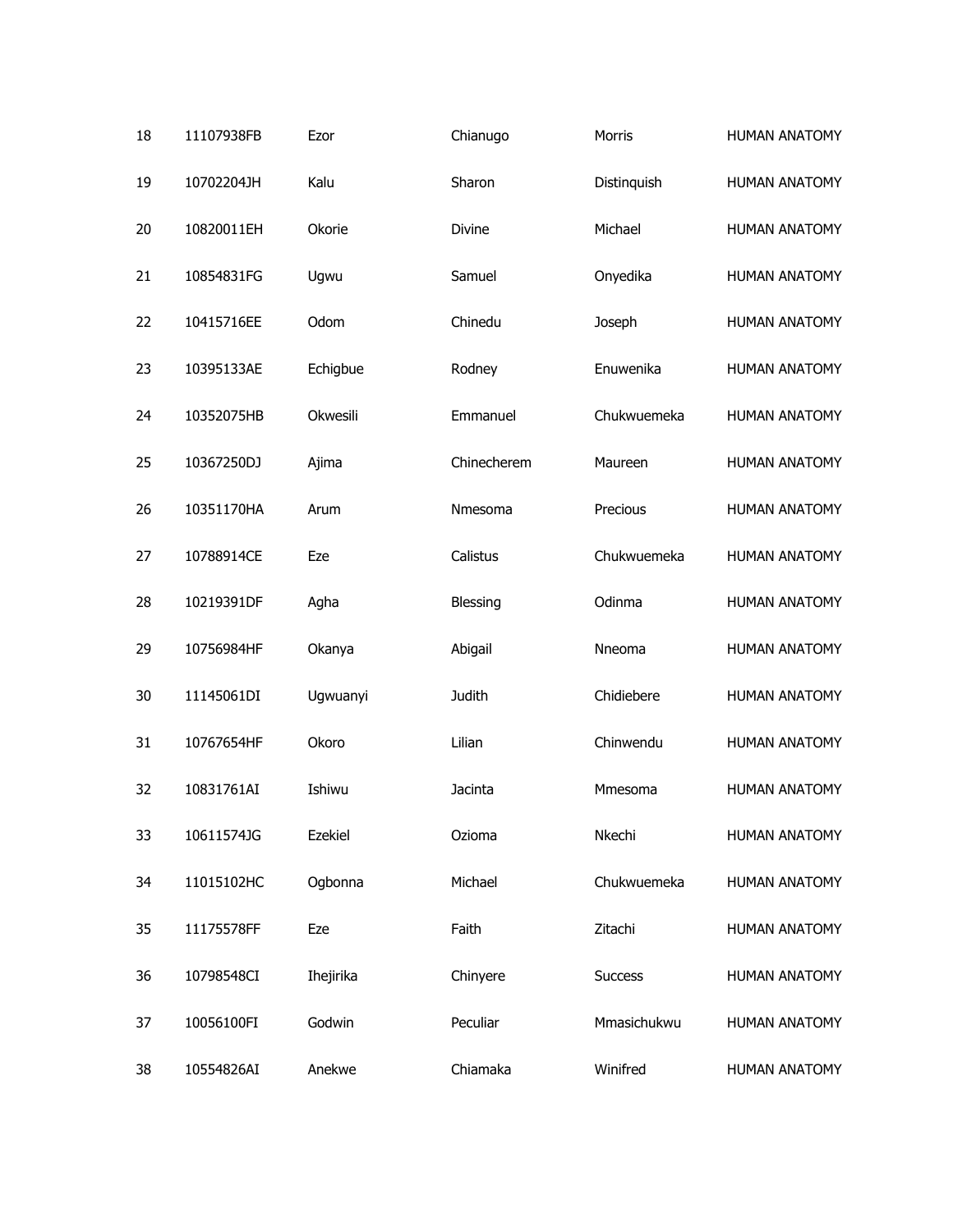| 39 | 10224535CG | Okoye       | Favour        | Akachukwu   | <b>HUMAN ANATOMY</b> |
|----|------------|-------------|---------------|-------------|----------------------|
| 40 | 10922213FI | Nnagbo      | Rejoice       | Somtochukwu | <b>HUMAN ANATOMY</b> |
| 41 | 10259793HJ | Olubuogu    | Chiemeka      | Jacinta     | <b>HUMAN ANATOMY</b> |
| 42 | 10731427BJ | Olisa       | Chidimma      | Jennifer    | <b>HUMAN ANATOMY</b> |
| 43 | 10462209FB | Urie        | Chidera       | Irene       | <b>HUMAN ANATOMY</b> |
| 44 | 10229356BG | Nwaodo      | Edwin         | Chidera     | <b>HUMAN ANATOMY</b> |
| 45 | 10864960DA | Eze         | Emmanuella    | Chiamaka    | <b>HUMAN ANATOMY</b> |
| 46 | 10075403FI | Ugwu        | Martins       | Kenechi     | <b>HUMAN ANATOMY</b> |
| 47 | 10843286GC | <b>Uzoh</b> | Oscar         | Chukwuemeka | <b>HUMAN ANATOMY</b> |
| 48 | 11249546IH | Ogbu        | Matthew       | Ikenna      | <b>HUMAN ANATOMY</b> |
| 49 | 11257247HA | Okoye       | Ifunanya      | Faith       | <b>HUMAN ANATOMY</b> |
| 50 | 11112360HE | Aniekee     | Adaeze        | Chiamaka    | <b>HUMAN ANATOMY</b> |
| 51 | 11333887EA | Ugwuanyi    | Eunice        | Ebere       | <b>HUMAN ANATOMY</b> |
| 52 | 10932919EH | Ugwu        | Ukamaka       | Faith       | <b>HUMAN ANATOMY</b> |
| 53 | 10287160EA | Ekeh        | Miracle       | Adanna      | <b>HUMAN ANATOMY</b> |
| 54 | 10802117II | Amadi       | Uzonna        | Paschal     | <b>HUMAN ANATOMY</b> |
| 55 | 11160535HJ | Irogementi  | Chinaecherem  | Precious    | <b>HUMAN ANATOMY</b> |
| 56 | 10347190HJ | Okehie      | Chidera       | Jovita      | <b>HUMAN ANATOMY</b> |
| 57 | 11341878CG | Uchegbu     | <b>Bright</b> | Chinaza     | <b>HUMAN ANATOMY</b> |
| 58 | 11193971GJ | Chinenye    | Assumpta      | Chidera     | <b>HUMAN ANATOMY</b> |
| 59 | 10324961DA | Kelechi     | Kingdavid     | Ugochukwu   | <b>HUMAN ANATOMY</b> |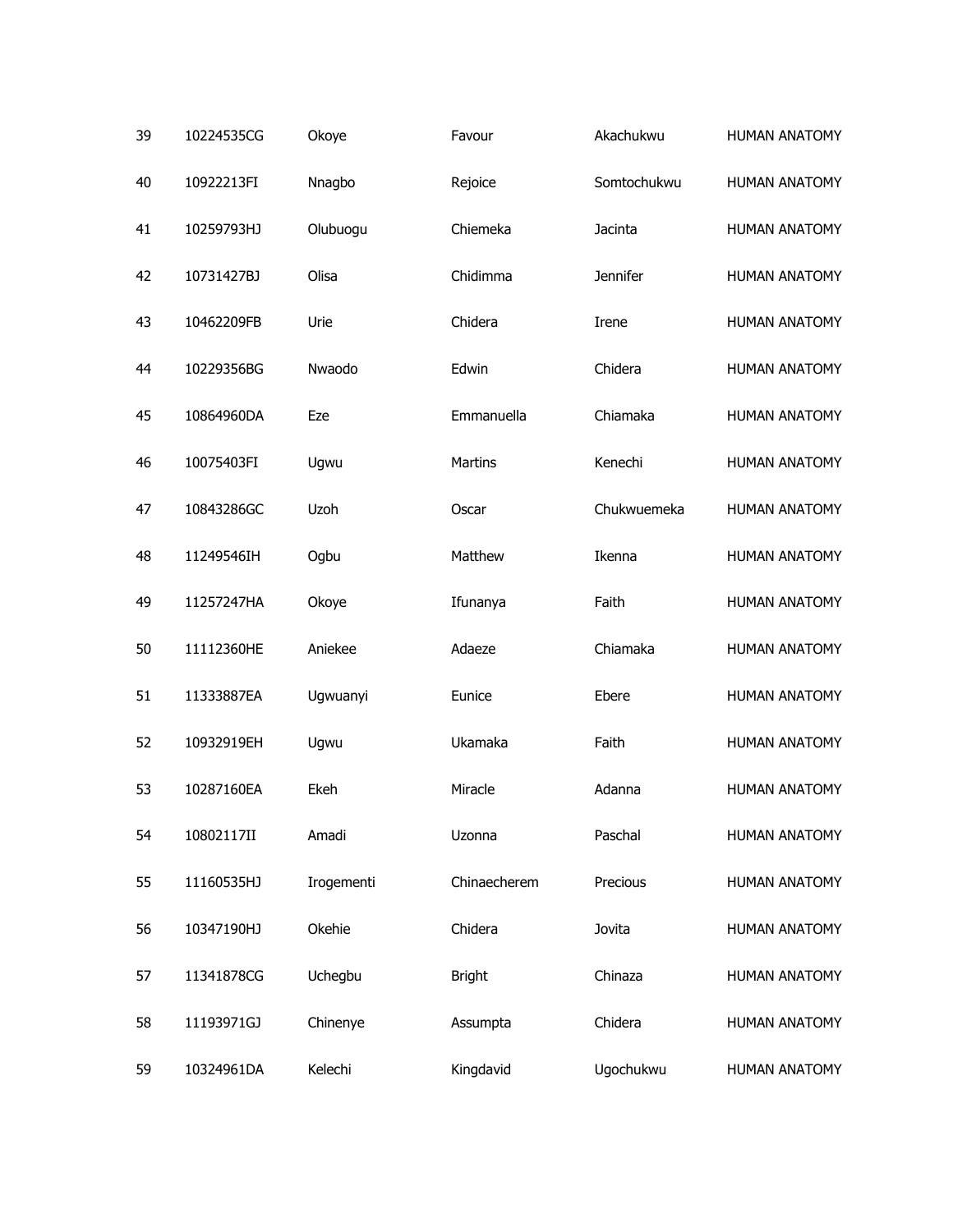| 60 | 10631565GJ | Ihunwo    | Richman         | Chidera     | <b>HUMAN ANATOMY</b> |
|----|------------|-----------|-----------------|-------------|----------------------|
| 61 | 11298707EE | Madumelu  | Kelly           | Chioma      | HUMAN PHYSIOLOGY     |
| 62 | 10735695BJ | Igwe      | Chinweuba       | Stanislaus  | HUMAN PHYSIOLOGY     |
| 63 | 10413127FB | Agbo      | Chinemerem      | John        | HUMAN PHYSIOLOGY     |
| 64 | 11001355II | Ogbunando | Chisom          | Jacinta     | HUMAN PHYSIOLOGY     |
| 65 | 10231197CC | Eze       | Joy             | Ndidiamaka  | HUMAN PHYSIOLOGY     |
| 66 | 11040601BB | Ogueri    | Kingsley        | Kenneth     | HUMAN PHYSIOLOGY     |
| 67 | 10205113JC | Innocent  | Amarachi        | Faith       | HUMAN PHYSIOLOGY     |
| 68 | 11056690FA | Agu       | Gerald          | Uchechukwu  | HUMAN PHYSIOLOGY     |
| 69 | 10182051CA | Ezemuoka  | Faustina        | Nneoma      | HUMAN PHYSIOLOGY     |
| 70 | 10161696HC | Modebelu  | Anita           | Makuochukwu | HUMAN PHYSIOLOGY     |
| 71 | 10878727FB | Eze       | Precious        | Chidera     | HUMAN PHYSIOLOGY     |
| 72 | 10530634CI | Nsofor    | Chukwudalu      | Franklin    | HUMAN PHYSIOLOGY     |
| 73 | 10827348FF | Ezugwu    | <b>Blessing</b> | Ogochukwu   | HUMAN PHYSIOLOGY     |
| 74 | 10117967BI | Ogbodo    | Precious        | Chinecherem | HUMAN PHYSIOLOGY     |
| 75 | 10085734AI | Obierozie | Cynthia         | Amara       | HUMAN PHYSIOLOGY     |
| 76 | 10037840DD | Orazulike | Chukwukamdinaka | Winifred    | HUMAN PHYSIOLOGY     |
| 77 | 10050065CE | Abalanne  | Chinenyenwa     | Priscilla   | HUMAN PHYSIOLOGY     |
| 78 | 10217413FC | Uwakwe    | Divine          | Obinwanne   | HUMAN PHYSIOLOGY     |
| 79 | 10917262HA | Ugbanu    | Augustine       | Ogochukwu   | HUMAN PHYSIOLOGY     |
| 80 | 10395119EG | Chidi     | Golibe          | Chiamaka    | HUMAN PHYSIOLOGY     |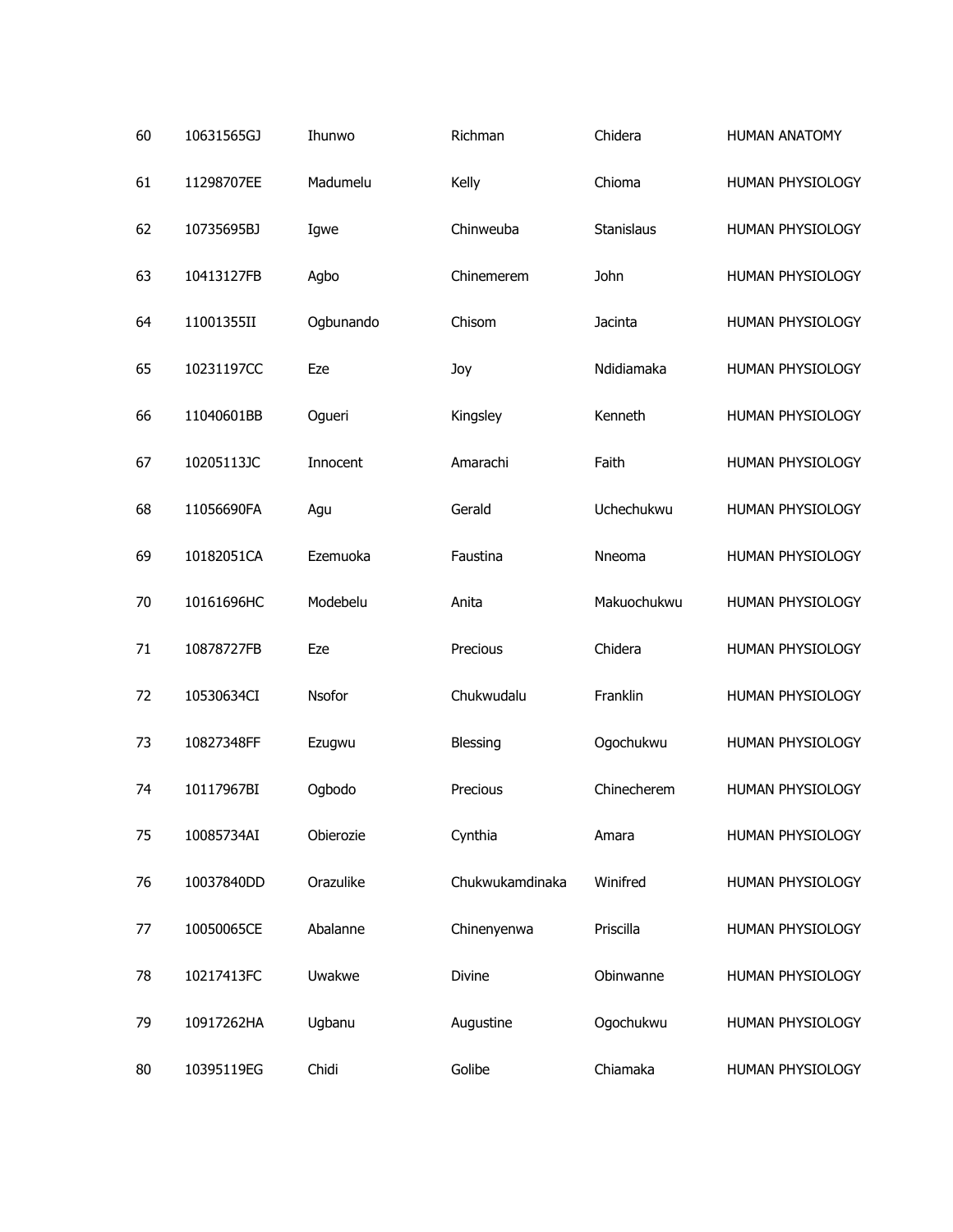| 81  | 10920761EJ | Great-            | Daniels       | Daisy         | HUMAN PHYSIOLOGY |
|-----|------------|-------------------|---------------|---------------|------------------|
| 82  | 10393118DF | Arah              | Smith         | Omuahbe       | HUMAN PHYSIOLOGY |
| 83  | 11040992AC | Onyebe            | <b>Nze</b>    | Miracle       | HUMAN PHYSIOLOGY |
| 84  | 10362390GJ | Okeh              | Precious      | Ijeoma        | HUMAN PHYSIOLOGY |
| 85  | 10951809CF | Ugwuanyi          | Kasiemobi     | Anastasia     | HUMAN PHYSIOLOGY |
| 86  | 10159564GG | Orji              | Chidindu      | Sophia        | HUMAN PHYSIOLOGY |
| 87  | 10931128IF | Freeman           | Princess      | Amarachi      | HUMAN PHYSIOLOGY |
| 88  | 10306978EH | Uchenyi-Okechukwu | Melody        | Chimdire      | HUMAN PHYSIOLOGY |
| 89  | 11012528DE | Ugwuele           | Collins       | Somtochukwu   | HUMAN PHYSIOLOGY |
| 90  | 11149682EG | Israel            | Chukwuebuka   | Udochukwu     | HUMAN PHYSIOLOGY |
| 91  | 10308943GJ | Okolo             | <b>Bethel</b> | Chinwugo      | HUMAN PHYSIOLOGY |
| 92  | 10844456EE | Aleke             | Charles       | Uchechukwu    | HUMAN PHYSIOLOGY |
| 93  | 10589427JC | Okeke             | Victory       | Chinaza       | HUMAN PHYSIOLOGY |
| 94  | 10859076CI | Okoye             | Chioma        | Ruth          | HUMAN PHYSIOLOGY |
| 95  | 10036696HA | Iloabuchi         | Somtochukwu   | Leo           | HUMAN PHYSIOLOGY |
| 96  | 10793277DA | Umeh              | Akachukwu     | Wisdom        | HUMAN PHYSIOLOGY |
| 97  | 10452808CH | Onyeka            | Obianuju      | Maryjane      | HUMAN PHYSIOLOGY |
| 98  | 10913932GJ | Ezemba            | Chiziterem    | Happiness     | HUMAN PHYSIOLOGY |
| 99  | 10039348GI | Okonkwo           | Chinazaekpele | Judith        | HUMAN PHYSIOLOGY |
| 100 | 10377968IJ | Nwankwo           | Oluebube      | <b>Juliet</b> | HUMAN PHYSIOLOGY |
| 101 | 11029090BC | Palace            | Ogochukwu     | Janet         | HUMAN PHYSIOLOGY |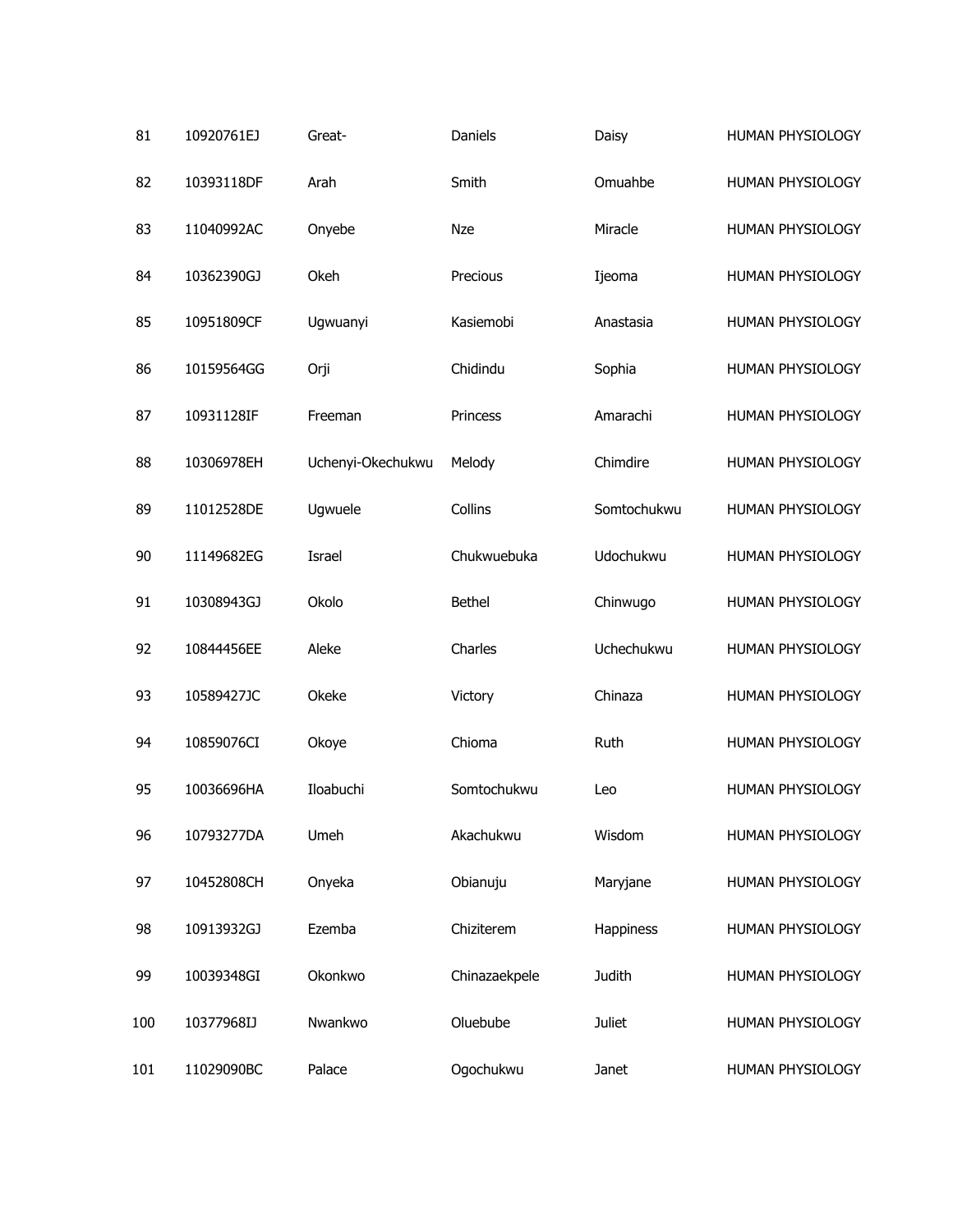| 102 | 10808400FH | Manekeh       | Anthonia    | Chinenye      | HUMAN PHYSIOLOGY |
|-----|------------|---------------|-------------|---------------|------------------|
| 103 | 10951549CJ | Bolum         | Victor      | Daniel        | HUMAN PHYSIOLOGY |
| 104 | 10047462HD | Alika         | Lois        | Kikachukwu    | HUMAN PHYSIOLOGY |
| 105 | 10185468FB | Solomon       | Divine      | Onyedikachi   | HUMAN PHYSIOLOGY |
| 106 | 10218428BE | Orji          | Precious    | Ugochi        | HUMAN PHYSIOLOGY |
| 107 | 10673903CI | Igwe          | Collete     | Ihunanyachi   | HUMAN PHYSIOLOGY |
| 108 | 11099738BD | Ugwu          | Malachy     | Chinecherem   | HUMAN PHYSIOLOGY |
| 109 | 10552817CB | Chibuoke      | Chinaza     | Maria         | HUMAN PHYSIOLOGY |
| 110 | 10826042JD | Ibeachu       | Chiemerie   | Clinton       | HUMAN PHYSIOLOGY |
| 111 | 11340649CH | Ogbonna       | Miracle     | Chinazaekpere | HUMAN PHYSIOLOGY |
| 112 | 10582570AC | Ajogu         | Amuche      | Carochristy   | HUMAN PHYSIOLOGY |
| 113 | 10549447ED | Uzoigwe       | Testimony   | Chidimma      | HUMAN PHYSIOLOGY |
| 114 | 10493462JB | Asogwa        | Kenechi     | Kingsley      | HUMAN PHYSIOLOGY |
| 115 | 11066456EG | Agbo          | Miracle     | Mmesoma       | HUMAN PHYSIOLOGY |
| 116 | 10837916HA | Uzo-Ugochukwu | Ogonna      | Chimbusomma   | HUMAN PHYSIOLOGY |
| 117 | 10909805DE | Oparaku       | Chimaobi    | David         | HUMAN PHYSIOLOGY |
| 118 | 10398669GG | Desmond       | Chisom      | Sandra        | HUMAN PHYSIOLOGY |
| 119 | 11292035HI | Onyewuenyi    | Joseph      | Makuochukwu   | HUMAN PHYSIOLOGY |
| 120 | 10089509DC | Chinedu       | Mmesoma     | Divine        | HUMAN PHYSIOLOGY |
| 121 | 10746458DB | Marcel        | Florence    | Lucia         | HUMAN PHYSIOLOGY |
| 122 | 10491637DH | Uchegbu       | Ebubechukwu | Christian     | HUMAN PHYSIOLOGY |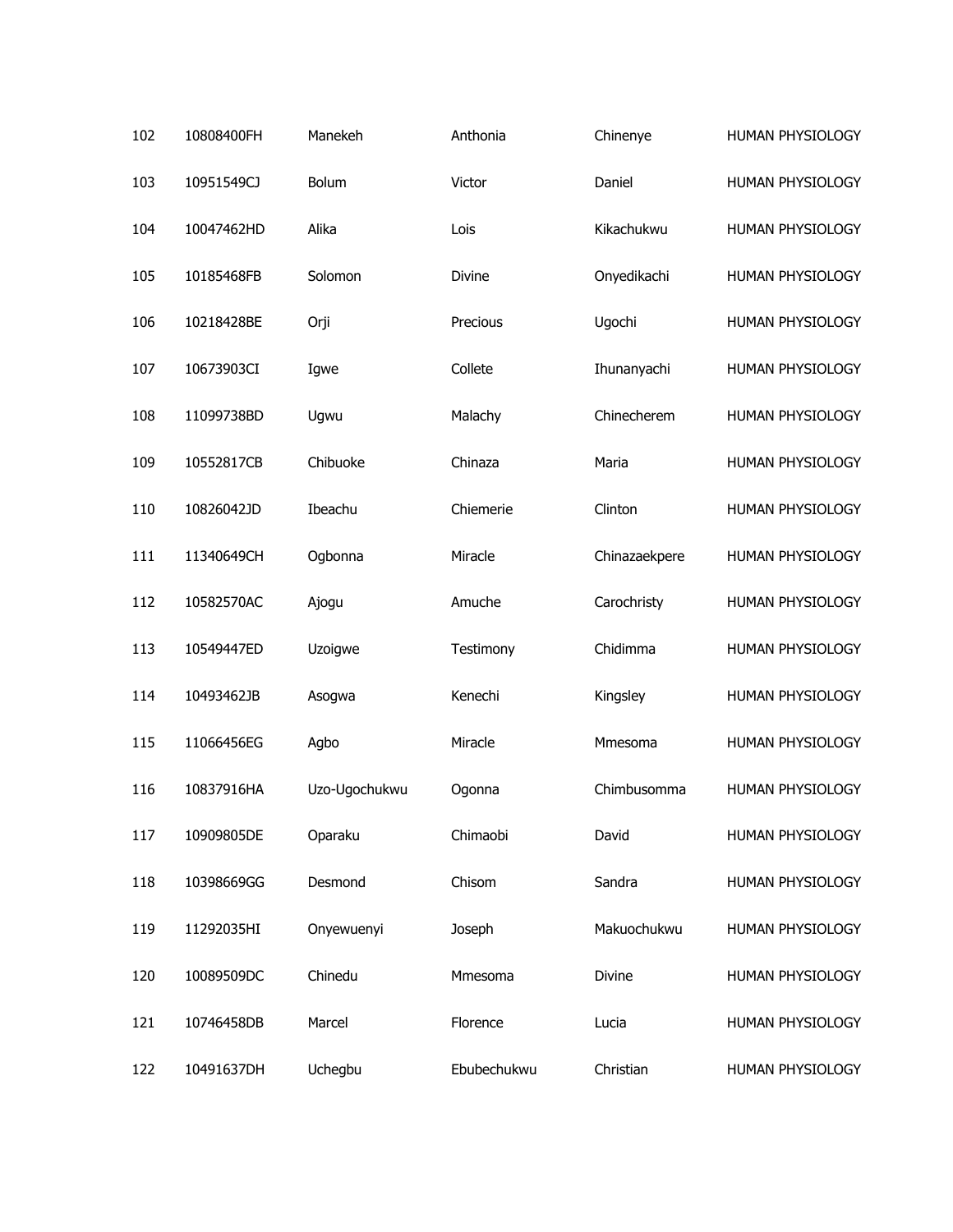| 123 | 10530039GH | Opara | Emmanuel    | Onyedikachi | HUMAN PHYSIOLOGY |
|-----|------------|-------|-------------|-------------|------------------|
| 124 | 10034207GI | Ikeh  | Favour      | Chioma      | HUMAN PHYSIOLOGY |
| 125 | 10405597EA | Agbo  | Onyedikachi |             | HUMAN PHYSIOLOGY |

## **FACULTY OF BIOLOGICAL SCIENCES**

| <b>S/NO</b>    | <b>JAMB REG NO</b> | <b>SURNAME</b> | <b>FIRSTNAME</b> | <b>MIDDLENAME</b> | <b>COURSE</b>       |
|----------------|--------------------|----------------|------------------|-------------------|---------------------|
| $\mathbf{1}$   | 10822672BI         | Ukpabia        | Angela           | Chiamaka          | <b>BIOCHEMISTRY</b> |
| $\overline{2}$ | 10666693CH         | Nwede          | Kingsley         | Chijioke          | <b>BIOCHEMISTRY</b> |
| 3              | 10460208EA         | Onyeaso        | Favour           | Chiamaka          | <b>BIOCHEMISTRY</b> |
| $\overline{4}$ | 10757414EG         | Onah           | Precious         | Somtochukwu       | <b>BIOCHEMISTRY</b> |
| 5              | 11103297AG         | Jhon           | God'Swill        | Okoji             | <b>BIOCHEMISTRY</b> |
| 6              | 11140573BJ         | Ejimkonye      | Lynda            | Oluchi            | <b>BIOCHEMISTRY</b> |
| $\overline{7}$ | 10985855CI         | Chukwudozie    | Ifechukwu        | <b>Bright</b>     | <b>BIOCHEMISTRY</b> |
| 8              | 10404538BG         | Ugwuja         | Kenneth          | Chimaobi          | <b>BIOCHEMISTRY</b> |
| 9              | 10925299BF         | Abonyi         | Mmesoma          | Miracle           | <b>BIOCHEMISTRY</b> |
| 10             | 10286472GH         | Magbo          | Christopher      | Chinonso          | <b>BIOCHEMISTRY</b> |
| 11             | 10967991HG         | Ogoko          | Chinaemerem      | Japheth           | <b>BIOCHEMISTRY</b> |
| 12             | 11003511CC         | Ifeanyichukwu  | Uchechukwu       | Johnshedrack      | <b>BIOCHEMISTRY</b> |
| 13             | 10911810DD         | Ifegwu         | Chidiebere       | Daniel            | <b>BIOCHEMISTRY</b> |
| 14             | 10745009BD         | Akuegbu        | Chidimma         | Deborah           | <b>BIOCHEMISTRY</b> |
| 15             | 10880905BG         | Ali            | Toochukwu        | Solomon           | <b>BIOCHEMISTRY</b> |
| 16             | 10765526FH         | Ezeh           | Chinedu          | Fredrick          | <b>BIOCHEMISTRY</b> |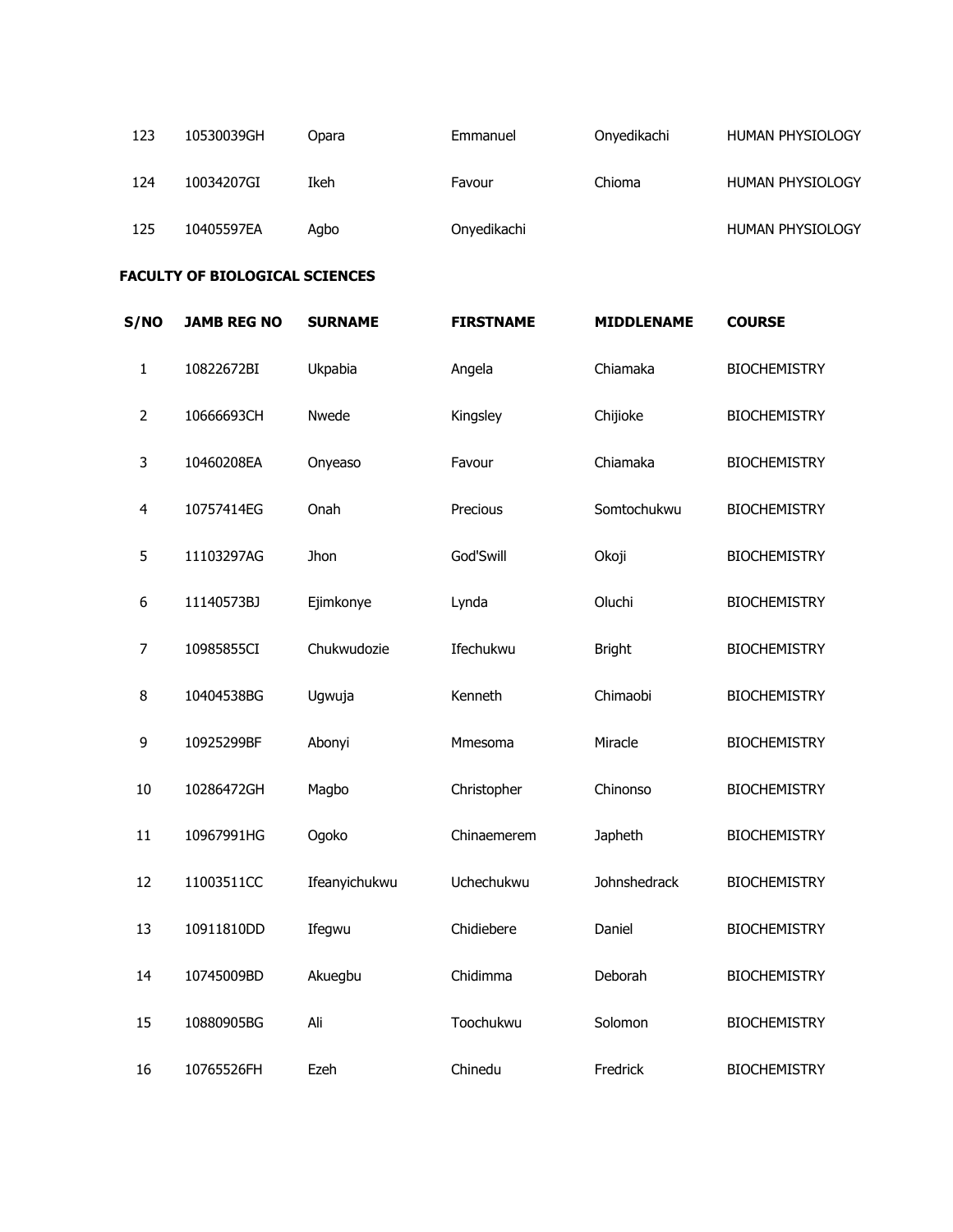| 17 | 10680644HI | Onah        | Lilian       | Ebube         | <b>BIOCHEMISTRY</b> |
|----|------------|-------------|--------------|---------------|---------------------|
| 18 | 10171550JF | Ezekpo      | Ezinne       | Victoria      | <b>BIOCHEMISTRY</b> |
| 19 | 10152079BH | Obasi       | Michael      | Onua          | <b>BIOCHEMISTRY</b> |
| 20 | 10373989JF | Onyeama     | Chukwuedozie | Prosper       | <b>BIOCHEMISTRY</b> |
| 21 | 11149745FB | Nnamani     | Francisca    | М             | <b>BIOCHEMISTRY</b> |
| 22 | 10625552GG | Ogbonnaya   | Chidera      | Angela        | <b>BIOCHEMISTRY</b> |
| 23 | 10684304FJ | Uduka       | Chukwuemeka  | Samuel        | <b>BIOCHEMISTRY</b> |
| 24 | 11014977FJ | Makatah     | Nnaemeka     | Peter         | <b>BIOCHEMISTRY</b> |
| 25 | 11058416BD | Agunwa      | Arinze       | Anthony       | <b>BIOCHEMISTRY</b> |
| 26 | 10741262AC | Omaiye      | Pascal       | Ngbede        | <b>BIOCHEMISTRY</b> |
| 27 | 10213860EB | Ikwuegbu    | Praise       | Adaugo        | <b>BIOCHEMISTRY</b> |
| 28 | 11164928JC | Ezema       | Darlington   | Ejiofor       | <b>BIOCHEMISTRY</b> |
| 29 | 10082040DC | Okezie      | Victory      | Chimdindu     | <b>BIOCHEMISTRY</b> |
| 30 | 10987806JC | Mamah       | Christian    | Odinakachukwu | <b>BIOCHEMISTRY</b> |
| 31 | 10914004EH | Okoli       | Chinwe       | Delight       | <b>BIOCHEMISTRY</b> |
| 32 | 10254773AH | Onwuasoigwe | Chinazo      | Sandra        | <b>BIOCHEMISTRY</b> |
| 33 | 10355770EE | Innocent    | Odinaka      | Christian     | <b>BIOCHEMISTRY</b> |
| 34 | 11260282ID | Emeremgini  | Somtochukwu  | Victory       | <b>BIOCHEMISTRY</b> |
| 35 | 10794684HH | Okwor       | Blessing     | Mmesoma       | <b>BIOCHEMISTRY</b> |
| 36 | 10924827HD | Mbah        | Nnamdi       | Vincent       | <b>BIOCHEMISTRY</b> |
| 37 | 10903445AF | Ozoamalu    | Peter        | Chidera       | <b>BIOCHEMISTRY</b> |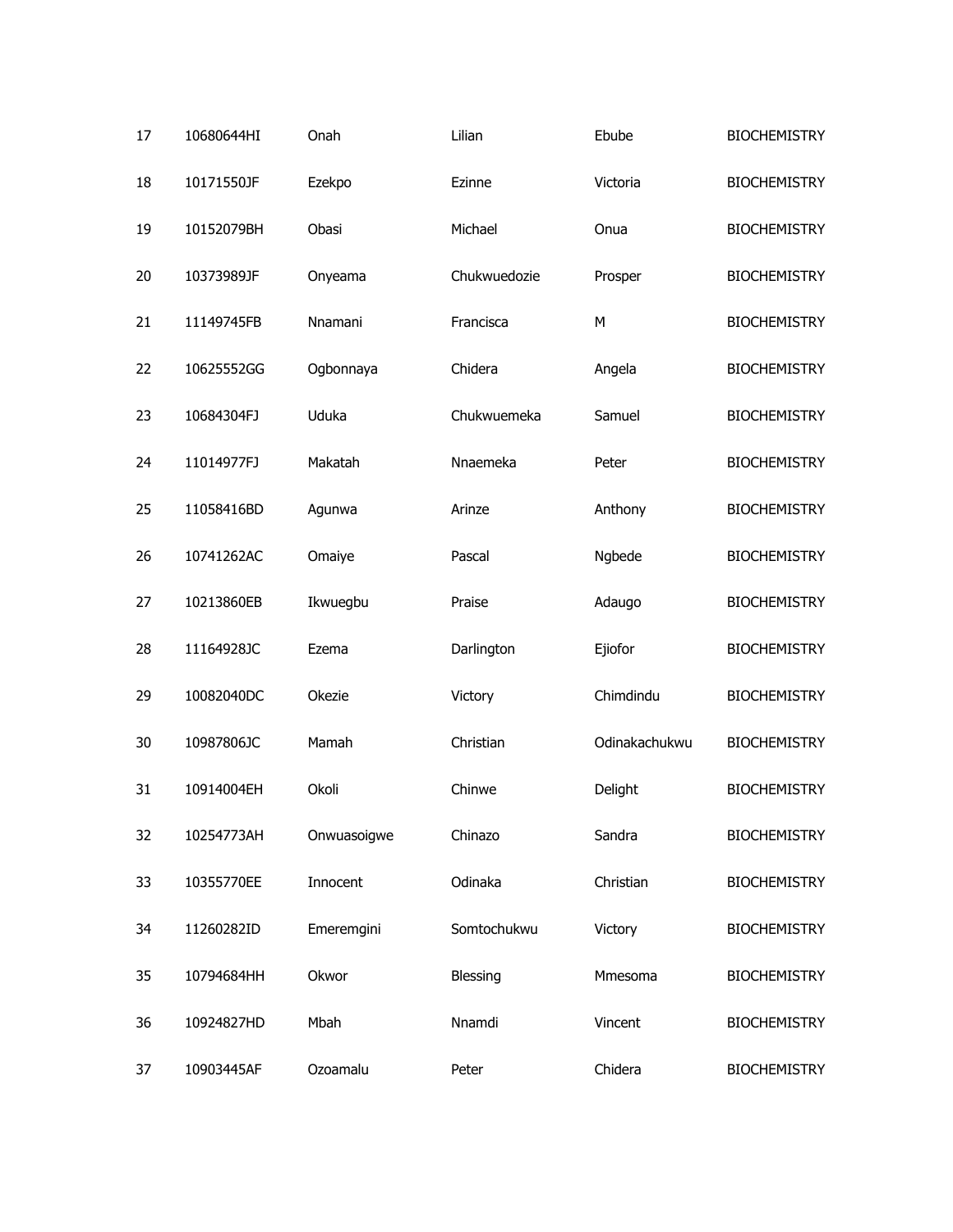| 38 | 10628769BI | Agboeze     | Ifeanyi      | Michael       | <b>BIOCHEMISTRY</b> |
|----|------------|-------------|--------------|---------------|---------------------|
| 39 | 10293861BG | Obinwa      | Faith        | Nwamaka       | <b>BIOCHEMISTRY</b> |
| 40 | 10204047IJ | Ogbonna     | Favour       | Ogochukwu     | <b>BIOCHEMISTRY</b> |
| 41 | 11280223BC | Emmanuel    | Chidinma     | Goodness      | <b>BIOCHEMISTRY</b> |
| 42 | 10005734DA | Echegi      | Maria        | Ezinne        | <b>BIOCHEMISTRY</b> |
| 43 | 10453605GB | Azolike     | Mmesoma      | Cheri         | <b>BIOCHEMISTRY</b> |
| 44 | 11064064EE | Chukwuemeka | Chinelo      | Favour        | <b>BIOCHEMISTRY</b> |
| 45 | 10984460EC | Ude         | Nwudo        | Lois          | <b>BIOCHEMISTRY</b> |
| 46 | 10794763DE | Ozonweke    | Somtoo       | Nelson        | <b>BIOCHEMISTRY</b> |
| 47 | 11162097EJ | Okonkwo     | Precious     | Amarachi      | <b>BIOCHEMISTRY</b> |
| 48 | 10734905GB | Akinbuwa    | Marvellous   | Iyanuoluwa    | <b>BIOCHEMISTRY</b> |
| 49 | 10226886FE | Ugwuodugwu  | Emmanuel     |               | <b>BIOCHEMISTRY</b> |
| 50 | 10387565BA | Anabuike    | Kosisochukwu | Henry         | <b>BIOCHEMISTRY</b> |
| 51 | 10196986CJ | Ajogwu      | Alpheus      | Chukwuma      | <b>BIOCHEMISTRY</b> |
| 52 | 10550032DE | Madueke     | Jane         | Onyinye       | <b>BIOCHEMISTRY</b> |
| 53 | 10869921IF | Ijegalu     | Naomi        | Ifechukwu     | <b>BIOCHEMISTRY</b> |
| 54 | 10113766BB | Nwoga       | Joy          | Chinasa       | <b>BIOCHEMISTRY</b> |
| 55 | 10408399HD | Okeke       | Matilda      | Chidera       | <b>BIOCHEMISTRY</b> |
| 56 | 10992807CH | Ani         | Nzubechukwu  | Peace         | <b>BIOCHEMISTRY</b> |
| 57 | 11010758AJ | Orji        | Amos         | Soromtochukwu | <b>BIOCHEMISTRY</b> |
| 58 | 10751845GJ | Omeje       | Chimuanya    | Daniel        | <b>BIOCHEMISTRY</b> |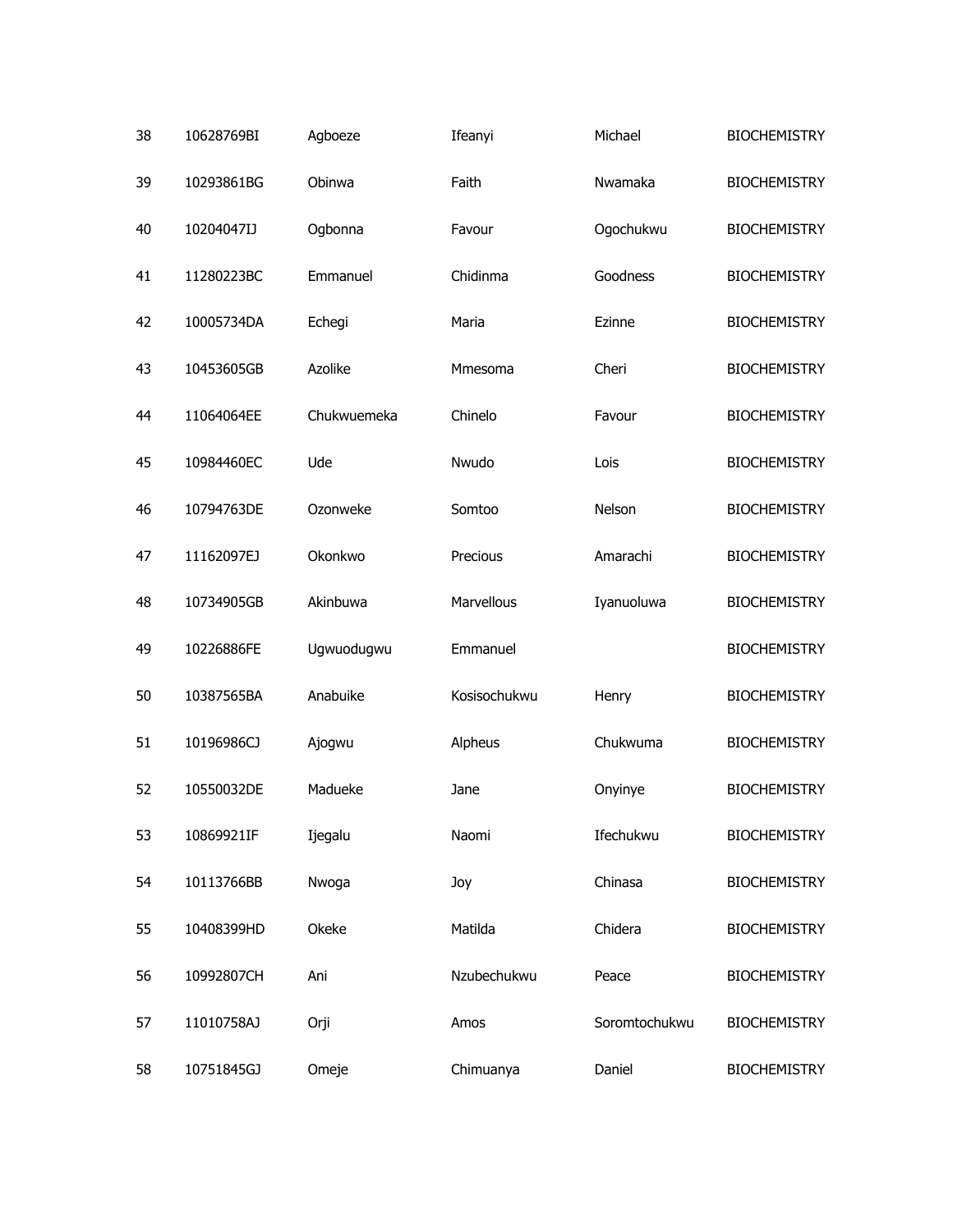| 59 | 10810385BJ | Offiaeli      | Paschal     | Echezonachukwu | <b>BIOCHEMISTRY</b> |
|----|------------|---------------|-------------|----------------|---------------------|
| 60 | 11035152GC | Anih          | Stephen     | Okeoma         | <b>BIOCHEMISTRY</b> |
| 61 | 10930335DJ | Egeonu        | Blessing    | Ifeoma         | <b>BIOCHEMISTRY</b> |
| 62 | 10716243HI | Chinonso      | Chukwudinma | David          | <b>BIOCHEMISTRY</b> |
| 63 | 10530167HB | Onwuka        | Veronica    | Ubani          | <b>BIOCHEMISTRY</b> |
| 64 | 10697250CB | Alexander     | Freda       | Chika          | <b>BIOCHEMISTRY</b> |
| 65 | 10429993IH | Ezebilo       | Kennedy     | Lotanna        | <b>BIOCHEMISTRY</b> |
| 66 | 10803425EE | Eze           | Christian   | Chukwuemeka    | <b>BIOCHEMISTRY</b> |
| 67 | 10813205JF | Onah          | Collins     | Onochie        | <b>BIOCHEMISTRY</b> |
| 68 | 10488972HI | Nwugwu        | Chinaza     | Goodness       | <b>BIOCHEMISTRY</b> |
| 69 | 10925972DD | Okonkwo       | Great       | Uchenna        | <b>BIOCHEMISTRY</b> |
| 70 | 10339109HC | Okoli         | John        | Maduabuchi     | <b>BIOCHEMISTRY</b> |
| 71 | 10397760HH | Udeh          | Saviour     | Chibugo        | <b>BIOCHEMISTRY</b> |
| 72 | 11016621HE | Asogwa        | Johnbosco   | Sopuruchukwu   | <b>BIOCHEMISTRY</b> |
| 73 | 10447373DG | <b>Nnanna</b> | Victoria    | Chinenye       | <b>BIOCHEMISTRY</b> |
| 74 | 10302634IB | Chukwu        | Precious    | Ujunwa         | <b>BIOCHEMISTRY</b> |
| 75 | 10866796FB | Olekanma      | Felicia     | Ugo            | <b>BIOCHEMISTRY</b> |
| 76 | 10028942FC | Uwadinachi    | Obinna      | Philip         | <b>BIOCHEMISTRY</b> |
| 77 | 10805404CE | Nwosu         | Light       | Chiamaka       | <b>BIOCHEMISTRY</b> |
| 78 | 11065709FG | Ndubuisi      | Chinaemerem | Confidence     | <b>BIOCHEMISTRY</b> |
| 79 | 10545844IF | Okafor        | Chinedu     | Valentine      | <b>BIOCHEMISTRY</b> |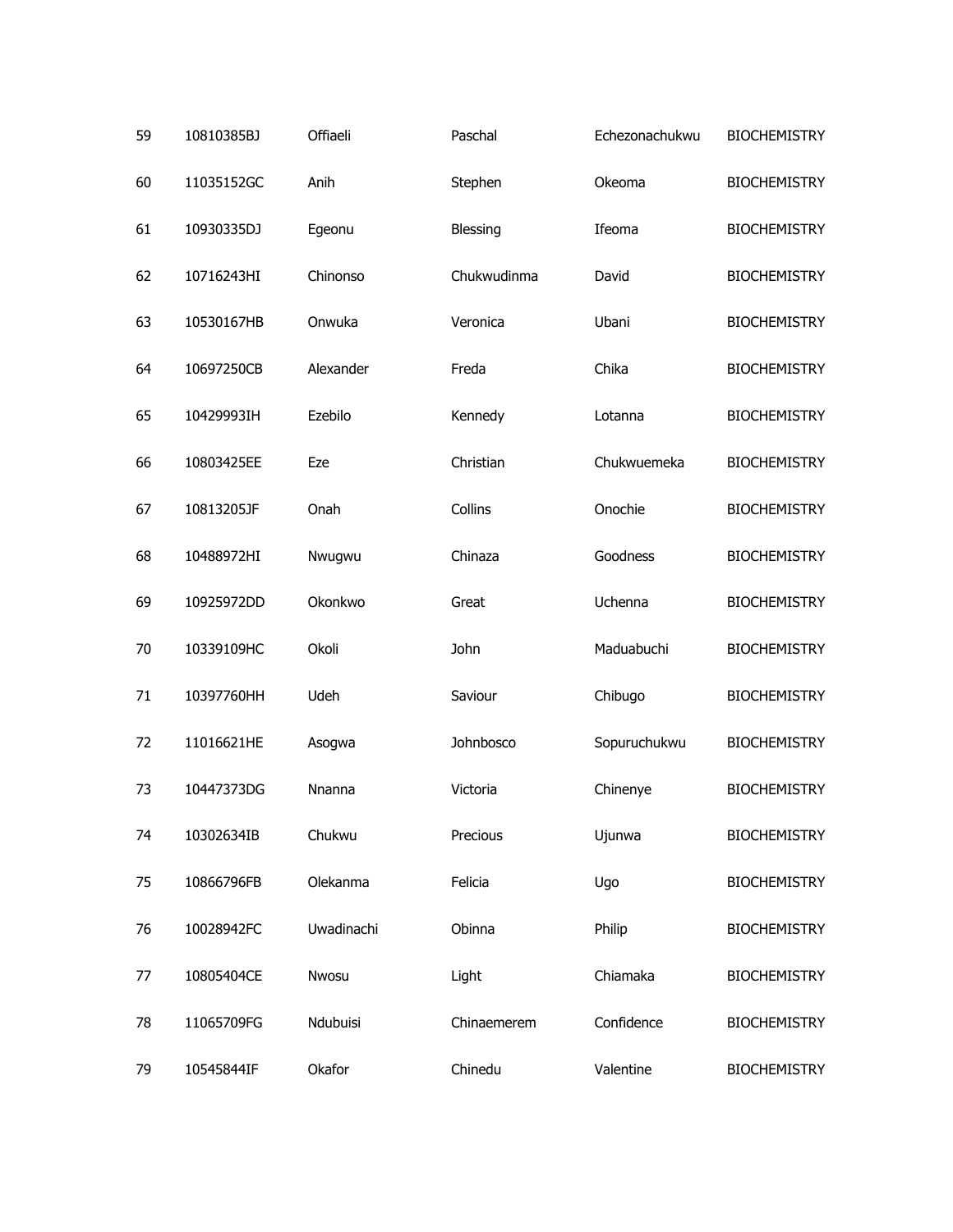| 80  | 10300652BD | Okeke      | Rhoda       | Chioma          | <b>BIOCHEMISTRY</b> |
|-----|------------|------------|-------------|-----------------|---------------------|
| 81  | 10842660JH | Chukwudi   | Adaoma      | Flourish        | <b>BIOCHEMISTRY</b> |
| 82  | 11315076BJ | Igboanugo  | Otitochukwu | Michael         | <b>BIOCHEMISTRY</b> |
| 83  | 10241905AF | Arumgbo    | Christian   | Chijindu        | <b>BIOCHEMISTRY</b> |
| 84  | 10309756FF | Obiorah    | Kelechukwu  | Favour          | <b>BIOCHEMISTRY</b> |
| 85  | 10581909EF | Nwakaeze   | Judith      | Chidinma        | <b>BIOCHEMISTRY</b> |
| 86  | 10410250EJ | Mordi      | Salvation   | Joshua          | <b>BIOCHEMISTRY</b> |
| 87  | 10000812FC | Nwanze     | Ekene       | Gorvanni        | <b>BIOCHEMISTRY</b> |
| 88  | 10273406HH | Njotea     | Victoria    | Ngozichukwuka   | <b>BIOCHEMISTRY</b> |
| 89  | 10139481HI | Nwachukwu  | Enoch       | Ebubechukwu     | <b>BIOCHEMISTRY</b> |
| 90  | 10274635HG | Agwunwite  | Ngozi       | Veronica        | <b>BIOCHEMISTRY</b> |
| 91  | 10299349EC | Chukwu     | Mmesoma     | Favour          | <b>BIOCHEMISTRY</b> |
| 92  | 10537819AH | Asogwa     | Ogonna      | Timon           | <b>BIOCHEMISTRY</b> |
| 93  | 11122981CH | Amadi      | Nkemakolam  | <b>Jeremiah</b> | <b>BIOCHEMISTRY</b> |
| 94  | 11219671IE | Nnamani    | Glory       | Oluchukwu       | <b>BIOCHEMISTRY</b> |
| 95  | 11065841EI | George     | Suzzy       | Chimchetaram    | <b>BIOCHEMISTRY</b> |
| 96  | 10590578DE | Ezugwu     | Jane        | Onyinyechi      | <b>BIOCHEMISTRY</b> |
| 97  | 10727718II | Obute      | Chimaije    | Clara           | <b>BIOCHEMISTRY</b> |
| 98  | 11124609JA | Eze        | Obinna      | Haggai          | <b>BIOCHEMISTRY</b> |
| 99  | 10597886DC | Osuji      | Samuel      | Uzochukwu       | <b>BIOCHEMISTRY</b> |
| 100 | 10323123BF | Ukwechukwu | Chiamaka    | Grace           | <b>BIOCHEMISTRY</b> |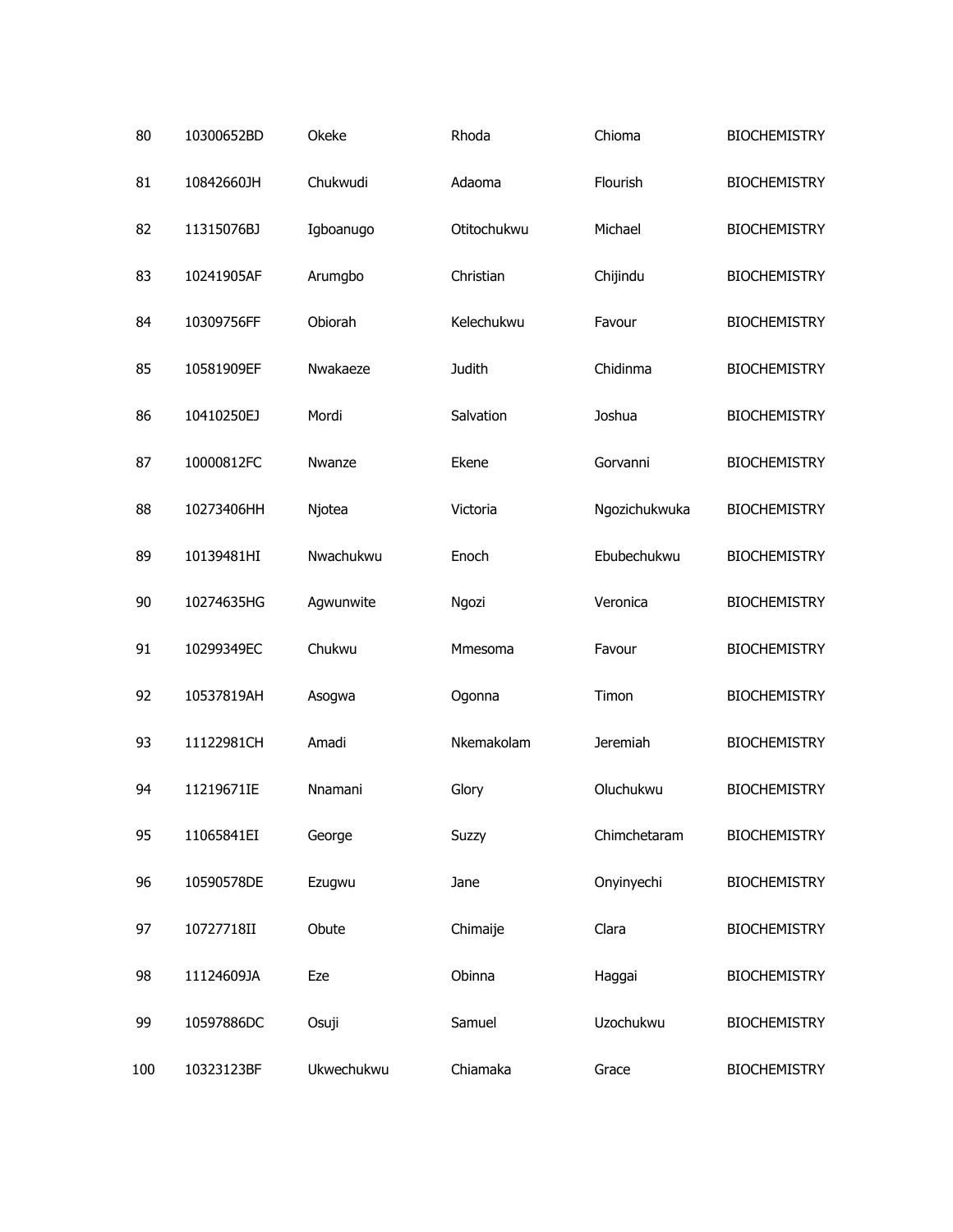| 101 | 10083878EH | Anyajugo  | Triumph     | Chinemerem   | <b>BIOCHEMISTRY</b> |
|-----|------------|-----------|-------------|--------------|---------------------|
| 102 | 10147754JB | Nnodim    | Leonard     | Chibuenyim   | <b>BIOCHEMISTRY</b> |
| 103 | 11064780DA | Amaechi   | David       | Ugochukwu    | <b>BIOCHEMISTRY</b> |
| 104 | 11268603EJ | Okani     | Somto       | Mariagoretti | <b>BIOCHEMISTRY</b> |
| 105 | 10537421DH | Eric      | Joy         | Chioma       | <b>BIOCHEMISTRY</b> |
| 106 | 10923498ID | Williams  | Janet       | Ene          | <b>BIOCHEMISTRY</b> |
| 107 | 10805930JF | Abe       | Gloria      | Owusonabi    | <b>BIOCHEMISTRY</b> |
| 108 | 10281065IJ | Nwachukwu | Precious    | Ijeoma       | <b>BOTANY</b>       |
| 109 | 10636038DG | Idegwu    | Delight     | Chinemelum   | <b>BOTANY</b>       |
| 110 | 11179291HB | Eziagwu   | Chibundo    | Desire       | <b>BOTANY</b>       |
| 111 | 11240134JG | Uja       | Emmanuela   | Akachukwu    | <b>BOTANY</b>       |
| 112 | 10692129FI | Omeye     | Victor      | Ifeanyi      | <b>BOTANY</b>       |
| 113 | 11109266EE | Ezema     | Perpetual   | Ndidiamaka   | <b>BOTANY</b>       |
| 114 | 10191675FE | Ayogu     | Anthony     | Chibuike     | <b>BOTANY</b>       |
| 115 | 10971835IH | Luka      | Joshua      |              | <b>BOTANY</b>       |
| 116 | 11019442FA | Okwor     | Mmaduabuchi | Emmanuel     | <b>BOTANY</b>       |
| 117 | 10386518EH | Eze-Izuka | Goodness    | Chinemerem   | <b>BOTANY</b>       |
| 118 | 11192758CC | Peter     | Gloria      | Tamarapreye  | <b>BOTANY</b>       |
| 119 | 10997684ED | Ugwuaba   | Uchenna     | Favour       | <b>BOTANY</b>       |
| 120 | 10830723BI | Okwor     | Emmanuela   | Ogechi       | <b>BOTANY</b>       |
| 121 | 11229990HA | Onah      | Ogechi      | Cynthia      | <b>BOTANY</b>       |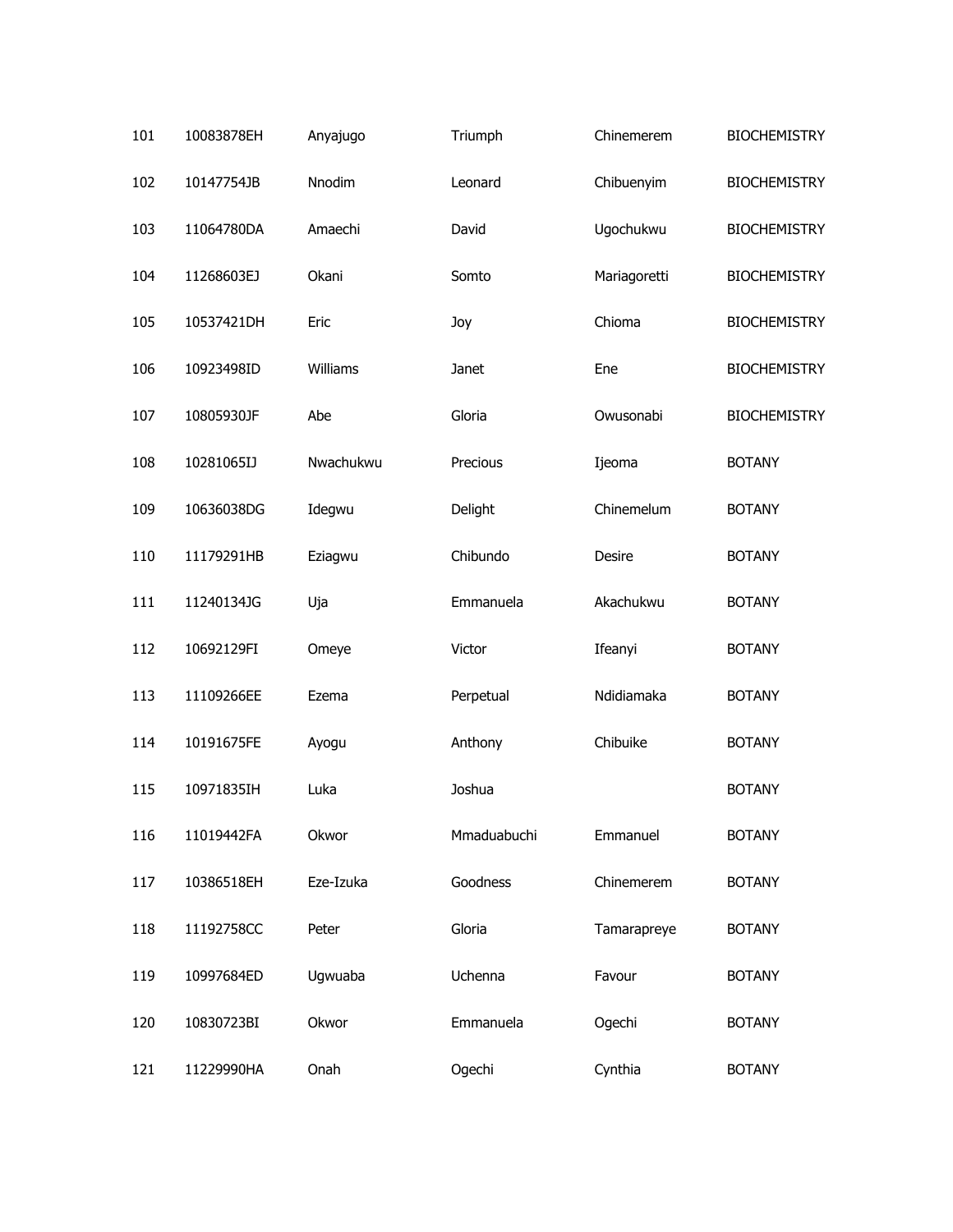| 122 | 11131200AI | Anaele       | Confidence  | Gabriella     | <b>BOTANY</b>                          |
|-----|------------|--------------|-------------|---------------|----------------------------------------|
| 123 | 11122711GB | Kalu         | Mimi        | Chigozie      | <b>BOTANY</b>                          |
| 124 | 10616200IJ | Edeh         | Saviour     | Chimmuanya    | <b>BOTANY</b>                          |
| 125 | 11170104IE | Onah         | Patience    | Ndidiamaka    | <b>BOTANY</b>                          |
| 126 | 11076815AJ | Ikemjimba    | Uzoma       | Malachi       | <b>BOTANY</b>                          |
| 127 | 10171138HA | Ogbu         | Chinaza     | Miracle       | <b>BOTANY</b>                          |
| 128 | 10471352HD | Onyekachi    | Favour      | Chinecherem   | <b>BOTANY</b>                          |
| 129 | 10965275HG | Ugwuoke      | Mathilda    | Chinemerem    | <b>BOTANY</b>                          |
| 130 | 10569169EH | Eze          | Chidera     | Stella        | <b>BOTANY</b>                          |
| 131 | 10877546AF | Adepoju      | Jesutofunmi | Deborah       | <b>BOTANY</b>                          |
| 132 | 11174900FC | Nwafor       | Walter      | Ikechukwu     | COMBINED BIOLOGICAL<br><b>SCIENCES</b> |
| 133 | 11020005BA | Urama        | Chizaram    | Chisimnuria   | COMBINED BIOLOGICAL<br><b>SCIENCES</b> |
| 134 | 10291029HD | Onuegbu      | Uzoma       | Oluwatunmishe | COMBINED BIOLOGICAL<br><b>SCIENCES</b> |
| 135 | 10361564CF | Obilor       | Chidiebere  | Stephen       | COMBINED BIOLOGICAL<br><b>SCIENCES</b> |
| 136 | 10574762EJ | Ajibo        | Tochukwu    | Victor        | COMBINED BIOLOGICAL<br><b>SCIENCES</b> |
| 137 | 10414316HD | Eze          | Johnpaul    | Tochukwu      | COMBINED BIOLOGICAL<br><b>SCIENCES</b> |
| 138 | 10730526AG | Chukwuagozie | Favour      | Precious      | COMBINED BIOLOGICAL<br><b>SCIENCES</b> |
| 139 | 10845596BJ | Ogbodo       | Chidera     | Uchenna       | COMBINED BIOLOGICAL<br><b>SCIENCES</b> |
| 140 | 11318338DA | Ozoemena     | Favour      | Chizorom      | COMBINED BIOLOGICAL<br><b>SCIENCES</b> |
| 141 | 10264689DI | Obi          | Onyinye     | Pascaline     | COMBINED BIOLOGICAL<br><b>SCIENCES</b> |
| 142 | 10028593DC | Okoroafor    | Joshua      | Udochukwu     | COMBINED BIOLOGICAL<br><b>SCIENCES</b> |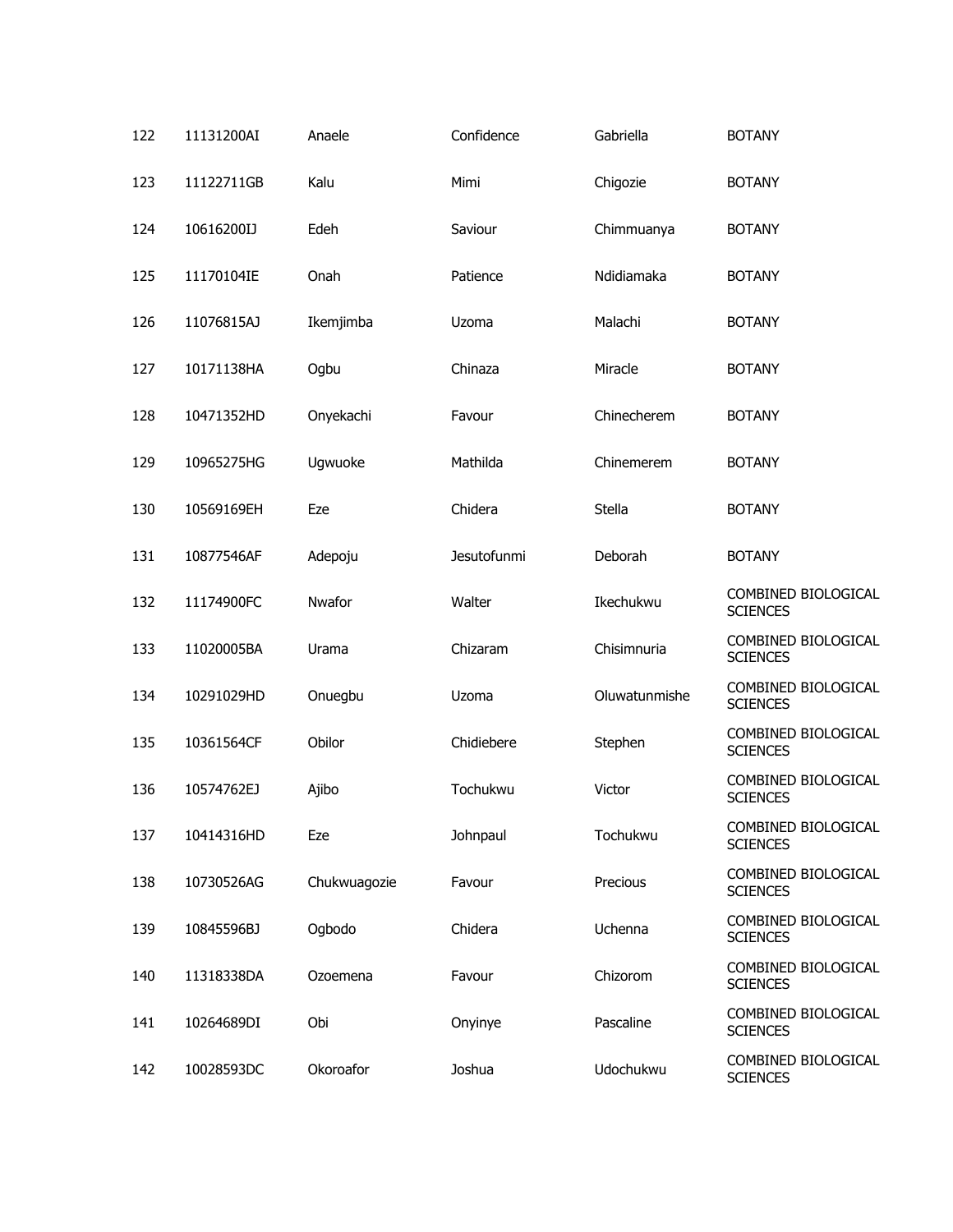| 143 | 10590204IJ | Oketa        | Augustine  | Chineme        | COMBINED BIOLOGICAL<br><b>SCIENCES</b> |
|-----|------------|--------------|------------|----------------|----------------------------------------|
| 144 | 10317103DD | Nnaji        | Victoria   | Chidera        | COMBINED BIOLOGICAL<br><b>SCIENCES</b> |
| 145 | 10515550HI | Chinedu      | Harriet    | Chiamaka       | COMBINED BIOLOGICAL<br><b>SCIENCES</b> |
| 146 | 10581847DH | Dinyelu      | Franklin   | Chukwubuike    | COMBINED BIOLOGICAL<br><b>SCIENCES</b> |
| 147 | 10113981EF | Okongwu      | Ugochi     | Sharon         | COMBINED BIOLOGICAL<br><b>SCIENCES</b> |
| 148 | 10964093DD | Ujunwanne    | Emmanuel   | Somtochukwu    | COMBINED BIOLOGICAL<br><b>SCIENCES</b> |
| 149 | 10369624JF | Onyegbuna    | Promise    | Chibuikem      | COMBINED BIOLOGICAL<br><b>SCIENCES</b> |
| 150 | 10483574HD | Chijioke     | Francis    | Chukwudi       | COMBINED BIOLOGICAL<br><b>SCIENCES</b> |
| 151 | 10424361AI | Eze          | Merit      | Ifunanya       | COMBINED BIOLOGICAL<br><b>SCIENCES</b> |
| 152 | 10362950DI | Ahize        | Chinelo    | Peace          | COMBINED BIOLOGICAL<br><b>SCIENCES</b> |
| 153 | 11017769CF | Igwe         | Nmesoma    | Rosemary       | COMBINED BIOLOGICAL<br><b>SCIENCES</b> |
| 154 | 11175488DE | Mike-Obiesie | Onyinye    | Peace          | COMBINED BIOLOGICAL<br><b>SCIENCES</b> |
| 155 | 10935082FH | Ishiwu       | Ogochukwu  | Miracle        | COMBINED BIOLOGICAL<br><b>SCIENCES</b> |
| 156 | 10832772HJ | Ezeamama     | Benita     | Ginikachukwu   | COMBINED BIOLOGICAL<br><b>SCIENCES</b> |
| 157 | 10346721DB | Leonard      | Fortune    | Idinmachukwu   | COMBINED BIOLOGICAL<br><b>SCIENCES</b> |
| 158 | 10136834GF | Daniel       | Miracle    | Ebubechukwu    | COMBINED BIOLOGICAL<br><b>SCIENCES</b> |
| 159 | 10596042DF | Emenuga      | Prosperity | Kenenna        | COMBINED BIOLOGICAL<br><b>SCIENCES</b> |
| 160 | 10803549GA | Ezeh         | Chidera    | <b>Jessica</b> | COMBINED BIOLOGICAL<br><b>SCIENCES</b> |
| 161 | 10728320CI | Imediegwu    | Stella     | Okwuchi        | COMBINED BIOLOGICAL<br><b>SCIENCES</b> |
| 162 | 10471080BG | Eze          | Stanley    | Nnamdi         | COMBINED BIOLOGICAL<br><b>SCIENCES</b> |
| 163 | 11200086FH | Onah         | Okechukwu  | Samuel         | COMBINED BIOLOGICAL<br><b>SCIENCES</b> |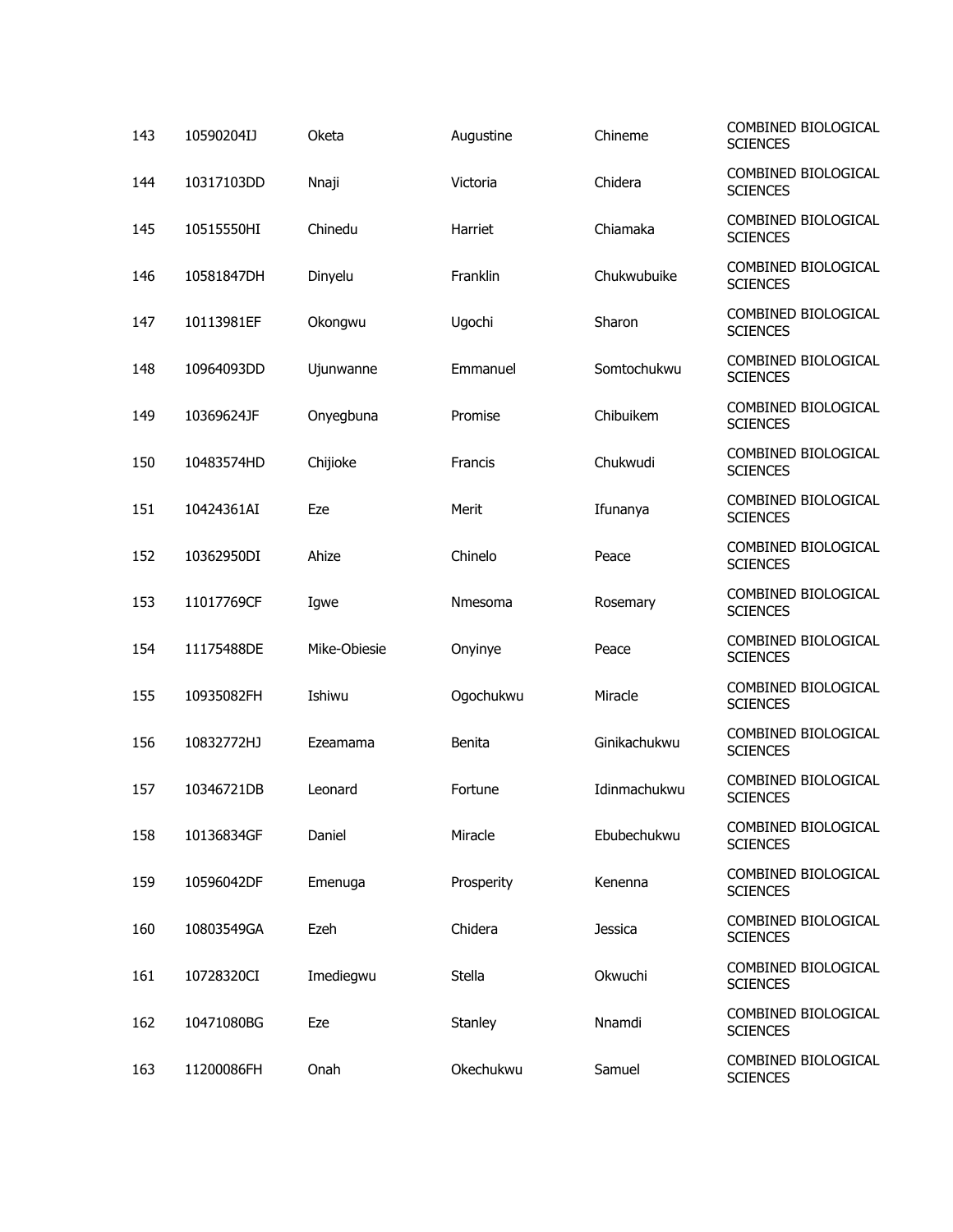| 164 | 11246262EF | Ude         | Nkiruka       | Stellamaris   | COMBINED BIOLOGICAL<br><b>SCIENCES</b> |
|-----|------------|-------------|---------------|---------------|----------------------------------------|
| 165 | 10480124EE | Eze         | Favour        | Chidiogo      | COMBINED BIOLOGICAL<br><b>SCIENCES</b> |
| 166 | 11254597GG | Akpa        | Chinaza       | <b>Juliet</b> | COMBINED BIOLOGICAL<br><b>SCIENCES</b> |
| 167 | 10645309GC | Ezeobi      | Precious      | Mmesoma       | COMBINED BIOLOGICAL<br><b>SCIENCES</b> |
| 168 | 11081585FF | Udeafor     | Ikenna        | Christian     | COMBINED BIOLOGICAL<br><b>SCIENCES</b> |
| 169 | 11111588GC | Okonkwor    | Charity       | Nwamaka       | COMBINED BIOLOGICAL<br><b>SCIENCES</b> |
| 170 | 10407685IB | Chijioke    | Amarachi      | Joy           | COMBINED BIOLOGICAL<br><b>SCIENCES</b> |
| 171 | 11001067HJ | Eze         | Chidera       | Jacintha      | COMBINED BIOLOGICAL<br><b>SCIENCES</b> |
| 172 | 11338245GB | Eberechukwu | <b>Divine</b> | Chimdimma     | COMBINED BIOLOGICAL<br><b>SCIENCES</b> |
| 173 | 11334652HD | Ugwuoke     | Chinyere      | Priscilla     | COMBINED BIOLOGICAL<br><b>SCIENCES</b> |
| 174 | 10462061BA | Onu         | Kizito        | Uchechukwu    | COMBINED BIOLOGICAL<br><b>SCIENCES</b> |
| 175 | 10119443FC | Okika       | Precious      | Onyinyechukwu | COMBINED BIOLOGICAL<br><b>SCIENCES</b> |
| 176 | 10527210BI | Adibe       | Chukwuka      | John          | COMBINED BIOLOGICAL<br><b>SCIENCES</b> |
| 177 | 10057616GJ | Anusike     | <b>Divine</b> | Ebubechukwu   | COMBINED BIOLOGICAL<br><b>SCIENCES</b> |
| 178 | 10386704HB | Chika       | Kosisochukwu  | Emmanuella    | COMBINED BIOLOGICAL<br><b>SCIENCES</b> |
| 179 | 10274220GA | Anaele      | Chimobi       | Paschal       | COMBINED BIOLOGICAL<br><b>SCIENCES</b> |
| 180 | 11294345DF | Edwin       | Jenny         | Ogechukwu     | COMBINED BIOLOGICAL<br><b>SCIENCES</b> |
| 181 | 10669847HB | Asogwa      | Blessing      | Ebubechi      | COMBINED BIOLOGICAL<br><b>SCIENCES</b> |
| 182 | 11183567EH | Odum        | Joanna        | Onyiyechi     | COMBINED BIOLOGICAL<br><b>SCIENCES</b> |
| 183 | 10113650GI | Ogbu        | Ebubechi      | Cynthia       | COMBINED BIOLOGICAL<br><b>SCIENCES</b> |
| 184 | 10961438EE | Njokuoti    | Mmesomachukwu | Precious      | COMBINED BIOLOGICAL<br><b>SCIENCES</b> |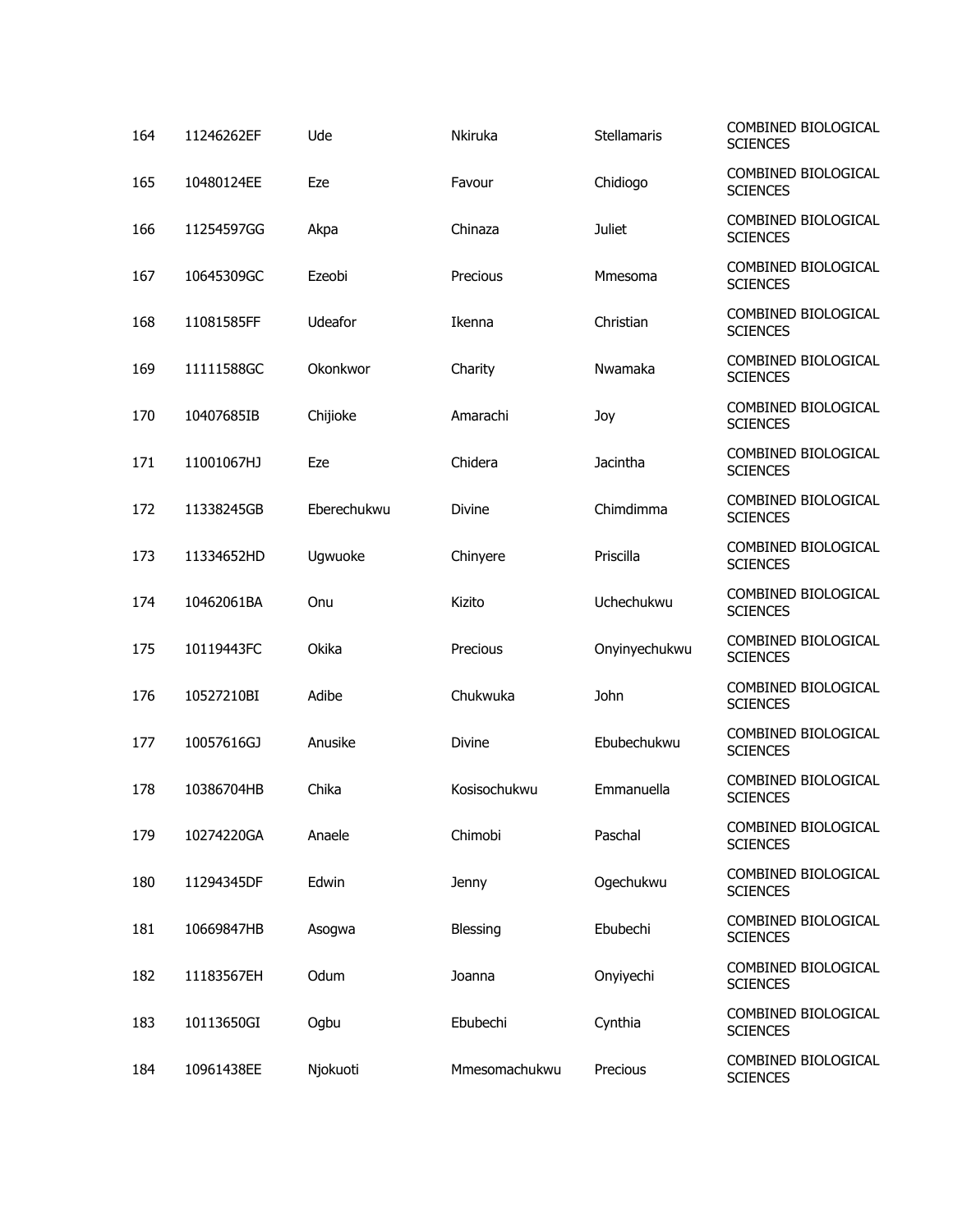| 185 | 10747916CC | Okeke         | Blessing           | Chinasaokwu | COMBINED BIOLOGICAL<br><b>SCIENCES</b> |
|-----|------------|---------------|--------------------|-------------|----------------------------------------|
| 186 | 10428193FF | Chukwubuikem  | Olive              | Mmesoma     | COMBINED BIOLOGICAL<br><b>SCIENCES</b> |
| 187 | 10343284GA | Emehelu       | Thankgod           | Ifeanyi     | COMBINED BIOLOGICAL<br><b>SCIENCES</b> |
| 188 | 10096378IG | <b>Thomas</b> | Chidera            | Maryann     | COMBINED BIOLOGICAL<br><b>SCIENCES</b> |
| 189 | 10206398CA | Douglas       | Chiwendu           | Genevieve   | COMBINED BIOLOGICAL<br><b>SCIENCES</b> |
| 190 | 10522804EE | Anieze        | Amauchechukwu      | Catherine   | COMBINED BIOLOGICAL<br><b>SCIENCES</b> |
| 191 | 11005948ID | Ibute         | <b>Janefrances</b> | Chinyere    | COMBINED BIOLOGICAL<br><b>SCIENCES</b> |
| 192 | 10778281BA | Emmanuel      | Elizabeth          | Ifunanya    | COMBINED BIOLOGICAL<br><b>SCIENCES</b> |
| 193 | 11346195HD | Eze           | Maryann            | Somtochukwu | COMBINED BIOLOGICAL<br><b>SCIENCES</b> |
| 194 | 10865515BE | Eze           | Joy                | Ogechi      | COMBINED BIOLOGICAL<br><b>SCIENCES</b> |
| 195 | 10882638FF | Ugwu          | Chidiebube         | Cynthia     | COMBINED BIOLOGICAL<br><b>SCIENCES</b> |
| 196 | 10423215FB | Nwafor        | Linda              | Ukamaka     | COMBINED BIOLOGICAL<br><b>SCIENCES</b> |
| 197 | 10486091II | Anaedum       | Chioma             | Maryann     | COMBINED BIOLOGICAL<br><b>SCIENCES</b> |
| 198 | 10934985FH | Nnadi         | Chukwuemeka        | Evaristus   | COMBINED BIOLOGICAL<br><b>SCIENCES</b> |
| 199 | 11138562DI | Kaneme        | Oluchukwu          | Rita        | COMBINED BIOLOGICAL<br><b>SCIENCES</b> |
| 200 | 10990844JG | Ezekwesiliobi | Adaobi             | Pamela      | COMBINED BIOLOGICAL<br><b>SCIENCES</b> |
| 201 | 10538795IG | Ugwumba       | Uzoamaka           | Precious    | COMBINED BIOLOGICAL<br><b>SCIENCES</b> |
| 202 | 11232225FI | Ugwu          | Miracle            | Chinecherem | COMBINED BIOLOGICAL<br><b>SCIENCES</b> |
| 203 | 10832242CA | Onuoha        | Chidinma           | Precious    | COMBINED BIOLOGICAL<br><b>SCIENCES</b> |
| 204 | 10035207HF | Ugodi         | Catherine          | Uzoamaka    | COMBINED BIOLOGICAL<br><b>SCIENCES</b> |
| 205 | 11035786AD | Ezeah         | Silas              |             | MICROBIOLOGY                           |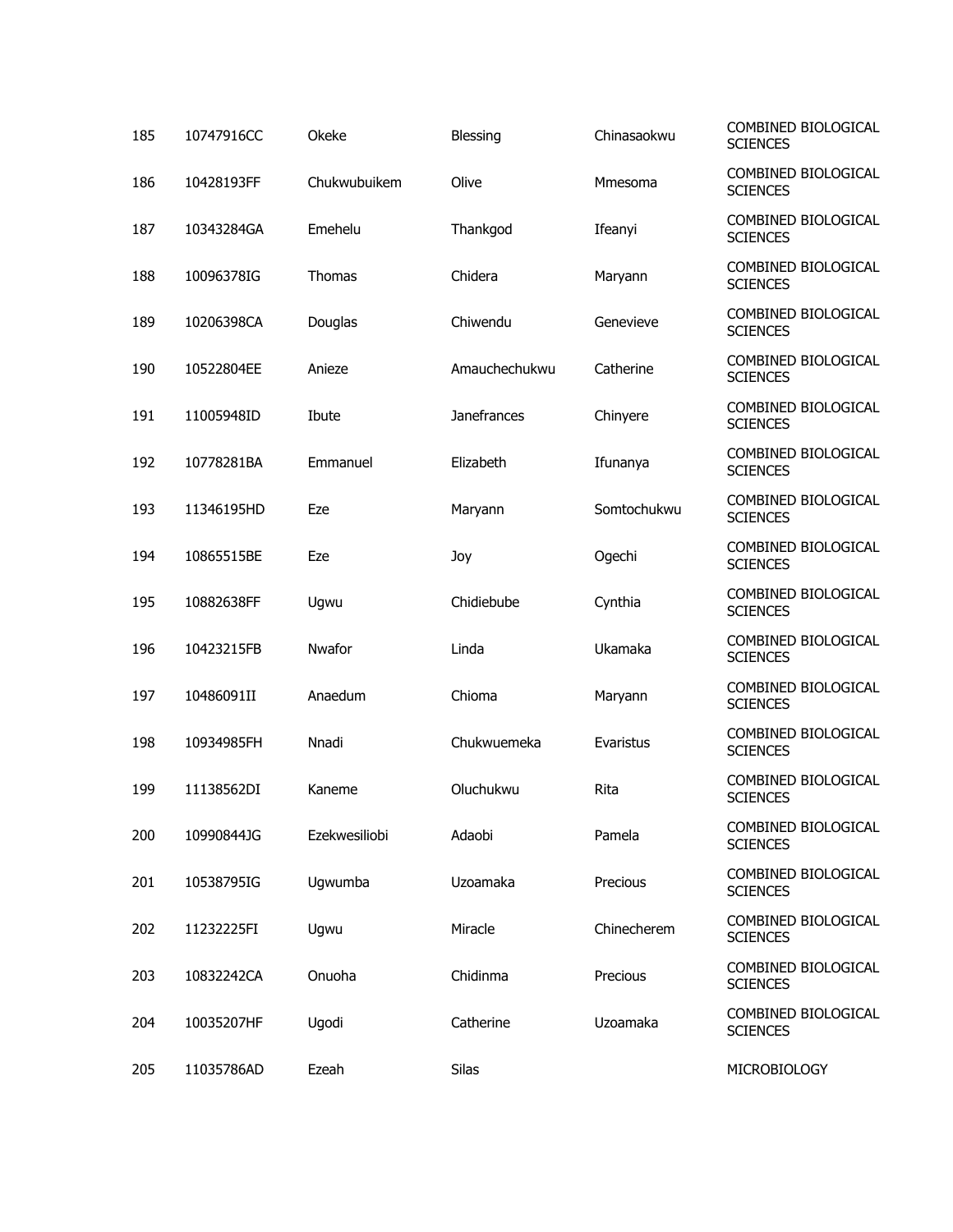| 206 | 10399397BG | Omeri       | Victoria    | Joyce        | MICROBIOLOGY        |
|-----|------------|-------------|-------------|--------------|---------------------|
| 207 | 11125927BG | Okeke       | Ruth        | Mary         | MICROBIOLOGY        |
| 208 | 10250211BG | Ozioko      | Chibusomma  | Favour       | MICROBIOLOGY        |
| 209 | 11003352BE | Ogbonna     | Faith       | Ifunanya     | MICROBIOLOGY        |
| 210 | 10541377AD | Bartholomew | Chisom      | Paul         | MICROBIOLOGY        |
| 211 | 10546931CF | Orakwue     | Ifunanya    | Favour       | MICROBIOLOGY        |
| 212 | 10744751BB | Ugwu        | Olileanya   | Lucy         | MICROBIOLOGY        |
| 213 | 11334028AF | Ugwuagbo    | Chimaobi    | Emmanuel     | <b>MICROBIOLOGY</b> |
| 214 | 10547352CD | Ugwuoke     | Chidera     | Patience     | MICROBIOLOGY        |
| 215 | 10472031HD | Asogwa      | Abigail     | Nneoma       | MICROBIOLOGY        |
| 216 | 10026137CI | Ugwuanyi    | Francis     | Uchenna      | MICROBIOLOGY        |
| 217 | 10820008FG | Obiekwe     | Divine      | Chukwuemerie | MICROBIOLOGY        |
| 218 | 11340521CD | Okoh        | Stella      | Kosisochukwu | MICROBIOLOGY        |
| 219 | 10845211BA | Eze         | Precious    | Ngozi        | MICROBIOLOGY        |
| 220 | 10977602FC | Obi         | Petrus      | Chisomaga    | MICROBIOLOGY        |
| 221 | 10863513AG | Enenmuo     | Mmesoma     | Precious     | MICROBIOLOGY        |
| 222 | 10321358HC | Chukwukero  | Okeoma      | Chosen       | MICROBIOLOGY        |
| 223 | 10699091CH | Obiekwe     | Somtochukwu | Mmesoma      | MICROBIOLOGY        |
| 224 | 10756130BI | Ngwoke      | Chisom      | Marycynthia  | MICROBIOLOGY        |
| 225 | 11014688FD | Nwodoh      | Uchenna     | Henry        | MICROBIOLOGY        |
| 226 | 10505901CC | Arihiakama  | Amarachi    |              | MICROBIOLOGY        |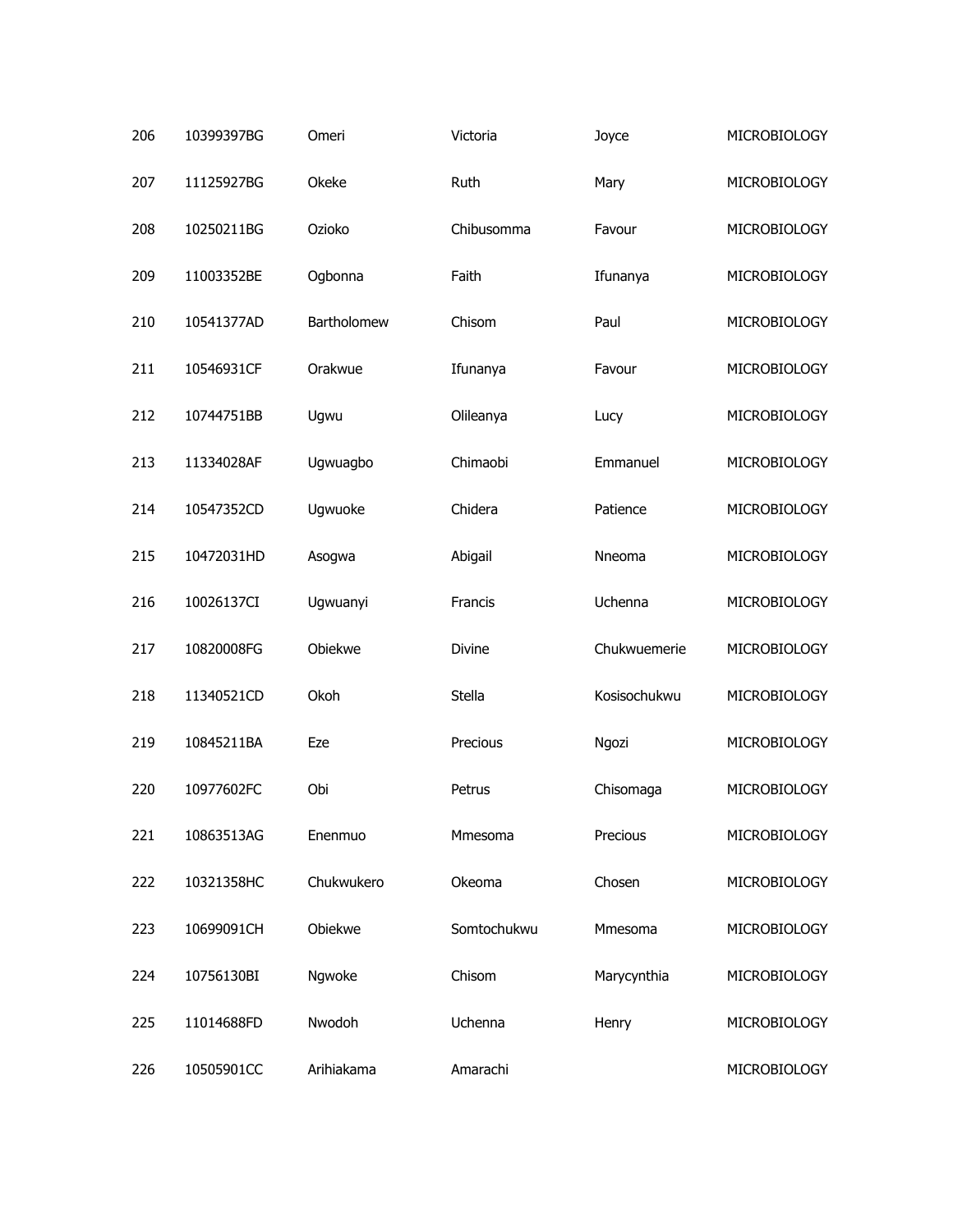| 227 | 10819329FG | Kanife     | Blessing  | Nneoma      | MICROBIOLOGY |
|-----|------------|------------|-----------|-------------|--------------|
| 228 | 10790387GH | Mbah       | Millicent | Chinecherem | MICROBIOLOGY |
| 229 | 11180697CE | Uchechukwu | Alexander | Chidubem    | MICROBIOLOGY |
| 230 | 10920184DE | Obi        | Paul      | Ugochukwu   | MICROBIOLOGY |
| 231 | 11211780IJ | Idogwu     | Miracle   | Ebube       | MICROBIOLOGY |
| 232 | 11141425IC | Amuzie     | Ugochukwu | Joachim     | MICROBIOLOGY |
| 233 | 10783502GB | Vincent    | Miracle   | Oluebube    | MICROBIOLOGY |
| 234 | 11126176EF | Ugwuodo    | Chukwudi  | Pascal      | MICROBIOLOGY |
| 235 | 10500006FD | Umeh       | Gloria    | Mmesoma     | MICROBIOLOGY |
| 236 | 11170482BH | Isaac      | Jacinta   | Oluebube    | MICROBIOLOGY |
| 237 | 10689906DE | Nwoba      | Chioma    | Eucharia    | MICROBIOLOGY |
| 238 | 10006177FJ | Okolo      | Oluchi    | Anastesia   | MICROBIOLOGY |
| 239 | 10294798BI | Ude        | Emmanuel  | Uchenna     | MICROBIOLOGY |
| 240 | 10530147DE | Gboga      | Emmanuel  |             | MICROBIOLOGY |
| 241 | 10239162IG | Samuel     | Nnenna    | Happiness   | MICROBIOLOGY |
| 242 | 10454264CE | Ebak       | Happiness | Eka-Osim    | MICROBIOLOGY |
| 243 | 11324082GE | Okafor     | Victor    | Akachukwu   | MICROBIOLOGY |
| 244 | 11105611EI | Ukwuaba    | Chidera   | Janefrances | MICROBIOLOGY |
| 245 | 10621647EE | Amah       | Chizaram  | Gertrude    | MICROBIOLOGY |
| 246 | 10959158JE | Onah       | Oluchukwu | Lilian      | MICROBIOLOGY |
| 247 | 10325055DJ | Chinweuba  | Ruth      | Chinedu     | MICROBIOLOGY |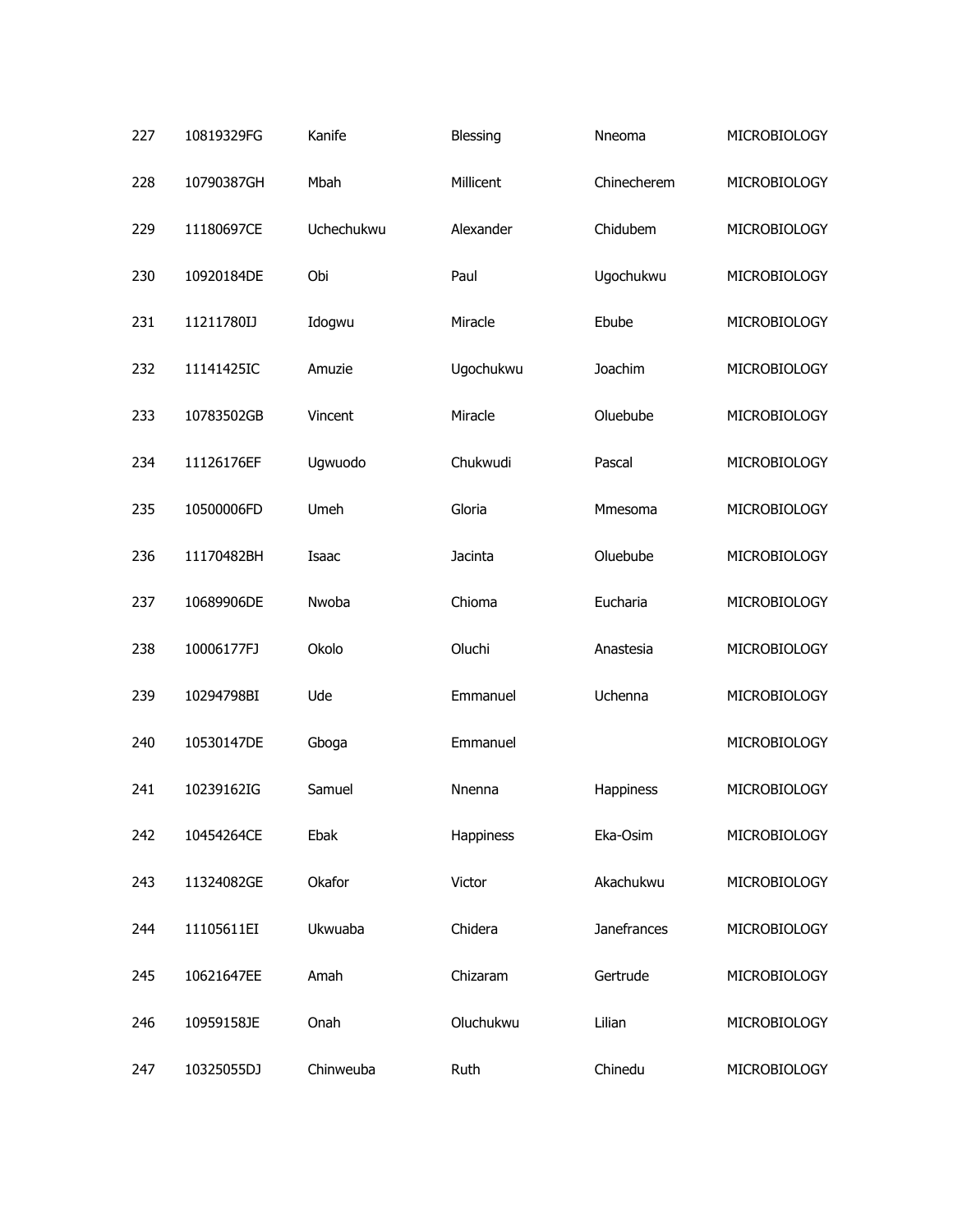| 248 | 10961396HD | Chukwudozie | Happiness     | Ozioma       | MICROBIOLOGY |
|-----|------------|-------------|---------------|--------------|--------------|
| 249 | 10254652HJ | Ugwuanyi    | Chidimma      | Modesta      | MICROBIOLOGY |
| 250 | 11304008EJ | Eze         | Paul          | Uchechukwu   | MICROBIOLOGY |
| 251 | 10993150GF | <b>DIMO</b> | <b>JANE</b>   | CHINECHEREM  | MICROBIOLOGY |
| 252 | 10517506DA | Okonkwo     | Joan          | Chimdinma    | MICROBIOLOGY |
| 253 | 10116583JG | Obiorah     | Chioma        | Merit        | MICROBIOLOGY |
| 254 | 11186341GH | Onyejuluwa  | Adaobi        | Isabel       | MICROBIOLOGY |
| 255 | 10432431EI | Eze         | Favour        | Chinaza      | MICROBIOLOGY |
| 256 | 11164590DJ | Ojiba       | Daniel        | Chukwubuikem | MICROBIOLOGY |
| 257 | 10999073EH | Nwachukwu   | Ifunanya      | Gladys       | MICROBIOLOGY |
| 258 | 10175449DI | Ezema       | Charles       | Chibuike     | MICROBIOLOGY |
| 259 | 10084163GF | Ogbonna     | Mmesoma       | Favour       | MICROBIOLOGY |
| 260 | 10652641IF | Osisiogu    | Precious      | Elizabeth    | MICROBIOLOGY |
| 261 | 11117175IC | Obuna       | Nnamdi        | Chukwuebuka  | MICROBIOLOGY |
| 262 | 10464893FA | Obasi       | Emmanuel      | Chidindu     | MICROBIOLOGY |
| 263 | 10531885FI | Nwanma      | Eberechukwu   | Immanuella   | MICROBIOLOGY |
| 264 | 10108102CI | Benedict    | Victor        | Chinecherem  | MICROBIOLOGY |
| 265 | 10489673BC | Agomuo      | Osinachi      | Daniella     | MICROBIOLOGY |
| 266 | 11211796EB | Ime         | Edidiong      | Eshiet       | MICROBIOLOGY |
| 267 | 10295870AD | Aroh        | <b>Juliet</b> | Chizoba      | MICROBIOLOGY |
| 268 | 10698375EB | Nwankwo     | Stellamaris   | Sopuluchukwu | MICROBIOLOGY |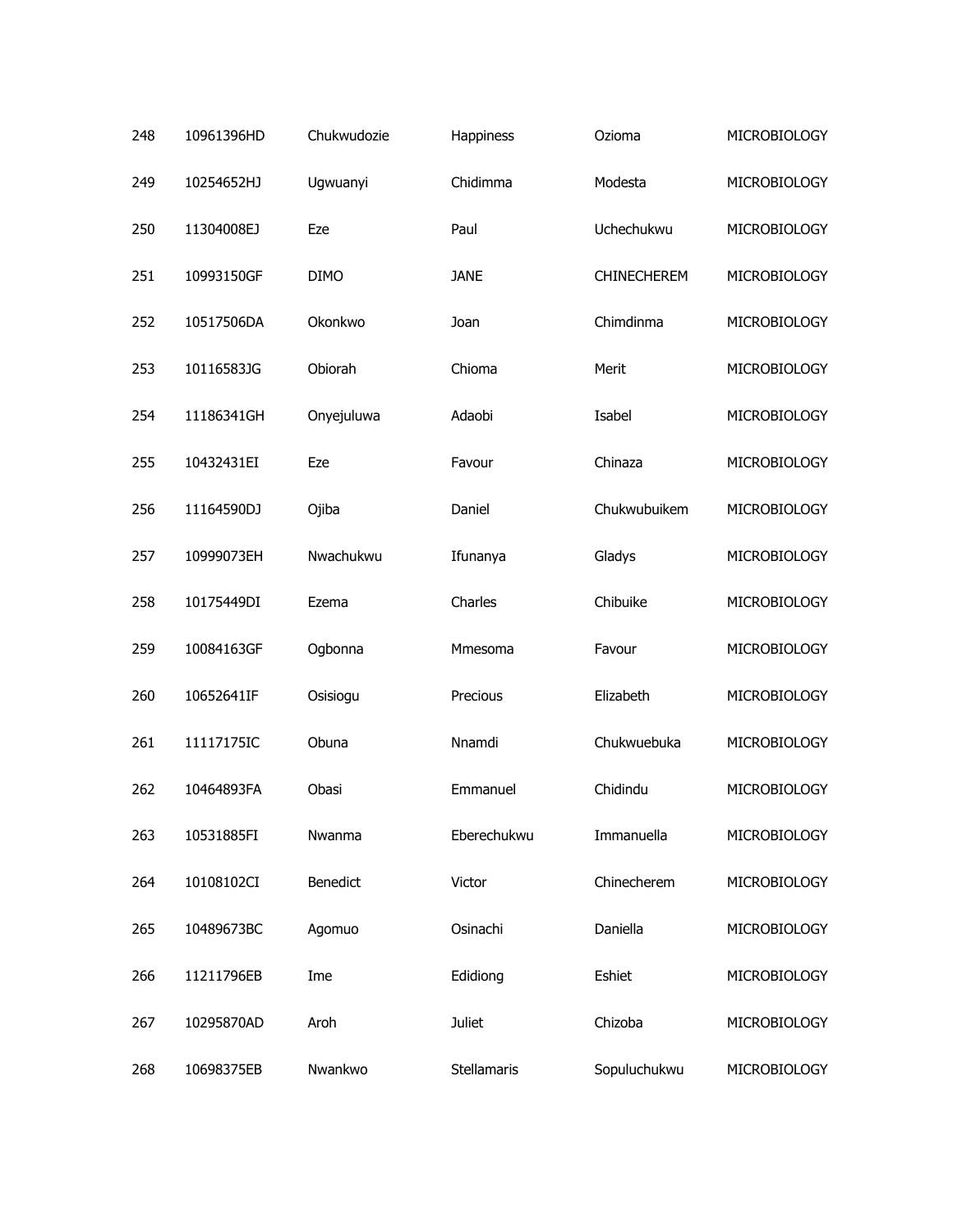| 269 | 10168573AF | Ugwu       | Mary         | Ann         | <b>MICROBIOLOGY</b> |
|-----|------------|------------|--------------|-------------|---------------------|
| 270 | 11013116BG | Ossai      | Loveth       | Nmesoma     | MICROBIOLOGY        |
| 271 | 10773270AI | Ozor       | Godwin       | Chukwuebuka | MICROBIOLOGY        |
| 272 | 10155022BF | Okafor     | Emmanuel     | Ebuka       | MICROBIOLOGY        |
| 273 | 11091229CJ | Onyejekwe  | Ugonna       | Innocent    | MICROBIOLOGY        |
| 274 | 10831903GH | Dinwoke    | Chimaijem    | Esther      | MICROBIOLOGY        |
| 275 | 10168941GF | Anyadiegwu | Chiamaka     | Sonia       | MICROBIOLOGY        |
| 276 | 10554116AE | Ogidi      | Ekoche       | Maryann     | MICROBIOLOGY        |
| 277 | 10584312BE | Chinweike  | Israel       | Chidalu     | MICROBIOLOGY        |
| 278 | 10875199GC | Onoh       | Precious     | Mmesoma     | MICROBIOLOGY        |
| 279 | 11166813GD | Davidson   | <b>Jerry</b> | Chibuzor    | MICROBIOLOGY        |
| 280 | 11317736JA | Madukwe    | Emmanuella   | Oyiridiya   | MICROBIOLOGY        |
| 281 | 10067091GF | Uchegbu    | Joseph       | Oluebube    | MICROBIOLOGY        |
| 282 | 11002168HE | Uche       | Goodluck     | Chidinyerem | MICROBIOLOGY        |
| 283 | 11257809DD | Kalu       | Glory        | Ada         | MICROBIOLOGY        |
| 284 | 10270465HD | Etukudo    | Ubong        | David       | MICROBIOLOGY        |
| 285 | 10287014JA | Chinagorom | Precious     | Kelechi     | MICROBIOLOGY        |
| 286 | 11178229FG | Achebe     | Ozioma       | Michelle    | MICROBIOLOGY        |
| 287 | 11134962HB | Chukwuedo  | Chiamaka     | Precious    | MICROBIOLOGY        |
| 288 | 10662972DF | Nwufo      | Chimdindu    | Paschaline  | MICROBIOLOGY        |
| 289 | 10547018FF | Okafor     | Chidera      | Victory     | MICROBIOLOGY        |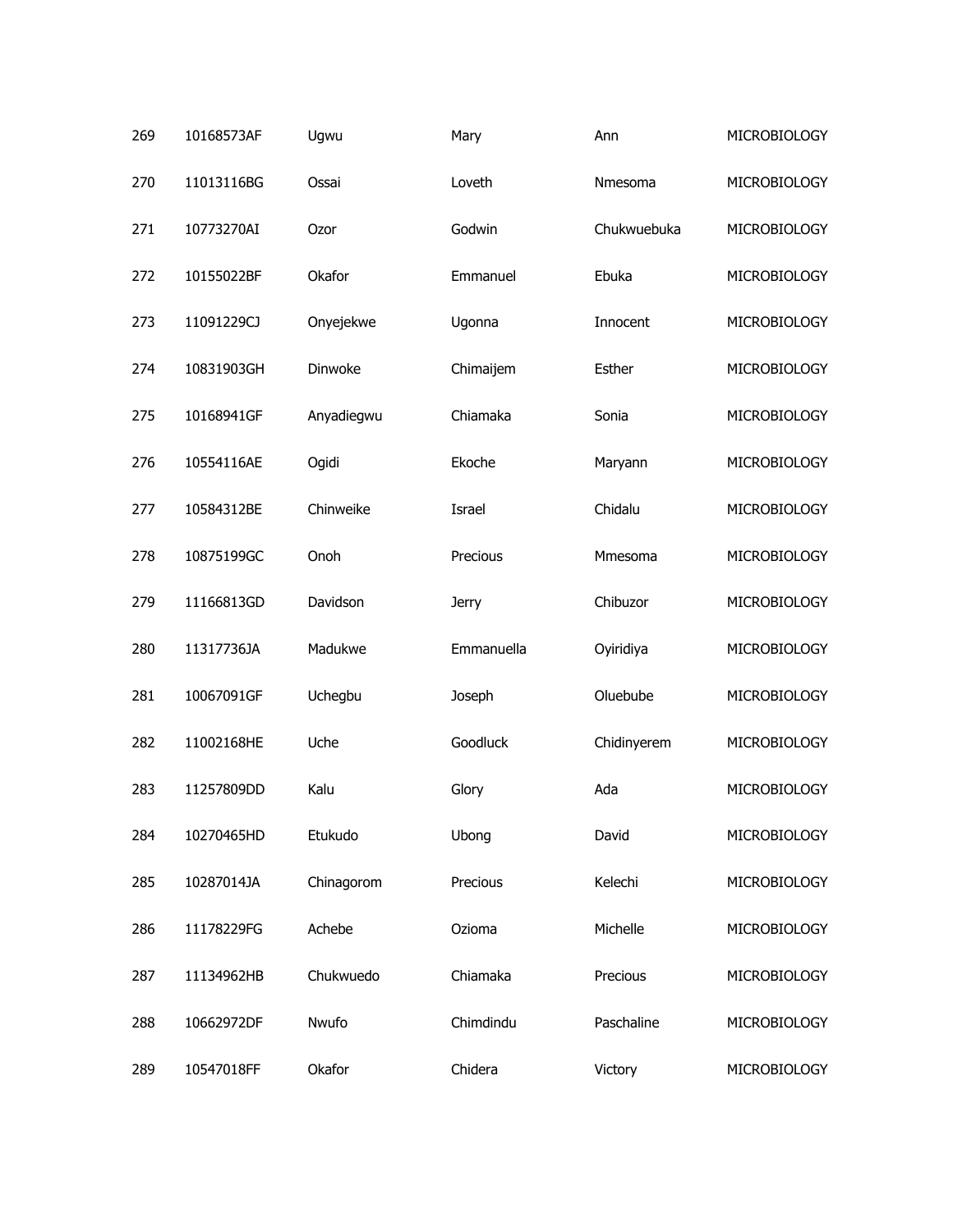| 290 | 10531923EB | Offordum        | Mary          | Amarachi        | MICROBIOLOGY |
|-----|------------|-----------------|---------------|-----------------|--------------|
| 291 | 10609464CE | Ugoji           | Maryann       | Adaobi          | MICROBIOLOGY |
| 292 | 10430756CJ | Ugbomah         | Divine        | Oluchukwu       | MICROBIOLOGY |
| 293 | 10701399IH | Anyigor         | Mmesoma       | Christiana      | MICROBIOLOGY |
| 294 | 10958108ED | Adaora          | Cynthia       | Ogbeje          | MICROBIOLOGY |
| 295 | 10142610AD | Nnachi          | Emmanuel      | Chidiebele      | MICROBIOLOGY |
| 296 | 10229553AH | Nwankwo         | Osondu        | Chukwunonso     | MICROBIOLOGY |
| 297 | 10409812AF | Ezea            | Nneoma        | Janevanessa     | MICROBIOLOGY |
| 298 | 11141809JE | Bertrand        | Victor        | Ebube           | MICROBIOLOGY |
| 299 | 10393403FD | Asogwa          | Joachim       | Tochukwu        | MICROBIOLOGY |
| 300 | 10185650IH | Akubue          | Ifeoma        | Marycynthia     | MICROBIOLOGY |
| 301 | 10870889JB | Agbo            | Miracle       | Ikenna          | MICROBIOLOGY |
| 302 | 10887218IJ | Okwa            | Blessing      | Nnenna          | MICROBIOLOGY |
| 303 | 10641290JB | Ozioko          | Makuochukwu   | Theodora        | MICROBIOLOGY |
| 304 | 10982354FF | <b>IGBOMARA</b> | <b>THEOLA</b> | <b>NZUBECHI</b> | MICROBIOLOGY |
| 305 | 10422185DH | Anyanwu         | Rejoice       | Munachimso      | MICROBIOLOGY |
| 306 | 10868848AG | Udodi           | Joseph        | Amarachi        | MICROBIOLOGY |
| 307 | 11019297JH | Ikechi          | Sophie        | Ada             | MICROBIOLOGY |
| 308 | 10533218DG | Chigbu          | David         | Kelechi         | MICROBIOLOGY |
| 309 | 10574851HD | Ibeh            | Oluchi        | Stephanie       | MICROBIOLOGY |
| 310 | 10390013DI | Ejiogu          | Nmesoma       | Christiana      | MICROBIOLOGY |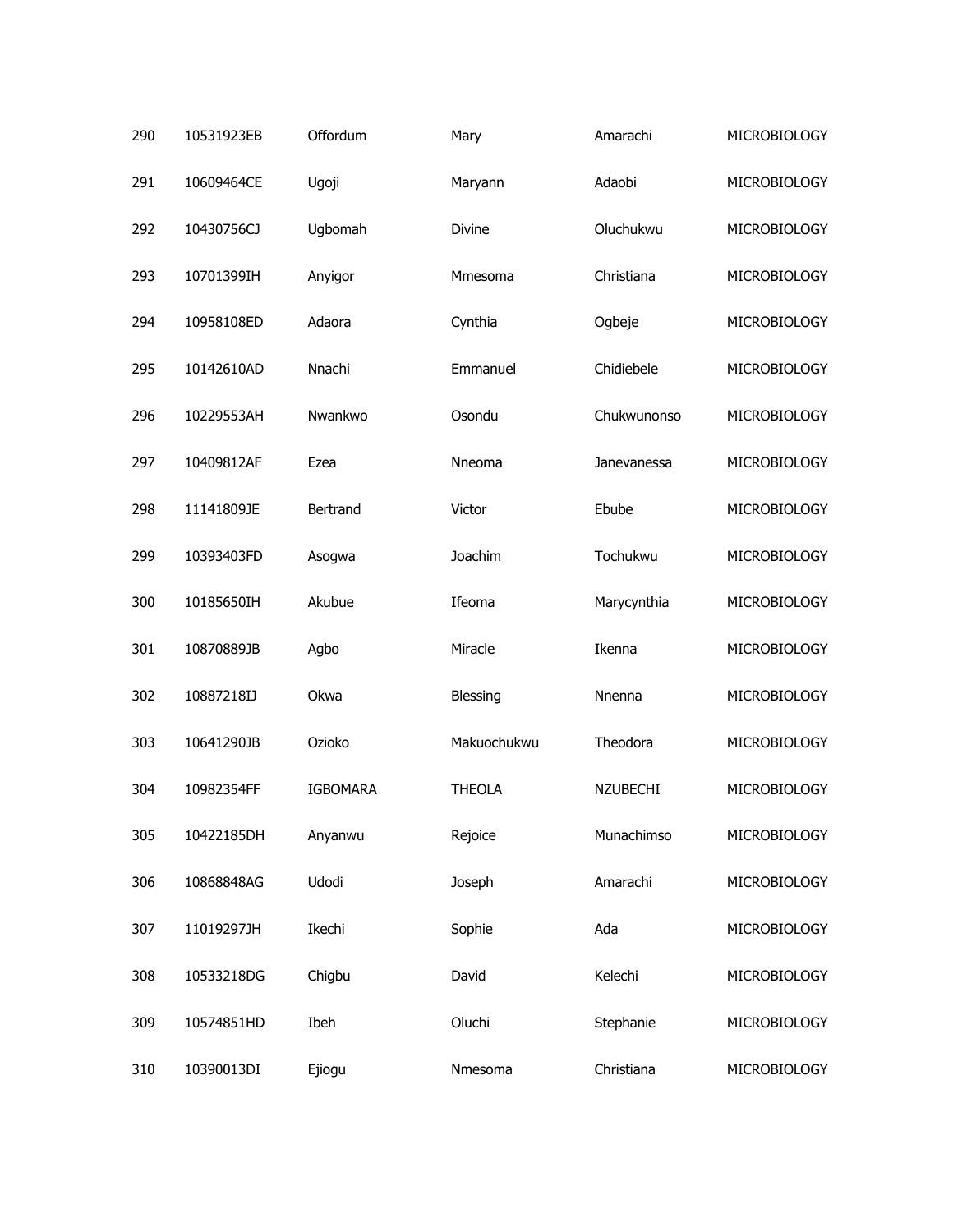| 311 | 10794525GJ | Maduike       | Esther         | Chioma          | MICROBIOLOGY |
|-----|------------|---------------|----------------|-----------------|--------------|
| 312 | 10659696GG | Odoh          | Nmesoma        | Miriam          | ZOOLOGY      |
| 313 | 10995036DD | Christopher   | Chimeremogo    | Edith           | ZOOLOGY      |
| 314 | 10237545IH | Ozor          | Maureen        | Obianujunwa     | ZOOLOGY      |
| 315 | 10388344AB | Mmehibe       | Chidera        | Joan            | ZOOLOGY      |
| 316 | 10505395IF | Enekwe        | Naomi          | Ozioma          | ZOOLOGY      |
| 317 | 11004703DF | Ikechukwu     | Chioma         | <b>Jennifer</b> | ZOOLOGY      |
| 318 | 10538829IB | Duru          | Somtochukwu    | Divine          | ZOOLOGY      |
| 319 | 11004781JC | Ikechukwu     | Chiamaka       | Jessica         | ZOOLOGY      |
| 320 | 11031553JC | Ibe           | Ezinne         | Precious        | ZOOLOGY      |
| 321 | 10998789CG | Ozioko        | Tochukwu       | Martha          | ZOOLOGY      |
| 322 | 10870962GG | Ehinola-Taiwo | Ayomide        |                 | ZOOLOGY      |
| 323 | 10435451AJ | Nwafor        | Joy            | Chinemerem      | ZOOLOGY      |
| 324 | 10620934EJ | Chukwuka      | <b>Brigid</b>  | Adanna          | ZOOLOGY      |
| 325 | 10219461BJ | Omeje         | Edith          | Esomchi         | ZOOLOGY      |
| 326 | 10858457EC | Okafor        | Favour         | Chinecherem     | ZOOLOGY      |
| 327 | 10220733ID | Diai          | Isioma         | Ifeoluwa        | ZOOLOGY      |
| 328 | 10030202FF | Onah          | Precious       | Chinyere        | ZOOLOGY      |
| 329 | 10121946BC | Gabriel       | Emmanuel       | Ifeanyichukwu   | ZOOLOGY      |
| 330 | 10598353IG | Eze           | <b>Jessica</b> | Chisom          | ZOOLOGY      |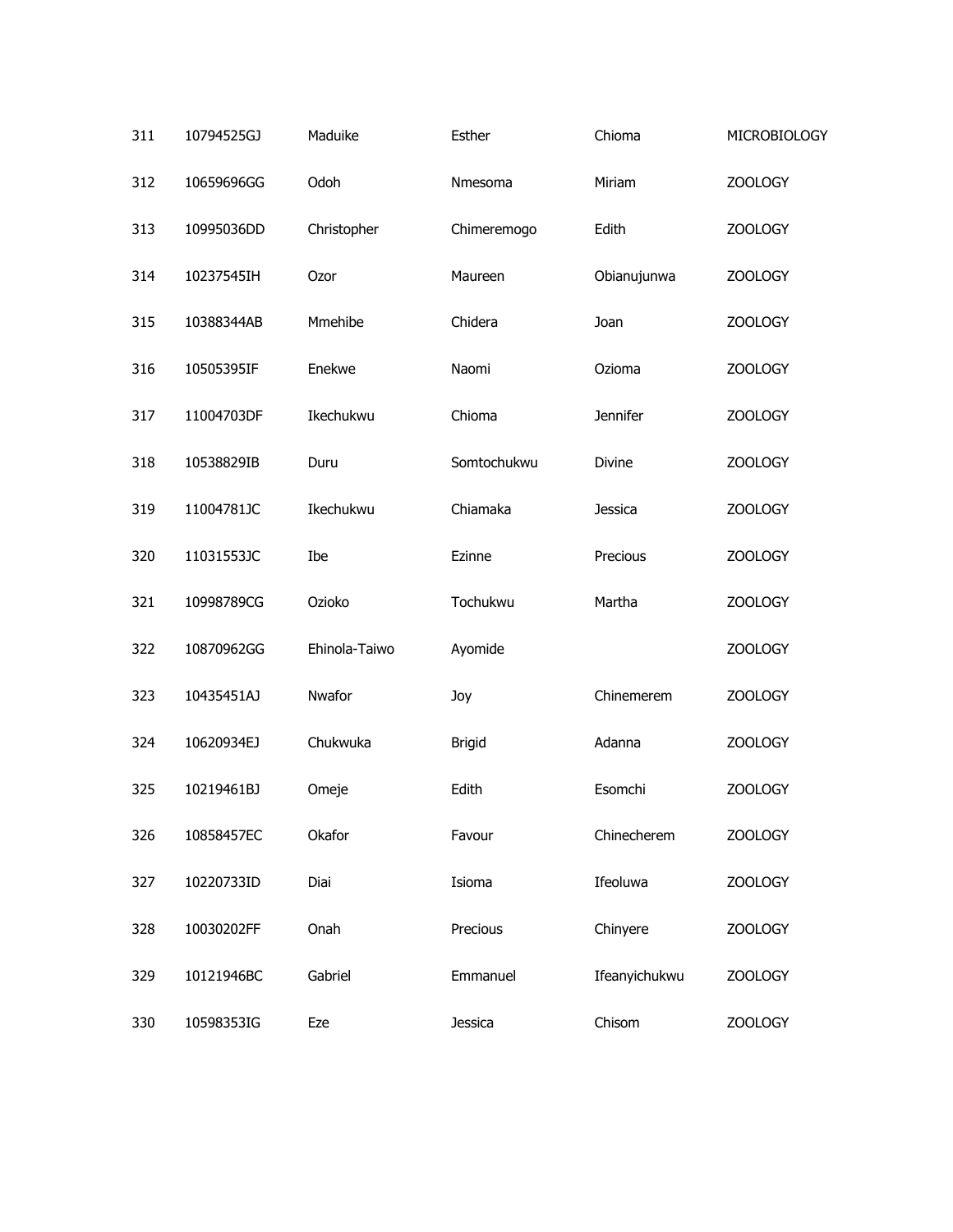## **FACULTY OF BUSINESS ADMINISTRATION**

| <b>SN</b> | <b>JAMB REG NO</b> | <b>SURNAME</b> | <b>FIRSTNAME</b> | <b>MIDDLENAME</b> | <b>COURSE</b>      |
|-----------|--------------------|----------------|------------------|-------------------|--------------------|
| 1         | 10189515DF         | Onyike         | Queeneth         | Nnenna            | <b>ACCOUNTANCY</b> |
| 2         | 10403800JG         | Ezeanya        | Chibuikem        | Mikel             | <b>ACCOUNTANCY</b> |
| 3         | 10946447AJ         | Osakuni        | Emmanuel         | Uwenyashi         | <b>ACCOUNTANCY</b> |
| 4         | 10072071GD         | Emendu         | Ugochukwu        | Toochukwu         | <b>ACCOUNTANCY</b> |
| 5         | 10739719HC         | Nwaeze         | Victor           | Izuchukwu         | <b>ACCOUNTANCY</b> |
| 6         | 11212499GG         | Okoye          | Emmanuel         | Nonye             | <b>ACCOUNTANCY</b> |
| 7         | 10259573GA         | Omeje          | Delight          | Chinecherem       | <b>ACCOUNTANCY</b> |
| 8         | 10281896CB         | Chukwudi       | Chigozie         | Chidubem          | <b>ACCOUNTANCY</b> |
| 9         | 10823752HG         | Chukwuma       | Makuochukwu      | Peace             | <b>ACCOUNTANCY</b> |
| 10        | 10108297CF         | Ugwu           | Onyinyechukwu    | <b>Juliet</b>     | <b>ACCOUNTANCY</b> |
| 11        | 11273002EE         | Friday         | Chioma           | Blessing          | <b>ACCOUNTANCY</b> |
| 12        | 10474752FI         | David          | Johnkennedy      | Ifeanyi           | <b>ACCOUNTANCY</b> |
| 13        | 10092786JF         | Nwofor         | Vivian           | Chisom            | <b>ACCOUNTANCY</b> |
| 14        | 10282768CE         | Jacob          | Sophia           | Chisom            | <b>ACCOUNTANCY</b> |
| 15        | 10248102DI         | Chidi          | Tochi            | Emmanuel          | <b>ACCOUNTANCY</b> |
| 16        | 10348368DH         | Ukachi         | Ugochukwu        | Michael-Paul      | <b>ACCOUNTANCY</b> |
| 17        | 10088008HD         | Emeka-Anyanwu  | Dimma            | Daniella          | <b>ACCOUNTANCY</b> |
| 18        | 10307100GJ         | Okonkwo        | Chiamaka         | Doris             | <b>ACCOUNTANCY</b> |
| 19        | 10834728DB         | Agbara         | Esomchukwu       | John-Mary         | <b>ACCOUNTANCY</b> |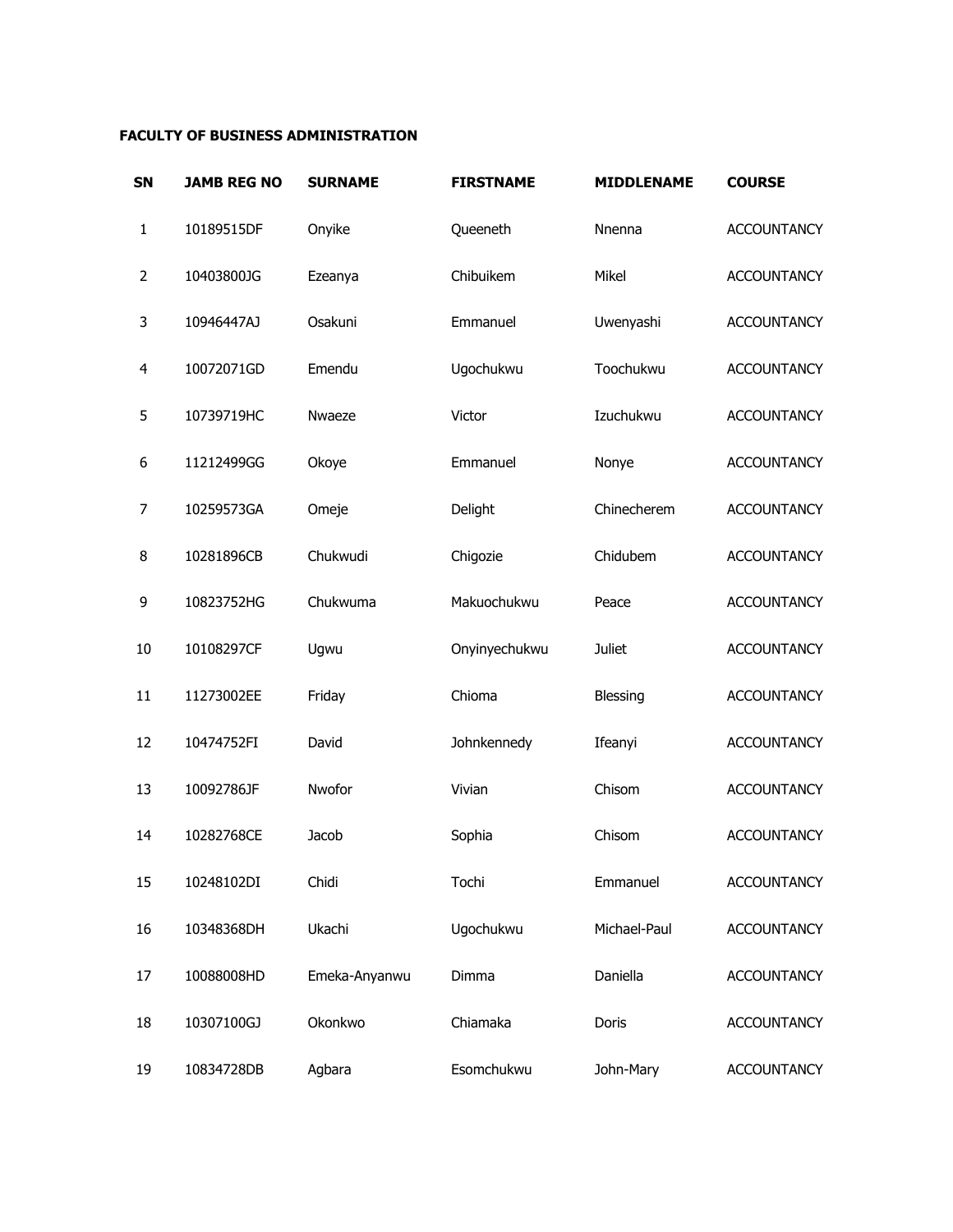| 20 | 10084817ED | Kanu        | Uzochukwu     | Richard         | <b>ACCOUNTANCY</b> |
|----|------------|-------------|---------------|-----------------|--------------------|
| 21 | 11058708BA | Igwe        | Emmanuel      | Chidi           | <b>ACCOUNTANCY</b> |
| 22 | 10111633AI | Ekwem       | Gift          | Nkiruka         | <b>ACCOUNTANCY</b> |
| 23 | 10015595DC | Chikelu     | <b>Judith</b> | Ekperechukwu    | <b>ACCOUNTANCY</b> |
| 24 | 10297208GD | Eneze       | Nnenna        | Stephenie       | <b>ACCOUNTANCY</b> |
| 25 | 10592203AJ | Ottah       | Favour        | Chioma          | <b>ACCOUNTANCY</b> |
| 26 | 10162235AH | Jacob       | Vivian        | Chiamaka        | <b>ACCOUNTANCY</b> |
| 27 | 10098214BA | Anugwo      | Augustine     | Chinonso        | <b>ACCOUNTANCY</b> |
| 28 | 10157134IB | Igwe        | Favour        | Ogechi          | <b>ACCOUNTANCY</b> |
| 29 | 10489183CH | Ekwunuga    | Michael       | Munachiso       | <b>ACCOUNTANCY</b> |
| 30 | 10273304JC | Onah        | Chioma        | Vivian          | <b>ACCOUNTANCY</b> |
| 31 | 11311113HE | Onyewuchi   | Ihechi        | Innocentia      | <b>ACCOUNTANCY</b> |
| 32 | 10408753HI | Onwumere    | Chinazaekpere | <b>Jennifer</b> | <b>ACCOUNTANCY</b> |
| 33 | 10165828JC | Dimkpa      | Ozioma        | Modester        | <b>ACCOUNTANCY</b> |
| 34 | 10281797CH | Ukpaka      | Franklin      | Chukwunonso     | <b>ACCOUNTANCY</b> |
| 35 | 10051898FE | Dike        | Adaoma        | Esther          | <b>ACCOUNTANCY</b> |
| 36 | 10640725EA | Chukwuemeka | Kosisochukwu  | Precious        | <b>ACCOUNTANCY</b> |
| 37 | 10400320GA | Udeh        | Ogechukwu     | Christiana      | <b>ACCOUNTANCY</b> |
| 38 | 10203009AC | Nwolisa     | Nonyelum      | Deborah         | <b>ACCOUNTANCY</b> |
| 39 | 10015723DG | Ndubisi     | Chijindu      | Maria-Theresa   | <b>ACCOUNTANCY</b> |
| 40 | 10176813CA | Nduwuba     | Divine-Favour | Uchechukwu      | <b>ACCOUNTANCY</b> |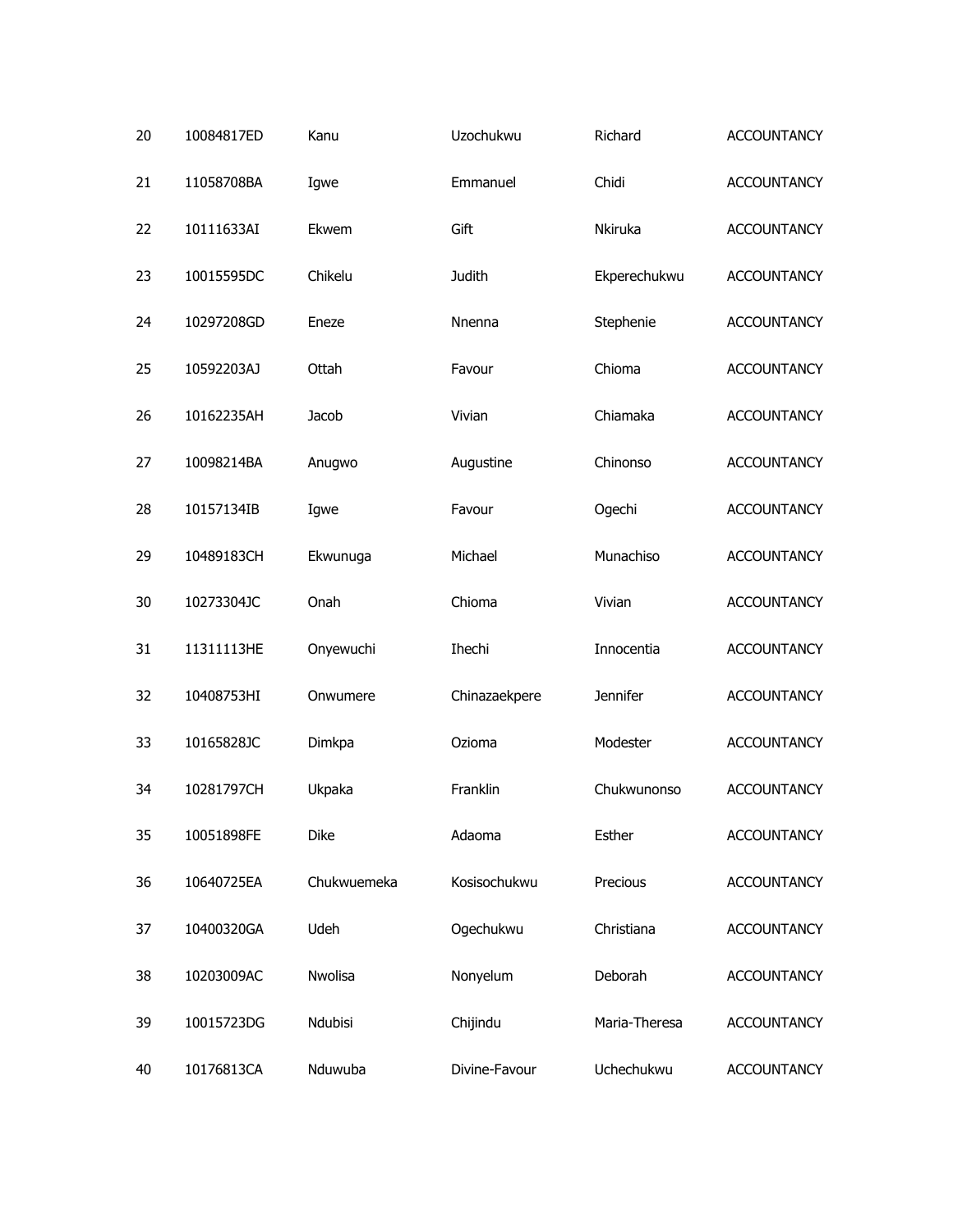| 41 | 10582079CA | Chinelobi | Kelechi     | Divine        | <b>ACCOUNTANCY</b> |
|----|------------|-----------|-------------|---------------|--------------------|
| 42 | 11063783BE | Nwosu     | Chioma      | Justina       | <b>ACCOUNTANCY</b> |
| 43 | 11060581BH | Offor     | Chidubem    | Kingsley      | <b>ACCOUNTANCY</b> |
| 44 | 10733373AB | Anikwe    | Chioma      | Benita        | <b>ACCOUNTANCY</b> |
| 45 | 10224639AF | Amadi     | Chukwudinma | Vivian        | <b>ACCOUNTANCY</b> |
| 46 | 10389636AF | Ikeh      | Chukwuebuka | Eminent       | <b>ACCOUNTANCY</b> |
| 47 | 10992112HF | Okafor    | Innocent    | Chiemerie     | <b>ACCOUNTANCY</b> |
| 48 | 10457352HC | Oworen    | Obongofon   | Eniefiok      | <b>ACCOUNTANCY</b> |
| 49 | 10937670FD | Adawaisi  | Nzubechukwu | Franklin      | <b>ACCOUNTANCY</b> |
| 50 | 11271887JB | Ibeh      | Chisom      | Emmanuella    | <b>ACCOUNTANCY</b> |
| 51 | 10558876IA | Ikpeama   | Precious    | Ogechi        | <b>ACCOUNTANCY</b> |
| 52 | 11117005BA | Onwubolu  | Fredrick    | Ogochukwu     | <b>ACCOUNTANCY</b> |
| 53 | 10275390EC | Ekwueme   | Emmanuel    | Ikechukwu     | <b>ACCOUNTANCY</b> |
| 54 | 10036945AC | Okeiyi    | Esther      | Chinazaekpere | <b>ACCOUNTANCY</b> |
| 55 | 10253815GI | Robinson  | David       | Chiagozie     | <b>ACCOUNTANCY</b> |
| 56 | 10982402AI | Ugwu      | Doris       | Ukamaka       | <b>ACCOUNTANCY</b> |
| 57 | 10826736EI | Nwachara  | Victor      | Chibueze      | <b>ACCOUNTANCY</b> |
| 58 | 10960593FH | Ikechukwu | Chinagorom  | Precious      | <b>ACCOUNTANCY</b> |
| 59 | 10056459EI | Anigbogu  | Kenechukwu  | Vincent       | <b>ACCOUNTANCY</b> |
| 60 | 10536104BB | Nwachukwu | Mmesoma     | Precious      | <b>ACCOUNTANCY</b> |
| 61 | 10147939CB | Aneke     | Chinenye    | Roseline      | <b>ACCOUNTANCY</b> |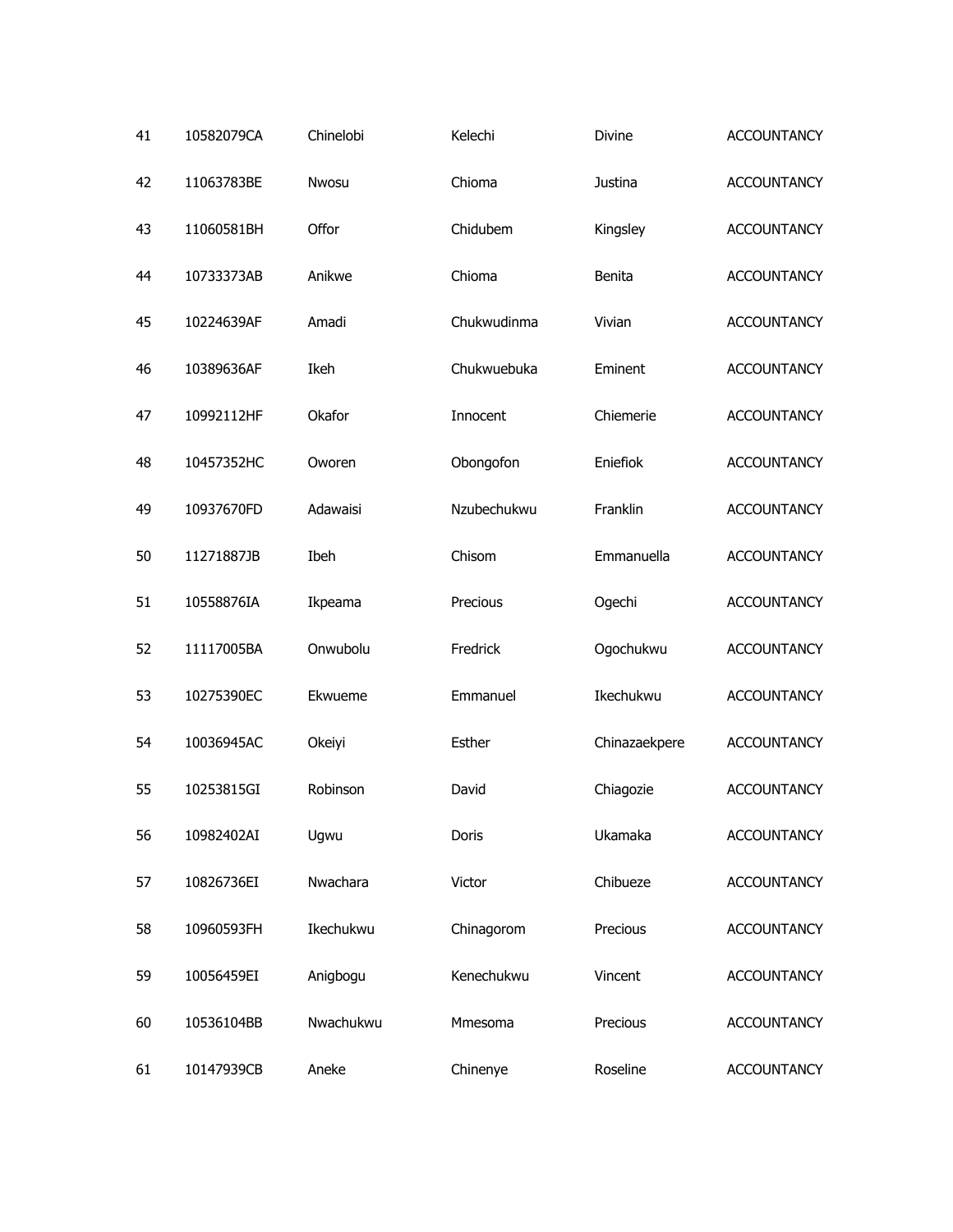| 62 | 10293438CE | Ikwuagwu | Kalu            | Nwabunwanne    | <b>ACCOUNTANCY</b> |
|----|------------|----------|-----------------|----------------|--------------------|
| 63 | 10940041CB | Okeugo   | Chizaram        | Nora           | <b>ACCOUNTANCY</b> |
| 64 | 10539847DE | Mbanaso  | Amarachukwu     | Uloma          | <b>ACCOUNTANCY</b> |
| 65 | 10389453GJ | Okorie   | Promise         | Chidera        | <b>ACCOUNTANCY</b> |
| 66 | 10151452FF | Onwumere | Chioma          | Blessing       | <b>ACCOUNTANCY</b> |
| 67 | 10404588GA | Idika    | Uzumma          | Odum           | <b>ACCOUNTANCY</b> |
| 68 | 10253755FE | Onozie   | Glory           | Ugochi         | <b>ACCOUNTANCY</b> |
| 69 | 10592245HH | Okebe    | Nneoma          | Igwe           | <b>ACCOUNTANCY</b> |
| 70 | 10335556GB | Uduma    | Ndubuisi        | Grace          | <b>ACCOUNTANCY</b> |
| 71 | 10205430BE | Benjamin | Maryann         | Chibuzor       | <b>ACCOUNTANCY</b> |
| 72 | 10946525GG | Anayo    | Joy             | Ifechukwu      | <b>ACCOUNTANCY</b> |
| 73 | 10763355HB | Arinze   | Adaobi          | Blessing       | <b>ACCOUNTANCY</b> |
| 74 | 10640155AE | Nnonyelu | Kosisochukwu    | Kingsley       | <b>ACCOUNTANCY</b> |
| 75 | 10056748FE | Anaedum  | Ngozi           | Marytonia      | <b>ACCOUNTANCY</b> |
| 76 | 10470955AD | Ozoemena | Ozioma          | Blessing       | <b>ACCOUNTANCY</b> |
| 77 | 10830883CD | Obalum   | Ebubechukwu     | Testimony      | <b>ACCOUNTANCY</b> |
| 78 | 10544105GE | Okolie   | Bryan           | Chimdalu       | <b>ACCOUNTANCY</b> |
| 79 | 10040671HG | Ileagu   | Sylvia          | Chisom         | <b>ACCOUNTANCY</b> |
| 80 | 10840810CB | Ideh     | Odafe           | Israel         | <b>ACCOUNTANCY</b> |
| 81 | 10241085EA | OJEI     | <b>CHIBUZOR</b> | ISREAL-EPHRIAM | <b>ACCOUNTANCY</b> |
| 82 | 10409692HE | Oneh     | Joy             | Chineye        | <b>ACCOUNTANCY</b> |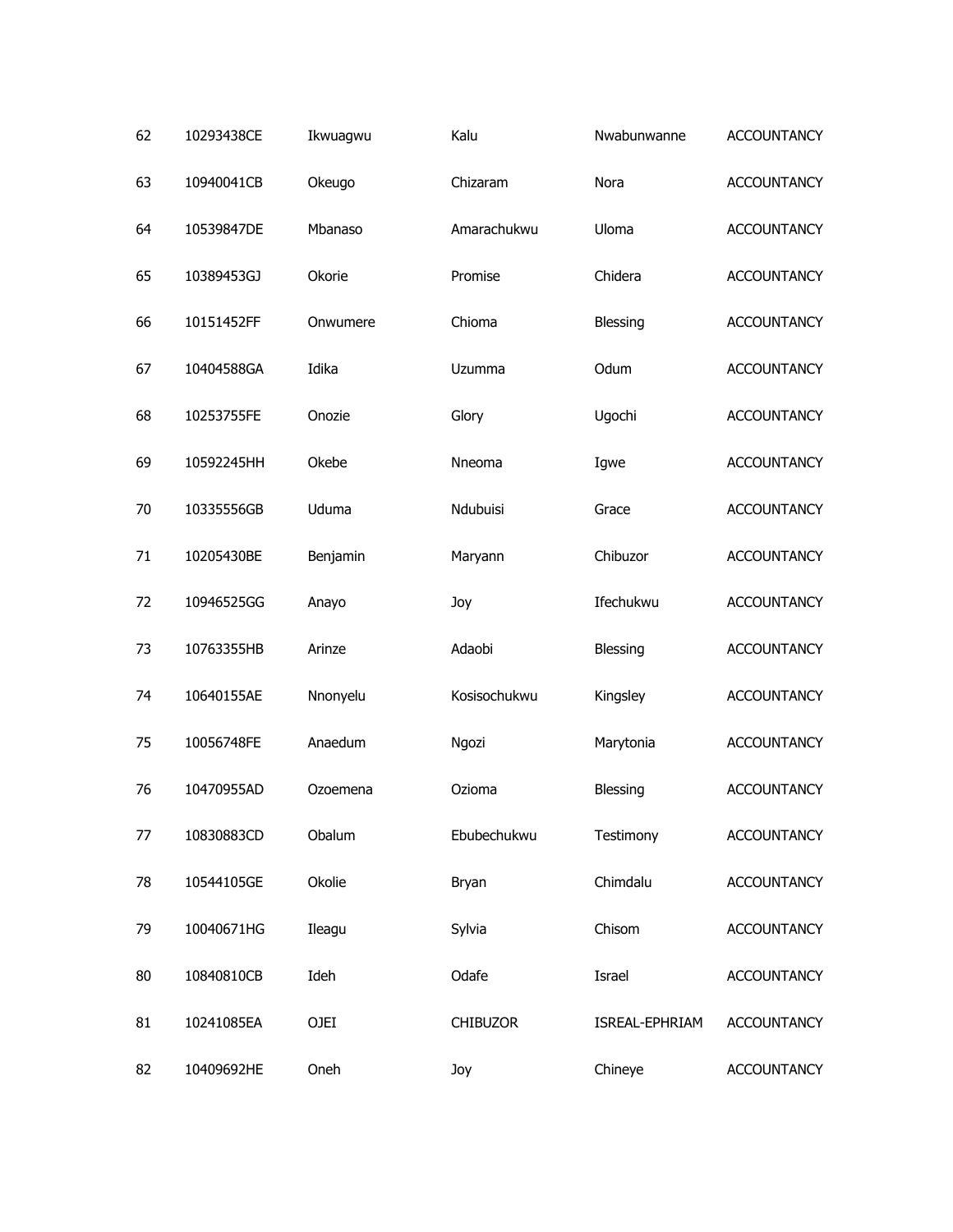| 83  | 10830045BF | Aninze      | Gift         |                | <b>ACCOUNTANCY</b> |
|-----|------------|-------------|--------------|----------------|--------------------|
| 84  | 10739678AB | Mordi       | Ngozi        | Hope           | <b>ACCOUNTANCY</b> |
| 85  | 10030520HB | Adibeli     | Uzoma        | Donald         | <b>ACCOUNTANCY</b> |
| 86  | 10201418CC | Usulor      | Ruth         | Chidima        | <b>ACCOUNTANCY</b> |
| 87  | 11283149GB | Chukwuemeka | Victor       | Chinonso       | <b>ACCOUNTANCY</b> |
| 88  | 10867854HI | Ugochukwu   | Esther       | Amarachi       | <b>ACCOUNTANCY</b> |
| 89  | 10388541IJ | Nworie      | Mathias      | Genesis        | <b>ACCOUNTANCY</b> |
| 90  | 11191279JE | Onele       | Hope         | Sopuruchukwu   | <b>ACCOUNTANCY</b> |
| 91  | 10596866IF | Egbeoma     | Favour       | Mmachi         | <b>ACCOUNTANCY</b> |
| 92  | 11074048GF | Nnamani     | Somtochukwu  | Felicia        | <b>ACCOUNTANCY</b> |
| 93  | 10895095CJ | Okorie      | Izuchuwku    | Joshua         | <b>ACCOUNTANCY</b> |
| 94  | 10585815GE | Eze         | Ogechi       | Janet          | <b>ACCOUNTANCY</b> |
| 95  | 10830010CD | Ugwu        | Gospel       | Onyedikachukwu | <b>ACCOUNTANCY</b> |
| 96  | 10775374AB | Omah        | Chiamaka     | Goodness       | <b>ACCOUNTANCY</b> |
| 97  | 11005983HF | Ani         | Fresco       | Sopuluchukwu   | <b>ACCOUNTANCY</b> |
| 98  | 10259376GJ | Nnadi       | Benedicta    | Oluomachukwu   | <b>ACCOUNTANCY</b> |
| 99  | 11234481IA | Ugwuanyi    | Princess     | Chidiebube     | <b>ACCOUNTANCY</b> |
| 100 | 10922907BD | Ogbu        | Ginikachukwu | Immaculata     | <b>ACCOUNTANCY</b> |
| 101 | 10267561FF | Anedo       | Glory        | Chimzurum      | <b>ACCOUNTANCY</b> |
| 102 | 10770251EE | Ezeagu      | Vivian       | Chinenye       | <b>ACCOUNTANCY</b> |
| 103 | 10524719CC | Ozioko      | Maryann      | Kasiemobi      | <b>ACCOUNTANCY</b> |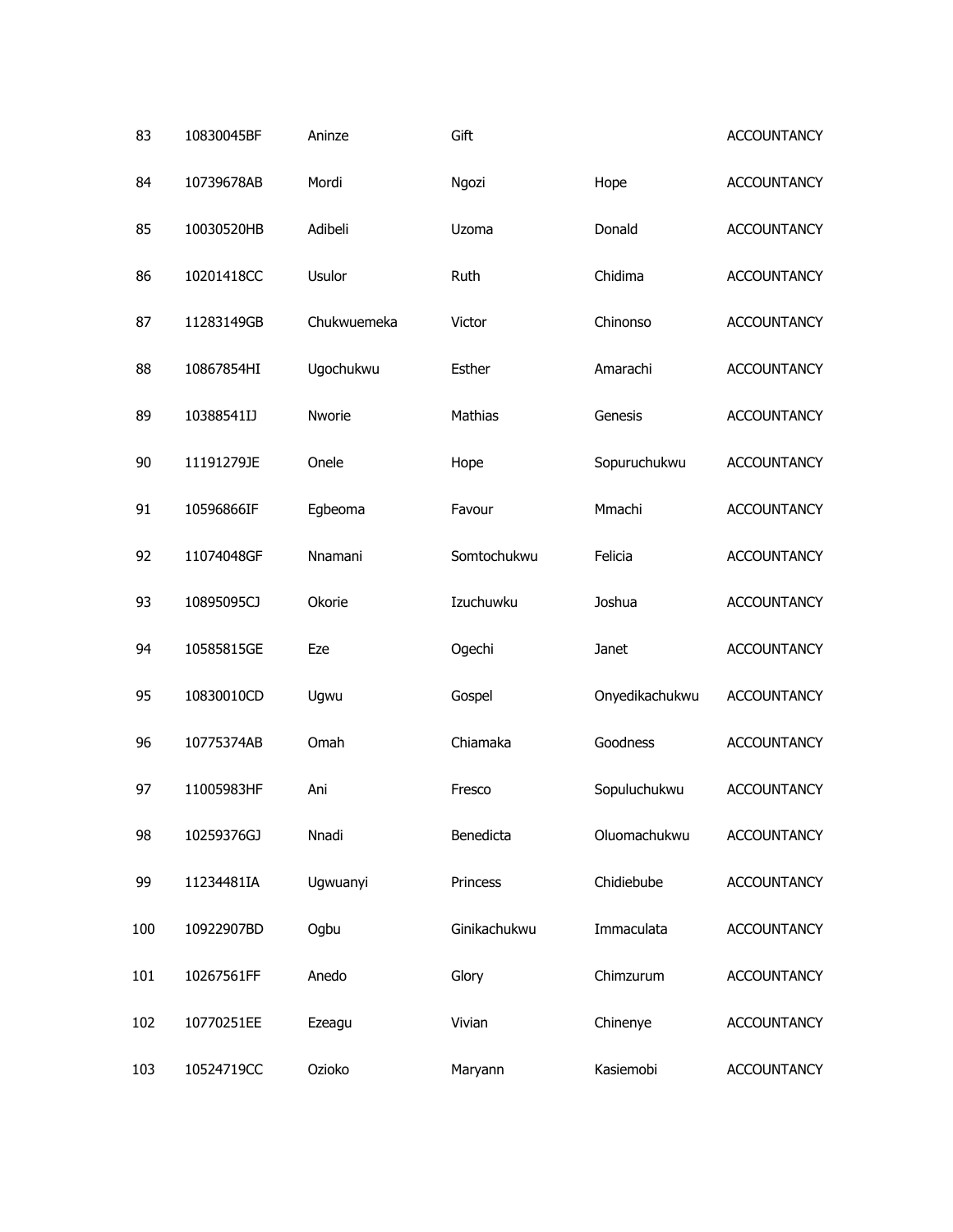| 104 | 10172141GI | Ugwueze     | Chiamaka      | Joy           | <b>ACCOUNTANCY</b>         |
|-----|------------|-------------|---------------|---------------|----------------------------|
| 105 | 10739758FC | Amaku       | David         | Kelechi       | <b>ACCOUNTANCY</b>         |
| 106 | 10290016AI | Ezihe       | Marie-Lois    | Ogochukwu     | <b>ACCOUNTANCY</b>         |
| 107 | 10032741AE | Okolie      | Chineye       | Favour        | <b>ACCOUNTANCY</b>         |
| 108 | 10097320HD | Iwu         | Esther        | Chinenyenwa   | ACCOUNTANCY                |
| 109 | 10576051GC | Anyalewechi | Precious      | Nmesomachukwu | <b>ACCOUNTANCY</b>         |
| 110 | 10073545AG | Okwu        | Ijeoma        | Faithful      | <b>ACCOUNTANCY</b>         |
| 111 | 10942312JF | Ikeson      | Chidera       | Grace         | <b>ACCOUNTANCY</b>         |
| 112 | 10555000GI | Emezie      | Chinazaekpere | Eileen        | <b>ACCOUNTANCY</b>         |
| 113 | 10099152AJ | Onyeuka     | Chidi         | Dennis        | <b>ACCOUNTANCY</b>         |
| 114 | 10276989JF | Ogbaji      | Favour        | Ahinyohe      | <b>ACCOUNTANCY</b>         |
| 115 | 10073861CI | Terwase     | Msughter      | Moses         | <b>ACCOUNTANCY</b>         |
| 116 | 10239608AJ | Amadi       | Janfi         | Chidiogo      | <b>ACCOUNTANCY</b>         |
| 117 | 10024694IJ | Ezema       | Blessing      | Chioma        | <b>ACCOUNTANCY</b>         |
| 118 | 10561728GA | James       | Dorcas        | Dedo-Ojo      | <b>ACCOUNTANCY</b>         |
| 119 | 10876997AD | Didia       | Ngozi         | Esther        | <b>ACCOUNTANCY</b>         |
| 120 | 10665314JA | Obi         | Chidera       | Kyrian        | <b>BANKING AND FINANCE</b> |
| 121 | 10932524GI | Onyekwuo    | Emmanuella    | Nkechi        | <b>BANKING AND FINANCE</b> |
| 122 | 10115763DE | Nwosu       | Chimdindu     | Christiana    | <b>BANKING AND FINANCE</b> |
| 123 | 10071323HG | Dada        | Joel          | Oreoluwa      | <b>BANKING AND FINANCE</b> |
| 124 | 10093932FC | Ezeilo      | Okechuku      | Chukunweike   | <b>BANKING AND FINANCE</b> |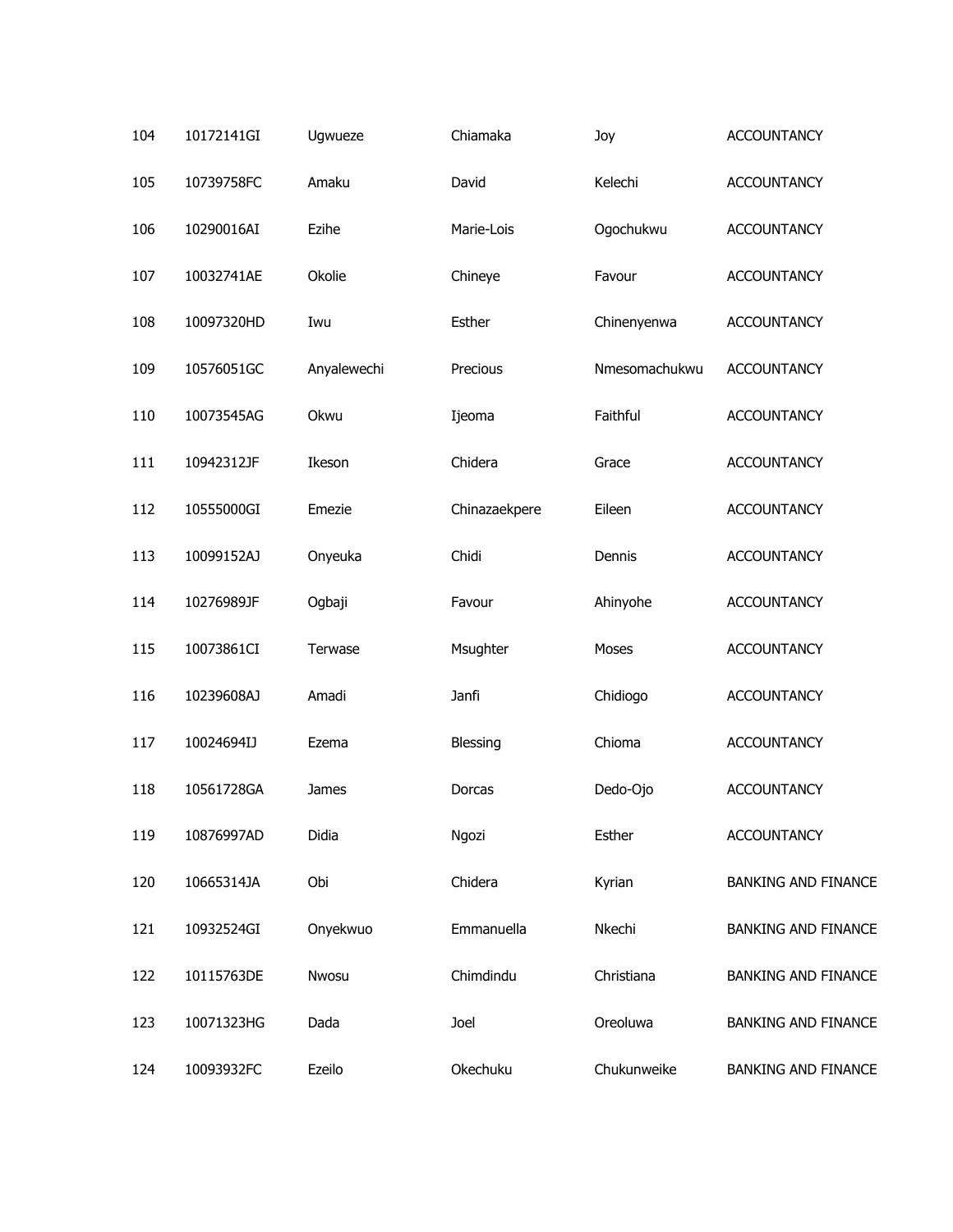| 125 | 10062004JH | Chukwuocha | Wisdom          | Chibuike    | <b>BANKING AND FINANCE</b> |
|-----|------------|------------|-----------------|-------------|----------------------------|
| 126 | 11283917IF | Nwanta     | Chinonso        | Kingsley    | <b>BANKING AND FINANCE</b> |
| 127 | 10554532BH | Munonye    | Daniella        | Ifunanya    | <b>BANKING AND FINANCE</b> |
| 128 | 10421015FF | Oluwuihe   | Chisom          | Favour      | <b>BANKING AND FINANCE</b> |
| 129 | 10271894FE | Ugwu       | Favour          | Uchechukwu  | <b>BANKING AND FINANCE</b> |
| 130 | 11142034AB | Omeje      | Precious        | Odinaka     | <b>BANKING AND FINANCE</b> |
| 131 | 11013990BD | Okegbue    | Onyinyechi      | Gift        | <b>BANKING AND FINANCE</b> |
| 132 | 10402069FB | Ejiga      | Miracle         | Paul        | <b>BANKING AND FINANCE</b> |
| 133 | 10940513GA | Onwe       | Oluebube        | Miracle     | <b>BANKING AND FINANCE</b> |
| 134 | 10097151JF | Ugwu       | Favour          | Adaku       | <b>BANKING AND FINANCE</b> |
| 135 | 11056116CG | Iloh       | Precious        | Chinecherem | <b>BANKING AND FINANCE</b> |
| 136 | 10052955IE | Madu       | Esther          | Ukaamaka    | <b>BANKING AND FINANCE</b> |
| 137 | 10762495DC | Igboke     | Sunday          | Igwebuike   | <b>BANKING AND FINANCE</b> |
| 138 | 11048012II | Peter      | Emmanuel        | Chisom      | <b>BANKING AND FINANCE</b> |
| 139 | 10458209CD | Ogbonna    | Ekenedilichukwu | Emmanuel    | <b>BANKING AND FINANCE</b> |
| 140 | 11238672CA | Ukwuani    | Nnaemeka        | Fidel       | <b>BANKING AND FINANCE</b> |
| 141 | 11065964GH | Nwodo      | Precious        | Mmesoma     | <b>BANKING AND FINANCE</b> |
| 142 | 10941340AE | Ikpe       | Chisom          | Sylvia      | <b>BANKING AND FINANCE</b> |
| 143 | 10388808GE | Onyekwelu  | Rita            | Chisom      | <b>BANKING AND FINANCE</b> |
| 144 | 10680460EI | Uzoh       | Ikechukwu       |             | <b>BANKING AND FINANCE</b> |
| 145 | 11249193HJ | Chinedu    | Lilian          | Chijindu    | <b>BANKING AND FINANCE</b> |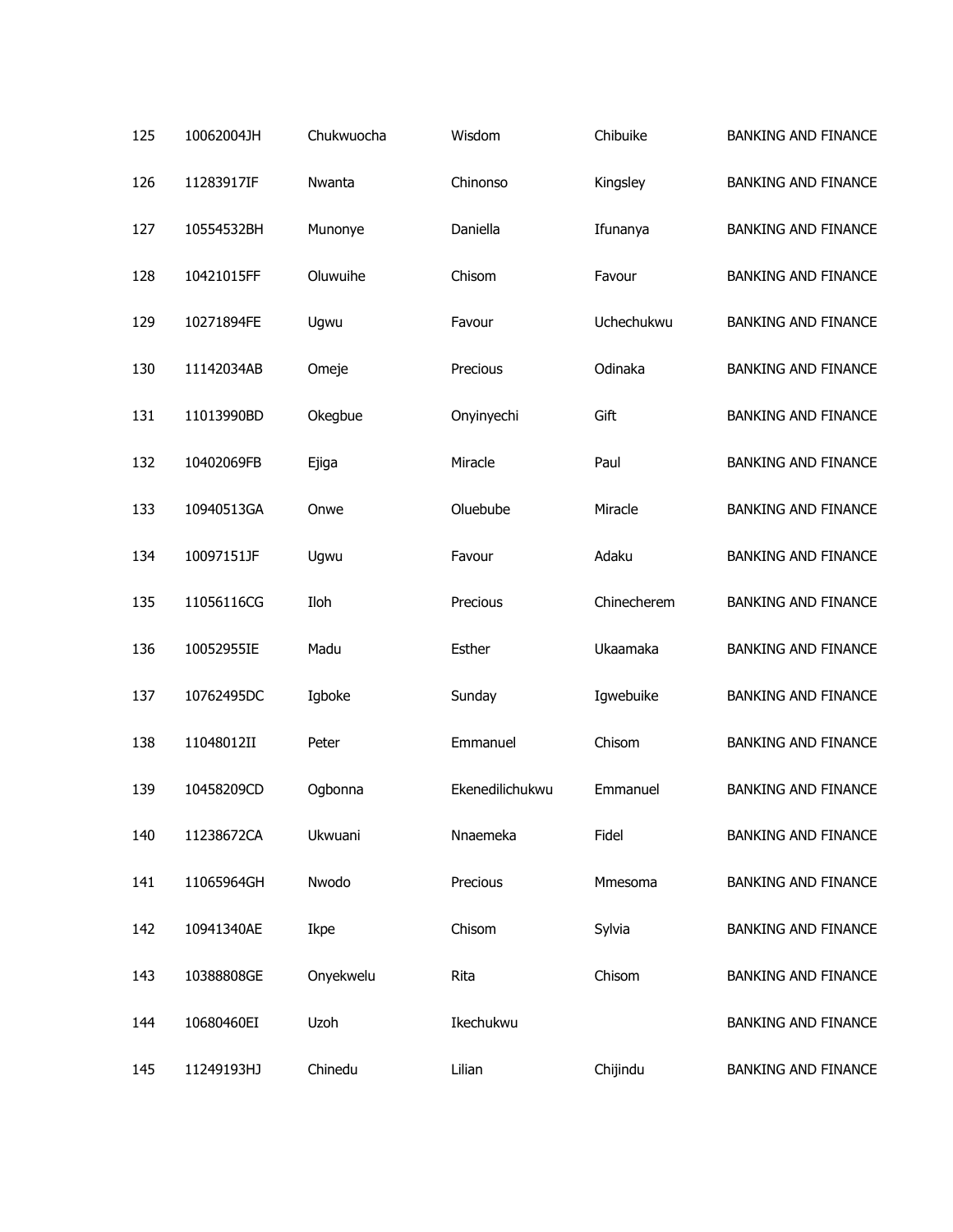| 146 | 10274783CA | Attah        | Rosemary        | Ifeoma              | <b>BANKING AND FINANCE</b> |
|-----|------------|--------------|-----------------|---------------------|----------------------------|
| 147 | 11193715GB | Agada        | Chinonso        | Lydia               | <b>BANKING AND FINANCE</b> |
| 148 | 11116666FH | Chiweta-Udeh | Virtue          | Chidera             | <b>BANKING AND FINANCE</b> |
| 149 | 10519971AH | Ugwu         | Confidence      | Somtochukwu         | <b>BANKING AND FINANCE</b> |
| 150 | 10621406II | Onu          | Ogechi          | Edith               | <b>BANKING AND FINANCE</b> |
| 151 | 10285587AG | <b>Titus</b> | Elisabeth       |                     | <b>BANKING AND FINANCE</b> |
| 152 | 10370968EA | Odo          | Adanna          | Maryjane            | <b>BANKING AND FINANCE</b> |
| 153 | 10937800FB | Offiaji      | <b>Jennifer</b> | Chisom              | <b>BANKING AND FINANCE</b> |
| 154 | 10294536CI | Ani          | Eucharia        | Uzoma               | <b>BANKING AND FINANCE</b> |
| 155 | 11000744HI | Igboeri      | Adaora          | Emilia              | <b>BANKING AND FINANCE</b> |
| 156 | 10328473GH | Onuh         | Stanley         | Chukwuebuka         | <b>BANKING AND FINANCE</b> |
| 157 | 10629179EJ | Obinka       | Amarachi        | Maryjane            | <b>BANKING AND FINANCE</b> |
| 158 | 10183734BF | Nwankpa      | <b>Success</b>  | Idinmachukwuom<br>а | <b>BUSINESS MANAGEMENT</b> |
| 159 | 10107353EE | Nworie       | Faith           | Bernard             | <b>BUSINESS MANAGEMENT</b> |
| 160 | 10187205HI | Kalu         | Gabriel         | Ahanna              | <b>BUSINESS MANAGEMENT</b> |
| 161 | 10769959EH | Okeke        | Chidubem        | Kenechukwu          | <b>BUSINESS MANAGEMENT</b> |
| 162 | 10365056CF | Orisakwe     | Emmanuela       | Chidera             | <b>BUSINESS MANAGEMENT</b> |
| 163 | 10281419JE | Okoloigwe    | Chidubem        | Kennedy             | <b>BUSINESS MANAGEMENT</b> |
| 164 | 10501173EE | Ogomegbulam  | Blessing        | Chiamaka            | <b>BUSINESS MANAGEMENT</b> |
| 165 | 10663227EG | Okereke      | Rita-Mary       | Kosisochukwu        | <b>BUSINESS MANAGEMENT</b> |
| 166 | 10301897GB | Okpala       | Vivian          | Chisom              | <b>BUSINESS MANAGEMENT</b> |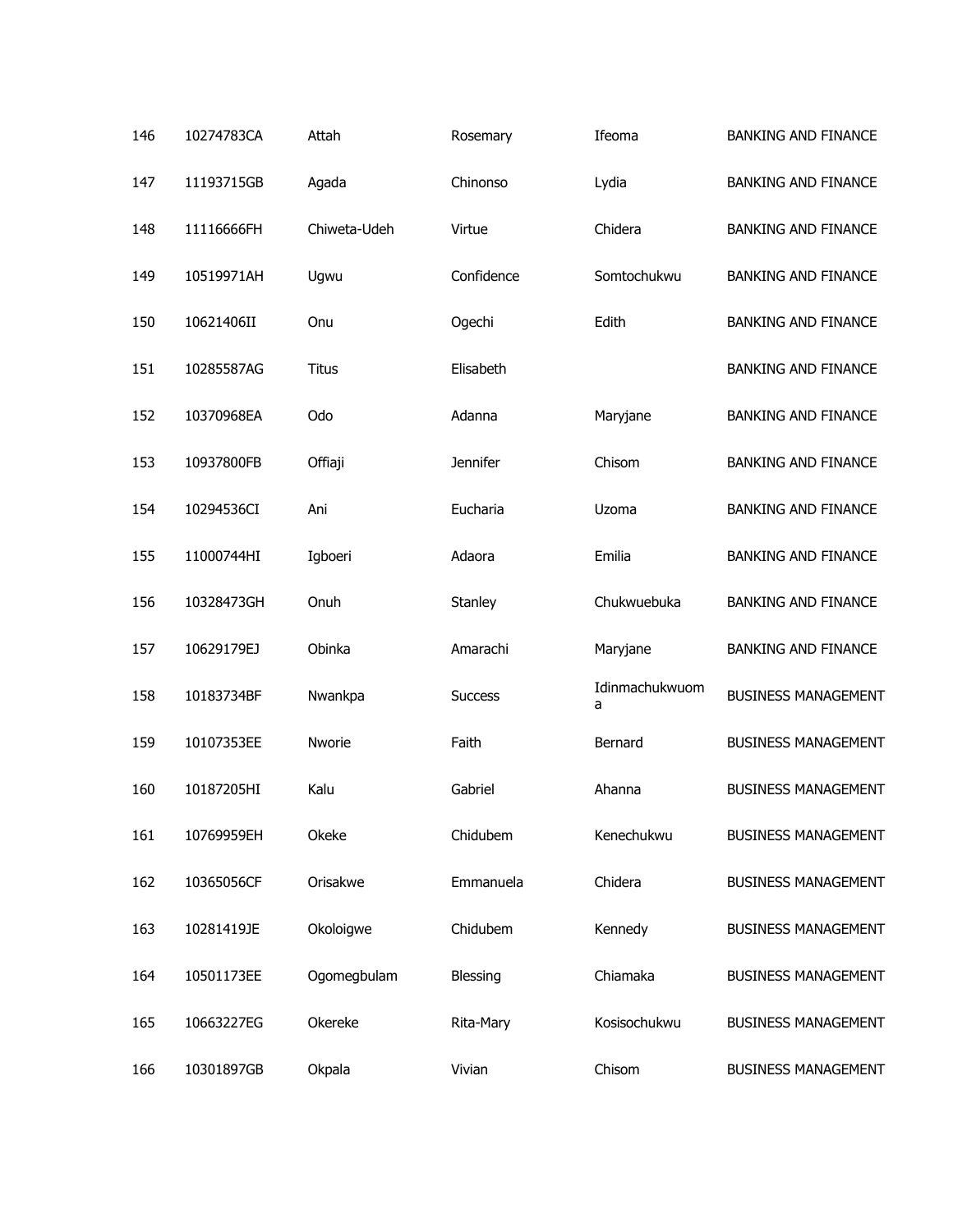| 167 | 11192469BG | Udeh        | Clinton       | Chibueze     | <b>BUSINESS MANAGEMENT</b> |
|-----|------------|-------------|---------------|--------------|----------------------------|
| 168 | 10624739IA | Egeonu      | Francis       | Ikenna       | <b>BUSINESS MANAGEMENT</b> |
| 169 | 10911727II | Okoro       | Idimma-Jehova | Sylvia       | <b>BUSINESS MANAGEMENT</b> |
| 170 | 10206338AG | Ige         | Temple        | Oluwamuyiwa  | <b>BUSINESS MANAGEMENT</b> |
| 171 | 10447404EA | Epunam      | Onyeka        | <b>Elvis</b> | <b>BUSINESS MANAGEMENT</b> |
| 172 | 11110183AJ | Eze         | Chidiebere    | Victor       | <b>BUSINESS MANAGEMENT</b> |
| 173 | 10157275EG | Iwu         | Stella        | Ugochi       | <b>BUSINESS MANAGEMENT</b> |
| 174 | 10799498II | Ezugwu      | Miracle       | Oluebube     | <b>BUSINESS MANAGEMENT</b> |
| 175 | 10857714EA | Aniekwu     | Chizoba       | Joy          | <b>BUSINESS MANAGEMENT</b> |
| 176 | 11125013EC | Lawrence    | Kamsiyo       | Noel         | <b>BUSINESS MANAGEMENT</b> |
| 177 | 10080164DE | Ujuobuonu   | Kelvin        | Ifenna       | <b>BUSINESS MANAGEMENT</b> |
| 178 | 10800874DE | Orji        | Gift          | Onyinyechi   | <b>BUSINESS MANAGEMENT</b> |
| 179 | 10616140HF | Akpu-Okunwa | Chioma        | Maryann      | <b>BUSINESS MANAGEMENT</b> |
| 180 | 10479976AD | Evers       | Eric          | Chiemerie    | <b>BUSINESS MANAGEMENT</b> |
| 181 | 10555491FA | Chinweuba   | Chioma        | Celestina    | <b>BUSINESS MANAGEMENT</b> |
| 182 | 10132801DJ | Sampson     | Noel          | Akaniyene    | <b>BUSINESS MANAGEMENT</b> |
| 183 | 11193368DF | Nduka       | Emmanuel      | Okpusa       | <b>BUSINESS MANAGEMENT</b> |
| 184 | 11037816CE | Michael     | Annastasia    | Chinemerem   | <b>BUSINESS MANAGEMENT</b> |
| 185 | 10112879FD | Madu        | Chidera       | Joy          | <b>BUSINESS MANAGEMENT</b> |
| 186 | 10799916JF | Mbah        | Chisom        | Daniella     | <b>BUSINESS MANAGEMENT</b> |
| 187 | 10433319AD | Ugwu        | Ukamaka       | Mabel        | <b>BUSINESS MANAGEMENT</b> |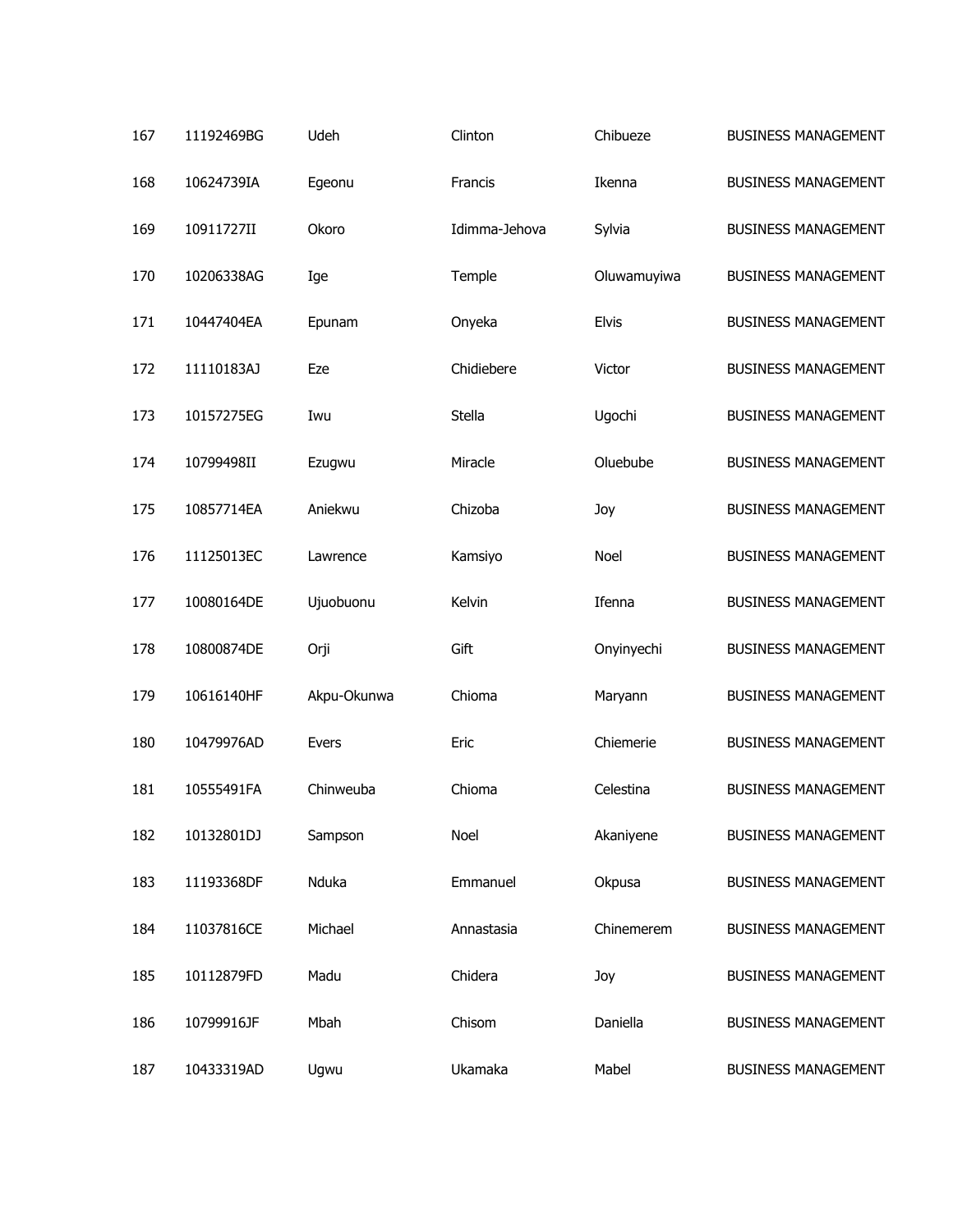| 188 | 10413369AE | Nnamani     | Promise     | Olisaemeka   | <b>BUSINESS MANAGEMENT</b> |
|-----|------------|-------------|-------------|--------------|----------------------------|
| 189 | 11008842DE | Ibechukwu   | Miracle     | Obianujuakwu | <b>BUSINESS MANAGEMENT</b> |
| 190 | 10569175CJ | Jude        | Sophia      | Chinasa      | <b>BUSINESS MANAGEMENT</b> |
| 191 | 10062064BE | Okoye       | Onyinye     | Cynthia      | <b>BUSINESS MANAGEMENT</b> |
| 192 | 10114446AI | Ndubuisi    | Chukwuemeka | Tony         | <b>BUSINESS MANAGEMENT</b> |
| 193 | 11245649EB | Onyekwelu   | Ebubechukwu | Camillus     | <b>BUSINESS MANAGEMENT</b> |
| 194 | 10912412HA | Ossai       | Melvin      | Kosisochukwu | <b>BUSINESS MANAGEMENT</b> |
| 195 | 10241426IE | Emmanuel    | Chimobi     | Anointing    | <b>BUSINESS MANAGEMENT</b> |
| 196 | 10673501HA | Anih        | Esther      | Chidinma     | <b>BUSINESS MANAGEMENT</b> |
| 197 | 10212844IC | Okeke       | Favour      | Ebube        | <b>BUSINESS MANAGEMENT</b> |
| 198 | 10234405AB | Rhema       | Favour      | Oluchi       | <b>BUSINESS MANAGEMENT</b> |
| 199 | 10392678JE | Ozoarinze   | Chiamaka    | Faustina     | <b>BUSINESS MANAGEMENT</b> |
| 200 | 10585052CF | Barthowoh   | Gospel      | Cihigozie    | <b>BUSINESS MANAGEMENT</b> |
| 201 | 10553801HG | Idoko       | Tochukwu    | Rita         | <b>BUSINESS MANAGEMENT</b> |
| 202 | 10897568HJ | Mike-Benson | Uchenna     | Samuel       | <b>BUSINESS MANAGEMENT</b> |
| 203 | 11267700EC | Godwin      | Victoria    | Kelechi      | <b>BUSINESS MANAGEMENT</b> |
| 204 | 10251584GI | John        | Henry       | Emeka        | <b>BUSINESS MANAGEMENT</b> |
| 205 | 10106190EB | Ben-Okorie  | Arizonachi  | Elsie        | <b>BUSINESS MANAGEMENT</b> |
| 206 | 11243259DD | Uchenna     | Favour      | Amarachi     | <b>BUSINESS MANAGEMENT</b> |
| 207 | 10109547FI | Ogbonna     | Ndubuisi    |              | <b>BUSINESS MANAGEMENT</b> |
| 208 | 10215460JB | Aniekwe     | Chiamaka    | Cynthia      | <b>BUSINESS MANAGEMENT</b> |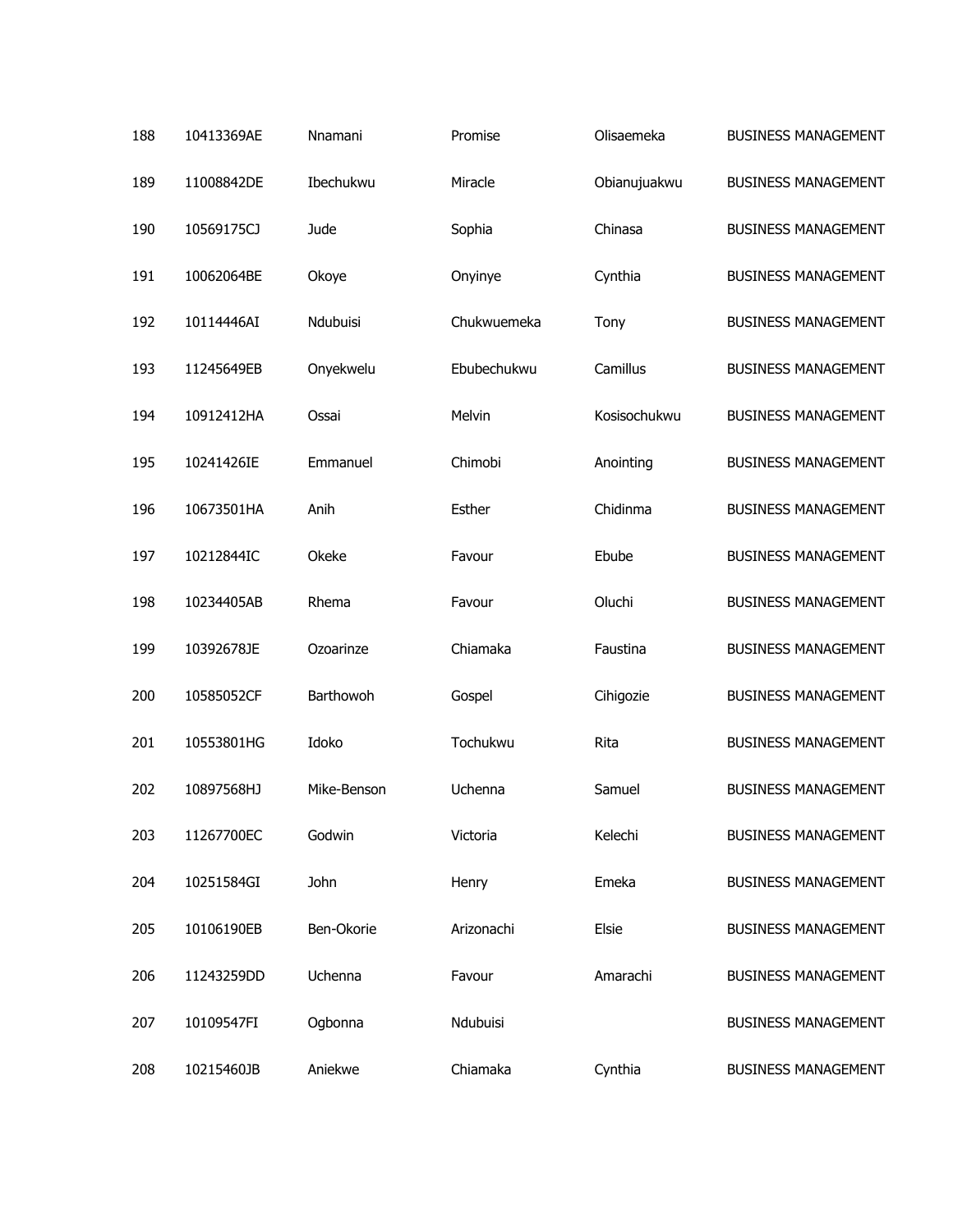| 209 | 10566315HD | Alexander  | Oluchi        | Precious        | <b>BUSINESS MANAGEMENT</b> |
|-----|------------|------------|---------------|-----------------|----------------------------|
| 210 | 10777114BJ | Oge        | Delight       | Oyinyechi       | <b>BUSINESS MANAGEMENT</b> |
| 211 | 10179190GH | Ezeanoburu | Peter         | Ikechukwu       | <b>BUSINESS MANAGEMENT</b> |
| 212 | 10981510GF | Mbanusi    | Chioma        | Dominica        | <b>BUSINESS MANAGEMENT</b> |
| 213 | 10215495ID | Ubah       | David         | Chidera         | <b>BUSINESS MANAGEMENT</b> |
| 214 | 10649909DG | Okeke      | Sylvia        | Chisom          | <b>BUSINESS MANAGEMENT</b> |
| 215 | 10647719BA | Onuchukwu  | Kenechukwu    | Godwin          | <b>BUSINESS MANAGEMENT</b> |
| 216 | 10762500BH | Chukwuma   | Chimerika     | Joshua          | <b>BUSINESS MANAGEMENT</b> |
| 217 | 10376245CA | James      | Christapostle | Oghenekevwe     | <b>BUSINESS MANAGEMENT</b> |
| 218 | 10718877DD | Ani        | Roy           | Otuosorochi     | <b>BUSINESS MANAGEMENT</b> |
| 219 | 11297439GF | Alexander  | Jahswill      | Uchenna         | <b>BUSINESS MANAGEMENT</b> |
| 220 | 10440748CG | Eze        | Chigozie      | <b>Juliet</b>   | <b>BUSINESS MANAGEMENT</b> |
| 221 | 10353216ED | Nwoha      | Goodness      | Chidimma        | <b>BUSINESS MANAGEMENT</b> |
| 222 | 10050565HG | Okoh       | Praise        | Amarachi        | <b>BUSINESS MANAGEMENT</b> |
| 223 | 10428853BF | Ugwuejim   | Emmanuel      | Ekenedilichukwu | <b>BUSINESS MANAGEMENT</b> |
| 224 | 10378825EA | Chukwuma   | Onyinye       | Divine          | <b>BUSINESS MANAGEMENT</b> |
| 225 | 10872386GC | Eze        | Ebube         | Collins         | <b>BUSINESS MANAGEMENT</b> |
| 226 | 10360436BE | Ikwueze    | Ogechukwu     | Patience        | <b>BUSINESS MANAGEMENT</b> |
| 227 | 10413799HC | Chukwuma   | Great         | Chimdindu       | <b>BUSINESS MANAGEMENT</b> |
| 228 | 10738624FJ | Nwafor     | Obiorah       | Michael         | <b>BUSINESS MANAGEMENT</b> |
| 229 | 11163925JE | Onovo      | Ifesinachi    | Emmanuel        | <b>BUSINESS MANAGEMENT</b> |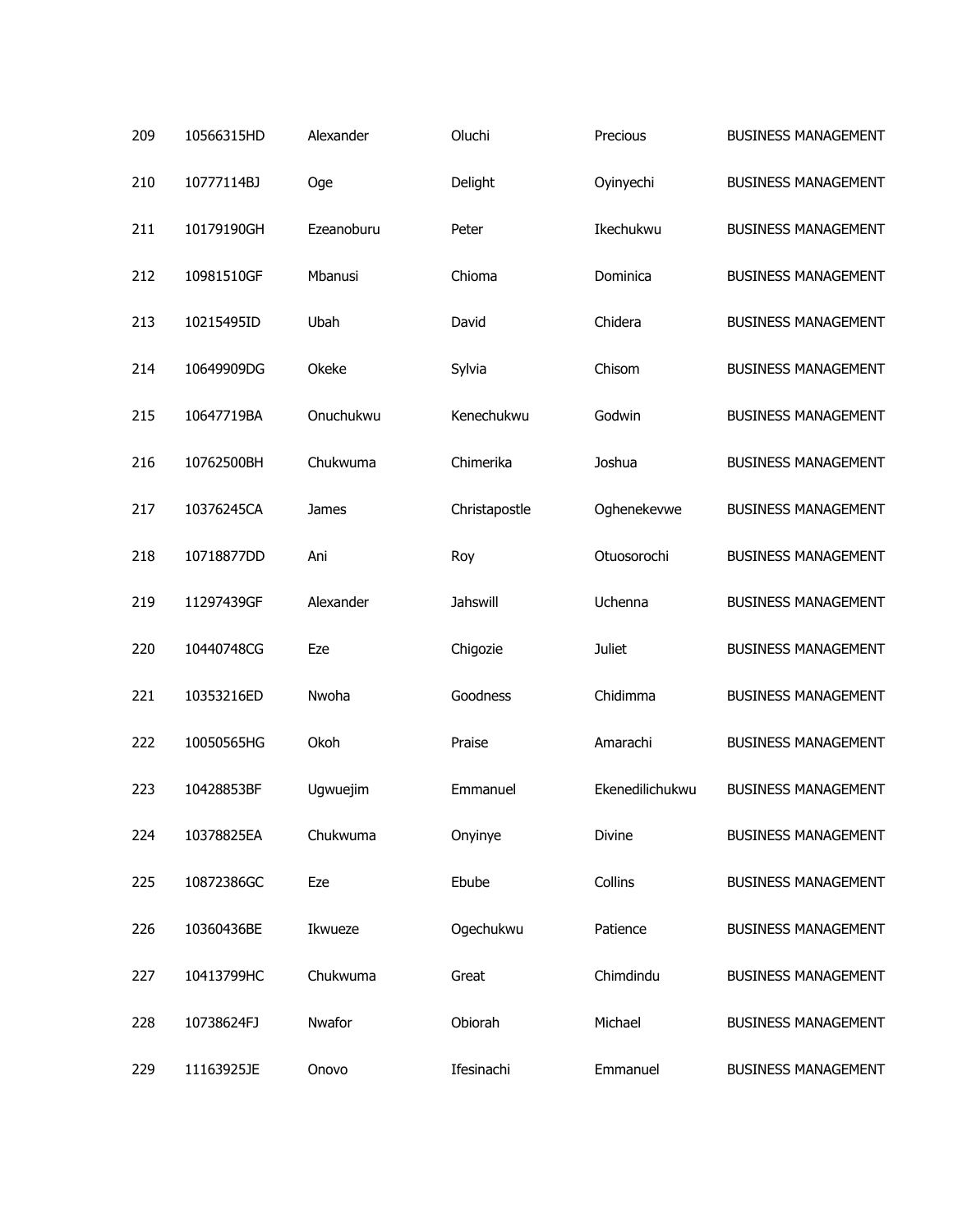| 230 | 10360230FA | Chikezie  | Ifeanyi       | Valentine   | <b>BUSINESS MANAGEMENT</b> |
|-----|------------|-----------|---------------|-------------|----------------------------|
| 231 | 10887888BJ | Eze       | Divine        | Oluchukwu   | <b>BUSINESS MANAGEMENT</b> |
| 232 | 10194003FE | Mbah      | Ikenna        | Dominic     | <b>BUSINESS MANAGEMENT</b> |
| 233 | 10061904AJ | Ifeanyi   | Ugochi        | Assumpta    | <b>BUSINESS MANAGEMENT</b> |
| 234 | 11038561CA | Asogwa    | Mercy         | Nnenna      | <b>BUSINESS MANAGEMENT</b> |
| 235 | 10254460HD | Mbah      | Alphonsus     | Onyedikachi | <b>BUSINESS MANAGEMENT</b> |
| 236 | 10795584JD | Ogbu      | Chinaza       | Perpetual   | <b>BUSINESS MANAGEMENT</b> |
| 237 | 11254764FA | Onwuguzo  | Precious      | Onyekachi   | <b>BUSINESS MANAGEMENT</b> |
| 238 | 10319977EE | Ajoku     | <b>Bethel</b> | Ozioma      | <b>BUSINESS MANAGEMENT</b> |
| 239 | 10305116AH | Francis   | Chioma        | Margret     | <b>BUSINESS MANAGEMENT</b> |
| 240 | 10272155EH | Ibe       | Obioma        | Harmony     | <b>BUSINESS MANAGEMENT</b> |
| 241 | 10492313EG | Puome     | Stephanie     | Onyinyechi  | <b>BUSINESS MANAGEMENT</b> |
| 242 | 10938417ED | Unaji     | Akachukwu     | Wisdom      | <b>BUSINESS MANAGEMENT</b> |
| 243 | 10683891DH | Ozumba    | Ogochukwu     | Dorrisann   | <b>BUSINESS MANAGEMENT</b> |
| 244 | 10196813GD | Agbo      | Augustine     | Ogah        | <b>BUSINESS MANAGEMENT</b> |
| 245 | 10605353DI | Onoja     | Sonia         | Ojoenenyo   | <b>BUSINESS MANAGEMENT</b> |
| 246 | 10164058GH | Iheakam   | Blessing      | Chinecherem | <b>MARKETING</b>           |
| 247 | 10249089IE | Okoli     | Chidera       | Angel       | MARKETING                  |
| 248 | 11126386JE | Chukwu    | Alex          | Chidubem    | <b>MARKETING</b>           |
| 249 | 11044016EI | Okoroigwe | Prince        | Chizaram    | MARKETING                  |
| 250 | 10325506EE | Nwaigwe   | Obinna        | Israel      | <b>MARKETING</b>           |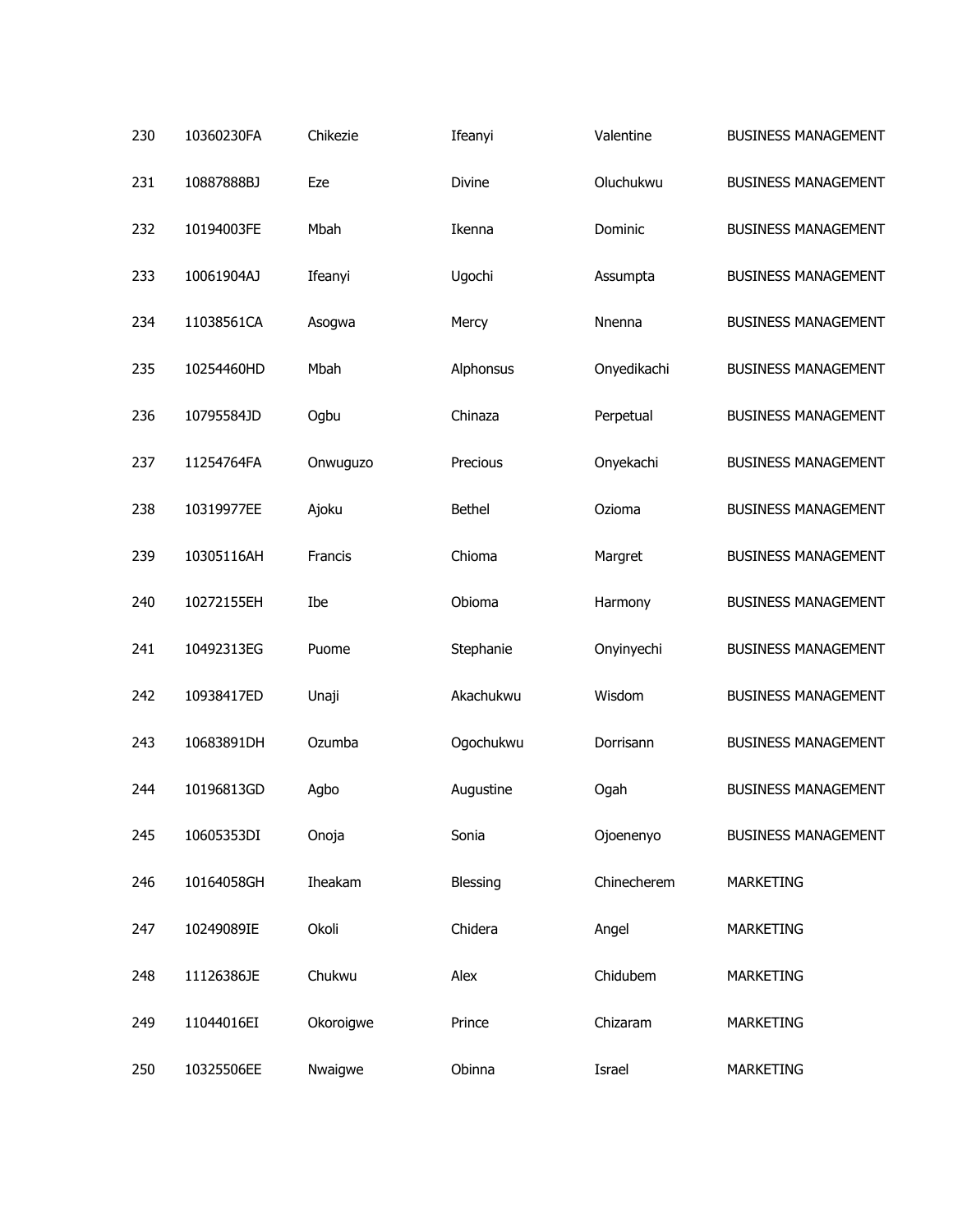| 251 | 11081568AJ | Ngaha                   | Elizabeth       | Chinyere       | <b>MARKETING</b> |
|-----|------------|-------------------------|-----------------|----------------|------------------|
| 252 | 11293123BF | Anyaorah                | Oluchukwu       | Joy            | <b>MARKETING</b> |
| 253 | 11001303FA | Onuoha                  | Amarachi        | Lucy           | <b>MARKETING</b> |
| 254 | 10057598CG | Ikeh                    | Gabriel         | Kenechukwu     | <b>MARKETING</b> |
| 255 | 11341759JC | Azodo                   | Andrea          | Chizoba        | <b>MARKETING</b> |
| 256 | 10952214HB | Orji                    | Chukwuma        | George         | <b>MARKETING</b> |
| 257 | 10915966HI | Nna-Johnson             | Precious        | Chidimma       | <b>MARKETING</b> |
| 258 | 10101328HH | Obi                     | Chibuzo         | Favour         | <b>MARKETING</b> |
| 259 | 10915036FF | Chukwukere-<br>Nwabueze | Peace           | Chinaecherem   | <b>MARKETING</b> |
| 260 | 10723225IE | Moses                   | God'Sgift       | Aniefiok       | <b>MARKETING</b> |
| 261 | 10851634EE | Okafor                  | Mabel           | Ihuomachukwu   | <b>MARKETING</b> |
| 262 | 10279118BD | Nwokolo                 | Chijindu        | Scholastica    | <b>MARKETING</b> |
| 263 | 10710114DF | Ezugwu                  | Chidubem        | Favour         | <b>MARKETING</b> |
| 264 | 10218796HE | Odinigwe                | Chigozie        | Smith          | <b>MARKETING</b> |
| 265 | 11080971FE | <b>IHEDIUCHE</b>        | <b>JOHNPAUL</b> | IFECHUKWU      | <b>MARKETING</b> |
| 266 | 10826829GA | Enweani                 | Ifeanyichukwu   | <b>Jeffson</b> | <b>MARKETING</b> |
| 267 | 10407553IJ | Edwin                   | Ebube           | Precious       | MARKETING        |
| 268 | 10181606JE | Ekeh                    | Ebuka           | Samuel         | <b>MARKETING</b> |
| 269 | 10593215HH | Nweke                   | Joshua          | Chisom         | MARKETING        |
| 270 | 10563518CF | Onyenwe                 | Justin          | Udochukwu      | <b>MARKETING</b> |
| 271 | 10586824EE | Sagay                   | Janet           | Yemi           | MARKETING        |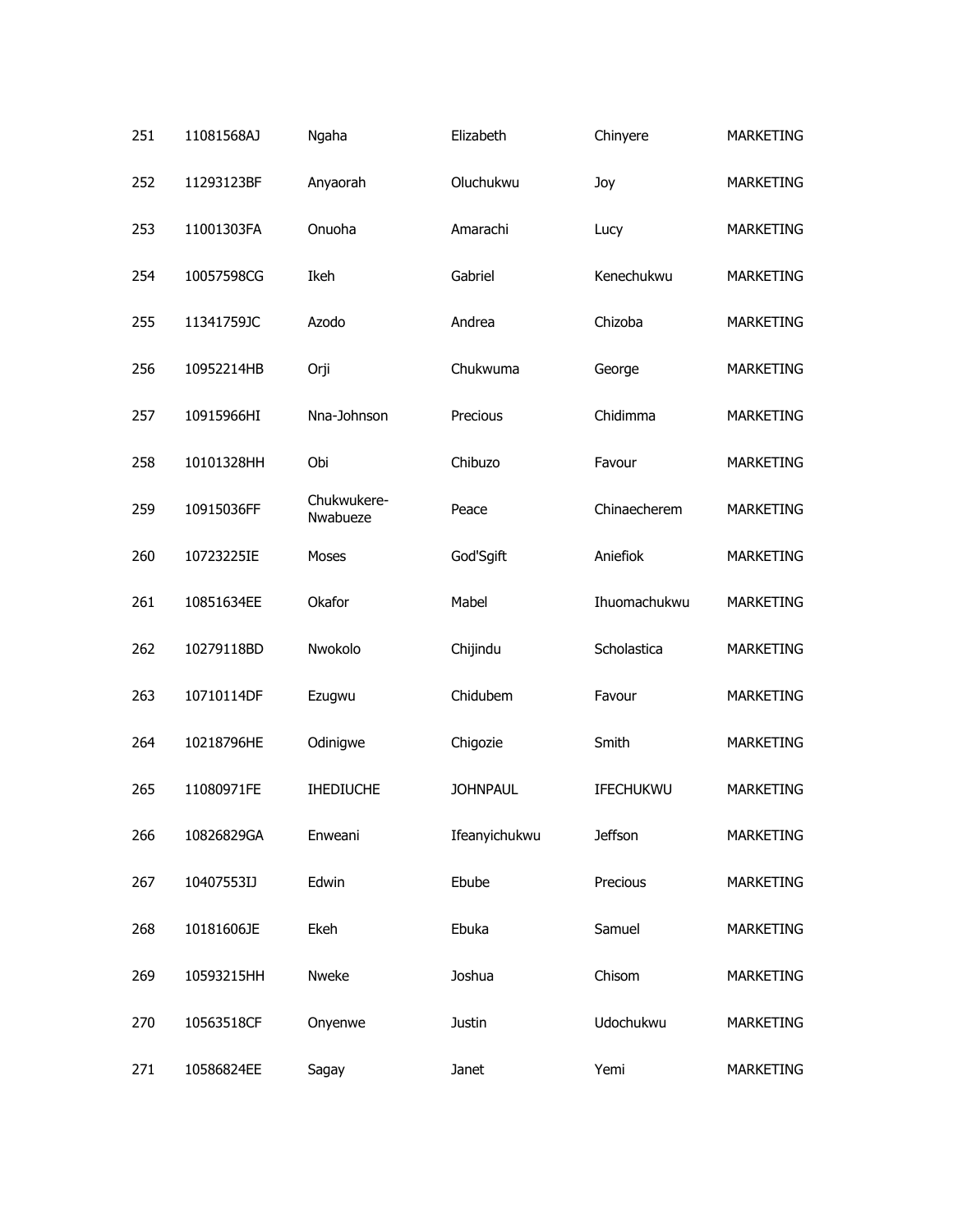## 272 10951667GD Ubochi Precious Chibuzor MARKETING

## **FACULTY OF DENTISTRY**

| <b>SN</b>      | <b>JAMB REG NO</b> | <b>SURNAME</b> | <b>FIRSTNAME</b> | <b>MIDDLENAME</b> | <b>COURSE</b>    |
|----------------|--------------------|----------------|------------------|-------------------|------------------|
| 1              | 11298412FG         | Ikpe           | Chisom           | Victor            | <b>DENTISTRY</b> |
| $\overline{2}$ | 10650530BG         | Ezealor        | Chidubem         | Emmanuel          | <b>DENTISTRY</b> |
| 3              | 10618706EA         | Patrick        | Daniel           | Ifechukwu         | <b>DENTISTRY</b> |
| $\overline{4}$ | 10735315JC         | Akpa           | Frankline        | Abba              | <b>DENTISTRY</b> |
| 5              | 10360136EB         | Chukwudemeani  | Deborah          | Ogechukwu         | <b>DENTISTRY</b> |
| 6              | 11037186HB         | Nwachukwu      | David            | Chukwunonye       | <b>DENTISTRY</b> |
| 7              | 11245848CG         | Okpoiso        | Edikan           | Nseabasi          | <b>DENTISTRY</b> |
| 8              | 10801199CJ         | Emenogha       | Chioma           | <b>Helen</b>      | <b>DENTISTRY</b> |
| 9              | 10652561DE         | Ilechukwu      | Otitodirichukwu  | Diana             | <b>DENTISTRY</b> |
| 10             | 10820484ID         | Ogbodo         | Nelson           | Osondu            | <b>DENTISTRY</b> |

## **FACULTY OF EDUCATION**

| <b>SN</b>      | <b>JAMB REG NO</b> | <b>SURNAME</b> | <b>FIRSTNAME</b> | <b>MIDDLENAME</b> | <b>COURSE</b>                                       |
|----------------|--------------------|----------------|------------------|-------------------|-----------------------------------------------------|
|                | 10395780AD         | Chukwujama     | Ifunanya         | Emelda            | ADULT EDUCATION AND<br>COMMUNITY DEVELOPMENT        |
| $\overline{2}$ | 10040992ID         | Obizobah       | Chidinma         | Goodness          | ADULT EDUCATION AND<br><b>COMMUNITY DEVELOPMENT</b> |
| 3              | 11004005JC         | Ezinwa         | Queen            | Chinenyenwa       | ADULT EDUCATION AND<br><b>COMMUNITY DEVELOPMENT</b> |
| 4              | 10481355DH         | Odo            | Euphemia         | Nkechi            | ADULT EDUCATION AND<br><b>COMMUNITY DEVELOPMENT</b> |
| 5              | 11056466ED         | Emebo          | Deborah          | Rosemary          | <b>CREATIVE ARTS</b>                                |
| 6              | 10174562IA         | Uyang          | Rachael          | <b>Bevinunim</b>  | <b>CREATIVE ARTS</b>                                |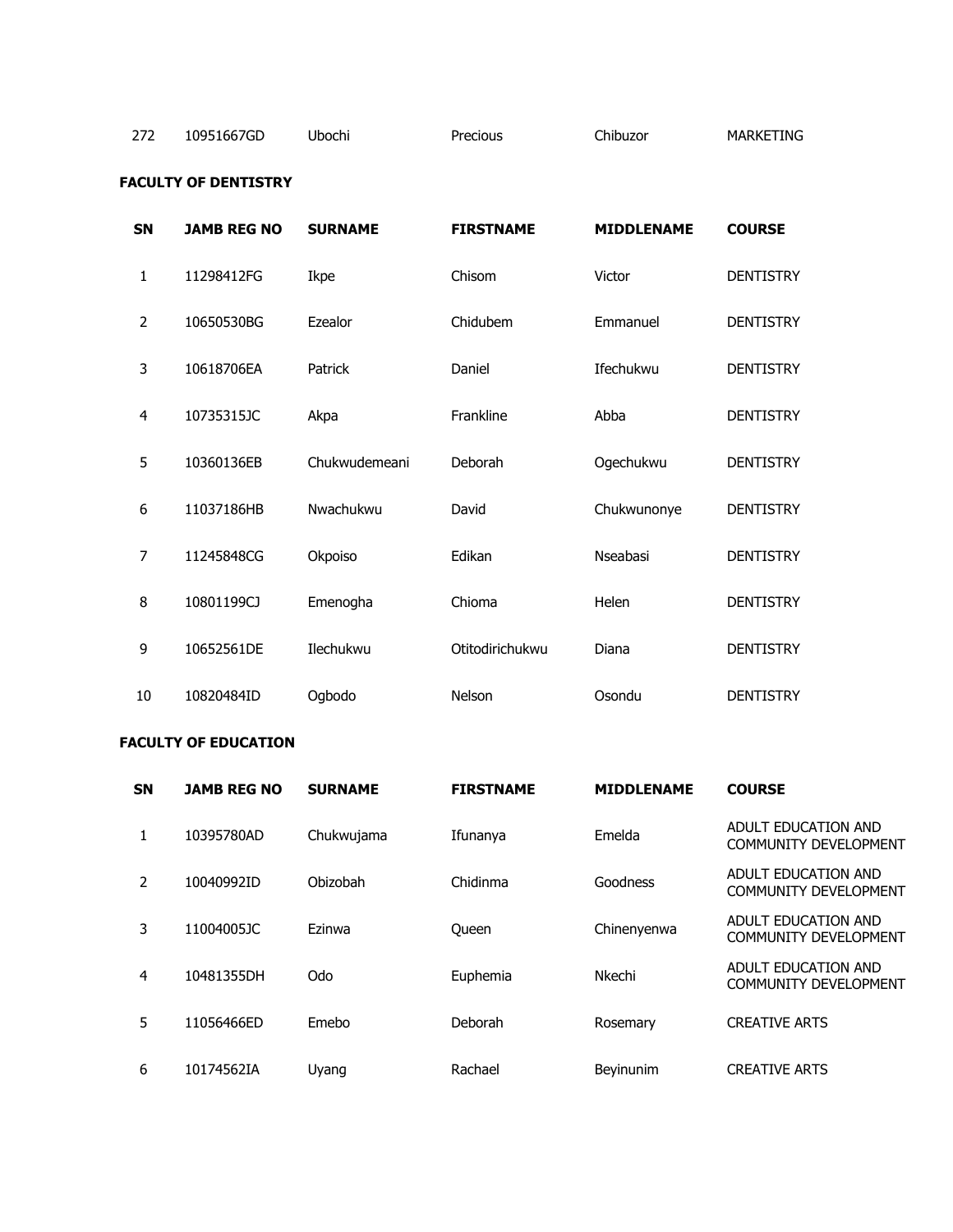| 7  | 10980919JC | Onwu        | Somtochukwu    | Hillary       | <b>CREATIVE ARTS</b>                     |
|----|------------|-------------|----------------|---------------|------------------------------------------|
| 8  | 11185918HF | Ahamefuna   | Cynthia        | Chisom        | <b>CREATIVE ARTS</b>                     |
| 9  | 10526762AE | Obi-Aziekwe | Benedicta      | Ifeyinwa      | <b>CREATIVE ARTS</b>                     |
| 10 | 10087039HA | Nwankwo     | Somto          | Praise        | <b>CREATIVE ARTS</b>                     |
| 11 | 11329458DI | Okoli       | Rita           | Chinazaekpere | <b>CREATIVE ARTS</b>                     |
| 12 | 10331859JE | Anyanwu     | Miracle        | Mmesomachukwu | <b>CREATIVE ARTS</b>                     |
| 13 | 10479216FC | Ezema       | Ogechi         | <b>Juliet</b> | <b>CREATIVE ARTS</b>                     |
| 14 | 10809142GC | Ephraim     | Jessica        | Chiemela      | <b>CREATIVE ARTS</b>                     |
| 15 | 10375818EA | Ogbodo      | Peculiar       | Oluchukwu     | EARLY CHILDHOOD<br><b>EDUCATION</b>      |
| 16 | 10862248BI | Austine     | Anita          | Amara         | EARLY CHILDHOOD<br><b>EDUCATION</b>      |
| 17 | 11023610FJ | Chukwu      | Chioma         | Eunice        | EARLY CHILDHOOD<br><b>EDUCATION</b>      |
| 18 | 10157846HJ | Okorie      | <b>Believe</b> |               | EARLY CHILDHOOD<br><b>EDUCATION</b>      |
| 19 | 10647238JF | Ibiam       | Chidimma       | Victoria      | EARLY CHILDHOOD<br><b>EDUCATION</b>      |
| 20 | 10770196BF | Ugwuowo     | Kosisochukwu   | Precious      | EARLY CHILDHOOD<br><b>EDUCATION</b>      |
| 21 | 10944747GF | Ikong       | Lihin          | Mercy         | EARLY CHILDHOOD<br><b>EDUCATION</b>      |
| 22 | 10659693HF | Aniebo      | Kosisochukwu   | Cynthia       | EARLY CHILDHOOD<br><b>EDUCATION</b>      |
| 23 | 10047180EG | Ugwu        | Ifunanya       | Lovelyn       | EARLY CHILDHOOD<br><b>EDUCATION</b>      |
| 24 | 10523257ED | Ameh        | Emmanuel       | Chinaecherem  | <b>EDUCATION AND</b><br><b>ECONOMICS</b> |
| 25 | 10935993EA | Omeogo      | Mmesoma        | Esther        | <b>EDUCATION AND</b><br><b>ECONOMICS</b> |
| 26 | 10171865CD | Mba         | Ijeoma         | Gift          | <b>EDUCATION AND</b><br><b>ECONOMICS</b> |
| 27 | 10319198FD | Nwigwe      | Gift           | Maria         | <b>EDUCATION AND</b><br><b>ECONOMICS</b> |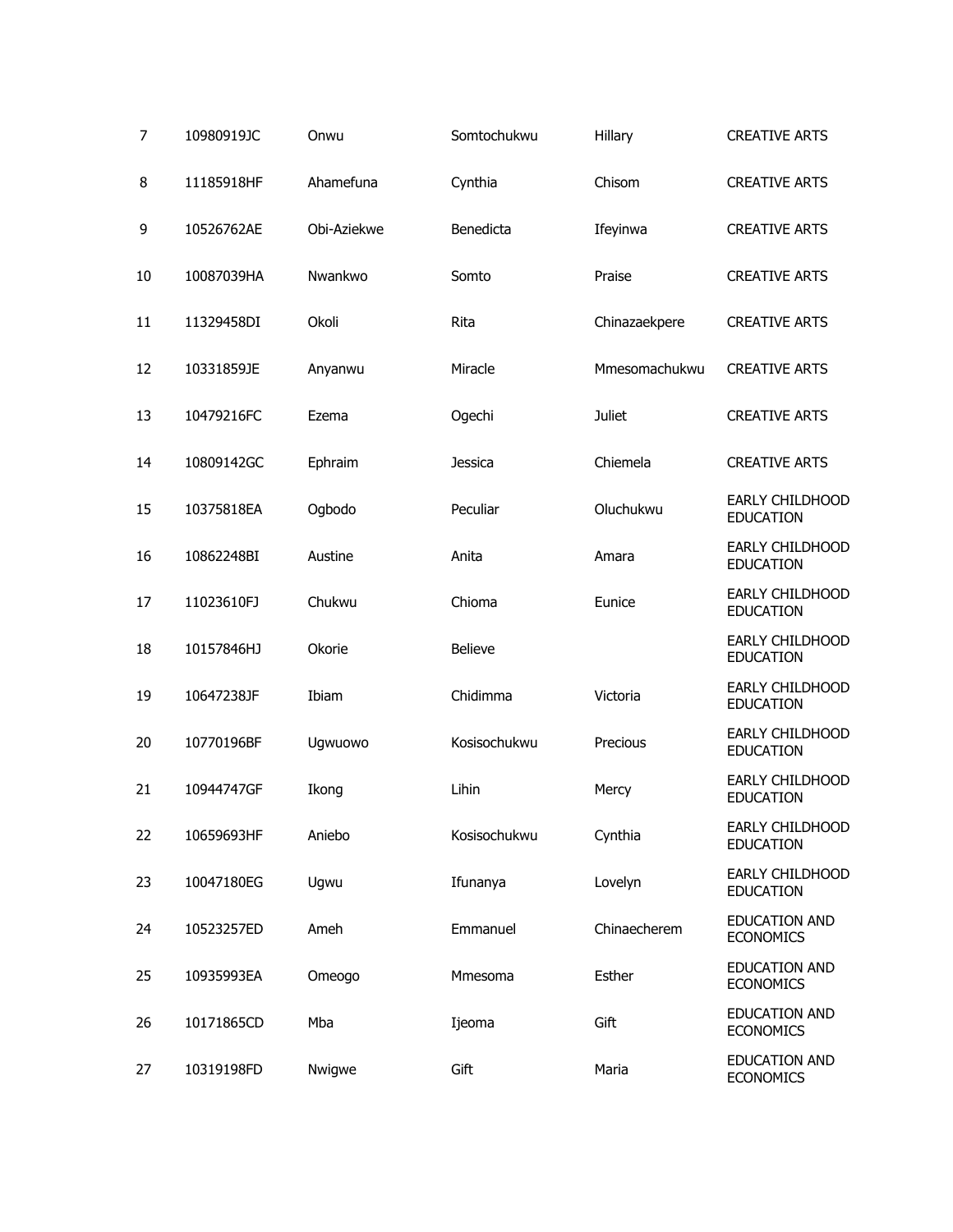| 28 | 10394734DH | Amobi     | Ruth        | Nzubechukwu    | <b>EDUCATION AND</b><br><b>ECONOMICS</b> |
|----|------------|-----------|-------------|----------------|------------------------------------------|
| 29 | 11191923AF | Ugwoke    | Ukamaka     | Confidence     | <b>EDUCATION AND</b><br><b>ECONOMICS</b> |
| 30 | 11140924DD | Nwobodo   | Sussan      | Kosisochukwu   | <b>EDUCATION AND</b><br><b>ECONOMICS</b> |
| 31 | 10111836HI | Ononuju   | Uchenna     | <b>Esther</b>  | <b>EDUCATION AND</b><br><b>ECONOMICS</b> |
| 32 | 10405730CJ | Dinneya   | Chidinma    | Favour         | <b>EDUCATION AND</b><br><b>ECONOMICS</b> |
| 33 | 10156354JD | Obuma     | Janet       | Mmesomachi     | <b>EDUCATION AND</b><br><b>ECONOMICS</b> |
| 34 | 10213901BF | Onah      | Dorathy     | Chidimma       | <b>EDUCATION AND</b><br><b>ECONOMICS</b> |
| 35 | 10953956ID | Anabocha  | Rejoice     | Chibugo        | <b>EDUCATION AND ENGLISH</b><br>LANGUAGE |
| 36 | 10091413ED | Nwanna    | Anointed    | Chimdindu      | EDUCATION AND ENGLISH<br>LANGUAGE        |
| 37 | 10224339DC | Akpunonu  | Vivian      | Ginikachukwu   | <b>EDUCATION AND ENGLISH</b><br>LANGUAGE |
| 38 | 10304189HC | Agorua    | Munachi     | <b>Frances</b> | EDUCATION AND ENGLISH<br>LANGUAGE        |
| 39 | 10294960BH | Nwatu     | Gift        | Chizaram       | <b>EDUCATION AND ENGLISH</b><br>LANGUAGE |
| 40 | 11117500HH | Umeugo    | Ugochi      | Benita         | EDUCATION AND ENGLISH<br>LANGUAGE        |
| 41 | 10984240CD | Onugwu    | Chinenyenwa | Mercy          | <b>EDUCATION AND ENGLISH</b><br>LANGUAGE |
| 42 | 10526389FG | Osondu    | Chiemela    | Blessing       | EDUCATION AND ENGLISH<br>LANGUAGE        |
| 43 | 10165868GJ | Eze       | Chinecherem | Peace          | EDUCATION AND ENGLISH<br>LANGUAGE        |
| 44 | 10634348GC | Nwaneri   | Chisom      | <b>Esther</b>  | EDUCATION AND ENGLISH<br>LANGUAGE        |
| 45 | 10955320GF | Ozongwu   | Chisom      | Emelda         | EDUCATION AND ENGLISH<br>LANGUAGE        |
| 46 | 10728956GA | Okechukwu | Munachimso  | Jessica        | EDUCATION AND ENGLISH<br>LANGUAGE        |
| 47 | 10798979JD | Mmaka     | Favour      | Udochukwu      | EDUCATION AND ENGLISH<br>LANGUAGE        |
| 48 | 10105966DE | John      | Merit       | Uche           | EDUCATION AND ENGLISH<br>LANGUAGE        |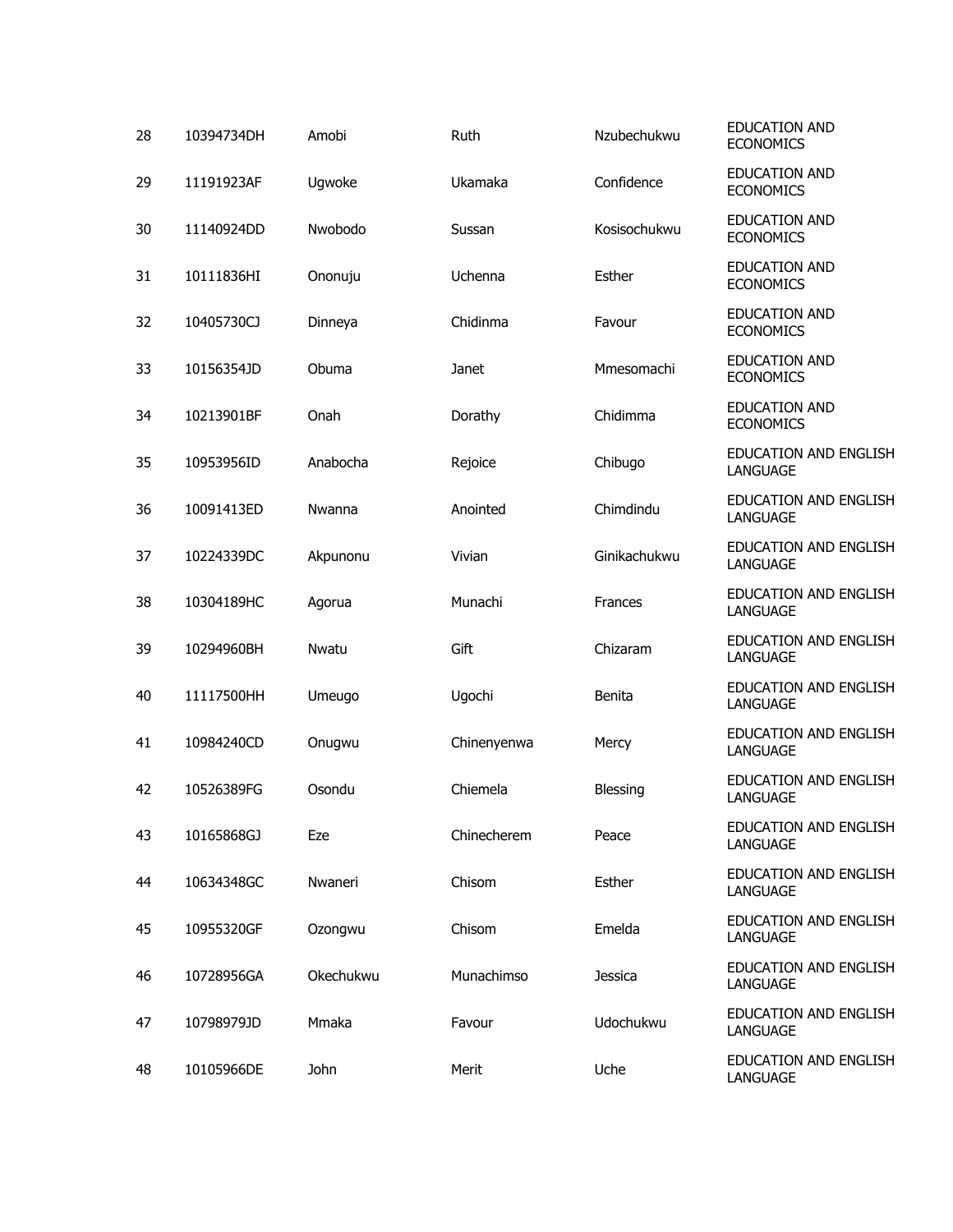| 49 | 11065829IE | Ubajiofor | Anthony         | Chidera    | <b>EDUCATION AND ENGLISH</b><br><b>LANGUAGE</b> |
|----|------------|-----------|-----------------|------------|-------------------------------------------------|
| 50 | 10177014JG | Omeke     | Oluoma          | Joy        | EDUCATION AND ENGLISH<br><b>LANGUAGE</b>        |
| 51 | 10273210ID | Uzolisa   | Chinenye        | Abigail    | <b>EDUCATION AND ENGLISH</b><br>LANGUAGE        |
| 52 | 10481673FD | Mecha     | <b>Blessing</b> | Chinyere   | EDUCATION AND ENGLISH<br>LANGUAGE               |
| 53 | 10797804CJ | Okoro     | Cornelia        | Chinemerem | <b>EDUCATION AND ENGLISH</b><br>LANGUAGE        |
| 54 | 10838368HC | Uwak      | Miracle         | Benjamin   | EDUCATION AND ENGLISH<br>LANGUAGE               |
| 55 | 10714684AC | Eze       | Samuel          | Mmesoma    | EDUCATION AND ENGLISH<br>LANGUAGE               |
| 56 | 10865859EJ | Ifebuleme | <b>Blessing</b> | Oluebube   | EDUCATION AND ENGLISH<br>LANGUAGE               |
| 57 | 10664936GA | Ngele     | El-Shama        | Ogochukwu  | EDUCATION AND ENGLISH<br><b>LANGUAGE</b>        |
| 58 | 11046713AI | Eze       | Franklin        | Uwaoma     | EDUCATION AND ENGLISH<br>LANGUAGE               |
| 59 | 10878473DH | Osagie    | Faith           | Osamede    | EDUCATION AND ENGLISH<br>LANGUAGE               |
| 60 | 10880883IC | Onuchukwu | Adachukwu       | Ruth       | EDUCATION AND ENGLISH<br>LANGUAGE               |
| 61 | 10307787EF | Emmanuel  | Miracle         | Ezinne     | EDUCATION AND ENGLISH<br>LANGUAGE               |
| 62 | 10201256CD | Okenwa    | Amara           | Maureen    | EDUCATION AND ENGLISH<br>LANGUAGE               |
| 63 | 10703179IC | Ogumba    | Chimdinma       | Millicent  | EDUCATION AND ENGLISH<br><b>LANGUAGE</b>        |
| 64 | 10181668AF | Anayo     | Chidera         | Marysandra | <b>EDUCATION AND ENGLISH</b><br>LANGUAGE        |
| 65 | 11300402AD | Ndu       | Victor          | Chimdindu  | EDUCATION AND ENGLISH<br><b>LANGUAGE</b>        |
| 66 | 10370952II | Simon     | Christiana      | Ogboene    | EDUCATION AND ENGLISH<br>LANGUAGE               |
| 67 | 10088623HB | Ojong     | Albertafaith    | Ature      | EDUCATION AND ENGLISH<br>LANGUAGE               |
| 68 | 11173416EC | Omatule   | Goodness        | Eleojo     | EDUCATION AND ENGLISH<br>LANGUAGE               |
| 69 | 10603405GC | Ogbu      | Onyinyechi      | Bibian     | <b>EDUCATION AND</b><br><b>GEOGRAPHY</b>        |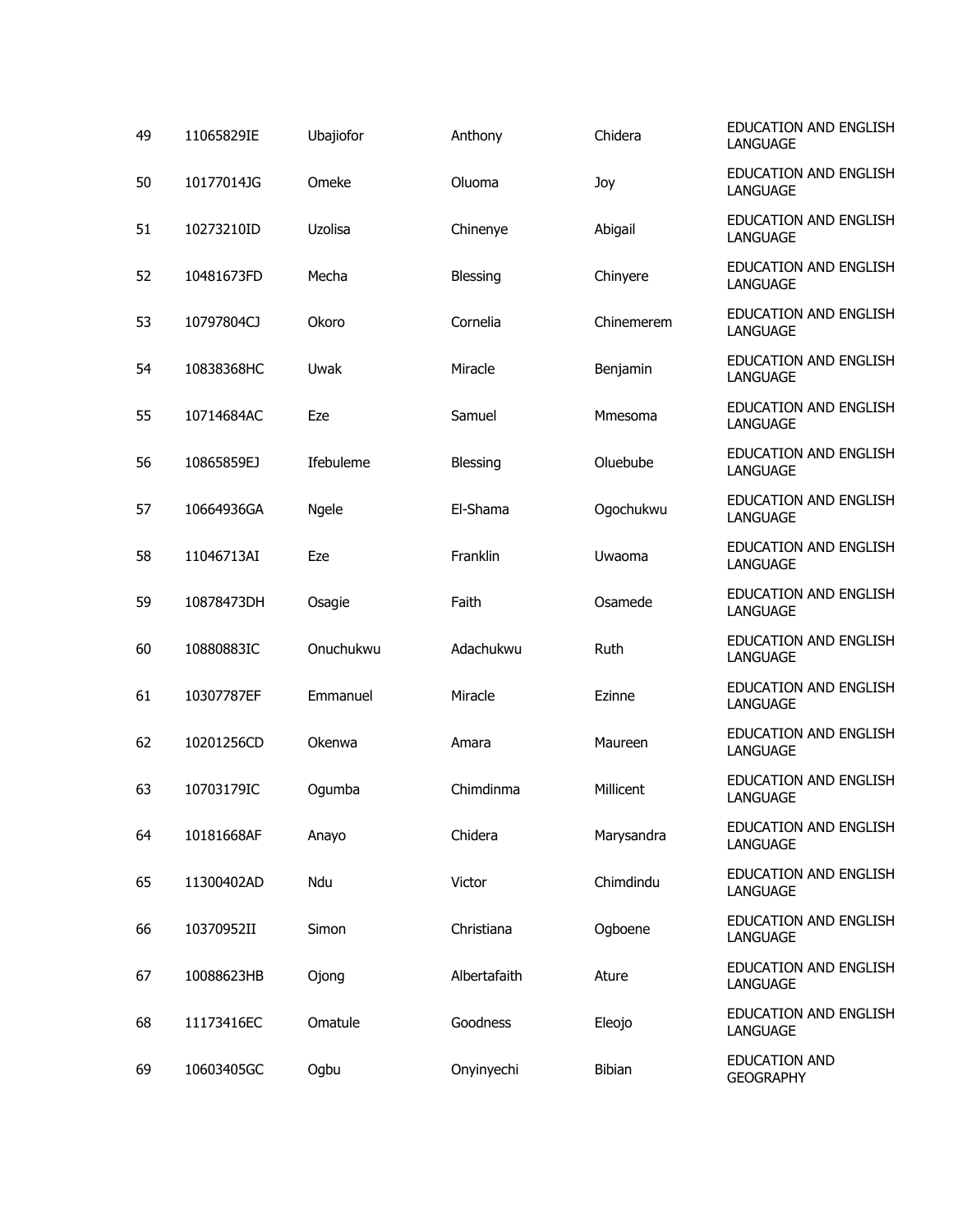| 70 | 10453747CD | Ezeoruonye | Adaeze     | Jane           | EDUCATION AND IGBO                                |
|----|------------|------------|------------|----------------|---------------------------------------------------|
| 71 | 10591353DH | Ezugwu     | Promise    | Sopuruchi      | EDUCATION AND IGBO                                |
| 72 | 10551700HE | Onuchukwu  | Chinaza    | Modesta        | EDUCATION AND IGBO                                |
| 73 | 10703508GF | Egungwu    | Vivian     | Chidera        | EDUCATION AND IGBO                                |
| 74 | 10461869AE | Asadu      | Ifunanya   | Blessing       | EDUCATION AND IGBO                                |
| 75 | 11091522CD | Odo        | Harriet    | Ogechi         | <b>EDUCATION AND</b><br><b>INTEGRATED SCIENCE</b> |
| 76 | 10166565BF | Ezugwu     | Chibueze   | Chima          | EDUCATION AND POLITICAL<br><b>SCIENCE</b>         |
| 77 | 10068361DI | Edeoga     | Favour     | Chimfurumnanya | EDUCATION AND POLITICAL<br><b>SCIENCE</b>         |
| 78 | 10970557EB | Ile        | Evans      | Chisom         | EDUCATION AND POLITICAL<br><b>SCIENCE</b>         |
| 79 | 11262921CD | Ugwu       | Hillary    | Uchenna        | EDUCATION AND POLITICAL<br><b>SCIENCE</b>         |
| 80 | 10423768EB | Odo        | Perpetua   | Chinasa        | EDUCATION AND POLITICAL<br><b>SCIENCE</b>         |
| 81 | 10513945ED | Sampson    | Onyinyechi | Gift           | EDUCATION AND POLITICAL<br><b>SCIENCE</b>         |
| 82 | 11019804DB | Ojobo      | Patience   | Ndidiamaka     | EDUCATION AND POLITICAL<br><b>SCIENCE</b>         |
| 83 | 10222884DC | James      | Ijeoma     | Blessing       | EDUCATION AND POLITICAL<br><b>SCIENCE</b>         |
| 84 | 10773331BJ | Ukwueze    | Peace      | Chidera        | EDUCATION AND POLITICAL<br><b>SCIENCE</b>         |
| 85 | 10891150DA | Okechukwu  | Favour     | Ihunanya       | EDUCATION AND POLITICAL<br><b>SCIENCE</b>         |
| 86 | 10297948HE | Umeadi     | Martins    | Ebuka          | EDUCATION AND POLITICAL<br><b>SCIENCE</b>         |
| 87 | 10872542HJ | Onochie    | Oluebube   | Favour         | EDUCATION AND POLITICAL<br><b>SCIENCE</b>         |
| 88 | 10551585DB | Ogbonna    | Perpetua   | Chidera        | EDUCATION AND POLITICAL<br><b>SCIENCE</b>         |
| 89 | 11241032CB | Okpara     | Emeka      |                | EDUCATION AND POLITICAL<br><b>SCIENCE</b>         |
| 90 | 10778139EI | Ekeh       | Divine     | Princess       | EDUCATION AND POLITICAL<br><b>SCIENCE</b>         |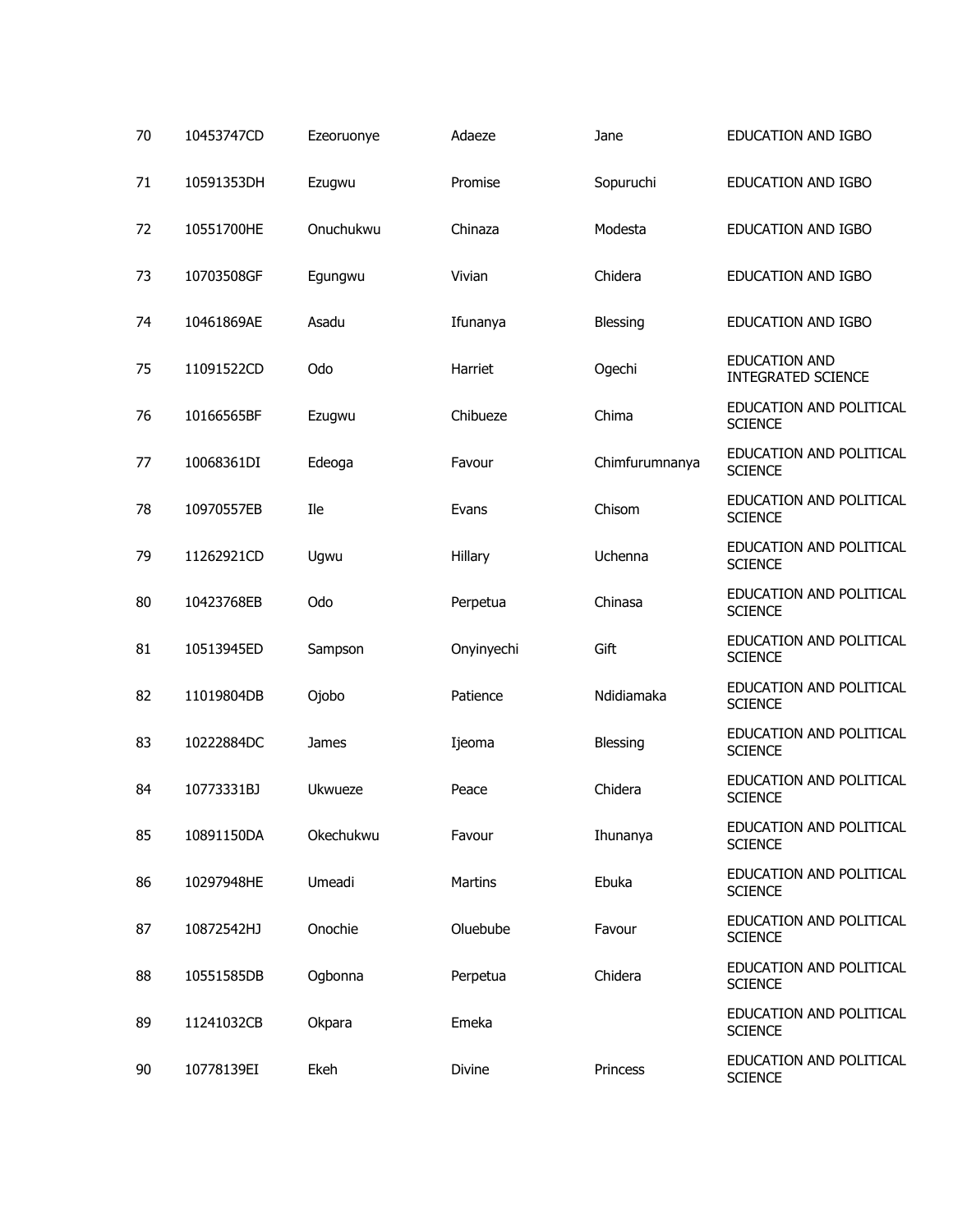| 91  | 10981842DJ     | Anyaoha     | Vanessa     | Chidiogo      | EDUCATION AND POLITICAL<br><b>SCIENCE</b> |
|-----|----------------|-------------|-------------|---------------|-------------------------------------------|
| 92  | Ugwu           | Loveth      | Ogechukwu   | 10449989EF    | <b>EDUCATION ARTS</b>                     |
| 93  | Ukwuaba        | Ejike       | Pedro       | 10714804DA    | <b>EDUCATION ARTS</b>                     |
| 94  | Owo            | Chinecherem | Immaculater | 10396598HB    | <b>EDUCATION ARTS</b>                     |
| 95  | <b>Ihekire</b> | Mesoma      | Goodness    | 10556307CH    | <b>EDUCATION ARTS</b>                     |
| 96  | Eke            | Rita        |             | 10473070GA    | <b>EDUCATION ARTS</b>                     |
| 97  | Agboeze        | Peace       | Chekwube    | 10213680JG    | <b>EDUCATION ARTS</b>                     |
| 98  | Okeke          | Edith       | 0.          | 11266894DF    | <b>EDUCATION ARTS</b>                     |
| 99  | Ezugwu         | Perpetua    | Chinecherem | 10845147AI    | <b>EDUCATION ARTS</b>                     |
| 100 | Eze            | Maryfavour  | Ugochi      | 10722757DD    | <b>EDUCATION ARTS</b>                     |
| 101 | Ugwu           | Ogochukwu   | Precious    | 10354844AJ    | <b>EDUCATION ARTS</b>                     |
| 102 | 10509244IB     | Edoga       | Nnamdi      | Emmanuel      | EDUCATION BIOLOGY                         |
| 103 | 11262629CG     | Attama      | Charity     | Chioma        | EDUCATION BIOLOGY                         |
| 104 | 10849680IG     | Ugwu        | Ebubechukwu | Glory         | EDUCATION BIOLOGY                         |
| 105 | 10375704JB     | Onah        | Miracle     | Ebube         | <b>EDUCATION BIOLOGY</b>                  |
| 106 | 10158488JD     | Okuma       | Ikechukwu   | Francis       | EDUCATION BIOLOGY                         |
| 107 | 10624222HJ     | Aneke       | Miracle     | Akachukwu     | EDUCATION BIOLOGY                         |
| 108 | 11066323FH     | Ugwuja      | Chinonye    | <b>Juliet</b> | EDUCATION BIOLOGY                         |
| 109 | 10095101DH     | Agada       | Maxwell     | Kasiemobi     | EDUCATION BIOLOGY                         |
| 110 | 10983145BA     | Didigwu     | Johnpaul    | Chidera       | EDUCATION BIOLOGY                         |
| 111 | 10533649AE     | Okereke     | Sarah       | Oganna        | EDUCATION BIOLOGY                         |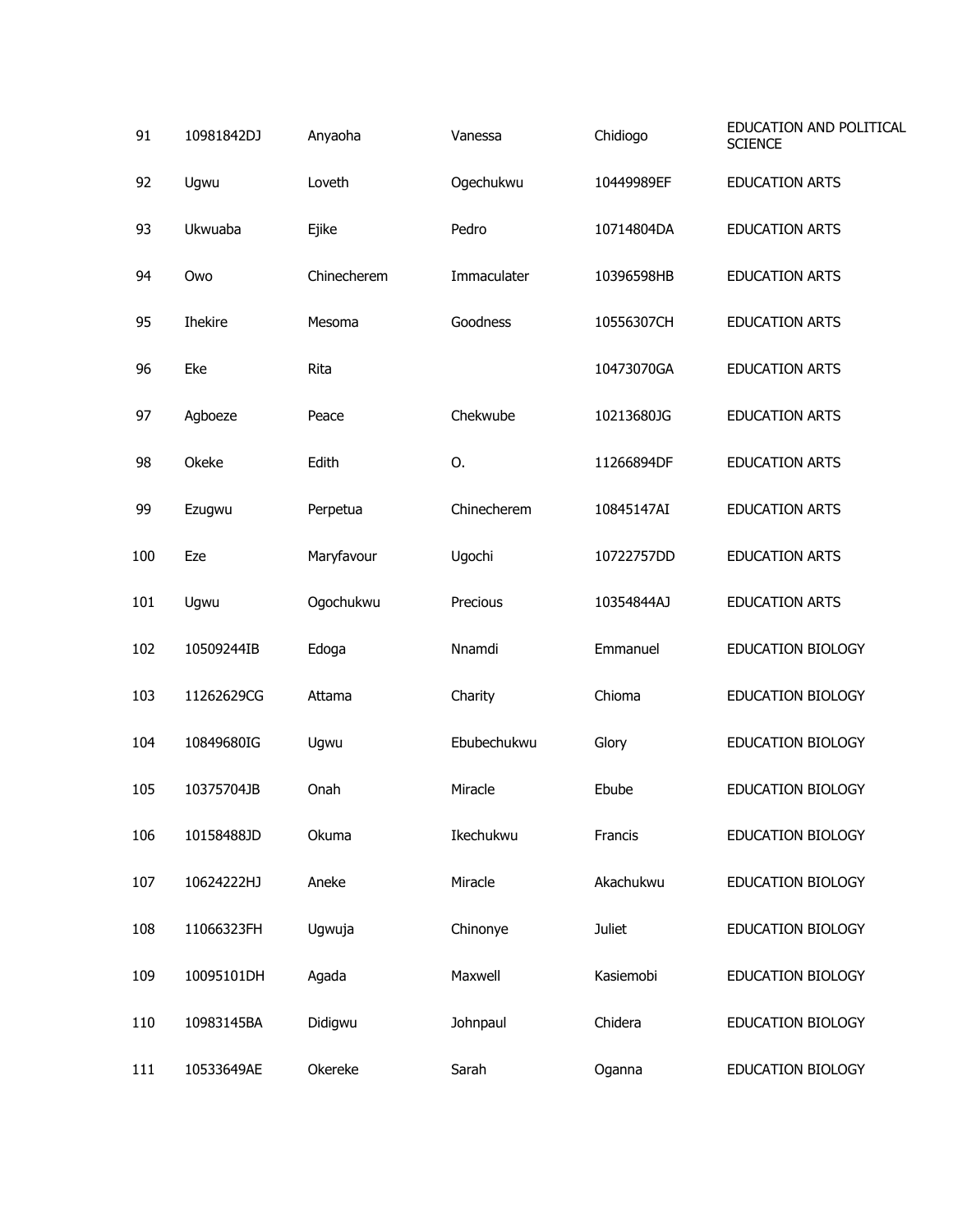| 112 | 10667982EA | Odo          | Helen         | Kelechi     | <b>EDUCATION BIOLOGY</b> |
|-----|------------|--------------|---------------|-------------|--------------------------|
| 113 | 10741233IJ | Makata       | Lovelyn       | Ebere       | EDUCATION BIOLOGY        |
| 114 | 10520508EF | Ede          | Miracle       | Uchechi     | EDUCATION BIOLOGY        |
| 115 | 10123585EC | <b>Nweze</b> | Uchechukwu    | Chidiebere  | EDUCATION BIOLOGY        |
| 116 | 10842153GG | Nwakamma     | Favour        | Ogorchukwu  | EDUCATION BIOLOGY        |
| 117 | 11076368IJ | Ngwu         | Francisca     | Nneamaka    | EDUCATION BIOLOGY        |
| 118 | 10594067ED | Oliver       | Excellent     | Chinazo     | EDUCATION BIOLOGY        |
| 119 | 10742260BF | Makata       | Modester      | Ebube       | EDUCATION BIOLOGY        |
| 120 | 10689230CF | Abugu        | Amarachi      | Lucy        | EDUCATION BIOLOGY        |
| 121 | 10810452BC | Ogbodo       | Chinecherem   | Emmanuella  | EDUCATION BIOLOGY        |
| 122 | 10936751JE | Ugwu         | Nmesoma       | Blessing    | EDUCATION BIOLOGY        |
| 123 | 10560813IJ | Izunwanne    | Onyinyechukwu | Favour      | EDUCATION BIOLOGY        |
| 124 | 10357919JG | Ezema        | Ebubechukwu   | Blessing    | EDUCATION BIOLOGY        |
| 125 | 11017227AC | Okonkwo      | Paschaline    | Kenechukwu  | EDUCATION BIOLOGY        |
| 126 | 10938044JF | Mamah        | Vivian        | Ginika      | EDUCATION BIOLOGY        |
| 127 | 11150575ID | Oduma        | Emmanuel      | Chiemerie   | EDUCATION BIOLOGY        |
| 128 | 10529509AI | Itodo        | Ifeoma        | Theresa     | EDUCATION BIOLOGY        |
| 129 | 10389536BE | Nwodo        | Faustina      | Adaobi      | EDUCATION BIOLOGY        |
| 130 | 10567825AF | Ezengwa      | Vivian        | Nmesoma     | EDUCATION BIOLOGY        |
| 131 | 10094495BC | Ezeh         | Rejoice       | Anulika     | EDUCATION BIOLOGY        |
| 132 | 11025346IJ | Nneji        | Joshua        | Somtochukwu | EDUCATION BIOLOGY        |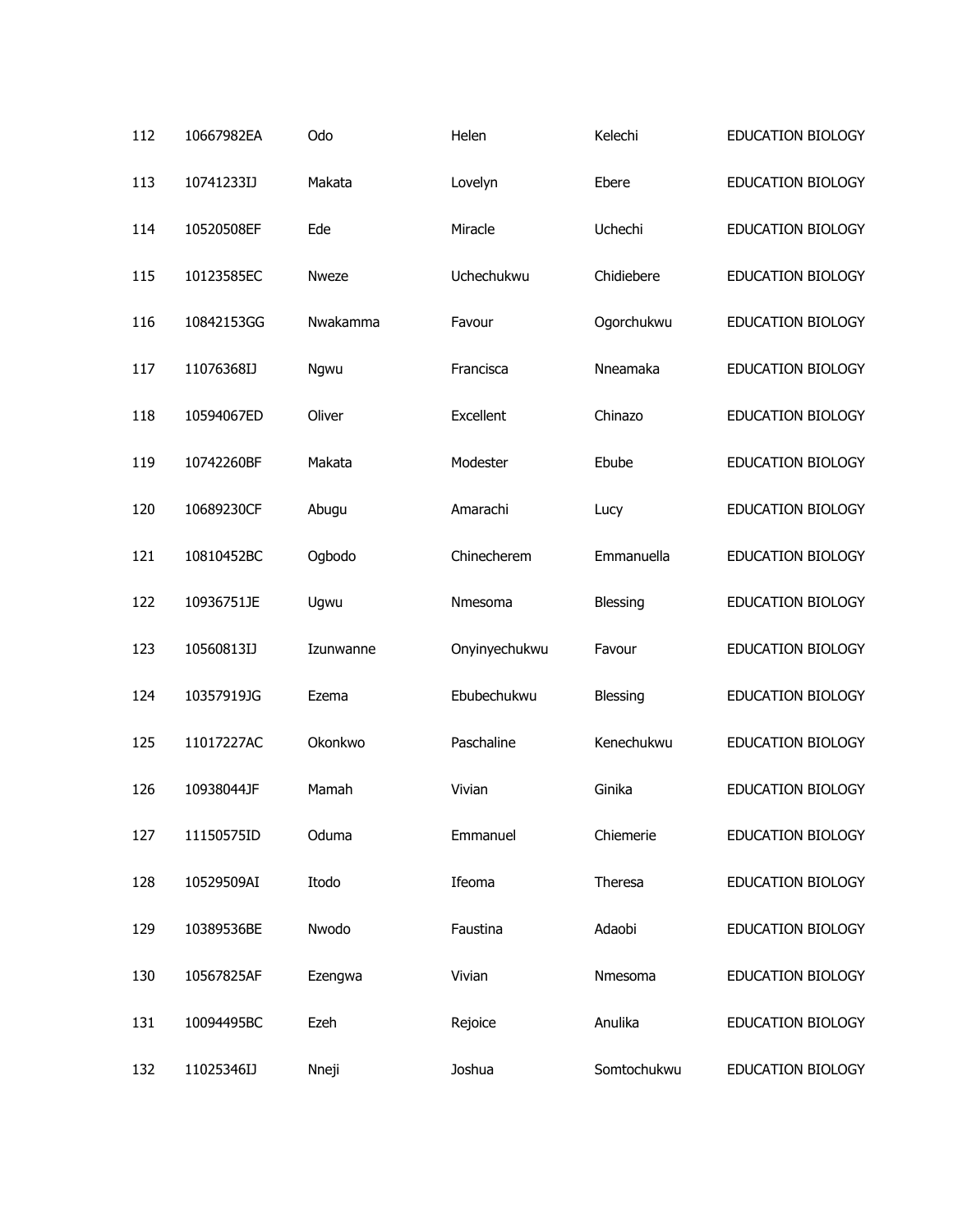| 133 | 10523426CB | Isani     | Godwin     | Chinedu       | <b>EDUCATION BIOLOGY</b>   |
|-----|------------|-----------|------------|---------------|----------------------------|
| 134 | 11012501BI | Ugwuanyi  | Amarachi   | Henrietta     | <b>EDUCATION BIOLOGY</b>   |
| 135 | 10343134CF | Nwanya    | Mmesoma    | Goodness      | EDUCATION BIOLOGY          |
| 136 | 10419717GJ | Ebede     | Uzoamaka   | Florence      | <b>EDUCATION BIOLOGY</b>   |
| 137 | 10901395EE | Ugwu      | Anthonia   | Chinazaekpere | <b>EDUCATION CHEMISTRY</b> |
| 138 | 11341922II | Onu       | Stella     | Kosisochukwu  | <b>EDUCATION CHEMISTRY</b> |
| 139 | 10868513EB | Ignatius  | Cynthia    | Ugochukwu     | <b>EDUCATION CHEMISTRY</b> |
| 140 | 10790811FG | Ugwuanyi  | Chinaza    | Gloria        | <b>EDUCATION CHEMISTRY</b> |
| 141 | 10410184FD | Uzoeghelu | Chinaza    | Irene         | <b>EDUCATION CHEMISTRY</b> |
| 142 | 10712878IF | Ugo       | Chidiebere | Freedom       | <b>EDUCATION CHEMISTRY</b> |
| 143 | 10212821FE | Eneh      | Mmesoma    | Precious      | <b>EDUCATION CHEMISTRY</b> |
| 144 | 10509501IG | Ogbonna   | Agatha     | Onyedikachi   | <b>EDUCATION CHEMISTRY</b> |
| 145 | 10137787BJ | Ugwu      | Lawrence   | Onyedikachi   | EDUCATION CHEMISTRY        |
| 146 | 10890690FC | John      | Recheal    | Chidimma      | <b>EDUCATION CHEMISTRY</b> |
| 147 | 10446650HB | Okoro     | Chiamaka   | Precious      | <b>EDUCATION CHEMISTRY</b> |
| 148 | 10987410BJ | Eze       | Favour     | Chisom        | <b>EDUCATION CHEMISTRY</b> |
| 149 | 10979904DD | Ossai     | Perpetua   | Amaoge        | <b>EDUCATION CHEMISTRY</b> |
| 150 | 10940480GC | Ugwu      | Faithful   | Ekpereka      | EDUCATION CHEMISTRY        |
| 151 | 10516910HC | Onunkwo   | Victoria   | Ogochukwu     | <b>EDUCATION CHEMISTRY</b> |
| 152 | 11158252EB | Emenike   | Amarachi   | Grace         | <b>EDUCATION CHEMISTRY</b> |
| 153 | 10585772JG | Odoh      | Promise    | Chigozie      | EDUCATION CHEMISTRY        |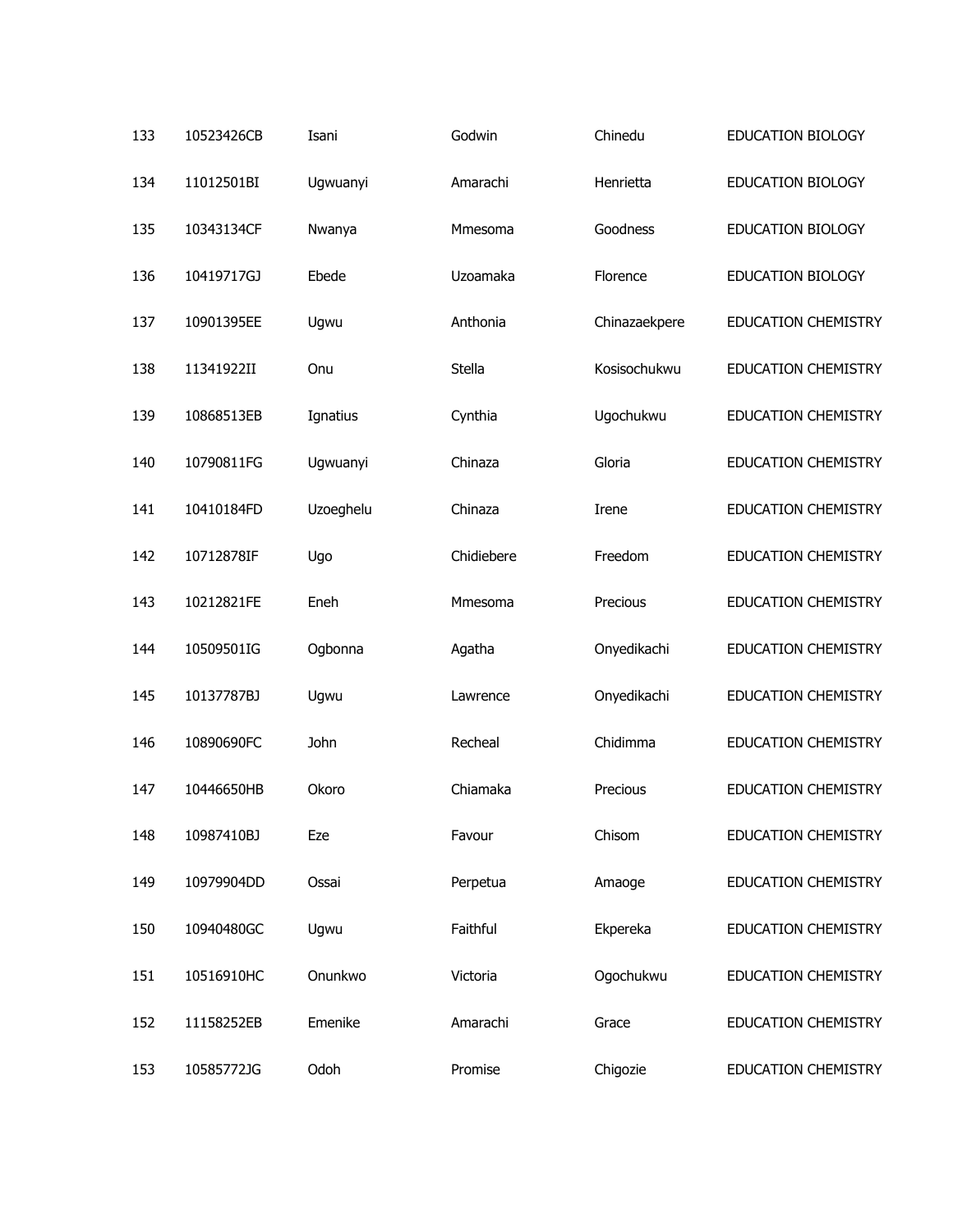| 154 | 10202905CD | Ngwu      | Chisom       | Marycynthia  | <b>EDUCATION CHEMISTRY</b>   |
|-----|------------|-----------|--------------|--------------|------------------------------|
| 155 | 11323803CI | Idoko     | Euphemia     | Kosisochukwu | <b>EDUCATION CHEMISTRY</b>   |
| 156 | 11059187CI | Okafor    | Deborah      | Amarachi     | <b>EDUCATION CHEMISTRY</b>   |
| 157 | 10961900BG | Ezugwu    | Kosisochukwu | Favour       | <b>EDUCATION CHEMISTRY</b>   |
| 158 | 10724873IH | Ajibo     | Caleb        | Kelechi      | <b>EDUCATION CHEMISTRY</b>   |
| 159 | 10984769IF | Akor      | Ambrose      | Obinna       | <b>EDUCATION CHEMISTRY</b>   |
| 160 | 10793014ED | Ukpai     | Chukwuemeka  | Thompson     | EDUCATION FINE ART           |
| 161 | 10599047EB | Udeh      | Favour       | Mmesoma      | <b>EDUCATION MATHEMATICS</b> |
| 162 | 10910734GA | Ogwuegbu  | Chidinma     | Mercy        | <b>EDUCATION MATHEMATICS</b> |
| 163 | 11107811EE | Ezeoha    | Anthony      | Kosisochukwu | <b>EDUCATION MATHEMATICS</b> |
| 164 | 11159669FI | Owoh      | Somtochukwu  | Hope         | <b>EDUCATION MATHEMATICS</b> |
| 165 | 11340676ED | Eze       | Edith        | Kosisochukwu | <b>EDUCATION MATHEMATICS</b> |
| 166 | 10294627EG | Isaac     | Chizaram     | Blessing     | <b>EDUCATION MATHEMATICS</b> |
| 167 | 10342650CC | Ezema     | Chinonye     | Harriet      | <b>EDUCATION MATHEMATICS</b> |
| 168 | 10783589JB | Onuzulike | Victor       | Chukwunwike  | <b>EDUCATION PHYSICS</b>     |
| 169 | 10996408II | Abugu     | Simon        | Ifesinachi   | <b>EDUCATION PHYSICS</b>     |
| 170 | 10056988BD | Mbaekwe   | Ebube        | Wisdom       | <b>EDUCATION PHYSICS</b>     |
| 171 | 10537380GD | Eze       | Cajehtan     |              | <b>EDUCATION PHYSICS</b>     |
| 172 | 10856014JG | Edeh      | Chiagozie    | David        | <b>EDUCATION PHYSICS</b>     |
| 173 | 11059587IJ | Uchenna   | Eberechi     | Grace        | <b>EDUCATION SCIENCE</b>     |
| 174 | 11239981HA | Okeke     | Chinedu      | Emmanuel     | <b>EDUCATION SCIENCE</b>     |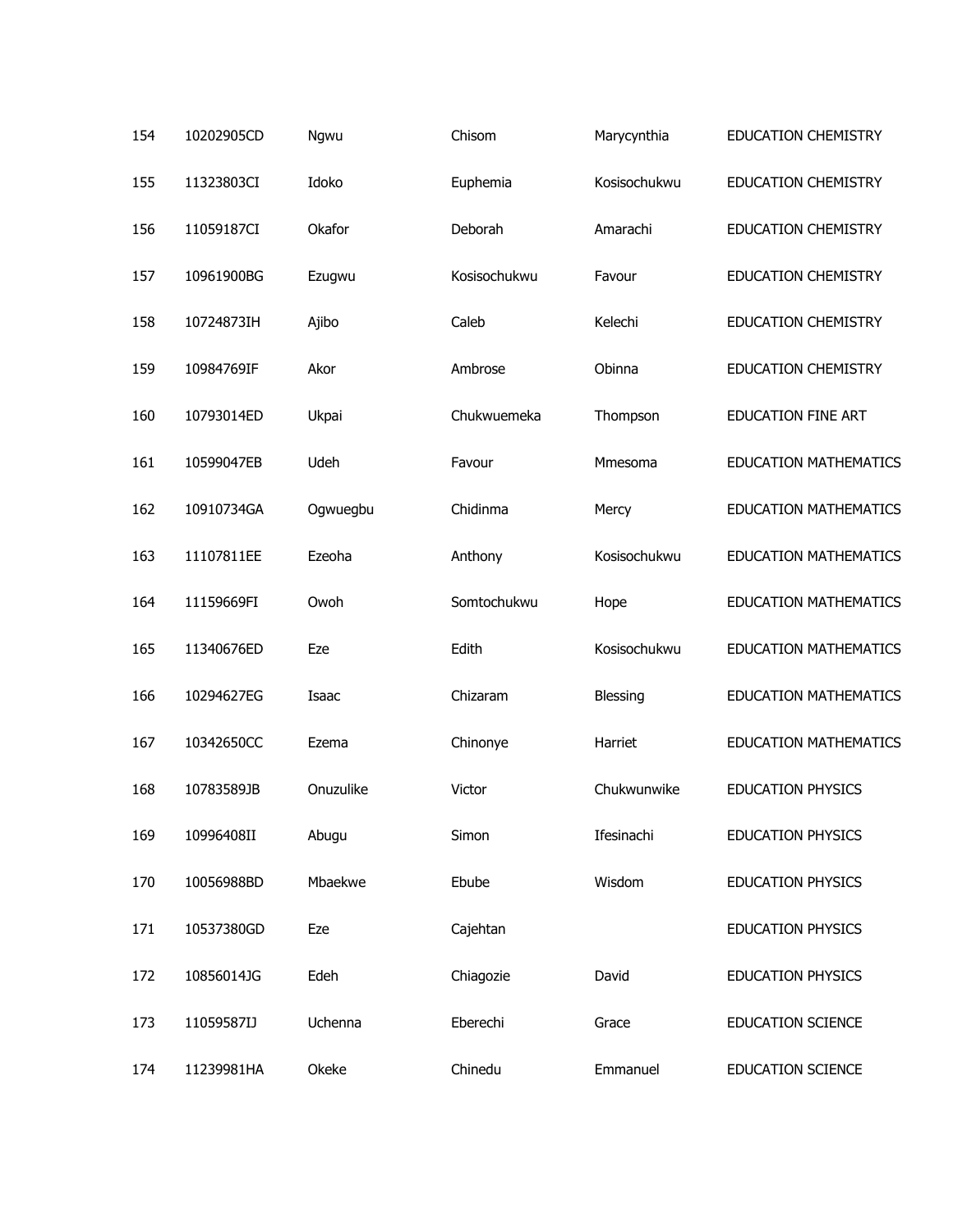| 175 | 10644355BE | Ojibe       | Amarachukwu    | Marycynthia | <b>EDUCATION SCIENCE</b>                  |
|-----|------------|-------------|----------------|-------------|-------------------------------------------|
| 176 | 10784971BJ | Chukwu      | Ucheoma        | Ann         | <b>EDUCATION SCIENCE</b>                  |
| 177 | Ani        | Queen       | Chioma         | 10036671EI  | EDUCATION AND SOCIAL<br><b>SCIENCE</b>    |
| 178 | Ugwuanyi   | Charity     | Chinasa        | 10590159DA  | EDUCATION AND SOCIAL<br><b>SCIENCE</b>    |
| 179 | Ugbabe     | Faith       | Chisom         | 11018676CA  | EDUCATION AND SOCIAL<br><b>SCIENCE</b>    |
| 180 | Okafor     | Cynthia     | Ukamaka        | 10888563DB  | EDUCATION AND SOCIAL<br><b>SCIENCE</b>    |
| 181 | Ozoudeh    | Nmesoma     | Stephanie      | 10823962CI  | EDUCATION AND SOCIAL<br><b>SCIENCE</b>    |
| 182 | Orji       | Chinaza     | Evan           | 10960939IG  | EDUCATION AND SOCIAL<br><b>SCIENCE</b>    |
| 183 | Ajogwu     | Emeka       | Jonathan       | 10554332DF  | EDUCATION AND SOCIAL<br><b>SCIENCE</b>    |
| 184 | Okechukwu  | Chukwudubem | Christopher    | 10297402GD  | EDUCATION AND SOCIAL<br><b>SCIENCE</b>    |
| 185 | Ukeje      | Grace       | Amarachi       | 10183152BF  | EDUCATION AND SOCIAL<br><b>SCIENCE</b>    |
| 186 | Mba        | Uzochi      | Christabel     | 10820007FJ  | EDUCATION AND SOCIAL<br><b>SCIENCE</b>    |
| 187 | Chigbu     | Daniel      | Chukwuemeka    | 10532778JF  | EDUCATION AND SOCIAL<br><b>SCIENCE</b>    |
| 188 | Ezugwu     | Jacinta     | Chioma         | 10004153CA  | EDUCATION AND SOCIAL<br><b>SCIENCE</b>    |
| 189 | Ogbonna    | Chidera     | Rosemary       | 10991838CE  | EDUCATION AND SOCIAL<br><b>SCIENCE</b>    |
| 190 | 11112121BF | Ezeorah     | Hope           | Chekwube    | EDUCATION SOCIAL<br><b>STUDIES</b>        |
| 191 | 10814104BH | Ugwoke      | Agatha         | Adanna      | <b>EDUCATION SOCIAL</b><br><b>STUDIES</b> |
| 192 | 10553763JD | Adejoh      | Michael        | Eneojo      | <b>EDUCATION SOCIAL</b><br><b>STUDIES</b> |
| 193 | 10855860HD | Ugwu        | Seraphine      | Odilichukwu | EDUCATION/HISTORY                         |
| 194 | 10593346HC | Nwodo       | Chiamaka       | Jacinta     | EDUCATION/HISTORY                         |
| 195 | 10412778DB | Odumeh      | <b>Jessica</b> | Chka        | EDUCATION/HISTORY                         |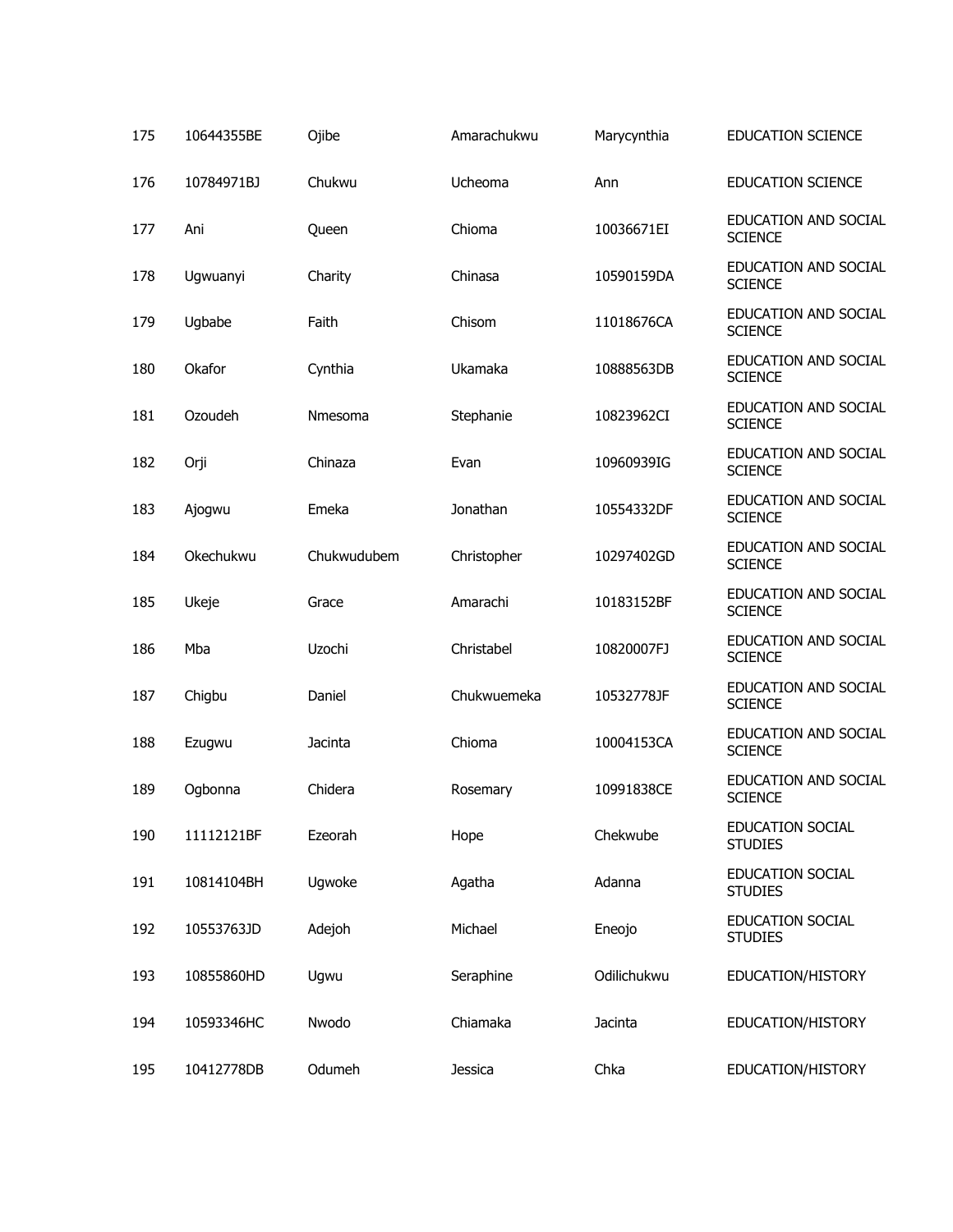| 196 | 10147442FH | Ani      | Victor          | Izuchukwu     | <b>GUIDANCE AND</b><br>COUNSELLING |
|-----|------------|----------|-----------------|---------------|------------------------------------|
| 197 | 10736448II | Eneh     | Gospel          | Daberechi     | <b>GUIDANCE AND</b><br>COUNSELLING |
| 198 | 10623101EH | Ugwuanyi | Chidera         | Esther        | <b>GUIDANCE AND</b><br>COUNSELLING |
| 199 | 10551031EE | Chukwu   | Mary            |               | <b>GUIDANCE AND</b><br>COUNSELLING |
| 200 | 10508148HB | Peter    | Blessing        | Emmanuel      | <b>GUIDANCE AND</b><br>COUNSELLING |
| 201 | 11138154AB | Eze      | Agatha          | Eberechukwu   | <b>GUIDANCE AND</b><br>COUNSELLING |
| 202 | 10582780FB | Orji     | Chinaza         | Victoria      | <b>GUIDANCE AND</b><br>COUNSELLING |
| 203 | 11273567JF | Agada    | Lucy            | Obiageli      | <b>GUIDANCE AND</b><br>COUNSELLING |
| 204 | 10597082BJ | Asuzu    | Chidiogo        | Francisca     | <b>GUIDANCE AND</b><br>COUNSELLING |
| 205 | 11072667DH | Ugodi    | Chinyere        | Patience      | <b>GUIDANCE AND</b><br>COUNSELLING |
| 206 | 11123598BJ | Nwodo    | Ijeoma          | Esther        | <b>GUIDANCE AND</b><br>COUNSELLING |
| 207 | 10723888DF | Ugwuoke  | Joy             | Somadina      | <b>HEALTH EDUCATION</b>            |
| 208 | 11152803JC | Eze      | Blessing        | Ozioma        | <b>HEALTH EDUCATION</b>            |
| 209 | 10985853DE | Uchendu  | Ozioma          | Rita          | HEALTH EDUCATION                   |
| 210 | 10369868EC | Ngwoke   | <b>Jennifer</b> | Chinaza       | <b>HEALTH EDUCATION</b>            |
| 211 | 11042274DG | Nwokike  | Chidimma        | Ngozi         | <b>HEALTH EDUCATION</b>            |
| 212 | 10651335CG | Okeke    | Mmasichukwu     | Mary-Precious | HEALTH EDUCATION                   |
| 213 | 11018479CJ | Onah     | Faith           | Amarachi      | <b>HEALTH EDUCATION</b>            |
| 214 | 10252255JC | Henry    | Joseph          | Osinachi      | <b>HEALTH EDUCATION</b>            |
| 215 | 10706466BI | Evans    | Amarachi        | Favour        | <b>HEALTH EDUCATION</b>            |
| 216 | 10536127DJ | Benedict | Celestina       | Chisom        | HEALTH EDUCATION                   |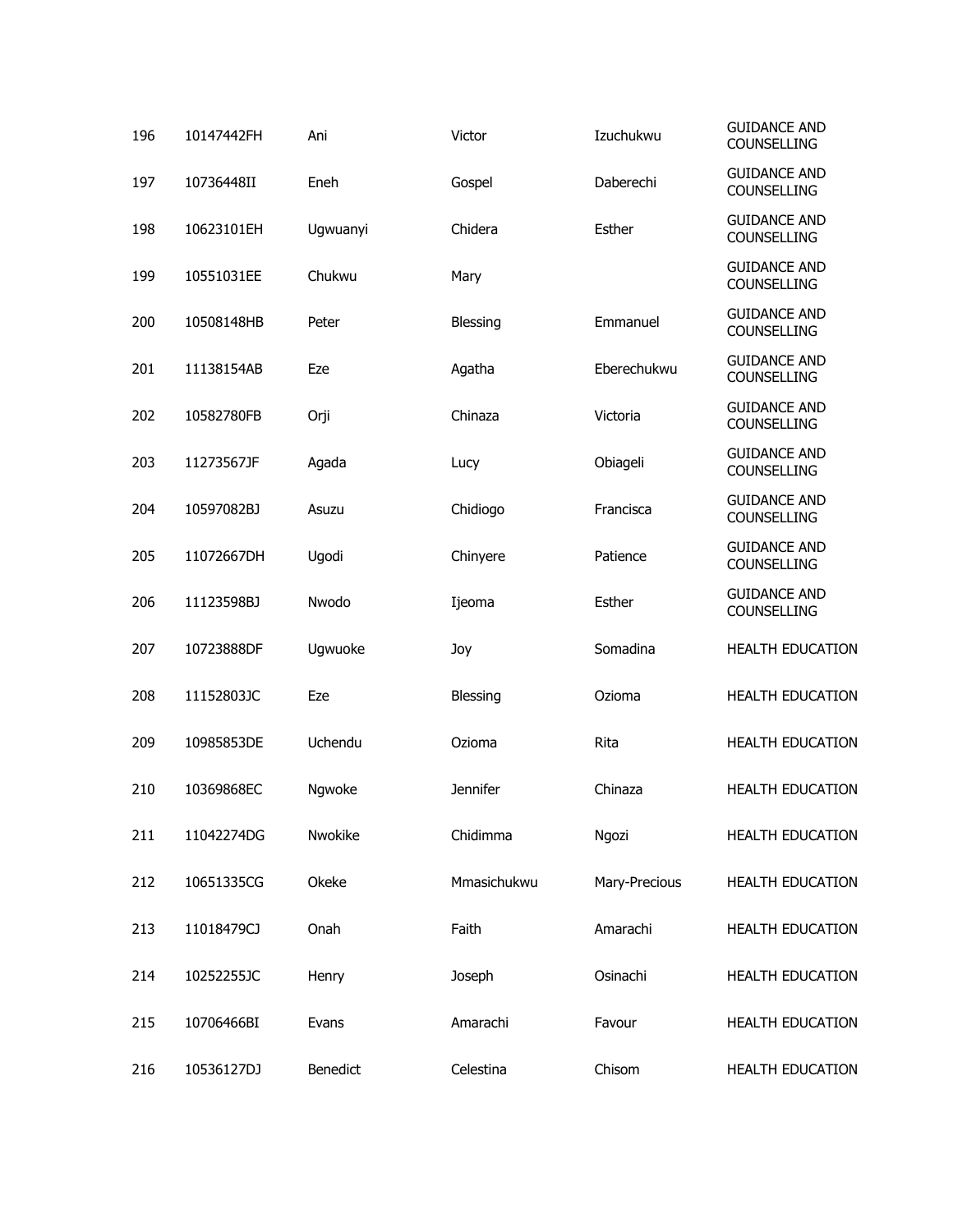| 217 | 11225909JB | Ugwu         | Uba           | Okwuchukwu      | <b>HEALTH EDUCATION</b>                   |
|-----|------------|--------------|---------------|-----------------|-------------------------------------------|
| 218 | 11291430FA | Nnadi        | Rita          | Chinaza         | LIBRARY AND INFORMATION<br><b>SCIENCE</b> |
| 219 | 10530090BB | Eze          | Kenneth       | Chinedu         | LIBRARY AND INFORMATION<br><b>SCIENCE</b> |
| 220 | 11338428JE | Ugwuoke      | Jacinta       | Ukamaka         | LIBRARY AND INFORMATION<br><b>SCIENCE</b> |
| 221 | 10594572IA | Obiekezie    | Adaobi        | <b>Juliet</b>   | LIBRARY AND INFORMATION<br><b>SCIENCE</b> |
| 222 | 10989509CH | Onah         | Perpetua      | Amuche          | LIBRARY AND INFORMATION<br><b>SCIENCE</b> |
| 223 | 10229079HB | Ugwuanyi     | Charity       | Stephanie       | LIBRARY AND INFORMATION<br><b>SCIENCE</b> |
| 224 | 10773821AE | Osondu-Okoro | Jude          | Ikechukwu       | LIBRARY AND INFORMATION<br><b>SCIENCE</b> |
| 225 | 11011606IE | Mbajiaku     | Princess      | Chinaza         | LIBRARY AND INFORMATION<br><b>SCIENCE</b> |
| 226 | 11036521CJ | Eze          | <b>Judith</b> | Ifeoma          | LIBRARY AND INFORMATION<br><b>SCIENCE</b> |
| 227 | 10368695GJ | Eze          | Faith         | Chinaza         | LIBRARY AND INFORMATION<br><b>SCIENCE</b> |
| 228 | 10528226HE | Ezugwu       | Ndidiamaka    | Perpetual       | LIBRARY AND INFORMATION<br><b>SCIENCE</b> |
| 229 | 11141275EH | Amadi        | Faith         | Chimdalu        | LIBRARY AND INFORMATION<br><b>SCIENCE</b> |
| 230 | 10654946FH | Agu          | Christopher   | Ugochukwu       | LIBRARY AND INFORMATION<br><b>SCIENCE</b> |
| 231 | 11016954EF | Eze          | Faith         | Amuche          | LIBRARY AND INFORMATION<br><b>SCIENCE</b> |
| 232 | 10927635II | Asogwa       | Chidiebere    | Franklin        | LIBRARY AND INFORMATION<br><b>SCIENCE</b> |
| 233 | 10521379FB | Ngwu         | Mercy         | Chidera         | LIBRARY AND INFORMATION<br><b>SCIENCE</b> |
| 234 | 11085480BA | Igbonekwu    | Blessing      | Onyedikachi     | LIBRARY AND INFORMATION<br><b>SCIENCE</b> |
| 235 | 11073036JE | Azuka        | Kosisochukwu  | <b>Jennifer</b> | LIBRARY AND INFORMATION<br><b>SCIENCE</b> |
| 236 | 10332572IJ | Asogwa       | <b>Bibian</b> | Chinemerem      | LIBRARY AND INFORMATION<br><b>SCIENCE</b> |
| 237 | 10642521IE | Uchem        | Uchechukwu    | Janny           | LIBRARY AND INFORMATION<br><b>SCIENCE</b> |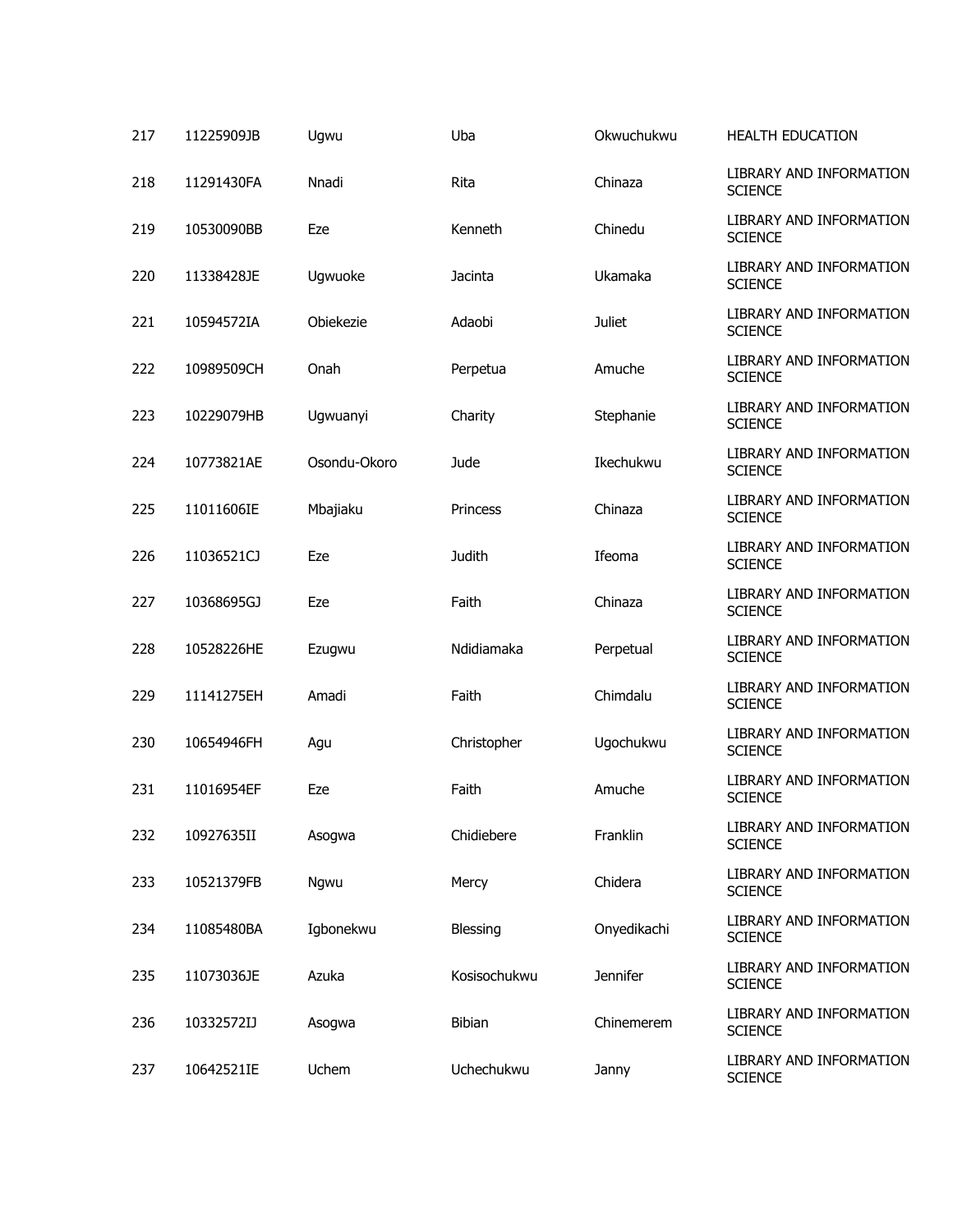| 238 | 10672052FC | Peters    | Winnie         | Akunna          | LIBRARY AND INFORMATION<br><b>SCIENCE</b> |
|-----|------------|-----------|----------------|-----------------|-------------------------------------------|
| 239 | 10352296IH | Okekeozor | Adaobi         | Ifunanya        | LIBRARY AND INFORMATION<br><b>SCIENCE</b> |
| 240 | 10348030IB | Obazi     | Chukwuebuka    | Omogo           | LIBRARY AND INFORMATION<br><b>SCIENCE</b> |
| 241 | 11348316BF | Oodo      | Kosisochukwu   | <b>Jennifer</b> | LIBRARY AND INFORMATION<br><b>SCIENCE</b> |
| 242 | 10075186DA | Okigbo    | <b>Juliet</b>  | Onyinyechi      | LIBRARY AND INFORMATION<br><b>SCIENCE</b> |
| 243 | 11314344IB | Odo       | <b>Dickson</b> | Ugochukwu       | LIBRARY AND INFORMATION<br><b>SCIENCE</b> |
| 244 | 10840527JE | Agu       | Esther         | Uchechi         | SPECIAL EDUCATION                         |
| 245 | 10803904GC | Ezugwu    | Nnaemeka       | Peter           | SPECIAL EDUCATION                         |
| 246 | 10956011CJ | Okhiure   | Ebenezer       | Irelevbohi      | SPECIAL EDUCATION                         |
| 247 | 11127784HB | Ayodeji   | Shadrach       | Ayomide         | SPECIAL EDUCATION                         |

## **FACULTY OF ENGINEERING**

| <b>SN</b>      | <b>JAMB REG</b><br><b>NO</b> | <b>SURNAME</b> | <b>FIRSTNAME</b> | <b>MIDDLENAME</b> | <b>COURSE</b>                                    |
|----------------|------------------------------|----------------|------------------|-------------------|--------------------------------------------------|
| 1              | 10588055DH                   | Oluoma         | Vivian           | Uchechi           | AGRIC AND BIOREOURCES<br><b>EDUCATION</b>        |
| $\overline{2}$ | 10803500BD                   | Onyemaobi      | <b>Divine</b>    | Chukwuebuka       | AGRIC AND BIOREOURCES<br><b>EDUCATION</b>        |
| 3              | 10810043HF                   | Onyejekwe      | James            | Nwachukwu         | <b>AGRIC AND BIOREOURCES</b><br><b>EDUCATION</b> |
| 4              | 11087214EG                   | Ogbu           | Chika            | Sabestine         | AGRIC AND BIOREOURCES<br><b>EDUCATION</b>        |
| 5              | 10632874CC                   | Onoh           | Emmanuel         | Ebelechukwu       | AGRIC AND BIOREOURCES<br><b>EDUCATION</b>        |
| 6              | 11236826CJ                   | Ugwu           | Onyebuchi        | Stephen           | CIVIL ENGINEERING                                |
| 7              | 10130638CJ                   | <b>Nwakile</b> | Ebubechukwu      | <b>Benedict</b>   | <b>CIVIL ENGINEERING</b>                         |
| 8              | 10476672CB                   | <b>Dim</b>     | Chidi            | Chukwudubem       | <b>CIVIL ENGINEERING</b>                         |
| 9              | 10227913HH                   | Nwaezeji       | Ogugua           | Eugene            | CIVIL ENGINEERING                                |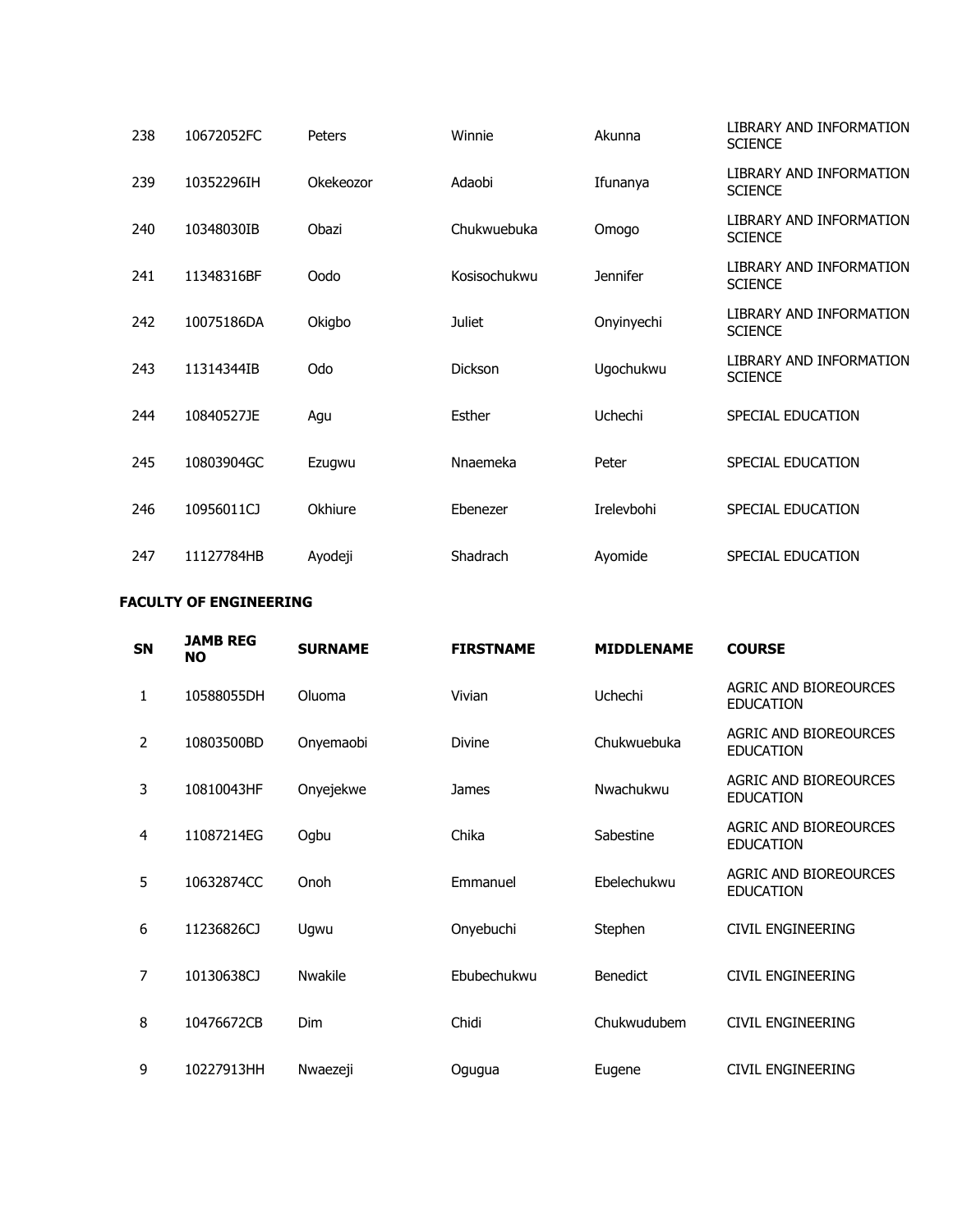| 10 | 11020686AE | Ogbonna        | Ajuluchukwu   | Collins        | CIVIL ENGINEERING        |
|----|------------|----------------|---------------|----------------|--------------------------|
| 11 | 10301693JB | Oliver-Obiekwe | Stephanie     | Chizulumoke    | <b>CIVIL ENGINEERING</b> |
| 12 | 10533968BH | Onuh-Michael   | Prasie        | Ebube          | <b>CIVIL ENGINEERING</b> |
| 13 | 10203939CF | Ibe            | Praise        | Chukwudi       | <b>CIVIL ENGINEERING</b> |
| 14 | 10139439BA | Nnam           | Amarachi      | Sarah          | <b>CIVIL ENGINEERING</b> |
| 15 | 10159947IB | Ukachukwu      | Chiadika      | Emmanuel       | CIVIL ENGINEERING        |
| 16 | 10807394GI | Nwankwo        | Caleb         | Chisom         | CIVIL ENGINEERING        |
| 17 | 10516105GC | Ohayi          | Kachukwusicho | Gregory        | CIVIL ENGINEERING        |
| 18 | 10375636AE | Eze            | Nnaemeka      | <b>Vitalis</b> | CIVIL ENGINEERING        |
| 19 | 10857217HG | Ogueri         | David         | Ukusike        | <b>CIVIL ENGINEERING</b> |
| 20 | 10142137GE | Oshai          | Ikechukwu     | Emmanuel       | CIVIL ENGINEERING        |
| 21 | 10014373BC | Okafor         | Wubeze        | Chukwubuikem   | CIVIL ENGINEERING        |
| 22 | 10146722ID | Uba            | Daniel        | Chukwuebuka    | CIVIL ENGINEERING        |
| 23 | 10459610II | Arum           | Philip        | Ebubechukwu    | CIVIL ENGINEERING        |
| 24 | 10556362FG | Nwaruwe        | Victor        | Chukwuebuka    | <b>CIVIL ENGINEERING</b> |
| 25 | 10301034DB | Muosanya       | Nzube         | Promise        | CIVIL ENGINEERING        |
| 26 | 10326384CJ | Ekette         | Ayozie        | Kester         | <b>CIVIL ENGINEERING</b> |
| 27 | 10008336IB | Ogbuh          | Chieme        | Ame            | CIVIL ENGINEERING        |
| 28 | 10463408ED | Onah           | Paul          | Kosisochukwu   | <b>CIVIL ENGINEERING</b> |
| 29 | 11088144GJ | Nnam           | Chukwuebuka   | Charles        | CIVIL ENGINEERING        |
| 30 | 10131434GG | Chijioke       | Chisom        | Michael        | CIVIL ENGINEERING        |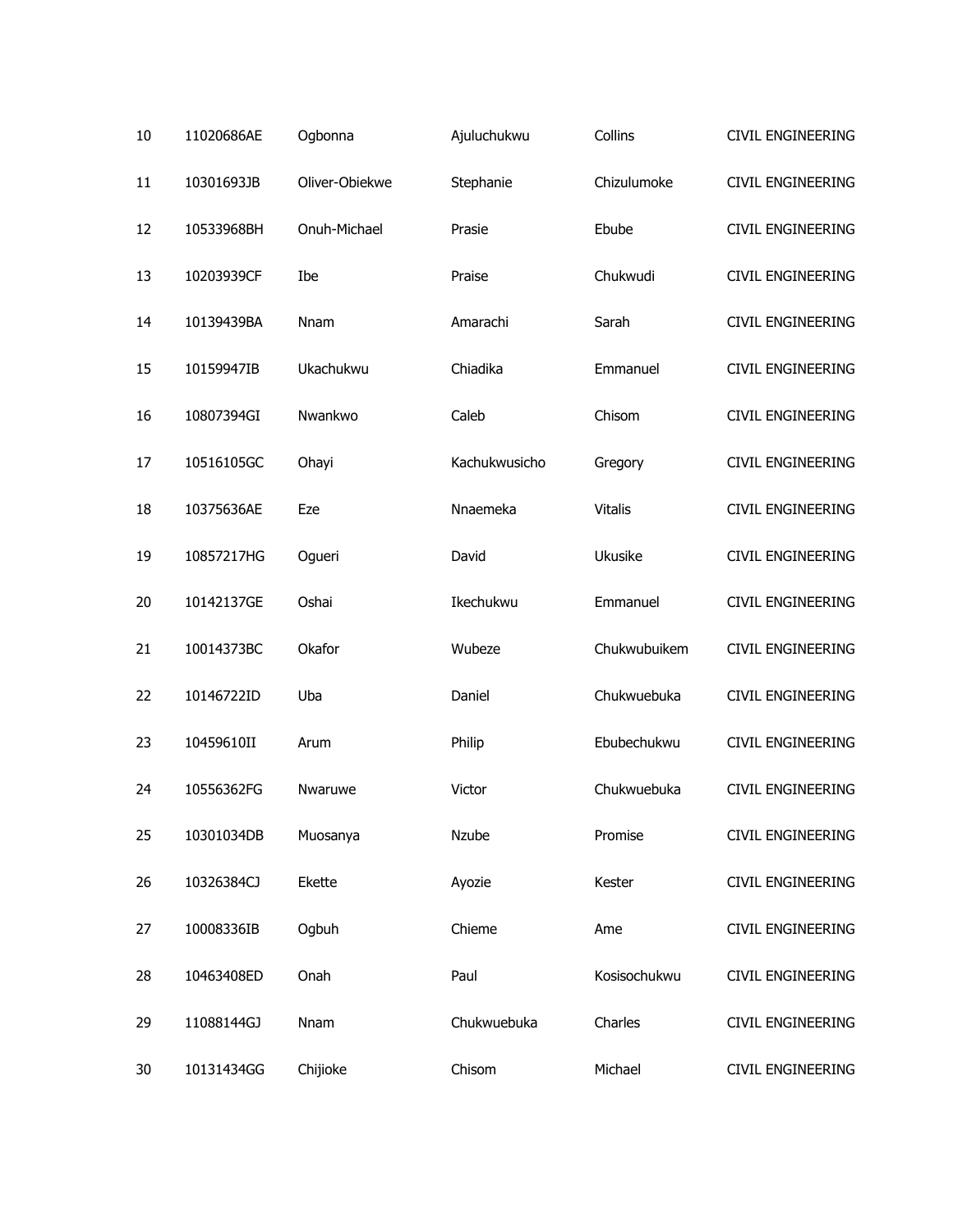| 31 | 10726753HD | Okorie       | Victory     | Uchechukwu  | <b>CIVIL ENGINEERING</b> |
|----|------------|--------------|-------------|-------------|--------------------------|
| 32 | 10286099CC | Unachukwu    | Chiagoziem  | Ignatius    | <b>CIVIL ENGINEERING</b> |
| 33 | 10771308HE | Nnadi        | Chidera     | Paul        | CIVIL ENGINEERING        |
| 34 | 10201149FD | Ibe          | Sylvester   | Chidera     | <b>CIVIL ENGINEERING</b> |
| 35 | 11102637EG | Ahuazah      | Great       | Chinedum    | CIVIL ENGINEERING        |
| 36 | 11125970IB | Egba         | Ifeanyi     | Joel        | <b>CIVIL ENGINEERING</b> |
| 37 | 10435374EG | Ishiwu       | Ekpereamaka | Thaddeus    | CIVIL ENGINEERING        |
| 38 | 11036892IA | Eze          | Nnaemeka    | Camellus    | CIVIL ENGINEERING        |
| 39 | 11181121BD | Oduah        | Victor      | Uche        | CIVIL ENGINEERING        |
| 40 | 11109922BG | Ikejiofor    | Onyedika    | Emmanuel    | CIVIL ENGINEERING        |
| 41 | 10282773AJ | Egenti       | Kelvin      | Chukwunonso | CIVIL ENGINEERING        |
| 42 | 10204480FB | Omejeh       | Amarachi    | Cynthia     | CIVIL ENGINEERING        |
| 43 | 11286785BH | Ezeruigboaka | David       | Chiemeria   | CIVIL ENGINEERING        |
| 44 | 10930925BF | Ugochukwu    | Chidera     | Favour      | CIVIL ENGINEERING        |
| 45 | 10767297HJ | Ogbodo       | Nnamdi      | Kingsley    | CIVIL ENGINEERING        |
| 46 | 10592340ID | Emmanuel     | Ebuka       | Emmanuel    | CIVIL ENGINEERING        |
| 47 | 10986649HB | Ibe          | Nkechinyere | Salome      | CIVIL ENGINEERING        |
| 48 | 10278086AF | Ene          | Emmanuel    | Kelechi     | CIVIL ENGINEERING        |
| 49 | 10937218FB | Ubechu       | Chigozie    | Daniel      | CIVIL ENGINEERING        |
| 50 | 10391879GG | Nweze        | Chidimma    | Kingsley    | CIVIL ENGINEERING        |
| 51 | 10106365AB | Chijioke     | Dominion    | Chikaosolu  | CIVIL ENGINEERING        |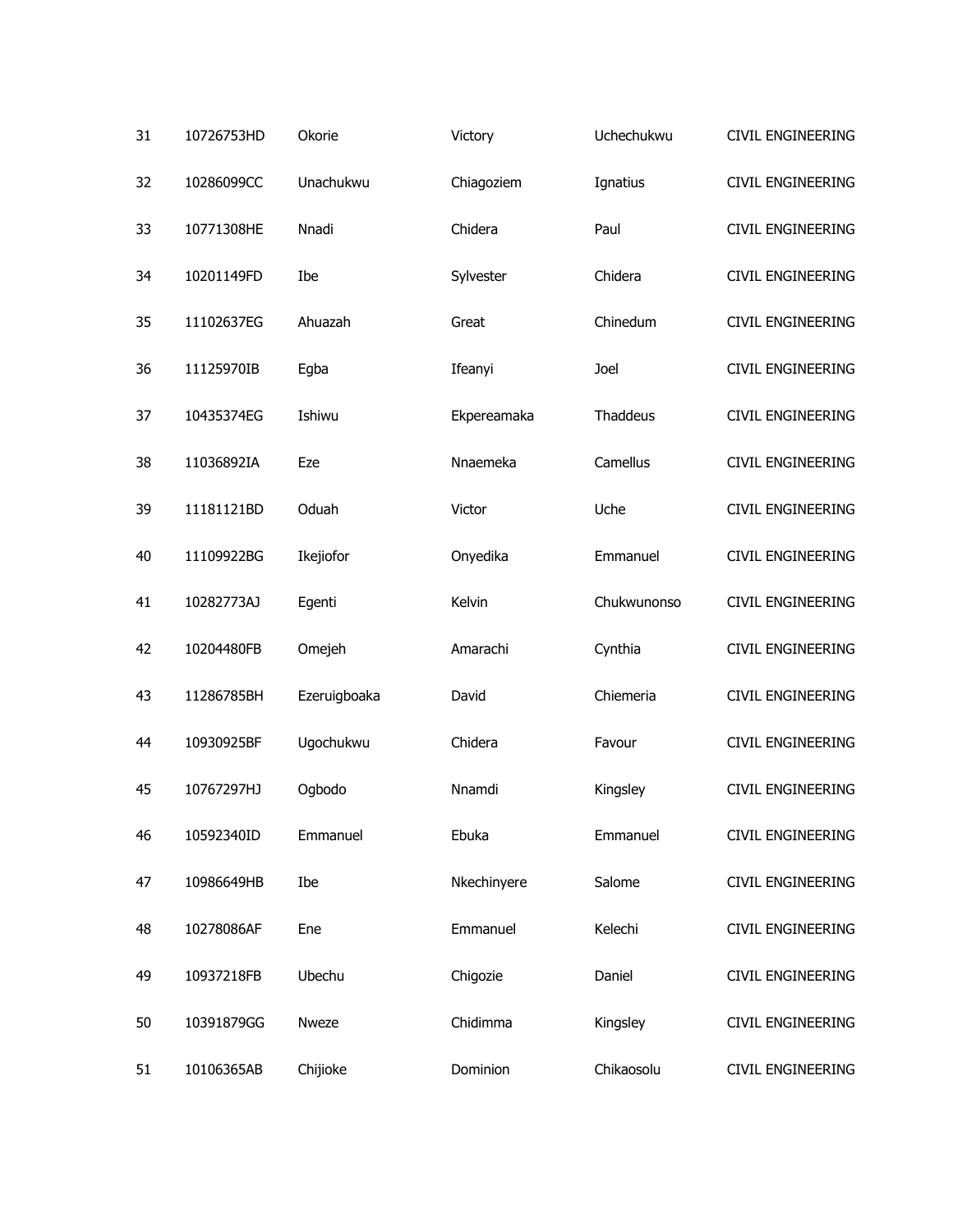| 52 | 10573335GC | Uzuagu     | Detuchile    | Chimuanya   | CIVIL ENGINEERING        |
|----|------------|------------|--------------|-------------|--------------------------|
| 53 | 10102639CE | Gbadegesin | Oluwaseyi    | Peter       | <b>CIVIL ENGINEERING</b> |
| 54 | 11209498EI | Ochemba    | Williams     | Ugochukwu   | CIVIL ENGINEERING        |
| 55 | 10310324JH | Jacobs     | Victor       | Chukwudi    | <b>CIVIL ENGINEERING</b> |
| 56 | 10324320BD | Irouwakwe  | Emeka        | Emmanuel    | CIVIL ENGINEERING        |
| 57 | 11117218FA | Abuchi     | Divine       | Oluebube    | <b>CIVIL ENGINEERING</b> |
| 58 | 10090794FH | Ogbonna    | Victor       | Ekene       | CIVIL ENGINEERING        |
| 59 | 11122646GC | Anya       | Nmesomachi   | Amaechi     | <b>CIVIL ENGINEERING</b> |
| 60 | 10101427HB | Peter      | <b>Elvis</b> | Nnamso      | CIVIL ENGINEERING        |
| 61 | 11242755JA | Agu        | Onyekachukwu | Frank       | CIVIL ENGINEERING        |
| 62 | 10644363IH | Ojikah     | Maximus      | Chukwunonso | CIVIL ENGINEERING        |
| 63 | 10471894JG | Anakor     | Chinedum     | Henry       | CIVIL ENGINEERING        |
| 64 | 10893471FB | Nwasokwu   | Divine       | Chiemerie   | CIVIL ENGINEERING        |
| 65 | 10953619CH | Idemmili   | Chinemelum   | Michael     | CIVIL ENGINEERING        |
| 66 | 10631593IC | Egbuna     | Paul         | Chinonso    | <b>CIVIL ENGINEERING</b> |
| 67 | 10308364GA | Ezeh       | Chidiebere   | Franklin    | CIVIL ENGINEERING        |
| 68 | 11089277GF | Nwadike    | Ikechukwu    | Patrick     | <b>CIVIL ENGINEERING</b> |
| 69 | 10718836FJ | Unokesan   | Winston      | Ologbaraete | CIVIL ENGINEERING        |
| 70 | 11327324DI | Nwoko      | Precious     | Chidera     | <b>CIVIL ENGINEERING</b> |
| 71 | 10941896IC | Okike      | Chukwudi     | Joshua      | CIVIL ENGINEERING        |
| 72 | 10341510EH | Uneke      | Joshua       | Chinonso    | CIVIL ENGINEERING        |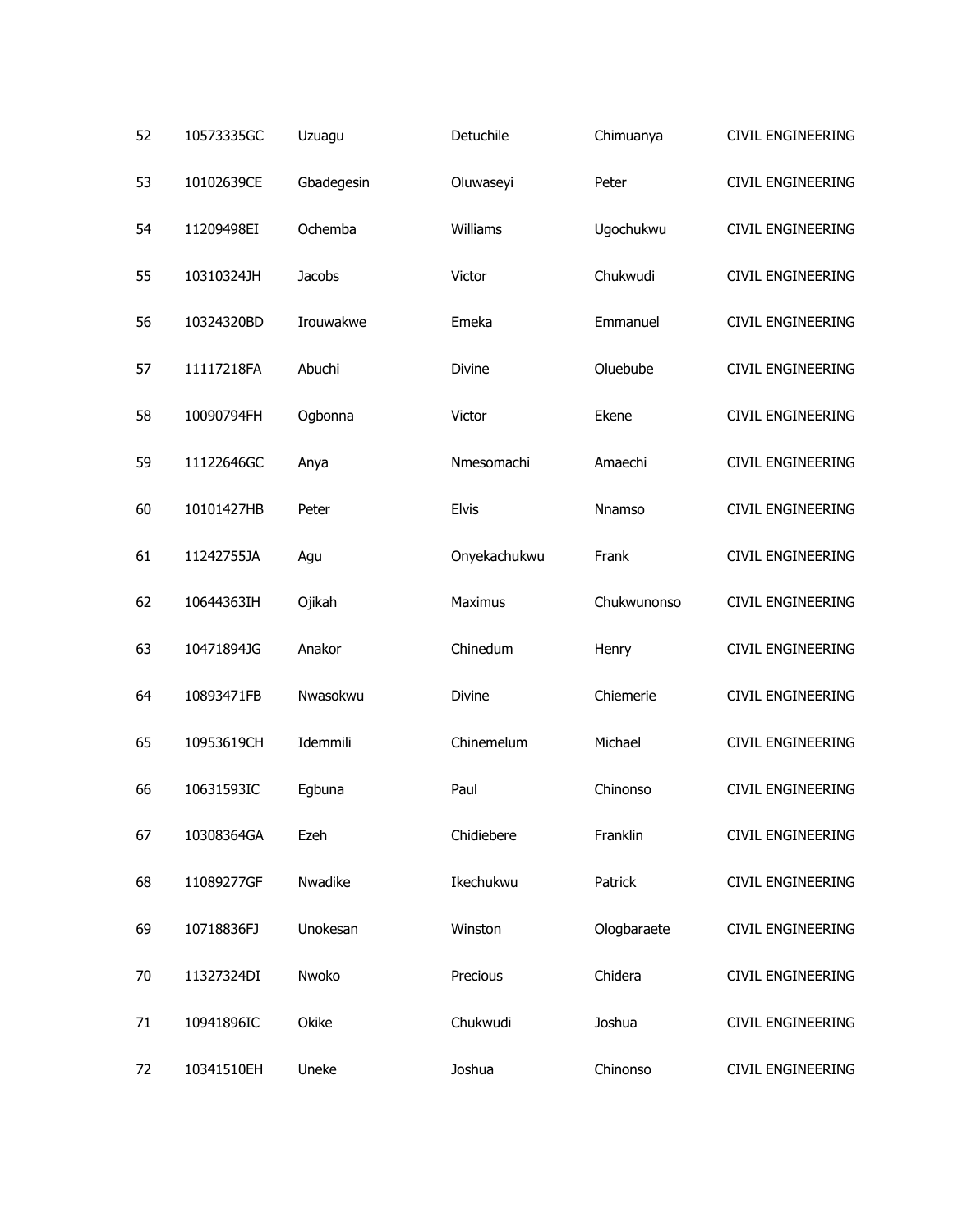| 73 | 10913633JD | Nnaji            | Meek         | Arinze       | <b>CIVIL ENGINEERING</b> |
|----|------------|------------------|--------------|--------------|--------------------------|
| 74 | 10624595CH | Nkwede           | Robert       | Chukwuebuka  | <b>CIVIL ENGINEERING</b> |
| 75 | 10460128IG | Odoh             | Timothy      | Chukwuemeka  | CIVIL ENGINEERING        |
| 76 | 10603431IB | Ejike            | Beracah      | Chimzaram    | <b>CIVIL ENGINEERING</b> |
| 77 | 11012067FJ | Ugwuanyi         | Joseph       | $\mathsf{C}$ | CIVIL ENGINEERING        |
| 78 | 10228941JH | Chioke           | Shedrach     | Nnaemeka     | <b>CIVIL ENGINEERING</b> |
| 79 | 11210663EF | Omemma           | Dilichukwu   | Anselem      | CIVIL ENGINEERING        |
| 80 | 10178320FI | Okoye            | David        | <b>Nzube</b> | <b>CIVIL ENGINEERING</b> |
| 81 | 10438168AG | Nduka            | Kilibe       | Emmanuel     | CIVIL ENGINEERING        |
| 82 | 10475423IC | Onyiaodike       | Chukwubuikem | David        | <b>CIVIL ENGINEERING</b> |
| 83 | 11099161JF | Onyema-Madukaihe | Chukwuebuka  | Oliver       | CIVIL ENGINEERING        |
| 84 | 10677620DC | Ozoamalu         | Emmanuel     | Chidera      | <b>CIVIL ENGINEERING</b> |
| 85 | 10731781CE | Ugwu             | Nnabuike     | Valentine    | CIVIL ENGINEERING        |
| 86 | 11320454IE | Chukwu           | Oluebube     | Isaiah       | CIVIL ENGINEERING        |
| 87 | 10214940AC | Nnamoko          | Onyekachukwu | Alexander    | <b>CIVIL ENGINEERING</b> |
| 88 | 10803380IC | Justin           | Chinonso     |              | CIVIL ENGINEERING        |
| 89 | 10742966DB | Abel             | Chidiebere   | Victor       | <b>CIVIL ENGINEERING</b> |
| 90 | 10532520JD | Onuegbu          | Chukwuemeka  | Anthony      | <b>CIVIL ENGINEERING</b> |
| 91 | 10368665GC | Mbiamnozie       | Samuel       | Chiagoziem   | <b>CIVIL ENGINEERING</b> |
| 92 | 10198328HH | Onye             | Princewill   | Chidubem     | <b>CIVIL ENGINEERING</b> |
| 93 | 10230498IC | Agu              | Michael      | Tobechukwu   | CIVIL ENGINEERING        |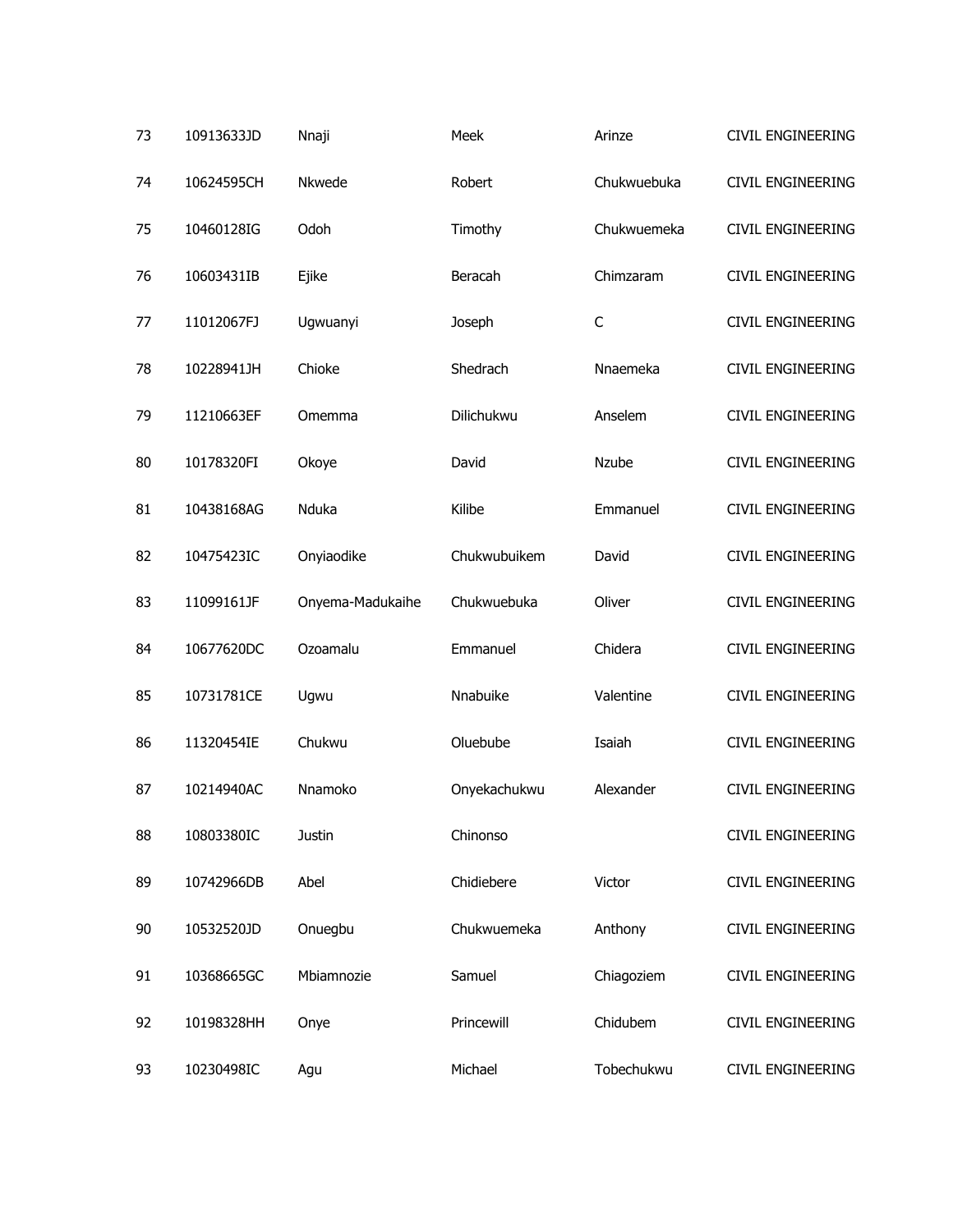| 94  | 10319432DA | Nwabueze   | Wisdom         | Ebuka       | CIVIL ENGINEERING        |
|-----|------------|------------|----------------|-------------|--------------------------|
| 95  | 10806004GH | Obiabo     | Peace          | Solomon     | <b>CIVIL ENGINEERING</b> |
| 96  | 11045579BF | Adie       | Frank          | Onimushi    | <b>CIVIL ENGINEERING</b> |
| 97  | 10776855CA | Ukam       | Ephraim        | Ogban       | CIVIL ENGINEERING        |
| 98  | 10801148IF | John       | Ojochide       | Vincent     | CIVIL ENGINEERING        |
| 99  | 10099601CA | Echutem    | Michael        | Chinedu     | ELECTRICAL ENGINEERING   |
| 100 | 10034895EB | Chukwuegbo | Chimaobi       | Christopher | ELECTRICAL ENGINEERING   |
| 101 | 10421357JG | Egbo       | Victor         | Chiebuka    | ELECTRICAL ENGINEERING   |
| 102 | 10122545FI | Anyadike   | Oluebube       | Emmanuel    | ELECTRICAL ENGINEERING   |
| 103 | 10795155CC | Obaji      | Patrick        | Ogonna      | ELECTRICAL ENGINEERING   |
| 104 | 10529250AJ | Benjamin   | Emmanuel       | Adinoyi     | ELECTRICAL ENGINEERING   |
| 105 | 10096881DC | Nnaji      | Izuchukwu      | Victor      | ELECTRICAL ENGINEERING   |
| 106 | 10103731EG | Orogun     | Jane           | Gold        | ELECTRICAL ENGINEERING   |
| 107 | 10095611FJ | Ekwosimba  | Ekene          | Micheal     | ELECTRICAL ENGINEERING   |
| 108 | 10321006GB | Meze-Egbe  | Favour         | Wheval      | ELECTRICAL ENGINEERING   |
| 109 | 10236109DA | Ikwuagusi  | Augustine      | Odinaka     | ELECTRICAL ENGINEERING   |
| 110 | 10700266JB | Omewu      | Wisdom         | Nzubechukwu | ELECTRICAL ENGINEERING   |
| 111 | 10731552DC | Obiagor    | Chukwunonyelim |             | ELECTRICAL ENGINEERING   |
| 112 | 10673086FE | Ndukwe     | Daniel         | Chibuike    | ELECTRICAL ENGINEERING   |
| 113 | 10127421HH | Maduabuchi | David          | Chinedu     | ELECTRICAL ENGINEERING   |
| 114 | 10141640AD | Emmanuel   | Goodness       | Jahnomnso   | ELECTRICAL ENGINEERING   |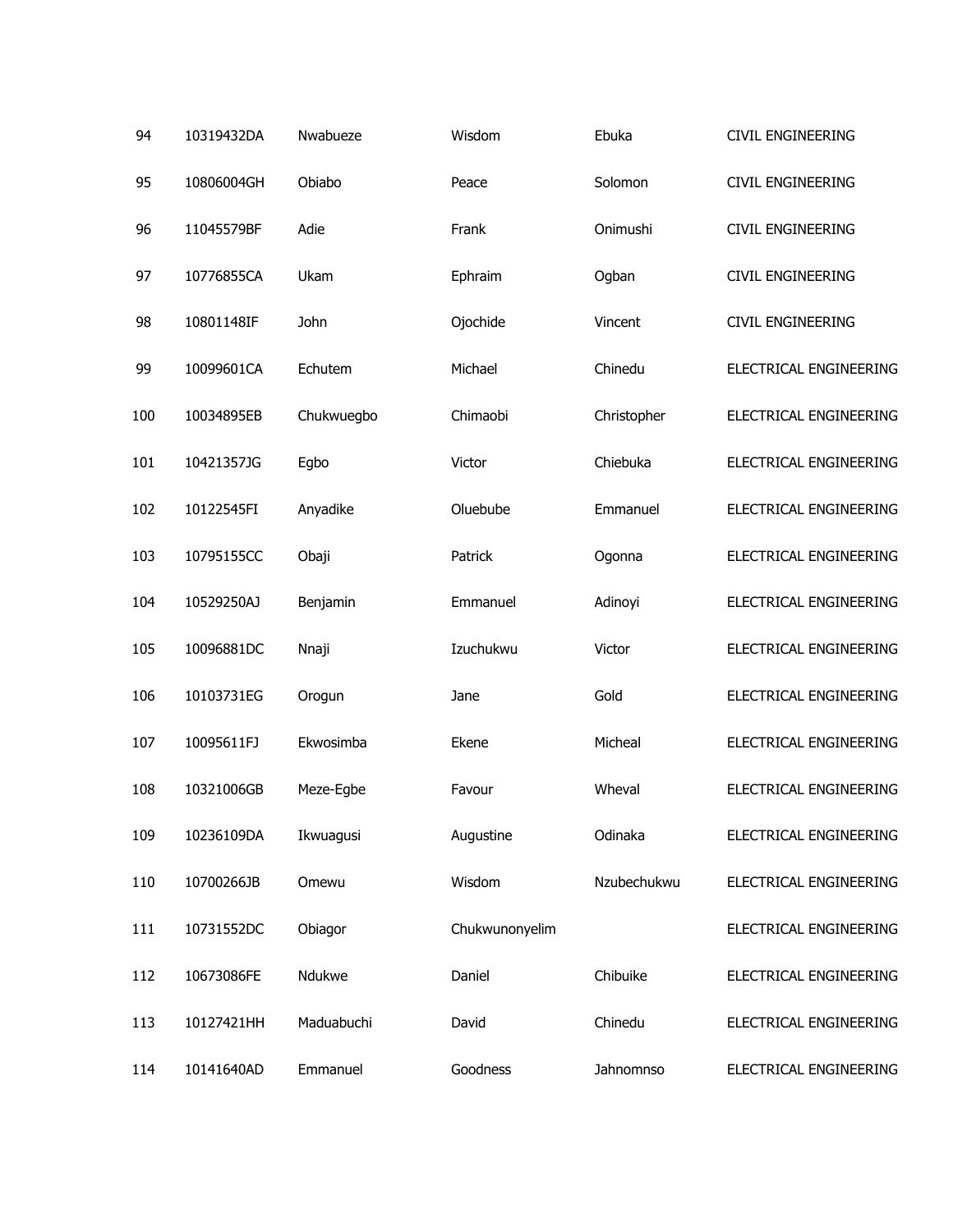| 115 | 10973683HC | Ikeafe      | Gift       | Irobeshan    | ELECTRICAL ENGINEERING |
|-----|------------|-------------|------------|--------------|------------------------|
| 116 | 10142754FG | Igwe        | Chidera    | John         | ELECTRICAL ENGINEERING |
| 117 | 10828220FI | Uchenna     | Joseph     | Uchenna      | ELECTRICAL ENGINEERING |
| 118 | 10512513HB | Aguwa       | Chinwendu  | Daniella     | ELECTRICAL ENGINEERING |
| 119 | 10200040IC | Anigbata    | Joachim    | Chinonso     | ELECTRICAL ENGINEERING |
| 120 | 10828220FI | Uchenna     | Joseph     | Uchenna      | ELECTRICAL ENGINEERING |
| 121 | 10093900FB | Ibenyenwa   | Chinedu    | Wilson       | ELECTRICAL ENGINEERING |
| 122 | 10239129II | Ogbodo      | Nnamdi     | Nelson       | ELECTRICAL ENGINEERING |
| 123 | 11094158GJ | Ejiofor     | Chima      | Chirstopher  | ELECTRICAL ENGINEERING |
| 124 | 10089725GD | James       | Idongesit  | Christopher  | ELECTRICAL ENGINEERING |
| 125 | 10589020FC | Lazarus     | Oluchukwu  | Joshua       | ELECTRICAL ENGINEERING |
| 126 | 11014002HE | Okonkwo     | Ifeanyi    | Christian    | ELECTRICAL ENGINEERING |
| 127 | 10037077JB | David       | Ntoyomfon  | Usen         | ELECTRICAL ENGINEERING |
| 128 | 10228696FG | Ikeagummuo  | Chiagozie  | Valentine    | ELECTRICAL ENGINEERING |
| 129 | 11139727DF | Eleke       | Michael    | Imammachukwu | ELECTRICAL ENGINEERING |
| 130 | 10268757FG | Nwofor      | Uchechukwu | Joseph       | ELECTRICAL ENGINEERING |
| 131 | 10981241JG | Mbah        | Kenneth    | Chidera      | ELECTRICAL ENGINEERING |
| 132 | 10090734ED | Emenike     | Obinnamdi  | Chukwuemeka  | ELECTRICAL ENGINEERING |
| 133 | 10560558HI | Onwuatuegwu | Franklin   | Uchenna      | ELECTRICAL ENGINEERING |
| 134 | 10931337EA | Ugwu        | Isaac      | Onyemaechi   | ELECTRICAL ENGINEERING |
| 135 | 10128045EI | Nwachukwu   | Chiemerie  | Divine       | ELECTRICAL ENGINEERING |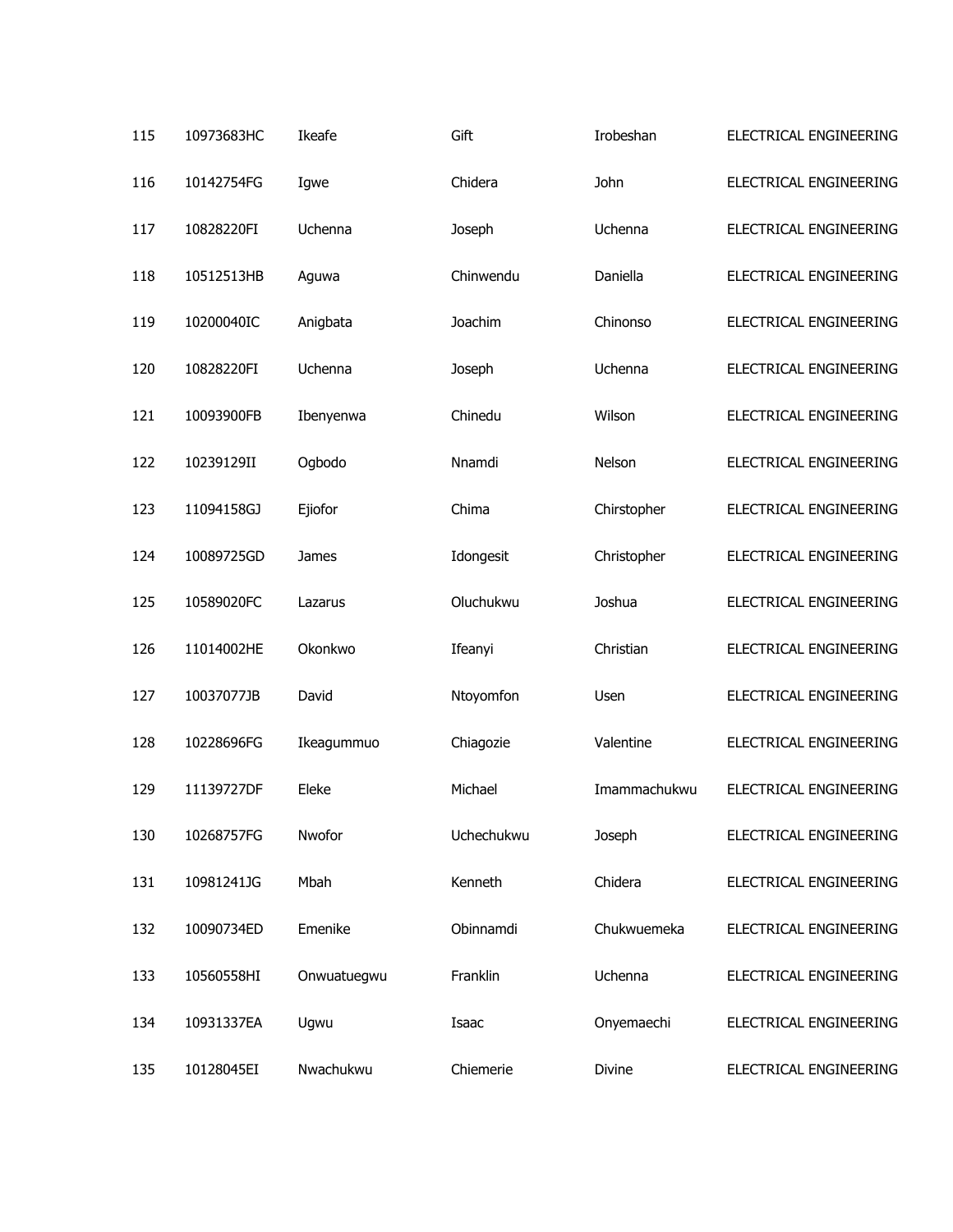| 136 | 10048755HE | Egbuniwe    | Michael       | Chukwuemeka  | ELECTRICAL ENGINEERING |
|-----|------------|-------------|---------------|--------------|------------------------|
| 137 | 10272338IA | Obiora      | Chiwetalu     | Wilson       | ELECTRICAL ENGINEERING |
| 138 | 10314643EB | Anyanwu     | Dominic       | Oluwafemi    | ELECTRICAL ENGINEERING |
| 139 | 10020613BD | Emeje       | Senusi        | Husseini     | ELECTRICAL ENGINEERING |
| 140 | 10303127FH | Ike         | Arinze        | Divine       | ELECTRICAL ENGINEERING |
| 141 | 10997736IB | Onyemaechi  | Favour        | Ebubechukwu  | ELECTRICAL ENGINEERING |
| 142 | 10663445HB | Chinweike   | Confidence    | Akachukwu    | ELECTRICAL ENGINEERING |
| 143 | 10847807HJ | David       | <b>Divine</b> | Kosisochukwu | ELECTRICAL ENGINEERING |
| 144 | 10060368FI | Ezenwata    | Chidubem      | Jesse        | ELECTRICAL ENGINEERING |
| 145 | 11059329IH | Udo         | Daramfonabasi | Samuel       | ELECTRICAL ENGINEERING |
| 146 | 10539659BG | Okwor       | Odinakachukwu | Stephen      | ELECTRICAL ENGINEERING |
| 147 | 10528501CF | Ogbodo      | Favour        | Amara        | ELECTRICAL ENGINEERING |
| 148 | 11185149FE | Ojiego      | Temple        | Akachukwu    | ELECTRICAL ENGINEERING |
| 149 | 10599938IE | Madubuike   | Chimdike      | Jason        | ELECTRICAL ENGINEERING |
| 150 | 10713193BD | Onyebueke   | Ijeoma        | Benson       | ELECTRICAL ENGINEERING |
| 151 | 10868539GA | Amamah-Life | Noble         | Kenechukwu   | ELECTRICAL ENGINEERING |
| 152 | 10451298JF | Ulu         | Kelechi       | Uduma        | ELECTRICAL ENGINEERING |
| 153 | 10926280HJ | Omeh        | Ikenna        | Mathew       | ELECTRICAL ENGINEERING |
| 154 | 11080877EF | Ukoha       | Chioma        | Jane         | ELECTRICAL ENGINEERING |
| 155 | 10794363HA | Nwoye       | Blessing      | Ifeoma       | ELECTRICAL ENGINEERING |
| 156 | 10782715JE | Chimaoge    | David         | Chukwuemerie | ELECTRICAL ENGINEERING |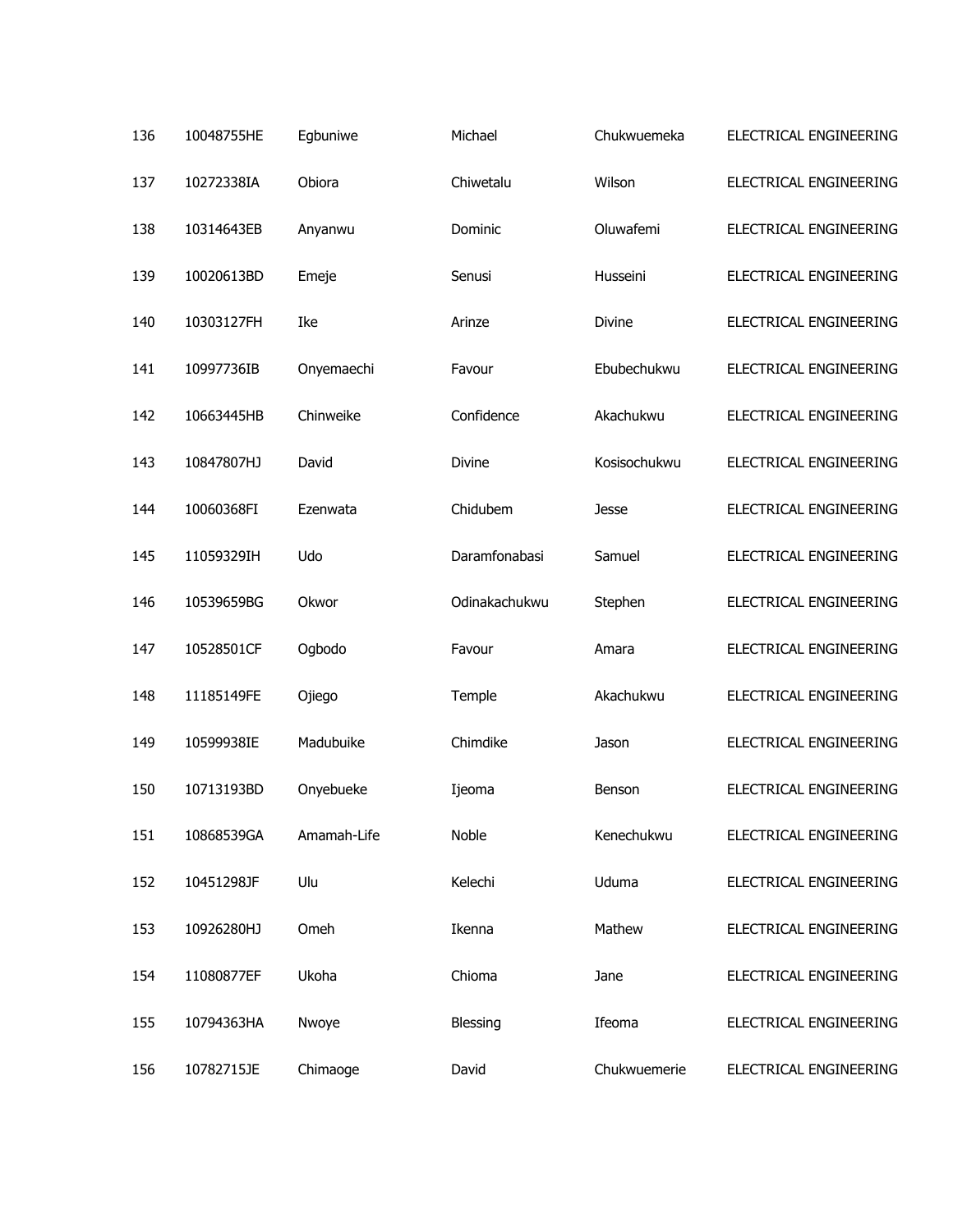| 157 | 10481898FH | Egbuna        | Gabriel      | Chibuike    | ELECTRICAL ENGINEERING |
|-----|------------|---------------|--------------|-------------|------------------------|
| 158 | 10942946DG | Kammelu       | Chinemelum   | Christian   | ELECTRICAL ENGINEERING |
| 159 | 10122006CG | Asomugha      | Ifeanyi      | Promise     | ELECTRICAL ENGINEERING |
| 160 | 11078609FJ | Oramah        | Chibueze     | Callistus   | ELECTRICAL ENGINEERING |
| 161 | 10049889GH | Okonkwo       | Chisom       | Bill        | ELECTRICAL ENGINEERING |
| 162 | 10953510GD | Onolibekwe    | Chibuike     | Kingsley    | ELECTRICAL ENGINEERING |
| 163 | 10702800FF | Onunkwo       | Nzubechukwu  | Sunday      | ELECTRICAL ENGINEERING |
| 164 | 10654070GG | Onwuasoanya   | Pascal       | Somto       | ELECTRICAL ENGINEERING |
| 165 | 11240180FF | Obine         | Gospel       |             | ELECTRICAL ENGINEERING |
| 166 | 10993945AI | Obadjere      | <b>Bliss</b> | Jesukobiro  | ELECTRICAL ENGINEERING |
| 167 | 10912563AF | Ikediashi     | Chimkasi     | Olisemeka   | ELECTRICAL ENGINEERING |
| 168 | 10049269IE | Akpe          | Rex          | Chidera     | ELECTRICAL ENGINEERING |
| 169 | 10099366EG | Okorie        | Emmanuel     | Kelechi     | ELECTRICAL ENGINEERING |
| 170 | 10381452BG | Nweke         | Ikemdinachi  | Gospel      | ELECTRICAL ENGINEERING |
| 171 | 10693237DC | Rotimi        | Ocheche      | Jordan      | ELECTRICAL ENGINEERING |
| 172 | 10842424CJ | Eze           | Emmanuel     | Chukwuebuka | ELECTRICAL ENGINEERING |
| 173 | 10595534AH | Agbo          | Valentine    | Odinaka     | ELECTRICAL ENGINEERING |
| 174 | 11131794GJ | Omeje         | Divine       | Ebube       | ELECTRICAL ENGINEERING |
| 175 | 10901068FF | Eze           | John         | Chimamkpam  | ELECTRICAL ENGINEERING |
| 176 | 10645878AE | <b>Julius</b> | Chinedu      | Emmanuel    | ELECTRICAL ENGINEERING |
| 177 | 10392458HF | Nkpadigbo     | Victor       | Chinemerem  | ELECTRICAL ENGINEERING |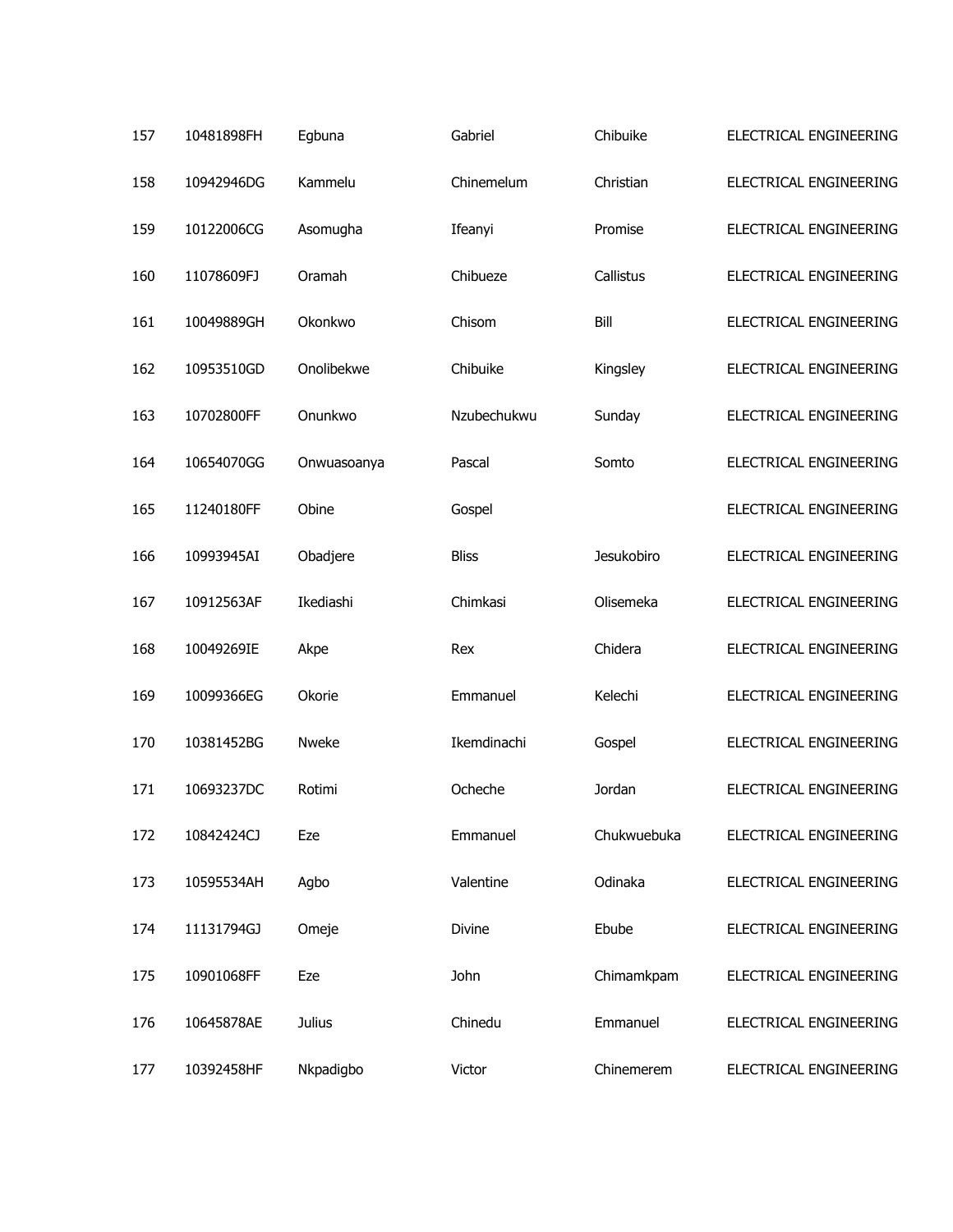| 178 | 10404957CA | Chinweoke    | Timothy         | Tochukwu    | ELECTRICAL ENGINEERING        |
|-----|------------|--------------|-----------------|-------------|-------------------------------|
| 179 | 10928687DG | Ezeh         | Stanley         | Uchenna     | ELECTRICAL ENGINEERING        |
| 180 | 10997165EI | Uke          | Kingsley        | Sunday      | ELECTRICAL ENGINEERING        |
| 181 | 10214094BI | Ijomah       | Raphael         | Uzoma       | ELECTRICAL ENGINEERING        |
| 182 | 10910860HA | Obi          | Onyedika        | Markanthony | ELECTRICAL ENGINEERING        |
| 183 | 10334157IH | Ihemmadu     | Emmanuel        | Ikechukwu   | ELECTRICAL ENGINEERING        |
| 184 | 11012971GD | Nwaobasi     | Ifeanyi         | Emmanuel    | ELECTRICAL ENGINEERING        |
| 185 | 10519671DE | Ekeh         | Chioma          | Joy         | ELECTRICAL ENGINEERING        |
| 186 | 10349945FJ | Nzeribe      | Akachukwu       | God'Spower  | ELECTRICAL ENGINEERING        |
| 187 | 10423080GI | Okereke-Uche | <b>Benedict</b> | Ebubechukwu | ELECTRICAL ENGINEERING        |
| 188 | 10822749HI | Otu          | Wisdom          | Moses       | ELECTRICAL ENGINEERING        |
| 189 | 10413814CH | Oche         | Simon           | Ameh        | ELECTRICAL ENGINEERING        |
| 190 | 10984463DD | Ordu         | Matthias        | Ifechukwu   | ELECTRICAL ENGINEERING        |
| 191 | 10887668JH | Atama        | Osinachi        | Praise      | ELECTRONIC ENGINEERING        |
| 192 | 10537310HJ | Etugo        | Chika           |             | <b>ELECTRONIC ENGINEERING</b> |
| 193 | 10071965JA | Ezugwu       | Dozie           | Gerald      | ELECTRONIC ENGINEERING        |
| 194 | 10093515EC | Harold       | Odelia          | Kingsley    | ELECTRONIC ENGINEERING        |
| 195 | 10333439BA | Edelugo      | Excel           | Chiemrie    | ELECTRONIC ENGINEERING        |
| 196 | 10989887FH | Anaele       | Chimeremma      | Chinweikem  | ELECTRONIC ENGINEERING        |
| 197 | 10374119JD | Onuchukwu    | Chukwuanugo     | Miracle     | ELECTRONIC ENGINEERING        |
| 198 | 10335032IB | Igweonu      | Charles         | Obinna      | ELECTRONIC ENGINEERING        |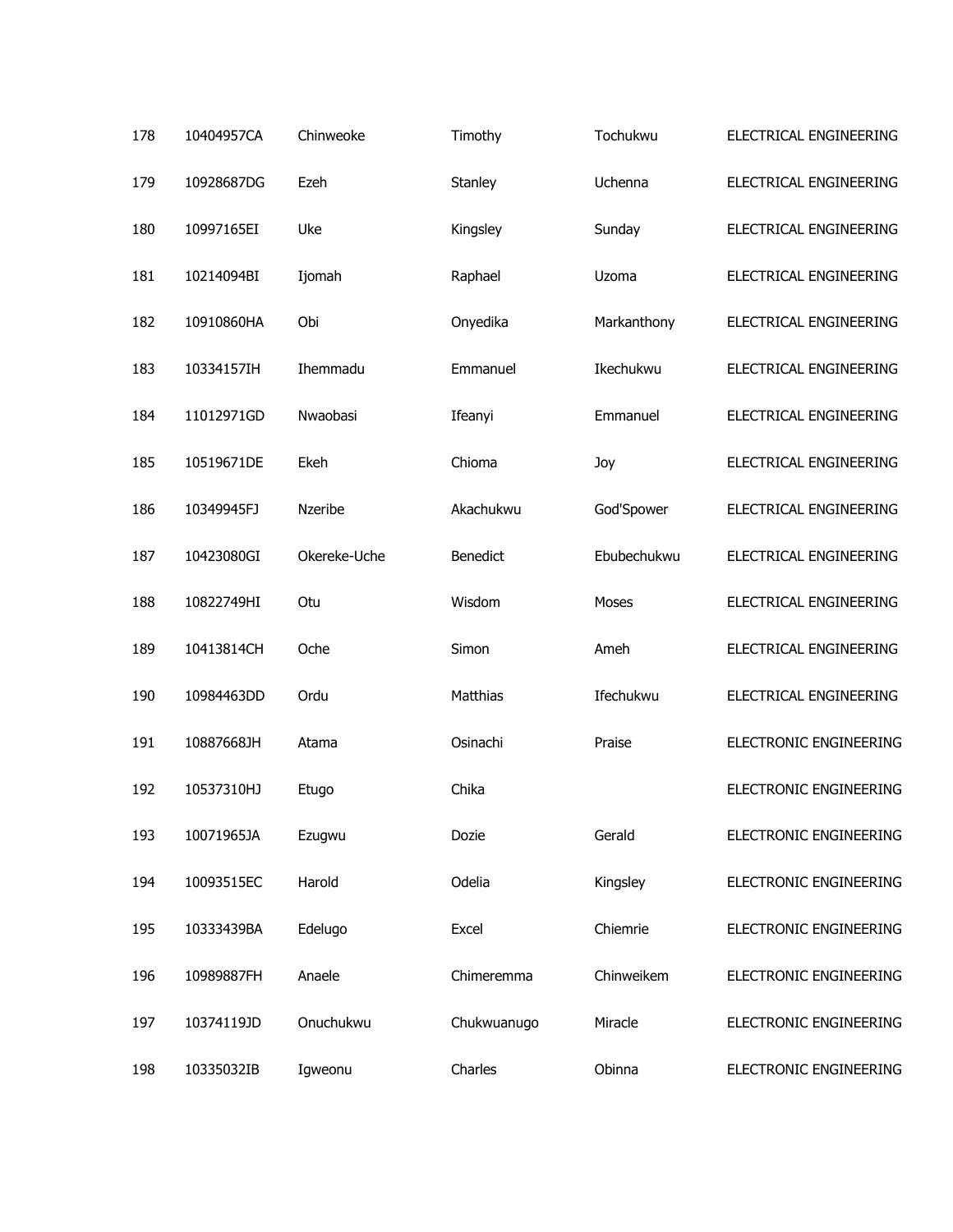| 199 | 10331416GF | Ozoduwa       | Chinyere      | <b>Jennifer</b>    | ELECTRONIC ENGINEERING |
|-----|------------|---------------|---------------|--------------------|------------------------|
| 200 | 11109798JH | Eze           | Chinedu       | Precious           | ELECTRONIC ENGINEERING |
| 201 | 10006144GB | Nwaoha        | Timothy       | Ugochukwu          | ELECTRONIC ENGINEERING |
| 202 | 10520362JF | Eze           | Kingsley      | Uzochukwu          | ELECTRONIC ENGINEERING |
| 203 | 10736775HH | Ogbuefi       | Chukwujekwu   | <b>Fidelis</b>     | ELECTRONIC ENGINEERING |
| 204 | 10123427DB | Aki           | Tobechukwu    | Victor             | ELECTRONIC ENGINEERING |
| 205 | 10889147CF | Oyigbo        | John          | Chinonso           | ELECTRONIC ENGINEERING |
| 206 | 10289289FF | Egbuchu       | Paul          | Ngozi              | ELECTRONIC ENGINEERING |
| 207 | 10051137AJ | Icheka        | Kaetochukwu   | David              | ELECTRONIC ENGINEERING |
| 208 | 10262020JB | Anakwue       | Kenechukwu    | John               | ELECTRONIC ENGINEERING |
| 209 | 10103570EE | Omeje         | David         | Tochukwu           | ELECTRONIC ENGINEERING |
| 210 | 10710319AC | Agu           | Kelvin        | Chima              | ELECTRONIC ENGINEERING |
| 211 | 10088862DD | Ononye        | Chukwunonso   | Priscilla          | ELECTRONIC ENGINEERING |
| 212 | 10382389BI | Udegbunam     | Somtochukwu   | <b>Nuel</b>        | ELECTRONIC ENGINEERING |
| 213 | 10829267CB | Ezeome        | Ugochukwu     | Ekenedilichukwu    | ELECTRONIC ENGINEERING |
| 214 | 11124477AB | Frank-Eme     | Sochima       | Divine             | ELECTRONIC ENGINEERING |
| 215 | 10608803GH | Nwogu         | Grace         | Chiamka            | ELECTRONIC ENGINEERING |
| 216 | 10327200AG | Ejindu        | Emmanuel      | Obumneme           | ELECTRONIC ENGINEERING |
| 217 | 10751016DE | Oranu         | Onyinyechukwu | Precious           | ELECTRONIC ENGINEERING |
| 218 | 11007087GB | Ezeh          | Favour        | Chimamanda         | ELECTRONIC ENGINEERING |
| 219 | 10262748EB | <b>AGBAJI</b> | <b>PEACE</b>  | <b>CHINECHEREM</b> | ELECTRONIC ENGINEERING |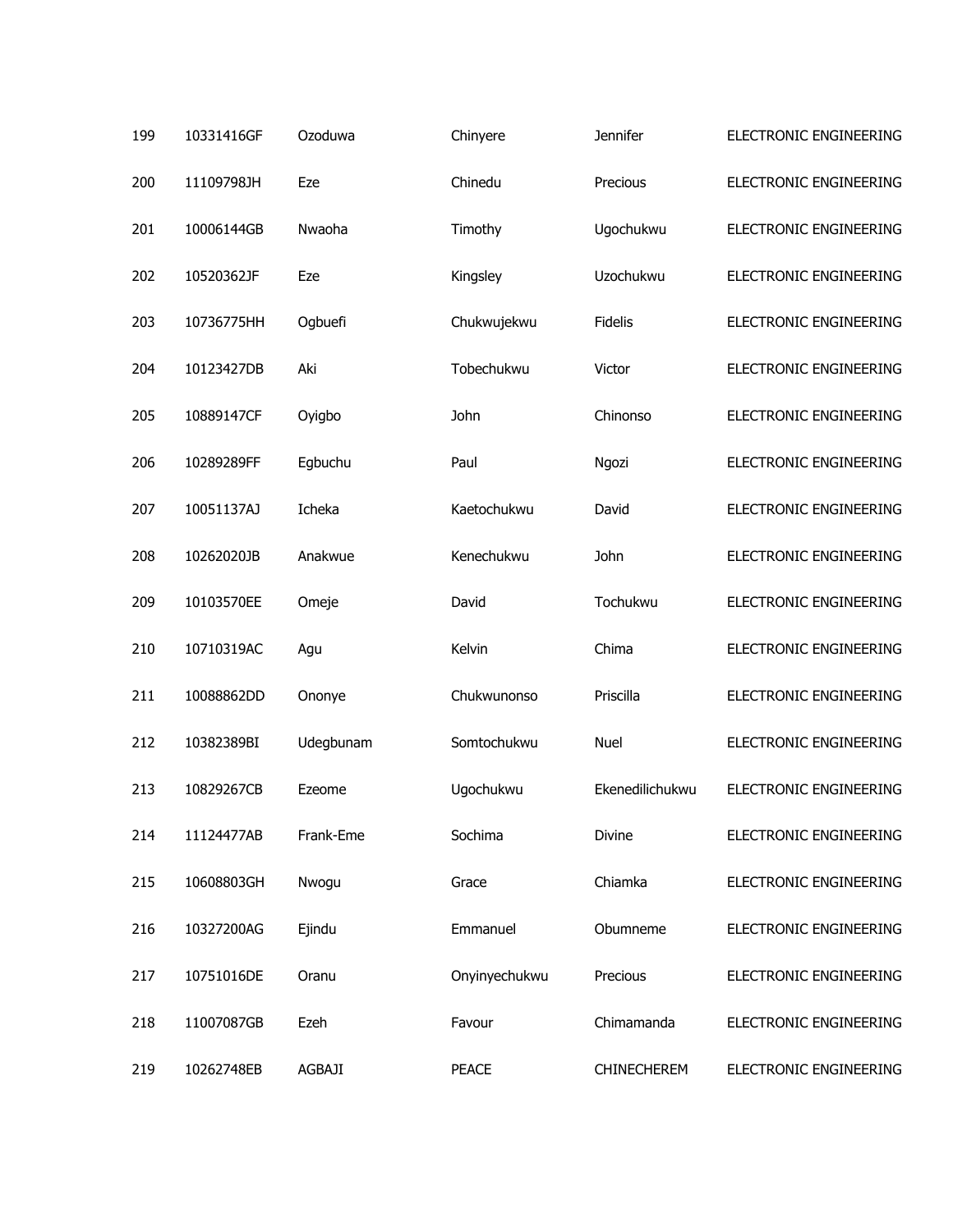| 220 | 10131064BC | Igono        | Godswill   | Uchenna       | ELECTRONIC ENGINEERING |
|-----|------------|--------------|------------|---------------|------------------------|
| 221 | 10047165JB | Eze          | Chimmuanya | Lotachukwu    | ELECTRONIC ENGINEERING |
| 222 | 10888169EJ | Nwobodo      | Emmanuel   | Chibuike      | ELECTRONIC ENGINEERING |
| 223 | 10775791BB | Ofoezie      | Obiora     | Thankgod      | ELECTRONIC ENGINEERING |
| 224 | 10541766JH | Akujuo       | Michael    | Ikechukwu     | ELECTRONIC ENGINEERING |
| 225 | 10381352CF | Anakor       | Uchechukwu | Deborah       | ELECTRONIC ENGINEERING |
| 226 | 10307670AI | Okoye        | Chinemelum | Udochukwu     | ELECTRONIC ENGINEERING |
| 227 | 10787429BH | Onyemaechi   | Blessing   | Cynthia       | ELECTRONIC ENGINEERING |
| 228 | 10701519BI | Okoh         | Michael    | Nnali         | ELECTRONIC ENGINEERING |
| 229 | 10881191DB | Ekweke       | Daniel     | Ifeanyichukwu | ELECTRONIC ENGINEERING |
| 230 | 10014332DI | Mama         | Lucky      | Kosisochukwu  | ELECTRONIC ENGINEERING |
| 231 | 10826358BI | Diugwu       | Promise    | Chisom        | ELECTRONIC ENGINEERING |
| 232 | 10517838AE | Ononogbu     | Richard    | Chinonso      | ELECTRONIC ENGINEERING |
| 233 | 10126133GB | Mbaebie      | Promise    | Nzubechukwu   | ELECTRONIC ENGINEERING |
| 234 | 10597517HC | Onuegbu      | Emmanuel   | Chinonso      | ELECTRONIC ENGINEERING |
| 235 | 11036582EA | Okegbe       | Nnanedum   | Gerald        | ELECTRONIC ENGINEERING |
| 236 | 10186926EC | Ene          | Chinze     | Owen          | ELECTRONIC ENGINEERING |
| 237 | 10465187EB | Leonard      | Samuel     | Onyedika      | ELECTRONIC ENGINEERING |
| 238 | 10063718JG | Iseghohimhen | Ehizefua   | Oghenekevwe   | ELECTRONIC ENGINEERING |
| 239 | 11134528BF | Onu          | Miracle    | Chinenyenwa   | ELECTRONIC ENGINEERING |
| 240 | 11125586GJ | Okechukwu    | Kenneth    | Kelechi       | ELECTRONIC ENGINEERING |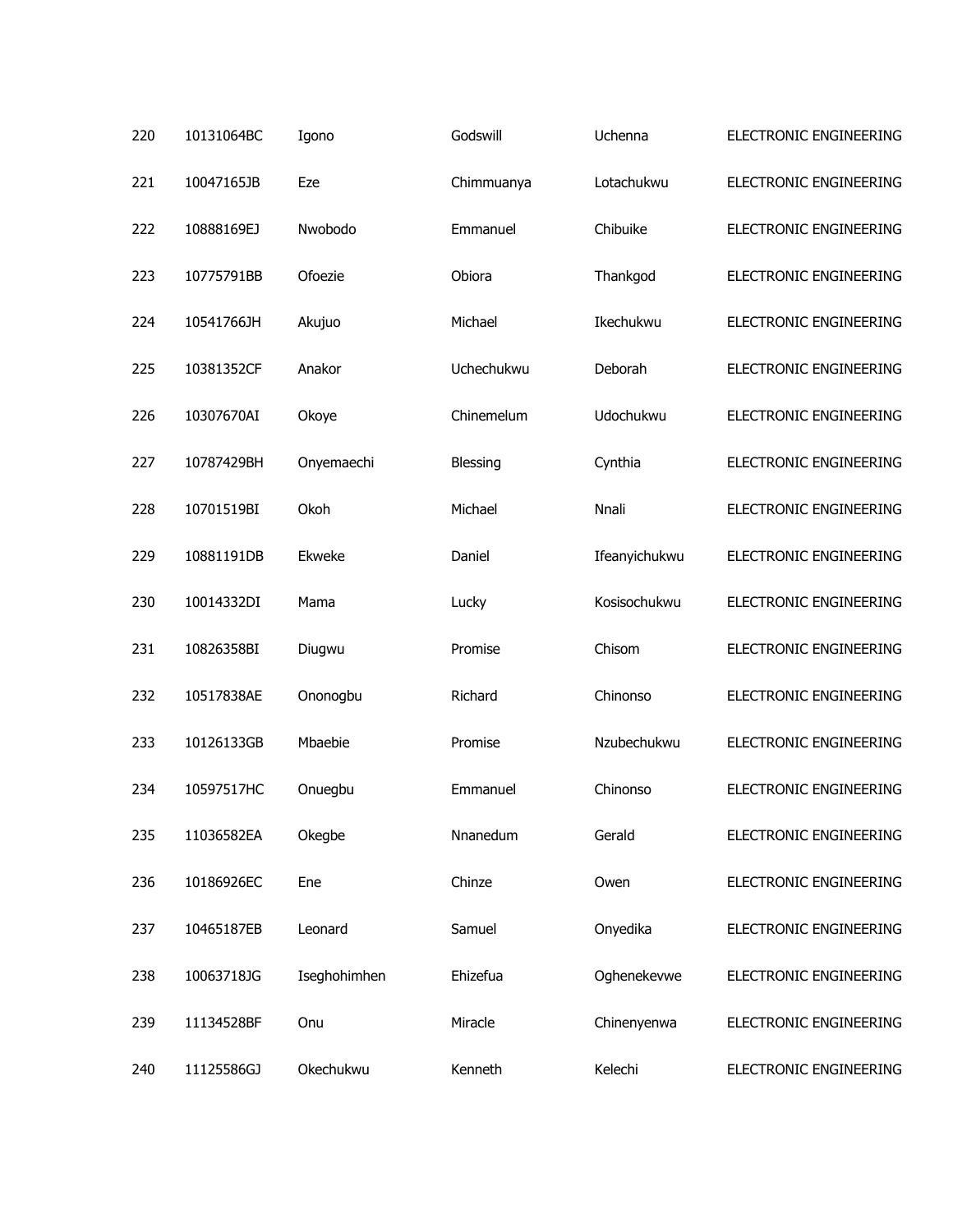| 241 | 10621951AF | Uka-Okereke | Orajimetochukwu | Ogonna        | ELECTRONIC ENGINEERING |
|-----|------------|-------------|-----------------|---------------|------------------------|
| 242 | 10990724GI | Ugochukwu   | Chimuanya       | Chigozirim    | ELECTRONIC ENGINEERING |
| 243 | 10236072EE | Uche        | Ebubechukwu     | Uche-Uduma    | ELECTRONIC ENGINEERING |
| 244 | 10765763CF | Onwuasoanya | Pascal-Mario    | Alexander     | ELECTRONIC ENGINEERING |
| 245 | 10061414CE | Ukeka       | Chidozie        | Chibudom      | ELECTRONIC ENGINEERING |
| 246 | 11062335JA | Okafor-Orji | Okocha          | Mark          | ELECTRONIC ENGINEERING |
| 247 | 10180052AD | Etuoma      | Uzochukwu       | Daniel        | ELECTRONIC ENGINEERING |
| 248 | 10638233EH | Ochonma     | <b>Divine</b>   | Mmesoma       | ELECTRONIC ENGINEERING |
| 249 | 10365114EF | Mbaso       | Ifenna          | <b>Justin</b> | ELECTRONIC ENGINEERING |
| 250 | 10351989DI | Chukwuemeka | Chekwube        | Victor        | ELECTRONIC ENGINEERING |
| 251 | 10540465CD | Nwankwo     | Kenechukwu      | Noel          | ELECTRONIC ENGINEERING |
| 252 | 10278437BJ | Amilo       | Munachiso       | Kevin         | ELECTRONIC ENGINEERING |
| 253 | 10180849DH | Ikueze      | Chidimma        | Marycindy     | ELECTRONIC ENGINEERING |
| 254 | 11290258HE | Egemonye    | Marvellous      | Kenechukwu    | ELECTRONIC ENGINEERING |
| 255 | 10930327GD | Moneme      | Somadina        | Louis-Marie   | ELECTRONIC ENGINEERING |
| 256 | 10560106HG | Anayochukwu | Celestine       | Chibuike      | ELECTRONIC ENGINEERING |
| 257 | 10603466HD | Udoji       | Echezona        | Raphael       | ELECTRONIC ENGINEERING |
| 258 | 10854530IG | Olisenedum  | <b>Success</b>  | Memeh         | ELECTRONIC ENGINEERING |
| 259 | 10122509GJ | Okoh        | Friday          |               | ELECTRONIC ENGINEERING |
| 260 | 10342205JG | Uneke       | Gospel          | Maduabuchi    | ELECTRONIC ENGINEERING |
| 261 | 10915538AE | Ani         | Chidubem        | Nwachukwu     | ELECTRONIC ENGINEERING |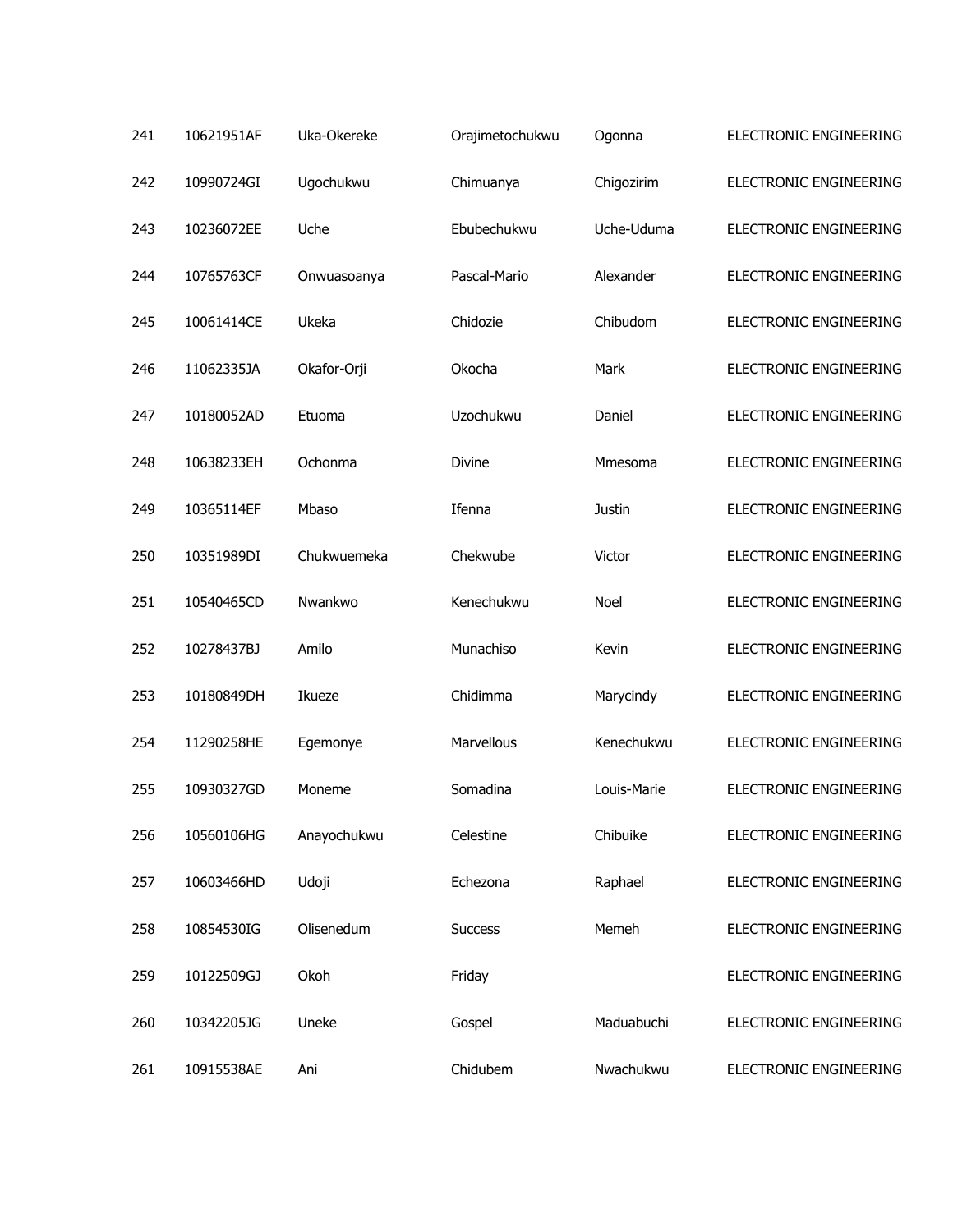| 262 | 10980068CG | Eze        | Godwin        | Chibueze    | ELECTRONIC ENGINEERING |
|-----|------------|------------|---------------|-------------|------------------------|
| 263 | 10174386CG | Onah       | Udochukwu     | Bernard     | ELECTRONIC ENGINEERING |
| 264 | 10387587EB | Matthew    | Chinecheta    | Somtochukwu | ELECTRONIC ENGINEERING |
| 265 | 10979431JE | Okonkwo    | Chinonso      | Stanley     | ELECTRONIC ENGINEERING |
| 266 | 10617309GA | Ugwu       | Emmanuel      | Chukwuebuka | ELECTRONIC ENGINEERING |
| 267 | 10272843CA | Agujiobi   | Izuchukwu     | Emmanuel    | ELECTRONIC ENGINEERING |
| 268 | 11043673BA | Okoro      | Olachi        | Grace       | ELECTRONIC ENGINEERING |
| 269 | 10420928CF | Amedu      | Collins       | Chimezou    | ELECTRONIC ENGINEERING |
| 270 | 10165471JG | Ucheozioko | Conrad        | Uche        | ELECTRONIC ENGINEERING |
| 271 | 11192946EA | Ani        | Charles       | Chinedu     | ELECTRONIC ENGINEERING |
| 272 | 10075111GB | Uzodi      | Tochukwu      | Francisco   | ELECTRONIC ENGINEERING |
| 273 | 10274843DE | Anedo      | Divine        | Chidubem    | ELECTRONIC ENGINEERING |
| 274 | 10157343DG | Ike        | Miracle       | Mmesoma     | ELECTRONIC ENGINEERING |
| 275 | 10299511EB | Ogbaji     | Christopher   | Chukwuemeka | ELECTRONIC ENGINEERING |
| 276 | 10272182GD | Arua       | Chinedum      | Victor      | ELECTRONIC ENGINEERING |
| 277 | 11018616AG | Onyeke     | Victor        | Chibueze    | ELECTRONIC ENGINEERING |
| 278 | 10343294DA | Uwalaka    | Iheanyichukwu | Francis     | ELECTRONIC ENGINEERING |
| 279 | 10551387ED | Mlanga     | Shiekuma      | Samuel      | ELECTRONIC ENGINEERING |
| 280 | 10984832JA | Onun       | Kebe          | Ofem        | ELECTRONIC ENGINEERING |
| 281 | 10891389IJ | Ogbonna    | Ikechukwu     | Ochiebo     | MECHANICAL ENGINEERING |
| 282 | 10086325HI | Idenyi     | Emmanuel      | Oche        | MECHANICAL ENGINEERING |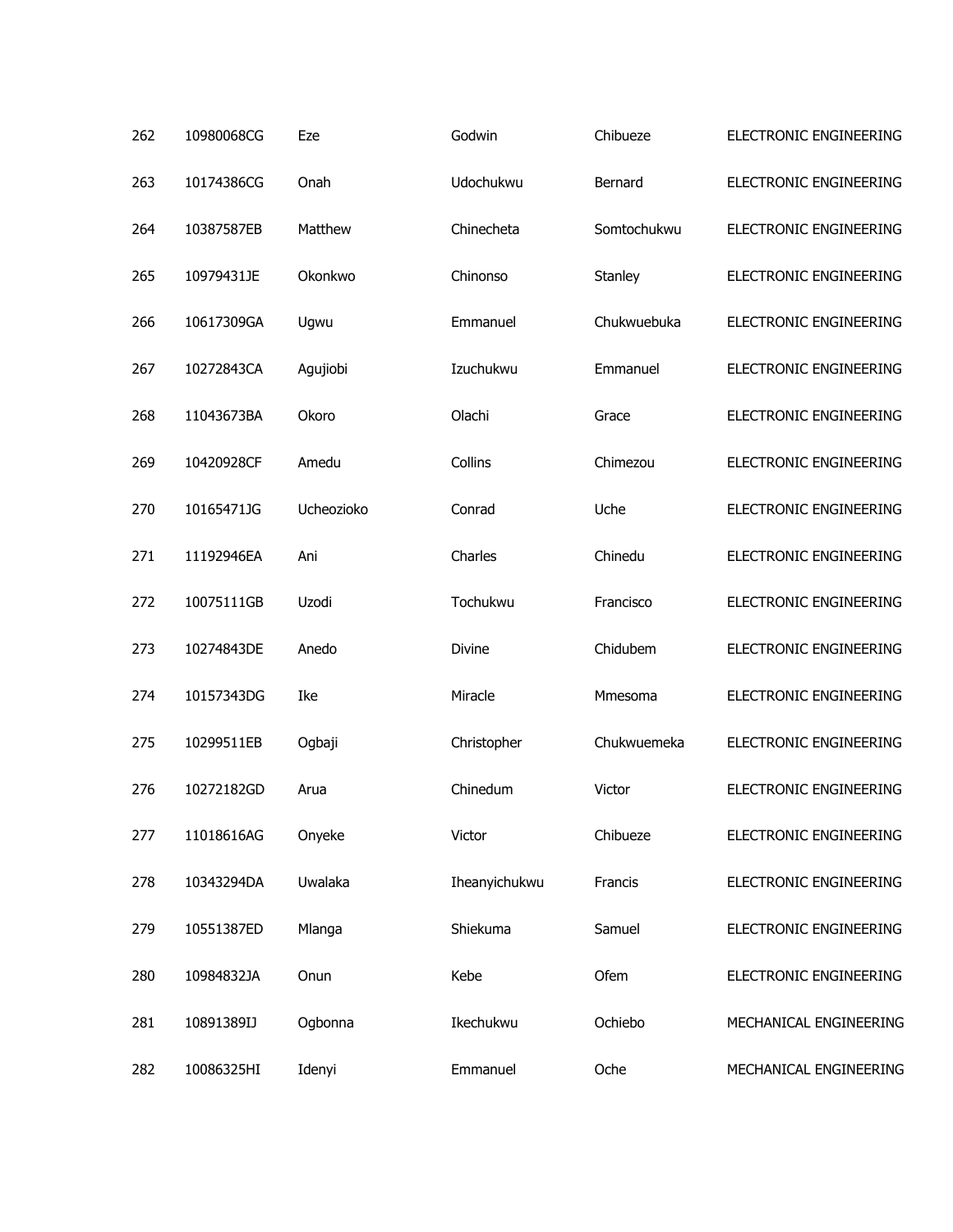| 283 | 10186536EI | Nwadinkpa   | Otutochi     | Caleb            | MECHANICAL ENGINEERING |
|-----|------------|-------------|--------------|------------------|------------------------|
| 284 | 10154845GB | Onyishi     | Sandra       | Chisom           | MECHANICAL ENGINEERING |
| 285 | 10387762AB | Ucha        | Eric         | John             | MECHANICAL ENGINEERING |
| 286 | 10041369BJ | Aduma       | Chukwuebuka  | Daniel           | MECHANICAL ENGINEERING |
| 287 | 10131202ID | Ifeakor     | Udodi        | Macwilliam       | MECHANICAL ENGINEERING |
| 288 | 10281873JA | Obetta      | Victor       | Chidera          | MECHANICAL ENGINEERING |
| 289 | 10184895CE | Okafor      | Moses        | Ejike            | MECHANICAL ENGINEERING |
| 290 | 10741671DG | Ezema       | Pascal       | Chinwuba         | MECHANICAL ENGINEERING |
| 291 | 11168617ID | Christian   | Placid       | Chiemerie        | MECHANICAL ENGINEERING |
| 292 | 10056110CI | Okereke     | Emmanuel     | Chukwuka         | MECHANICAL ENGINEERING |
| 293 | 10334920CJ | Isaac-Kanu  | Fortune      | Chimbueze        | MECHANICAL ENGINEERING |
| 294 | 10987405DE | Ugwu        | Chidiebere   | Paul             | MECHANICAL ENGINEERING |
| 295 | 10362868JA | Nwobodo     | Chinonso     | Michael          | MECHANICAL ENGINEERING |
| 296 | 10594773FJ | Onyeabor    | Divinefavour | Odinakachukwu    | MECHANICAL ENGINEERING |
| 297 | 10523694JA | Ugwuegede   | Chisom       | Vincent          | MECHANICAL ENGINEERING |
| 298 | 10199567EG | Nwosu       | Ezichi       | John             | MECHANICAL ENGINEERING |
| 299 | 11126797CF | Okoli       | Chiemena     | Morris-Alexander | MECHANICAL ENGINEERING |
| 300 | 10414637IA | Nwaeme      | Chibuzor     | Dominic          | MECHANICAL ENGINEERING |
| 301 | 10979362BA | Edafe       | Eniffome     | Theophilus       | MECHANICAL ENGINEERING |
| 302 | 10027749EC | Okodike     | Ebube        | Glory            | MECHANICAL ENGINEERING |
| 303 | 10002234FE | Anyachebelu | Godreigns    | Anieze           | MECHANICAL ENGINEERING |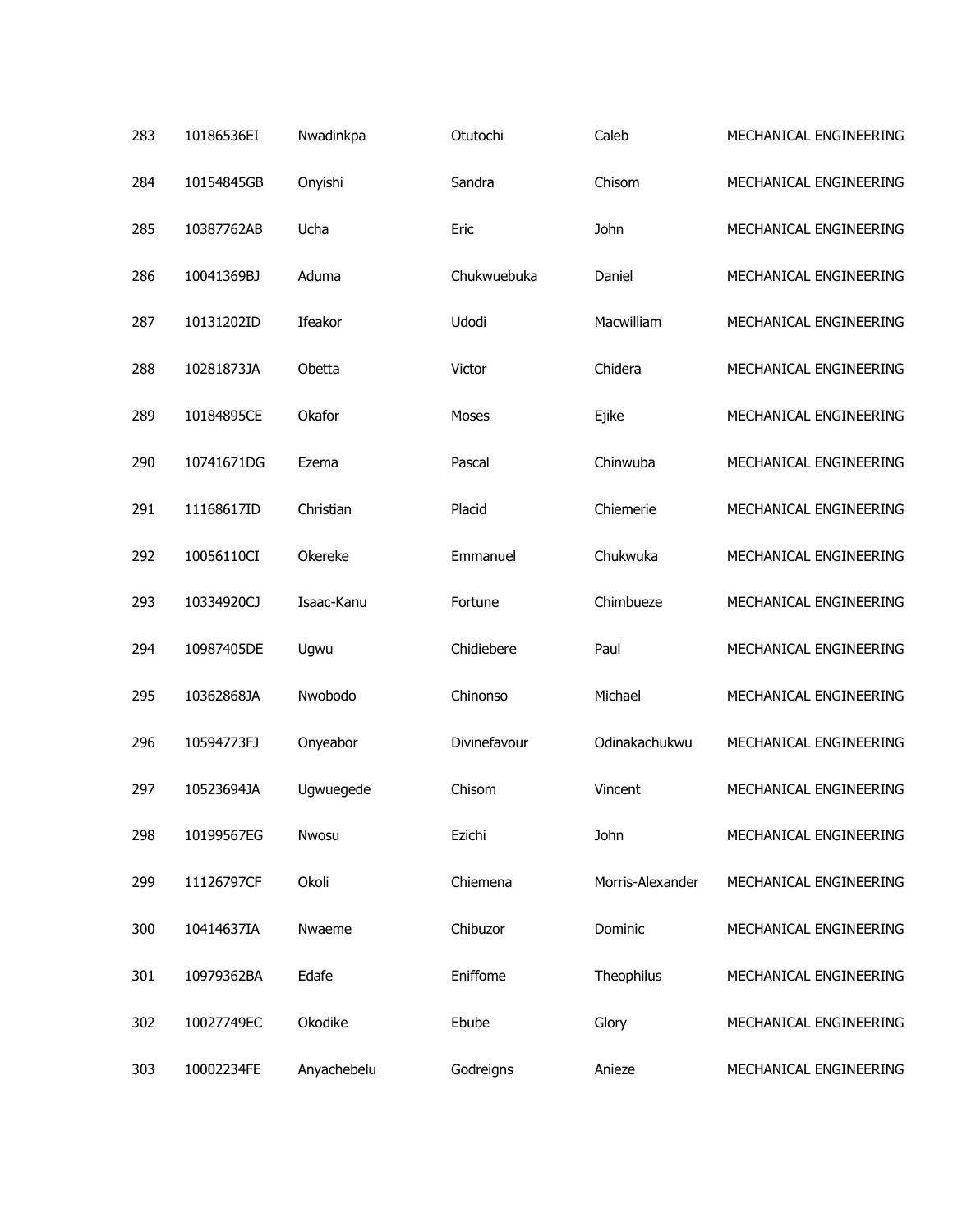| 304 | 10436912II | Arinze          | Emmanuel        | Chidera         | MECHANICAL ENGINEERING |
|-----|------------|-----------------|-----------------|-----------------|------------------------|
| 305 | 10334490FI | Asadu           | Chikaodili      | Frank           | MECHANICAL ENGINEERING |
| 306 | 10846597CD | <b>UKWUEGBU</b> | <b>CHIBUEZE</b> | <b>EMMANUEL</b> | MECHANICAL ENGINEERING |
| 307 | 10447195IF | Igwesi          | Samuel          | Chika           | MECHANICAL ENGINEERING |
| 308 | 10847744HE | Okechukwu       | Ifeoma          | Blessing        | MECHANICAL ENGINEERING |
| 309 | 11136995ID | Igwebuike       | Chidimma        | Progress        | MECHANICAL ENGINEERING |
| 310 | 10012797IE | Onuzulike       | Chinemelumu     | Divine          | MECHANICAL ENGINEERING |
| 311 | 10016924CC | Jekwunwoye      | Chidera         | Anthony         | MECHANICAL ENGINEERING |
| 312 | 10272339HH | Chukwuemeka     | Chidera         | Christian       | MECHANICAL ENGINEERING |
| 313 | 10727613BF | Eshiet          | Abasiekeme      | Ime             | MECHANICAL ENGINEERING |
| 314 | 10060259JE | Nduwuba         | Precious        | Chukwuebuka     | MECHANICAL ENGINEERING |
| 315 | 10143287AJ | Nnaekpe         | Nnaemeka        | Emmanuel        | MECHANICAL ENGINEERING |
| 316 | 10595265DI | Ossai           | Evan            | Obiajulum       | MECHANICAL ENGINEERING |
| 317 | 10223964JA | Patrick         | Ebuka           | Victor          | MECHANICAL ENGINEERING |
| 318 | 10044722EI | Olah            | Othniel         | Michael         | MECHANICAL ENGINEERING |
| 319 | 10718427CF | Chukwudum       | Tochukwu        | Emmanuel        | MECHANICAL ENGINEERING |
| 320 | 11236000IC | Onu             | David           | Jacob           | MECHANICAL ENGINEERING |
| 321 | 10197126JE | Eze             | Christiana      | Chikaodili      | MECHANICAL ENGINEERING |
| 322 | 10547737DC | Ndubuisi        | Chigaemezu      | Daniel          | MECHANICAL ENGINEERING |
| 323 | 10360674HG | Innocent        | Sopuruchi       | Joshua          | MECHANICAL ENGINEERING |
| 324 | 10668116CG | Ogbonna         | Chukwudinma     | Prosper         | MECHANICAL ENGINEERING |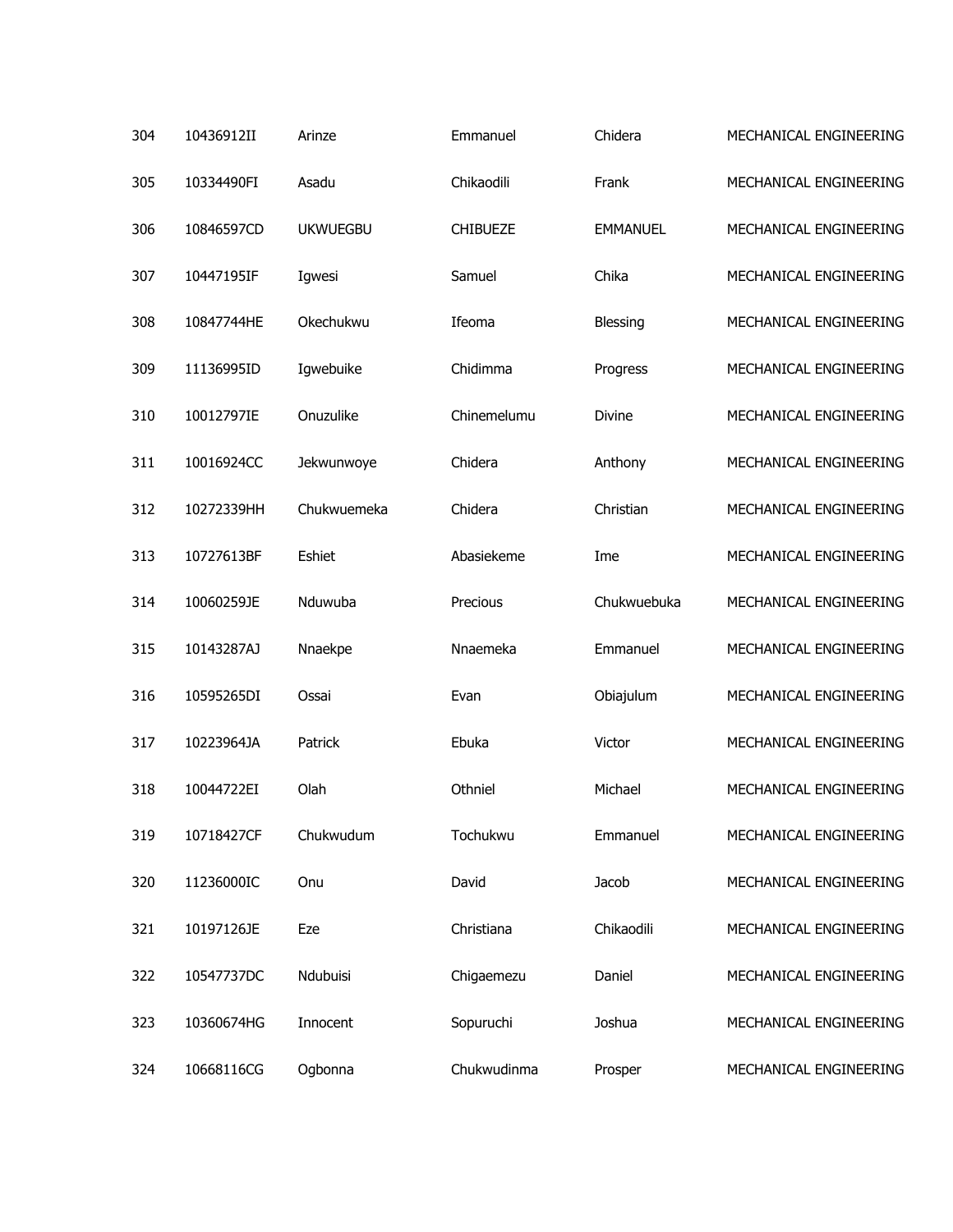| 325 | 10867080HC | Amamah-Life | <b>Newness</b> | Ihiechukwu   | MECHANICAL ENGINEERING |
|-----|------------|-------------|----------------|--------------|------------------------|
| 326 | 10557831BE | Ogbujah     | Benjamin       | Nnanna       | MECHANICAL ENGINEERING |
| 327 | 10785651BG | Ejimofor    | Chimdindu      | Evan         | MECHANICAL ENGINEERING |
| 328 | 10374499CA | Edoho       | Praise         | Samuel       | MECHANICAL ENGINEERING |
| 329 | 10796103II | Idio        | Benjamin       | Daniel       | MECHANICAL ENGINEERING |
| 330 | 10981007CC | Ozomah      | Peter          | Chukwunonso  | MECHANICAL ENGINEERING |
| 331 | 10770940BE | Egwutuoha   | Ugochukwu      | Samuel       | MECHANICAL ENGINEERING |
| 332 | 10990171HI | Ugwuka      | Princewill     | Ezenwata     | MECHANICAL ENGINEERING |
| 333 | 10492668EI | Ezeobi      | Tochukwu       | Michael      | MECHANICAL ENGINEERING |
| 334 | 10788493CG | Ezekannagha | Chukwudubem    | Celestine    | MECHANICAL ENGINEERING |
| 335 | 10176636GG | Nwokobia    | Chidike        | Lucas        | MECHANICAL ENGINEERING |
| 336 | 10796170IB | Agadumo     | Moses          | Ayaroghene   | MECHANICAL ENGINEERING |
| 337 | 10486116BD | Ushi        | Prince         | Chukwujindu  | MECHANICAL ENGINEERING |
| 338 | 10824414DA | Benard      | Paul           | Onyendikachi | MECHANICAL ENGINEERING |
| 339 | 10667576JE | Igwe        | Toochukwu      | Victor       | MECHANICAL ENGINEERING |
| 340 | 10164144AD | Obinna      | Ebubechukwu    | Ayomide      | MECHANICAL ENGINEERING |
| 341 | 10218111JC | Akuma       | Obasi          |              | MECHANICAL ENGINEERING |
| 342 | 10810016FJ | Omeogo      | Emmanuel       | Chinedu      | MECHANICAL ENGINEERING |
| 343 | 10040736HF | Okoene      | Evelynval      | Makuochukwu  | MECHANICAL ENGINEERING |
| 344 | 10754842AC | Nnabude     | Emmanuel       | Chibuike     | MECHANICAL ENGINEERING |
| 345 | 11178626CJ | Nnadi       | Chigozie       | Benedict     | MECHANICAL ENGINEERING |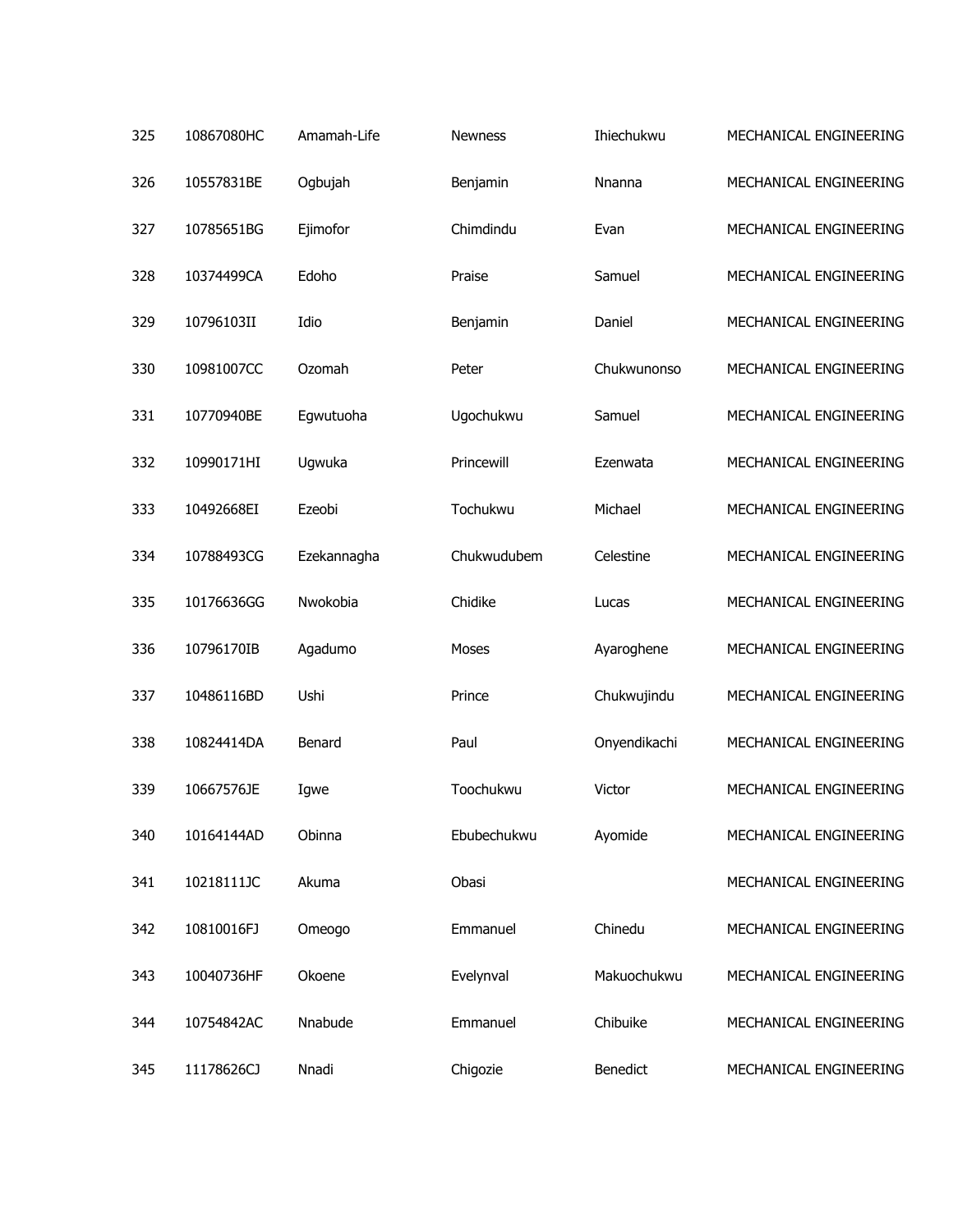| 346 | 10096892JG | Nnadi-Onyebuchi | Ifechukwu         | Collins      | MECHANICAL ENGINEERING |
|-----|------------|-----------------|-------------------|--------------|------------------------|
| 347 | 10788144AG | Ani             | Michael           | Chijindu     | MECHANICAL ENGINEERING |
| 348 | 10439131CH | Nnabuike        | Progress          | Ugwumsinachi | MECHANICAL ENGINEERING |
| 349 | 10297201IE | Eze             | Chidera           |              | MECHANICAL ENGINEERING |
| 350 | 10087082DI | Nwobodo         | Alex              | Chimdi       | MECHANICAL ENGINEERING |
| 351 | 10179744FE | Moneke          | Onyedikachi       | Peter        | MECHANICAL ENGINEERING |
| 352 | 10044570BJ | Ohajianya       | Emmanuel          | Akobundu     | MECHANICAL ENGINEERING |
| 353 | 10477716JA | <b>Ihee</b>     | John              | Ozioma       | MECHANICAL ENGINEERING |
| 354 | 10000453GC | Nwoko           | Oziomachukwu      | Emmanuel     | MECHANICAL ENGINEERING |
| 355 | 10633886JA | Uzondu          | <b>Divinegift</b> |              | MECHANICAL ENGINEERING |
| 356 | 11031971AC | Ujah            | Benjamin          | Inalegwu     | MECHANICAL ENGINEERING |
| 357 | 10428220HB | Ogah            | Favour            | Oheji        | MECHANICAL ENGINEERING |
| 358 | 10656559GI | Afanga          | Mwuese            | Stephanie    | MECHANICAL ENGINEERING |
| 359 | 10136628AE | Agba            | Edward            | Unimdebeshi  | MECHANICAL ENGINEERING |
| 360 | 11181692EG | Ikpeme          | Fortune           | Jacob        | MECHANICAL ENGINEERING |
| 361 | 10081874EF | Igiri           | Rademene          | Anozeng      | MECHANICAL ENGINEERING |
| 362 | 10272928FG | Haruna          | Isreal            | Ufedo-Ojo    | MECHANICAL ENGINEERING |
| 363 | 10461621GJ | Alagoma         | Dagogo            | David        | MECHANICAL ENGINEERING |
| 364 | 10515549IB | Hart            | Joshua            |              | MECHANICAL ENGINEERING |
| 365 | 10273708EE | Isokariari      | Victor            | Sopriala     | MECHANICAL ENGINEERING |
| 366 | 10966341HJ | Tom-Tubobereni  | Israel            | Tamuno-Omie  | MECHANICAL ENGINEERING |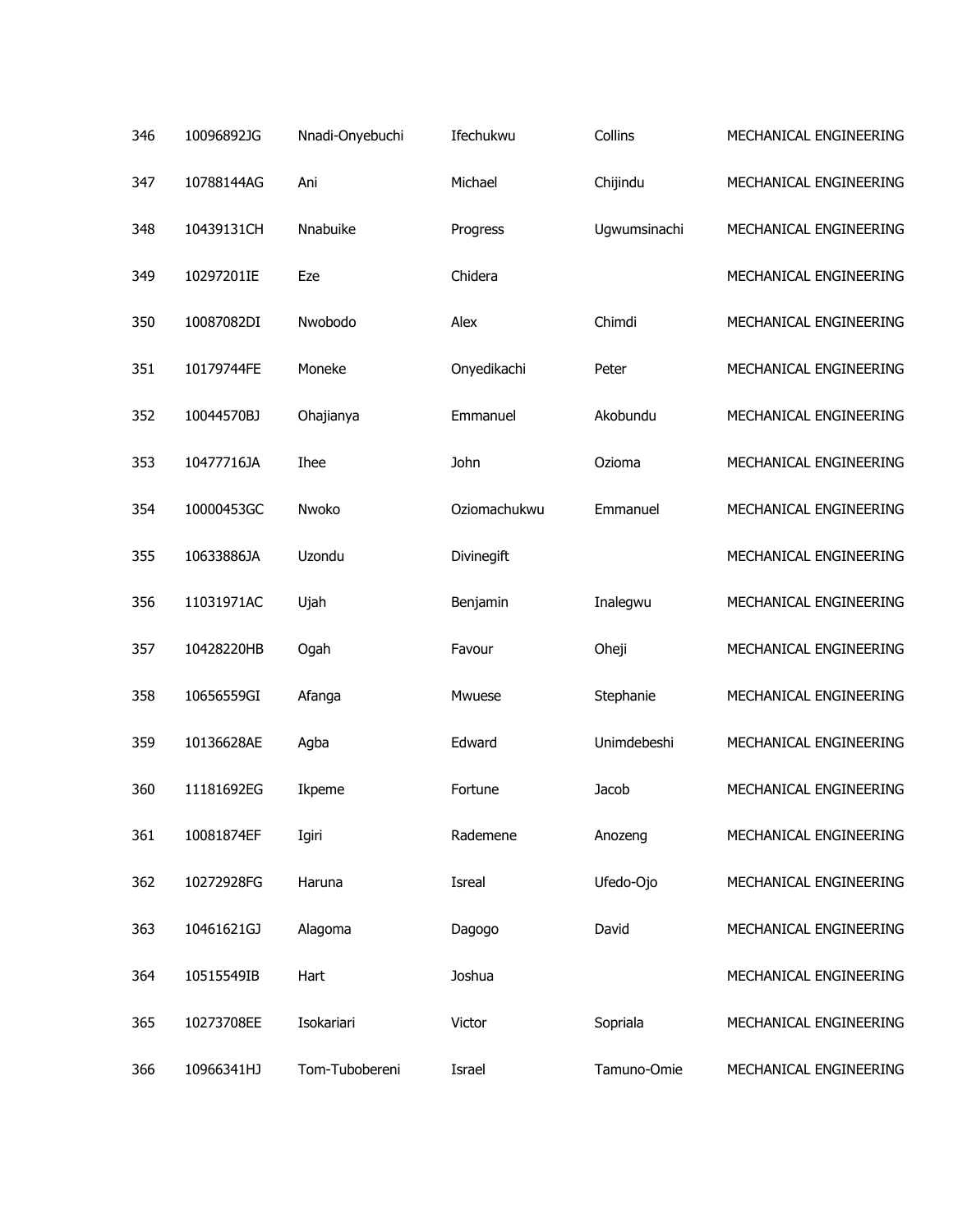| 367 | 10318598BA | Anozie   | Abundance      | Obianuju   | <b>MECHATRONICS</b><br><b>ENGINEERING</b> |
|-----|------------|----------|----------------|------------|-------------------------------------------|
| 368 | 10465896EI | Orji     | Praise         | Chibuikem  | <b>MECHATRONICS</b><br><b>ENGINEERING</b> |
| 369 | 10633547EA | Ossai    | Mark           | Odinaka    | <b>MECHATRONICS</b><br><b>ENGINEERING</b> |
| 370 | 10683111EJ | Etim     | Emmanuel       | Michael    | <b>MECHATRONICS</b><br><b>ENGINEERING</b> |
| 371 | 10429137DG | Kehis    | Cyril          |            | METALLURGICAL AND<br>MATERIAL ENGINEERING |
| 372 | 10021730FH | Ogbugo   | Onyedikachi    | Daniel     | METALLURGICAL AND<br>MATERIAL ENGINEERING |
| 373 | 10368051GB | Anyoha   | Daberenachukwu | Genevieve  | METALLURGICAL AND<br>MATERIAL ENGINEERING |
| 374 | 10519682AB | Egwu     | Onyekachi      | Franklin   | METALLURGICAL AND<br>MATERIAL ENGINEERING |
| 375 | 11112714HJ | Emenike  | Emmanuel       | Chinwekene | METALLURGICAL AND<br>MATERIAL ENGINEERING |
| 376 | 10830177AH | Udeh     | Uchenna        | David      | METALLURGICAL AND<br>MATERIAL ENGINEERING |
| 377 | 10852411EB | Peters   | Ehis           | Destiny    | METALLURGICAL AND<br>MATERIAL ENGINEERING |
| 378 | 11019810BD | Ezenwata | Franklin       | Soromto    | METALLURGICAL AND<br>MATERIAL ENGINEERING |
| 379 | 10644015GE | Kennedy  | Nnebeana       | Chigozie   | METALLURGICAL AND<br>MATERIAL ENGINEERING |
| 380 | 10111224HB | Ikani    | Victor         | Jamago     | METALLURGICAL AND<br>MATERIAL ENGINEERING |

## **FACULTY OF ENVIRONMENTAL STUDEIS**

| S/NO | <b>JAMB REG</b><br><b>NO</b> | <b>SURNAME</b> | <b>FIRSTNAME</b> | <b>MIDDLENAME</b> | <b>COURSE</b>       |
|------|------------------------------|----------------|------------------|-------------------|---------------------|
|      | 10419137GD                   | Onyeocha       | Rehoboth         | Chijinnou         | <b>ARCHITECTURE</b> |
| 2    | 10404860CA                   | Okoli          | Beulah           | Chimamaka         | <b>ARCHITECTURE</b> |
| 3    | 10104933CJ                   | Anyaehie       | Chiamaka         | Angel             | <b>ARCHITECTURE</b> |
| 4    | 10177021HF                   | Arinze         | Oluchi           | Susan             | <b>ARCHITECTURE</b> |
| 5    | 10088756GA                   | Ohiokhuaobo    | Divine-Gift      | Ohinelume         | <b>ARCHITECTURE</b> |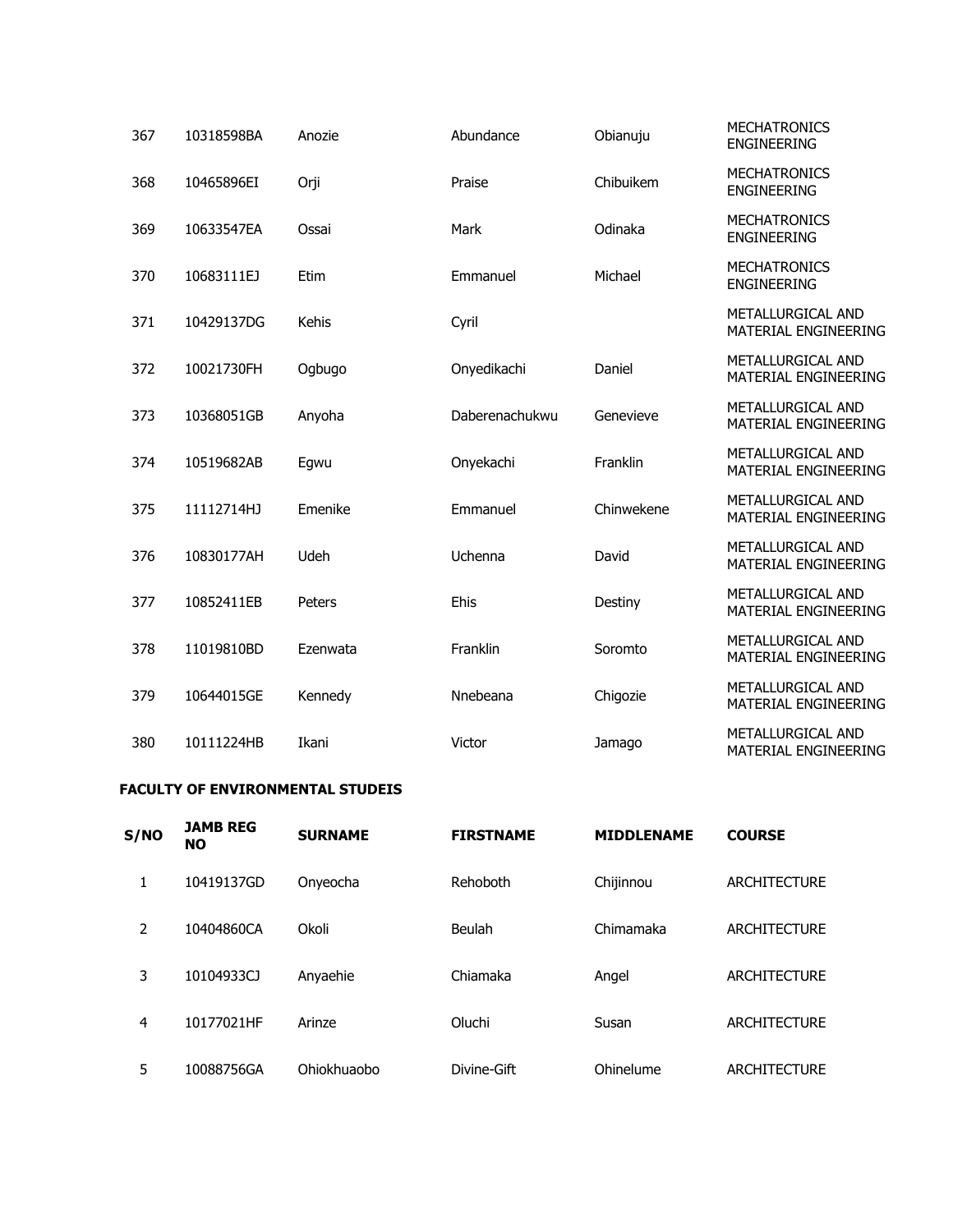| 6  | 10819934IE | Madukwe    | Joseph     | Chinedu       | ARCHITECTURE        |
|----|------------|------------|------------|---------------|---------------------|
| 7  | 10082472JE | Okeke      | Chukwuma   | Andrew        | <b>ARCHITECTURE</b> |
| 8  | 10497860IJ | Udeaja     | Kenechukwu | Dominic       | <b>ARCHITECTURE</b> |
| 9  | 10093697HI | Hillary    | Prudence   | Chukwumdumebi | <b>ARCHITECTURE</b> |
| 10 | 10629176FI | Ogbu       | Chinonso   | Stephen       | <b>ARCHITECTURE</b> |
| 11 | 11077901EJ | Iheanacho  | Chikezie   | Chisom        | <b>ARCHITECTURE</b> |
| 12 | 10267153BI | Ugwu       | Uzoamaka   | Cassandra     | ARCHITECTURE        |
| 13 | 11125678IE | Ezeh       | Charles    | Uchenna       | <b>ARCHITECTURE</b> |
| 14 | 10060954EG | Aballa     | Olive      | Chiamaka      | ARCHITECTURE        |
| 15 | 10057122JG | Chuba-Odum | Ifeoma     | Ugonna        | <b>ARCHITECTURE</b> |
| 16 | 10095842EF | Amobi      | Chibuike   | Maxwell       | ARCHITECTURE        |
| 17 | 10301794HJ | Uzoma      | Chibuike   | Henry         | <b>ARCHITECTURE</b> |
| 18 | 10559208FE | Ndubuisi   | Faith      | Nneoma        | ARCHITECTURE        |
| 19 | 10248919BC | Umoh       | Emediong   | Ini           | ARCHITECTURE        |
| 20 | 10086703BB | Nwafor     | Ikechukwu  | Jideofor      | ARCHITECTURE        |
| 21 | 10839417CJ | Ogujinma   | Chisom     | Lucas         | ARCHITECTURE        |
| 22 | 10020402GE | Abodike    | Princewill | Chukwubuike   | ARCHITECTURE        |
| 23 | 10021331JA | Chendo     | Nmesoma    | Chikamso      | <b>ARCHITECTURE</b> |
| 24 | 10529479AB | Emenonye   | Joseph     | Chukwuemeka   | <b>ARCHITECTURE</b> |
| 25 | 11069748GE | Isaac      | Ndanso     | Ekerete       | ARCHITECTURE        |
| 26 | 10254247DD | Jackson    | Jesse      | Anietie       | ARCHITECTURE        |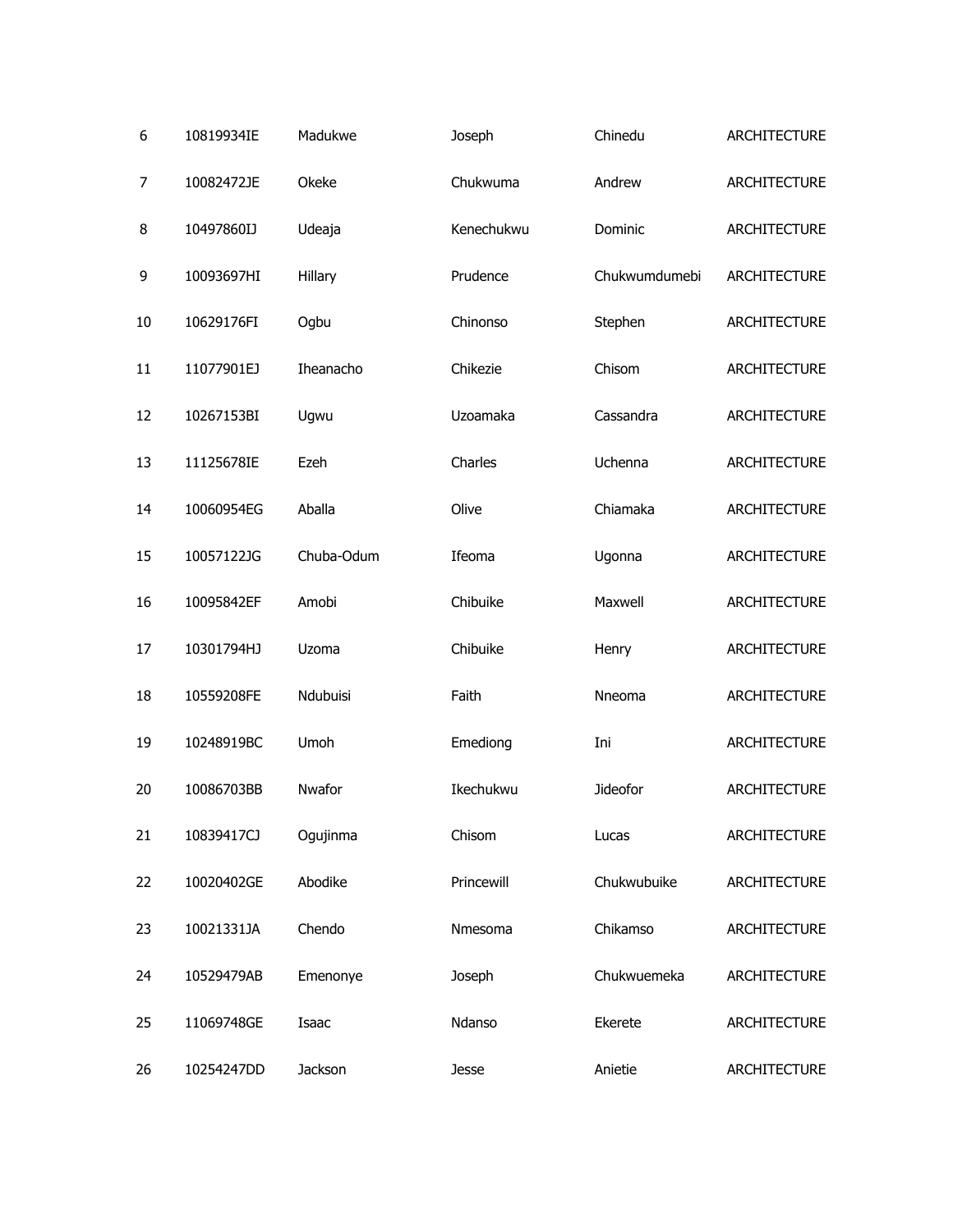| 27 | 10270034AI | Okafor    | Kenechukwu      | Ifeanyi         | ARCHITECTURE |
|----|------------|-----------|-----------------|-----------------|--------------|
| 28 | 10272506GB | Chiekezie | Akachukwu       | Noble-Gold      | ARCHITECTURE |
| 29 | 11214037BB | Okoro     | Victor          | Chizobam        | ARCHITECTURE |
| 30 | 10544274EC | John      | Amida           | Monday          | ARCHITECTURE |
| 31 | 10699514BJ | Nwakalor  | Chinonyelu      | Chiezutegom     | ARCHITECTURE |
| 32 | 10224169FH | Cyriacus  | Ugochukwu       | Joachim         | ARCHITECTURE |
| 33 | 11021460BA | Onu       | <b>Jeremiah</b> | Ekenedilichukwu | ARCHITECTURE |
| 34 | 10867674DG | Okereke   | Marvellous      | Chisom          | ARCHITECTURE |
| 35 | 10026022IC | Enemuo    | Chukwubuzo      | David           | ARCHITECTURE |
| 36 | 10477265IF | Atuh      | Ifechukwu       | Michael         | ARCHITECTURE |
| 37 | 10703377HA | Omoh      | John            | Inobeme         | ARCHITECTURE |
| 38 | 10907910JD | Aleke     | Kosisochukwu    | <b>Sixtus</b>   | ARCHITECTURE |
| 39 | 10404778HC | Elekwachi | Triumph         | Ugwusinachi     | ARCHITECTURE |
| 40 | 10192779EA | Okemefula | Able            | Chizuruoke      | ARCHITECTURE |
| 41 | 10429914DD | Kalu      | Uchenna         | Uma             | ARCHITECTURE |
| 42 | 10048378EB | Agwukalu  | Victor          | Ajike           | ARCHITECTURE |
| 43 | 10083233EC | Johnson   | Victor          | Iheanyi         | ARCHITECTURE |
| 44 | 10590710CG | Chibuike  | Faithful        | Tochukwu        | ARCHITECTURE |
| 45 | 11201633HC | Phillips  | Olives          | Akakan          | ARCHITECTURE |
| 46 | 10211587HA | Azie      | Praise          | Ugochukwu       | ARCHITECTURE |
| 47 | 10604724IC | Enibe     | Chijioke        | Chinaza         | ARCHITECTURE |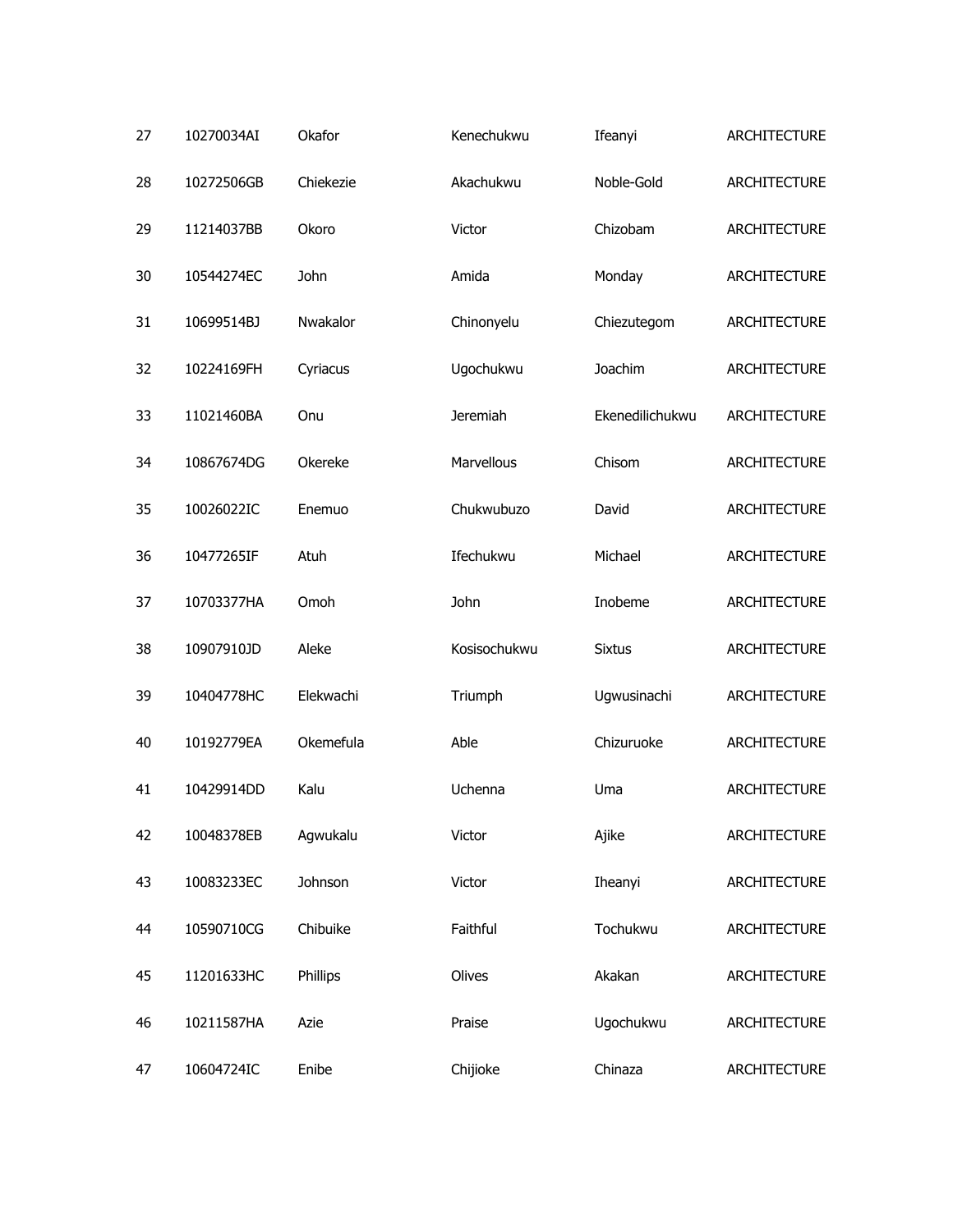| 48 | 10837800DA | Ikegwuonu   | Ifechukwu    | Geoffrey      | ARCHITECTURE        |
|----|------------|-------------|--------------|---------------|---------------------|
| 49 | 11266689GI | Ibeto       | Marycynthia  | Chidimma      | <b>ARCHITECTURE</b> |
| 50 | 10823831DD | Ezeofor     | Stephen      | Uchenna       | <b>ARCHITECTURE</b> |
| 51 | 10230482DD | Ike         | Chinedu      | Joshua        | <b>ARCHITECTURE</b> |
| 52 | 10306742HG | Onwuanyi    | Adachinyelu  | Rita          | ARCHITECTURE        |
| 53 | 11254977JA | Oluku       | Amariah      | Mary          | ARCHITECTURE        |
| 54 | 10767078FH | Osubor      | Onyekachukwu | Great         | ARCHITECTURE        |
| 55 | 11035170AI | David-Ibebe | Prince       | Ejiroghene    | ARCHITECTURE        |
| 56 | 10291666AF | Kanu        | Chiemerie    | Michelle      | ARCHITECTURE        |
| 57 | 10146136JF | Itodo       | Nicholas     | Ogbonna       | ARCHITECTURE        |
| 58 | 10186058CH | Eze         | George       | Enyemaka      | ARCHITECTURE        |
| 59 | 10462763DI | Ene         | Okechukwu    | Francis       | ARCHITECTURE        |
| 60 | 10085757DG | Ikechukwu   | Favour       | Ikenna        | ARCHITECTURE        |
| 61 | 10519276FF | Ugwu        | Maureen      | Chidimma      | ARCHITECTURE        |
| 62 | 10606277HJ | Idogwu      | Sopuruchi    | Gloria        | ARCHITECTURE        |
| 63 | 11218161FF | Nwangwu     | Amarachi     | Mary          | ARCHITECTURE        |
| 64 | 10937790IB | Nwankwo     | Ekene        | Linus         | <b>ARCHITECTURE</b> |
| 65 | 11125306DG | George      | Benita       | Chineye       | <b>ARCHITECTURE</b> |
| 66 | 10184046EJ | Achilike    | Emmanuel     | Onyinyechukwu | <b>ARCHITECTURE</b> |
| 67 | 10667796BG | Anyanwu     | Luke         | Alexander     | <b>ARCHITECTURE</b> |
| 68 | 10295882GE | Uchegbulam  | Chukwuebuka  | Precious      | <b>ARCHITECTURE</b> |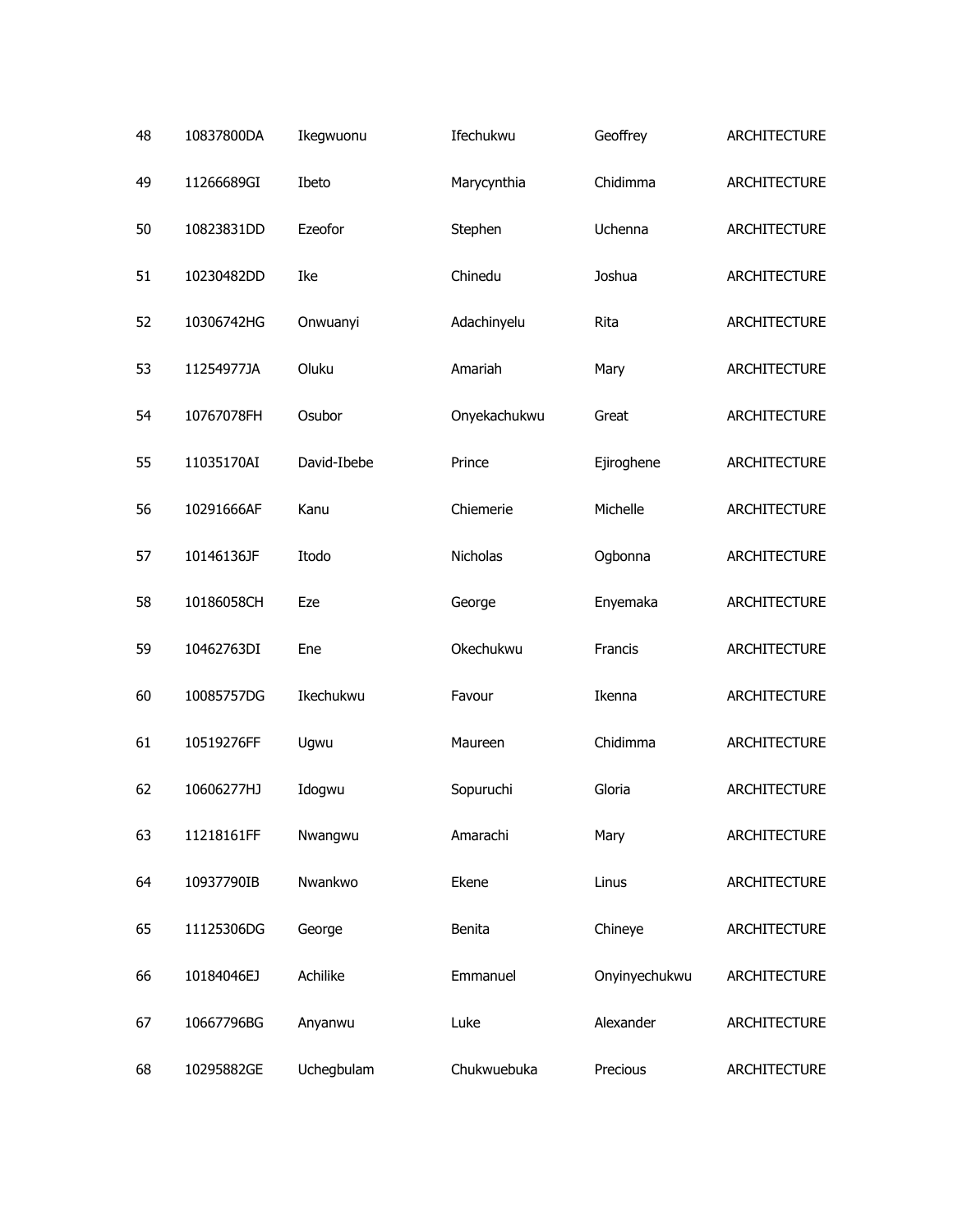| 69 | 10177977CA | Elias     | Cherish        | Chukwu        | <b>ARCHITECTURE</b>                    |
|----|------------|-----------|----------------|---------------|----------------------------------------|
| 70 | 10061430HD | Audu      | Joshua         | Joseph        | <b>ARCHITECTURE</b>                    |
| 71 | 11097323IA | Jumbo     | Raphael        | Tamunologbofa | <b>ARCHITECTURE</b>                    |
| 72 | 10420271FG | Oloche    | Ihotu          | Valentina     | <b>ARCHITECTURE</b>                    |
| 73 | 10569624EA | Umeokeke  | Chukwuemeka    | Emmanuel      | <b>ESTATE MANAGEMENT</b>               |
| 74 | 10702690JE | Nnodim    | David          | Chimkamdiri   | <b>ESTATE MANAGEMENT</b>               |
| 75 | 10033342EE | Onubogu   | Francisca      | Nneka         | <b>ESTATE MANAGEMENT</b>               |
| 76 | 10644316DE | Ogidi     | Anthony        | Junior        | <b>ESTATE MANAGEMENT</b>               |
| 77 | 11290088AC | Eze       | Precious       | Chiamaka      | <b>ESTATE MANAGEMENT</b>               |
| 78 | 10108219GF | Deniran   | Oghenevokeroye | Emmanuel      | <b>ESTATE MANAGEMENT</b>               |
| 79 | 10150679EG | Osedume   | Ifeoma         | Augusta       | <b>ESTATE MANAGEMENT</b>               |
| 80 | 10979744CI | Chime     | Chisom         | Favour        | <b>ESTATE MANAGEMENT</b>               |
| 81 | 10949743BF | Ogbu      | Zion           | Kenechukwu    | <b>ESTATE MANAGEMENT</b>               |
| 82 | 10877604CF | Nnamife   | Netochukwu     | Emmanuel      | <b>ESTATE MANAGEMENT</b>               |
| 83 | 11124996JD | George    | Anita          | Chizaram      | <b>ESTATE MANAGEMENT</b>               |
| 84 | 10986624EJ | Igbeke    | Ifeanyi        | Ubanesse      | <b>ESTATE MANAGEMENT</b>               |
| 85 | 10899164EE | Madubuike | Oluomachi      | Christabel    | <b>ESTATE MANAGEMENT</b>               |
| 86 | 11210995BJ | Amadi     | Chiamaka       | Marycynthia   | <b>ESTATE MANAGEMENT</b>               |
| 87 | 11146869EG | Ugwu      | Jennifer       | Chiazokam     | <b>ESTATE MANAGEMENT</b>               |
| 88 | 10117708BJ | Ume       | Peter          | Chukwuemeka   | <b>ESTATE MANAGEMENT</b>               |
| 89 | 10226551IJ | Igweagu   | Ugochukwu      | Chukwuma      | <b>GEOINFORMATICS AND</b><br>SURVEYING |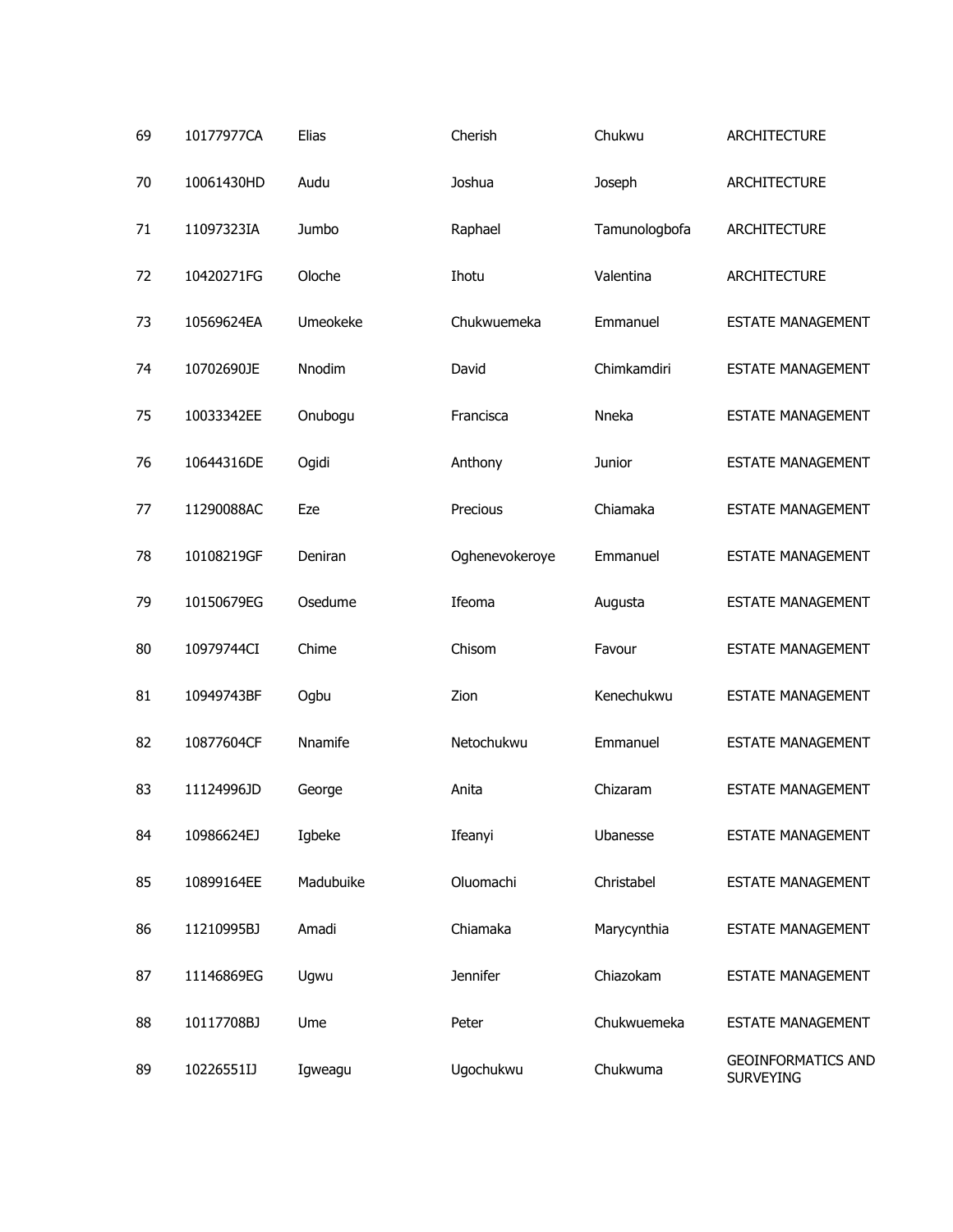| 90  | 11331925AJ | <b>NWANKWO</b> | <b>IFEANYI</b> | VALENTINE      | <b>GEOINFORMATICS AND</b><br><b>SURVEYING</b> |
|-----|------------|----------------|----------------|----------------|-----------------------------------------------|
| 91  | 10975885GC | Ejiofor        | Godwin         | Chinedu        | <b>GEOINFORMATICS AND</b><br><b>SURVEYING</b> |
| 92  | 11197136IA | Chibueze       | Triumph        | Chiemerie      | <b>GEOINFORMATICS AND</b><br><b>SURVEYING</b> |
| 93  | 10002057AD | Ejikeme        | Joseph         | Chiemerie      | <b>GEOINFORMATICS AND</b><br><b>SURVEYING</b> |
| 94  | 10372703HD | Ereba          | <b>Jeffrey</b> | Nekabari       | <b>GEOINFORMATICS AND</b><br><b>SURVEYING</b> |
| 95  | 10246584DD | Ayadiuno       | Victor         | Enyinnia       | <b>GEOINFORMATICS AND</b><br><b>SURVEYING</b> |
| 96  | 10573477CE | Okechukwu      | Emmanuel       | Chigozie       | <b>GEOINFORMATICS AND</b><br><b>SURVEYING</b> |
| 97  | 10100873IE | Ngwoke         | Chimaobi       | Victor         | <b>GEOINFORMATICS AND</b><br><b>SURVEYING</b> |
| 98  | 10808530FF | Atuma          | <b>Divine</b>  | Chidiebube     | <b>GEOINFORMATICS AND</b><br><b>SURVEYING</b> |
| 99  | 10737388IB | Ezenma         | Emmanuel       | Chibuikem      | <b>GEOINFORMATICS AND</b><br><b>SURVEYING</b> |
| 100 | 11093889AD | Okonkwo        | Kamdilichukwu  | Pascal         | <b>GEOINFORMATICS AND</b><br><b>SURVEYING</b> |
| 101 | 11129852HF | Eloke          | Chimaobi       | Charles        | <b>GEOINFORMATICS AND</b><br><b>SURVEYING</b> |
| 102 | 10891028AI | Chukwuani      | Chijindu       | Robert         | <b>GEOINFORMATICS AND</b><br><b>SURVEYING</b> |
| 103 | 10726887FJ | Ekwo           | Chimaobi       | Franklin       | <b>GEOINFORMATICS AND</b><br><b>SURVEYING</b> |
| 104 | 11191425EE | Okweye         | Olisenekwu     | <b>Blessed</b> | <b>GEOINFORMATICS AND</b><br><b>SURVEYING</b> |
| 105 | 11323755HF | Ugwunze        | Ugochukwu      | Emmanuel       | <b>GEOINFORMATICS AND</b><br><b>SURVEYING</b> |
| 106 | 10970223HD | Ude            | Obioma         | Ramona         | <b>GEOINFORMATICS AND</b><br><b>SURVEYING</b> |
| 107 | 10679256HB | Ezema          | Ugochukwu      | Livinus        | <b>GEOINFORMATICS AND</b><br><b>SURVEYING</b> |
| 108 | 10800351FB | Ozor           | Samuel         | Kenechukwu     | <b>GEOINFORMATICS AND</b><br><b>SURVEYING</b> |
| 109 | 10181758CG | Ogidiagba      | Oghenetega     |                | <b>GEOINFORMATICS AND</b><br><b>SURVEYING</b> |
| 110 | 10840738ED | Omeje          | Emmanuel       | Kenechukwu     | <b>GEOINFORMATICS AND</b><br><b>SURVEYING</b> |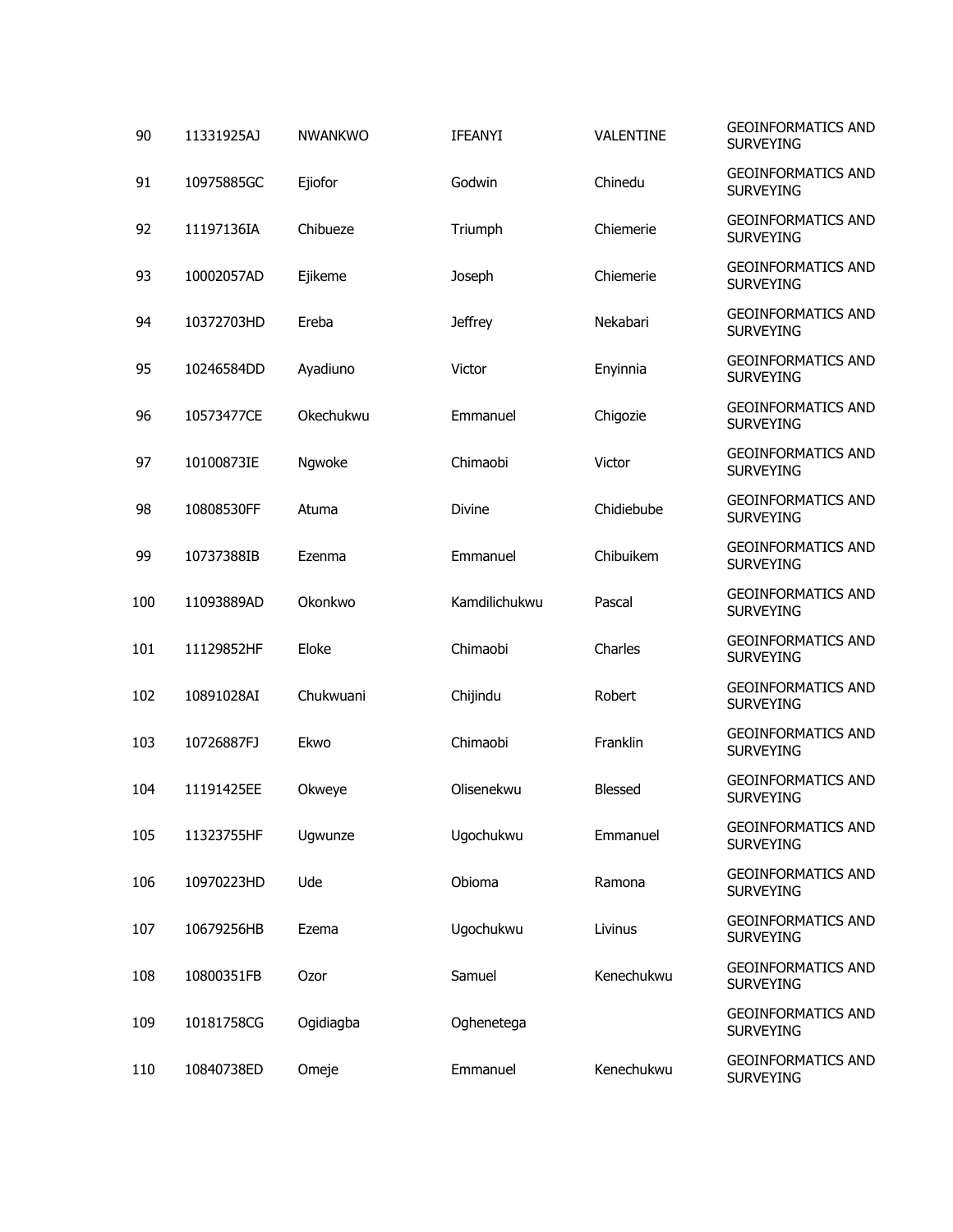| 111 | 10773032ED | Owoh       | <b>Bright</b>    | Obinna     | <b>GEOINFORMATICS AND</b><br><b>SURVEYING</b> |
|-----|------------|------------|------------------|------------|-----------------------------------------------|
| 112 | 10211901AB | Nwatu      | <b>Divine</b>    | Ifesinachi | URBAN AND REGIONAL<br><b>PLANNING</b>         |
| 113 | 10024707FA | Amagwuncha | Praise           | Mmesoma    | URBAN AND REGIONAL<br><b>PLANNING</b>         |
| 114 | 10009586BH | Odo        | Cornelius        | Onyekachi  | URBAN AND REGIONAL<br><b>PLANNING</b>         |
| 115 | 10225389ID | Ubaneche   | Chukwuebuka      | Joseph     | URBAN AND REGIONAL<br><b>PLANNING</b>         |
| 116 | 11293227JB | Ani        | Austin           | Tochukwu   | URBAN AND REGIONAL<br><b>PLANNING</b>         |
| 117 | 11283015HF | Otabiri    | Unwoyaweze       |            | URBAN AND REGIONAL<br><b>PLANNING</b>         |
| 118 | 10837538EA | Ameh       | Samuel           | Ameh       | URBAN AND REGIONAL<br><b>PLANNING</b>         |
| 119 | 11019555AC | Nwafor     | <b>Udochukwu</b> | Favour     | URBAN AND REGIONAL<br><b>PLANNING</b>         |

## **FACULTY OF HEALTH SCIENCE AND TECHNOLOGY**

| <b>SNO</b> | <b>JAMB REG NO</b> | <b>SURNAME</b> | <b>FIRSTNAME</b> | <b>MIDDLENAME</b> | <b>COURSE</b>                               |
|------------|--------------------|----------------|------------------|-------------------|---------------------------------------------|
| 1          | 10389681GE         | Adimuo         | Emmanuella       | Ifunanya          | MEDICAL LABORATORY<br><b>SCIENCE</b>        |
| 2          | 10394210FH         | Adimuo         | Keneth           | Kenechukwu        | MEDICAL LABORATORY<br><b>SCIENCE</b>        |
| 3          | 10273824IE         | Okoronkwo      | Solomon          | Eberechukwu       | <b>MEDICAL LABORATORY</b><br><b>SCIENCE</b> |
| 4          | 10290488EH         | John           | Oluchukwu        |                   | MEDICAL LABORATORY<br><b>SCIENCE</b>        |
| 5          | 10535675DH         | Okorie         | Chinonye         | Esther            | MEDICAL LABORATORY<br><b>SCIENCE</b>        |
| 6          | 10699245FA         | Amajeh         | Peace            | Ugbede            | MEDICAL LABORATORY<br><b>SCIENCE</b>        |
| 7          | 11303862AC         | Obi            | Miracle          | Chiweokwu         | MEDICAL LABORATORY<br><b>SCIENCE</b>        |
| 8          | 10614811IF         | Iloka          | Chiamaka         | Grace             | MEDICAL LABORATORY<br><b>SCIENCE</b>        |
| 9          | 10734827AE         | Nwafor         | Somtochukwu      | Peter             | MEDICAL LABORATORY<br><b>SCIENCE</b>        |
| 10         | 11268575DG         | Ezekwube       | Chinenye         | Vivian            | <b>MEDICAL LABORATORY</b><br><b>SCIENCE</b> |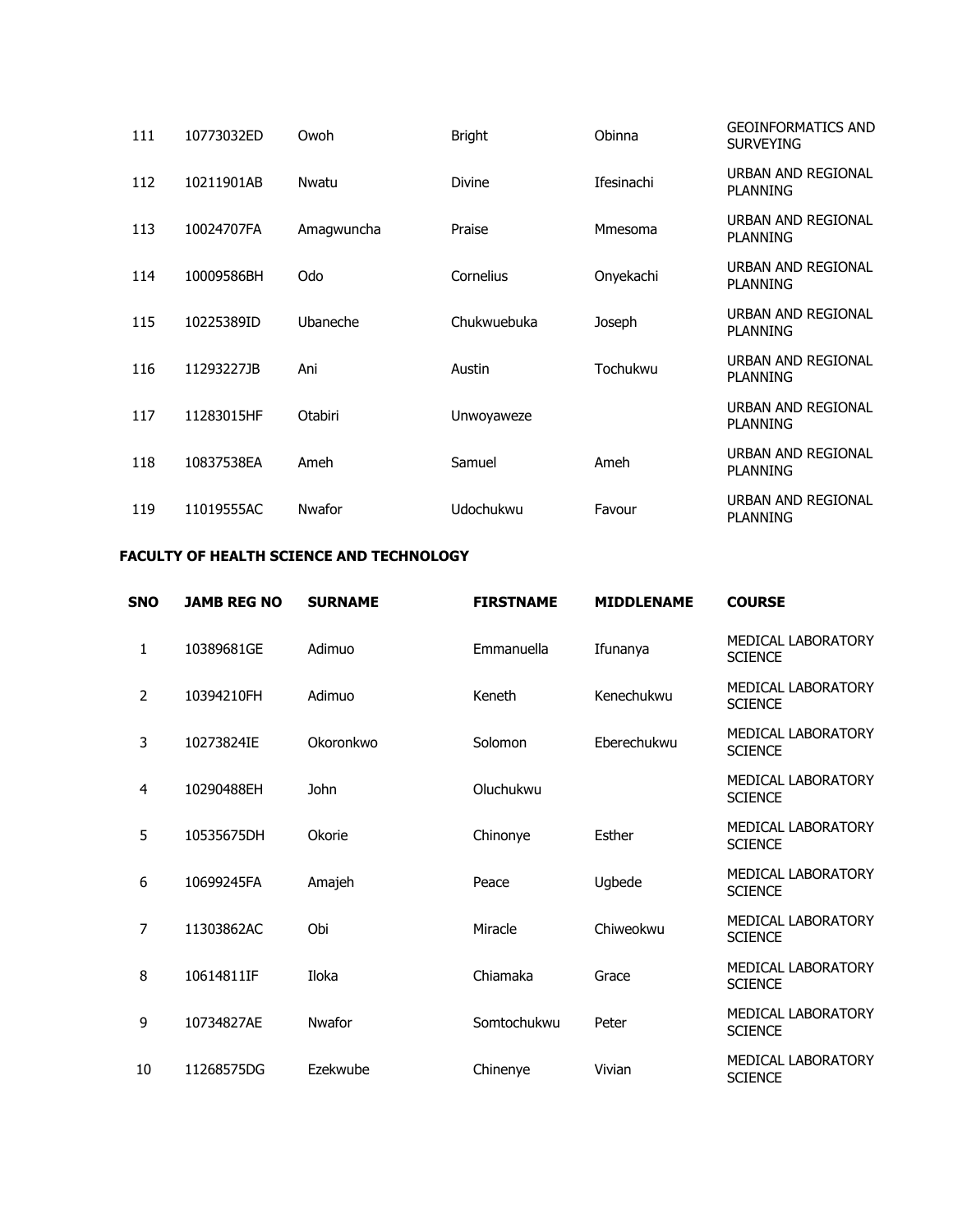| 11 | 10427245IG | Igwulube  | Chidima      | Shalom      | MEDICAL LABORATORY<br><b>SCIENCE</b> |
|----|------------|-----------|--------------|-------------|--------------------------------------|
| 12 | 10247417FG | Ekwueme   | Celestina    | Chika       | MEDICAL LABORATORY<br><b>SCIENCE</b> |
| 13 | 10169958CB | Odo       | Thaddeus     | Makuochukwu | MEDICAL LABORATORY<br><b>SCIENCE</b> |
| 14 | 11013273DA | Agbaji    | Joshua       | Chikamso    | MEDICAL LABORATORY<br><b>SCIENCE</b> |
| 15 | 10448871AE | Abonyi    | Chidubem     | Joel        | MEDICAL LABORATORY<br><b>SCIENCE</b> |
| 16 | 10403287ID | Amogu     | Divinefavour | Ijeoma      | MEDICAL LABORATORY<br><b>SCIENCE</b> |
| 17 | 10864628FG | Ajila     | Faith        | Funmilayo   | MEDICAL LABORATORY<br><b>SCIENCE</b> |
| 18 | 10963462ID | Urama     | Joy          | Oluchukwu   | MEDICAL LABORATORY<br><b>SCIENCE</b> |
| 19 | 10575303HF | Ezeaku    | Chimdindu    | Okwuchukwu  | MEDICAL LABORATORY<br><b>SCIENCE</b> |
| 20 | 10079973CF | Obiagboso | Chiamaka     | Benita      | MEDICAL LABORATORY<br><b>SCIENCE</b> |
| 21 | 10970802IC | Igwe      | Kosisochukwu | Faustina    | MEDICAL LABORATORY<br><b>SCIENCE</b> |
| 22 | 10723941HA | Ezugwu    | Onyekachi    | Johnson     | MEDICAL LABORATORY<br><b>SCIENCE</b> |
| 23 | 11177826AE | Ani       | Joseph       | Echezonayah | MEDICAL LABORATORY<br><b>SCIENCE</b> |
| 24 | 10163228DF | Ewo       | Emmanuel     | Chiagozie   | MEDICAL LABORATORY<br><b>SCIENCE</b> |
| 25 | 10631895EJ | Ugwu      | Precious     | Chiamaka    | MEDICAL LABORATORY<br><b>SCIENCE</b> |
| 26 | 10990071IH | Ugwoke    | Kingsley     | Chibuike    | MEDICAL LABORATORY<br><b>SCIENCE</b> |
| 27 | 10061377DI | Ndirika   | Blessing     | Chinenyenwa | MEDICAL LABORATORY<br><b>SCIENCE</b> |
| 28 | 11246805GF | Iroagba   | Onyinyechi   | Jessica     | MEDICAL LABORATORY<br><b>SCIENCE</b> |
| 29 | 10308578JH | Nwabudike | Jennifer     | Isioma      | MEDICAL LABORATORY<br><b>SCIENCE</b> |
| 30 | 10716463JH | Nnadi     | Lucky        | Amobi       | MEDICAL LABORATORY<br><b>SCIENCE</b> |
| 31 | 10162416EG | Ezema     | Ruth         | Chiakonam   | MEDICAL LABORATORY<br><b>SCIENCE</b> |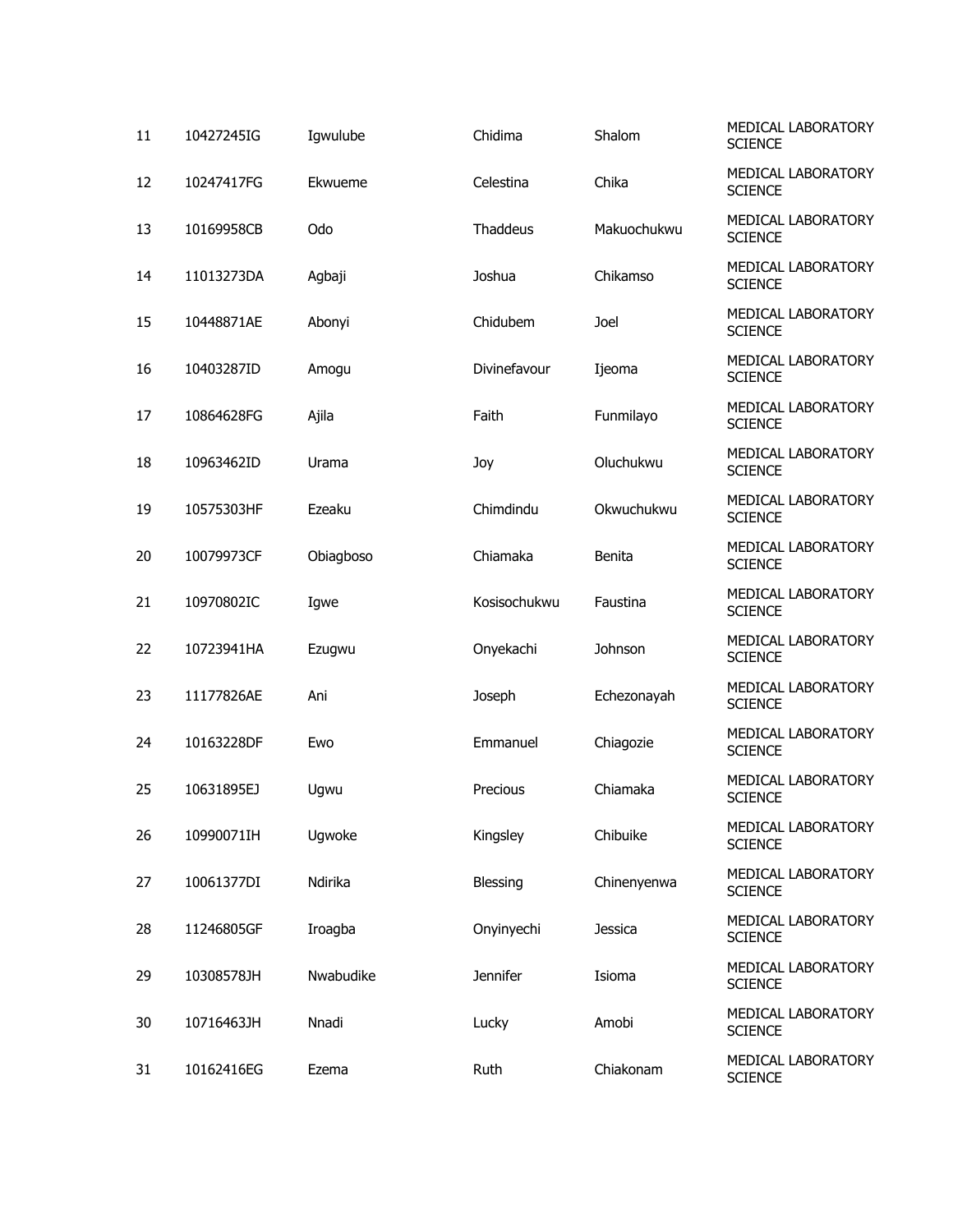| 32 | 10194078CD | Maduabuchi  | Chisom        |                 | MEDICAL LABORATORY<br><b>SCIENCE</b> |
|----|------------|-------------|---------------|-----------------|--------------------------------------|
| 33 | 10932048EB | Ezinwa      | Adaobi        | Precious        | MEDICAL LABORATORY<br><b>SCIENCE</b> |
| 34 | 10484114AF | Maxwell     | Gift          | Chinolu         | MEDICAL LABORATORY<br><b>SCIENCE</b> |
| 35 | 10429695BB | Nwabueze    | Felicia       | Odinaka         | MEDICAL LABORATORY<br><b>SCIENCE</b> |
| 36 | 11178329EH | Agu         | Emmanuel      | Chukwuebuka     | MEDICAL LABORATORY<br><b>SCIENCE</b> |
| 37 | 10830173BJ | Ezema       | Deborah       | Ifunanya        | MEDICAL LABORATORY<br><b>SCIENCE</b> |
| 38 | 10733283HH | Okorji      | Chiamaka      | <b>Jennifer</b> | MEDICAL LABORATORY<br><b>SCIENCE</b> |
| 39 | 10718357EB | Iduh        | Onyinyechi    | Nmesoma         | MEDICAL LABORATORY<br><b>SCIENCE</b> |
| 40 | 10920305FJ | Akpa        | Chidinmma     | Blessing        | MEDICAL LABORATORY<br><b>SCIENCE</b> |
| 41 | 10775735IC | Odoh        | <b>Judith</b> | Nneoma          | MEDICAL LABORATORY<br><b>SCIENCE</b> |
| 42 | 11193730BG | <b>Dike</b> | Pascal        | Chukwuebuka     | MEDICAL LABORATORY<br><b>SCIENCE</b> |
| 43 | 10132034BC | Okeke       | <b>Bethel</b> | Adajesus        | MEDICAL LABORATORY<br><b>SCIENCE</b> |
| 44 | 10022088FA | Ogohi       | Emmanuel      | Ojotule         | MEDICAL LABORATORY<br><b>SCIENCE</b> |
| 45 | 10846195GF | Agbo        | Celestina     | Ogechi          | MEDICAL LABORATORY<br><b>SCIENCE</b> |
| 46 | 10362249AH | Nwankwo     | Chisom        | Jane            | MEDICAL LABORATORY<br><b>SCIENCE</b> |
| 47 | 10243675DA | Obu         | Amobi         | Vincent         | MEDICAL LABORATORY<br><b>SCIENCE</b> |
| 48 | 10176538GJ | Eze         | Tochukwu      | Regina          | MEDICAL LABORATORY<br><b>SCIENCE</b> |
| 49 | 10647645DI | Iwuanyanwu  | Precious      | Chiamaka        | MEDICAL LABORATORY<br><b>SCIENCE</b> |
| 50 | 10981543GD | Onyia       | Blessing      | Chinyere        | MEDICAL LABORATORY<br><b>SCIENCE</b> |
| 51 | 10953830HD | Nwanosike   | David         | Iheanyichukwu   | MEDICAL LABORATORY<br><b>SCIENCE</b> |
| 52 | 11287287GD | Anike       | Emmanuel      | Chiagozie       | MEDICAL LABORATORY<br><b>SCIENCE</b> |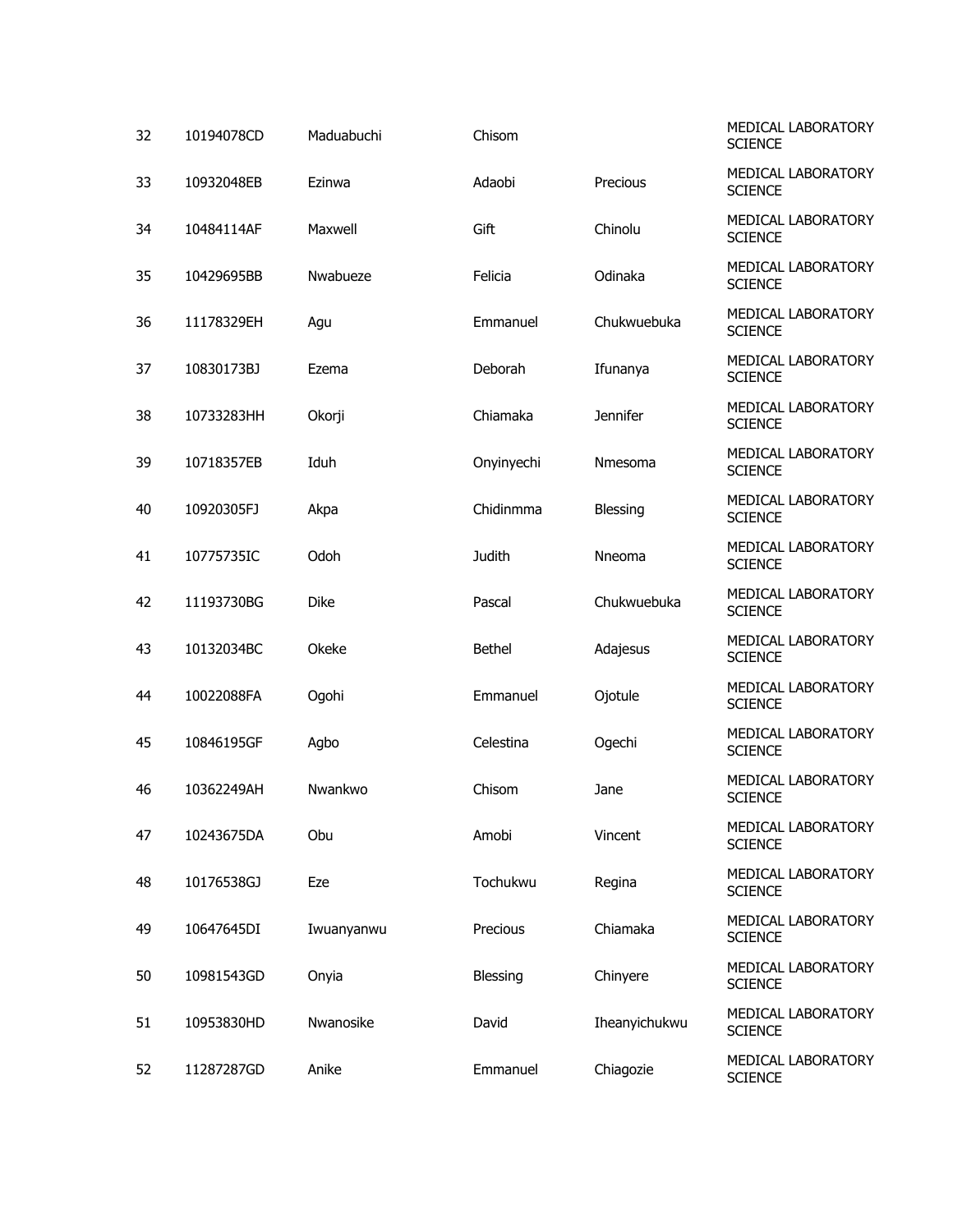| 53 | 10775904GA | Igbokwe   | Onyinyechi | Justina        | MEDICAL LABORATORY<br><b>SCIENCE</b> |
|----|------------|-----------|------------|----------------|--------------------------------------|
| 54 | 10865755HA | Thaddeus  | Ruth       | Oluchi         | MEDICAL LABORATORY<br><b>SCIENCE</b> |
| 55 | 10826960FF | Anyanwu   | Vivian     | Ogochukwu      | MEDICAL LABORATORY<br><b>SCIENCE</b> |
| 56 | 11277907HD | Nwoke     | Joan       | Ijeoma         | MEDICAL LABORATORY<br><b>SCIENCE</b> |
| 57 | 10753993CH | Ajomiwe   | Grace      | Oghale         | MEDICAL LABORATORY<br><b>SCIENCE</b> |
| 58 | 10733133EC | Kalu      | Daberechi  | Augustina      | MEDICAL LABORATORY<br><b>SCIENCE</b> |
| 59 | 11079940ED | Amuzie    | Uchechukwu | John           | MEDICAL LABORATORY<br><b>SCIENCE</b> |
| 60 | 11285591BA | Nwoke     | Mercy      | Olachi         | MEDICAL LABORATORY<br><b>SCIENCE</b> |
| 61 | 10714486BE | Ogbonnaya | Lawrence   | Godswill       | MEDICAL LABORATORY<br><b>SCIENCE</b> |
| 62 | 10091204II | Justine   | Faith      | Felix          | MEDICAL LABORATORY<br><b>SCIENCE</b> |
| 63 | 10091833EE | Bassey    | Esther     | Bassey         | MEDICAL LABORATORY<br><b>SCIENCE</b> |
| 64 | 10758536HF | Essang    | Dorcas     | Uduak          | MEDICAL LABORATORY<br><b>SCIENCE</b> |
| 65 | 11007226DC | Nyong     | Chiamaka   | Patrick        | MEDICAL LABORATORY<br><b>SCIENCE</b> |
| 66 | 10435339FE | Nyah      | Gloria     | Sampson        | MEDICAL LABORATORY<br><b>SCIENCE</b> |
| 67 | 10033979HD | James     | Emadiong   | Samuel         | MEDICAL LABORATORY<br><b>SCIENCE</b> |
| 68 | 10537255FA | Okoye     | Rita       | Iruoma         | MEDICAL LABORATORY<br><b>SCIENCE</b> |
| 69 | 10183840IF | Mba       | Samuel     | Chukwuma       | MEDICAL LABORATORY<br><b>SCIENCE</b> |
| 70 | 11193927AH | Muoma     | Gloria     | Chidozie       | MEDICAL LABORATORY<br><b>SCIENCE</b> |
| 71 | 10787849BI | Oraekwu   | Chizulum   | Mariadenise    | MEDICAL LABORATORY<br><b>SCIENCE</b> |
| 72 | 10414566AC | Ezemele   | Mmesoma    | Echezonachukwu | MEDICAL LABORATORY<br><b>SCIENCE</b> |
| 73 | 10017472CH | Ugwu      | Onyinyechi | Maryjane       | MEDICAL LABORATORY<br><b>SCIENCE</b> |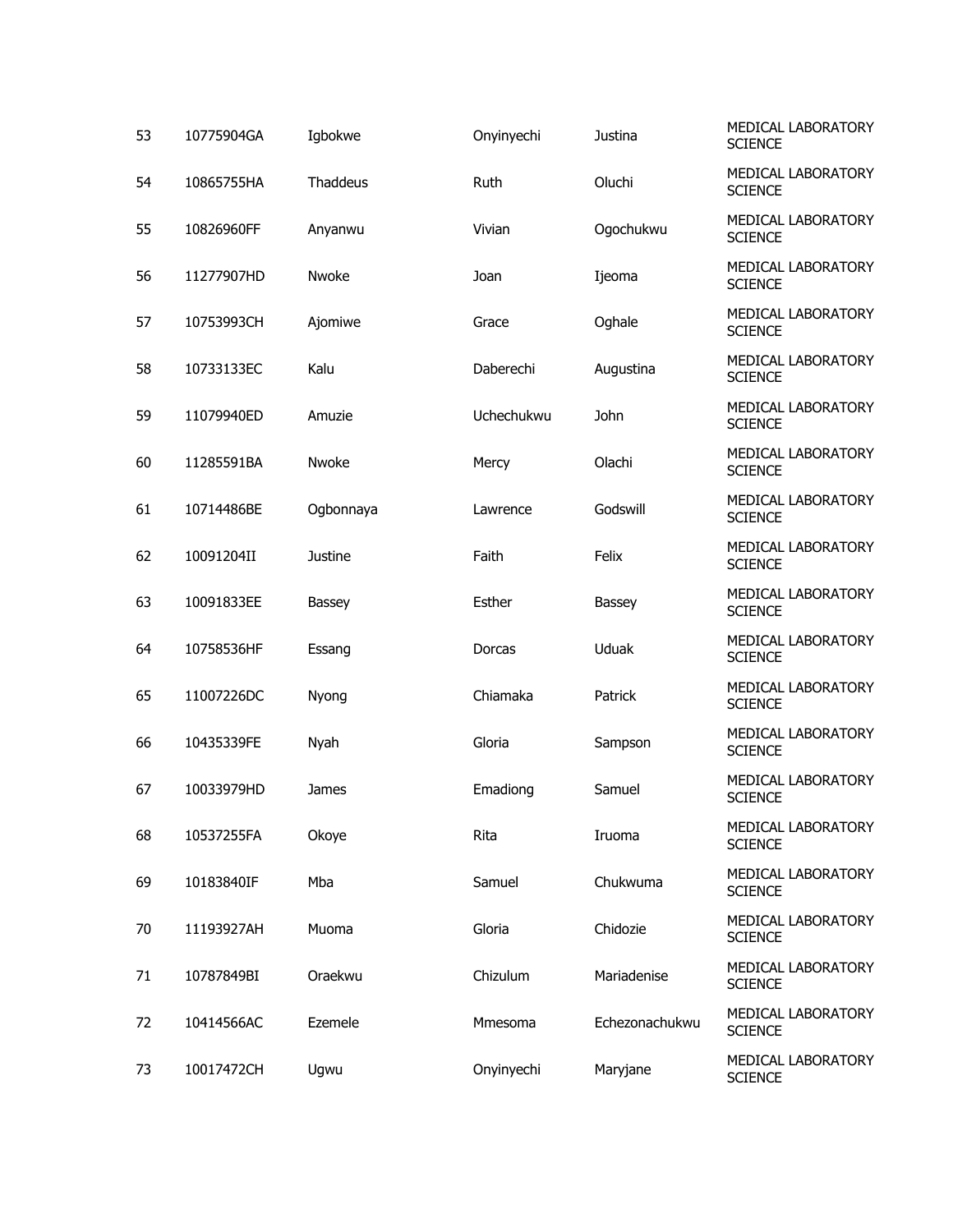| 74 | 10859749EG | Njokanma     | Charles             | Obalim      | <b>MEDICAL LABORATORY</b><br><b>SCIENCE</b> |
|----|------------|--------------|---------------------|-------------|---------------------------------------------|
| 75 | 10409657IC | Emmanuel     | Ogheneakporob<br>or |             | MEDICAL LABORATORY<br><b>SCIENCE</b>        |
| 76 | 11184086EC | Chukwunweike | Ruth                | Adaeze      | MEDICAL LABORATORY<br><b>SCIENCE</b>        |
| 77 | 10197652GI | Okoye        | Lydia               | Ifechukwu   | MEDICAL LABORATORY<br><b>SCIENCE</b>        |
| 78 | 10095089HD | Nwofoke      | Wilfred             | Uche        | MEDICAL LABORATORY<br><b>SCIENCE</b>        |
| 79 | 10276102EA | Ekuma        | Onyebuchi           | Faith       | MEDICAL LABORATORY<br><b>SCIENCE</b>        |
| 80 | 10307910GE | Ekoh         | Mirian              | Nnenna      | MEDICAL LABORATORY<br><b>SCIENCE</b>        |
| 81 | 10950901DD | Nwazufu      | Chinwendu           | Rita        | MEDICAL LABORATORY<br><b>SCIENCE</b>        |
| 82 | 10580982BD | Ogbonnaya    | Izuchukwu           | Emmanuel    | MEDICAL LABORATORY<br><b>SCIENCE</b>        |
| 83 | 11023919AF | Nwankwo      | Gladys              | Kosarachi   | MEDICAL LABORATORY<br><b>SCIENCE</b>        |
| 84 | 10275981BF | Iyoha        | Godstime            | Ehosa       | MEDICAL LABORATORY<br><b>SCIENCE</b>        |
| 85 | 10894346EF | Udeogu       | Onyinyechi          | Immaculata  | MEDICAL LABORATORY<br><b>SCIENCE</b>        |
| 86 | 11010432BH | Enendaba     | Ikechukwu           | Victor      | MEDICAL LABORATORY<br><b>SCIENCE</b>        |
| 87 | 10033605DB | Abugu        | Kingsley            | Ebuka       | MEDICAL LABORATORY<br><b>SCIENCE</b>        |
| 88 | 10292525EH | Okafor       | Ogechi              | Rita        | MEDICAL LABORATORY<br><b>SCIENCE</b>        |
| 89 | 10884622CA | Ugwu         | Gift                | Ukamaka     | MEDICAL LABORATORY<br><b>SCIENCE</b>        |
| 90 | 11022481FB | Enyi         | Rita                | Chidimma    | MEDICAL LABORATORY<br><b>SCIENCE</b>        |
| 91 | 10734180AF | Uzuegbu      | Gift                | Onyinye     | MEDICAL LABORATORY<br><b>SCIENCE</b>        |
| 92 | 10707854CF | Nduonye      | Chidi               | Michael     | MEDICAL LABORATORY<br><b>SCIENCE</b>        |
| 93 | 11250849FI | Achonu       | Chidiebere          | Marcellinus | MEDICAL LABORATORY<br><b>SCIENCE</b>        |
| 94 | 10837507DG | Okeke        | Makuochi            | Kelvin      | MEDICAL LABORATORY<br><b>SCIENCE</b>        |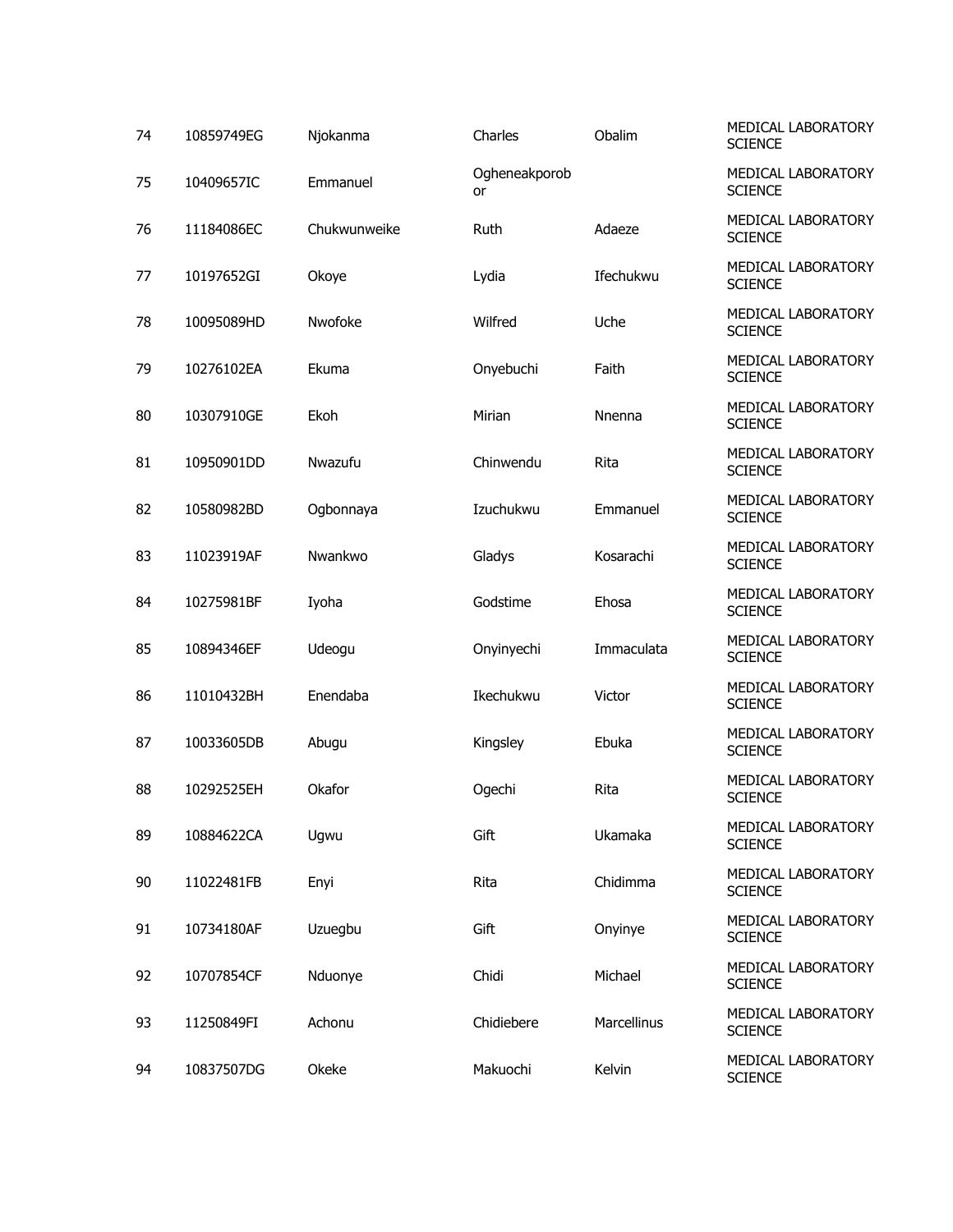| 95  | 10803346IH | Ohaegbulem   | Munachiso    | Olumide    | MEDICAL LABORATORY<br><b>SCIENCE</b>                       |
|-----|------------|--------------|--------------|------------|------------------------------------------------------------|
| 96  | 10286689JF | Achiben      | Paschaline   | Chizaram   | MEDICAL LABORATORY<br><b>SCIENCE</b>                       |
| 97  | 10790552FH | Ezechukwu    | Rejoice      | Chielozom  | MEDICAL LABORATORY<br><b>SCIENCE</b>                       |
| 98  | 11024927IF | Muoka        | Stephen      | Chigozie   | MEDICAL LABORATORY<br><b>SCIENCE</b>                       |
| 99  | 10342819JH | Anyanwu      | Michael      | Chinemerem | MEDICAL LABORATORY<br><b>SCIENCE</b>                       |
| 100 | 11232756BH | Raphael      | Favour       | Olileanya  | MEDICAL LABORATORY<br><b>SCIENCE</b>                       |
| 101 | 10350365GA | Ejeh         | Bartholomew  |            | MEDICAL LABORATORY<br><b>SCIENCE</b>                       |
| 102 | 11060502GA | Oja          | Unogwu       | Daniel     | MEDICAL LABORATORY<br><b>SCIENCE</b>                       |
| 103 | 10859540JB | Idoko        | Ocheanya     | Faith      | MEDICAL LABORATORY<br><b>SCIENCE</b>                       |
| 104 | 10362029IF | Abba         | Obed         | Oche       | MEDICAL LABORATORY<br><b>SCIENCE</b>                       |
| 105 | 10067049JE | Ogwuche      | Victor       | Onoja      | MEDICAL LABORATORY<br><b>SCIENCE</b>                       |
| 106 | 10164977CG | Adina        | Chisom       | Ene        | MEDICAL LABORATORY<br><b>SCIENCE</b>                       |
| 107 | 10515128ID | Ameh         | Solomon      | Onogwu     | MEDICAL LABORATORY<br><b>SCIENCE</b>                       |
| 108 | 10230158DF | Adole        | Victor       | Daniel     | MEDICAL LABORATORY<br><b>SCIENCE</b>                       |
| 109 | 10544331GF | Daniel       | John         |            | MEDICAL LABORATORY<br><b>SCIENCE</b>                       |
| 110 | 10145402GG | Ogbija       | Cherish      | Kukeurim   | MEDICAL LABORATORY<br><b>SCIENCE</b>                       |
| 111 | 10173829EI | Praise-David | Marvelous    | Nyangbonfa | MEDICAL LABORATORY<br><b>SCIENCE</b>                       |
| 112 | 10536189EH | Ameh         | Omojo        | Anna       | MEDICAL LABORATORY<br><b>SCIENCE</b>                       |
| 113 | 11230656BC | Agada        | Meekness     | Ekojowna   | MEDICAL LABORATORY<br><b>SCIENCE</b>                       |
| 114 | 10881981IG | Dauphin      | Tamunoibi    | Ikiabo     | MEDICAL LABORATORY<br><b>SCIENCE</b>                       |
| 115 | 11243006BG | Eze          | Chukwuemezie | Shedrack   | MEDICAL RADIOGRAPHY<br>AND RADIOLOGICAL<br><b>SCIENCES</b> |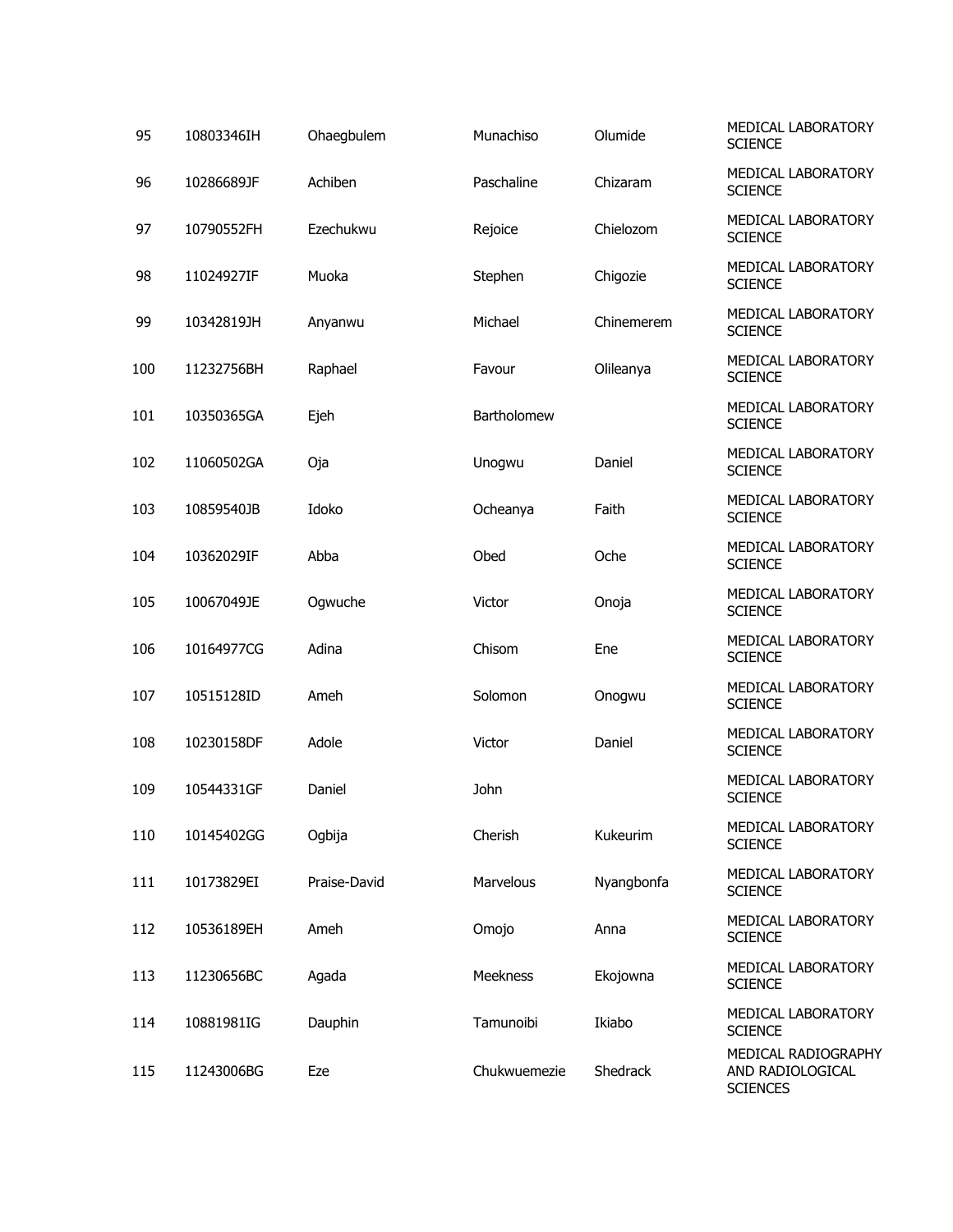| 116 | 10140345AI | Ibeawuchi   | Uchenna        | Ezeigbo       | MEDICAL RADIOGRAPHY<br>AND RADIOLOGICAL<br><b>SCIENCES</b> |
|-----|------------|-------------|----------------|---------------|------------------------------------------------------------|
| 117 | 11108302CG | Okike       | Abel           | Somadina      | MEDICAL RADIOGRAPHY<br>AND RADIOLOGICAL<br><b>SCIENCES</b> |
| 118 | 11174291DG | Ekigbo      | Olisaemeka     | J             | MEDICAL RADIOGRAPHY<br>AND RADIOLOGICAL<br><b>SCIENCES</b> |
| 119 | 10732015AB | Chukwuemeka | Ifechukwu      | <b>Bright</b> | MEDICAL RADIOGRAPHY<br>AND RADIOLOGICAL<br><b>SCIENCES</b> |
| 120 | 10437413EA | Ogbobe      | Adaeze         | Joan          | MEDICAL RADIOGRAPHY<br>AND RADIOLOGICAL<br><b>SCIENCES</b> |
| 121 | 10532527HC | Maduanusi   | Ekene          | Sunday        | MEDICAL RADIOGRAPHY<br>AND RADIOLOGICAL<br><b>SCIENCES</b> |
| 122 | 10587047FE | Onyebuchi   | Kingsley       | Kasie         | MEDICAL RADIOGRAPHY<br>AND RADIOLOGICAL<br><b>SCIENCES</b> |
| 123 | 10467927GG | Egbo        | Precious       | Chisom        | MEDICAL RADIOGRAPHY<br>AND RADIOLOGICAL<br><b>SCIENCES</b> |
| 124 | 10720634JH | Ozokono     | Daberechi      | Paul          | MEDICAL RADIOGRAPHY<br>AND RADIOLOGICAL<br><b>SCIENCES</b> |
| 125 | 11014137FH | Ukwuaba     | Kingsley       | Chibuikem     | MEDICAL RADIOGRAPHY<br>AND RADIOLOGICAL<br><b>SCIENCES</b> |
| 126 | 11340601HE | Uwazie      | Albright       | Chimdia       | MEDICAL RADIOGRAPHY<br>AND RADIOLOGICAL<br><b>SCIENCES</b> |
| 127 | 10686887HA | Onyishi     | Alex           | Chimaobi      | MEDICAL RADIOGRAPHY<br>AND RADIOLOGICAL<br><b>SCIENCES</b> |
| 128 | 11300090GG | Uzonwanne   | Tochukwu       | Kenneth       | MEDICAL RADIOGRAPHY<br>AND RADIOLOGICAL<br><b>SCIENCES</b> |
| 129 | 10813570GH | Enudu       | Elijah         | Chigozie      | MEDICAL RADIOGRAPHY<br>AND RADIOLOGICAL<br><b>SCIENCES</b> |
| 130 | 10365818GH | Chukwuani   | <b>Justice</b> | Chidozie      | MEDICAL RADIOGRAPHY<br>AND RADIOLOGICAL<br><b>SCIENCES</b> |
| 131 | 11017008HH | Ikegbunam   | Franklin       | Chukwudi      | MEDICAL RADIOGRAPHY<br>AND RADIOLOGICAL<br><b>SCIENCES</b> |
| 132 | 10811955GC | Eze         | Kingsley       | Chukwuemeka   | MEDICAL RADIOGRAPHY<br>AND RADIOLOGICAL<br><b>SCIENCES</b> |
| 133 | 10721289HC | Mba         | Joran          | Adimora       | MEDICAL RADIOGRAPHY<br>AND RADIOLOGICAL<br><b>SCIENCES</b> |
| 134 | 11138686FE | Egeonu      | Chinonso       | Emmanuel      | MEDICAL RADIOGRAPHY<br>AND RADIOLOGICAL<br><b>SCIENCES</b> |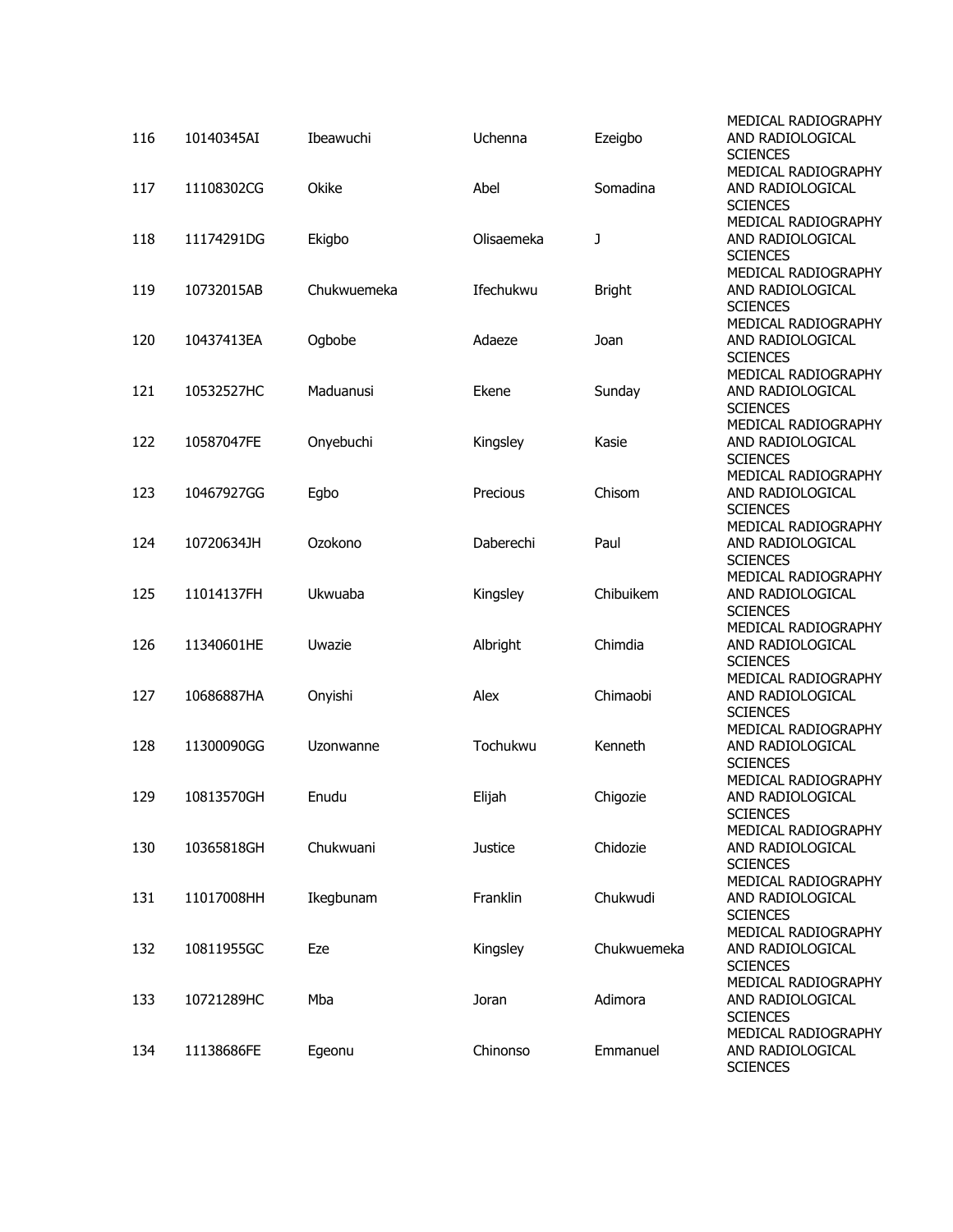| 135 | 11020204JC | Omeje        | Favour            | Akachukwu       | MEDICAL RADIOGRAPHY<br>AND RADIOLOGICAL<br><b>SCIENCES</b> |
|-----|------------|--------------|-------------------|-----------------|------------------------------------------------------------|
| 136 | 10871922JG | Ikwueze      | Chiemerie         | Cyril           | MEDICAL RADIOGRAPHY<br>AND RADIOLOGICAL<br><b>SCIENCES</b> |
| 137 | 11014671AH | Okpara       | Stanley           | Nkemdirim       | MEDICAL RADIOGRAPHY<br>AND RADIOLOGICAL<br><b>SCIENCES</b> |
| 138 | 10524970EF | Chukwuka     | Ifechukwu         | Daniel          | MEDICAL RADIOGRAPHY<br>AND RADIOLOGICAL<br><b>SCIENCES</b> |
| 139 | 10188950IB | Ugbaja       | Chima             | Emmanuel        | MEDICAL RADIOGRAPHY<br>AND RADIOLOGICAL<br><b>SCIENCES</b> |
| 140 | 10310491IB | Chiugbo      | Daberechi         | Esther          | MEDICAL RADIOGRAPHY<br>AND RADIOLOGICAL<br><b>SCIENCES</b> |
| 141 | 10845289GH | Chuka        | Chinaza           | Doris           | MEDICAL RADIOGRAPHY<br>AND RADIOLOGICAL<br><b>SCIENCES</b> |
| 142 | 10996590CH | Enih         | Somtochukwu       | David           | MEDICAL RADIOGRAPHY<br>AND RADIOLOGICAL<br><b>SCIENCES</b> |
| 143 | 10266187AG | Ugwuike      | Maduabuchi        | <b>Vitus</b>    | MEDICAL RADIOGRAPHY<br>AND RADIOLOGICAL<br><b>SCIENCES</b> |
| 144 | 10536609EI | Aralu        | Chinechelum       | Chukwuebuka     | MEDICAL RADIOGRAPHY<br>AND RADIOLOGICAL<br><b>SCIENCES</b> |
| 145 | 10334666BF | Ugwu         | Malachy           | Sunday          | MEDICAL RADIOGRAPHY<br>AND RADIOLOGICAL<br><b>SCIENCES</b> |
| 146 | 11209047ED | Chukwunweike | Christian         | Chiemelie       | MEDICAL RADIOGRAPHY<br>AND RADIOLOGICAL<br><b>SCIENCES</b> |
| 147 | 10622600JF | Agbo         | Uchechukwu        | Vivian          | MEDICAL RADIOGRAPHY<br>AND RADIOLOGICAL<br><b>SCIENCES</b> |
| 148 | 10670747IH | Ajah         | Chidera           | Amanda          | MEDICAL RADIOGRAPHY<br>AND RADIOLOGICAL<br><b>SCIENCES</b> |
| 149 | 11203058GF | Ozioko       | Onyebuchi         | Kevin           | MEDICAL RADIOGRAPHY<br>AND RADIOLOGICAL<br><b>SCIENCES</b> |
| 150 | 11091897GC | Ijah         | Ifunaya           | Emmanuella      | MEDICAL RADIOGRAPHY<br>AND RADIOLOGICAL<br><b>SCIENCES</b> |
| 151 | 10936905CA | Udeh         | Ifeanyi           | <b>Bright</b>   | MEDICAL RADIOGRAPHY<br>AND RADIOLOGICAL<br><b>SCIENCES</b> |
| 152 | 10270887GI | Isaac        | Chidiebere        | Martin          | MEDICAL RADIOGRAPHY<br>AND RADIOLOGICAL<br><b>SCIENCES</b> |
| 153 | 10378477BH | Akannam      | <b>Marvellous</b> | Kosimasichineke | MEDICAL RADIOGRAPHY<br>AND RADIOLOGICAL<br><b>SCIENCES</b> |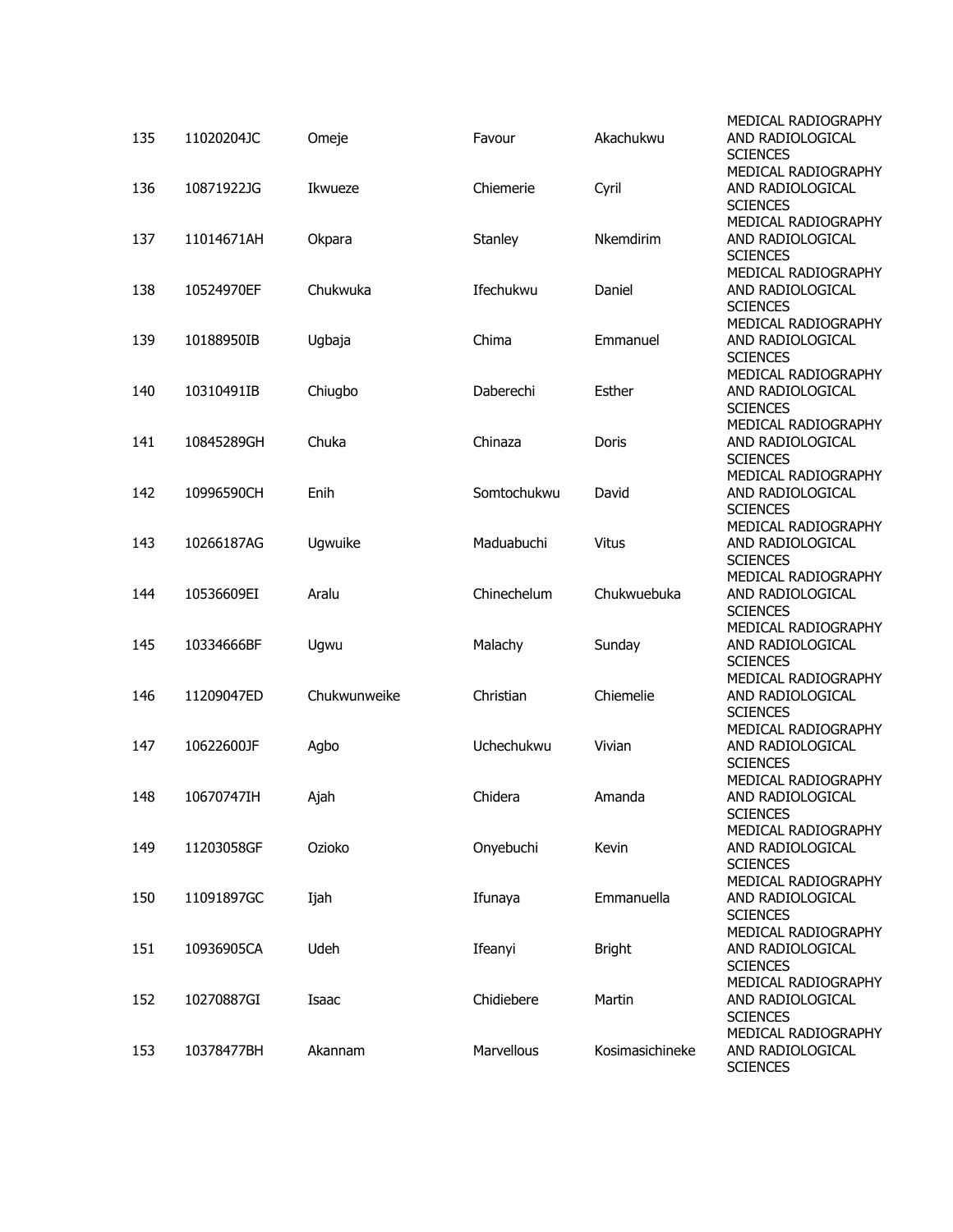| 154 | 10695980EI | Holy-Brown | Triumph        | Chukwumeniem       | MEDICAL RADIOGRAPHY<br>AND RADIOLOGICAL<br><b>SCIENCES</b> |
|-----|------------|------------|----------------|--------------------|------------------------------------------------------------|
| 155 | 10166929IH | Chukwuma   | Micheal        | Nnaemeka           | MEDICAL RADIOGRAPHY<br>AND RADIOLOGICAL<br><b>SCIENCES</b> |
| 156 | 10754589IC | Ogbuene    | <b>Nneoma</b>  | <b>Janefrances</b> | MEDICAL RADIOGRAPHY<br>AND RADIOLOGICAL<br><b>SCIENCES</b> |
| 157 | 10292190IC | Ejimofor   | Joseph         | Chibuike           | MEDICAL RADIOGRAPHY<br>AND RADIOLOGICAL<br><b>SCIENCES</b> |
| 158 | 10499137EB | Onah       | Kelvin         | Mmaduabuchi        | MEDICAL RADIOGRAPHY<br>AND RADIOLOGICAL<br><b>SCIENCES</b> |
| 159 | 10117557IE | Onaraku    | Praise-God     | Odimma             | MEDICAL RADIOGRAPHY<br>AND RADIOLOGICAL<br><b>SCIENCES</b> |
| 160 | 10995024GJ | Ugwu       | Michael        | Tobechukwu         | MEDICAL RADIOGRAPHY<br>AND RADIOLOGICAL<br><b>SCIENCES</b> |
| 161 | 10237357GJ | Michael    | Ugochukwu      | Wisdom             | MEDICAL RADIOGRAPHY<br>AND RADIOLOGICAL<br><b>SCIENCES</b> |
| 162 | 11110778GH | Ukpola     | Johnson        | Mmesommachukw<br>u | MEDICAL RADIOGRAPHY<br>AND RADIOLOGICAL<br><b>SCIENCES</b> |
| 163 | 10166447HI | Igbokwe    | Chukwuemeka    | Victor             | MEDICAL RADIOGRAPHY<br>AND RADIOLOGICAL<br><b>SCIENCES</b> |
| 164 | 10049238IA | Dimgba     | Glory          | Chinazaekpere      | MEDICAL RADIOGRAPHY<br>AND RADIOLOGICAL<br><b>SCIENCES</b> |
| 165 | 10135684CD | Nnaekpe    | Angel          | Uloma              | MEDICAL RADIOGRAPHY<br>AND RADIOLOGICAL<br><b>SCIENCES</b> |
| 166 | 10244345FH | David      | Benita         | Philip             | MEDICAL RADIOGRAPHY<br>AND RADIOLOGICAL<br><b>SCIENCES</b> |
| 167 | 10813597ID | Nwankwo    | <b>Jephter</b> | Chidubem           | MEDICAL RADIOGRAPHY<br>AND RADIOLOGICAL<br><b>SCIENCES</b> |
| 168 | 10580115JC | Ifekpolugo | Cynthia        | Chidimma           | MEDICAL RADIOGRAPHY<br>AND RADIOLOGICAL<br><b>SCIENCES</b> |
| 169 | 10886667JD | Obiefuna   | Kingsley       | Arinze             | MEDICAL RADIOGRAPHY<br>AND RADIOLOGICAL<br><b>SCIENCES</b> |
| 170 | 10328719AI | Anyegbu    | Collins        | Nkemakonam         | MEDICAL RADIOGRAPHY<br>AND RADIOLOGICAL<br><b>SCIENCES</b> |
| 171 | 10435959DH | Ilonwa     | Chinemerem     | Judith             | MEDICAL RADIOGRAPHY<br>AND RADIOLOGICAL<br><b>SCIENCES</b> |
| 172 | 10789637IG | Ibeneme    | Chikamso       | Angel              | MEDICAL RADIOGRAPHY<br>AND RADIOLOGICAL<br><b>SCIENCES</b> |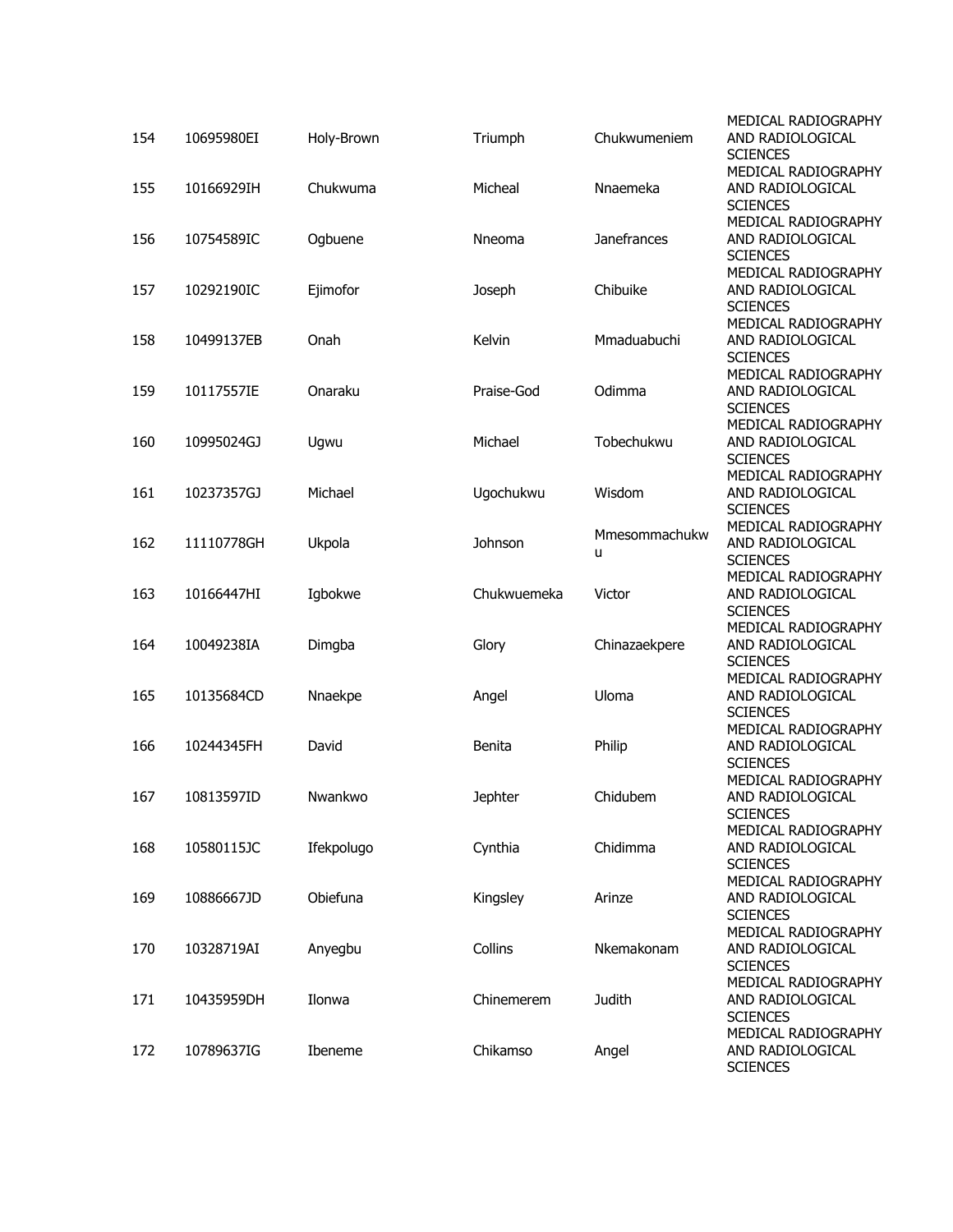| 173 | 10234616EH | Okonkwo      | Victor       | Kenechukwu    | MEDICAL RADIOGRAPHY<br>AND RADIOLOGICAL<br><b>SCIENCES</b>                    |
|-----|------------|--------------|--------------|---------------|-------------------------------------------------------------------------------|
| 174 | 10767593GE | Onyemenem    | Wilfred      | Ogechukwukama | MEDICAL RADIOGRAPHY<br>AND RADIOLOGICAL<br><b>SCIENCES</b>                    |
| 175 | 10906405EJ | Onoriode     | Oghenefejiro | Jecinta       | MEDICAL RADIOGRAPHY<br>AND RADIOLOGICAL<br><b>SCIENCES</b>                    |
| 176 | 11177626CC | Osude        | Chikamso     | Jennifer      | MEDICAL RADIOGRAPHY<br>AND RADIOLOGICAL<br><b>SCIENCES</b>                    |
| 177 | 11013197GE | Iloka        | Deborah      | Kosisochukwu  | MEDICAL RADIOGRAPHY<br>AND RADIOLOGICAL<br><b>SCIENCES</b>                    |
| 178 | 10758140AC | Nene         | Mmesoma      | Favour        | MEDICAL RADIOGRAPHY<br>AND RADIOLOGICAL<br><b>SCIENCES</b>                    |
| 179 | 10250360FE | Kalu-Ikwor   | Uchechi      | Naomi         | MEDICAL RADIOGRAPHY<br>AND RADIOLOGICAL<br><b>SCIENCES</b>                    |
| 180 | 10991625IB | Nweke        | Dominic      | Ikechukwu     | MEDICAL RADIOGRAPHY<br>AND RADIOLOGICAL<br><b>SCIENCES</b>                    |
| 181 | 10177231CH | Njoku        | Onyinyechi   | Kyrian        | MEDICAL RADIOGRAPHY<br>AND RADIOLOGICAL<br><b>SCIENCES</b>                    |
| 182 | 10394799DG | Chukwu-Emeka | Prince       | Mmaduabuchi   | MEDICAL RADIOGRAPHY<br>AND RADIOLOGICAL<br><b>SCIENCES</b>                    |
| 183 | 11258842DI | Osikwemhe    | Charles      | Ikhena        | MEDICAL RADIOGRAPHY<br>AND RADIOLOGICAL<br><b>SCIENCES</b>                    |
| 184 | 10217968DG | Oluya        | Grace        | Aimalohi      | MEDICAL RADIOGRAPHY<br>AND RADIOLOGICAL<br><b>SCIENCES</b>                    |
| 185 | 10569205DG | Anikwe       | Stanley      | Daberechi     | MEDICAL RADIOGRAPHY<br>AND RADIOLOGICAL<br><b>SCIENCES</b>                    |
| 186 | 10305696BD | Omeje        | Sochima      | Daniel        | MEDICAL RADIOGRAPHY<br>AND RADIOLOGICAL<br><b>SCIENCES</b>                    |
| 187 | 10890900AE | Chinweteoke  | Benjamin     | Chukwuemeka   | MEDICAL RADIOGRAPHY<br>AND RADIOLOGICAL<br><b>SCIENCES</b>                    |
| 188 | 10712364HF | Onyishi      | Kingsley     | Chukwuka      | MEDICAL RADIOGRAPHY<br>AND RADIOLOGICAL<br><b>SCIENCES</b>                    |
| 189 | 11114023DC | Agbo         | Anthony      | Chidiogo      | MEDICAL RADIOGRAPHY<br>AND RADIOLOGICAL<br><b>SCIENCES</b>                    |
| 190 | 10803281II | Onah         | Christian    | Ofornedu      | MEDICAL RADIOGRAPHY<br>AND RADIOLOGICAL                                       |
| 191 | 10454807EE | Ezema        | Anthony      | Tochukwu      | <b>SCIENCES</b><br>MEDICAL RADIOGRAPHY<br>AND RADIOLOGICAL<br><b>SCIENCES</b> |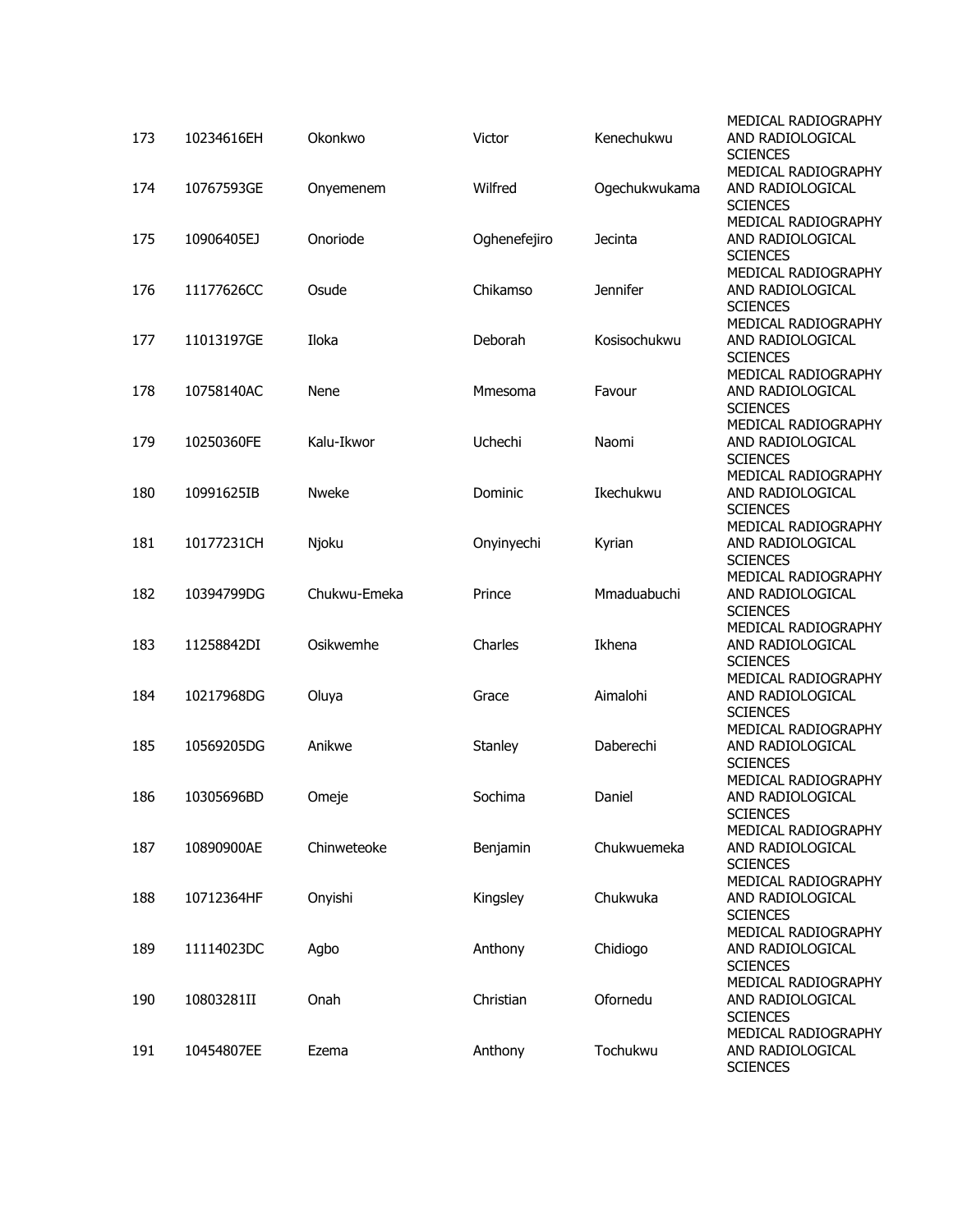| 192 | 11016731DF | Ezigbo        | Immaculata      | Chiemela     | MEDICAL RADIOGRAPHY<br>AND RADIOLOGICAL<br><b>SCIENCES</b> |
|-----|------------|---------------|-----------------|--------------|------------------------------------------------------------|
| 193 | 10589292BC | Echetah       | Victor          | Chinedu      | MEDICAL RADIOGRAPHY<br>AND RADIOLOGICAL                    |
| 194 | 10144958EA | Nnadozie      | Chinwendu       | Mirian       | <b>SCIENCES</b><br>MEDICAL RADIOGRAPHY<br>AND RADIOLOGICAL |
|     |            |               |                 |              | <b>SCIENCES</b><br>MEDICAL RADIOGRAPHY                     |
| 195 | 11238121CE | Nwaoziri      | Henry           | Chidera      | AND RADIOLOGICAL<br><b>SCIENCES</b><br>MEDICAL RADIOGRAPHY |
| 196 | 11088805CG | Onwubuo       | <b>Jessica</b>  | Chibuzor     | AND RADIOLOGICAL<br><b>SCIENCES</b>                        |
| 197 | 10886887BF | Mgbe          | Ebube           |              | MEDICAL RADIOGRAPHY<br>AND RADIOLOGICAL<br><b>SCIENCES</b> |
| 198 | 11126824EB | ANNIEMEKA     | <b>CHIDIMMA</b> |              | MEDICAL RADIOGRAPHY<br>AND RADIOLOGICAL<br><b>SCIENCES</b> |
| 199 | 11345966IB | Ndeh          | Bowa            | Lesly        | MEDICAL RADIOGRAPHY<br>AND RADIOLOGICAL<br><b>SCIENCES</b> |
| 200 | 10720993IH | Barugu        | Timothy         | Ufiensenzibe | MEDICAL RADIOGRAPHY<br>AND RADIOLOGICAL<br><b>SCIENCES</b> |
| 201 | 10073619HF | Kur           | Nguavese        | Favour       | MEDICAL RADIOGRAPHY<br>AND RADIOLOGICAL<br><b>SCIENCES</b> |
| 202 | 10406723FH | Elaigwu       | Stephen         | Anyebe       | MEDICAL RADIOGRAPHY<br>AND RADIOLOGICAL<br><b>SCIENCES</b> |
| 203 | 10491998CB | Ebute         | <b>Juliet</b>   | Oyife        | MEDICAL RADIOGRAPHY<br>AND RADIOLOGICAL<br><b>SCIENCES</b> |
| 204 | 10037196CF | Ugbu          | Priscilla       | Dooshima     | MEDICAL RADIOGRAPHY<br>AND RADIOLOGICAL<br><b>SCIENCES</b> |
| 205 | 10035944JF | Ogbu          | Olofu           | Anthony      | MEDICAL RADIOGRAPHY<br>AND RADIOLOGICAL<br><b>SCIENCES</b> |
| 206 | 11184463HF | Ogah          | Nicholas        | Ojochegbe    | MEDICAL RADIOGRAPHY<br>AND RADIOLOGICAL<br><b>SCIENCES</b> |
| 207 | 10011850BF | Samuel        | Gideon          |              | MEDICAL RADIOGRAPHY<br>AND RADIOLOGICAL<br><b>SCIENCES</b> |
| 208 | 10311684JB | Ugwu          | <b>Jennifer</b> | Onyinyechi   | MEDICAL RADIOGRAPHY<br>AND RADIOLOGICAL<br><b>SCIENCES</b> |
| 209 | 10106277HB | Egerton-Harry | Egerton         | Monima       | MEDICAL RADIOGRAPHY<br>AND RADIOLOGICAL<br><b>SCIENCES</b> |
| 210 | 11205914DD | Ikejiofor     | Promise         | Uchechukwu   | MEDICAL RADIOGRAPHY<br>AND RADIOLOGICAL<br><b>SCIENCES</b> |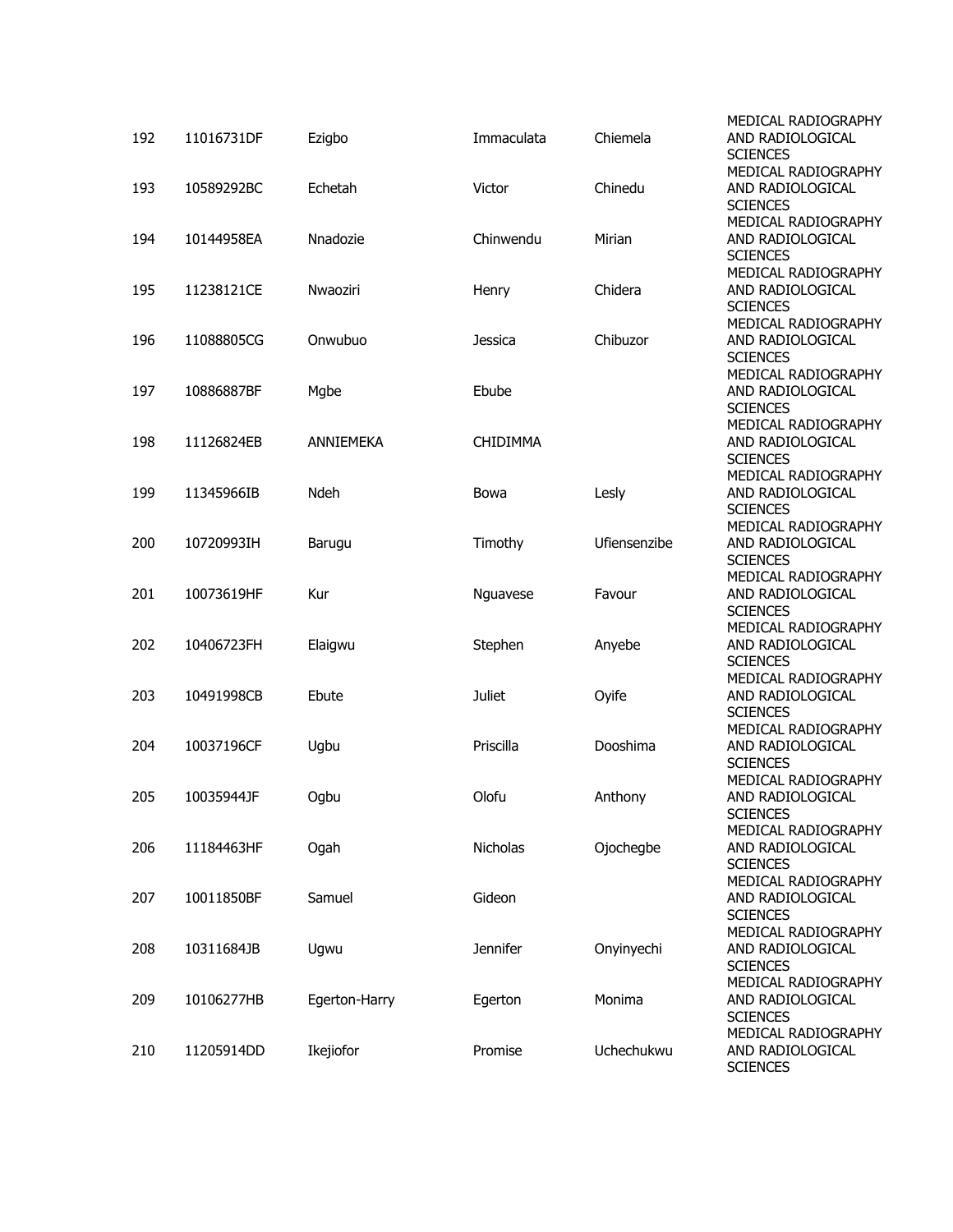| 211 | 10167787DF | Omeje        | Rita          | Amarachi      | MEDICAL RADIOGRAPHY<br>AND RADIOLOGICAL<br><b>SCIENCES</b> |
|-----|------------|--------------|---------------|---------------|------------------------------------------------------------|
| 212 | 10322022CA | Ojo-David    | Oluoma        | Joan          | MEDICAL REHABILITATION                                     |
| 213 | 11049180HG | Abel         | Sovereignty   | Otuosorochi   | MEDICAL REHABILITATION                                     |
| 214 | 10594159FI | Mamah        | Chidimma      | Precious      | MEDICAL REHABILITATION                                     |
| 215 | 11107873FC | Nwani        | Chukwuebuka   | <b>Justus</b> | MEDICAL REHABILITATION                                     |
| 216 | 11022495AJ | Agaba        | Paschaline    | Ogochukwu     | MEDICAL REHABILITATION                                     |
| 217 | 10929186JB | Onwuchikwa   | David         | Anthony       | MEDICAL REHABILITATION                                     |
| 218 | 10155723EG | Ezeh         | Judith        | Chinenye      | MEDICAL REHABILITATION                                     |
| 219 | 10777036FJ | Ugwuoke      | Rapture       | Chioma        | MEDICAL REHABILITATION                                     |
| 220 | 10932891DE | Orji         | Favour        | Ebubechi      | MEDICAL REHABILITATION                                     |
| 221 | 10877807JF | Okechukwu    | Richard       | Okechukwu     | MEDICAL REHABILITATION                                     |
| 222 | 10826777CC | Inyang       | Itoro         | Precious      | MEDICAL REHABILITATION                                     |
| 223 | 10854773DG | <b>UDEFI</b> | <b>VICTOR</b> | AMOBI         | MEDICAL REHABILITATION                                     |
| 224 | 10658155DD | Onyishi      | Stanley       | Chukwuebuka   | MEDICAL REHABILITATION                                     |
| 225 | 10540784DG | Christopher  | Emmanuel      | Chukwuemerie  | MEDICAL REHABILITATION                                     |
| 226 | 10592714CI | Umeyo        | Ifechukwu     | Favour        | MEDICAL REHABILITATION                                     |
| 227 | 10326971BE | Ezema        | Oluchi        | Clara         | MEDICAL REHABILITATION                                     |
| 228 | 10527558EB | Anagwaonye   | Chinaecherem  | Dillion       | MEDICAL REHABILITATION                                     |
| 229 | 10325224BH | Daniel       | Somtochukwu   | Oziomachukwu  | MEDICAL REHABILITATION                                     |
| 230 | 11193293GG | Agwuegbu     | Ezinne        | Evita         | MEDICAL REHABILITATION                                     |
| 231 | 11179203EE | Eya          | Thankgod      | Kelechi       | MEDICAL REHABILITATION                                     |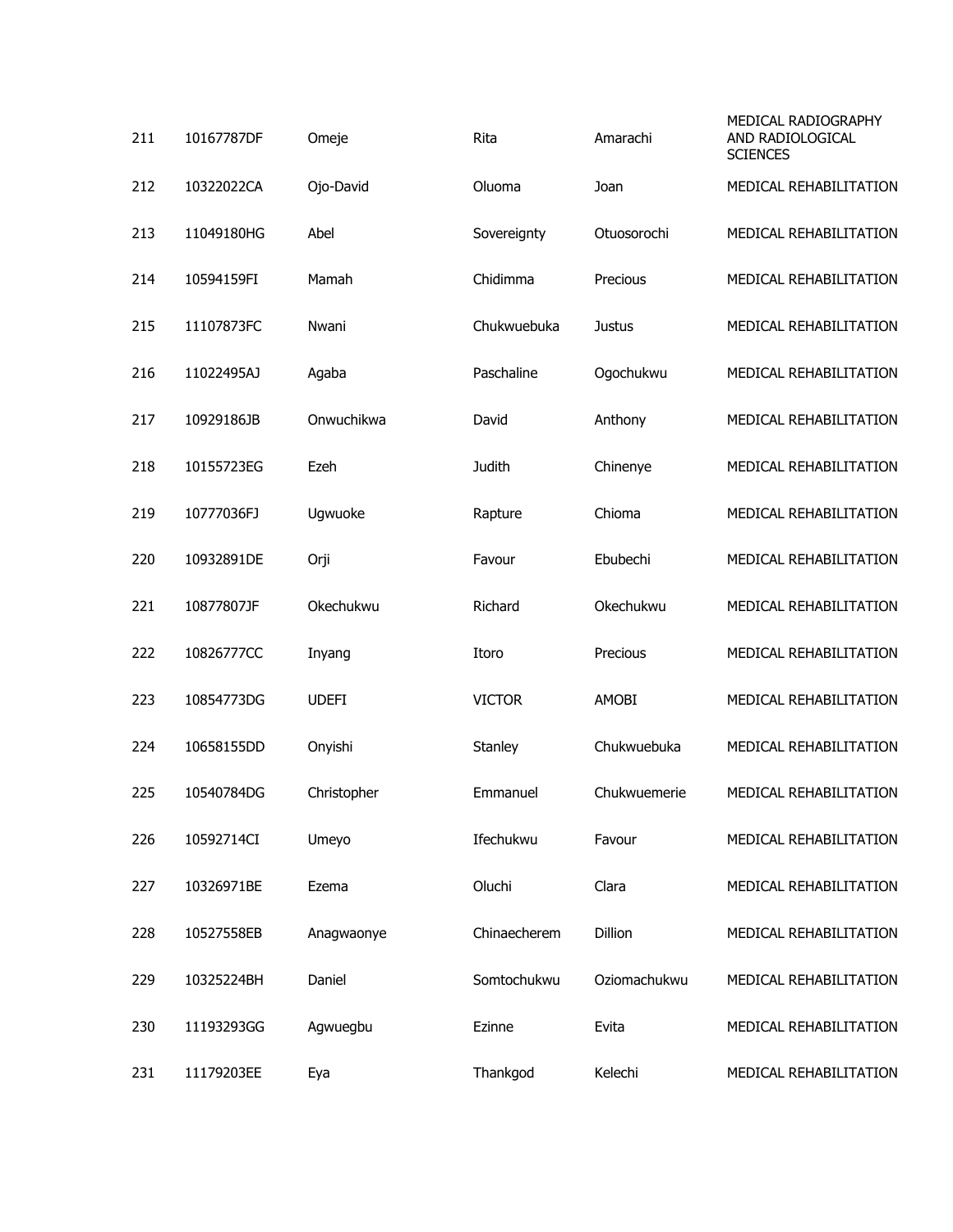| 232 | 10795270GF | Eze       | Chimemerie      | Dominic      | MEDICAL REHABILITATION |
|-----|------------|-----------|-----------------|--------------|------------------------|
| 233 | 11346205ED | Udeonu    | Joy             | Chiagozie    | MEDICAL REHABILITATION |
| 234 | 10982420FB | Okoli     | Chukwuemeka     | Vincent      | MEDICAL REHABILITATION |
| 235 | 10696353JD | Mbah      | Onyinye         | Sophia       | MEDICAL REHABILITATION |
| 236 | 10773823JF | Ugwuosi   | Cyril           | Makuochukwu  | MEDICAL REHABILITATION |
| 237 | 10579906EA | Odo       | Anthony         | Izuchukwu    | MEDICAL REHABILITATION |
| 238 | 10167205DF | Ihezue    | Chibuzor        | Divine       | MEDICAL REHABILITATION |
| 239 | 10591899EI | Ugbene    | Philomena       | Chinaza      | MEDICAL REHABILITATION |
| 240 | 11278431FD | Osiri     | Peace           | Chiebuka     | MEDICAL REHABILITATION |
| 241 | 10571299FJ | Mmikeme   | <b>Jennifer</b> | Uchechi      | MEDICAL REHABILITATION |
| 242 | 10067563AH | Okoye     | Adaora          | Treasure     | MEDICAL REHABILITATION |
| 243 | 10795148ED | Diyoke    | Chidera         | Sunday       | MEDICAL REHABILITATION |
| 244 | 10055759BE | Ugbala    | Emmanuel        | Chinaza      | MEDICAL REHABILITATION |
| 245 | 10506897EB | Abonyi    | Emmanuel        | Ejike        | MEDICAL REHABILITATION |
| 246 | 10114732CD | Peter     | Ikenna          | Mmesomachi   | MEDICAL REHABILITATION |
| 247 | 10262778EI | Nworakwe  | Ifeoma          | Loveline     | MEDICAL REHABILITATION |
| 248 | 10982274AE | Ugwunweri | Emelda          | Ezinne       | MEDICAL REHABILITATION |
| 249 | 10428564AJ | Unaeze    | Pamela          | Nneka        | MEDICAL REHABILITATION |
| 250 | 10753404EI | Asogwa    | Hilary          | Emeka        | MEDICAL REHABILITATION |
| 251 | 10328807DF | Asogwa    | Chiagozie       | Lucy         | MEDICAL REHABILITATION |
| 252 | 10746402AF | Onodigbo  | Favour          | Chineameremu | MEDICAL REHABILITATION |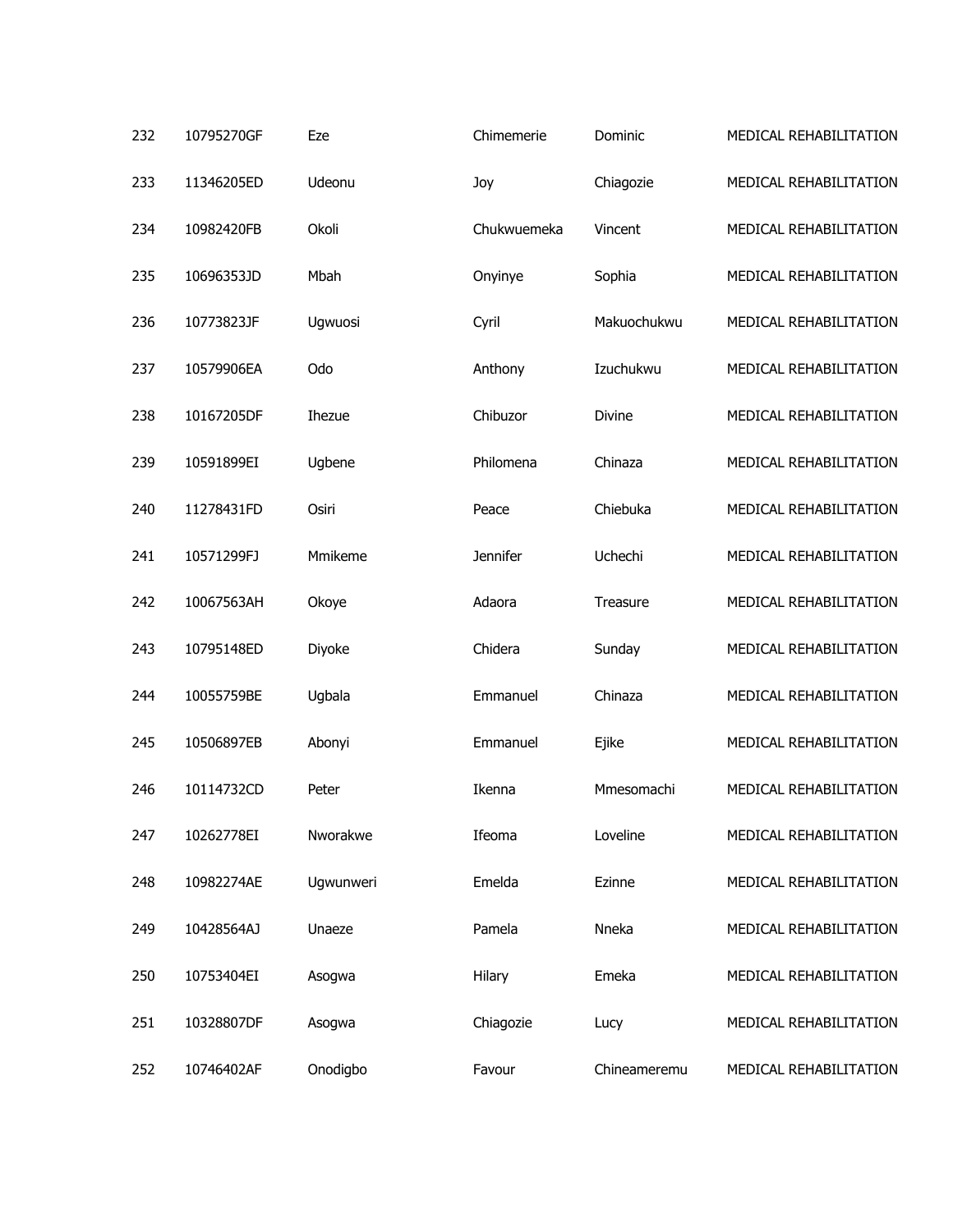| 253 | 10694665BG | Onuoha         | Princewill    | Nkemjika    | MEDICAL REHABILITATION |
|-----|------------|----------------|---------------|-------------|------------------------|
| 254 | 10748155IB | Ugwuanyi       | Emmanuel      | Kelechukwu  | MEDICAL REHABILITATION |
| 255 | 10905435EJ | Okoye          | Kenechukwu    | Victor      | MEDICAL REHABILITATION |
| 256 | 11323949HF | Ani            | Ifeanyichukwu | Joshua      | MEDICAL REHABILITATION |
| 257 | 10804028HI | Cliffords      | Kingpaul      | Chukwuma    | MEDICAL REHABILITATION |
| 258 | 10737613IF | Okoro          | Daberechukwu  | Cosmas      | MEDICAL REHABILITATION |
| 259 | 10788642GE | Ahumibe        | Chigozirim    | Joshua      | MEDICAL REHABILITATION |
| 260 | 10713681AE | Igwenagu       | Chizaram      | Stephanie   | MEDICAL REHABILITATION |
| 261 | 10881026EB | Falade         | John          | Blessing    | MEDICAL REHABILITATION |
| 262 | 11124046DD | Hycent         | Miracle       | Oluchi      | MEDICAL REHABILITATION |
| 263 | 10877662EF | Ndukuba        | Munachi       | <b>Best</b> | MEDICAL REHABILITATION |
| 264 | 11268440FD | Dan-Onyele     | <b>Bright</b> | Chinemezu   | MEDICAL REHABILITATION |
| 265 | 10398409HA | Achinihu       | Elizabeth     | Chidinma    | MEDICAL REHABILITATION |
| 266 | 10363256JA | Idiba          | Cynthia       | Nkemdirim   | MEDICAL REHABILITATION |
| 267 | 10300224DG | Kanu           | Chinecherem   | Kingsley    | MEDICAL REHABILITATION |
| 268 | 10322712IE | Chukwu-Okereke | Chidinma      | Favour      | MEDICAL REHABILITATION |
| 269 | 10622066EI | Emeh           | Hadassah      | Ijeoma      | MEDICAL REHABILITATION |
| 270 | 10894669EG | Ating          | Abraham       | Asuquo      | MEDICAL REHABILITATION |
| 271 | 10051228CH | Michael        | Confidence    | Chinwoke    | MEDICAL REHABILITATION |
| 272 | 11290428EJ | Nwokedike      | Chidiebere    | Kingsley    | MEDICAL REHABILITATION |
| 273 | 10743413EI | Ucheaghuba     | Chinyere      | Marycynthia | MEDICAL REHABILITATION |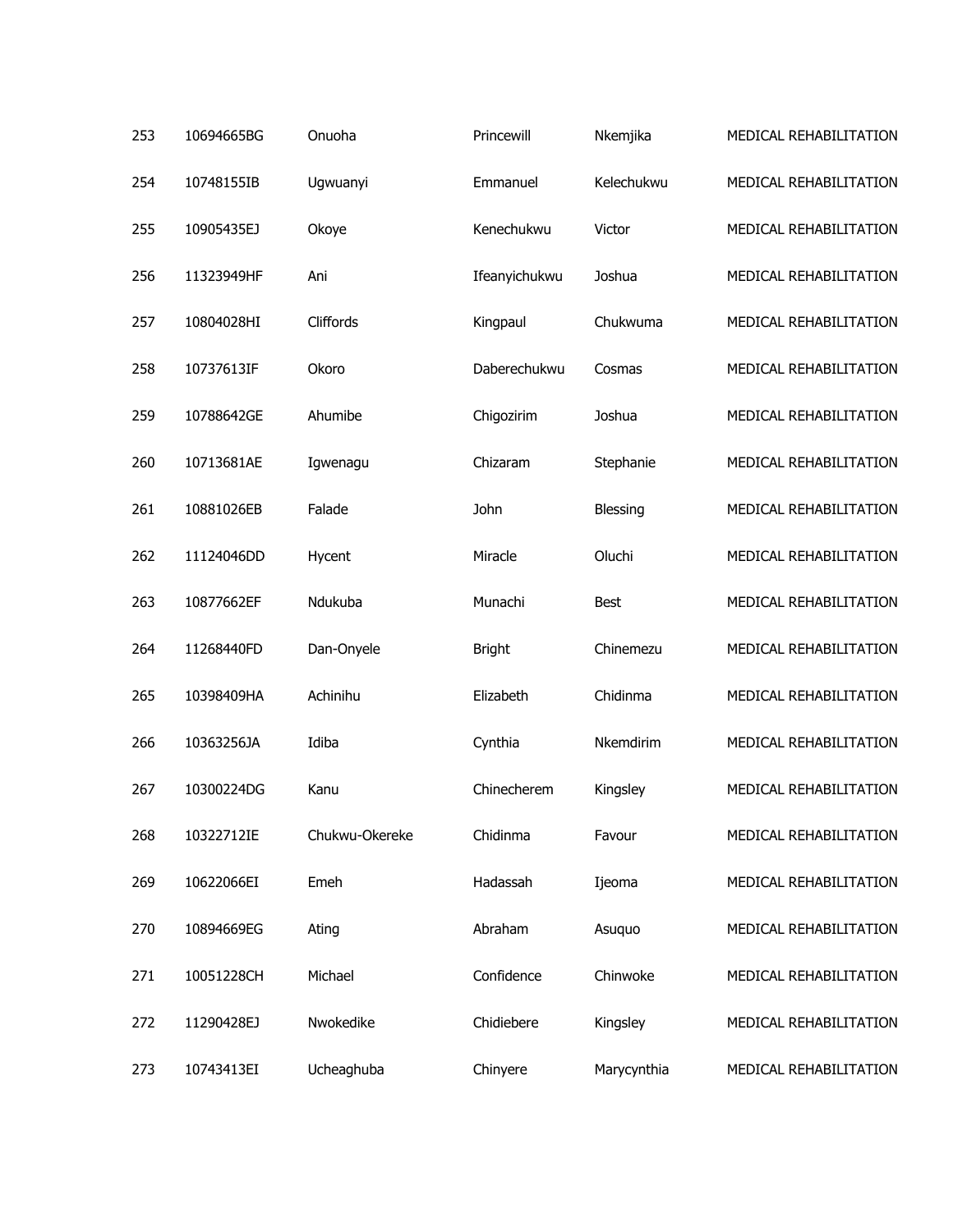| 274 | 10822889EG | <b>UDEM</b> | <b>FAITH</b> | <b>NMESOMA</b> | MEDICAL REHABILITATION |
|-----|------------|-------------|--------------|----------------|------------------------|
| 275 | 10784985HE | Nwokoye     | Mmesoma      | Makuochukwu    | MEDICAL REHABILITATION |
| 276 | 10832733AC | Ojiakor     | Chika        | Celestina      | MEDICAL REHABILITATION |
| 277 | 10706251IB | Agwuna      | Chinyelu     | Treasure       | MEDICAL REHABILITATION |
| 278 | 10531290JH | Egbamuno    | Oghenekome   | Victoria       | MEDICAL REHABILITATION |
| 279 | 10157581AB | Nwose       | Favour       | Ogorchukwu     | MEDICAL REHABILITATION |
| 280 | 10147778BJ | Francis     | Eunice       | Christopher    | MEDICAL REHABILITATION |
| 281 | 10090190CG | Obi         | Rebecca      | Somtochukwu    | MEDICAL REHABILITATION |
| 282 | 10644849IE | Eze         | Daberechi    | Princess       | MEDICAL REHABILITATION |
| 283 | 10931597DG | Odoh        | Chukwuebuka  | Joshua         | MEDICAL REHABILITATION |
| 284 | 10291504AG | Ori         | Toplady      | Uloaku         | MEDICAL REHABILITATION |
| 285 | 10209675ID | Onu         | Gideon       | Okechukwu      | MEDICAL REHABILITATION |
| 286 | 10977243GC | Imoke       | Samuel       | Toochukwu      | MEDICAL REHABILITATION |
| 287 | 10740472EE | Onwukwe     | Ukamaka      | Mary           | MEDICAL REHABILITATION |
| 288 | 10205626AI | Osayi       | <b>Noel</b>  | <b>Bissan</b>  | MEDICAL REHABILITATION |
| 289 | 10937140JB | Okeke       | Mary         | Chidiebere     | MEDICAL REHABILITATION |
| 290 | 10781415BH | Eze         | Tochukwu     | Benedict       | MEDICAL REHABILITATION |
| 291 | 10487331FE | Apeh        | Malachy      | Ifeanyi        | MEDICAL REHABILITATION |
| 292 | 10779805JE | Nnamani     | Gift         | Chioma         | MEDICAL REHABILITATION |
| 293 | 11016553IE | Ugwu        | Jane         | Chidimma       | MEDICAL REHABILITATION |
| 294 | 11063741ED | Ekeja       | Kingsley     | Chimaobi       | MEDICAL REHABILITATION |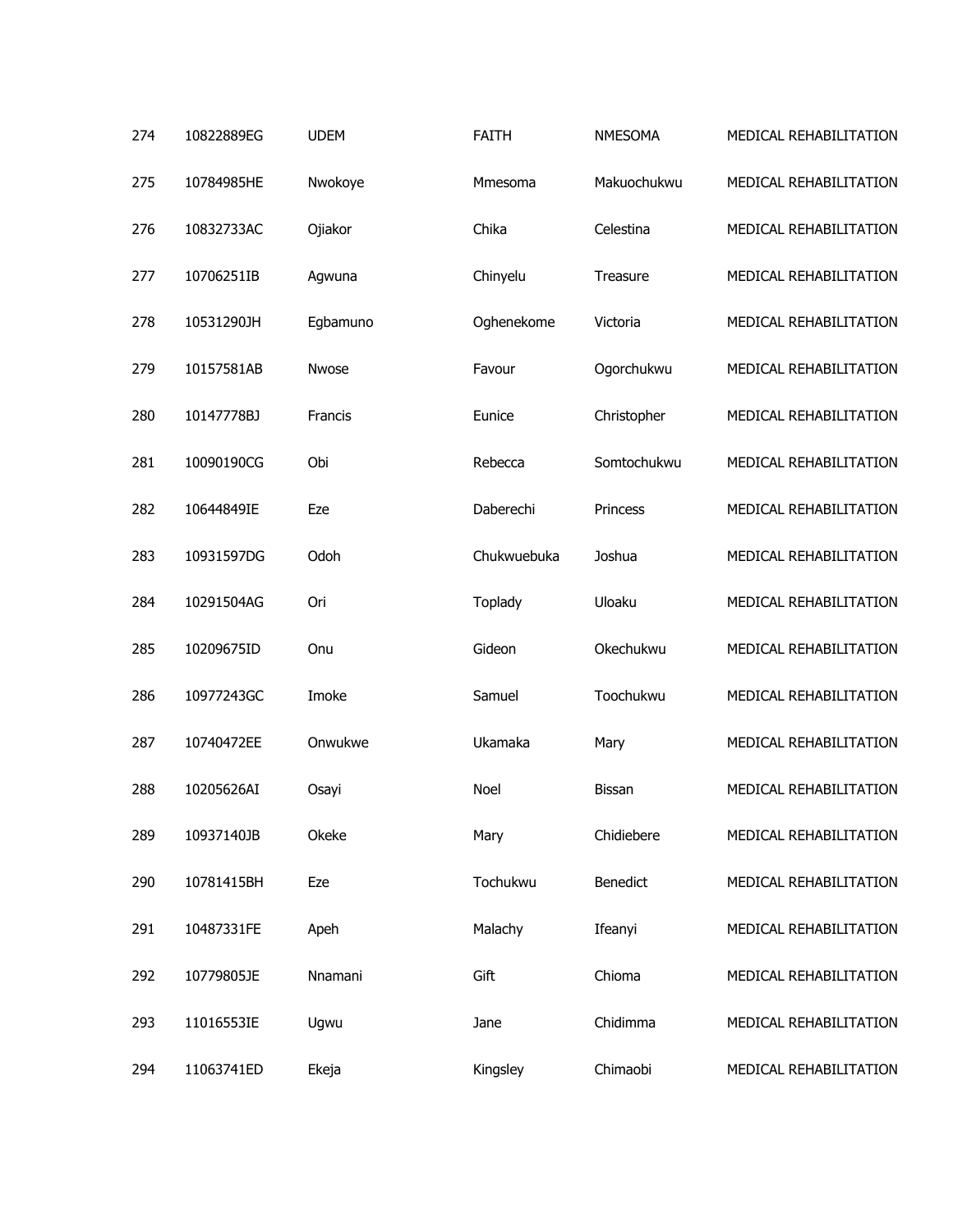| 295 | 10384974CD | Chukwugekwu | Chinecherem          | Perpetual     | MEDICAL REHABILITATION |
|-----|------------|-------------|----------------------|---------------|------------------------|
| 296 | 11264446AH | Omeke       | Chinonso             | Emmanuel      | MEDICAL REHABILITATION |
| 297 | 10799233BA | Onah        | Ifeanyi              | Kelvin        | MEDICAL REHABILITATION |
| 298 | 10100713HJ | Madueke     | Love                 | Chinwendu     | MEDICAL REHABILITATION |
| 299 | 10769071JC | Obika       | Chinaecherem         | Vivian        | MEDICAL REHABILITATION |
| 300 | 10360925AC | Uche        | Chimdiomimi          | Esther        | MEDICAL REHABILITATION |
| 301 | 10322825DG | Anushiem    | Angel                | Ifunaya       | MEDICAL REHABILITATION |
| 302 | 10958457GD | Nosike      | Abumotutochuk<br>wu  | Chibundom     | MEDICAL REHABILITATION |
| 303 | 10689121GB | Anorue      | Jessica              | Adaugo        | MEDICAL REHABILITATION |
| 304 | 10624258GI | Okonkwo     | Favour               | Ifeanyichukwu | MEDICAL REHABILITATION |
| 305 | 10095895IA | Abah        | Mary                 | Enuwa         | MEDICAL REHABILITATION |
| 306 | 10668620GG | Peter       | Obed                 | Ojoka         | MEDICAL REHABILITATION |
| 307 | 11090711DB | Edwin       | Collete              | Ifesorochukwu | <b>NURSING SCIENCE</b> |
| 308 | 10811418CE | Ogbuka      | Ifesinachi           | Shedrach      | <b>NURSING SCIENCE</b> |
| 309 | 10108737GD | Chukwuka    | <b>Judith</b>        | Ngozi         | <b>NURSING SCIENCE</b> |
| 310 | 10929645HC | Arua        | Chinaza              | Maryann       | <b>NURSING SCIENCE</b> |
| 311 | 10304182JD | Ngwu        | Favour               | Ifeoma        | NURSING SCIENCE        |
| 312 | 10466540FG | Ejem        | Johnbosco            | Munachiso     | NURSING SCIENCE        |
| 313 | 10314659JA | Le'Ohaga    | Mmesomachi           | Venetia       | NURSING SCIENCE        |
| 314 | 10674998EB | Eze         | Otuomasirichuk<br>wu | Promise       | NURSING SCIENCE        |
| 315 | 10644228AH | Obute       | Adaora               | Rachael       | NURSING SCIENCE        |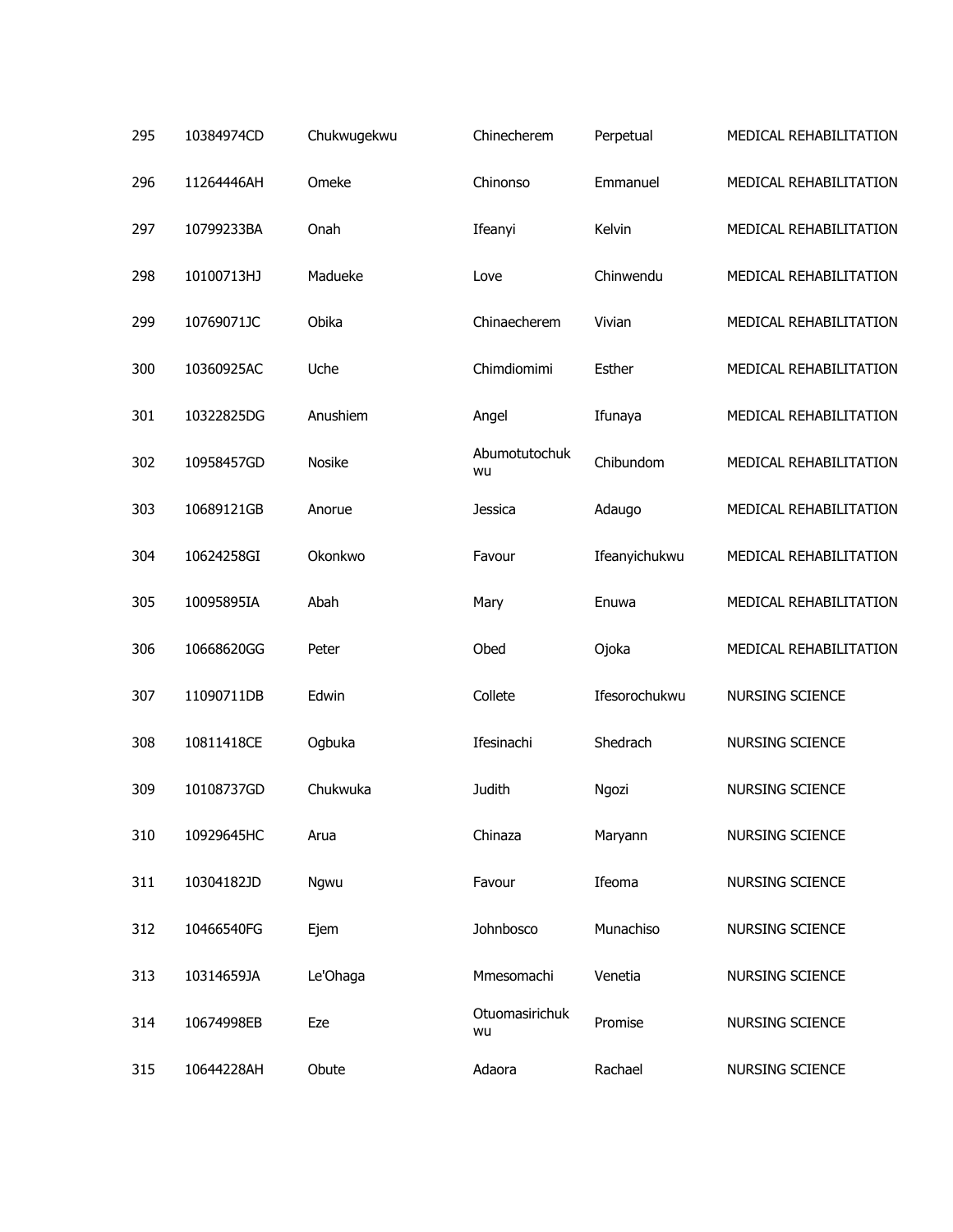| 316 | 10729560JB | Ugwu      | Promise       | Ifeoma          | <b>NURSING SCIENCE</b> |
|-----|------------|-----------|---------------|-----------------|------------------------|
| 317 | 11016523HH | Athony    | Phoebe        |                 | <b>NURSING SCIENCE</b> |
| 318 | 10379456IH | Nzereogu  | <b>Judith</b> | Kelechi         | <b>NURSING SCIENCE</b> |
| 319 | 10245289DI | Nwadinobi | Chiamaka      | Peace           | <b>NURSING SCIENCE</b> |
| 320 | 10744116HD | Ejiofor   | Hilda         | Onyinyechi      | NURSING SCIENCE        |
| 321 | 10658840BF | Anyiam    | Maryjane      | Chiamaka        | <b>NURSING SCIENCE</b> |
| 322 | 10002733BC | Nwoye     | Michael       | Chukwunonso     | <b>NURSING SCIENCE</b> |
| 323 | 10634762IB | Oti       | Chidimma      | Favour          | <b>NURSING SCIENCE</b> |
| 324 | 10774801HB | Orih      | Somtochukwu   | Faithful        | <b>NURSING SCIENCE</b> |
| 325 | 10693162GD | Ikeoha    | Maureen       | Ogechi          | <b>NURSING SCIENCE</b> |
| 326 | 10534112HA | Chukwueze | Ebube         | Christopher     | <b>NURSING SCIENCE</b> |
| 327 | 10367692HB | Dedeh     | Precious      | Chika           | <b>NURSING SCIENCE</b> |
| 328 | 10166335CG | Ene       | Favour        | Soromkelechukwu | <b>NURSING SCIENCE</b> |
| 329 | 10109013BB | Clifford  | Precious      | Onyedikachukwu  | NURSING SCIENCE        |
| 330 | 10816893IJ | Eze       | Marcel        | Ugochukwu       | <b>NURSING SCIENCE</b> |
| 331 | 10072000IC | Chinkata  | Uchenna       | Abel            | NURSING SCIENCE        |
| 332 | 10798554BA | Chiwetalu | Amarachi      | Covenant        | NURSING SCIENCE        |
| 333 | 10543068HB | Ibe       | Chiemerie     | Kenneth         | NURSING SCIENCE        |
| 334 | 10419746HJ | Eze       | Emmanuel      | Ifeanyi         | NURSING SCIENCE        |
| 335 | 10287646DH | Eze       | Great         | Ezinma          | NURSING SCIENCE        |
| 336 | 10979945AH | Onoh      | Hope          | Chiagozie       | NURSING SCIENCE        |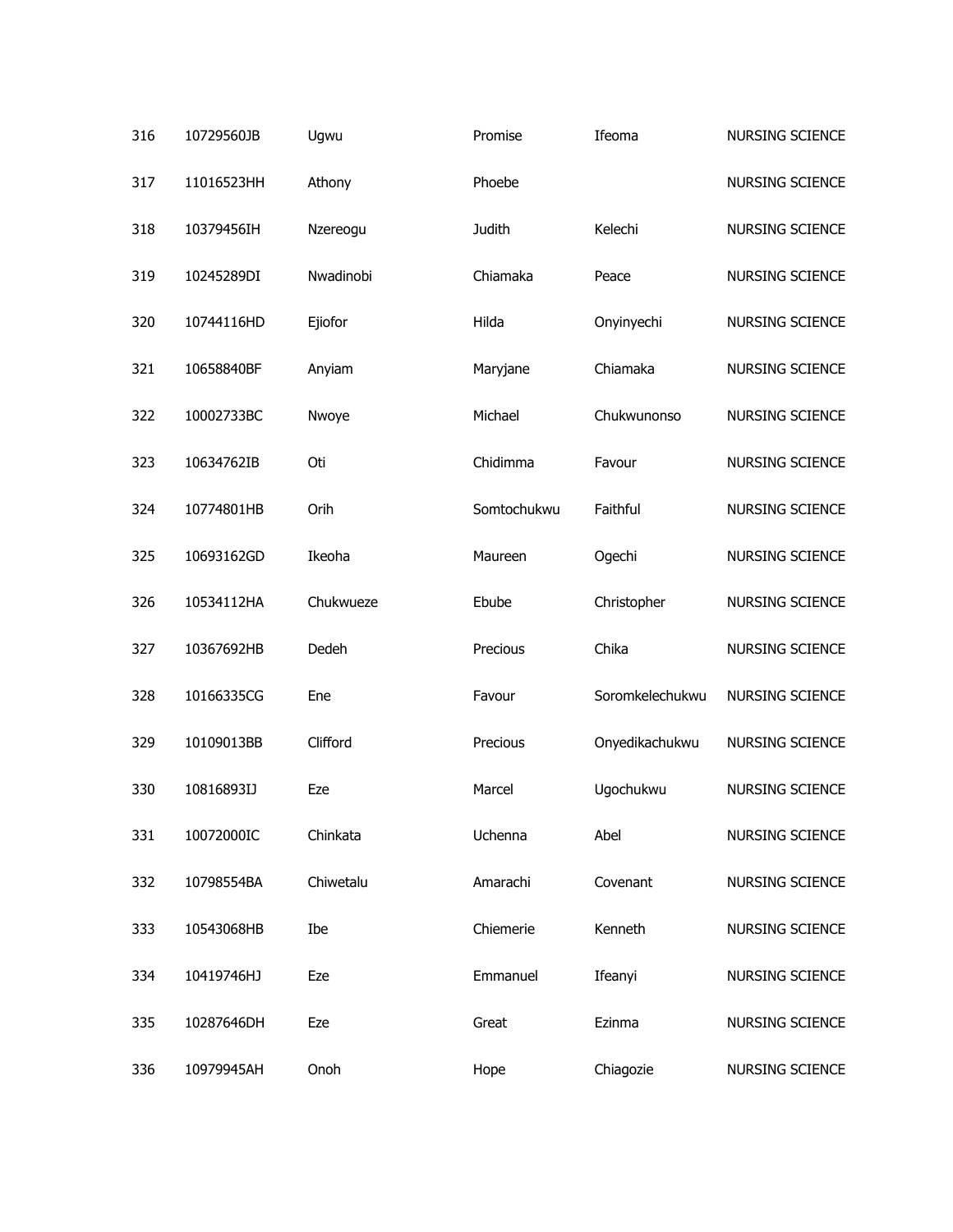| 337 | 10637362EB | Ndunagum      | Nmesoma   | Wisdom       | <b>NURSING SCIENCE</b> |
|-----|------------|---------------|-----------|--------------|------------------------|
| 338 | 10753239FI | Egoride       | Prosper   | Ejiro        | <b>NURSING SCIENCE</b> |
| 339 | 11220201EG | Mgbeahuruike  | Ezinne    | Mary         | <b>NURSING SCIENCE</b> |
| 340 | 11011930IC | Nwankwo       | Jane      | Amaka        | <b>NURSING SCIENCE</b> |
| 341 | 10171233HG | Nnaji         | Ogechukwu | Promise      | <b>NURSING SCIENCE</b> |
| 342 | 10102342EC | Obu           | Nneka     | Anthonia     | <b>NURSING SCIENCE</b> |
| 343 | 11080772GJ | Idika         | Divine    | Uduma        | <b>NURSING SCIENCE</b> |
| 344 | 11030305FD | Eke           | Goodness  | Chidinma     | <b>NURSING SCIENCE</b> |
| 345 | 10973724EG | Agu           | Kelechi   | Favour       | <b>NURSING SCIENCE</b> |
| 346 | 10239353JF | Dominic       | Treasure  | Chinenye     | <b>NURSING SCIENCE</b> |
| 347 | 10983306BC | Orji          | Michelle  | Chibugo      | <b>NURSING SCIENCE</b> |
| 348 | 10066535IE | Umehnwafor    | Chinalu   |              | <b>NURSING SCIENCE</b> |
| 349 | 10881568GE | Okafor        | Ozioma    | Favour       | <b>NURSING SCIENCE</b> |
| 350 | 10410554BA | Ezulike       | Precious  | Chimeruogo   | <b>NURSING SCIENCE</b> |
| 351 | 10285749AF | Ifeanyichukwu | Emmanuel  | Chukwuemeke  | <b>NURSING SCIENCE</b> |
| 352 | 10357193ED | Okomor        | Grace     | Oghenemrevwe | NURSING SCIENCE        |
| 353 | 10033117EA | Okoronkwo     | Promise   | Chioma       | NURSING SCIENCE        |
| 354 | 11104814BE | James         | Faustina  | Munachi      | NURSING SCIENCE        |
| 355 | 10590225CG | Onwe          | Favour    | Chidimma     | NURSING SCIENCE        |
| 356 | 11264368EH | Okorom        | Chidera   | Jessica      | NURSING SCIENCE        |
| 357 | 10979200BB | Agu           | Precious  | Chinecherem  | NURSING SCIENCE        |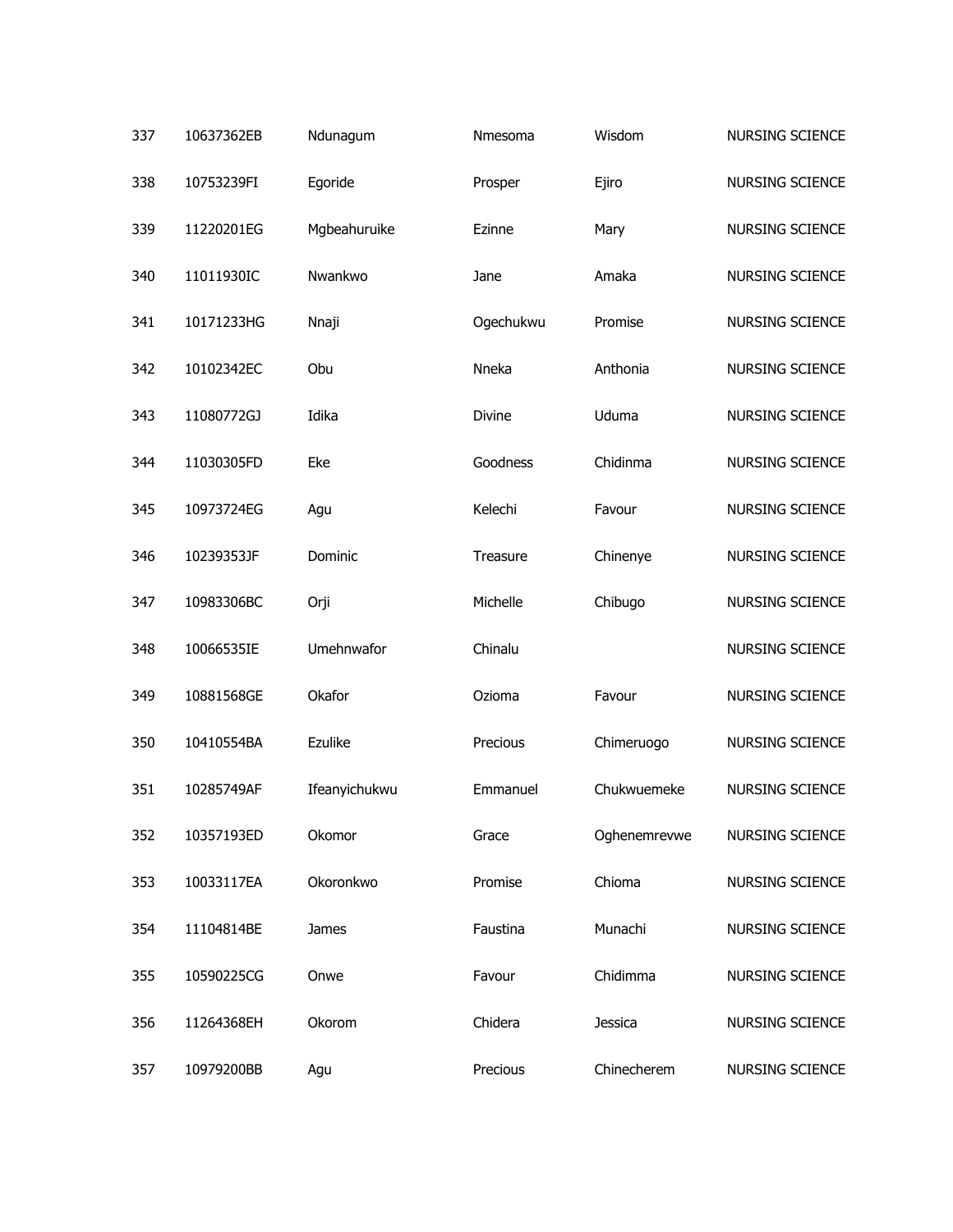| 358 | 10830436AG | Asogwa     | Chiamaka      | Marvelous     | NURSING SCIENCE        |
|-----|------------|------------|---------------|---------------|------------------------|
| 359 | 10784501HB | Ezeoyili   | Marycynthia   | Chinenye      | NURSING SCIENCE        |
| 360 | 10590583BJ | Nnamani    | Favour        | Ezinne        | NURSING SCIENCE        |
| 361 | 11003693FI | Okoro      | Blessing      | Adanne        | <b>NURSING SCIENCE</b> |
| 362 | 10644450CA | Eleje      | Umezurike     | Juliana       | NURSING SCIENCE        |
| 363 | 11303399DD | Maduka     | Favour        | Chukwuebuka   | <b>NURSING SCIENCE</b> |
| 364 | 10562871CG | Aguguesi   | Emmanuel      | Chiemezie     | NURSING SCIENCE        |
| 365 | 10593904EH | Ndubuisi   | Chiamaka      | <b>Juliet</b> | <b>NURSING SCIENCE</b> |
| 366 | 10332267DE | Chilaka    | Favour        | Chinwendu     | NURSING SCIENCE        |
| 367 | 11299742ED | Boniface   | Robinson      | $\circ$       | <b>NURSING SCIENCE</b> |
| 368 | 10019863DC | David      | Chiamaka      | Precious      | NURSING SCIENCE        |
| 369 | 10676826IG | Ogbaji     | Odey          | Peter         | <b>NURSING SCIENCE</b> |
| 370 | 11112394GJ | Adama      | Mmaduabuchi   | Kingsley      | NURSING SCIENCE        |
| 371 | 11341875DF | Enemuo     | Chinazaekpere | Maureen       | NURSING SCIENCE        |
| 372 | 10247928HF | Maduabuchi | Victory       | Chizaram      | NURSING SCIENCE        |

## **FACULTY OF LAW**

|                | <b>JAMB REG NO</b> | <b>SURNAME</b> | <b>FIRSTNAME</b> | <b>MIDDLENAME</b> | <b>COURSE</b> |
|----------------|--------------------|----------------|------------------|-------------------|---------------|
| 1              | 11096236ED         | Ilobi          | Emmanuel         | Destiny           | LAW           |
| $\overline{2}$ | 11013003GE         | Ezenwa         | David            | Kosisochukwu      | LAW           |
| 3              | 10742536GA         | Eze            | Sunday           | Peter             | LAW           |
| 4              | 10445078DE         | Etudo          | Somtochukwu      | Victoria          | LAW           |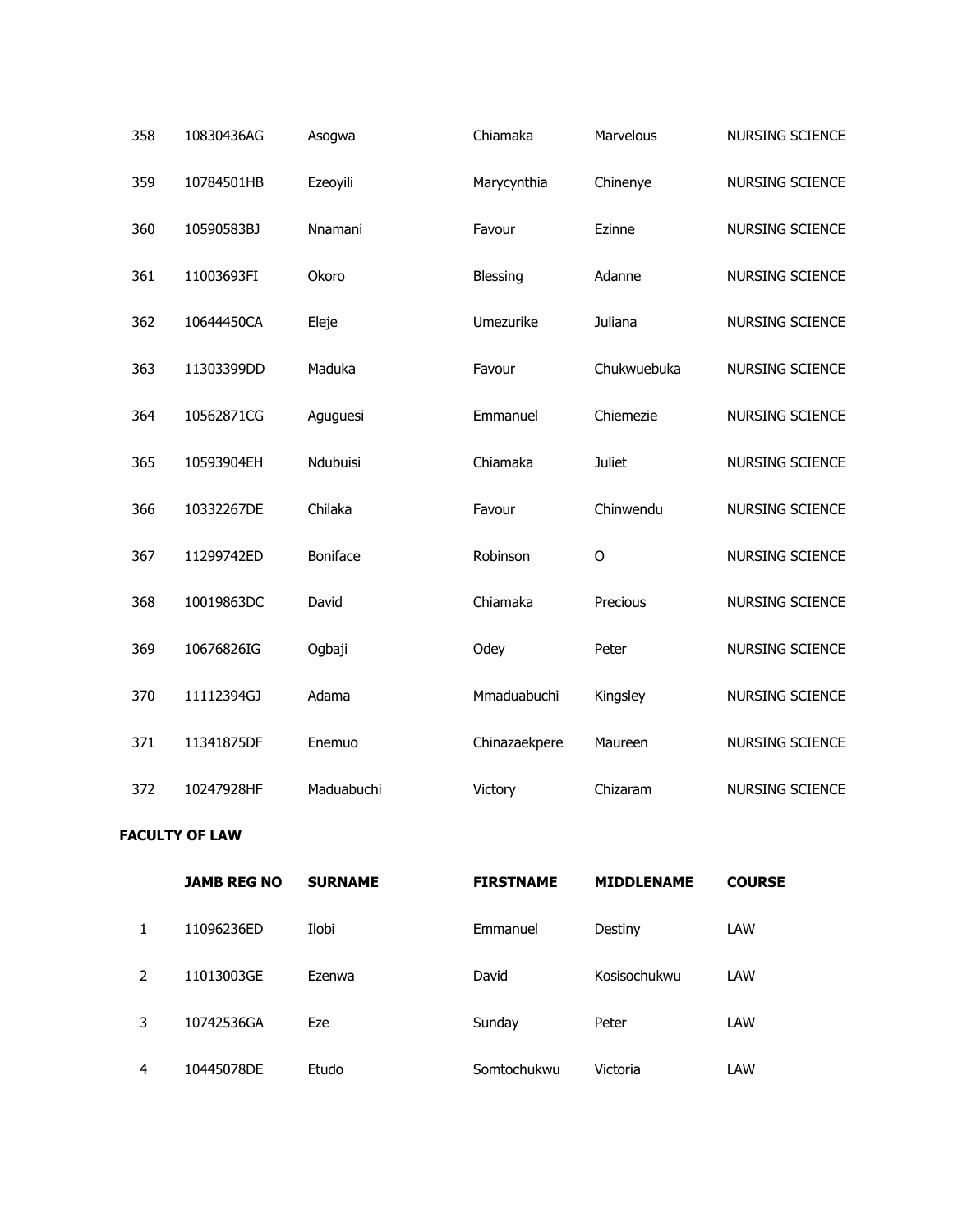| 5  | 10984346JD | Onyiuke    | Ogochukwu    | Prosper     | LAW |
|----|------------|------------|--------------|-------------|-----|
| 6  | 10007531HB | Ted-Eze    | Joshua       |             | LAW |
| 7  | 10496359DD | Ugwu       | Daniel       | Chukwunonso | LAW |
| 8  | 10426253FF | Iheanacho  | Esther       | Chinenye    | LAW |
| 9  | 10899246IJ | Inno-Okoli | Angel        | Mmesoma     | LAW |
| 10 | 11253516BB | Okoli      | Chinweoke    | Victor      | LAW |
| 11 | 10284005JG | Nnaemeka   | Esther       | Ijeoma      | LAW |
| 12 | 11079526CE | Udemba     | Okigbo       | Emmanuel    | LAW |
| 13 | 10220019JB | Njokubi    | Chimdinma    | Precious    | LAW |
| 14 | 10701552BG | Okereke    | Onyinyechi   | Anthonia    | LAW |
| 15 | 10139263FD | Anyaso     | Chukwusom    | Anita       | LAW |
| 16 | 10224916EH | Umeano     | Sopuluchukwu | Binyelum    | LAW |
| 17 | 10939110AB | Egba       | Chieloka     | Chiedozie   | LAW |
| 18 | 10215040JA | Omenuwa    | Onyema       | Echezona    | LAW |
| 19 | 10347337CG | Asogwa     | Lovelyn      | Chinonyerem | LAW |
| 20 | 11191351HC | Nworie     | Grace        | Chidinma    | LAW |
| 21 | 10532411DC | Ejemba     | Victor       | Chinemerem  | LAW |
| 22 | 10339171IA | Obiefuna   | Chisom       | Anthonia    | LAW |
| 23 | 10242484BE | Udeh       | Mariadorathy | Uchechi     | LAW |
| 24 | 10417167FG | Aliozor    | Kosisochukwu | Sylvia      | LAW |
| 25 | 10468228DG | Eke        | Eunice       | Chiemerie   | LAW |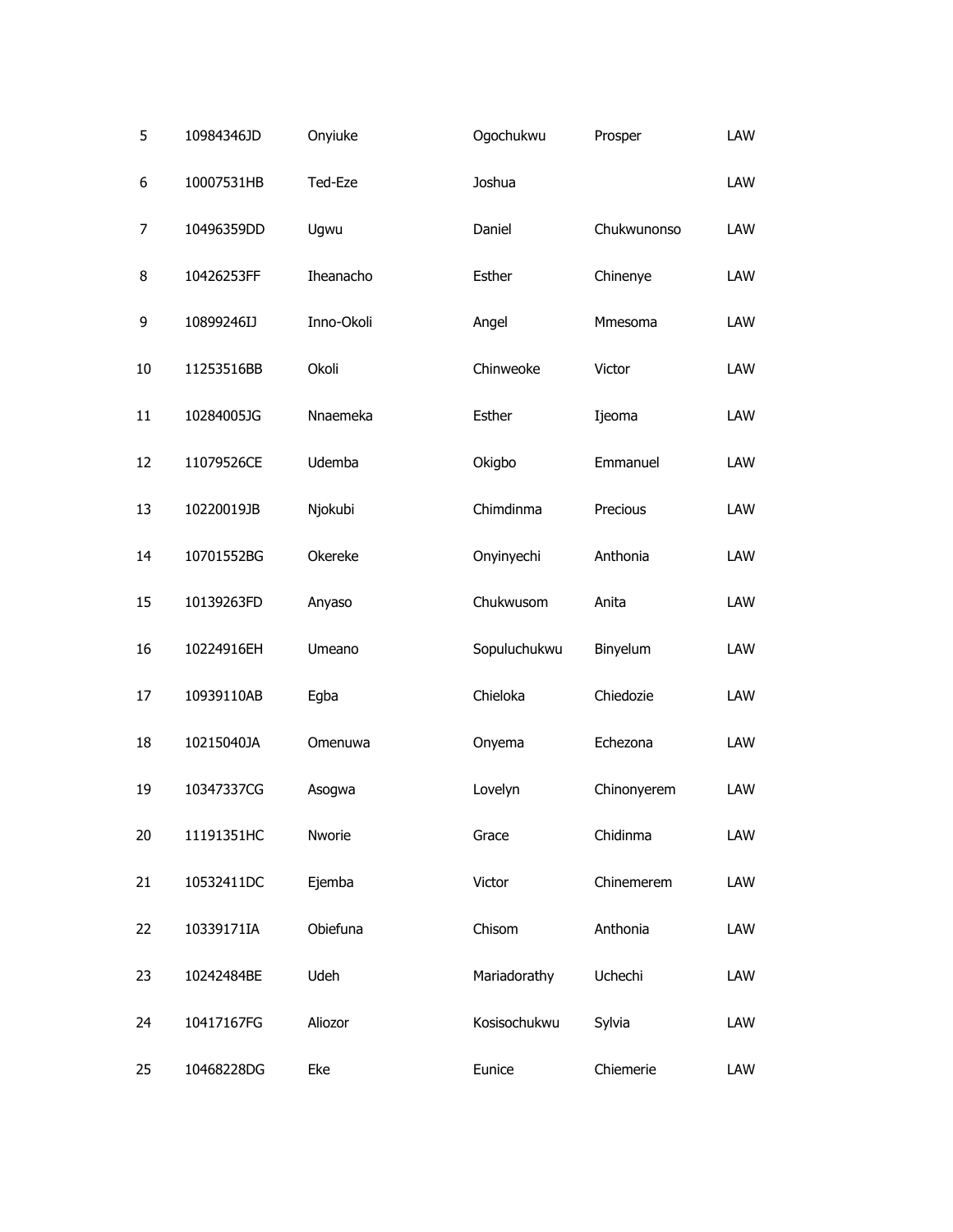| 26 | 10539351GH | Ochiogu        | Ezindubuisi     | Ebenezer     | LAW |
|----|------------|----------------|-----------------|--------------|-----|
| 27 | 10437616BD | Francis-Alfred | Paschal-Fortune | C            | LAW |
| 28 | 10612131HE | Asogwa         | Williams        | Chibueze     | LAW |
| 29 | 10232794IB | Udo            | Peter           | Edem         | LAW |
| 30 | 10090597GG | Anaebonam      | Chiamaka        | Chisom       | LAW |
| 31 | 10041890AI | Uzoji          | Bela            | Daberechi    | LAW |
| 32 | 10267223AC | Ejiogu         | Chinedum        | John         | LAW |
| 33 | 10679528DB | Odoh           | Francisca       | Nneoma       | LAW |
| 34 | 10513192HB | Obatusin       | Oluwabukola     | Emmanuella   | LAW |
| 35 | 10300093EB | Ochonma        | Ijeoma          | Favour       | LAW |
| 36 | 10646147HA | Asadu          | Frances         | Sopuluchi    | LAW |
| 37 | 10676617DE | Okpe           | Nnenna          | Benedicta    | LAW |
| 38 | 10706981CF | Shuaib         | Muhammed        | <b>Dikko</b> | LAW |
| 39 | 11049394BG | Ezeh           | Nnenna          | Henrietta    | LAW |
| 40 | 10716456CB | Godwin         | Frank           | Afokoghene   | LAW |
| 41 | 10381467GI | Martin-Louis   | Precious        | Chinaza      | LAW |
| 42 | 10067586DF | Igwe           | Frank           | Ikennaya     | LAW |
| 43 | 10283704CJ | Eze            | Mmesoma         | Benita       | LAW |
| 44 | 10133099BI | Ndumele        | Nnenna          | Catherine    | LAW |
| 45 | 10413420EF | Salem          | Captain         | Chizurum     | LAW |
| 46 | 10270027CJ | Anikezie       | Chisom          | Peter        | LAW |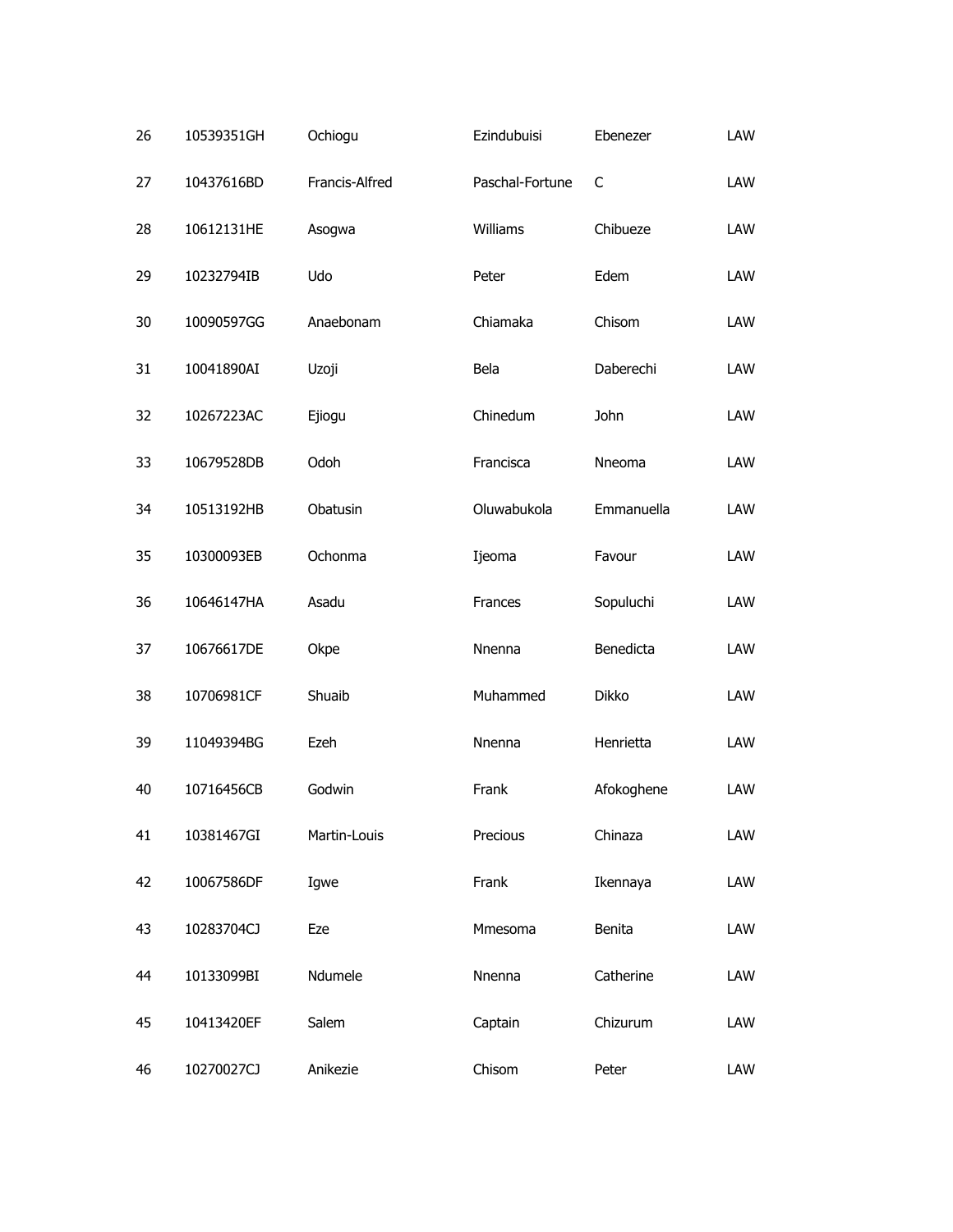| 47 | 11325908BI | Chinonye        | Chinecherem | Godsfavour     | LAW |
|----|------------|-----------------|-------------|----------------|-----|
| 48 | 10433259IG | Eze-Atuonwu     | Onyedikachi | Divine         | LAW |
| 49 | 11277361GC | Ede             | James       | Ogbonna        | LAW |
| 50 | 10106242HJ | Obiakor         | Chinenye    | Genevieve      | LAW |
| 51 | 11135343JC | Chukwunwe       | Virtue      | Iruoma         | LAW |
| 52 | 10747059HB | Ugwuanyi        | Ebere       | Dorathy        | LAW |
| 53 | 10491823GB | Nwankwo         | Chukwuemeka | Charles        | LAW |
| 54 | 10140342BH | Nwabueze-Onah   | Onyedikachi | <b>Justice</b> | LAW |
| 55 | 11087615AH | Ngozi           | Chidera     | Robert         | LAW |
| 56 | 10118444EC | Ezea            | Amanda      | Obiageri       | LAW |
| 57 | 10155987DA | James           | Ruth        | Friday         | LAW |
| 58 | 10326129BI | <b>Ihechere</b> | Chukwuamaka | Esther         | LAW |
| 59 | 10172126BG | Ani             | Amarachi    | Mary           | LAW |
| 60 | 10228483BG | Ononaku         | Hope        | Ujunwa         | LAW |
| 61 | 10892395HI | Chukwuekee      | Chidalu     | Macdonald      | LAW |
| 62 | 10880920GI | Ohajionu        | Chidera     | Daniel         | LAW |
| 63 | 10852632FH | <b>NWODO</b>    | <b>JOEL</b> | ONYEKACHI      | LAW |
| 64 | 10752217CA | Joseph          | Godwin      | Ebube          | LAW |
| 65 | 11219791BF | Akalia          | Blessing    | Davies         | LAW |
| 66 | 10648388EA |                 | Kindness    | Oluomachi      | LAW |
| 67 | 10930463ED | Ogbonnah        | Isabella    | Adanmarama     | LAW |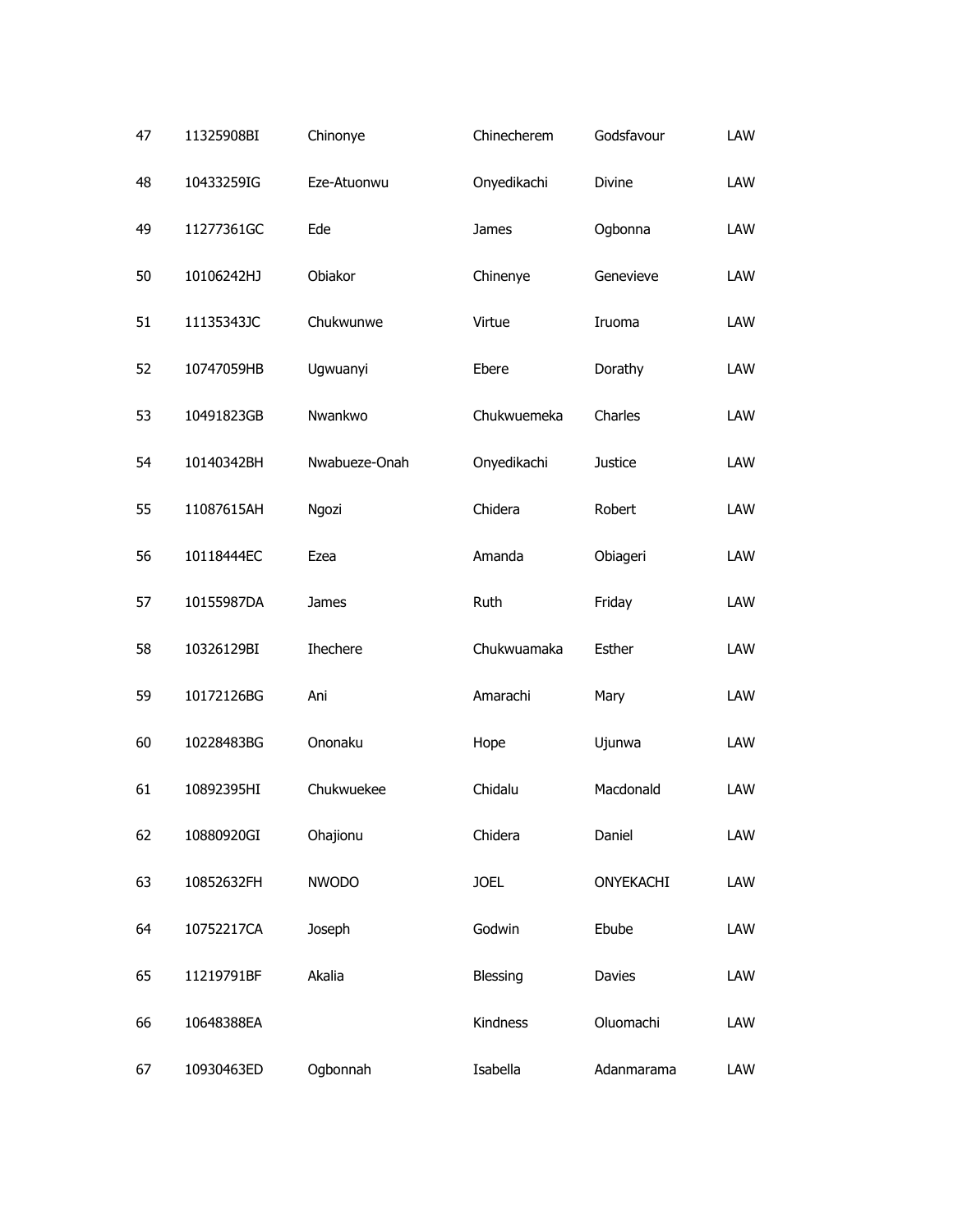| 68 | 11261970GD | Okologbu-Njoku | Queen         | Nmesomachi     | LAW |
|----|------------|----------------|---------------|----------------|-----|
| 69 | 11257656AH | Nwosu          | Amarachi      | Cynthia        | LAW |
| 70 | 10435670DB | Okebalama      | Sylvia        | Chisom         | LAW |
| 71 | 10903484IC | Chijindu       | Akudo         | Joyful         | LAW |
| 72 | 10470193FI | Uwemedimo      | Yvonne        | Cletus         | LAW |
| 73 | 10369047IA | Usoro          | Abasiama      | Donatus        | LAW |
| 74 | 10179621DF | Ita            | Dara-Abasi    | Fortune        | LAW |
| 75 | 11168160JG | Umoren         | Amzi          | <b>Fidelis</b> | LAW |
| 76 | 10779691EI | Okon-Usen      | Ekponoandikan | <b>Usen</b>    | LAW |
| 77 | 10242579CA | Dimakunne      | Promise       | Cyril          | LAW |
| 78 | 10940553DH | Odimmegwa      | Jessica       | Chioma         | LAW |
| 79 | 10580755BF | Ubaka          | Onyinye       | Maryjane       | LAW |
| 80 | 11307123BG | Udoagwa        | Johnpaul      | Jachike        | LAW |
| 81 | 10272896FF | Mbagwu         | Nzubechukwu   | Chimdalu       | LAW |
| 82 | 11160386EB | Chukwugobalum  | Goodness      | Makuochukwu    | LAW |
| 83 | 10219443HD | Ugah           | Francis       | Chinedum       | LAW |
| 84 | 10082520EH | Ahon           | Oghenekevwe   | Elliot         | LAW |
| 85 | 10033558HF | Athoja         | Oghenemaro    | Blossom        | LAW |
| 86 | 11261044CI | Robert         | Esther        | Ekachukwu      | LAW |
| 87 | 10135785BB | Nwabueze       | Precious      | Awele          | LAW |
| 88 | 10851021EA | Uche           | Victory       | Chidinma       | LAW |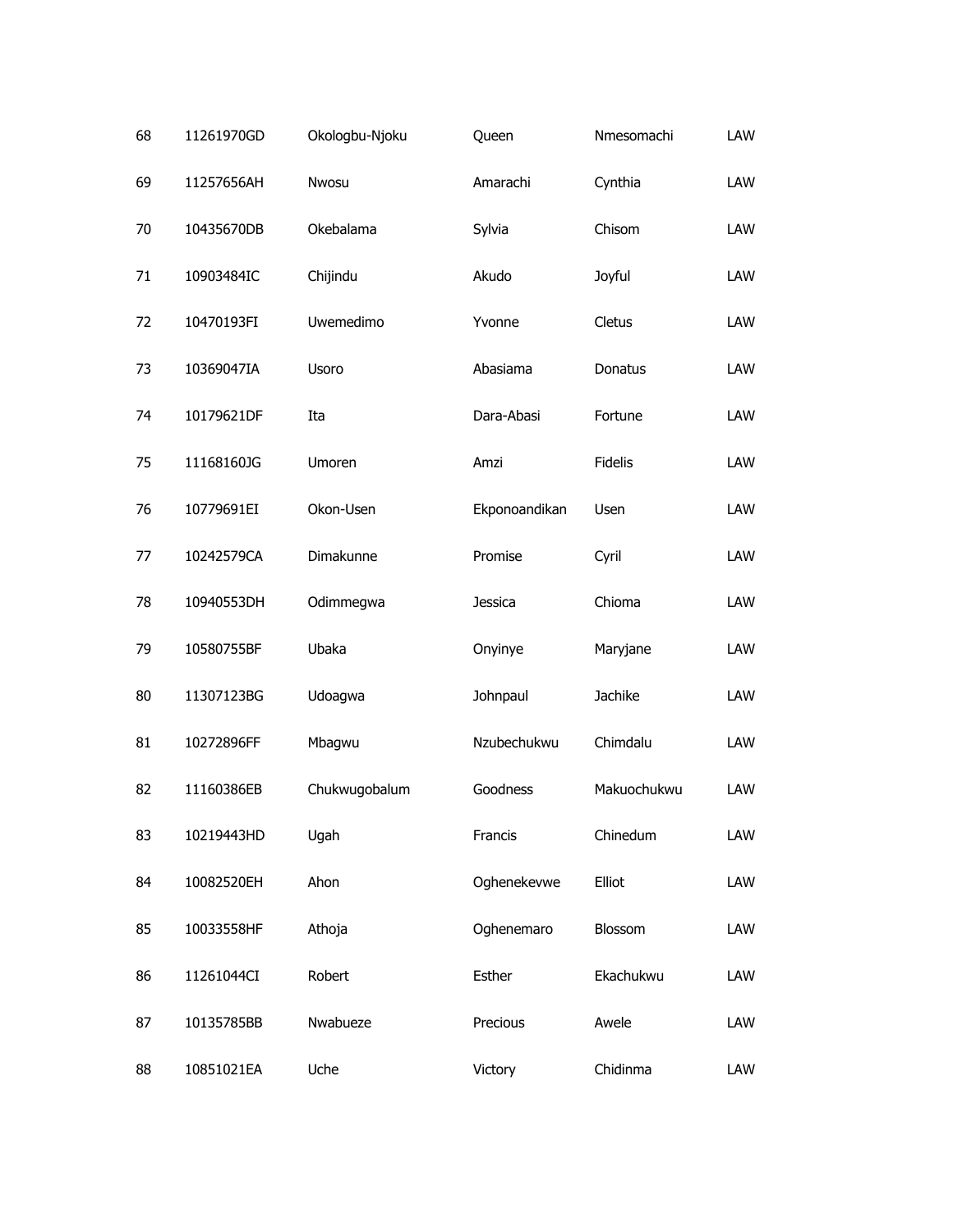| 89  | 11137294FJ | Agbanashi  | Oluchi       | Mary-Anne      | LAW |
|-----|------------|------------|--------------|----------------|-----|
| 90  | 10765216BH | Nwogba     | Chekwube     | Martha         | LAW |
| 91  | 10341583CC | Alieze     | Solomon      | Urudinachi     | LAW |
| 92  | 10026928IA | Obasi      | Favour       | Adanna         | LAW |
| 93  | 10714153ED | Ozibo      | Esther       | Sopuruchi      | LAW |
| 94  | 10337874JB | Eze        | David        | Gideon         | LAW |
| 95  | 10796802CI | Usulor     | Ezekiel      | Amaobi         | LAW |
| 96  | 10944078DF | Aitonje    | Ehikioya     | Jude-Valentine | LAW |
| 97  | 10413851BD | Udeji      | Confidence   |                | LAW |
| 98  | 11191604IJ | Ezugwu     | Ifeanyi      | Cyril          | LAW |
| 99  | 10291042DE | Agbo       | Nmesoma      | Faith          | LAW |
| 100 | 10485200EF | Afamefuna  | Chibuikem    | Nkemjika       | LAW |
| 101 | 10571979FG | Hosea      | Wisdom       | Amarachi       | LAW |
| 102 | 10733936FI | Ugwu       | Victor       | Chika          | LAW |
| 103 | 11137708HI | Amah       | Gerald       | Chukwunonyerem | LAW |
| 104 | 10252400EF | Micheal    | Delight      | Chimaraoke     | LAW |
| 105 | 10987036HE | Olelewe    | Michael      | Chinonso       | LAW |
| 106 | 10854583CE | Akachukwu  | David        | Chiagozie      | LAW |
| 107 | 10133420CF | Ibeh       | Chidera      | Benedict       | LAW |
| 108 | 10087577AI | Uchegbulem | Favour       | Chikaodi       | LAW |
| 109 | 10531705BG | Nwagha     | Kosisochukwu | Anastasia      | LAW |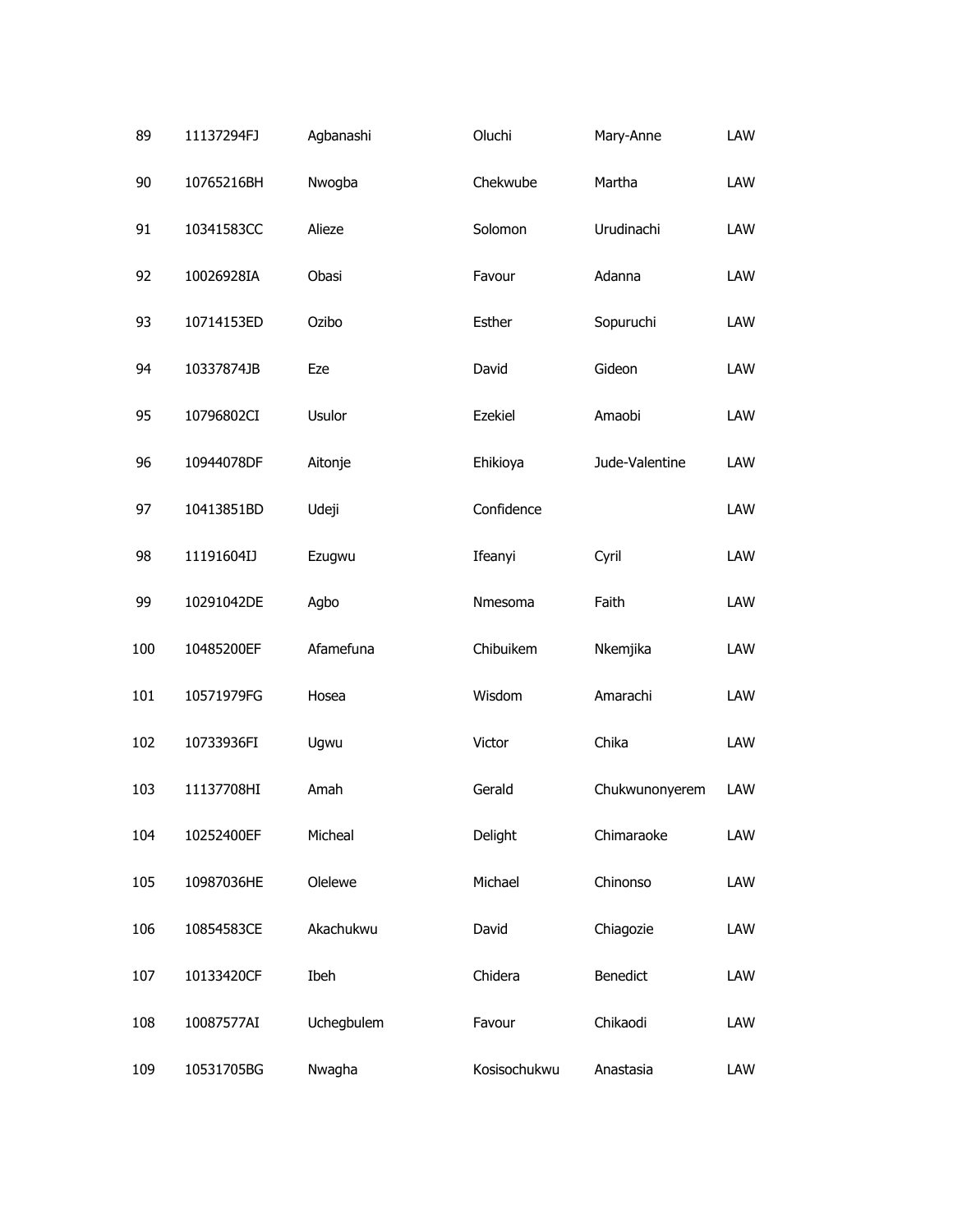| 110 | 10016419IC | Uwaoma       | Chidera    | Theresa     | LAW |
|-----|------------|--------------|------------|-------------|-----|
| 111 | 10359767IB | Emenike      | Chigozirim | Nora        | LAW |
| 112 | 11012893AG | Ogazi        | Favour     | Chimdindu   | LAW |
| 113 | 10242080GC | Iwodi-Taylor | Berry      | Onduwoyinem | LAW |
| 114 | 10305906GC | Otanwa       | Stephanie  | Ada         | LAW |
| 115 | 10621314HD | Ikenze       | Otsi-Tsi   | Favour      | LAW |
| 116 | 10216637FC | Hanior       | Nguhiden   | Hosanna     | LAW |
| 117 | 10099404CJ | Amuche       | George     | Igomu       | LAW |
| 118 | 10667343BH | Emang        | Felicity   | Mogi        | LAW |
| 119 | 11167216BI | Ogar         | Joanna     | Takim       | LAW |
| 120 | 10742395JF | Bassey       | Sandra     | Donatus     | LAW |
| 121 | 11056896BE | Edeh         | Maxwell    | Sunday      | LAW |
| 122 | 10402163GA | Akagwu       | Ojonugwa   | Dorathy     | LAW |
| 123 | 10488473CD | John         | Godswill   | Ojochegbe   | LAW |
| 124 | 10236027IC | Miango       | Madaki     | Umar        | LAW |
| 125 | 10134398AB | Akwah        | Amarachi   | Benita      | LAW |
| 126 | 10211871JB | Opurum       | Miracle    | Chiweobu    | LAW |
|     |            |              |            |             |     |

## **FACULTY OF MEDICAL SCIENCES**

| <b>SNO</b> | <b>JAMB REG NO</b> | <b>SURNAME</b> | <b>FIRSTNAME</b> | <b>MIDDLENAME</b> | <b>COURSE</b>        |
|------------|--------------------|----------------|------------------|-------------------|----------------------|
|            | 10116438EG         | Okosi          | Elizabeth        | Ase               | MEDICINE AND SURGERY |
|            | 10007375FE         | Ezenwa         | Peculiar         | Chikwadolum       | MEDICINE AND SURGERY |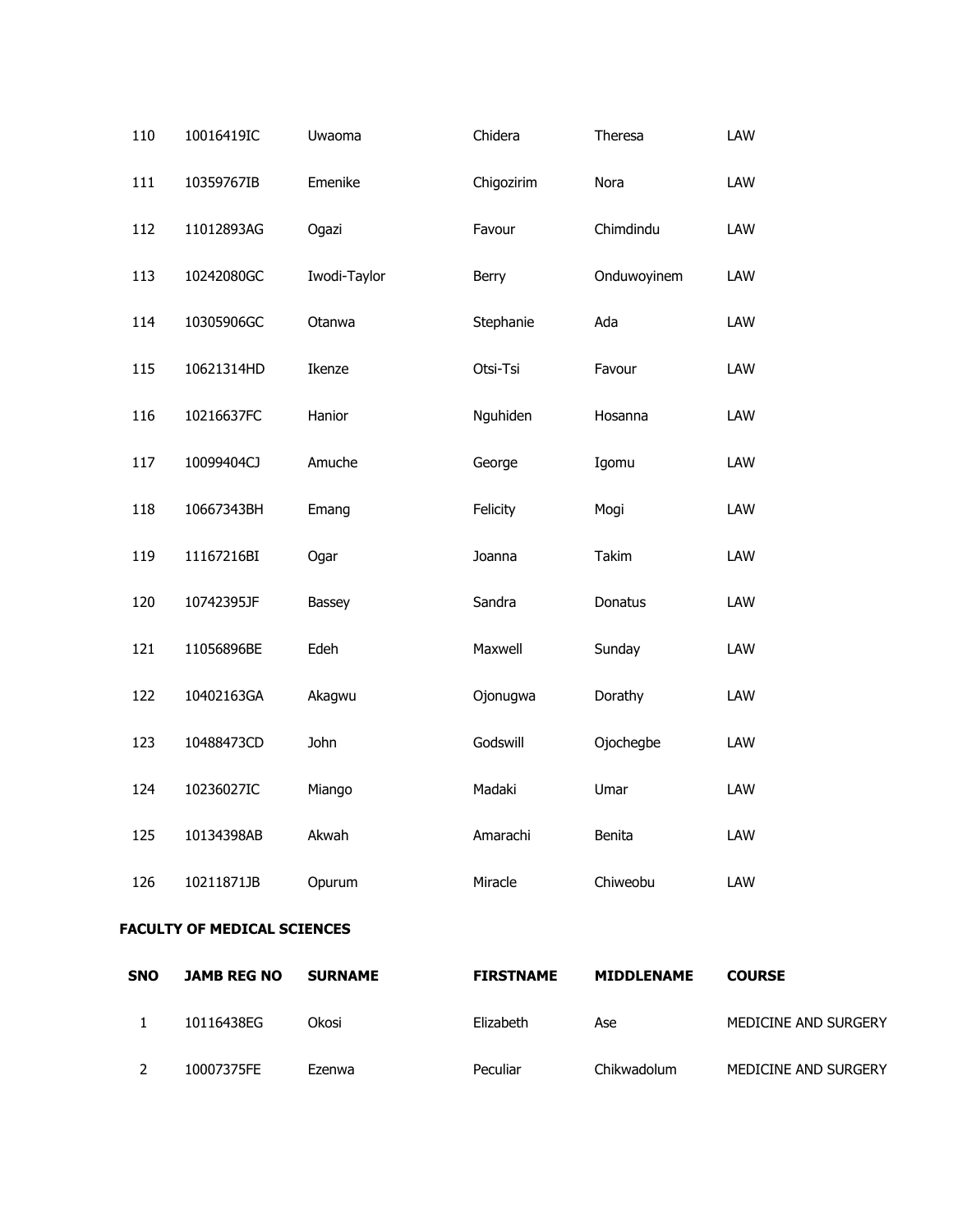| 3  | 10722906HB | Ogbonna      | Solomon         | Ebubechukwu          | MEDICINE AND SURGERY |
|----|------------|--------------|-----------------|----------------------|----------------------|
| 4  | 11011232EC | Anekwe       | Chiemerie       | Moses                | MEDICINE AND SURGERY |
| 5  | 10103446CI | Nnabuenyi    | Neta            | Kosarachi            | MEDICINE AND SURGERY |
| 6  | 10066551DG | Agubuzo      | Odinakachukwu   | Emmanuella           | MEDICINE AND SURGERY |
| 7  | 10026700IF | Ndubuisi-Eke | Precious        | Ugochi               | MEDICINE AND SURGERY |
| 8  | 10526076CF | Mba          | James           | Chimaobi             | MEDICINE AND SURGERY |
| 9  | 10792719FF | Ike          | Francis         | Ebubechukwuka        | MEDICINE AND SURGERY |
| 10 | 10034380DE | Okeke        | Chinedu         | Christian            | MEDICINE AND SURGERY |
| 11 | 11349955EF | Nwabueze     | Chidiebere      | Emmanuel             | MEDICINE AND SURGERY |
| 12 | 10731468JA | Okafor       | Somtochukwu     | David                | MEDICINE AND SURGERY |
| 13 | 10082579GE | Onwuta       | Ebube           | Gideon               | MEDICINE AND SURGERY |
| 14 | 10282399GE | Ibe          | Chinonso        | <b>Justice</b>       | MEDICINE AND SURGERY |
| 15 | 10171991DD | Onwuekwe     | Obinwanne       | Xavier               | MEDICINE AND SURGERY |
| 16 | 10514584GG | Ezeilo       | Chibuzor        | Victoria             | MEDICINE AND SURGERY |
| 17 | 11011165EJ | Onyiaugaa    | Ekenedilichukwu | Innocent             | MEDICINE AND SURGERY |
| 18 | 10791187JC | Ugwu         | Paul            | Chinazaekpere        | MEDICINE AND SURGERY |
| 19 | 10822529FJ | Nnachi       | Gideon          | Uchechukwu           | MEDICINE AND SURGERY |
| 20 | 10307309CE | Agunwano     | Chinelo         | Wilda                | MEDICINE AND SURGERY |
| 21 | 10048550BA | Okoh         | Eunice          | Onyinyechukwuye<br>m | MEDICINE AND SURGERY |
| 22 | 10467556BF | Okorie       | Charis          | Chiamaka             | MEDICINE AND SURGERY |
| 23 | 10273766GE | Nwachukwu    | Darlington      | Chidiebube           | MEDICINE AND SURGERY |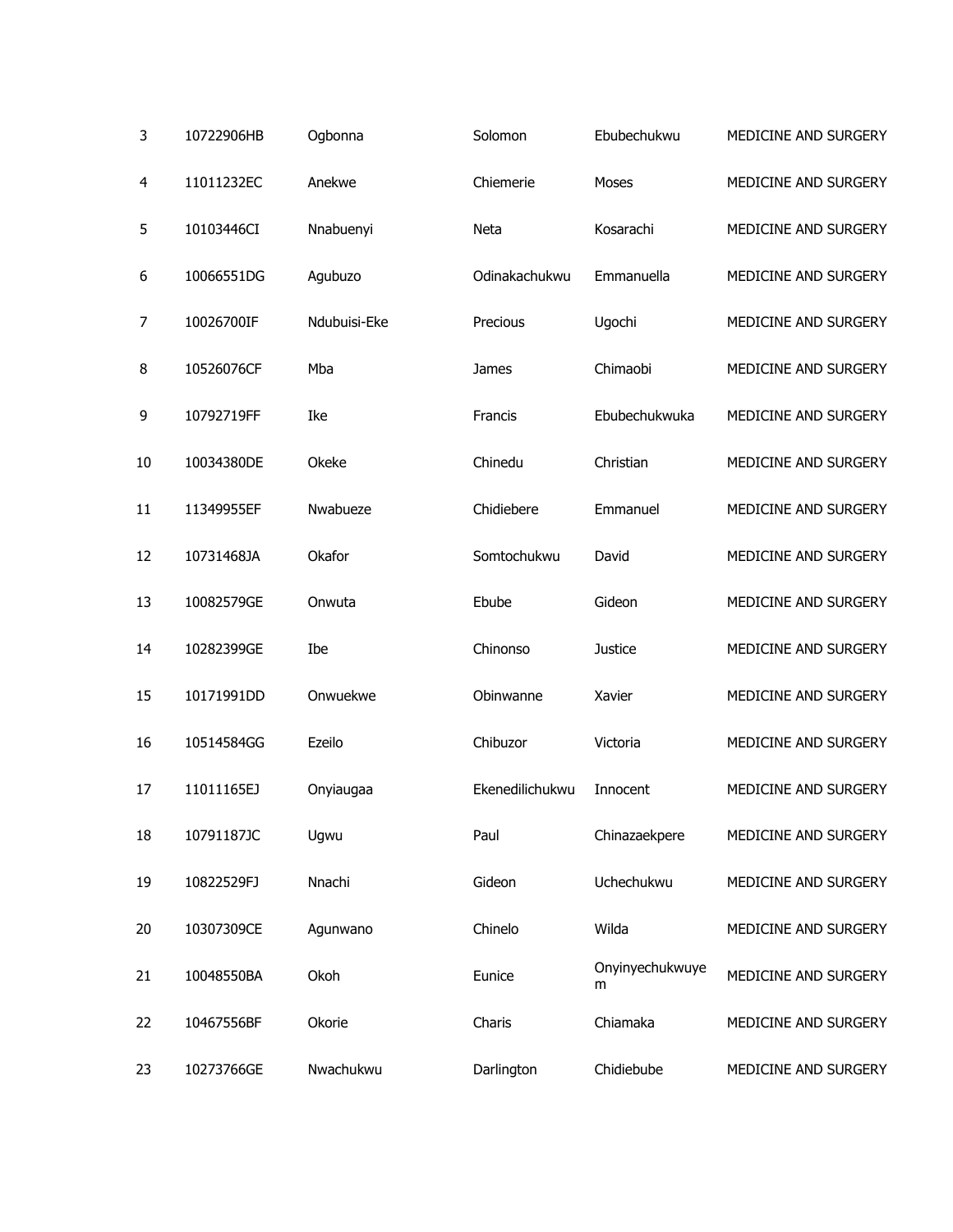| 24 | 10016072FG | Oburo         | Onyemauchechu<br>kwu | Paschal         | MEDICINE AND SURGERY |
|----|------------|---------------|----------------------|-----------------|----------------------|
| 25 | 10359303BI | <b>Ndulue</b> | Tansi                | Hubert          | MEDICINE AND SURGERY |
| 26 | 10143193JH | Mbaka         | Nwachinemere         | Uzochukwu       | MEDICINE AND SURGERY |
| 27 | 10241591HE | Eze           | Malachy              | Obinna          | MEDICINE AND SURGERY |
| 28 | 10303607HC | Edeani        | Izuchukwu            | Godswill        | MEDICINE AND SURGERY |
| 29 | 11053208CA | Alozie        | Praise               | Nnamdi          | MEDICINE AND SURGERY |
| 30 | 10180938GB | Akuma         | Iro                  | Kalu            | MEDICINE AND SURGERY |
| 31 | 10190473HB | Anyaegbu      | Emmanuel             | Tochukwu        | MEDICINE AND SURGERY |
| 32 | 10172476DD | Okwara        | Honourisa            | Chidere         | MEDICINE AND SURGERY |
| 33 | 10791436CE | Ikegwuonu     | Ekenedirichukwu      | Augustine       | MEDICINE AND SURGERY |
| 34 | 10289656CB | Wills         | Matilda              | Emem            | MEDICINE AND SURGERY |
| 35 | 10356112IF | Uzagu         | <b>Divine</b>        | Nzubechukwu     | MEDICINE AND SURGERY |
| 36 | 10185634DI | Elisha        | Christian            | Kelechi         | MEDICINE AND SURGERY |
| 37 | 10322706AF | Uzoukwu       | Chima                | Christopher     | MEDICINE AND SURGERY |
| 38 | 10977597GH | Okonkwo       | Chibuike             | Valentine       | MEDICINE AND SURGERY |
| 39 | 10004100IC | Baba          | Christabel           |                 | MEDICINE AND SURGERY |
| 40 | 10108659AG | Onodu         | Anthony              | Tukwasichukwuob | MEDICINE AND SURGERY |
| 41 | 10183593FA | Eze           | Maxwell              | Chibuike        | MEDICINE AND SURGERY |
| 42 | 10144397HE | Richard       | Amarachukwu          | Valentine       | MEDICINE AND SURGERY |
| 43 | 10340296AD | Onyebuchi     | Uchechukwu           | Emmanuel        | MEDICINE AND SURGERY |
| 44 | 10013178AI | Ekeleme       | Ifeanyi              | Godfrey         | MEDICINE AND SURGERY |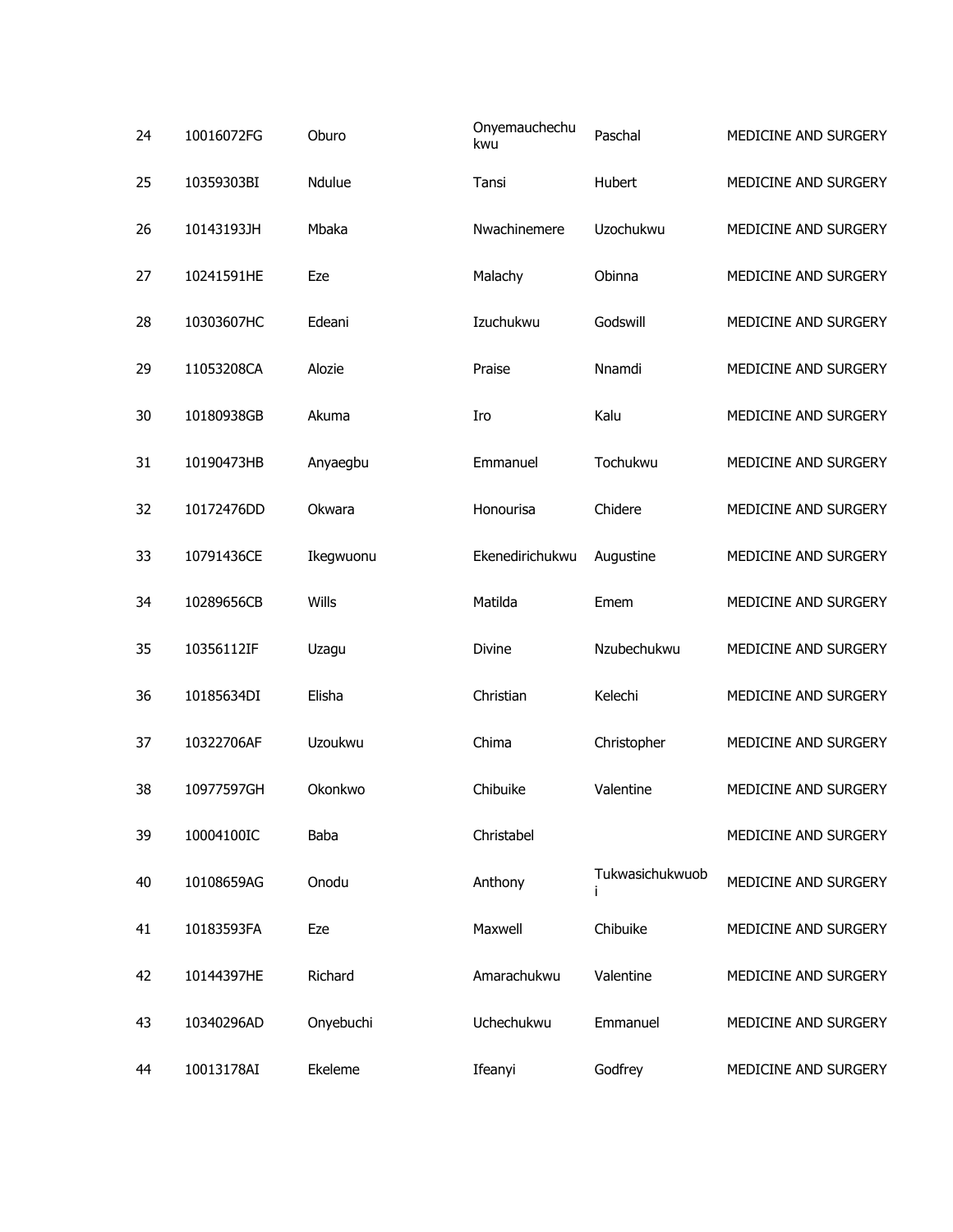| 45 | 10276656CH | Onyejeme     | Lucy           | Uchechukwu     | MEDICINE AND SURGERY |
|----|------------|--------------|----------------|----------------|----------------------|
| 46 | 10160620AC | Ogbu         | Francis        | Tobechi        | MEDICINE AND SURGERY |
| 47 | 10022168AE | Agu          | Kingsley       | Obumunaeme     | MEDICINE AND SURGERY |
| 48 | 11177902GH | Fredrick     | <b>Justice</b> | Chijindum      | MEDICINE AND SURGERY |
| 49 | 10020854GG | Chukwunachi  | Godsfame       | Akachukwu      | MEDICINE AND SURGERY |
| 50 | 10001155JA | Don-Ogwudu   | Deborah        | Chinaza        | MEDICINE AND SURGERY |
| 51 | 10799258DC | Aniakor      | Mitchell       | Chimdindu      | MEDICINE AND SURGERY |
| 52 | 10851228AB | <b>Nwele</b> | Precious       | Onyinyechukwu  | MEDICINE AND SURGERY |
| 53 | 10239521HG | Amarah       | Victory        | Chukwuzurumoke | MEDICINE AND SURGERY |
| 54 | 10885581FD | Amobi        | Ogechukwu      | Chinakasi      | MEDICINE AND SURGERY |
| 55 | 10115186BJ | Amobi        | Michael        | Chukwuemeka    | MEDICINE AND SURGERY |
| 56 | 10849057BF | Echem        | Peace          | Chimeremeze    | MEDICINE AND SURGERY |
| 57 | 10264443JH | Chijioke     | Ezichi         | Nicole         | MEDICINE AND SURGERY |
| 58 | 10274197DC | Nworu        | Ngozi          | Audrey         | MEDICINE AND SURGERY |
| 59 | 10140632CA | Uzo-Onwukwe  | Daniel         | Chinagorom     | MEDICINE AND SURGERY |
| 60 | 10226916GB | Udofia       | Anthony        | Paschal        | MEDICINE AND SURGERY |
| 61 | 10234723BH | Akpan        | Joy            | Maurice        | MEDICINE AND SURGERY |
| 62 | 10914367CF | Edoho        | Joel           | Samuel         | MEDICINE AND SURGERY |
| 63 | 10528907GI | Udoh         | Edikan         | Idongesit      | MEDICINE AND SURGERY |
| 64 | 10735217JF | Uwaezuoke    | Chinenye       | Chidimma       | MEDICINE AND SURGERY |
| 65 | 10465253DH | Ikelionwu    | Christian      | Chukwuemeka    | MEDICINE AND SURGERY |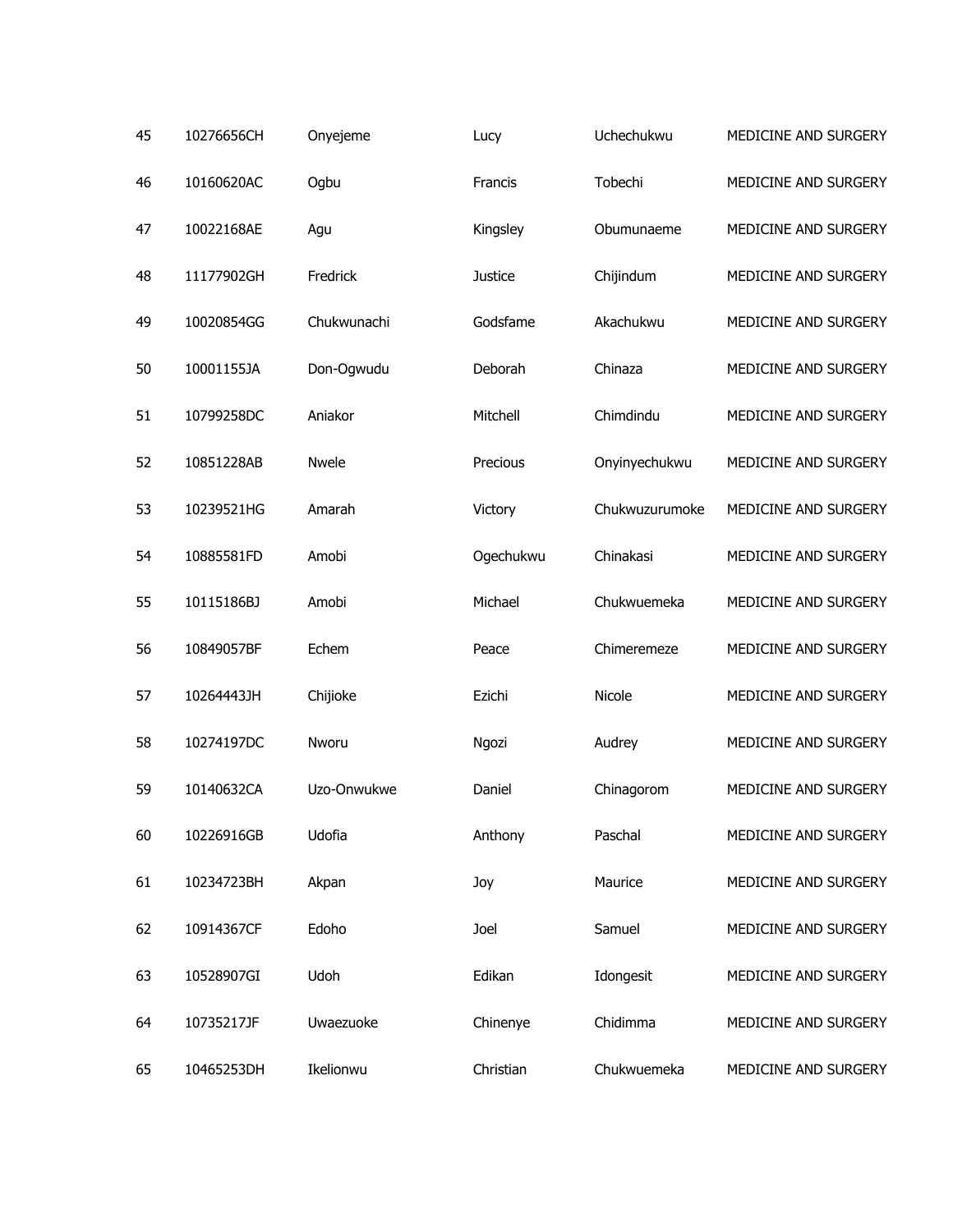| 66 | 10454982AE | Emegoakor       | Modesta     | Uchechukwu    | MEDICINE AND SURGERY |
|----|------------|-----------------|-------------|---------------|----------------------|
| 67 | 10920651II | Udeze           | Chisom      | Michael       | MEDICINE AND SURGERY |
| 68 | 10072894BJ | Nwoye           | Lotannah    | Guilherme     | MEDICINE AND SURGERY |
| 69 | 10028685EH | Nwaokeibuogor   | Emmanuel    | Adimabua      | MEDICINE AND SURGERY |
| 70 | 10384533IF | Emegbue         | Favour      | Ekenemchukwu  | MEDICINE AND SURGERY |
| 71 | 10822318BD | Chiejina        | Somtochukwu | Charles       | MEDICINE AND SURGERY |
| 72 | 10362714GH | Chukwuka        | Favour      | Chuks         | MEDICINE AND SURGERY |
| 73 | 10258236JE | Nwokobia        | Chizitelum  | Enyemaka      | MEDICINE AND SURGERY |
| 74 | 10745725JG | Ibekwe          | Chichetam   | Wisdom        | MEDICINE AND SURGERY |
| 75 | 10088475DA | Makwe           | Collins     | Tochukwu      | MEDICINE AND SURGERY |
| 76 | 10290542HJ | Ajah            | Emmanuel    | Chibuzo       | MEDICINE AND SURGERY |
| 77 | 11067862JG | Iyiogwe-Mackins | Testimony   | Somto         | MEDICINE AND SURGERY |
| 78 | 11048888HJ | Aimuohuomo      | Decency     |               | MEDICINE AND SURGERY |
| 79 | 10254556HG | Ovuo            | Kelvin      |               | MEDICINE AND SURGERY |
| 80 | 10253599DH | Edobhiye        | Eromosele   | Moses         | MEDICINE AND SURGERY |
| 81 | 11154593FH | Nnam            | Sabastine   | C             | MEDICINE AND SURGERY |
| 82 | 10816232DF | Nnaji           | Jaachinma   | Victor        | MEDICINE AND SURGERY |
| 83 | 10222429DJ | Onuigbo         | Precious    | Onyinyechukwu | MEDICINE AND SURGERY |
| 84 | 10327406GH | Onugwu          | Assumpta    | Ogochukwu     | MEDICINE AND SURGERY |
| 85 | 11096352ID | Ayogu           | Ikenna      | John          | MEDICINE AND SURGERY |
| 86 | 10743232AJ | Igwesi          | Victor      | Somtochukwu   | MEDICINE AND SURGERY |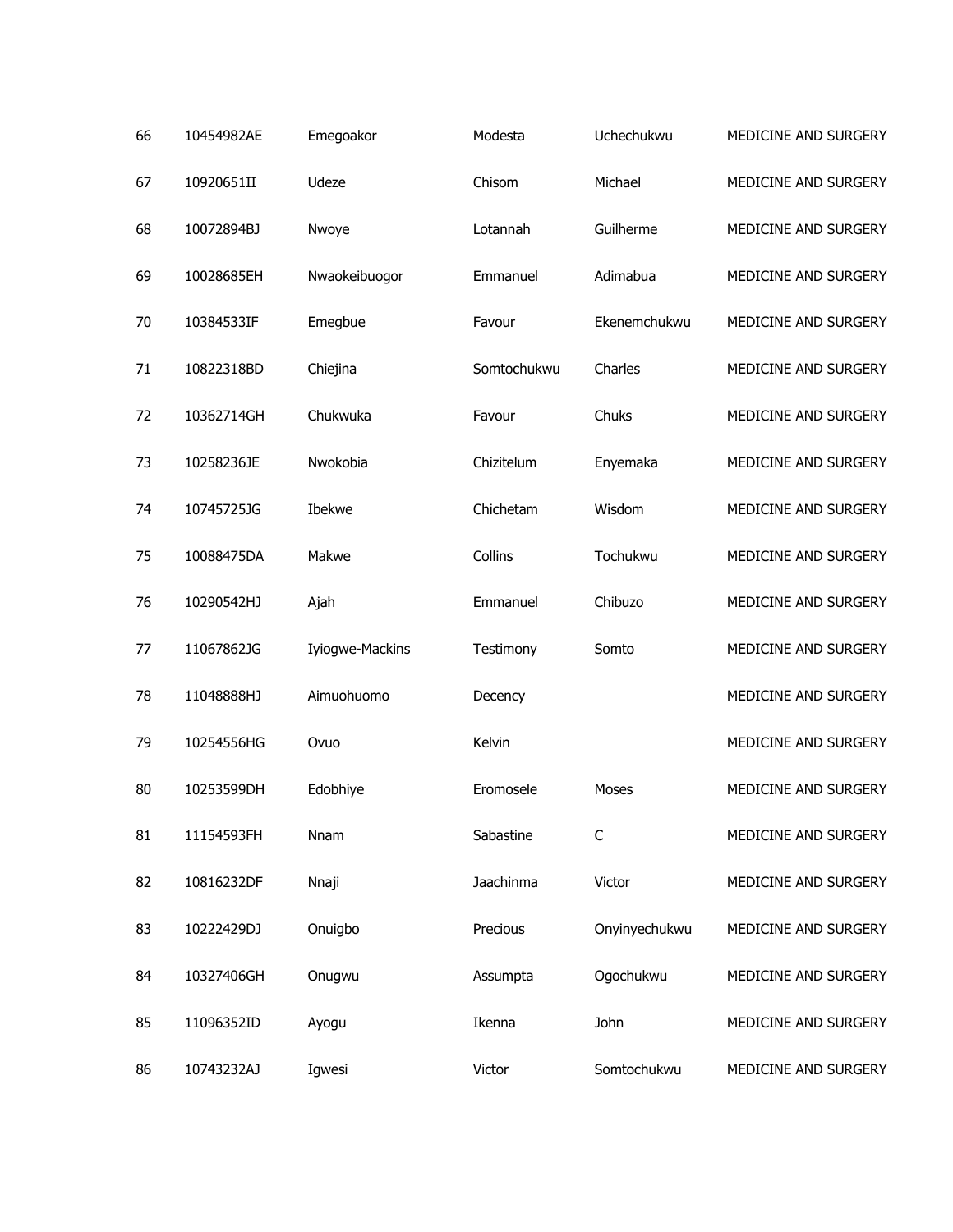| 87  | 10899260EH | Okeia          | Chukwuebuka    | Samuel       | MEDICINE AND SURGERY |
|-----|------------|----------------|----------------|--------------|----------------------|
| 88  | 10376156JD | Okafor         | Chukwuebuka    | <b>Brian</b> | MEDICINE AND SURGERY |
| 89  | 10468507HC | Okwulehie      | Andrea         | Ijeoma       | MEDICINE AND SURGERY |
| 90  | 10207778FB | Ogueri         | Oluebube       | Divinefavour | MEDICINE AND SURGERY |
| 91  | 10016057AE | Asomba         | Nmesoma        | Confidence   | MEDICINE AND SURGERY |
| 92  | 10790773HD | Ugo-Chigborogu | Somtochukwu    | Felix        | MEDICINE AND SURGERY |
| 93  | 10282799CI | Ekwem          | Kosisochukwu   | Fortune      | MEDICINE AND SURGERY |
| 94  | 10066325DF | Joseph         | Samuel         | Obaje        | MEDICINE AND SURGERY |
| 95  | 10694563DB | Okanga         | Ohekwuru       | Cyprian      | MEDICINE AND SURGERY |
| 96  | 10770501HA | Ker            | Eric           | Fanen        | MEDICINE AND SURGERY |
| 97  | 10752986EB | Attah          | Philip         | Anthony      | MEDICINE AND SURGERY |
| 98  | 10591702FH | Ebaye          | Wisdom         | Esse         | MEDICINE AND SURGERY |
| 99  | 10798588AF | Okeke          | Lilian         | Chisom       | MEDICINE AND SURGERY |
| 100 | 10078441GC | Amanabo        | Mordecai       | Ojonanyi     | MEDICINE AND SURGERY |
| 101 | 10849820FE | Onoja          | Benjamin       | Oforbuike    | MEDICINE AND SURGERY |
| 102 | 10559620HJ | Ayuba          | <b>Jemilat</b> | Ohunene      | MEDICINE AND SURGERY |
| 103 | 10644894EG | <b>Jack</b>    | Somina         | Benibo       | MEDICINE AND SURGERY |
| 104 | 10113233FI | Afetorgbor     | Selasi         | Henrita      | MEDICINE AND SURGERY |
| 105 | 10667210CI | Ewoh           | Divine         | Uyodhu       | MEDICINE AND SURGERY |
| 106 | 10259663IB | Ohanu          | Collins        | Chimaeze     | MEDICINE AND SURGERY |
| 107 | 10996135DE | Ijegalu        | Queendaline    | Ebere        | MEDICINE AND SURGERY |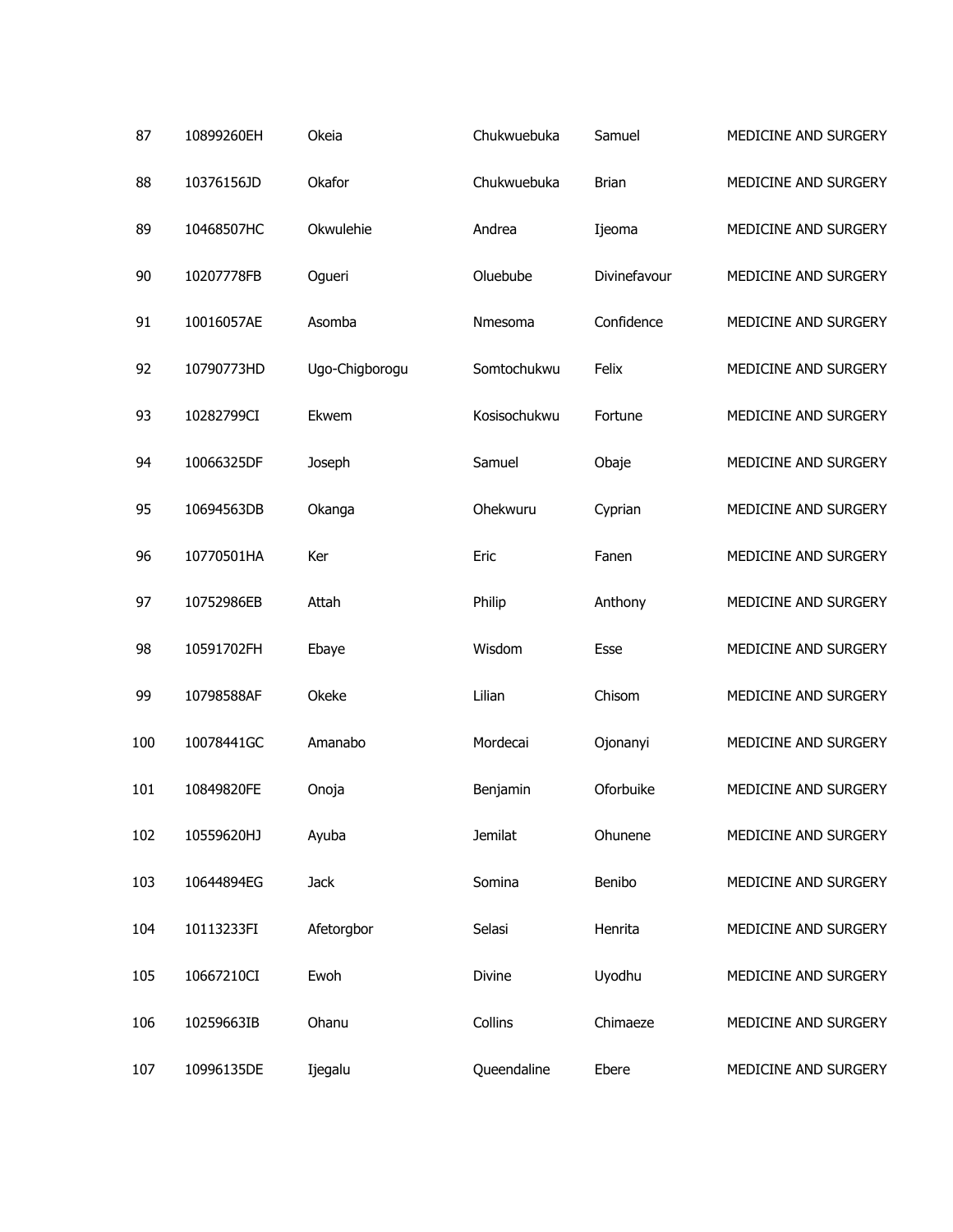## **FACULTY OF PHARMACEUTICAL SCIENCES**

| S/NO | <b>JAMB REG</b><br><b>NO</b> | <b>SURNAME</b> | <b>FIRSTNAME</b> | <b>MIDDLENAME</b> | <b>COURSE</b>   |
|------|------------------------------|----------------|------------------|-------------------|-----------------|
| 1    | 10191925IA                   | Ernest         | Chikwado         | Daniel            | <b>PHARMACY</b> |
| 2    | 10215277FI                   | Eze            | Godwin           | Chizoba           | <b>PHARMACY</b> |
| 3    | 10783600FI                   | Anyaegbuna     | Peter            | Ifeanyi           | PHARMACY        |
| 4    | 10409932DD                   | Nwafor         | Praise           | Kosisochukwu      | <b>PHARMACY</b> |
| 5    | 10412258DJ                   | Onah           | Anthony          | Olisaemeka        | <b>PHARMACY</b> |
| 6    | 10785485CJ                   | Ojekunle       | Ifeoluwa         | Emmanuel          | <b>PHARMACY</b> |
| 7    | 10256611CC                   | Anakor         | Kamsiyo          | Ifeanyi           | PHARMACY        |
| 8    | 10328190ED                   | Idoko          | Oluchukwu        | Happiness         | PHARMACY        |
| 9    | 10091852IE                   | Okedinachi     | Emmanuel         | Somadina          | PHARMACY        |
| 10   | 10262551FA                   | Chikezie       | Emmanuella       | Chinemelum        | <b>PHARMACY</b> |
| 11   | 10725321AE                   | Eze            | Thankgod         | Chukwuemeka       | PHARMACY        |
| 12   | 10279093II                   | Ogalla         | Wisdom           | Chigozie          | PHARMACY        |
| 13   | 10546857FD                   | Obiora         | Obioma           | Agatha            | PHARMACY        |
| 14   | 10771199BD                   | Ogoko          | Lilian           | Ezinne            | PHARMACY        |
| 15   | 10888636AG                   | Ogbonnachukwu  | Jesse            | Chidubem          | PHARMACY        |
| 16   | 10489254AI                   | Ojukwu         | Chisom           | Yvonne            | PHARMACY        |
| 17   | 10415608HH                   | Ohaike         | Miracle          | Chiagoziem        | PHARMACY        |
| 18   | 10138039DJ                   | Mbakwe         | Divine-Victor    | Nnamdi            | PHARMACY        |
| 19   | 10166816DI                   | Ibe            | Favour           | Chinwendu         | PHARMACY        |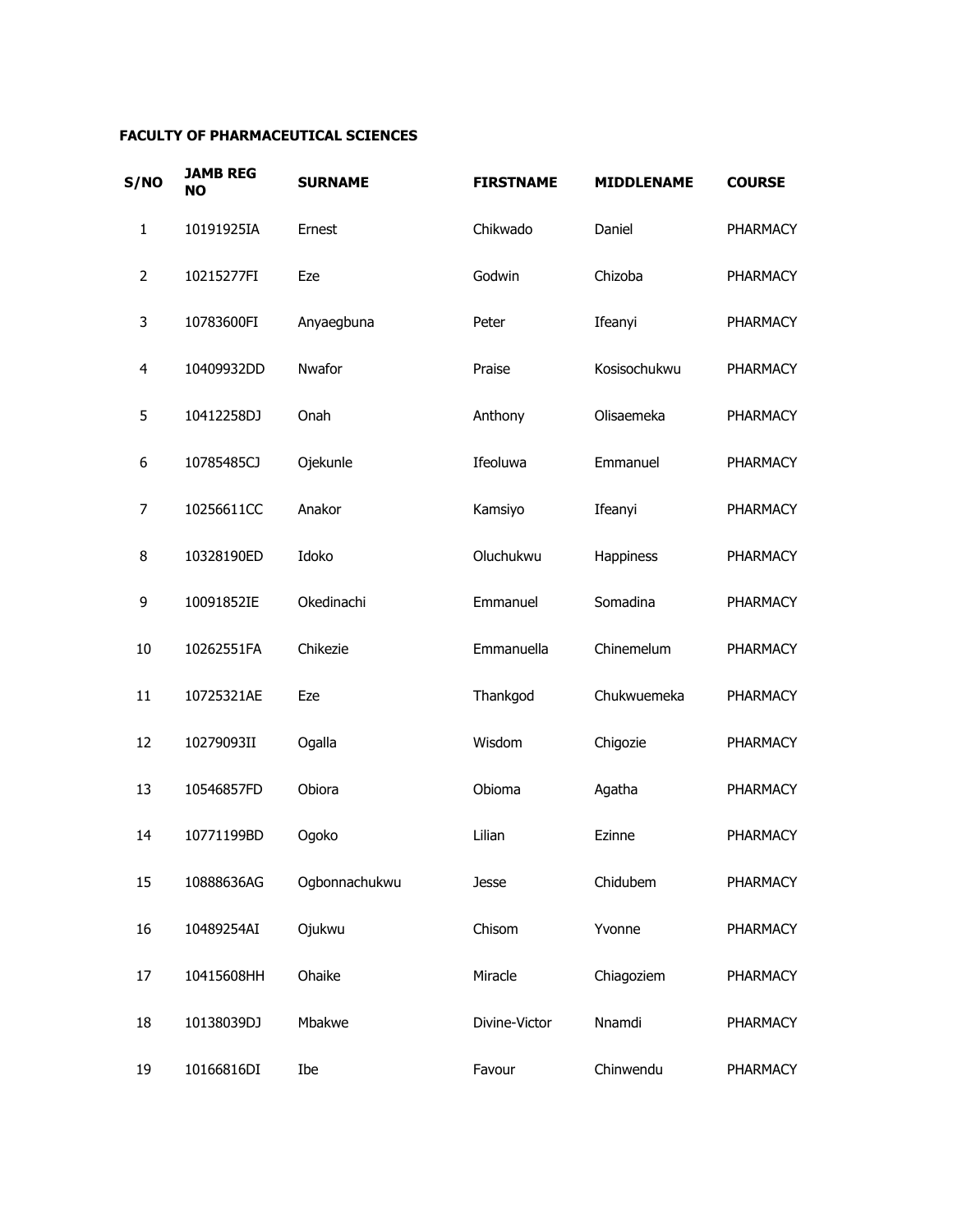| 20 | 10032311DD | Onyeama        | Chinyere     | Mary           | PHARMACY |
|----|------------|----------------|--------------|----------------|----------|
| 21 | 10807879GI | Rasaki         | Jamiu        | Omotayo        | PHARMACY |
| 22 | 10160090EA | Arinze         | Akunna       | Jane           | PHARMACY |
| 23 | 10111265EF | Chiedu-Onwuka  | Paschal      | Chiedu         | PHARMACY |
| 24 | 11198708CA | Eze            | Johnpaul     | Soromtochukwu  | PHARMACY |
| 25 | 10807844HG | Obianke        | Precious     |                | PHARMACY |
| 26 | 10172616AB | Ejiofor        | Kerry        | Somtochukwu    | PHARMACY |
| 27 | 10596913EB | Ugwu           | Victor       | Ositadinma     | PHARMACY |
| 28 | 10409462IF | Ugwu           | Chinecherem  | Angel          | PHARMACY |
| 29 | 11206636AB | Chukwujiobi    | Canon        | Akachukwu      | PHARMACY |
| 30 | 10334862AJ | Ijoma          | Benjamin     | Chidozie       | PHARMACY |
| 31 | 11029759EC | Ugwu           | Nnachetam    | Kingsley       | PHARMACY |
| 32 | 10605721AB | Aniude         | Christsantus | Uzorma         | PHARMACY |
| 33 | 10490336GA | Odiga          | Chigozirim   | Judith         | PHARMACY |
| 34 | 10253544AI | Okorie         | Oluchi       | Favour         | PHARMACY |
| 35 | 10082173CB | Uzor           | Joel         | Onyelukachukwu | PHARMACY |
| 36 | 10827983JA | Okolo          | Franklin     | Ugochukwu      | PHARMACY |
| 37 | 10947158BA | Igbeaku        | Blessing     | Chidera        | PHARMACY |
| 38 | 10367776BD | Godson         | Nancy        | Onyinyechi     | PHARMACY |
| 39 | 10677813DF | Ezefuna        | Uchenna      | Wisdom         | PHARMACY |
| 40 | 10169320JC | Eleanya-Alichi | Michelle     | Ngozi          | PHARMACY |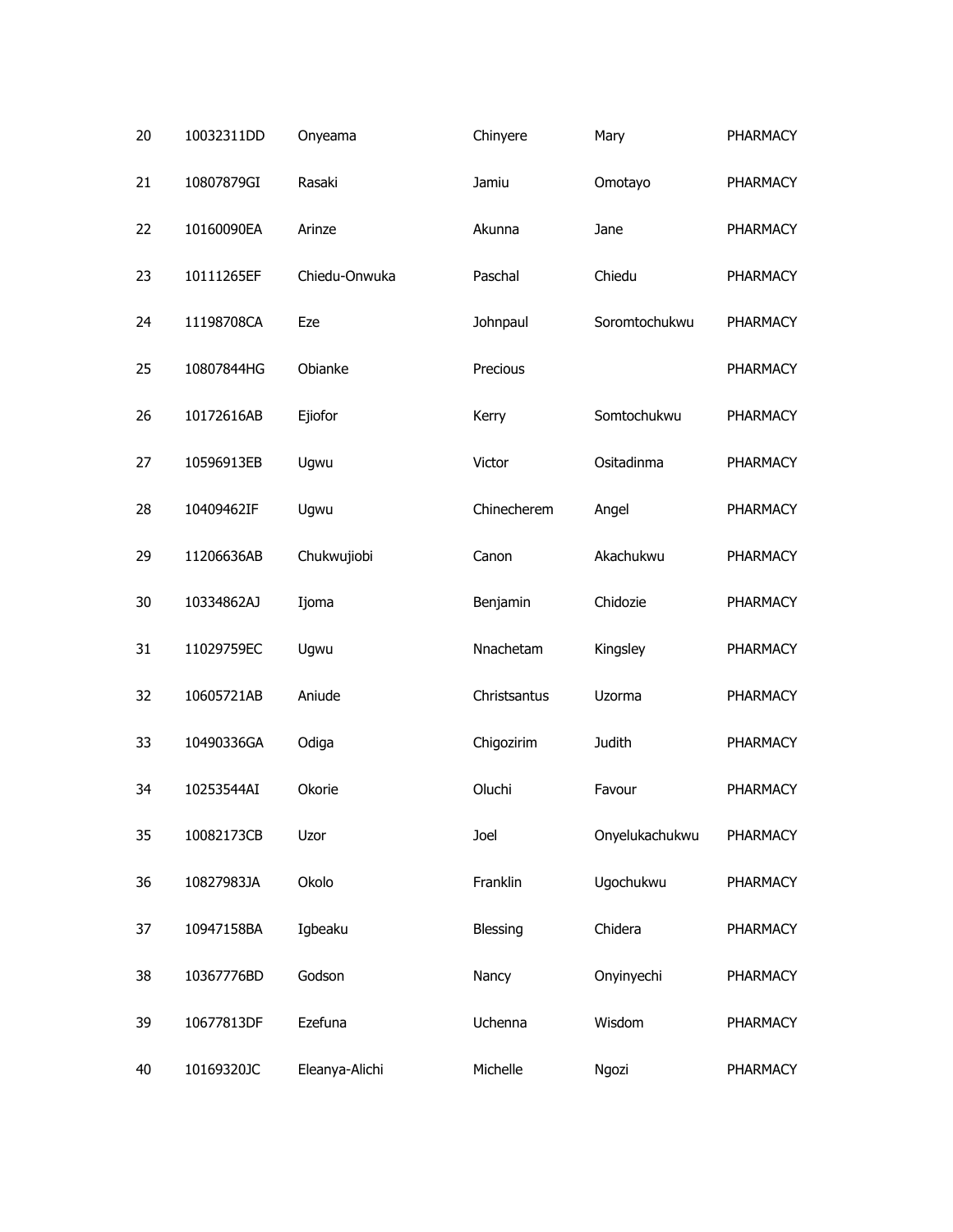| 41 | 10552632JB | Mbah            | Miracle        | Chinemerem         | PHARMACY        |
|----|------------|-----------------|----------------|--------------------|-----------------|
| 42 | 10841139AE | Ugwu            | Kosisochukwu   | Collins            | PHARMACY        |
| 43 | 10425068CB | Nathaniel       | Miracle        | Ogechi             | PHARMACY        |
| 44 | 10273994FJ | Omeje           | Chiagoziem     | Collins            | PHARMACY        |
| 45 | 10843835GE | Onah            | Cornelius      | Chibuike           | PHARMACY        |
| 46 | 10239427GH | Ugwu            | Kelechi        | Martha             | PHARMACY        |
| 47 | 10668736AJ | Ameh            | Godson         | Imidowojo          | PHARMACY        |
| 48 | 10929728BH | Agbo            | Michael-Mary   | Anichi             | PHARMACY        |
| 49 | 10774792AB | Nweke           | Darlington     | Lotanna            | PHARMACY        |
| 50 | 10414153HH | Udeh            | Mmesoma        | Chioma             | PHARMACY        |
| 51 | 10630838BJ | Ikpeama         | Anthony        | Chimaobi           | PHARMACY        |
| 52 | 11164734JC | Nwogu           | Chibuzor       | Favour             | PHARMACY        |
| 53 | 10788132EC | Eze             | Akachukwu      | Gideon             | PHARMACY        |
| 54 | 10411085GG | Idioma          | Joy            | Ujunwa             | PHARMACY        |
| 55 | 10565305JG | Obeta           | Kelechukwu     | Gregory            | <b>PHARMACY</b> |
| 56 | 10409461II | Onah            | Ifunanya       | Promise            | PHARMACY        |
| 57 | 11291416JC | <b>ONAH</b>     | <b>VICTOR</b>  | <b>CHUKWUEMEKA</b> | PHARMACY        |
| 58 | 11004007IG | Onah            | Shadrach       | Ebubechukwu        | PHARMACY        |
| 59 | 10348703AC | <b>UZODIMMA</b> | <b>CYNTHIA</b> | <b>CHIOMA</b>      | PHARMACY        |
| 60 | 10390858CF | Oruche          | Dubem          | Wilson             | PHARMACY        |
| 61 | 10448536DJ | Offor           | Chizitelum     | Precious           | PHARMACY        |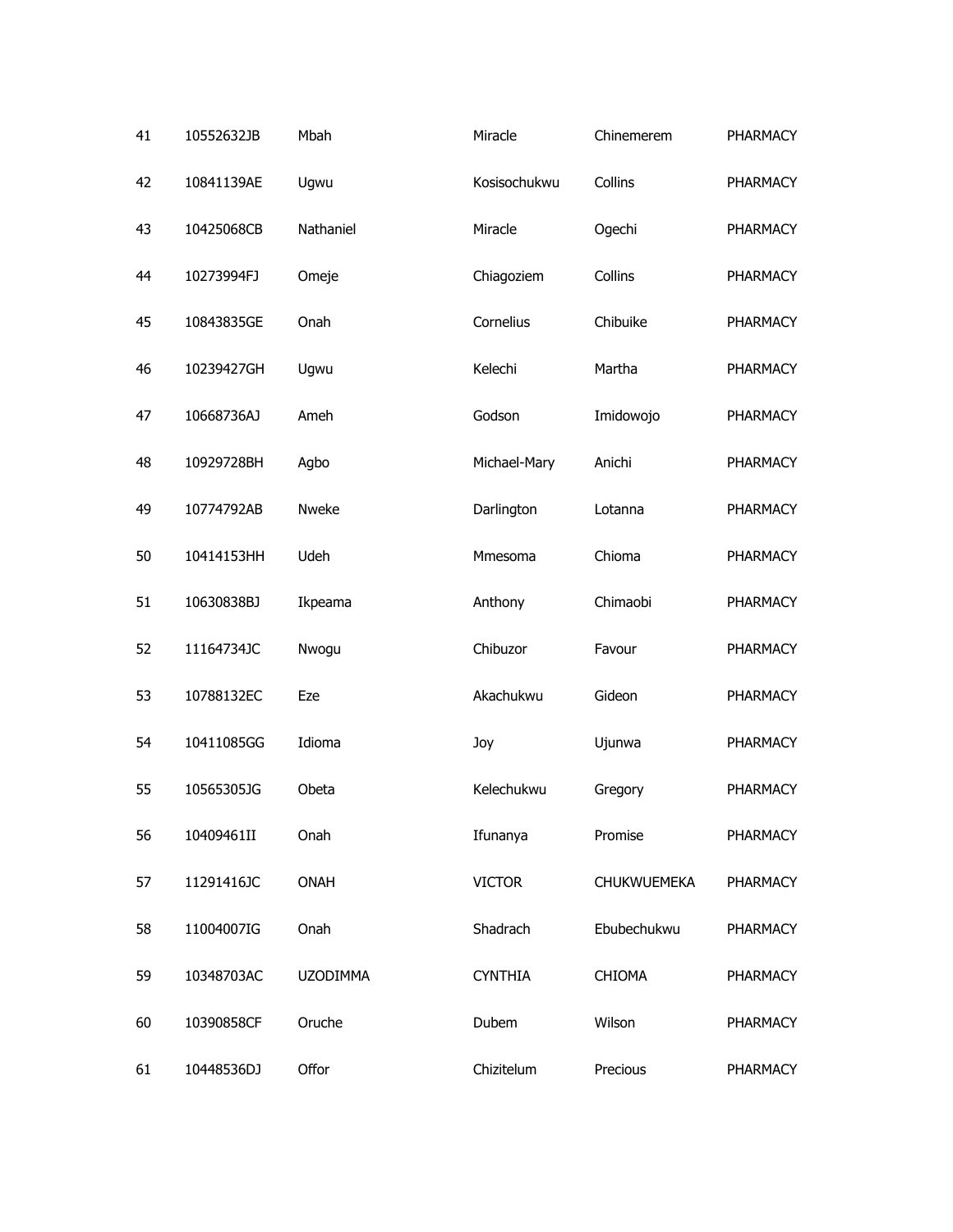| 62 | 10271583BH | Ikeagummuo  | Somtochukwu | William     | PHARMACY |
|----|------------|-------------|-------------|-------------|----------|
| 63 | 10882990GG | Sunday      | Victor      | Chinwendu   | PHARMACY |
| 64 | 10552072CF | Okorom      | Kingsley    | Ebubechukwu | PHARMACY |
| 65 | 11174022GH | Eze         | Kenneth     | Chukwudi    | PHARMACY |
| 66 | 10969475IG | Madu        | Joshua      | Chukwudi    | PHARMACY |
| 67 | 10964353CJ | Onah        | Anthony     | Chidera     | PHARMACY |
| 68 | 10141628DJ | Okorie      | Chiemerie   | Miracle     | PHARMACY |
| 69 | 10492957FE | Odenyi      | Emmanuel    | Chikamso    | PHARMACY |
| 70 | 10480296BD | Mbulo       | Chinemerem  | Nkemjika    | PHARMACY |
| 71 | 10434554IB | Anuriobi    | Faith       | Ezinne      | PHARMACY |
| 72 | 10080733HD | Okechukwu   | Precious    | Chidinma    | PHARMACY |
| 73 | 10334106EG | Isaac-Kanu  | Flourish    | Chimzurum   | PHARMACY |
| 74 | 10203268AB | Effiong     | Anne        | Imaobong    | PHARMACY |
| 75 | 10175475FH | Udom        | Inokon      | Inokon      | PHARMACY |
| 76 | 10370039BE | Chinonso    | Charity     | Toochukwu   | PHARMACY |
| 77 | 10415189HD | Okoye       | Richard     | Chisom      | PHARMACY |
| 78 | 10244230BE | Ikechukwu   | Emmanuel    | Chijioke    | PHARMACY |
| 79 | 11223838JG | Chukwuemeka | Mmesoma     | Deborah     | PHARMACY |
| 80 | 10647938DC | Maduakonam  | Uzoma       |             | PHARMACY |
| 81 | 10200841AH | Okoli       | Chioma      | Joy         | PHARMACY |
| 82 | 10841016IC | Ogwu        | Chukwubuike | Henry       | PHARMACY |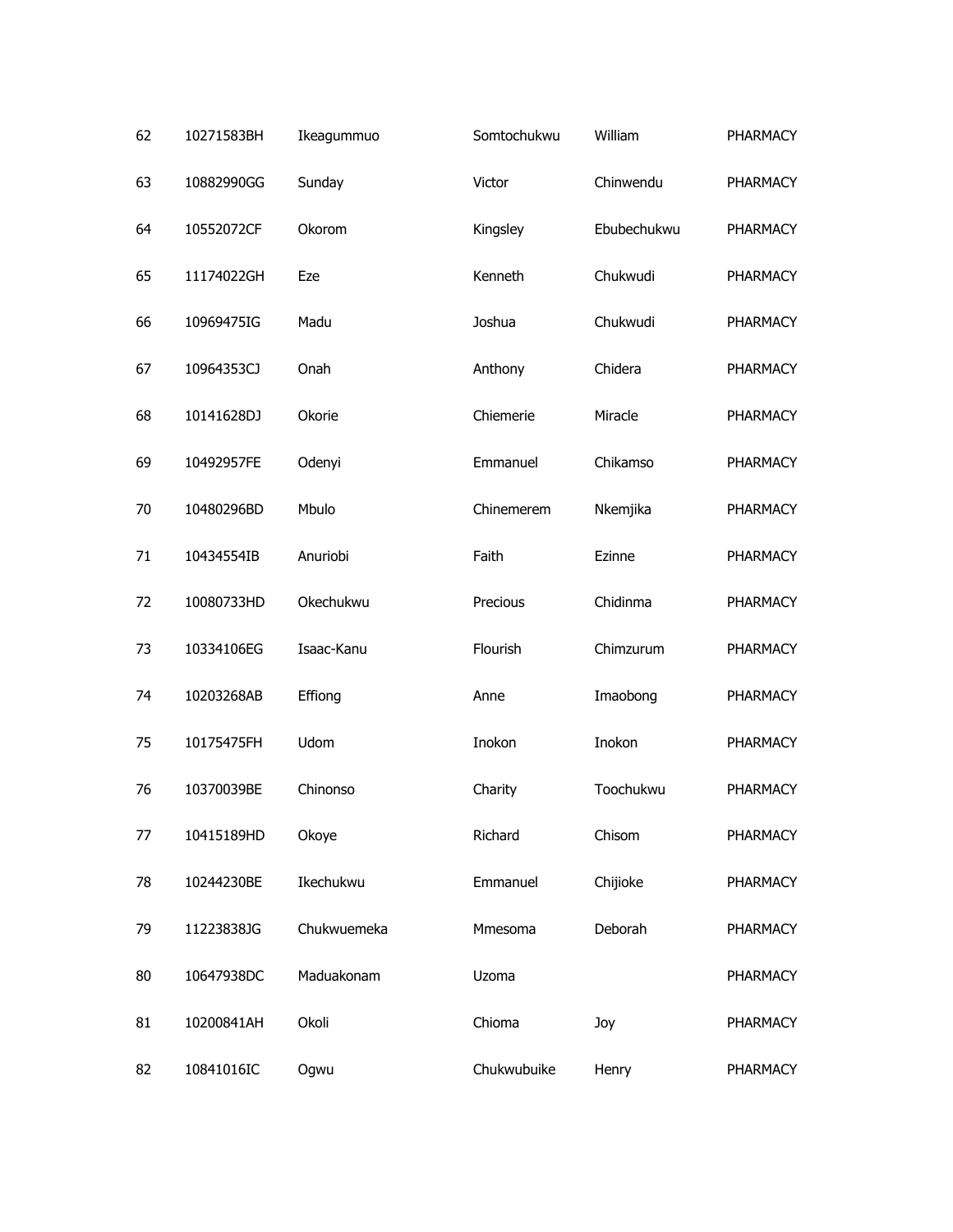| 83  | 11167168GF | Chukwu      | Kelvin       | Chimobi     | <b>PHARMACY</b> |
|-----|------------|-------------|--------------|-------------|-----------------|
| 84  | 10949418CA | Maduka      | Onyeisi      | Michael     | <b>PHARMACY</b> |
| 85  | 10401179AF | Elumelu     | David        | Chiebuka    | <b>PHARMACY</b> |
| 86  | 10987858DD | Ejekaduwe   | Vincent      | Onyema      | PHARMACY        |
| 87  | 11233245AF | Ifejiofor   | Martins      | Ugochukwu   | PHARMACY        |
| 88  | 10547748JG | Obidipe     | Chukwudumebi |             | <b>PHARMACY</b> |
| 89  | 10531008HA | Nwogu       | Friday       | Vincent     | PHARMACY        |
| 90  | 10034624HI | Elebechi    | Seth         | Ome         | PHARMACY        |
| 91  | 10166294FC | Nwanga      | Emmanuel     | Ifeanyi     | PHARMACY        |
| 92  | 10445366ED | Ogbodo      | Happiness    | Chioma      | PHARMACY        |
| 93  | 10012435AG | Nwinyinya   | Ifeoma       | Precious    | PHARMACY        |
| 94  | 10748005EG | Okorie      | Mercy        | Ngozika     | PHARMACY        |
| 95  | 10350926CG | Idogwu      | Ogechukwu    | Luciana     | PHARMACY        |
| 96  | 10139269DF | Chukwujiobi | Victor       | Ifeanyi     | PHARMACY        |
| 97  | 11341507HC | Eze         | Johnpaul     | Ekene       | <b>PHARMACY</b> |
| 98  | 10791569BD | Eze         | Valentine    | Chinecherem | PHARMACY        |
| 99  | 10018993CD | Ezikanyi    | Chukwuemeka  | Emmanuel    | PHARMACY        |
| 100 | 11057178EB | Amah        | Martin       | Ekenechukwu | PHARMACY        |
| 101 | 10980796HD | Ugwuanyi    | Matthew      | Chekwube    | PHARMACY        |
| 102 | 10930798AI | Arji        | Agatha       | Chinasa     | PHARMACY        |
| 103 | 10078391BI | Egwim       | Chidinma     | Vivian      | PHARMACY        |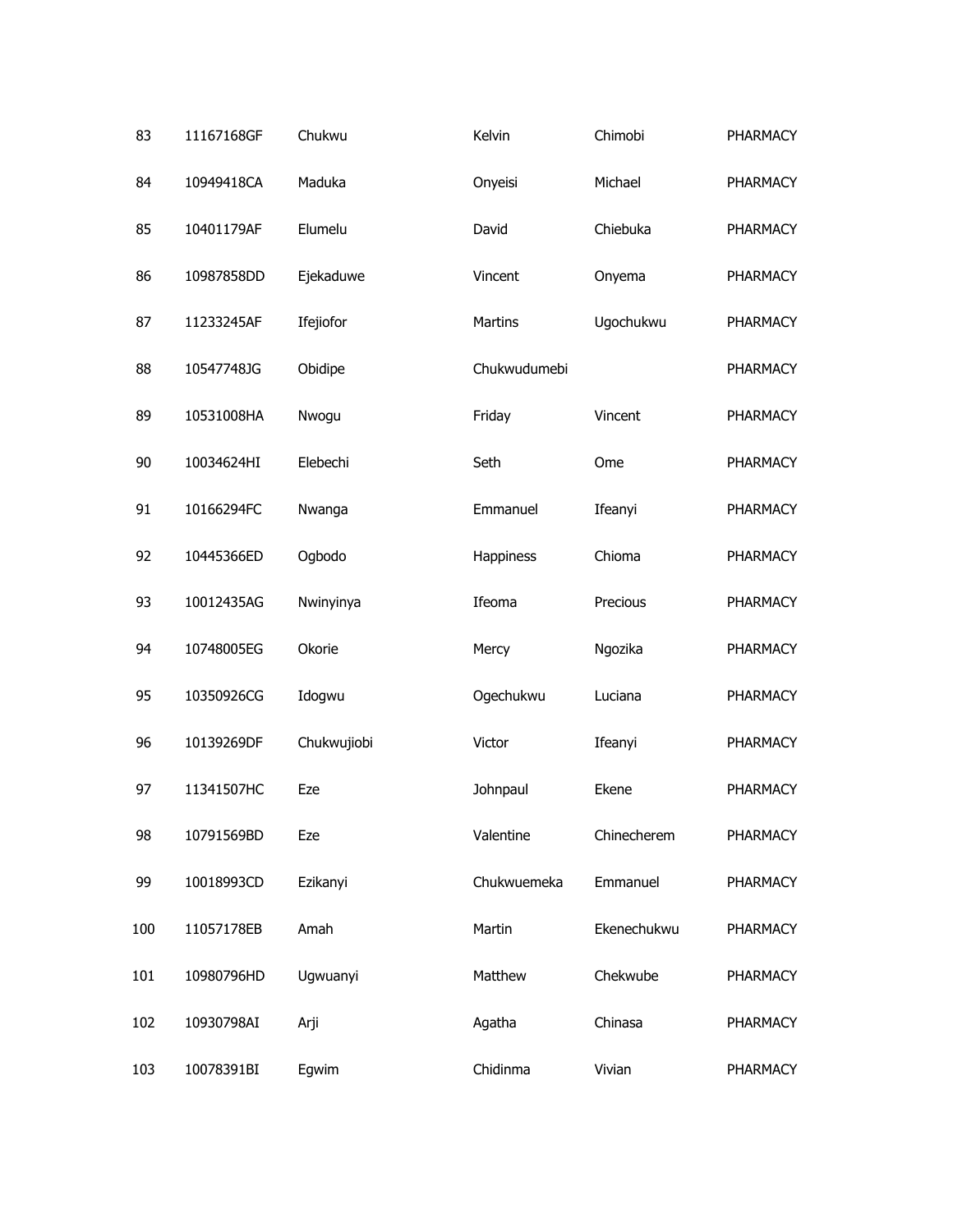| 104 | 10561700EH | Ebugosi   | Kamdirichukwu   | <b>Brendan</b> | <b>PHARMACY</b> |
|-----|------------|-----------|-----------------|----------------|-----------------|
| 105 | 10332296EE | Ibezim    | Precious        | Ugochinyere    | <b>PHARMACY</b> |
| 106 | 10292757DA | Chukwuezi | Maureen         | Ifeoma         | <b>PHARMACY</b> |
| 107 | 10981708FD | Okoli     | <b>Jennifer</b> | Ujunwa         | <b>PHARMACY</b> |
| 108 | 10543435DH | Igwilo    | Divine          | Chizaram       | PHARMACY        |
| 109 | 10327549CG | Obayi     | Samuel          |                | <b>PHARMACY</b> |
| 110 | 10637885CE | Nwodo     | Chinasa         | Celestina      | <b>PHARMACY</b> |
| 111 | 11336991EA | Ugwu      | Eyochukwu       | Andrew         | <b>PHARMACY</b> |
| 112 | 10988674BA | Ezugwu    | Sabastian       | Chukwudi       | <b>PHARMACY</b> |
| 113 | 10816221GI | Ruben     | Destiny         | Ifeanyi        | <b>PHARMACY</b> |
| 114 | 10308354JA | Osiago    | Shantel         | Chiamaka       | <b>PHARMACY</b> |
| 115 | 10040914CG | Gowon     | Excel           | David          | <b>PHARMACY</b> |

## **FACULTY OF PHYSICAL SCIENCES**

| <b>SNO</b>     | <b>JAMB REG NO</b> | <b>SURNAME</b> | <b>FIRSTNAME</b> | <b>MIDDLENAME</b> | <b>COURSE</b>           |
|----------------|--------------------|----------------|------------------|-------------------|-------------------------|
| 1              | 10083285IA         | Okpolu         | Obinna           | Emmanuel          | <b>COMPUTER SCIENCE</b> |
| 2              | 10187235IF         | Chiedozie      | Okezie           | Uzochukwu         | <b>COMPUTER SCIENCE</b> |
| 3              | 10741130BA         | Njoku          | Chukwuma         | Ogbonnaya         | <b>COMPUTER SCIENCE</b> |
| $\overline{a}$ | 10114390HJ         | Nwachukwu      | Daniel           | Chigozirim        | <b>COMPUTER SCIENCE</b> |
| 5              | 10144326JD         | Nnachi         | Kosisochukwu     | Daniel            | <b>COMPUTER SCIENCE</b> |
| 6              | 10432384JC         | Paul-Okigbo    | Olisaemeka       | <b>Divine</b>     | <b>COMPUTER SCIENCE</b> |
| 7              | 10842221FG         | Okeke          | Chibuike         | Cosmas            | <b>COMPUTER SCIENCE</b> |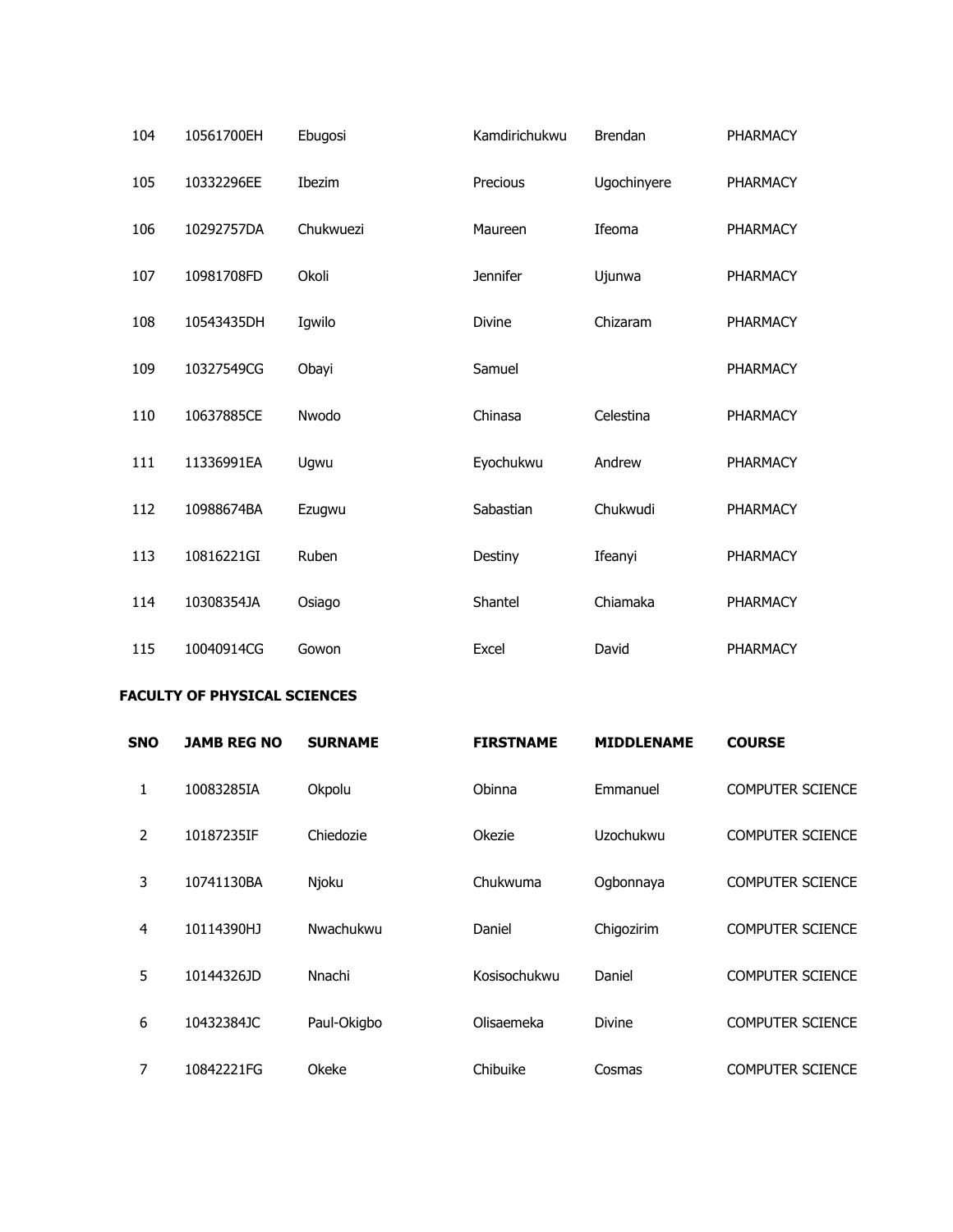| 8  | 10501851EH | Ezema           | Justin             | Ogochukwu       | <b>COMPUTER SCIENCE</b> |
|----|------------|-----------------|--------------------|-----------------|-------------------------|
| 9  | 10130465GD | Nebolisa        | Ugochukwu          | Benedict        | <b>COMPUTER SCIENCE</b> |
| 10 | 10213087DC | Nnajiobi        | Osinachi           | Solusochukwu    | <b>COMPUTER SCIENCE</b> |
| 11 | 11069655FC | Aneke           | Valentine          | Somtochukwu     | <b>COMPUTER SCIENCE</b> |
| 12 | 10673338HE | Enekere         | Aniekan-Abasi      | Koko            | <b>COMPUTER SCIENCE</b> |
| 13 | 10282207FI | Orji            | Chinaza            |                 | <b>COMPUTER SCIENCE</b> |
| 14 | 10133777CB | Akpa            | Onyedikachukw<br>u | Michel          | <b>COMPUTER SCIENCE</b> |
| 15 | 10006745AE | Fubara          | Nelson             |                 | <b>COMPUTER SCIENCE</b> |
| 16 | 11099823EJ | Eze             | Amaobi             | Johnbosco       | COMPUTER SCIENCE        |
| 17 | 10143006HG | Felix           | David              | Chidiebube      | <b>COMPUTER SCIENCE</b> |
| 18 | 10307848FG | Patrick-Obikile | Chimzaram          | <b>Jermaine</b> | <b>COMPUTER SCIENCE</b> |
| 19 | 10790173DA | Okoh            | Nzubechukwu        | Uchechukwu      | <b>COMPUTER SCIENCE</b> |
| 20 | 10457594CF | Chima           | Courage            | Chiemeka        | <b>COMPUTER SCIENCE</b> |
| 21 | 10319089IJ | Innocent        | Victor             | Chinedu         | <b>COMPUTER SCIENCE</b> |
| 22 | 10271804DD | Itumo           | Somtochukwu        | Innocent        | <b>COMPUTER SCIENCE</b> |
| 23 | 10086504CG | Morphy          | Trinity            | Ugba            | <b>COMPUTER SCIENCE</b> |
| 24 | 10889557FG | Ezechi          | Ugochukwu          | Victor          | <b>COMPUTER SCIENCE</b> |
| 25 | 10482533JC | Alozie          | Emmanuel           | Nnamdi          | <b>COMPUTER SCIENCE</b> |
| 26 | 10100184BH | Eze             | Nobleman           | Oluebube        | <b>COMPUTER SCIENCE</b> |
| 27 | 10911550DH | Uzoyibo         | Favour             | Ebubechukwu     | <b>COMPUTER SCIENCE</b> |
| 28 | 10347341BE | Nwite           | Victor             | Ugochukwu       | <b>COMPUTER SCIENCE</b> |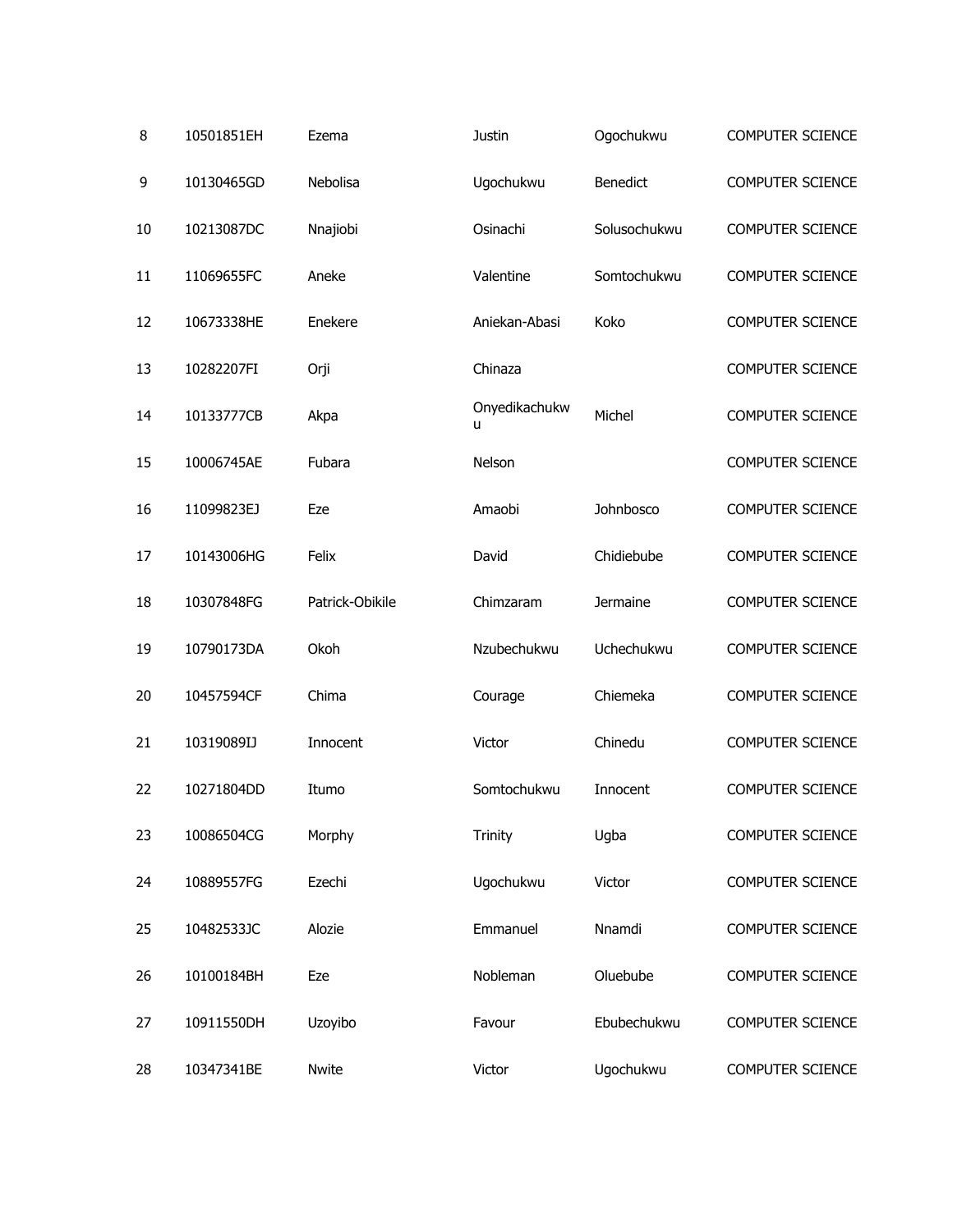| 29 | 10286719AF | Ihieri       | Chibuike   | Timothy        | <b>COMPUTER SCIENCE</b> |
|----|------------|--------------|------------|----------------|-------------------------|
| 30 | 10002375BJ | Mbaekwe      | Ikenna     | Goodluck       | <b>COMPUTER SCIENCE</b> |
| 31 | 10874798AE | Nnanna       | Emmanuel   | Chukwuma       | <b>COMPUTER SCIENCE</b> |
| 32 | 11326620BG | <b>OGAZI</b> | CHIEMERIE  | <b>FRANCIS</b> | <b>COMPUTER SCIENCE</b> |
| 33 | 11345303DD | Obekpa       | Emmanuel   | Ekowoicho      | <b>COMPUTER SCIENCE</b> |
| 34 | 10095215ID | Ugbuku       | Oghale     | Michelle       | <b>COMPUTER SCIENCE</b> |
| 35 | 10233271AI | Nnalue       | Chinaza    | Anastasia      | <b>COMPUTER SCIENCE</b> |
| 36 | 10918008GD | Okoro        | Valentine  | Ebuka          | <b>COMPUTER SCIENCE</b> |
| 37 | 10804778FJ | Ori          | Nicholas   | Ejike          | <b>COMPUTER SCIENCE</b> |
| 38 | 10051142JB | Kenechukwu   | Chinadi    | Oliver         | <b>COMPUTER SCIENCE</b> |
| 39 | 10786887JB | Ukaumunna    | Chinonso   | Peace          | <b>COMPUTER SCIENCE</b> |
| 40 | 10104577DA | Okoloigwe    | Daniel     | Sochukwuma     | <b>COMPUTER SCIENCE</b> |
| 41 | 10547041ID | Irondi       | Victor     | Chukwuemeka    | <b>COMPUTER SCIENCE</b> |
| 42 | 10278454GF | Israel       | Dominion   | Chimeremeze    | <b>COMPUTER SCIENCE</b> |
| 43 | 10147711CG | Onyeanusi    | Chiedozie  | Arthur         | <b>COMPUTER SCIENCE</b> |
| 44 | 10224262GJ | Freeman      | Elizabeth  | Chinonso       | <b>COMPUTER SCIENCE</b> |
| 45 | 10305737IE | Kalu         | Chibuikem  | Victor         | <b>COMPUTER SCIENCE</b> |
| 46 | 10519268HJ | Chinyere     | Onyinyechi | Divine         | <b>COMPUTER SCIENCE</b> |
| 47 | 11286320FE | Umeh         | Chinazom   | Chinaemeze     | <b>COMPUTER SCIENCE</b> |
| 48 | 11217100DH | Ememem       | David      | Sam-Praise     | <b>COMPUTER SCIENCE</b> |
| 49 | 10539683EB | Etim         | Christian  | Michael        | <b>COMPUTER SCIENCE</b> |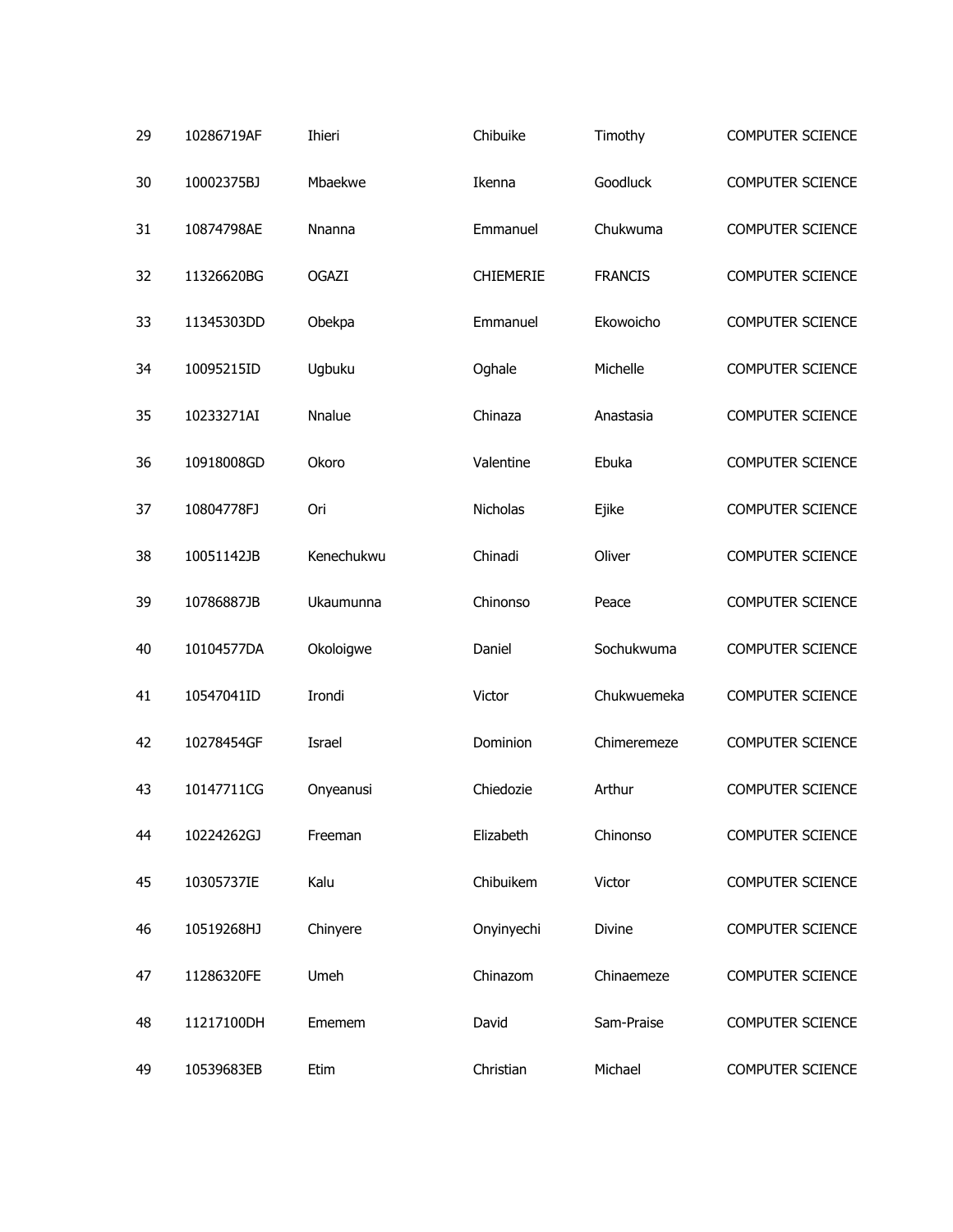| 50 | 10369850JG | Udoh                | David       | Emmanuel       | <b>COMPUTER SCIENCE</b> |
|----|------------|---------------------|-------------|----------------|-------------------------|
| 51 | 10931343CC | Anaekwe             | Ebuka       | Emmanuel       | <b>COMPUTER SCIENCE</b> |
| 52 | 10315793ID | Okafor              | Chidozie    | Benedict       | <b>COMPUTER SCIENCE</b> |
| 53 | 10060642BC | Udegbune            | Chinedu     | Michael        | <b>COMPUTER SCIENCE</b> |
| 54 | 10472779GA | Onuigbo             | Izuchukwu   | Kenechukwu     | <b>COMPUTER SCIENCE</b> |
| 55 | 10065756JD | Chukwuedo           | Bernadette  | Ogochukwu      | <b>COMPUTER SCIENCE</b> |
| 56 | 10187834DE | Kaile               | James       | Chidiebere     | <b>COMPUTER SCIENCE</b> |
| 57 | 10053909DF | Oghenevwoke         | Favour      | Avwerosuoghene | <b>COMPUTER SCIENCE</b> |
| 58 | 10502086CB | Ebiduwa             | Daniel      | Uche           | <b>COMPUTER SCIENCE</b> |
| 59 | 10466422CC | Obasi               | Favour      | Ogechi         | <b>COMPUTER SCIENCE</b> |
| 60 | 10879333HG | Akam                | Maduabuchi  | Stephen        | <b>COMPUTER SCIENCE</b> |
| 61 | 11278478AJ | Ogbuebo             | Joseph      | Iwuchukwu      | <b>COMPUTER SCIENCE</b> |
| 62 | 11238313DA | Ucha                | Emmanuel    | Alochukwu      | <b>COMPUTER SCIENCE</b> |
| 63 | 10016732BG | Arhanmhunde-Rudolph | Williams    | Ehimhanre      | <b>COMPUTER SCIENCE</b> |
| 64 | 11218419FH | Edokpa              | Divine      | Osagie         | <b>COMPUTER SCIENCE</b> |
| 65 | 10244972BJ | Ogbuagu             | Zikora      | Ebubechukwu    | <b>COMPUTER SCIENCE</b> |
| 66 | 10442280IG | Nwachukwu           | Sarah       | Ifunanya       | <b>COMPUTER SCIENCE</b> |
| 67 | 10830466BD | Udemezue            | Chukwuemeka | Peter          | COMPUTER SCIENCE        |
| 68 | 11186342GE | Obasi               | Chukwunonso | Glory          | COMPUTER SCIENCE        |
| 69 | 10305525EB | Eya                 | Paul        |                | <b>COMPUTER SCIENCE</b> |
| 70 | 11001502DF | Adukwu              | Harrison    | Chimezie       | COMPUTER SCIENCE        |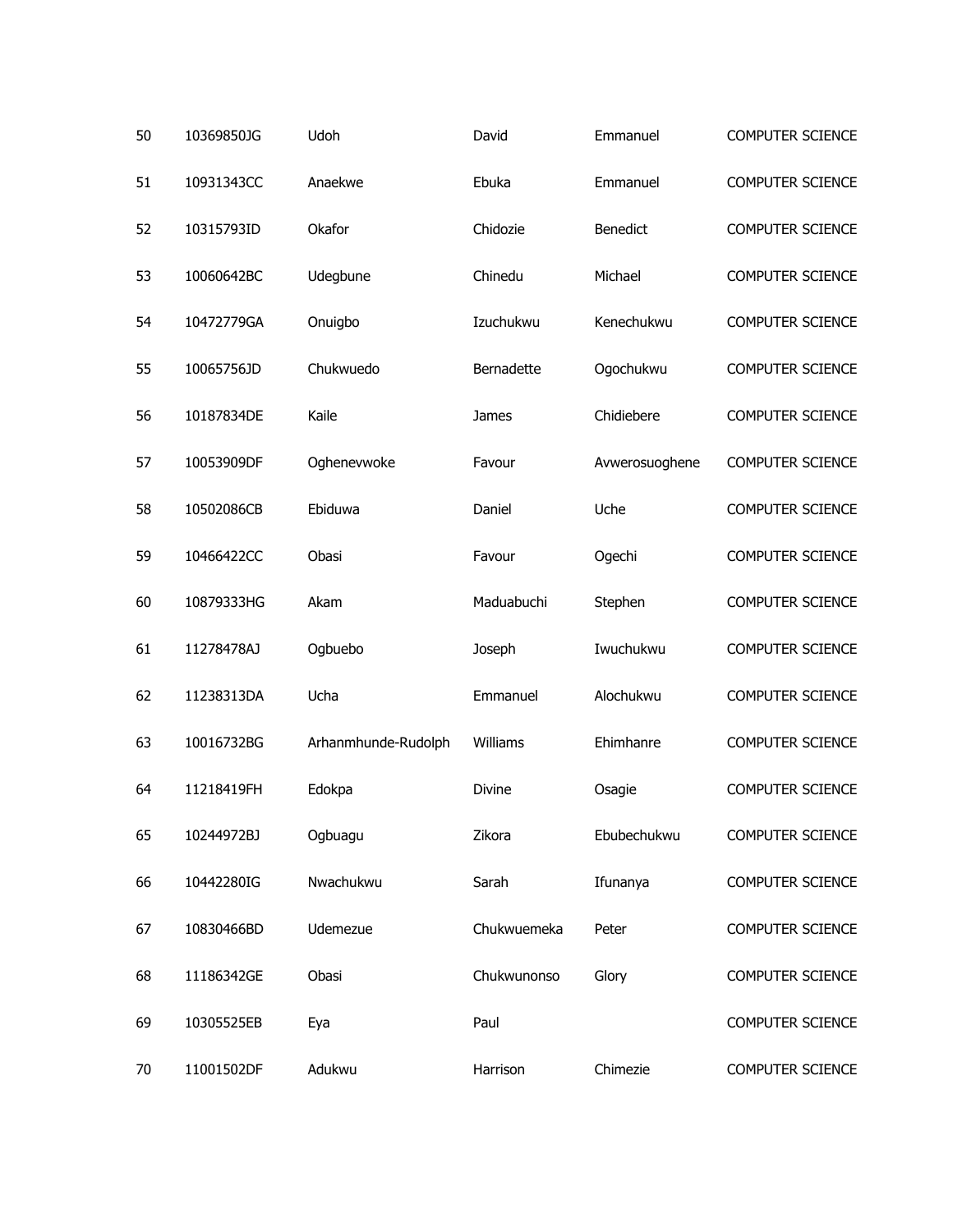| 71 | 10028211BE | Afor          | <b>Success</b> | Chinoyerem  | <b>COMPUTER SCIENCE</b> |
|----|------------|---------------|----------------|-------------|-------------------------|
| 72 | 10218182HD | Okpara        | Micah          | Chidera     | <b>COMPUTER SCIENCE</b> |
| 73 | 10363839IH | Aguguesi      | Daniel         | Chimdindu   | <b>COMPUTER SCIENCE</b> |
| 74 | 10386236CA | Uzosike       | Jaswil         | Izunna      | <b>COMPUTER SCIENCE</b> |
| 75 | 10534385CH | Anugwom       | Zikorachimnefe | Fredrick    | <b>COMPUTER SCIENCE</b> |
| 76 | 10500217AC | Aguzuru       | Chigozie       | Emmanuel    | <b>COMPUTER SCIENCE</b> |
| 77 | 10477702DF | Nwaogu        | Akachinedum    | Benjamine   | <b>COMPUTER SCIENCE</b> |
| 78 | 10184754FJ | Alogo         | Jonah          | Odoh        | <b>COMPUTER SCIENCE</b> |
| 79 | 10441862HJ | Essien        | Victoria       | Etim        | <b>COMPUTER SCIENCE</b> |
| 80 | 10220834HB | Eleh          | Camillus       | Chizaram    | <b>COMPUTER SCIENCE</b> |
| 81 | 11080468BB | Omachonu      | Prosper        |             | <b>COMPUTER SCIENCE</b> |
| 82 | 11302673HH | Nnaji         | Victor         | Chukwuebuka | <b>COMPUTER SCIENCE</b> |
| 83 | 10090610CH | Nwoke         | Daniel         | Udochukwu   | <b>COMPUTER SCIENCE</b> |
| 84 | 10538836GA | Alex-Owanikin | Samuel         | Oluwaseun   | COMPUTER/STATISTICS     |
| 85 | 10951106JH | Ezema         | Collins        | Ugonna      | COMPUTER/STATISTICS     |
| 86 | 11067316IF | Akanji        | Adunola        | Sherifat    | COMPUTER/STATISTICS     |
| 87 | 10280718GD | Chukwuemeka   | Chukwubuikem   | Vincent     | COMPUTER/STATISTICS     |
| 88 | 11221453HD | Otugo         | Obinna         | Augustine   | COMPUTER/STATISTICS     |
| 89 | 11104349FB | Ogbonna       | Gloria         | Chidera     | COMPUTER/STATISTICS     |
| 90 | 10993854IH | Urachukwu     | Kelvin         | Chukwuebuka | COMPUTER/STATISTICS     |
| 91 | 11347384JF | Okoye         | Gabriel        | Ikechukwu   | COMPUTER/STATISTICS     |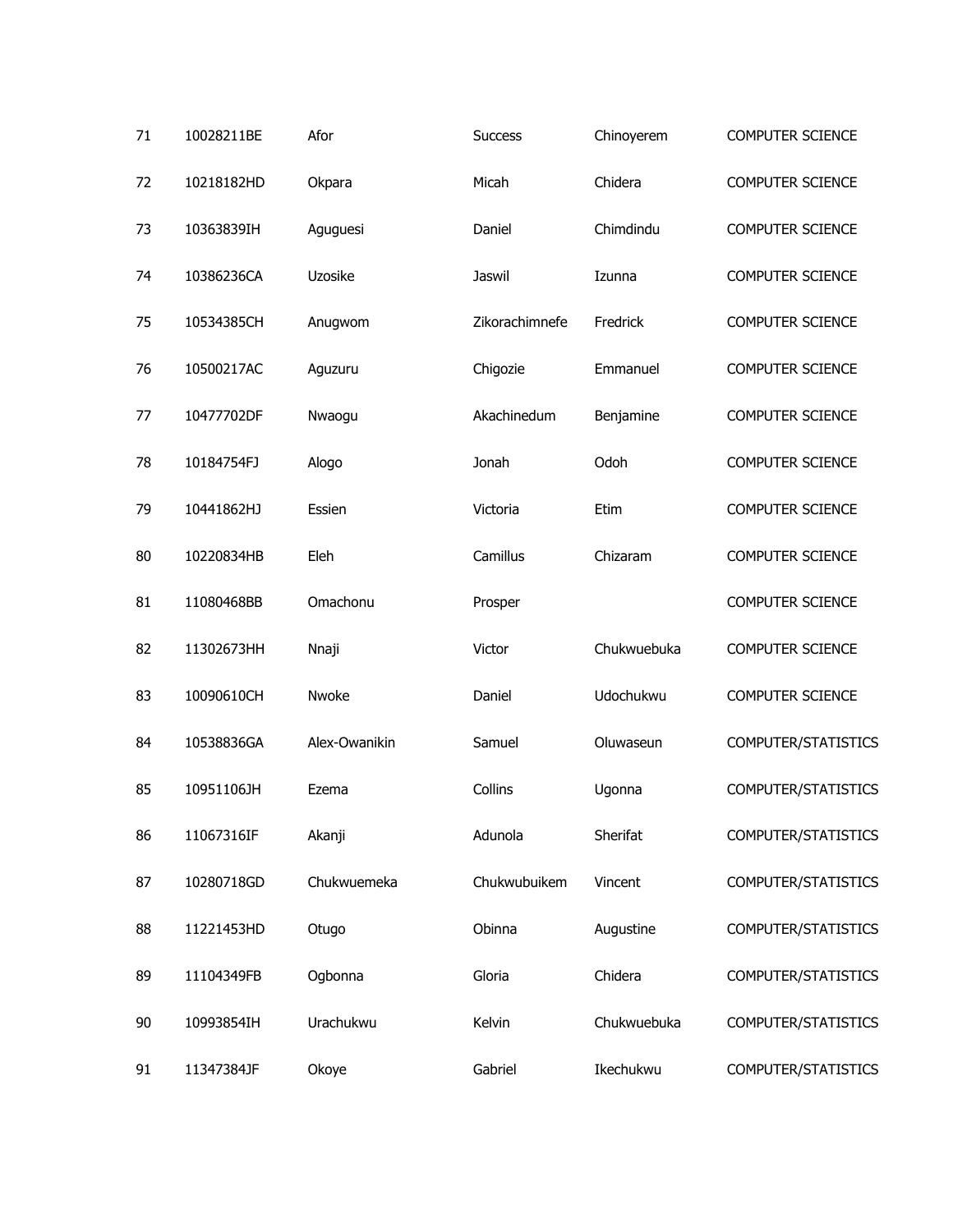| 92  | 10608483FH | Ekwueme       | Chidiogo        | Love       | COMPUTER/STATISTICS |
|-----|------------|---------------|-----------------|------------|---------------------|
| 93  | 10857058GI | Okwara        | Ugochukwu       | Emmanuel   | <b>GEOLOGY</b>      |
| 94  | 10483548FE | Igwebuike     | Ifesinachi      | Pascal     | <b>GEOLOGY</b>      |
| 95  | 10090705DD | Okoi          | Victor          | Onen       | <b>GEOLOGY</b>      |
| 96  | 11162741FH | Ogoegbunam    | Chinonso        | Victor     | <b>GEOLOGY</b>      |
| 97  | 10860249AB | Udeh          | Winner          | Chika      | <b>GEOLOGY</b>      |
| 98  | 10378390IE | Ugwu          | Jonas           | Chibuike   | <b>GEOLOGY</b>      |
| 99  | 10841356DC | Orok          | Daniel          | Emmanuel   | <b>GEOLOGY</b>      |
| 100 | 10252427GB | Eze           | Ifeoma          | Jessica    | <b>GEOLOGY</b>      |
| 101 | 11111433EC | Omeje         | Chimdindu       | Anointing  | <b>GEOLOGY</b>      |
| 102 | 10154419HI | Otu-Achozie   | Ikechukwu       | Kenneth    | <b>GEOLOGY</b>      |
| 103 | 11018220DA | Ifeanyichukwu | Chukwuebuka     | Victor     | <b>GEOLOGY</b>      |
| 104 | 10342285FA | Anabirionye   | Moses           | Enyichukwu | <b>GEOLOGY</b>      |
| 105 | 10245491BE | Obi           | Chioma          | Comfort    | <b>GEOLOGY</b>      |
| 106 | 10265637AH | Ehieze        | <b>Jeremiah</b> | Chidera    | <b>GEOLOGY</b>      |
| 107 | 10415548GD | Adiri         | Chidimma        | Vanessa    | <b>GEOLOGY</b>      |
| 108 | 10781880HH | Goodnews      | Chinonso        | Emmanuel   | <b>GEOLOGY</b>      |
| 109 | 10090873BE | Asogwa        | Ada             | Godwin     | <b>GEOLOGY</b>      |
| 110 | 10818869HI | Obiora        | Confidence      | Kasiem     | <b>GEOLOGY</b>      |
| 111 | 10622100ED | Ugwu          | Benedict        | Obinna     | <b>GEOLOGY</b>      |
| 112 | 10349768AI | Boniface      | Zeal            | Ugochukwu  | <b>GEOLOGY</b>      |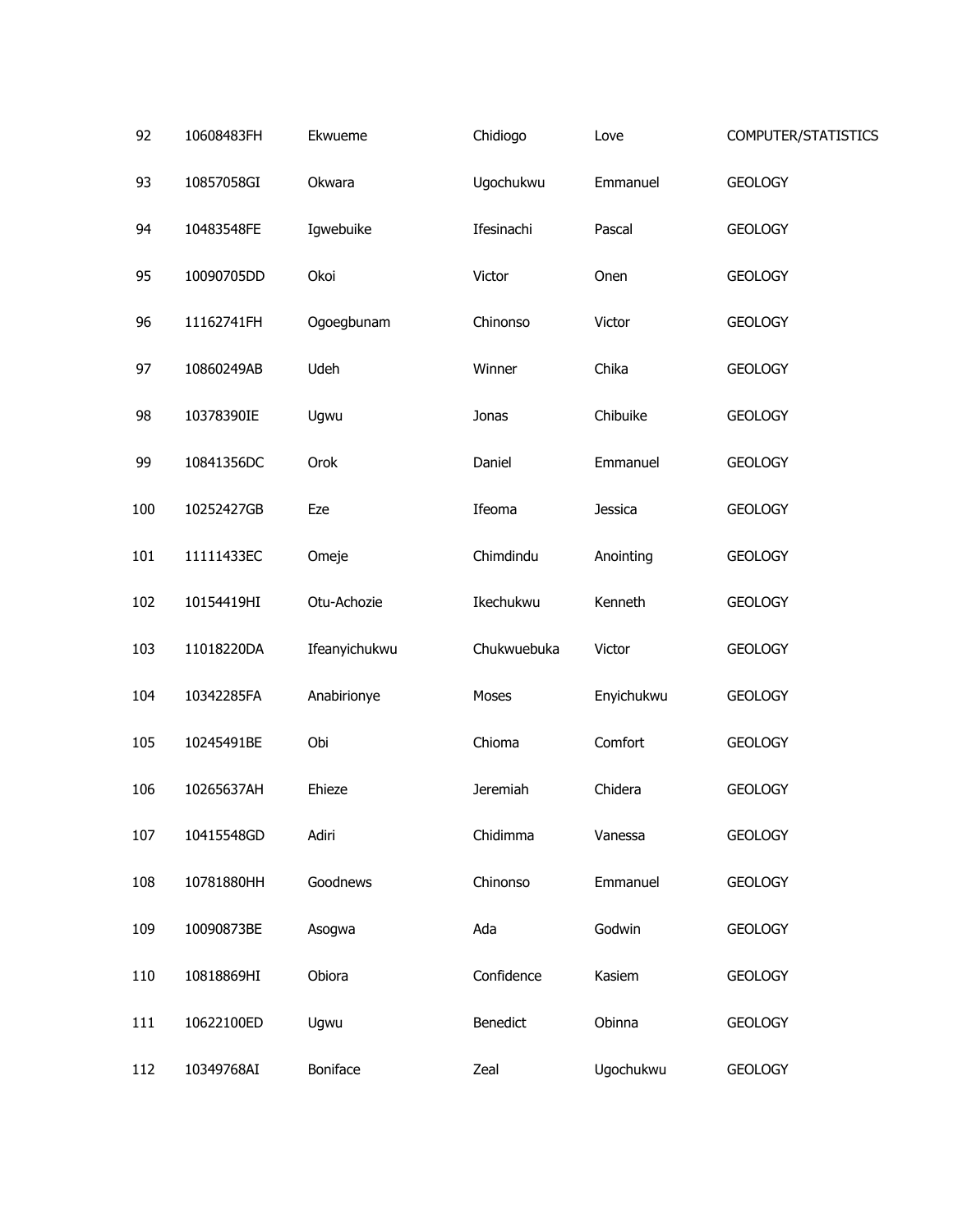| 113 | 10371913BI | Nkwocha   | Nelson    | Chibramobi    | <b>GEOLOGY</b>     |
|-----|------------|-----------|-----------|---------------|--------------------|
| 114 | 10939501IJ | Alaisu    | Lawrence  | Chidi         | <b>GEOLOGY</b>     |
| 115 | 10052210II | Uchelor   | Chisom    | Mary          | <b>GEOLOGY</b>     |
| 116 | 10315835FE | Emeh      | David     | Chukwudi      | <b>GEOLOGY</b>     |
| 117 | 10110535AE | Nwankwo   | Emeka     | Dominic       | <b>MATHEMATICS</b> |
| 118 | 10287315GA | Aleke     | Progress  | Chimereucheya | <b>MATHEMATICS</b> |
| 119 | 10803055IH | Areji     | Ikechukwu | Ignatius      | <b>MATHEMATICS</b> |
| 120 | 10023680CH | Juangwa   | Amblessed | Nuria         | <b>MATHEMATICS</b> |
| 121 | 10370891HH | Ozoani    | Nnamdi    | Christian     | <b>MATHEMATICS</b> |
| 122 | 10323312DA | Medeh     | Emmanuel  | Kosiso        | <b>MATHEMATICS</b> |
| 123 | 10287034DA | Okechukwu | Chidera   | Williams      | <b>MATHEMATICS</b> |
| 124 | 10200214EF | Ugwu      | Victor    | Chijioke      | <b>MATHEMATICS</b> |
| 125 | 10704173BA | Eze       | Chinenye  | Anthonia      | <b>MATHEMATICS</b> |
| 126 | 10868113HH | Ezema     | Joel      | Ikedichukwu   | <b>MATHEMATICS</b> |
| 127 | 11305015DF | Ejeh      | Daniel    |               | <b>MATHEMATICS</b> |
| 128 | 10398303JH | Chukwuma  | Precious  | Amarachi      | <b>MATHEMATICS</b> |
| 129 | 10631060DC | Chinwe    | Chibuike  | Joshua        | <b>MATHEMATICS</b> |
| 130 | 11341289EH | Dike      | Gladys    | Obo           | MATHEMATICS        |
| 131 | 10012030FH | Nwankwo   | Prince    | Victor        | <b>MATHEMATICS</b> |
| 132 | 10990914IA | Jatto     | Sarah     | Adesuwa       | MATHEMATICS        |
| 133 | 11109194GG | Okpo      | Increase  | Okereke       | MATHEMATICS        |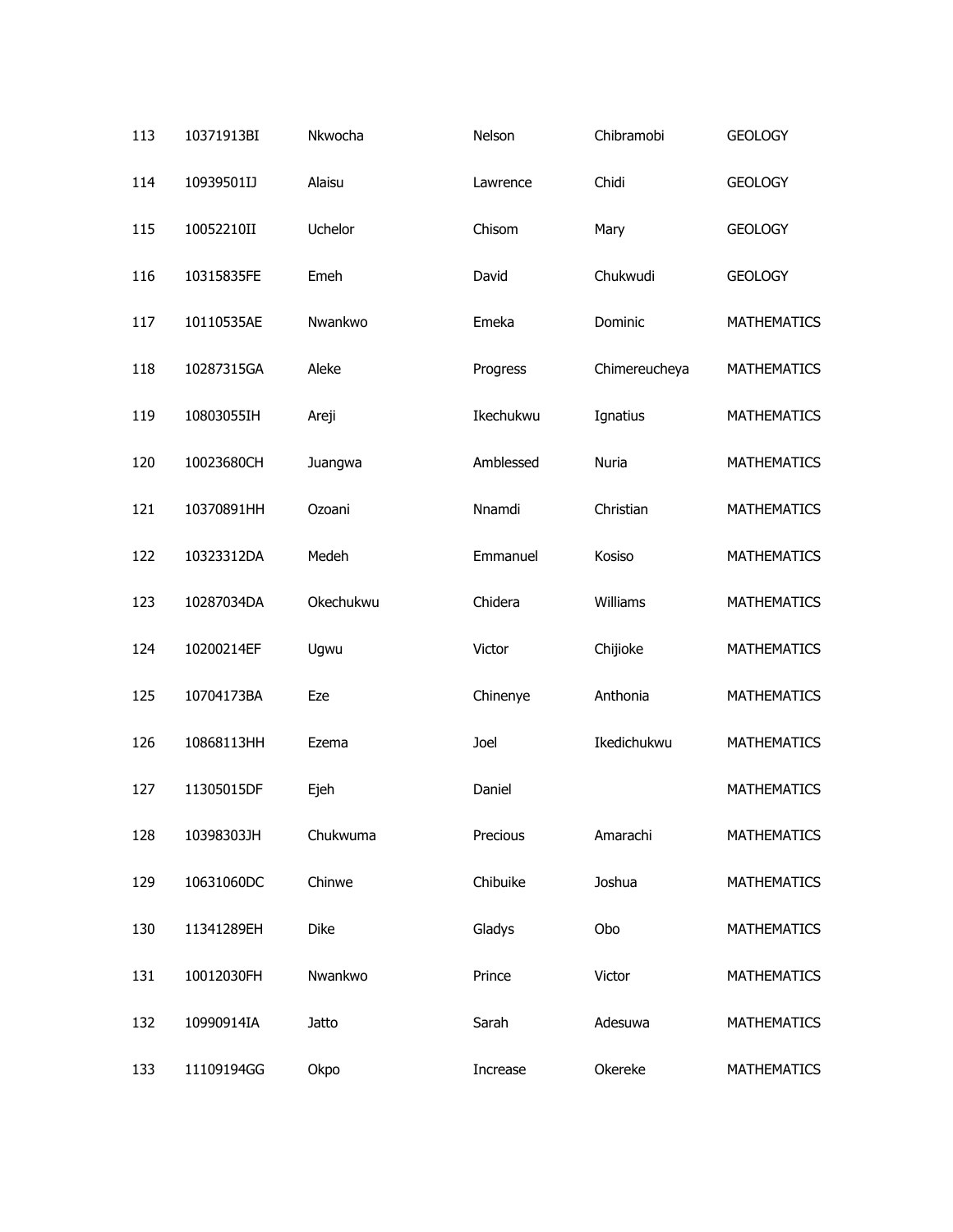| 134 | 10246613ED | Eze          | Victory       | Ozioma       | <b>MATHEMATICS</b>                      |
|-----|------------|--------------|---------------|--------------|-----------------------------------------|
| 135 | 10535210HE | Odoh         | Joshua        | Ikechukwu    | <b>MATHEMATICS</b>                      |
| 136 | 11248016CB | Ijoma        | Daniel        | Chibuike     | <b>MATHEMATICS</b>                      |
| 137 | 10186680AE | Ubajekwe     | Odinaka       | Divine       | PHYSICS AND ASTRONOMY                   |
| 138 | 10788442IC | Nwankwo      | Henry         | Chinaecherem | PHYSICS AND ASTRONOMY                   |
| 139 | 10727181FA | Maduegbunam  | Precious      | Chidi        | PHYSICS AND ASTRONOMY                   |
| 140 | 11113204GE | Matthew      | Josiah        | Ozovehe      | PHYSICS AND ASTRONOMY                   |
| 141 | 10746045AJ | Ezugwu       | Chidera       | Emmanuel     | PHYSICS AND ASTRONOMY                   |
| 142 | 10058508BC | <b>Nweke</b> | Michael       | Chuba        | PHYSICS AND ASTRONOMY                   |
| 143 | 10209272DB | Uchua        | Kathryn       | Doose        | PHYSICS AND ASTRONOMY                   |
| 144 | 10205526BH | Edem         | Ini-Ima       | Francis      | PHYSICS AND ASTRONOMY                   |
| 145 | 10578763HE | Asokwonye    | Favour        | Nkemdilim    | PHYSICS AND ASTRONOMY                   |
| 146 | 10440677EF | Mba          | Daniel        | Chibuikem    | PURE AND INDUSTRIAL<br><b>CHEMISTRY</b> |
| 147 | 11059260AD | Omeje        | Gloria        | Onyinyechi   | PURE AND INDUSTRIAL<br><b>CHEMISTRY</b> |
| 148 | 11320531EH | Chibueze     | <b>Bright</b> | Ekene        | PURE AND INDUSTRIAL<br><b>CHEMISTRY</b> |
| 149 | 11330060HF | Chima        | Miracle       | Chinonso     | PURE AND INDUSTRIAL<br><b>CHEMISTRY</b> |
| 150 | 10351324JD | Ogujiuba     | Diana         | Anurika      | PURE AND INDUSTRIAL<br><b>CHEMISTRY</b> |
| 151 | 11175706FJ | Ndubuisi     | Onyinye       | Faustina     | PURE AND INDUSTRIAL<br><b>CHEMISTRY</b> |
| 152 | 10893140HE | Ugwu         | Izuchukwu     | Martins      | PURE AND INDUSTRIAL<br><b>CHEMISTRY</b> |
| 153 | 10832658DD | Iheaka       | Richard       | Chigozie     | PURE AND INDUSTRIAL<br><b>CHEMISTRY</b> |
| 154 | 10573654HF | Umeh         | Ezinne        | Princess     | PURE AND INDUSTRIAL<br><b>CHEMISTRY</b> |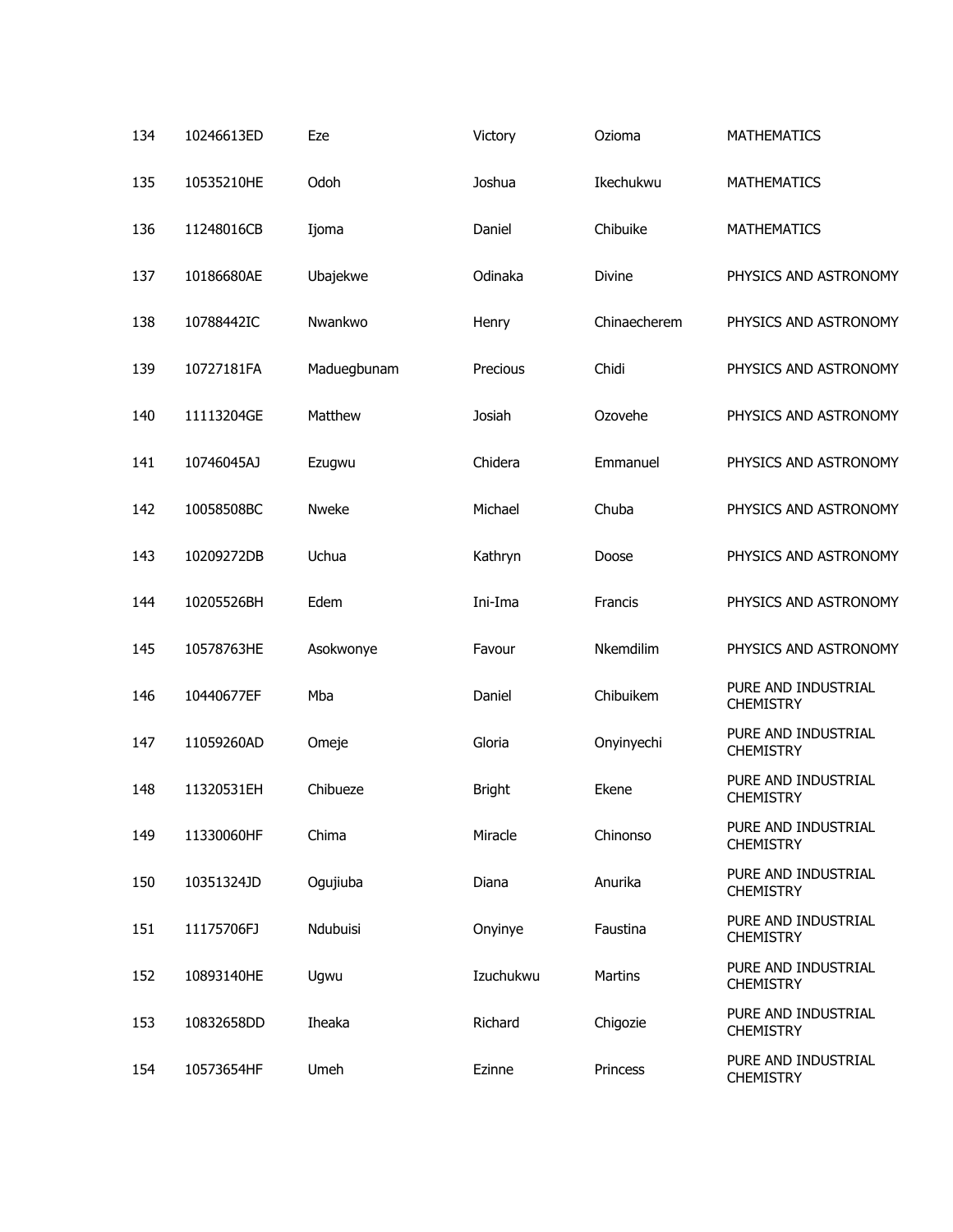| 155 | 10615805BD | Olugbemi         | Israel        | Omeiza        | PURE AND INDUSTRIAL<br><b>CHEMISTRY</b> |
|-----|------------|------------------|---------------|---------------|-----------------------------------------|
| 156 | 10254810JA | Patrick-Ogbonnia | <b>Divine</b> | Kosisochukwu  | PURE AND INDUSTRIAL<br><b>CHEMISTRY</b> |
| 157 | 11102941AH | Ojum             | Chiemerie     | Roselyn       | PURE AND INDUSTRIAL<br><b>CHEMISTRY</b> |
| 158 | 11228592JD | Egbe             | Faith         | Chinecherem   | PURE AND INDUSTRIAL<br><b>CHEMISTRY</b> |
| 159 | 11288713FD | Ajagbonwu        | Chimauzo      | Queen         | PURE AND INDUSTRIAL<br><b>CHEMISTRY</b> |
| 160 | 10140796BD | Onyebuchi        | Chinelo       | Jennifer      | PURE AND INDUSTRIAL<br><b>CHEMISTRY</b> |
| 161 | 10961326IJ | Onyejiekegha     | Chinemerem    | Peter         | PURE AND INDUSTRIAL<br><b>CHEMISTRY</b> |
| 162 | 10501580IE | Edmond           | Bianca        | Chiamaka      | PURE AND INDUSTRIAL<br><b>CHEMISTRY</b> |
| 163 | 10435362IC | Uchendu          | Chigozie      | Emmanuel      | PURE AND INDUSTRIAL<br><b>CHEMISTRY</b> |
| 164 | 10336077FA | Nnaji            | Frances       | Ebube         | PURE AND INDUSTRIAL<br><b>CHEMISTRY</b> |
| 165 | 10316539HG | James            | Destiny       | Fortune       | PURE AND INDUSTRIAL<br><b>CHEMISTRY</b> |
| 166 | 10998359FF | Orji             | Chigbo        | <b>Bright</b> | PURE AND INDUSTRIAL<br><b>CHEMISTRY</b> |
| 167 | 11075914JD | Ubah             | Amarachukwu   | Joy           | PURE AND INDUSTRIAL<br><b>CHEMISTRY</b> |
| 168 | 10077888HC | Ugwuanyi         | Gideon        | Ebuka         | PURE AND INDUSTRIAL<br><b>CHEMISTRY</b> |
| 169 | 10365468FA | Ejike            | Onyedika      | Henry         | PURE AND INDUSTRIAL<br><b>CHEMISTRY</b> |
| 170 | 10141371DE | Ugwu             | Obinna        | Miracle       | PURE AND INDUSTRIAL<br><b>CHEMISTRY</b> |
| 171 | 10793581II | Ugwu             | Jennifer      | Mmasichukwu   | PURE AND INDUSTRIAL<br><b>CHEMISTRY</b> |
| 172 | 10807739AD | <b>Ukiwe</b>     | Chinaza       | Maryann       | PURE AND INDUSTRIAL<br><b>CHEMISTRY</b> |
| 173 | 10755559IC | Idoko            | Testimony     | Chiemerie     | PURE AND INDUSTRIAL<br><b>CHEMISTRY</b> |
| 174 | 10592740EH | Uchegbu          | Favour        | Ijeoma        | PURE AND INDUSTRIAL<br><b>CHEMISTRY</b> |
| 175 | 10534952HC | Nwosu            | Chinwemmeri   | Marycynthia   | PURE AND INDUSTRIAL<br><b>CHEMISTRY</b> |
|     |            |                  |               |               |                                         |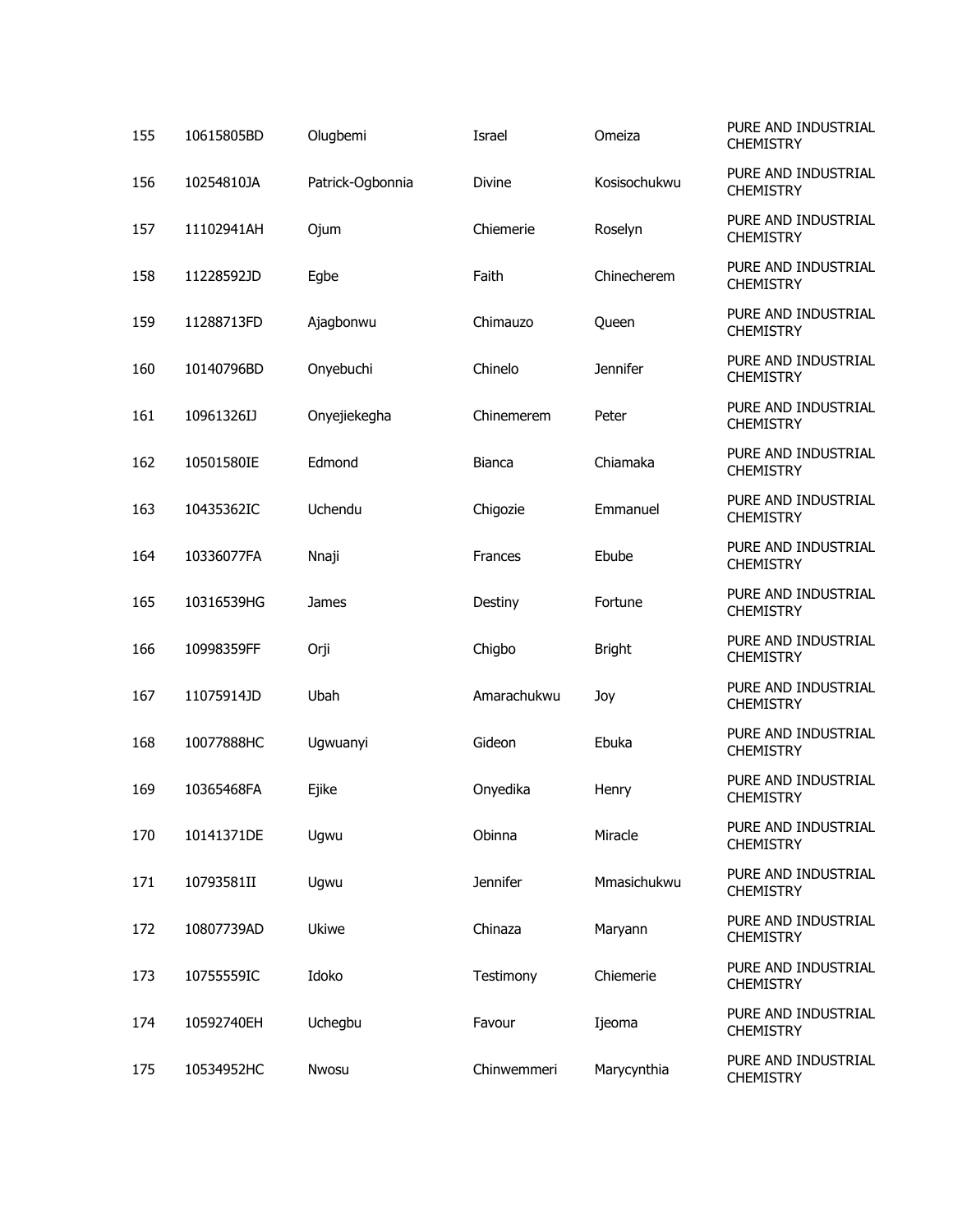| 176 | 10843625BF | Agbo         | Onyinyechukwu | Martha        | PURE AND INDUSTRIAL<br><b>CHEMISTRY</b>        |
|-----|------------|--------------|---------------|---------------|------------------------------------------------|
| 177 | 10553804GH | Ugwu         | Catherine     | Nkasiobi      | PURE AND INDUSTRIAL<br><b>CHEMISTRY</b>        |
| 178 | 11164316IF | Alaekee      | Chidera       | Emmanuel      | PURE AND INDUSTRIAL<br><b>CHEMISTRY</b>        |
| 179 | 11342096FB | Aleke        | Maureen       | Chidiebube    | PURE AND INDUSTRIAL<br><b>CHEMISTRY</b>        |
| 180 | 11048305IC | <b>Nweke</b> | Vivian        | Daberechukwu  | PURE AND INDUSTRIAL<br><b>CHEMISTRY</b>        |
| 181 | 10249543IA | Orjiude      | Toochukwu     | Praise        | PURE AND INDUSTRIAL<br><b>CHEMISTRY</b>        |
| 182 | 10893645BE | Eze          | Tochukwu      | Precious      | PURE AND INDUSTRIAL<br><b>CHEMISTRY</b>        |
| 183 | 11083814GB | Nwafor       | Ogochukwu     | Veronica      | PURE AND INDUSTRIAL<br><b>CHEMISTRY</b>        |
| 184 | 10081204BI | Anthony      | Ekoh          | Paul          | PURE AND INDUSTRIAL<br><b>CHEMISTRY</b>        |
| 185 | 10486496DH | Ekemezie     | Chibinyelum   | Frances       | PURE AND INDUSTRIAL<br><b>CHEMISTRY</b>        |
| 186 | 10004778IF | Ogbonna      | Michael       | Marizu        | PURE AND INDUSTRIAL<br><b>CHEMISTRY</b>        |
| 187 | 10781089CF | Ugwu         | Onyinye       | Josephine     | <b>STATISTICS</b>                              |
| 188 | 10126740ID | Eze          | Favour        | Nmesomachukwu | <b>STATISTICS</b>                              |
| 189 | 11272916BB | Ejike        | Justina       | Nneamaka      | <b>STATISTICS</b>                              |
| 190 | 11209378CA | Ekechukwu    | Chidindu      | Promise       | <b>STATISTICS</b>                              |
| 191 | 10874529DF | Rapuluchukwu | Adaolisa      | Favour        | <b>STATISTICS</b>                              |
| 192 | 10670321AH | Ukeje        | Sharon        | Chukwuma      | <b>SCIENCE LABORATORY</b><br><b>TECHNOLOGY</b> |
| 193 | 11279880HB | Iheanacho    | Chigozie      | Chinonso      | <b>SCIENCE LABORATORY</b><br><b>TECHNOLOGY</b> |
| 194 | 10723611JA | Aniagolu     | David         | Ifeanyi       | <b>SCIENCE LABORATORY</b><br><b>TECHNOLOGY</b> |
| 195 | 10992261BG | Egbo         | Favour        | Chiamaka      | <b>SCIENCE LABORATORY</b><br><b>TECHNOLOGY</b> |
| 196 | 10616604EB | Amuzie       | Chidimma      | Rejoice       | <b>SCIENCE LABORATORY</b><br><b>TECHNOLOGY</b> |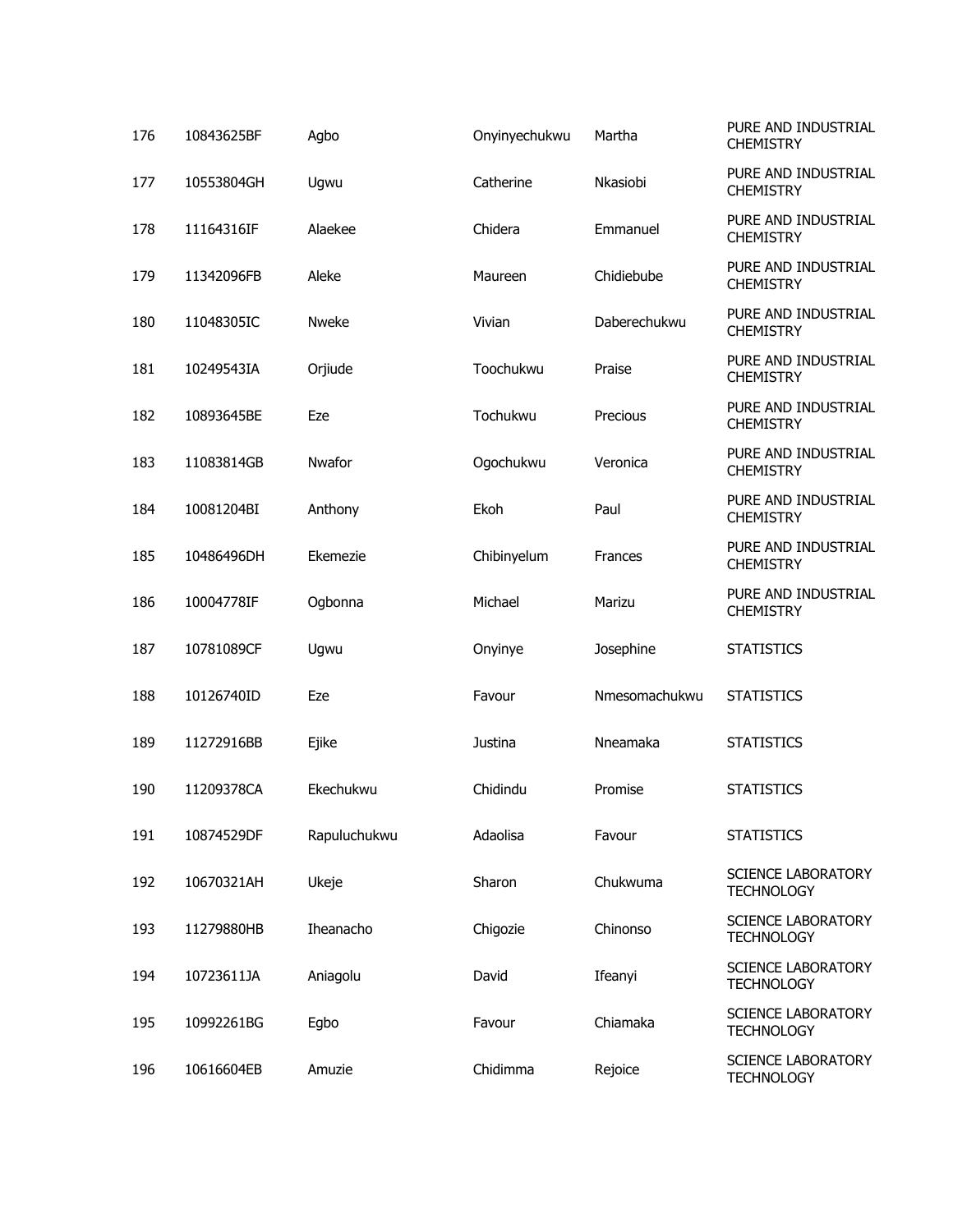| 197 | 10308403EA | Nwabudike | <b>Jessica</b> | Ifebuchechukwu | <b>SCIENCE LABORATORY</b><br><b>TECHNOLOGY</b> |
|-----|------------|-----------|----------------|----------------|------------------------------------------------|
| 198 | 10792775IB | Ijie      | Honour         | Osewe          | <b>SCIENCE LABORATORY</b><br><b>TECHNOLOGY</b> |
| 199 | 10506594HH | Ikechukwu | Uchenna        | Praisegod      | <b>SCIENCE LABORATORY</b><br><b>TECHNOLOGY</b> |
| 200 | 10030185AJ | Okeke     | Calister       | Chioma         | <b>SCIENCE LABORATORY</b><br><b>TECHNOLOGY</b> |
| 201 | 10052895HA | Agbo      | Favour         | Nnenna         | <b>SCIENCE LABORATORY</b><br><b>TECHNOLOGY</b> |
| 202 | 10190762HH | Egbutu    | Marvellous     | Obinna         | <b>SCIENCE LABORATORY</b><br><b>TECHNOLOGY</b> |
| 203 | 10856372IJ | Asadu     | Kenechi        | Judith         | <b>SCIENCE LABORATORY</b><br><b>TECHNOLOGY</b> |
| 204 | 11026663BI | Agada     | Mmesoma        | Angelica       | <b>SCIENCE LABORATORY</b><br><b>TECHNOLOGY</b> |
| 205 | 10566601II | Ajibo     | Janefrancis    | Oluchi         | <b>SCIENCE LABORATORY</b><br><b>TECHNOLOGY</b> |
| 206 | 10469407II | Ogili     | Malachy        | Oluchukwu      | <b>SCIENCE LABORATORY</b><br><b>TECHNOLOGY</b> |
| 207 | 10843345HJ | Attah     | Felix          | Obinna         | <b>SCIENCE LABORATORY</b><br><b>TECHNOLOGY</b> |
| 208 | 10930281AH | Onah      | Joy            | Ogechi         | <b>SCIENCE LABORATORY</b><br><b>TECHNOLOGY</b> |
| 209 | 10421225AH | Ajibo     | Chibugo        | Sandra         | <b>SCIENCE LABORATORY</b><br><b>TECHNOLOGY</b> |
| 210 | 11083790DG | Obijuru   | Rejoia         | Chinenyenwa    | <b>SCIENCE LABORATORY</b><br><b>TECHNOLOGY</b> |
| 211 | 11014317AC | Iyida     | Happiness      | Ifediba        | <b>SCIENCE LABORATORY</b><br><b>TECHNOLOGY</b> |
| 212 | 11197283CH | Ebeh      | Loyalty        | Boheje         | <b>SCIENCE LABORATORY</b><br><b>TECHNOLOGY</b> |
| 213 | 10184831CC | Ifeanyi   | Rosemary       | Chidimma       | <b>SCIENCE LABORATORY</b><br><b>TECHNOLOGY</b> |
| 214 | 10501532DE | Nwosu     | Paschaline     | Omasirichukwu  | <b>SCIENCE LABORATORY</b><br><b>TECHNOLOGY</b> |
| 215 | 10514027II | Ezema     | Favour         | Chiamaka       | <b>SCIENCE LABORATORY</b><br><b>TECHNOLOGY</b> |
| 216 | 10781864CI | Igbokwe   | Caleb          | Eberechukwu    | <b>SCIENCE LABORATORY</b><br><b>TECHNOLOGY</b> |
| 217 | 11168418AB | Lawrence  | Victory        | Chidindu       | <b>SCIENCE LABORATORY</b><br><b>TECHNOLOGY</b> |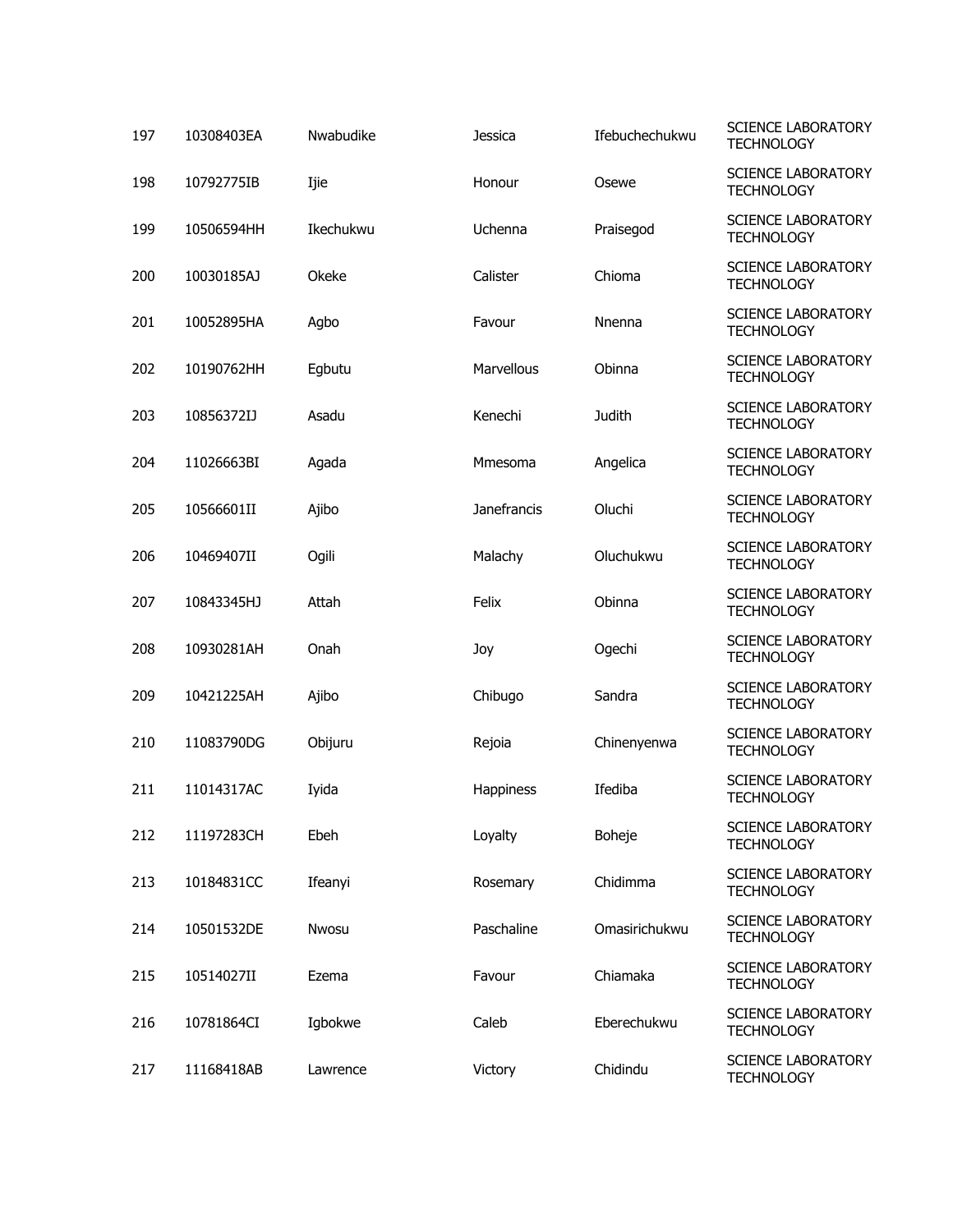| 218 | 10819955CB | <b>Okoro</b> | Ugochukwu | Jude     | <b>SCIENCE LABORATORY</b><br><b>TECHNOLOGY</b> |
|-----|------------|--------------|-----------|----------|------------------------------------------------|
| 219 | 11153278CF | Onah         | Perpetua  | Nneka    | <b>SCIENCE LABORATORY</b><br><b>TECHNOLOGY</b> |
| 220 | 11250570CC | Ossai        | Maureen   | Ifunanya | <b>SCIENCE LABORATORY</b><br><b>TECHNOLOGY</b> |
| 221 | 10117686IF | Asogwa       | Annabel   | Ujunwa   | <b>SCIENCE LABORATORY</b><br><b>TECHNOLOGY</b> |
| 222 | 10952316FG | Joshua       | Titi      | Naomi    | <b>SCIENCE LABORATORY</b><br><b>TECHNOLOGY</b> |
| 223 | 10328880BA | Godwin       | Hannah    | Ojone    | <b>SCIENCE LABORATORY</b><br><b>TECHNOLOGY</b> |

## **FACULTY OF SOCIAL SCIENCES**

| <b>SNO</b>     | <b>JAMB REG NO</b> | <b>SURNAME</b> | <b>FIRSTNAME</b> | <b>MIDDLENAME</b> | <b>COURSE</b>    |
|----------------|--------------------|----------------|------------------|-------------------|------------------|
| 1              | 10431183AJ         | Ironuru        | Chibudom         | Paul              | <b>ECONOMICS</b> |
| $\overline{2}$ | 10433683HF         | Ogonnaya       | Ugochi           | Marylillian       | <b>ECONOMICS</b> |
| 3              | 10320055AE         | Azubuike       | Emmanuel         | Ayomide           | <b>ECONOMICS</b> |
| 4              | 10252937ID         | Chime          | Adaeze           | Chizuruoke        | <b>ECONOMICS</b> |
| 5              | 10245878BH         | Elochukwu      | Chigozie         | Victor            | <b>ECONOMICS</b> |
| 6              | 10079716CA         | Ogboluo        | Favour           | Chigaemezu        | <b>ECONOMICS</b> |
| 7              | 10284764FA         | Obiania        | Gloria           | Mkpuruchukwu      | <b>ECONOMICS</b> |
| 8              | 10284369HB         | Onunkwo        | Chisom           | Cynthia           | <b>ECONOMICS</b> |
| 9              | 10116104HI         | Arubaleze      | Raluchukwu       | Marie-Zita        | <b>ECONOMICS</b> |
| 10             | 10330657BE         | Depuun         | <b>Jessica</b>   | Doose             | <b>ECONOMICS</b> |
| 11             | 10103363ID         | <b>Tse</b>     | Mnedoo           | Rita              | <b>ECONOMICS</b> |
| 12             | 10267069HG         | Ekene-Madueke  | Chizitalu        | Cherish           | <b>ECONOMICS</b> |
| 13             | 10471031GG         | Johnson        | Esther           | Ebubechukwu       | <b>ECONOMICS</b> |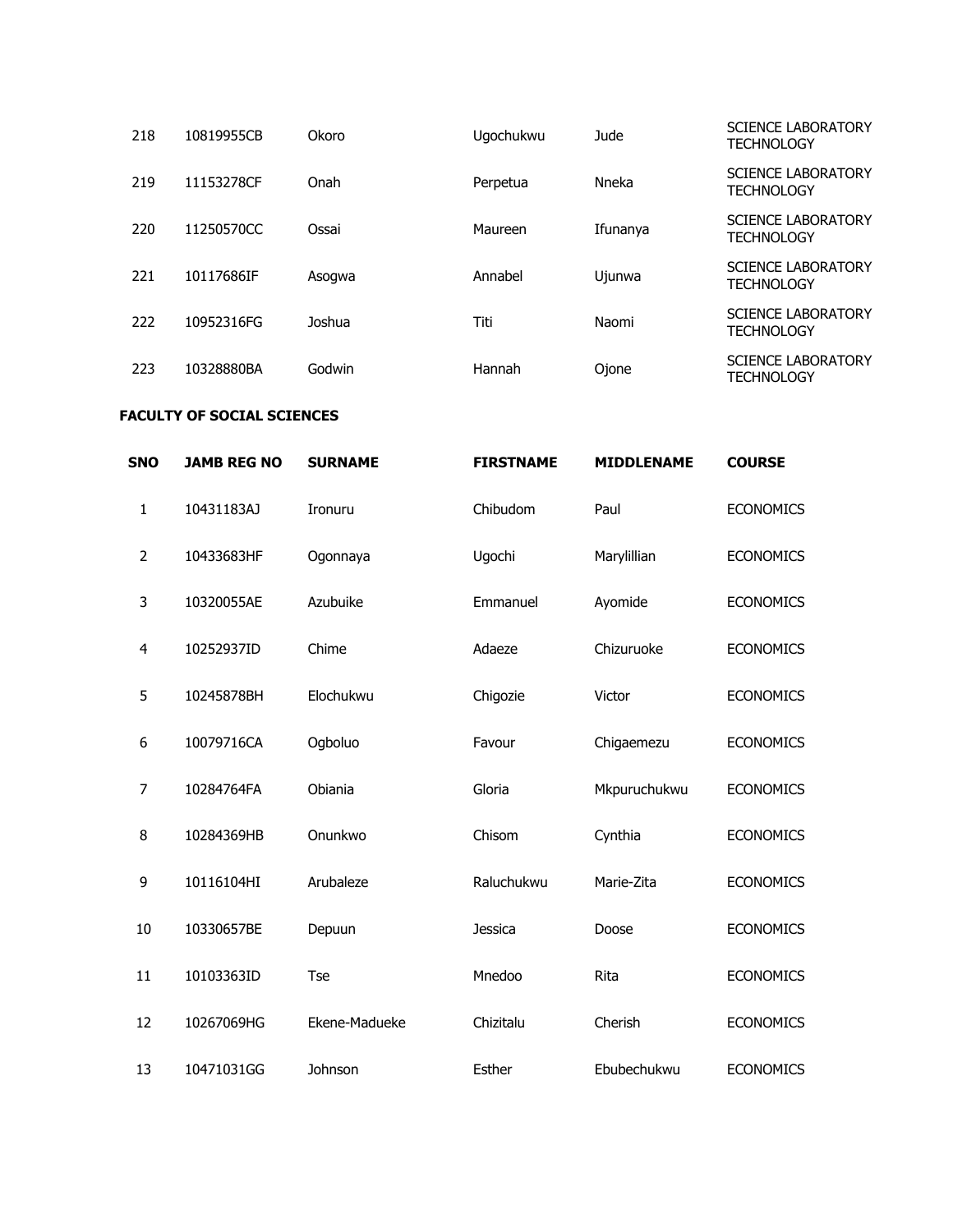| 14 | 10527975FB | Ngige      | Chukwugozie   | Franklin      | <b>ECONOMICS</b> |
|----|------------|------------|---------------|---------------|------------------|
| 15 | 10343995GB | Abonyi     | Agatha        | Mmesomachukwu | <b>ECONOMICS</b> |
| 16 | 10812049HB | Nzediegwu  | Onyinye       | Annastesia    | <b>ECONOMICS</b> |
| 17 | 10845973FC | Felix      | Favour        | Chidumebi     | <b>ECONOMICS</b> |
| 18 | 10827917JE | Chibuzor   | Godson        | Chikwesiri    | <b>ECONOMICS</b> |
| 19 | 10574211FD | Okeke      | Daniel        | Ayomide       | <b>ECONOMICS</b> |
| 20 | 10089059CE | Ofili      | Chigozilim    | George        | <b>ECONOMICS</b> |
| 21 | 10777812FJ | Okoro      | Emmanuel      | Chukwubuikem  | <b>ECONOMICS</b> |
| 22 | 10000950CG | Omeke      | <b>Judith</b> | Ebubechukwu   | <b>ECONOMICS</b> |
| 23 | 10316455DH | Uma        | Kennedy       | Eke           | <b>ECONOMICS</b> |
| 24 | 10494567HE | Okeke      | David         | Ifeanyichukwu | <b>ECONOMICS</b> |
| 25 | 10720901HC | Emerhe     | Lucky         | Ejirooghene   | <b>ECONOMICS</b> |
| 26 | 10514913EJ | Chekwube   | Festus        | Joshua        | <b>ECONOMICS</b> |
| 27 | 10297118EC | Okoronkwo  | Chimuanya     | Sharon        | <b>ECONOMICS</b> |
| 28 | 10965477FC | Emma-Okoh  | Ugonma        | Blessing      | <b>ECONOMICS</b> |
| 29 | 10753511BI | Orjiude    | Nnaorji       | Izuchukwu     | <b>ECONOMICS</b> |
| 30 | 11314159FE | Mbamalu    | Kosisochukwu  | Danielle      | <b>ECONOMICS</b> |
| 31 | 10373227FD | Okeke      | Priscilla     | Chinecherem   | <b>ECONOMICS</b> |
| 32 | 10859954BD | Maduabuchi | Precious      | Chidinma      | <b>ECONOMICS</b> |
| 33 | 11134128FB | Jidenna    | Solomon       | Obinna        | <b>ECONOMICS</b> |
| 34 | 10958609JC | Onah       | Chisom        | Evelyn        | <b>ECONOMICS</b> |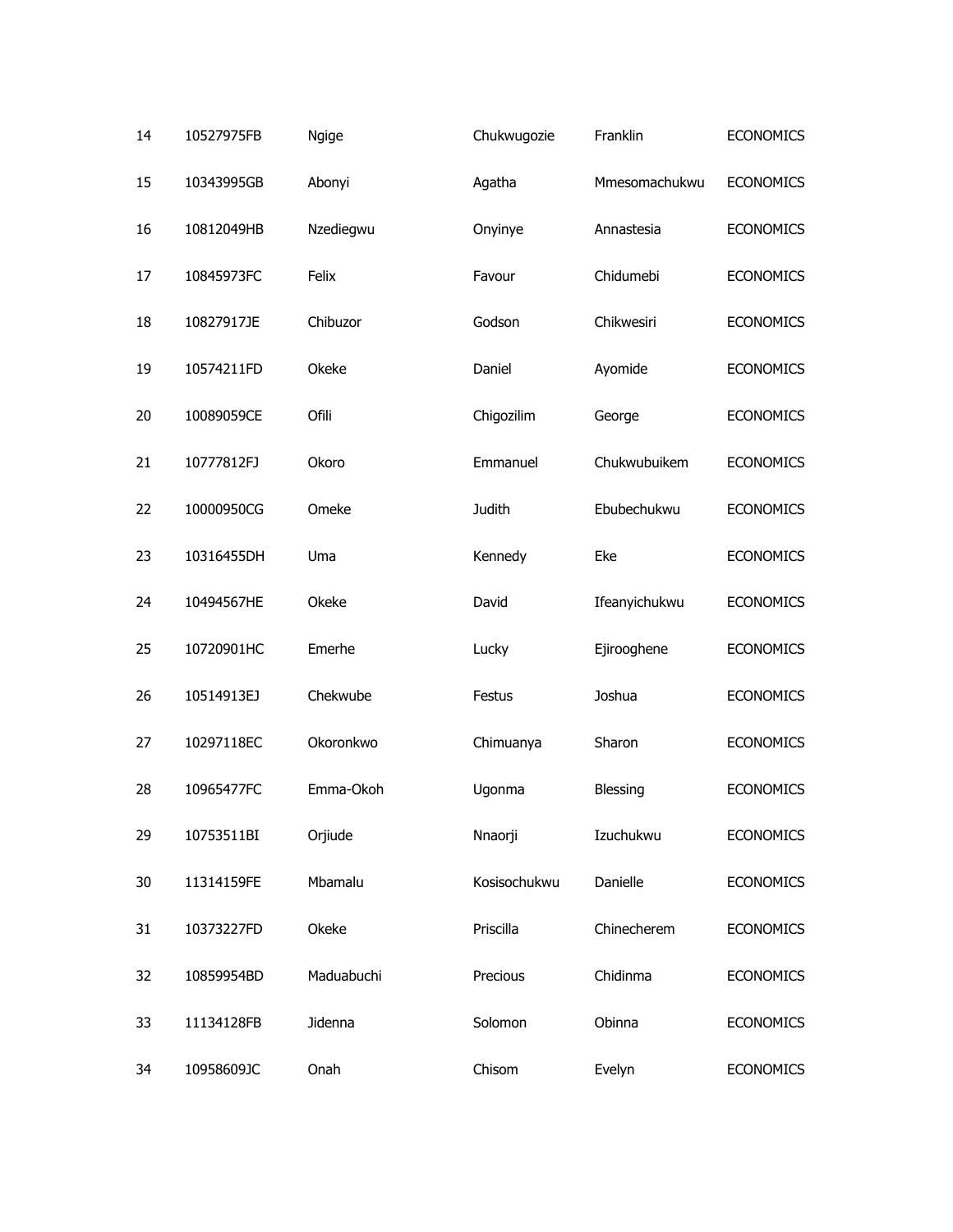| 35 | 10471863JC | Okoye      | Chiamaka       | Favour       | <b>ECONOMICS</b> |
|----|------------|------------|----------------|--------------|------------------|
| 36 | 10919174FH | Ireoba     | Gideon         | Chikamjieke  | <b>ECONOMICS</b> |
| 37 | 10752793DI | Ugwuogbu   | Casmir         | Chibuike     | <b>ECONOMICS</b> |
| 38 | 10860482HI | Mba        | Maduabuchi     | Dominc       | <b>ECONOMICS</b> |
| 39 | 10349332FF | Ugbuku     | Efe            | Clinton      | <b>ECONOMICS</b> |
| 40 | 10375647GI | Agbafo     | Kamsicho       | Chidinma     | <b>ECONOMICS</b> |
| 41 | 10418268FB | Nana       | Wendezinkede   | Danielle     | <b>ECONOMICS</b> |
| 42 | 10207621DH | God'Spower | Chinecherem    | Mercy        | <b>ECONOMICS</b> |
| 43 | 10911021HC | Mbaeze     | Chidera        | Mary-Cynthia | <b>ECONOMICS</b> |
| 44 | 10938411GB | Ezeh       | Marycynthia    | Ogochukwu    | <b>ECONOMICS</b> |
| 45 | 10844834HE | Chimezie   | Temple         | Chimereze    | <b>ECONOMICS</b> |
| 46 | 11284846BE | Nnanyere   | <b>Success</b> | Ihechukwu    | <b>ECONOMICS</b> |
| 47 | 10375074EB | Igwe       | Ebubechukwu    | Victor       | <b>ECONOMICS</b> |
| 48 | 11181180DA | Kalu       | Valentina      | Onyinyechi   | <b>ECONOMICS</b> |
| 49 | 10019225AG | Nwanonenyi | Mmesoma        | Catherine    | <b>ECONOMICS</b> |
| 50 | 10606595JF | Anaghara   | Chibuzor       | Esther       | <b>ECONOMICS</b> |
| 51 | 11345024JE | Okoli      | Collins        | Chidiebere   | <b>ECONOMICS</b> |
| 52 | 10095514FJ | Dike       | Grace          | Afuekwe      | <b>ECONOMICS</b> |
| 53 | 10032206FH | Achu       | Miracle        | Chimeremeze  | <b>ECONOMICS</b> |
| 54 | 11293598EF | Emmanuel   | Arisa          | Victor       | <b>ECONOMICS</b> |
| 55 | 10572713IF | Nwogwugwu  | Chimdi         | Chimereuchem | <b>ECONOMICS</b> |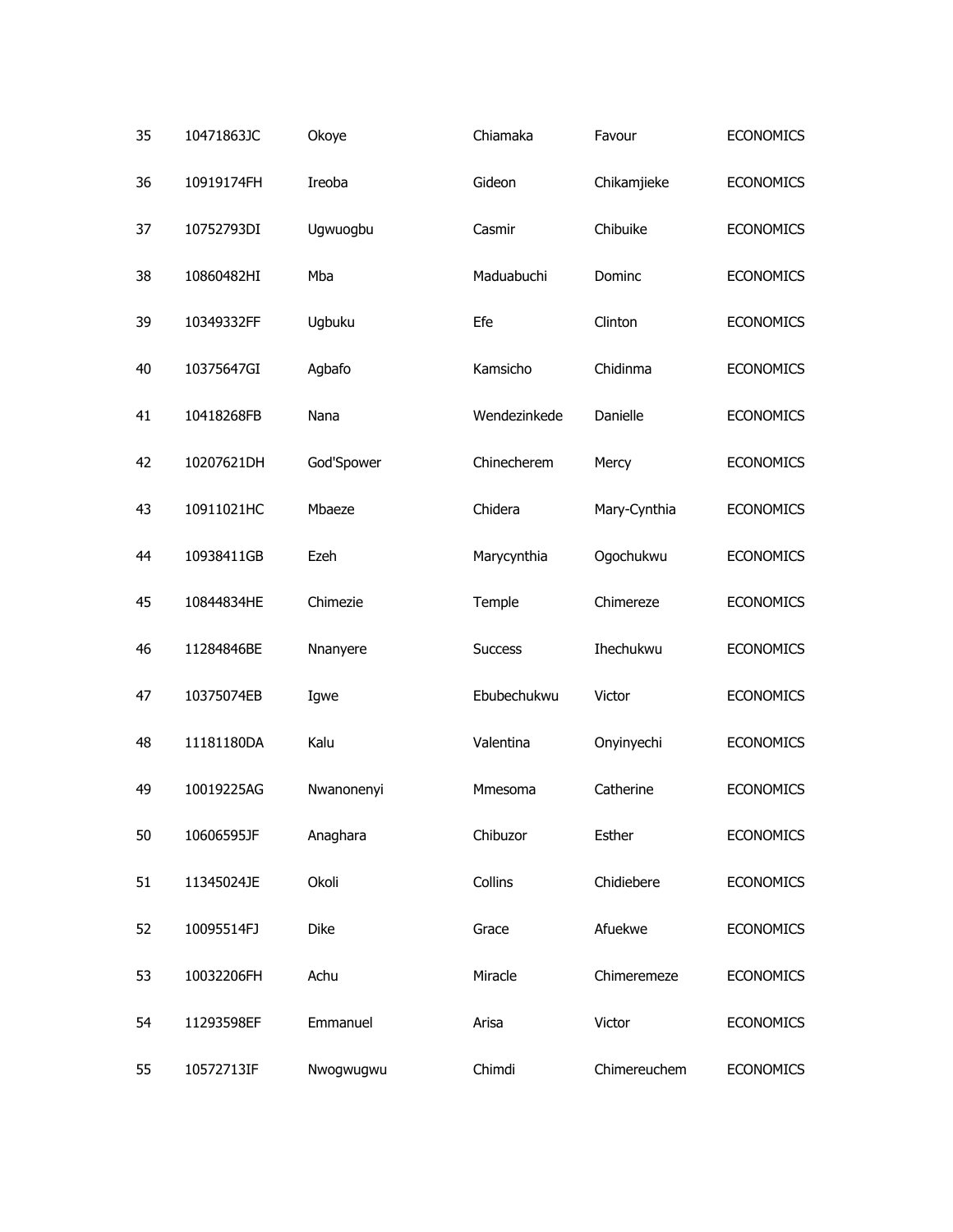| 56 | 10254176FC | AMOGU      | <b>SUNNY</b> | <b>NDUKWE</b> | <b>ECONOMICS</b> |
|----|------------|------------|--------------|---------------|------------------|
| 57 | 10028355GH | Okereke    | Chiamaka     | Stephanie     | <b>ECONOMICS</b> |
| 58 | 10308673AG | Ekpo       | Munachimso   | Priase        | <b>ECONOMICS</b> |
| 59 | 11012140DE | Bassey     | Micheal      | Ekanem        | <b>ECONOMICS</b> |
| 60 | 10620362BJ | Arthur     | Philip       | David         | <b>ECONOMICS</b> |
| 61 | 10735240CG | Umoren     | Praise       | Iboro         | <b>ECONOMICS</b> |
| 62 | 10005203HB | Okonkwo    | Emmanuella   | Isioma        | <b>ECONOMICS</b> |
| 63 | 10060879HH | Adibe      | Chiamaka     | Stella        | <b>ECONOMICS</b> |
| 64 | 10212148DG | Ogochukwu  | Chukwuka     | Great         | <b>ECONOMICS</b> |
| 65 | 10183223JD | Adinnu     | Faustina     | Mmasichukwu   | <b>ECONOMICS</b> |
| 66 | 11170640CI | Nnoruka    | Benedicta    | Chinecherem   | <b>ECONOMICS</b> |
| 67 | 10679782EF | Obumneme   | Cynthia      | Mmesoma       | <b>ECONOMICS</b> |
| 68 | 11133345HC | Asuzu      | Chinwendu    | Emmanuella    | <b>ECONOMICS</b> |
| 69 | 11136245AF | Ibeanu     | Kosisochukwu | Faith         | <b>ECONOMICS</b> |
| 70 | 10358168CI | Chike-Ijei | Chiwendu     | Victoria      | <b>ECONOMICS</b> |
| 71 | 10051214GJ | Okocha     | Felicita     | Ifechukwude   | <b>ECONOMICS</b> |
| 72 | 10708345AH | Ukpai      | Chinenye     | Victoria      | <b>ECONOMICS</b> |
| 73 | 10215570FC | Ibiam      | Nkemdilim    | Clara         | <b>ECONOMICS</b> |
| 74 | 10109034EF | Isu        | Nneoma       | Deborah       | <b>ECONOMICS</b> |
| 75 | 10331745EI | Joseph     | Emmanuel     | Nnamdi        | <b>ECONOMICS</b> |
| 76 | 10968322FD | Nwali      | Mary         | Lucia         | <b>ECONOMICS</b> |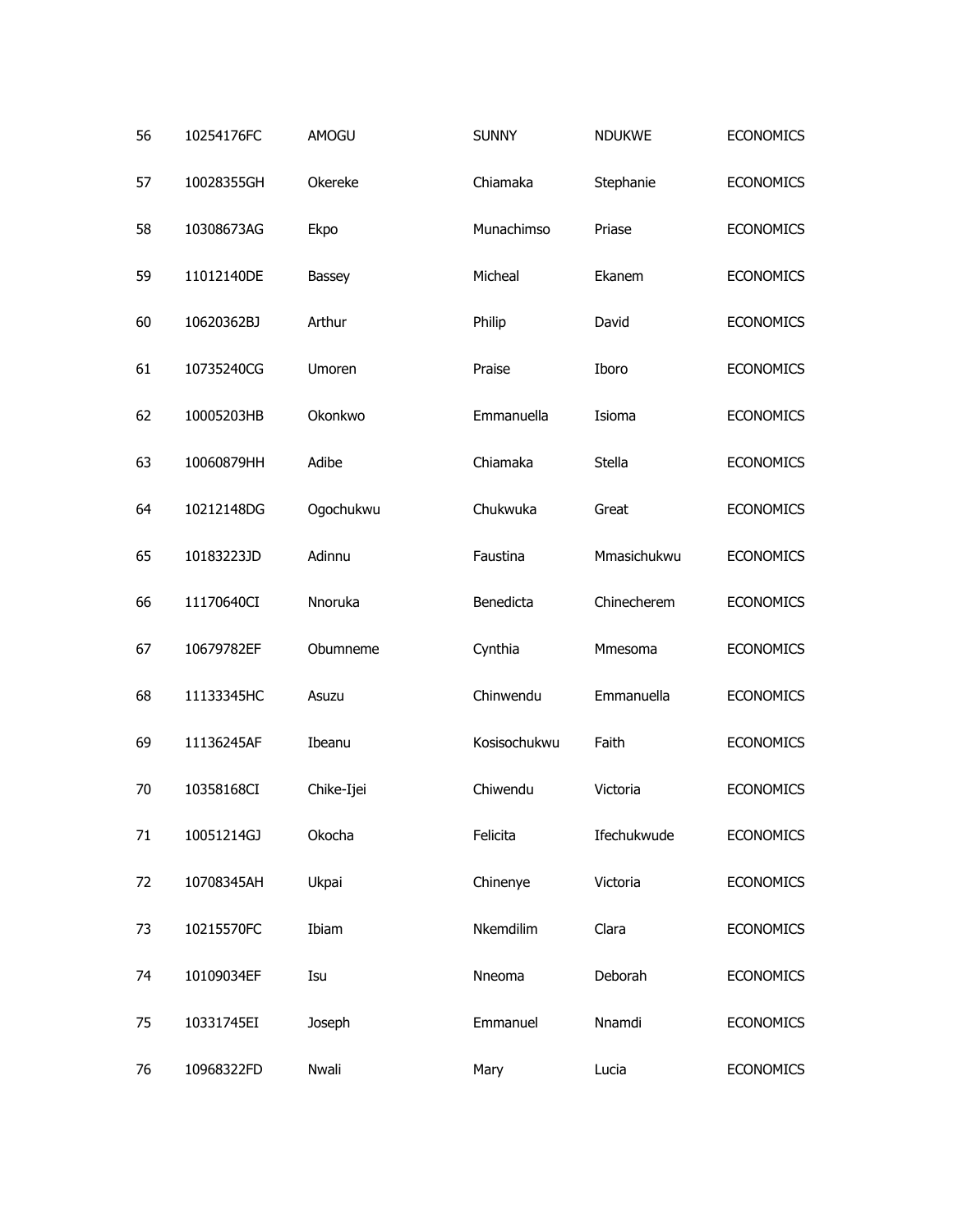| 77 | 10973139FF | Enum      | Edwin         | Chigozie        | <b>ECONOMICS</b> |
|----|------------|-----------|---------------|-----------------|------------------|
| 78 | 10535803EB | Agbo      | Eberechukwu   | Eunice          | <b>ECONOMICS</b> |
| 79 | 11105924HJ | Okolie    | Chinwendu     | Theresa         | <b>ECONOMICS</b> |
| 80 | 10792417II | Ugwuanyi  | Dumebi        | Dominic         | <b>ECONOMICS</b> |
| 81 | 10003697DA | Onwe      | Stella        |                 | <b>ECONOMICS</b> |
| 82 | 11193799AD | Ozuluigbo | Hope          | Ekenedilichukwu | <b>ECONOMICS</b> |
| 83 | 10263807GF | Odoh      | Chiamaka      | Joan            | <b>ECONOMICS</b> |
| 84 | 10995892IE | Ezema     | Miracle       | Oluebube        | <b>ECONOMICS</b> |
| 85 | 10008911AF | Nwadike   | Franklin      | Uchenna         | <b>ECONOMICS</b> |
| 86 | 10993131CF | Okonkwo   | <b>Bright</b> | Chukwuebuka     | <b>ECONOMICS</b> |
| 87 | 10784563HJ | Ejikeme   | Chidimma      | Vivian          | <b>ECONOMICS</b> |
| 88 | 10224386IF | Ezeogu    | Systus        | Chimuanya       | <b>ECONOMICS</b> |
| 89 | 11321483AE | Ijezie    | Samuel        |                 | <b>ECONOMICS</b> |
| 90 | 11275815EE | Agu       | Oluebube      | Rita            | <b>ECONOMICS</b> |
| 91 | 10476718HH | Osim      | Philip        | Bassey          | <b>ECONOMICS</b> |
| 92 | 11120813DC | Idoko     | Benita        | Unekwuojo       | <b>ECONOMICS</b> |
| 93 | 10066521CJ | Eneh      | Nodie         | <b>Blake</b>    | <b>GEOGRAPHY</b> |
| 94 | 10884717CG | Ugolo     | Azubuike      | Dennis          | <b>GEOGRAPHY</b> |
| 95 | 11111461FF | Onu       | Daniel        | Onyekachi       | <b>GEOGRAPHY</b> |
| 96 | 11236737AF | Eze       | Kadmiel       | Chibuikem       | <b>GEOGRAPHY</b> |
| 97 | 10530616IC | Ukwuma    | Malachy       | Chikodili       | <b>GEOGRAPHY</b> |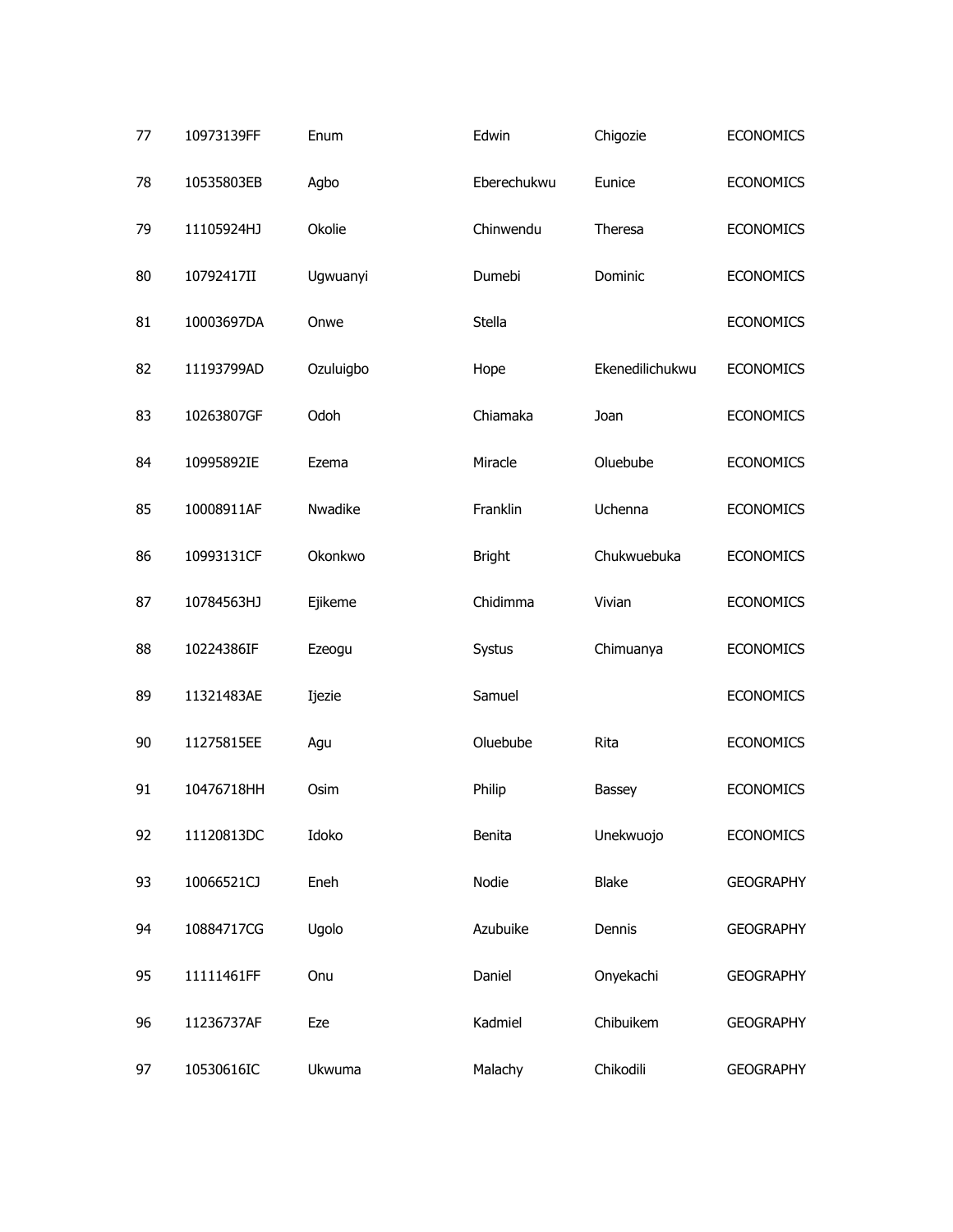| 98  | 10813480EG | Muodebelu  | Assumpta      | Mmesoma    | <b>GEOGRAPHY</b>  |
|-----|------------|------------|---------------|------------|-------------------|
| 99  | 10977514CF | Obasi-Kalu | Adannaya      | Rose       | <b>GEOGRAPHY</b>  |
| 100 | 10606561AD | Okpalla    | Izuchukwu     | James      | PHILOSOPHY        |
| 101 | 11270364AE | Declan     | Chinasa       | Mark       | PHILOSOPHY        |
| 102 | 10301217GE | Enwerem    | Divine        | Henry      | PHILOSOPHY        |
| 103 | 10691423EC | Nwuzor     | Kenneth       | Maduabuchi | PHILOSOPHY        |
| 104 | 11198113FJ | Nkata      | Mercy         | Okpan      | PHILOSOPHY        |
| 105 | 10707518GD | Ojomo      | Gbadebo       | Victor     | PHILOSOPHY        |
| 106 | 10931844HB | Enyi       | Ifeanyichukwu | Anthony    | PHILOSOPHY        |
| 107 | 10763151AE | Ikeme      | Emmanuel      | Izuchukwu  | PHILOSOPHY        |
| 108 | 10623952BG | Udechukwu  | Precious      | Ogadimma   | PHILOSOPHY        |
| 109 | 10959872IG | Nwonwu     | Benson        | Chijioke   | PHILOSOPHY        |
| 110 | 10987062JD | Chukwuka   | Peniel        | Ihechiluru | PHILOSOPHY        |
| 111 | 11002659FG | Ajah       | Christian     |            | PHILOSOPHY        |
| 112 | 10403641II | Olisa      | Odirachukwuma | Franklin   | PHILOSOPHY        |
| 113 | 10079778CI | Okafor     | Faustina      | Ngozi      | PHILOSOPHY        |
| 114 | 10772035CH | Abonyi     | Charles       |            | PHILOSOPHY        |
| 115 | 10232849BD | Ashimole   | Chiemezien    | Victor     | PHILOSOPHY        |
| 116 | 10976757GF | Ibemesi    | Chukwuemeka   | James      | PHILOSOPHY        |
| 117 | 10981234CA | Onyeizu    | Somadina      | Charles    | PHILOSOPHY        |
| 118 | 10508294CB | Onah       | Kingsley      | Ifeanyi    | POLITICAL SCIENCE |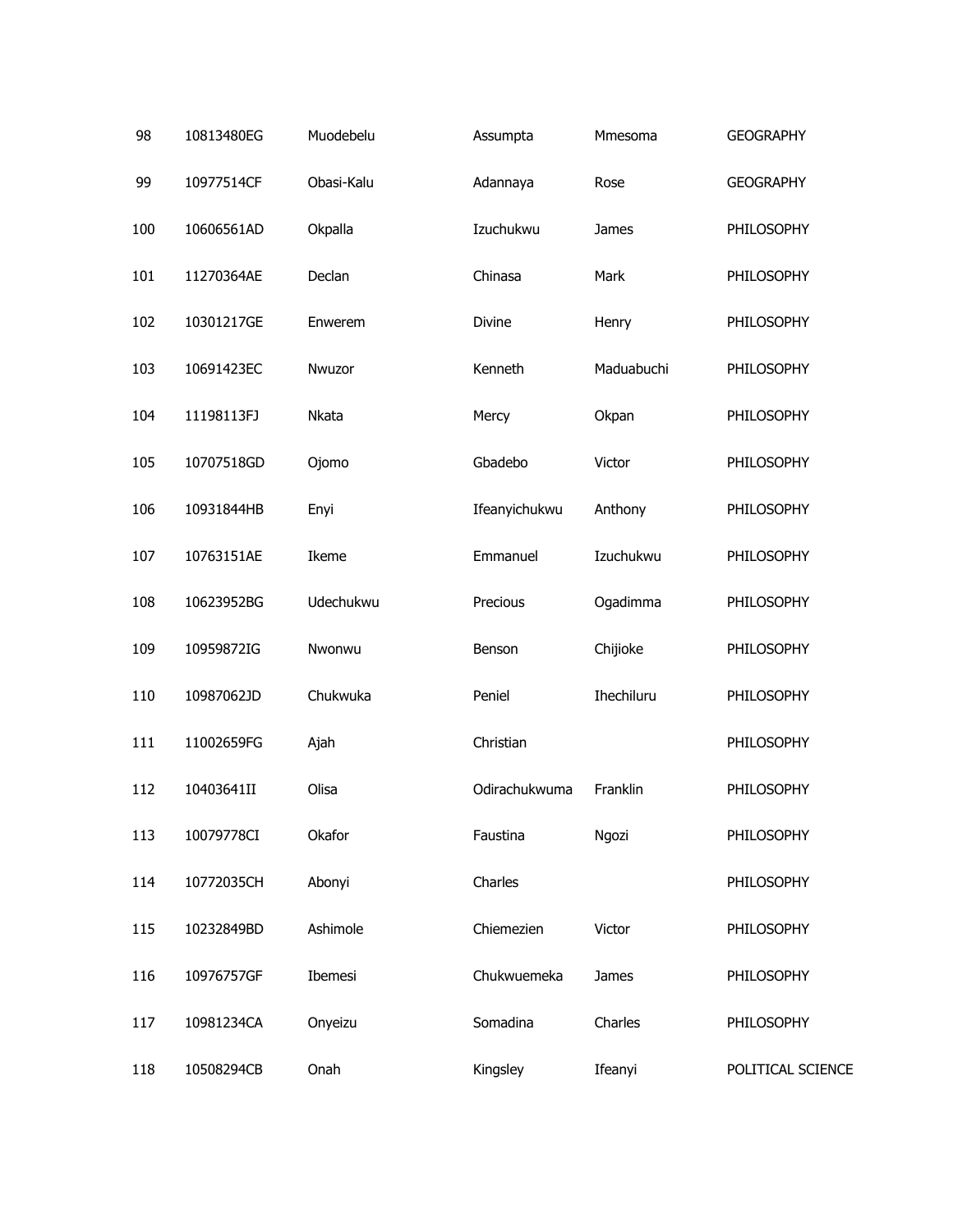| 119 | 10518142GC | Nkemdirim  | Debrah     | Chidiebere     | POLITICAL SCIENCE |
|-----|------------|------------|------------|----------------|-------------------|
| 120 | 11027779GF | Eze        | Emmanuel   | Ebube          | POLITICAL SCIENCE |
| 121 | 10984789CF | Onyishi    | Kizito     | Chibundu       | POLITICAL SCIENCE |
| 122 | 10257020FG | Umejiaku   | Chigozirim | Joshua         | POLITICAL SCIENCE |
| 123 | 11052625CD | Ezennaya   | Divine     | <b>Success</b> | POLITICAL SCIENCE |
| 124 | 10352557IA | Eze        | Chinaza    |                | POLITICAL SCIENCE |
| 125 | 10111611HE | Onyibalu   | Evaristus  | Sopuluchukwu   | POLITICAL SCIENCE |
| 126 | 10423848JC | Udeh       | Kator      | <b>Success</b> | POLITICAL SCIENCE |
| 127 | 10460545JG | Okorie     | Nnamdi     | Valentine      | POLITICAL SCIENCE |
| 128 | 10331424EB | Kenechi    | Joy        | Chidera        | POLITICAL SCIENCE |
| 129 | 11040635AG | Uchechukwu | Victor     | Charles        | POLITICAL SCIENCE |
| 130 | 11164186IH | Ihentuge   | Henry      | Ebuka          | POLITICAL SCIENCE |
| 131 | 10505600FC | Maxwell    | Favour     | Amarachi       | POLITICAL SCIENCE |
| 132 | 10479832EH | Otti       | Chioma     | Anastasia      | POLITICAL SCIENCE |
| 133 | 10827845BJ | Ohaja      | Ahamuefula |                | POLITICAL SCIENCE |
| 134 | 10468866GC | Ayelaagbe  | Fortunate  | Oluwabunmi     | POLITICAL SCIENCE |
| 135 | 10938878BI | Inyang     | Sylvanus   | Ufia           | POLITICAL SCIENCE |
| 136 | 10221322GC | Umegbolu   | Ebere      | Grace          | POLITICAL SCIENCE |
| 137 | 10833935IC | Iheakonam  | Samuel     | Ogechukwu      | POLITICAL SCIENCE |
| 138 | 10172433GF | Igwilo     | Chidiebele | Joseph         | POLITICAL SCIENCE |
| 139 | 10300950IJ | Godwin     | Covenant   | Chinasaokwu    | POLITICAL SCIENCE |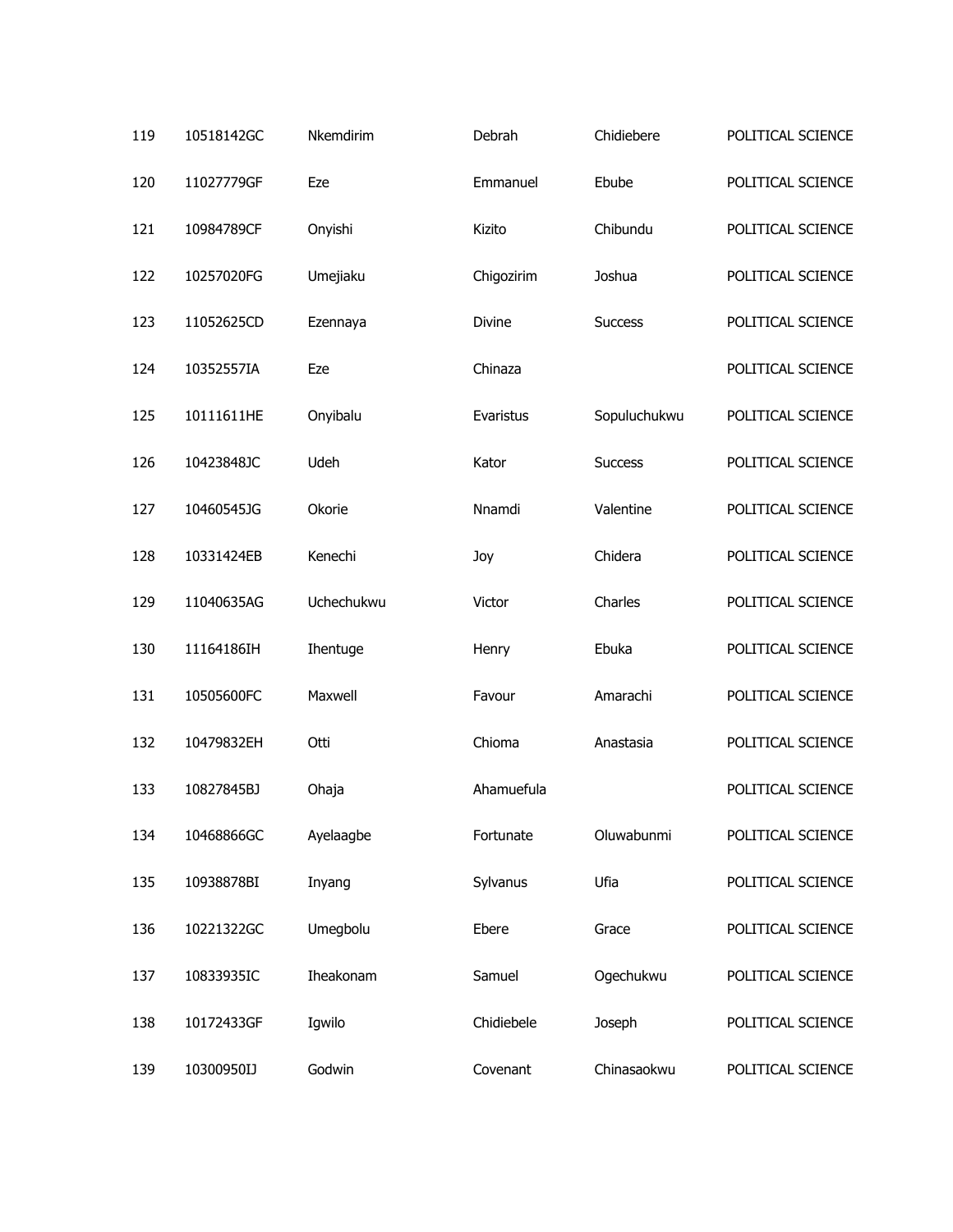| 140 | 10843098EE | Chukwu       | Kosiso         | Vivian      | POLITICAL SCIENCE |
|-----|------------|--------------|----------------|-------------|-------------------|
| 141 | 11072016FA | Iyi          | Chinenye       | Cynthia     | POLITICAL SCIENCE |
| 142 | 10454697ID | Ukairo       | Rejoice        | Oluebube    | POLITICAL SCIENCE |
| 143 | 10735426FA | Eke          | Daniel         | Ikechukwu   | POLITICAL SCIENCE |
| 144 | 10357660JH | Okafor       | Onyebuchi      | Abraham     | POLITICAL SCIENCE |
| 145 | 11153884FA | Okereke-Uche | Nmesoma        | Norah       | POLITICAL SCIENCE |
| 146 | 10662579FA | Ejikeme      | Emmanuella     | Munachiso   | POLITICAL SCIENCE |
| 147 | 10506416CJ | Onuzuruike   | Michael        | Chinemelu   | POLITICAL SCIENCE |
| 148 | 10175296BC | Ejim         | Chukwudi       | Victor      | POLITICAL SCIENCE |
| 149 | 10980526BA | Eze          | Emmanuel       | Tochukwu    | POLITICAL SCIENCE |
| 150 | 10992759HE | Orji         | Eric           | Ebube       | POLITICAL SCIENCE |
| 151 | 10543095IH | Ukwueze      | Ann            | Mmesoma     | POLITICAL SCIENCE |
| 152 | 11316736ID | Ojukwu       | Amarachi       | Shekinah    | POLITICAL SCIENCE |
| 153 | 10390644IF | Ezeorah      | Kosirisochukwu | Jude        | POLITICAL SCIENCE |
| 154 | 10883681DA | Uche         | Marycynthia    | Adachukwu   | POLITICAL SCIENCE |
| 155 | 10662665ID | Okporie      | Nkiruka        | Osinachi    | POLITICAL SCIENCE |
| 156 | 11222800AJ | Okwuchukwu   | Daniel         | Chibuoyim   | POLITICAL SCIENCE |
| 157 | 10081312IC | Madiebo      | Chukwuma       | Daniels     | POLITICAL SCIENCE |
| 158 | 11334947GB | Anthony      | Stanley        | Chukwuebuka | POLITICAL SCIENCE |
| 159 | 10818541JC | Ugwuja       | Uchechukwu     | Emmanuel    | POLITICAL SCIENCE |
| 160 | 10312929EC | Edeh         | Chinonso       | Emmanuel    | POLITICAL SCIENCE |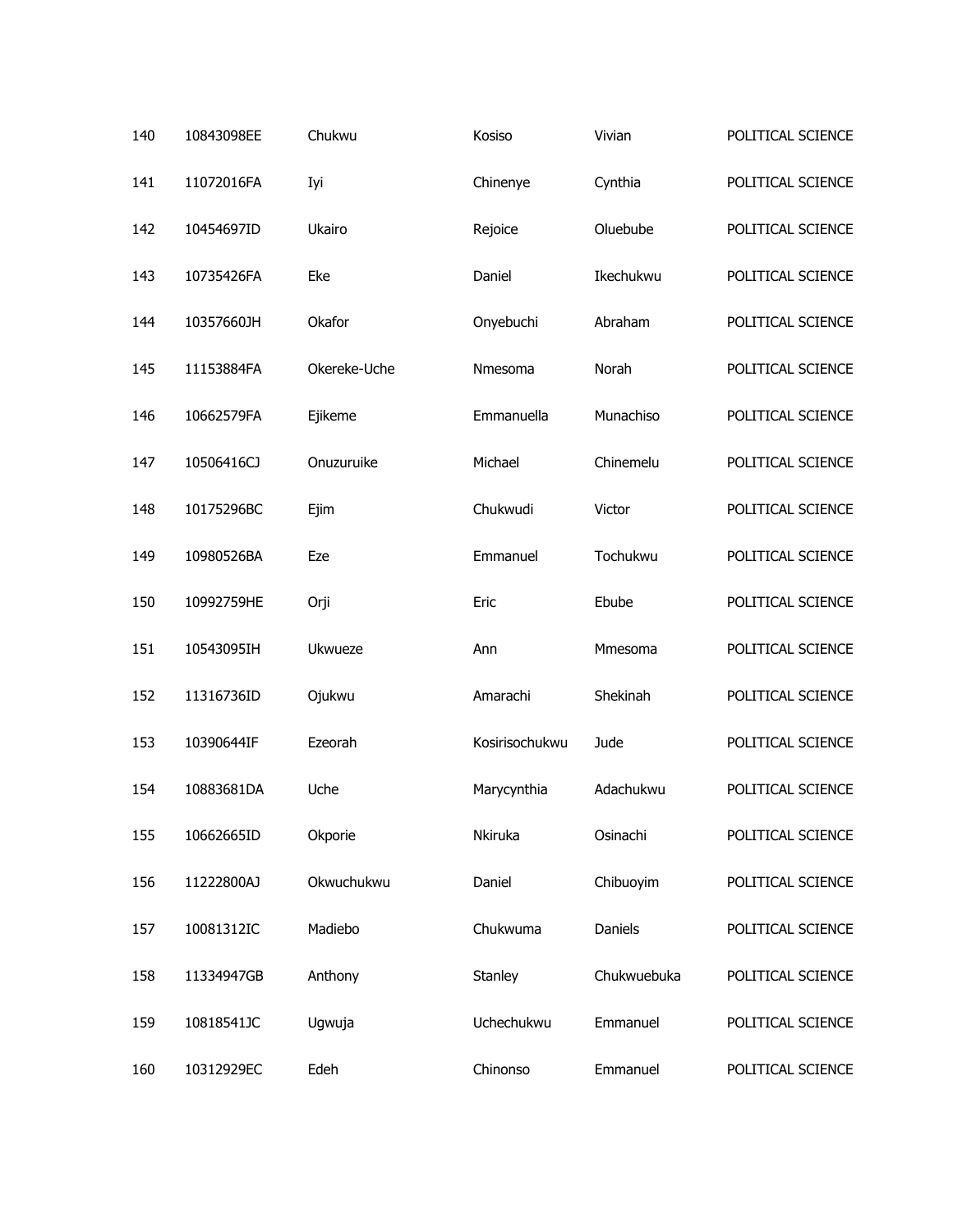| 161 | 10760382GG | Onyeke      | Ogochukwu    | Favour      | POLITICAL SCIENCE |
|-----|------------|-------------|--------------|-------------|-------------------|
| 162 | 10829543GG | Uhere       | Jane         | Chioma      | POLITICAL SCIENCE |
| 163 | 11002979GG | Obayi       | Peace        | Chidinma    | POLITICAL SCIENCE |
| 164 | 11177973EI | Nduka       | Ifechukwu    | Michael     | POLITICAL SCIENCE |
| 165 | 11268817IG | Obiegbusi   | Kingsley     | Chinecherem | POLITICAL SCIENCE |
| 166 | 10275273AF | Eze         | Bernard      | Chinagorom  | POLITICAL SCIENCE |
| 167 | 10629583AB | Ohume       | Chidera      | Raphael     | POLITICAL SCIENCE |
| 168 | 10799494AD | Ezennadi    | Favour       | Oluchi      | POLITICAL SCIENCE |
| 169 | 10024415FD | Ngwoke      | Samson       | Chiagoziem  | POLITICAL SCIENCE |
| 170 | 10516895CA | Amamchukwu  | Kosisochukwu | Maurice     | POLITICAL SCIENCE |
| 171 | 10682187AI | Okorie      | Sunday       | Ikechukwu   | POLITICAL SCIENCE |
| 172 | 10955876EG | Maduagwu    | Kelechi      | Joel        | POLITICAL SCIENCE |
| 173 | 10077452CC | Kalu        | Ijeoma       | Victory     | POLITICAL SCIENCE |
| 174 | 10904528FE | Chukwunenye | Ifeoma       | Glory       | POLITICAL SCIENCE |
| 175 | 10890676JE | Kalu-Mark   | Bassey       | Emmanuel    | POLITICAL SCIENCE |
| 176 | 10982723BF | Ebi         | Godswill     | Chibuzo     | POLITICAL SCIENCE |
| 177 | 11321547AG | Chika       | Joshua       | Chidera     | POLITICAL SCIENCE |
| 178 | 11168130IJ | Ozoemelam   | Godwin       | Heart       | POLITICAL SCIENCE |
| 179 | 11238558HB | Tom         | Goodness     | Isaac       | POLITICAL SCIENCE |
| 180 | 10869753AH | Okeke       | Chiagozie    | Rachael     | POLITICAL SCIENCE |
| 181 | 10952585CF | Ugwunwa     | Favour       | Chinemerem  | POLITICAL SCIENCE |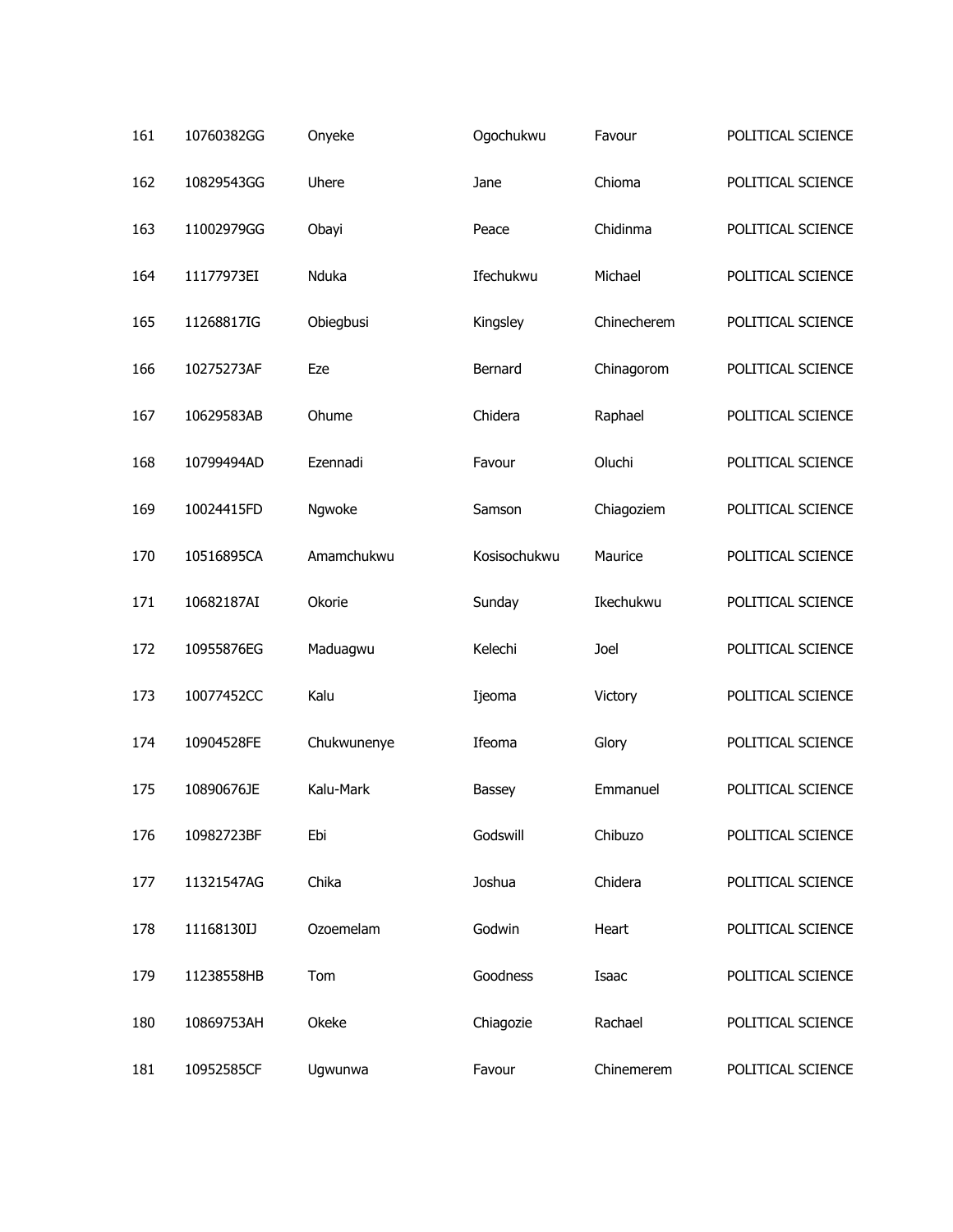| 182 | 10117461IB | Odita       | Onyekachi     | Hannah          | POLITICAL SCIENCE |
|-----|------------|-------------|---------------|-----------------|-------------------|
| 183 | 10854321DE | Anyaegbunam | Chukwuebuka   | Maryjude        | POLITICAL SCIENCE |
| 184 | 10290814DJ | David       | Deborah       | Chibugo         | POLITICAL SCIENCE |
| 185 | 10816389EJ | Osita       | Onyinyechukwu | Sophie          | POLITICAL SCIENCE |
| 186 | 10294448AB | Ezeamama    | Elochukwu     | <b>Benedict</b> | POLITICAL SCIENCE |
| 187 | 10915431DE | Akizaudu    | Prince        | Oruaroghene     | POLITICAL SCIENCE |
| 188 | 11208047DG | Ikepi       | Amarachi      | <b>Jennifer</b> | POLITICAL SCIENCE |
| 189 | 10811072JC | Nwiziogoede | Ifeoma        | Victoria        | POLITICAL SCIENCE |
| 190 | 11121104DC | Livinus     | Onyedikachi   | Victor          | POLITICAL SCIENCE |
| 191 | 11190161FD | Agu         | Chidiebere    | Samuel          | POLITICAL SCIENCE |
| 192 | 10467385ED | Nwokporo    | Joy           | Oluchi          | POLITICAL SCIENCE |
| 193 | 10687862FF | Alo         | Ebuka         | Divine          | POLITICAL SCIENCE |
| 194 | 10838458JD | Nelson      | Rosemary      | Nneoma          | POLITICAL SCIENCE |
| 195 | 10016945FG | Egelebe     | Ikechukwu     | Malachy         | POLITICAL SCIENCE |
| 196 | 10687128CG | Igbonekwu   | Michael       | Fesochi         | POLITICAL SCIENCE |
| 197 | 10519998CD | Attah       | Rejoice       | Nnena           | POLITICAL SCIENCE |
| 198 | 10081554DF | Madueke     | Peace         | Mmesoma         | POLITICAL SCIENCE |
| 199 | 11143459JB | Offiaukwu   | Philomena     | Nneoma          | POLITICAL SCIENCE |
| 200 | 10953583DI | Udeh        | Joy           | Onyinyechi      | POLITICAL SCIENCE |
| 201 | 10485152JC | Ogbonna     | Chidimma      | <b>Vitalis</b>  | POLITICAL SCIENCE |
| 202 | 10645319DC | Mbah        | Obinna        | Charles         | POLITICAL SCIENCE |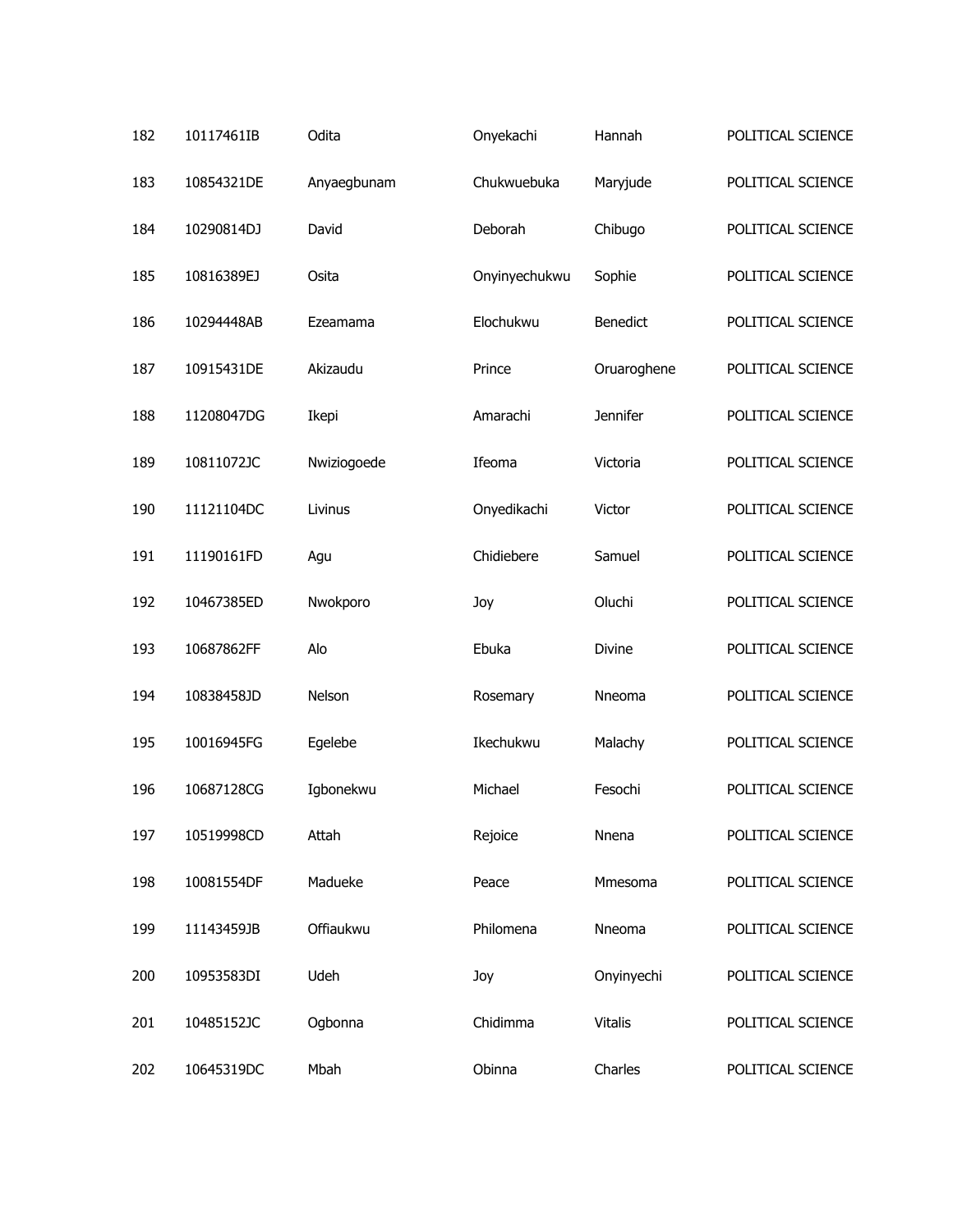| 203 | 11157956FG | Aroh           | Ernest        | Ekene         | POLITICAL SCIENCE |
|-----|------------|----------------|---------------|---------------|-------------------|
| 204 | 10643633EG | <b>OODO</b>    | <b>AGATHA</b> | CHINECHEREM   | POLITICAL SCIENCE |
| 205 | 10294429FI | Mamah          | Sunday        | Obinna        | POLITICAL SCIENCE |
| 206 | 10331833HF | Uchegbu        | David         | Onyemauchechi | POLITICAL SCIENCE |
| 207 | 11349145FA | Okeka          | Happiness     | Ogechi        | POLITICAL SCIENCE |
| 208 | 10607870FD | Adaka          | Ikechukwu     | Emmanuel      | POLITICAL SCIENCE |
| 209 | 10820277CF | Anagor         | Ugonna        | Samuel        | POLITICAL SCIENCE |
| 210 | 10453828HB | Nwankwo        | John          | Akuchukwu     | POLITICAL SCIENCE |
| 211 | 10382216FC | Onuegbu        | Stanley       | Obinna        | POLITICAL SCIENCE |
| 212 | 10362243CF | Uzoma          | Sophia        | Chisom        | POLITICAL SCIENCE |
| 213 | 10292624EB | Felix          | Nita          | Msughul       | POLITICAL SCIENCE |
| 214 | 10434913HB | Ifere          | Jude          | Edim          | POLITICAL SCIENCE |
| 215 | 10601135IC | Afia           | Miracle       | Inung         | POLITICAL SCIENCE |
| 216 | 10985945EJ | Ayogu          | Collins       | Onyedikachi   | POLITICAL SCIENCE |
| 217 | 10698956EE | Onyema         | Angela        |               | <b>PSYCHOLOGY</b> |
| 218 | 10483763II | Alumona        | Chidera       | Georgeline    | <b>PSYCHOLOGY</b> |
| 219 | 10047443DD | Nwankwo        | Sebastian     | Ofobuike      | <b>PSYCHOLOGY</b> |
| 220 | 10827399JG | Onyeke         | Henry         | Ifeanyi       | <b>PSYCHOLOGY</b> |
| 221 | 10837295JA | Onyeukwu       | Precious      | Ezinne        | <b>PSYCHOLOGY</b> |
| 222 | 10600265HD | Danyaro        | Alexander     | Gochuk        | <b>PSYCHOLOGY</b> |
| 223 | 10466662HI | <b>Fidelis</b> | Immaculata    | Chisom        | <b>PSYCHOLOGY</b> |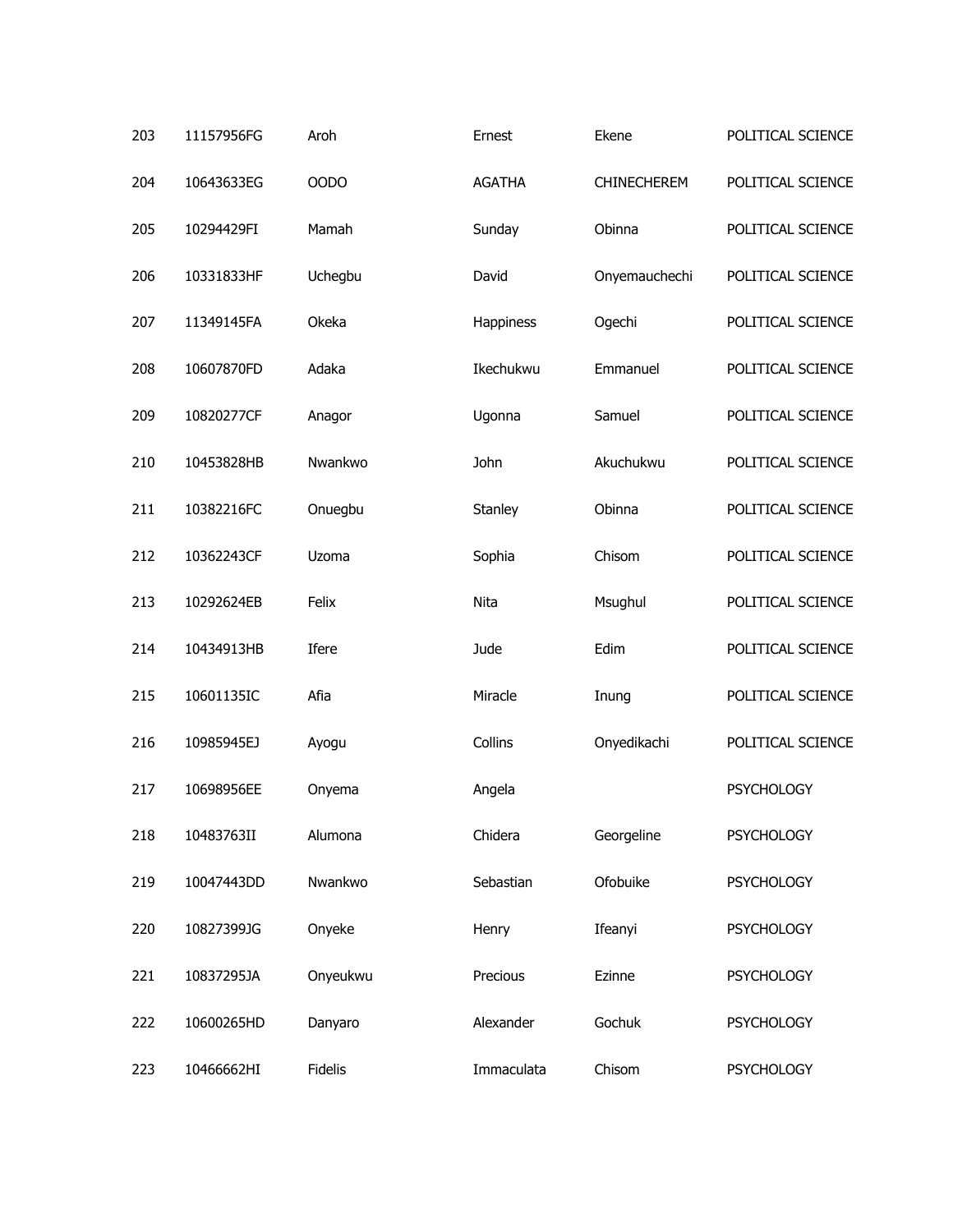| 224 | 10705009CE | Obiora         | Chibueze      | Goodness      | <b>PSYCHOLOGY</b> |
|-----|------------|----------------|---------------|---------------|-------------------|
| 225 | 10952322DI | Ovaga          | Henrietta     | Somtochukwu   | <b>PSYCHOLOGY</b> |
| 226 | 10319803IB | Oparinde       | Prisca        | Modupe        | <b>PSYCHOLOGY</b> |
| 227 | 10355204JD | Anyigor        | Naomi         | Ugomma        | <b>PSYCHOLOGY</b> |
| 228 | 10574106HH | Tabugbo        | Miracle       | Chizube       | <b>PSYCHOLOGY</b> |
| 229 | 10098414IJ | Ayi            | Agnes         | Ipehtikulim   | <b>PSYCHOLOGY</b> |
| 230 | 10057547IC | Oluedo         | Munachimso    | Chizitamara   | <b>PSYCHOLOGY</b> |
| 231 | 11028246CC | Nwosu          | Kosisochukwu  | <b>Juliet</b> | <b>PSYCHOLOGY</b> |
| 232 | 10068254GI | Ohanugo        | Chizitere     | Beulah        | <b>PSYCHOLOGY</b> |
| 233 | 10210319JB | Arinze-Ogbuanu | Richie        | Gerald        | <b>PSYCHOLOGY</b> |
| 234 | 10793999JF | Onyia          | Chukwuemeka   | Bede          | <b>PSYCHOLOGY</b> |
| 235 | 10140270DJ | Ochiaka        | Juliana       | Nneoma        | <b>PSYCHOLOGY</b> |
| 236 | 11006386DA | Obodoechina    | Ifunanya      | Judith        | <b>PSYCHOLOGY</b> |
| 237 | 11314315HB | Nnam           | Ozioma        | Gianna        | <b>PSYCHOLOGY</b> |
| 238 | 10499415IA | Okafor         | Favour        | Ifunanya      | <b>PSYCHOLOGY</b> |
| 239 | 10431335DI | AGU            | <b>VICTOR</b> | IFECHUKWU     | <b>PSYCHOLOGY</b> |
| 240 | 10592636GI | Agbaero        | Elohor        | Blessing      | <b>PSYCHOLOGY</b> |
| 241 | 10291050BA | Hazzan         | Ayatullah     | Opeyemi       | <b>PSYCHOLOGY</b> |
| 242 | 10869851AE | Obeta          | Chinemelu     | Victor        | <b>PSYCHOLOGY</b> |
| 243 | 10019731EA | Chukwuma       | Chukwuemeka   | Henry         | <b>PSYCHOLOGY</b> |
| 244 | 11193902IC | Ozor           | Prosper       | Chiemerie     | <b>PSYCHOLOGY</b> |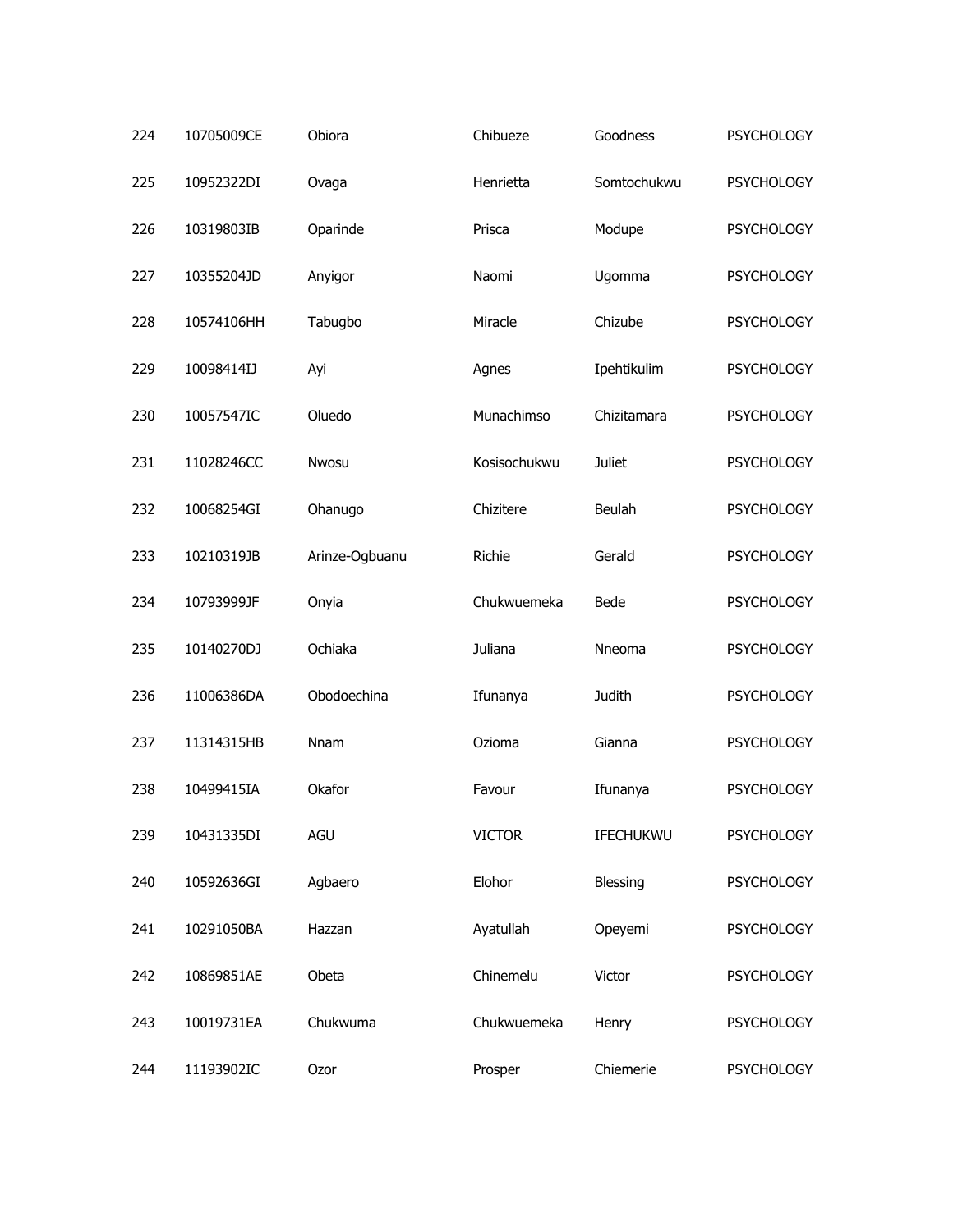| 245 | 11221594DI | Eze        | Agatha      | Kelechi      | <b>PSYCHOLOGY</b> |
|-----|------------|------------|-------------|--------------|-------------------|
| 246 | 10682640AH | Eze        | Chinecherem | Rita         | <b>PSYCHOLOGY</b> |
| 247 | 10060114EE | Okenwa     | Precious    | Somtochukwu  | <b>PSYCHOLOGY</b> |
| 248 | 10451888HB | Nweze      | Ifediba     | Millicent    | <b>PSYCHOLOGY</b> |
| 249 | 10971480IF | Onyemaechi | Precious    | Chiamaka     | <b>PSYCHOLOGY</b> |
| 250 | 10292985CF | Chikezie   | Chinonye    | Daniella     | <b>PSYCHOLOGY</b> |
| 251 | 10901881EB | Ezeh       | Faith       | Gebechi      | <b>PSYCHOLOGY</b> |
| 252 | 10263606IG | Anah       | Chioma      | Deborah      | <b>PSYCHOLOGY</b> |
| 253 | 10427668HI | Atauwo     | Adonyefori  | Junior       | <b>PSYCHOLOGY</b> |
| 254 | 10616364IC | Aleke      | Chinenyenwa | Dominion     | <b>PSYCHOLOGY</b> |
| 255 | 10786245HH | Ugwu       | Chinasa     | Blessing     | <b>PSYCHOLOGY</b> |
| 256 | 10728089EC | Ugwu       | Christian   | Tochukwu     | <b>PSYCHOLOGY</b> |
| 257 | 10831166EH | Samuel     | Hannah      | Ezinne       | <b>PSYCHOLOGY</b> |
| 258 | 10353087EC | Azubuike   | Eucharia    | Ugoma        | <b>PSYCHOLOGY</b> |
| 259 | 10825458AC | Chiemeka   | Chisom      | Scholastica  | <b>PSYCHOLOGY</b> |
| 260 | 10783770DD | Ezenweke   | Mmesoma     | Emmamuella   | <b>PSYCHOLOGY</b> |
| 261 | 10304727BA | Unegbu     | Chioma      | Maryjane     | <b>PSYCHOLOGY</b> |
| 262 | 10274562AE | Okonkwo    | Ikenna      | Ogochukwu    | <b>PSYCHOLOGY</b> |
| 263 | 10637272CA | Ejinaka    | Sophia      | Chukwudumebi | <b>PSYCHOLOGY</b> |
| 264 | 10809646AF | Iloani     | Christabel  | Ujunwa       | <b>PSYCHOLOGY</b> |
| 265 | 11012340BG | Uwadiobi   | Wisdom      | Dilinna      | <b>PSYCHOLOGY</b> |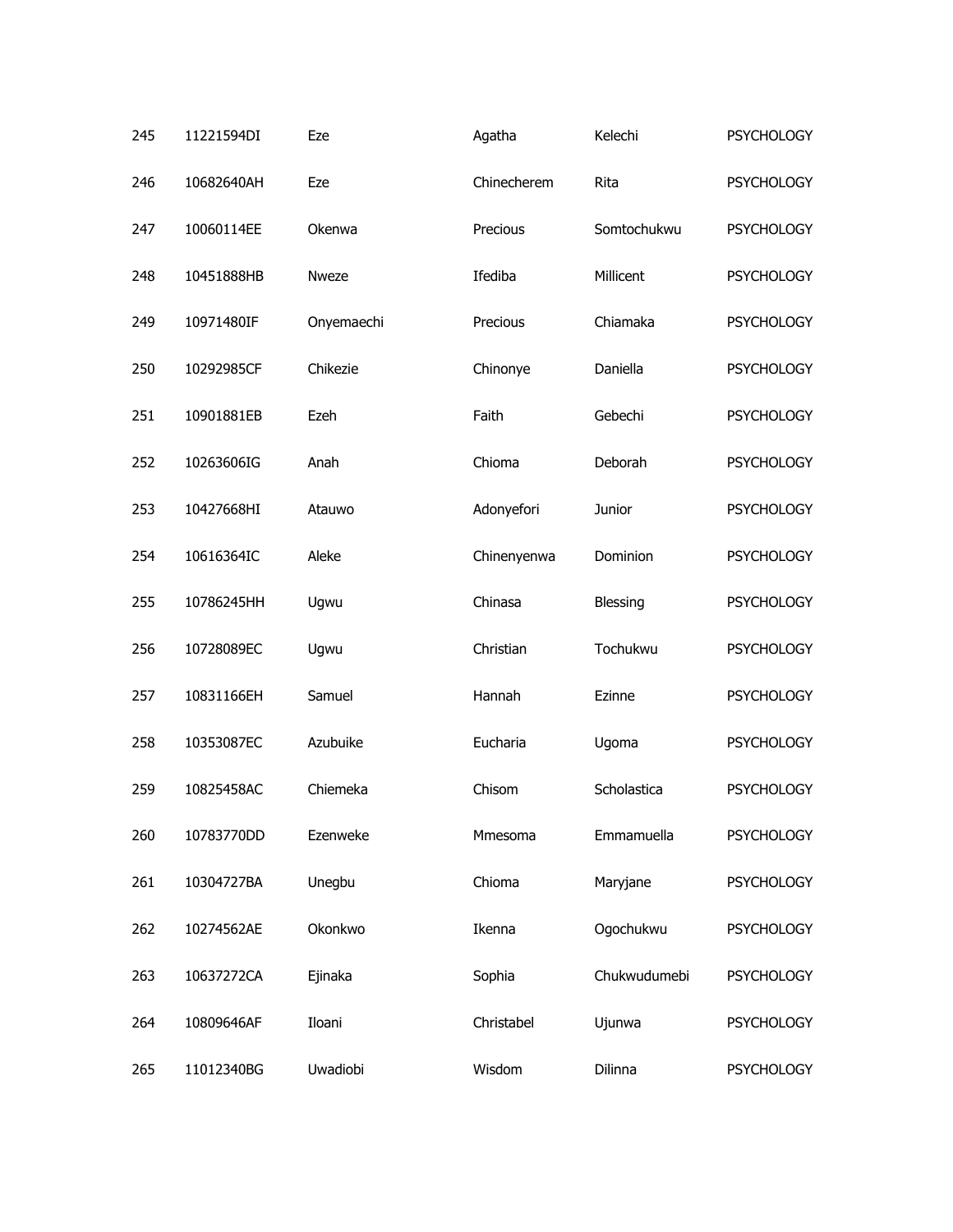| 266 | 10631455BB | Isicheli | Ekene             | Anthonia       | <b>PSYCHOLOGY</b> |
|-----|------------|----------|-------------------|----------------|-------------------|
| 267 | 10457782ED | Obasi    | Chekwube          | Confidence     | <b>PSYCHOLOGY</b> |
| 268 | 10848221AB | Ani      | Chidiebere        | Francis        | <b>PSYCHOLOGY</b> |
| 269 | 11016227JC | Ugwu     | Chisom            | Henrietta      | <b>PSYCHOLOGY</b> |
| 270 | 10920707BH | Ezugwu   | Chidera           | Roseline       | <b>PSYCHOLOGY</b> |
| 271 | 11248800JE | Odo      | Chidindu          | Maryann        | <b>PSYCHOLOGY</b> |
| 272 | 10033086DG | Onah     | Precious          | Chinecherem    | <b>PSYCHOLOGY</b> |
| 273 | 10711114EC | Ogbuanya | Ezinne            | Edna           | <b>PSYCHOLOGY</b> |
| 274 | 10766943HE | Matthew  | <b>Irenemaris</b> | Nwanneka       | <b>PSYCHOLOGY</b> |
| 275 | 11012035FI | Omeye    | Daniel            | Chisom         | <b>PSYCHOLOGY</b> |
| 276 | 10859378JC | Okechi   | Jessica           | Munachimso     | <b>PSYCHOLOGY</b> |
| 277 | 11069433DJ | Asogwa   | Emmanuel          | Ejiofor        | <b>PSYCHOLOGY</b> |
| 278 | 10041201DI | Nwafor   | Oluchi            | Gladys         | <b>PSYCHOLOGY</b> |
| 279 | 10262647FD | Ugwu     | Cynthia           | Chidumebi      | <b>PSYCHOLOGY</b> |
| 280 | 10769946IG | Agu      | Mmaduabuchi       | Godwin         | <b>PSYCHOLOGY</b> |
| 281 | 11152340CG | Ugwu     | Chinonso          | Kingsley       | <b>PSYCHOLOGY</b> |
| 282 | 10892590HF | Nwodo    | Chiamaka          | Stephanie      | <b>PSYCHOLOGY</b> |
| 283 | 10590079HG | Edeh     | Chinaecherem      | Blessing       | <b>PSYCHOLOGY</b> |
| 284 | 10898660AE | Ozonweke | Ozioma            | Glory          | <b>PSYCHOLOGY</b> |
| 285 | 10206674GF | Nwodo    | Malachi           | Okwudilichukwu | <b>PSYCHOLOGY</b> |
| 286 | 10167219JA | Ezeja    | Chinecherem       | Cecilia        | <b>PSYCHOLOGY</b> |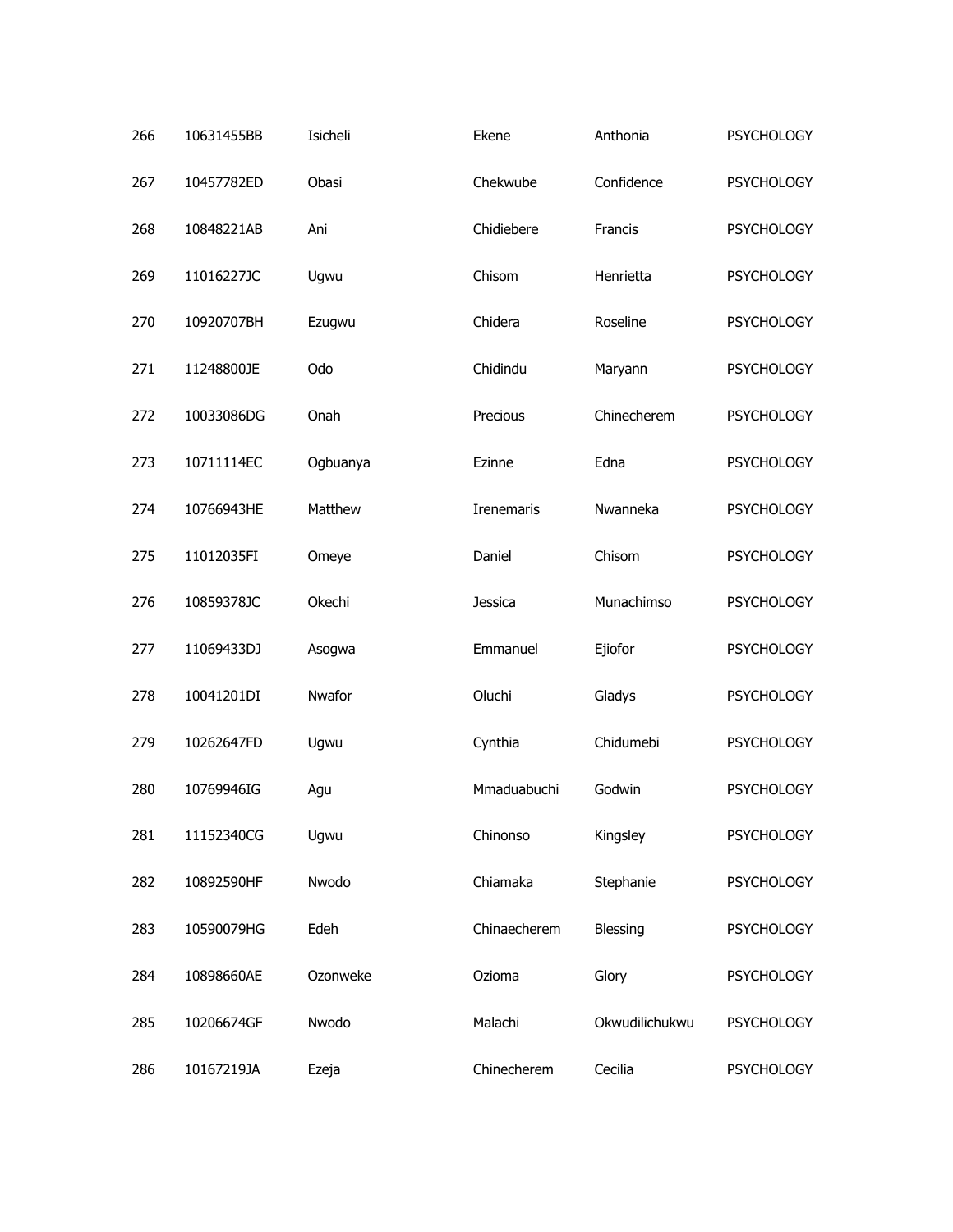| 287 | 10330584DJ | Henry         | Grace           | Amarachi      | <b>PSYCHOLOGY</b>                             |
|-----|------------|---------------|-----------------|---------------|-----------------------------------------------|
| 288 | 10984812FD | Osuji         | Julie-Anne      | Ndidiamaka    | <b>PSYCHOLOGY</b>                             |
| 289 | 11036508GI | Agada         | Rejoice         | Ene           | <b>PSYCHOLOGY</b>                             |
| 290 | 10570711HH | Atu           | <b>Barnabas</b> |               | <b>PSYCHOLOGY</b>                             |
| 291 | 10464782JC | Offor         | Solomon         | Onyebuchi     | PUBLIC ADMINISTRATION<br>AND LOCAL GOVERNMENT |
| 292 | 10250870HG | Odobe         | Maureen         | Mmesoma       | PUBLIC ADMINISTRATION<br>AND LOCAL GOVERNMENT |
| 293 | 10967459CD | Onuh          | Chibueze        | Emmanuel      | PUBLIC ADMINISTRATION<br>AND LOCAL GOVERNMENT |
| 294 | 11293397GG | Aniakor       | Chinenye        | Anastesia     | PUBLIC ADMINISTRATION<br>AND LOCAL GOVERNMENT |
| 295 | 11006904CI | Odobugha      | <b>Bliss</b>    | Onyinyechukwu | PUBLIC ADMINISTRATION<br>AND LOCAL GOVERNMENT |
| 296 | 10943709HF | <b>NDUKWE</b> | <b>DANIEL</b>   | <b>FRANK</b>  | PUBLIC ADMINISTRATION<br>AND LOCAL GOVERNMENT |
| 297 | 10359156HB | Adeboye       | Samuel          | Kosisochukwu  | PUBLIC ADMINISTRATION<br>AND LOCAL GOVERNMENT |
| 298 | 11039654DJ | Ekwueme       | Adaeze          | Blessing      | PUBLIC ADMINISTRATION<br>AND LOCAL GOVERNMENT |
| 299 | 10166504AE | Okafor        | Makuochukwu     | Emmanuel      | PUBLIC ADMINISTRATION<br>AND LOCAL GOVERNMENT |
| 300 | 10989723GE | Egwu          | Chiamaka        | Eunice        | PUBLIC ADMINISTRATION<br>AND LOCAL GOVERNMENT |
| 301 | 10194966HF | Agbowa        | Victor          | Nduka         | PUBLIC ADMINISTRATION<br>AND LOCAL GOVERNMENT |
| 302 | 10714473FD | Ugwuanyi      | Constance       | Chisom        | PUBLIC ADMINISTRATION<br>AND LOCAL GOVERNMENT |
| 303 | 10955621DF | Ugwu          | Charles         | Chigozie      | PUBLIC ADMINISTRATION<br>AND LOCAL GOVERNMENT |
| 304 | 10470230EE | Ukwu          | Izuchukwu       | Abraham       | PUBLIC ADMINISTRATION<br>AND LOCAL GOVERNMENT |
| 305 | 10892143FI | Omeye         | Paulsimeon      | Chidiebere    | PUBLIC ADMINISTRATION<br>AND LOCAL GOVERNMENT |
| 306 | 10675803FB | Ukwueze       | Ginikachukwu    | Glory         | PUBLIC ADMINISTRATION<br>AND LOCAL GOVERNMENT |
| 307 | 10207611GH | Nnacho        | Cynthia         | Chidera       | PUBLIC ADMINISTRATION<br>AND LOCAL GOVERNMENT |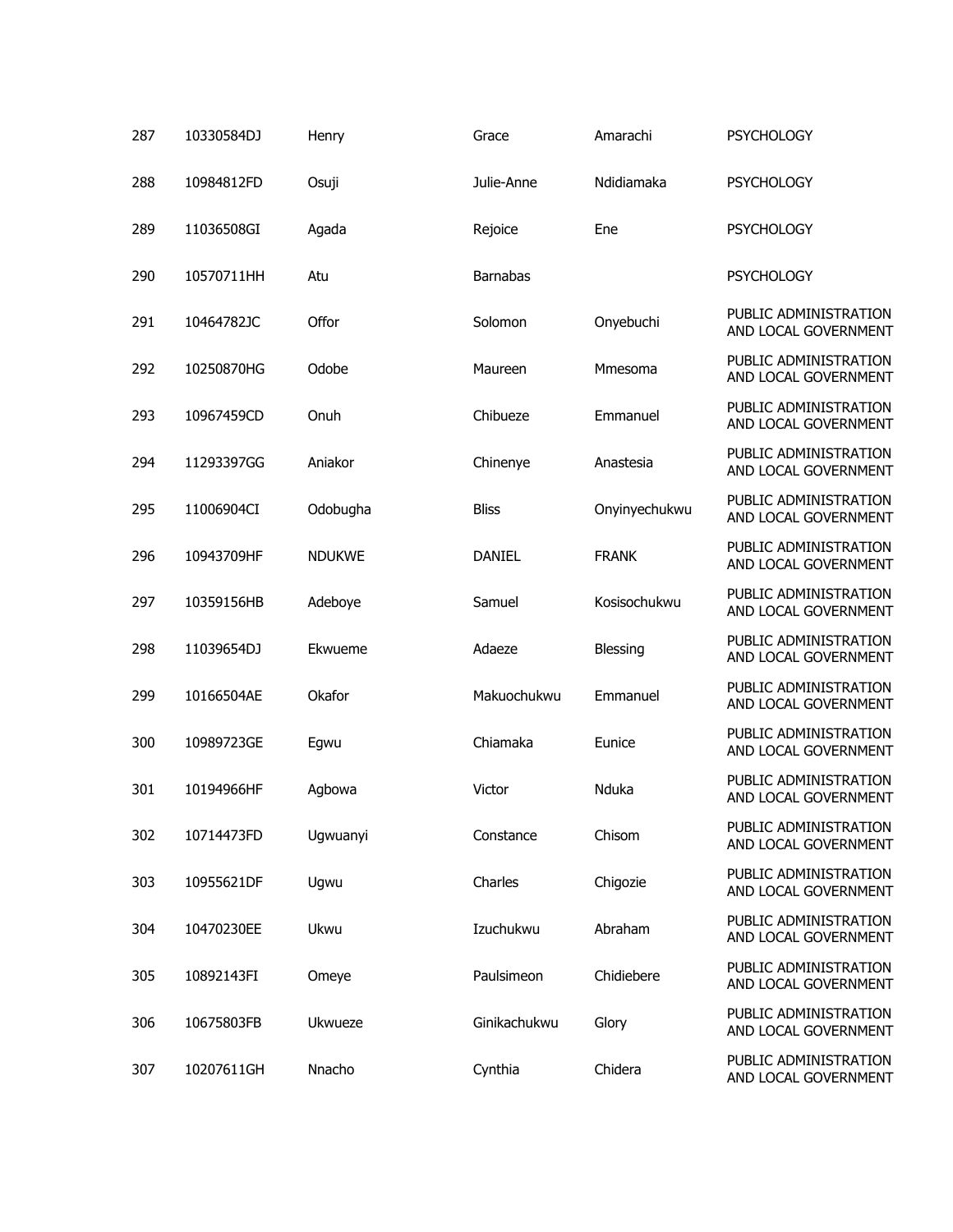| 308 | 10598050CF | Johnson   | Aniebiet        | Emmanuel        | PUBLIC ADMINISTRATION<br>AND LOCAL GOVERNMENT |
|-----|------------|-----------|-----------------|-----------------|-----------------------------------------------|
| 309 | 10576519BG | Nkadi     | Chosniel        | Chukwudalu      | PUBLIC ADMINISTRATION<br>AND LOCAL GOVERNMENT |
| 310 | 11250068HD | Eze       | Miracle         | Oluchi          | PUBLIC ADMINISTRATION<br>AND LOCAL GOVERNMENT |
| 311 | 10058031IF | Idoko     | Ijeoma          | <b>Blessing</b> | PUBLIC ADMINISTRATION<br>AND LOCAL GOVERNMENT |
| 312 | 10841438HH | Ike       | <b>Judith</b>   | Ebube           | PUBLIC ADMINISTRATION<br>AND LOCAL GOVERNMENT |
| 313 | 10076042IB | Okechukwu | Sobechukwu      | Favour          | PUBLIC ADMINISTRATION<br>AND LOCAL GOVERNMENT |
| 314 | 11291193IC | Ejiofor   | Ikechukwu       | Onyinyechukwu   | PUBLIC ADMINISTRATION<br>AND LOCAL GOVERNMENT |
| 315 | 11046869CF | Muogbo    | Eberechukwu     | Mary            | PUBLIC ADMINISTRATION<br>AND LOCAL GOVERNMENT |
| 316 | 10908982HI | Nnamdi    | Victory         | Onyinyechi      | PUBLIC ADMINISTRATION<br>AND LOCAL GOVERNMENT |
| 317 | 10934299HI | Onovo     | Agatha          | Amarachi        | PUBLIC ADMINISTRATION<br>AND LOCAL GOVERNMENT |
| 318 | 10809453AC | Emerie    | Mercy           | Ebere           | PUBLIC ADMINISTRATION<br>AND LOCAL GOVERNMENT |
| 319 | 10588203HI | Eke       | Goodness        | Chisom          | PUBLIC ADMINISTRATION<br>AND LOCAL GOVERNMENT |
| 320 | 10340793GE | Igwe      | Eberechukwu     | Joan            | PUBLIC ADMINISTRATION<br>AND LOCAL GOVERNMENT |
| 321 | 10186026CG | Alumona   | Linus           | Oguguo          | PUBLIC ADMINISTRATION<br>AND LOCAL GOVERNMENT |
| 322 | 10141053BI | Asogwa    | Mercy           | Chidimma        | PUBLIC ADMINISTRATION<br>AND LOCAL GOVERNMENT |
| 323 | 10612535CG | Ogbodo    | Chiemerie       | Delight         | PUBLIC ADMINISTRATION<br>AND LOCAL GOVERNMENT |
| 324 | 11062005BD | Obidiegwu | Favour          | Nmesoma         | PUBLIC ADMINISTRATION<br>AND LOCAL GOVERNMENT |
| 325 | 10792265FJ | Onyishi   | Lovelyn         | Chioma          | PUBLIC ADMINISTRATION<br>AND LOCAL GOVERNMENT |
| 326 | 10778201FG | Ohabuenyi | <b>Jennifer</b> | Amarachukwu     | PUBLIC ADMINISTRATION<br>AND LOCAL GOVERNMENT |
| 327 | 10701509EI | Chukwuma  | Chidimma        | Edith           | PUBLIC ADMINISTRATION<br>AND LOCAL GOVERNMENT |
| 328 | 10295145EE | Okpara    | Chimezie        | Samuel          | PUBLIC ADMINISTRATION<br>AND LOCAL GOVERNMENT |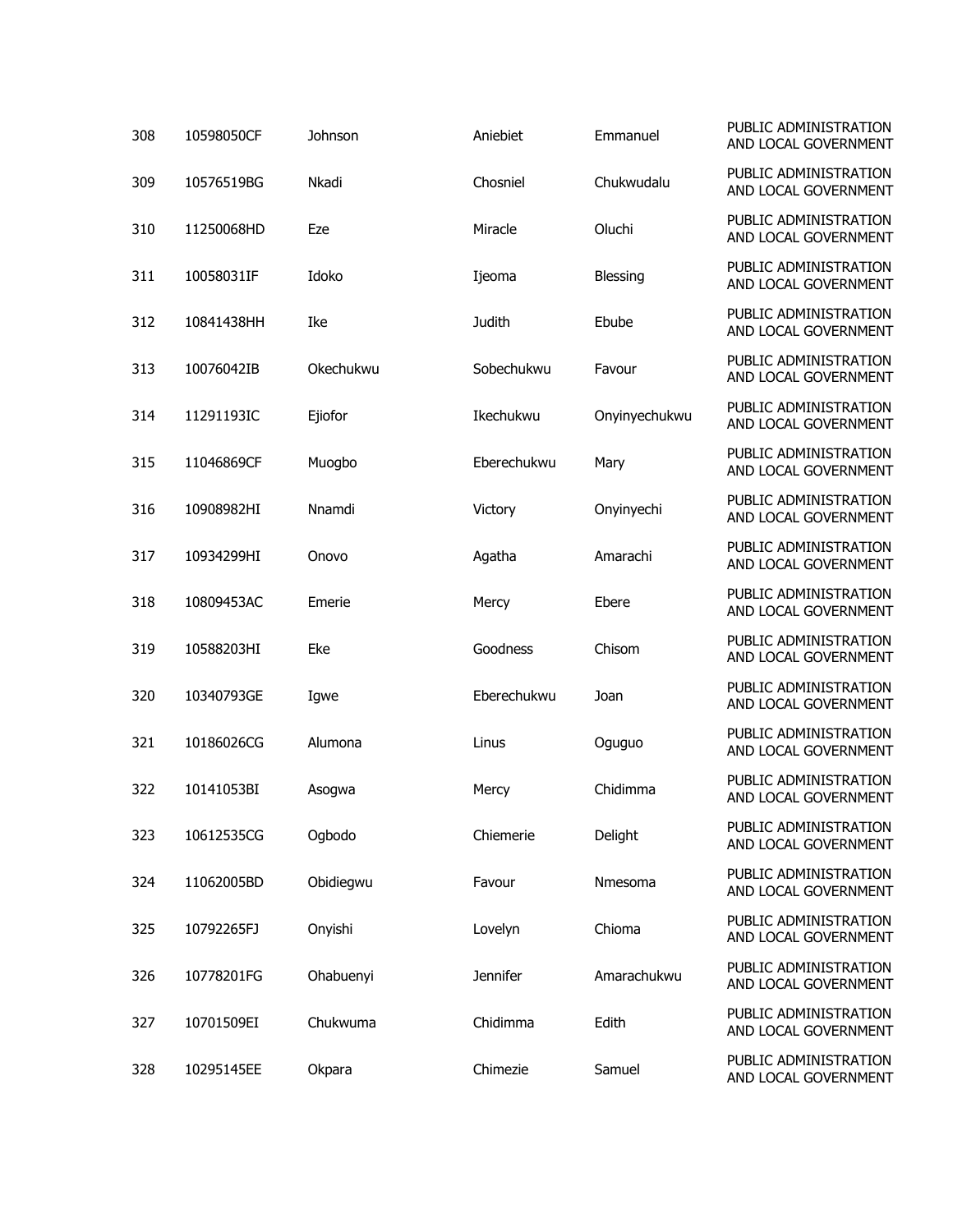| 329 | 10553228EJ | Anagor     | Chiamaka     | Getrude     | PUBLIC ADMINISTRATION<br>AND LOCAL GOVERNMENT |
|-----|------------|------------|--------------|-------------|-----------------------------------------------|
| 330 | 10587844II | Ozokelue   | Ogochukwu    | Vivian      | PUBLIC ADMINISTRATION<br>AND LOCAL GOVERNMENT |
| 331 | 10666898JB | Elechi     | Chiegonu     | Jecinta     | PUBLIC ADMINISTRATION<br>AND LOCAL GOVERNMENT |
| 332 | 10699156CG | Aja        | Serah        | Chinweotuto | PUBLIC ADMINISTRATION<br>AND LOCAL GOVERNMENT |
| 333 | 10221052JG | Edera-Ugwu | Chidubem     | Kennedy     | PUBLIC ADMINISTRATION<br>AND LOCAL GOVERNMENT |
| 334 | 10633592AC | Madu       | Izuchukwu    | Augustin    | PUBLIC ADMINISTRATION<br>AND LOCAL GOVERNMENT |
| 335 | 10662313HC | Offor      | Sommachukwu  | Precious    | PUBLIC ADMINISTRATION<br>AND LOCAL GOVERNMENT |
| 336 | 10627242EA | Odo        | Arinzechukwu | Anthony     | PUBLIC ADMINISTRATION<br>AND LOCAL GOVERNMENT |
| 337 | 10971597CF | Kalu       | Emmanuel     | Chigozirim  | PUBLIC ADMINISTRATION<br>AND LOCAL GOVERNMENT |
| 338 | 10476946HC | Umeakuta   | Esther       | Chioma      | PUBLIC ADMINISTRATION<br>AND LOCAL GOVERNMENT |
| 339 | 10600712JA | Ohama      | Henry        | Chiemerie   | PUBLIC ADMINISTRATION<br>AND LOCAL GOVERNMENT |
| 340 | 11057884FH | Omeje      | Perpetua     | Uzoamaka    | PUBLIC ADMINISTRATION<br>AND LOCAL GOVERNMENT |
| 341 | 11260360ED | Kalu       | Favour       | Uchenna     | PUBLIC ADMINISTRATION<br>AND LOCAL GOVERNMENT |
| 342 | 10637015BF | Emmanuel   | Philip       | Chibueze    | PUBLIC ADMINISTRATION<br>AND LOCAL GOVERNMENT |
| 343 | 10642990DF | Jonathan   | Esther       | Chizaram    | PUBLIC ADMINISTRATION<br>AND LOCAL GOVERNMENT |
| 344 | 10673271IB | Ikechi     | Chinwendu    | Faith       | PUBLIC ADMINISTRATION<br>AND LOCAL GOVERNMENT |
| 345 | 10830184ID | Orji       | Nneoma       | Glory       | PUBLIC ADMINISTRATION<br>AND LOCAL GOVERNMENT |
| 346 | 11007520CD | Nnamdi     | Peace        | Nzubechi    | PUBLIC ADMINISTRATION<br>AND LOCAL GOVERNMENT |
| 347 | 10482857JA | Okechi     | Chioma       | Stephanie   | PUBLIC ADMINISTRATION<br>AND LOCAL GOVERNMENT |
| 348 | 11334072GH | Ogbonna    | Sochimere    | Gift        | PUBLIC ADMINISTRATION<br>AND LOCAL GOVERNMENT |
| 349 | 10991945JB | Aluka      | Daniel       | Chinemerem  | PUBLIC ADMINISTRATION<br>AND LOCAL GOVERNMENT |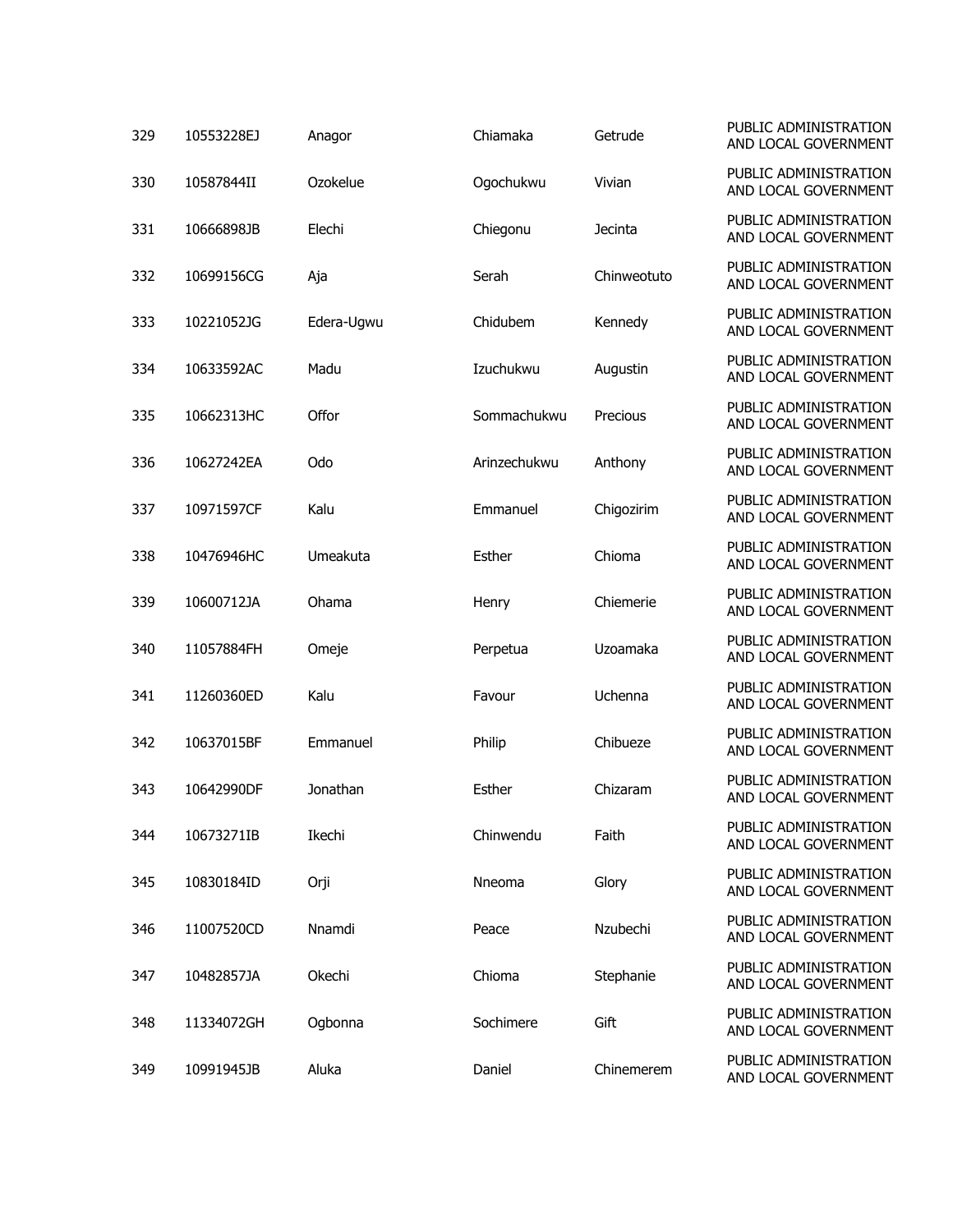| 350 | 10283559HG | Okonkwo   | Paschaline     | Chidinma      | PUBLIC ADMINISTRATION<br>AND LOCAL GOVERNMENT |
|-----|------------|-----------|----------------|---------------|-----------------------------------------------|
| 351 | 11167361GI | Onuorah   | Ngozi          | Gift          | PUBLIC ADMINISTRATION<br>AND LOCAL GOVERNMENT |
| 352 | 11091963FI | Onubuogu  | Somtochukwu    | Victory       | PUBLIC ADMINISTRATION<br>AND LOCAL GOVERNMENT |
| 353 | 11333753FE | Uzokwe    | <b>Success</b> | Oluebube      | PUBLIC ADMINISTRATION<br>AND LOCAL GOVERNMENT |
| 354 | 11210206FI | Anamala   | Ruth           | Ogechukwu     | PUBLIC ADMINISTRATION<br>AND LOCAL GOVERNMENT |
| 355 | 10576585BC | Okafor    | Izuchukwu      | Lincoln       | PUBLIC ADMINISTRATION<br>AND LOCAL GOVERNMENT |
| 356 | 10761468AJ | Onuora    | Sussan         | Chinedu       | PUBLIC ADMINISTRATION<br>AND LOCAL GOVERNMENT |
| 357 | 11316982CE | Onwusoba  | Chibuike       |               | PUBLIC ADMINISTRATION<br>AND LOCAL GOVERNMENT |
| 358 | 10956654EA | Madu      | Ugochi         | <b>Juliet</b> | PUBLIC ADMINISTRATION<br>AND LOCAL GOVERNMENT |
| 359 | 10398982JH | Ucheana   | Chinemelum     | Fortune       | PUBLIC ADMINISTRATION<br>AND LOCAL GOVERNMENT |
| 360 | 11218290FG | Obieze    | Godspower      | Ikechukwu     | PUBLIC ADMINISTRATION<br>AND LOCAL GOVERNMENT |
| 361 | 10216907BI | Ikebudu   | Chisom         | Powell        | PUBLIC ADMINISTRATION<br>AND LOCAL GOVERNMENT |
| 362 | 10327974BC | Alo       | Precious       | Kosi          | PUBLIC ADMINISTRATION<br>AND LOCAL GOVERNMENT |
| 363 | 10436372FJ | Inya      | Christian      | Idam          | PUBLIC ADMINISTRATION<br>AND LOCAL GOVERNMENT |
| 364 | 10417199FH | Okoh      | Kelechi        | Prince        | PUBLIC ADMINISTRATION<br>AND LOCAL GOVERNMENT |
| 365 | 11107047AI | Idoko     | Anthony        | Onyedika      | PUBLIC ADMINISTRATION<br>AND LOCAL GOVERNMENT |
| 366 | 10999757DC | Ugwu      | Onyekachukwu   | Samuel        | PUBLIC ADMINISTRATION<br>AND LOCAL GOVERNMENT |
| 367 | 10735014CF | Aneke     | Paschaline     | Kosisochukwu  | PUBLIC ADMINISTRATION<br>AND LOCAL GOVERNMENT |
| 368 | 10595905FI | Ezejiofor | Nmesoma        | Esther        | PUBLIC ADMINISTRATION<br>AND LOCAL GOVERNMENT |
| 369 | 11008750BJ | Okoro     | Paschal        | Ekene         | PUBLIC ADMINISTRATION<br>AND LOCAL GOVERNMENT |
| 370 | 11265515AB | Eze       | Emelda         | Chiamaka      | PUBLIC ADMINISTRATION<br>AND LOCAL GOVERNMENT |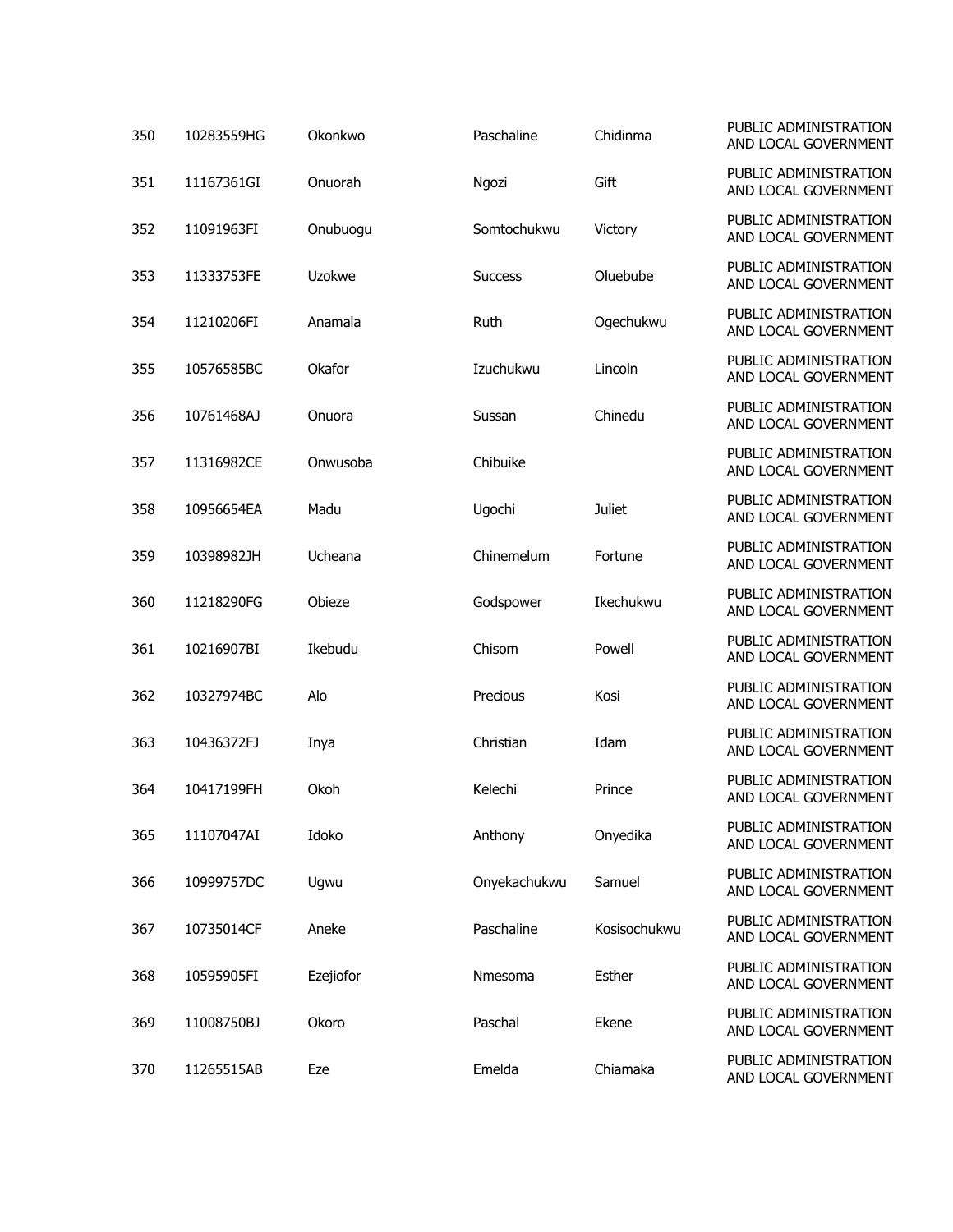| 371 | 10976354BD | Iyida      | Thaddeus  | Chinaza     | PUBLIC ADMINISTRATION<br>AND LOCAL GOVERNMENT |
|-----|------------|------------|-----------|-------------|-----------------------------------------------|
| 372 | 11325156ED | Okenwa     | Grace     | Amarachi    | PUBLIC ADMINISTRATION<br>AND LOCAL GOVERNMENT |
| 373 | 11342129EJ | Osmond     | Thecla    | Nkeiruka    | PUBLIC ADMINISTRATION<br>AND LOCAL GOVERNMENT |
| 374 | 10781539DD | Odo        | Abigail   | Chidimma    | PUBLIC ADMINISTRATION<br>AND LOCAL GOVERNMENT |
| 375 | 10857030FF | Omeje      | Cornelius | Ikenna      | PUBLIC ADMINISTRATION<br>AND LOCAL GOVERNMENT |
| 376 | 10367023EB | Asogwa     | Peace     | Chinecherem | PUBLIC ADMINISTRATION<br>AND LOCAL GOVERNMENT |
| 377 | 10960315BI | Opara      | Chinaza   | Hope        | PUBLIC ADMINISTRATION<br>AND LOCAL GOVERNMENT |
| 378 | 10695470CG | Ofoma      | Chizaram  | Celestina   | PUBLIC ADMINISTRATION<br>AND LOCAL GOVERNMENT |
| 379 | 10140887DB | Nnadi      | Chibuike  | David       | PUBLIC ADMINISTRATION<br>AND LOCAL GOVERNMENT |
| 380 | 11212044HD | Ejiofor    | Chinasa   | Doris       | PUBLIC ADMINISTRATION<br>AND LOCAL GOVERNMENT |
| 381 | 11217724AI | Abue       | Thomas    | Precious    | PUBLIC ADMINISTRATION<br>AND LOCAL GOVERNMENT |
| 382 | 11281959EC | Lewis      | Mannie    | Wendy       | PUBLIC ADMINISTRATION<br>AND LOCAL GOVERNMENT |
| 383 | 10138520FB | Agha-Okoro | Daniel    | Afamefula   | <b>RELIGIOUS STUDIES</b>                      |
| 384 | 10288623BG | Abonyi     | Maureen   | Ifenyinwa   | <b>RELIGIOUS STUDIES</b>                      |
| 385 | 10485100FE | Eze        | Faith     | Oluchi      | <b>RELIGIOUS STUDIES</b>                      |
| 386 | 10479106JB | Okoli      | Ogbonna   | Ernest      | <b>RELIGIOUS STUDIES</b>                      |
| 387 | 10046519IJ | Inegbu     | Adaeze    | Glory       | <b>RELIGIOUS STUDIES</b>                      |
| 388 | 11127934AJ | Anierobi   | Adaku     | Evangeline  | <b>RELIGIOUS STUDIES</b>                      |
| 389 | 10401875FB | Eze        | Chinedu   | Isaac       | <b>RELIGIOUS STUDIES</b>                      |
| 390 | 10046744JD | Ugo        | Ejike     | Joshua      | <b>RELIGIOUS STUDIES</b>                      |
| 391 | 10869652BJ | Ike        | Precious  | Ogechi      | <b>RELIGIOUS STUDIES</b>                      |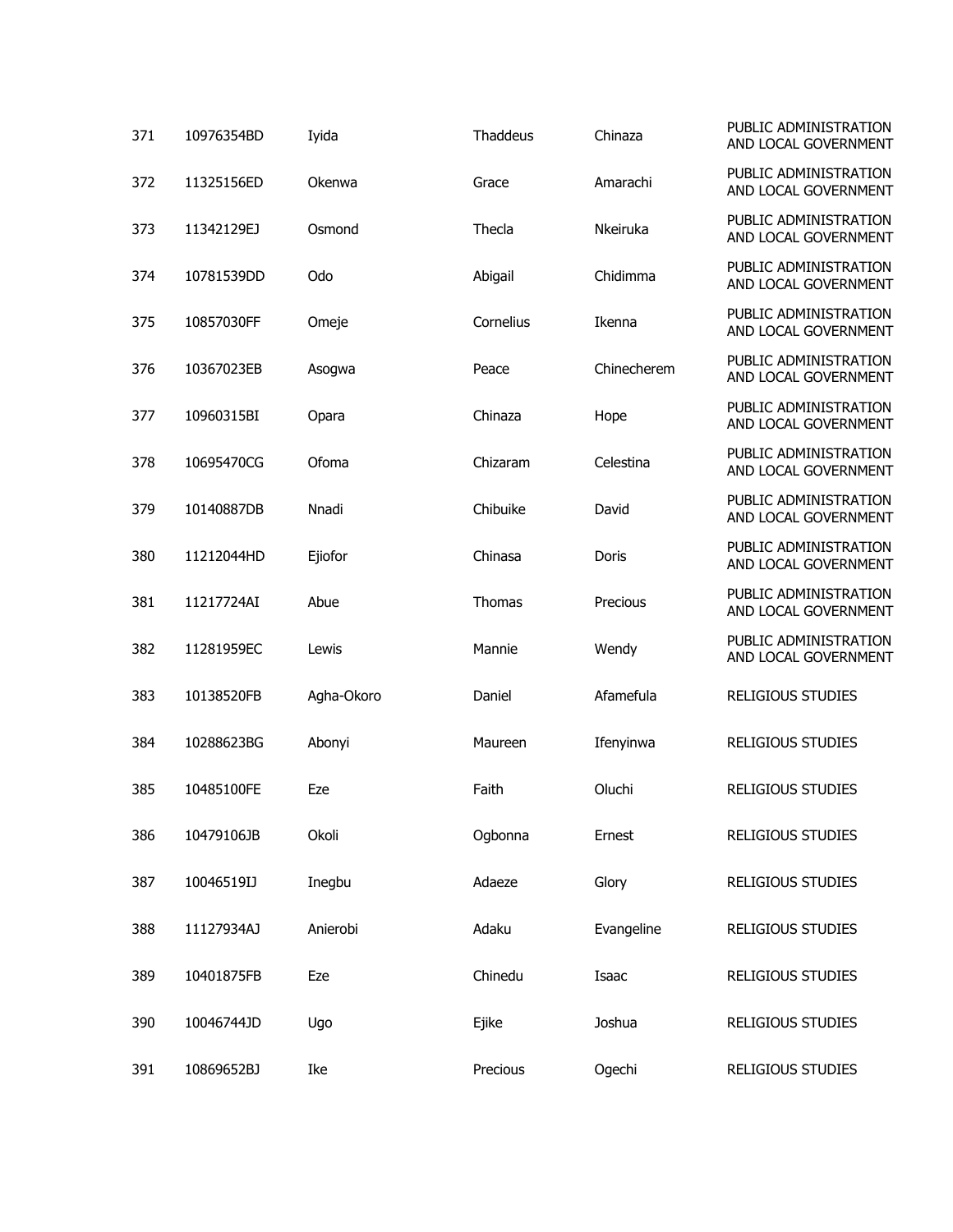| 392 | 11138375BH | Omeje     | Chinecherem     | Blessing       | <b>RELIGIOUS STUDIES</b>             |
|-----|------------|-----------|-----------------|----------------|--------------------------------------|
| 393 | 11111752FF | Ugonabor  | Ifunanya        | Julieth        | <b>RELIGIOUS STUDIES</b>             |
| 394 | 11292825DG | Otokpa    | Blessing        | Osilefi        | <b>RELIGIOUS STUDIES</b>             |
| 395 | 11092989IE | Ezekwem   | Numan           |                | <b>RELIGIOUS STUDIES</b>             |
| 396 | 10803150JD | Damian    | Theresa-Favour  | Ginikachukwu   | <b>RELIGIOUS STUDIES</b>             |
| 397 | 10827792IB | Paul      | Emmanuel        | Beckham        | <b>RELIGIOUS STUDIES</b>             |
| 398 | 11328418FE | Okoli     | Ifeanyi         | Kosi           | <b>RELIGIOUS STUDIES</b>             |
| 399 | 11111087BD | Ozioko    | Chinazom        | Joy            | <b>RELIGIOUS STUDIES</b>             |
| 400 | 11009620CI | Okoroafor | Chinedu         | Emmanuel       | SOCIOLOGY AND<br>ANTHROPOLOGY        |
| 401 | 10140980ED | Okoli     | Samuel          | Ezenwa         | SOCIOLOGY AND<br>ANTHROPOLOGY        |
| 402 | 10961084DJ | Okoroafor | Chinenye        | Sylvia         | SOCIOLOGY AND<br>ANTHROPOLOGY        |
| 403 | 10572336FC | Ogbu      | Chinonso        | Lucy           | SOCIOLOGY AND<br>ANTHROPOLOGY        |
| 404 | 10896137AH | Udoji     | Chiamaka        | Emmanuella     | SOCIOLOGY AND<br><b>ANTHROPOLOGY</b> |
| 405 | 11090300AD | Eze       | Prisca          | Ogechukwu      | SOCIOLOGY AND<br>ANTHROPOLOGY        |
| 406 | 11235251AB | Ugochukwu | Chukwunaraotito | God'S          | SOCIOLOGY AND<br><b>ANTHROPOLOGY</b> |
| 407 | 11054352IA | Okolo     | Victory         | Onyedikachukwu | SOCIOLOGY AND<br>ANTHROPOLOGY        |
| 408 | 10014567BC | Anusia    | Nmesoma         | Ruth           | SOCIOLOGY AND<br>ANTHROPOLOGY        |
| 409 | 10337409DB | Uduma     | Chinyere        |                | SOCIOLOGY AND<br><b>ANTHROPOLOGY</b> |
| 410 | 10487125JA | Omoro     | Awere           | Lilian         | SOCIOLOGY AND<br><b>ANTHROPOLOGY</b> |
| 411 | 10264067GB | Chukwuazi | Chiamaka        | Ifeoma         | SOCIOLOGY AND<br><b>ANTHROPOLOGY</b> |
| 412 | 11239670DD | Ezeagu    | Chimdalu        | Miracle        | SOCIOLOGY AND<br>ANTHROPOLOGY        |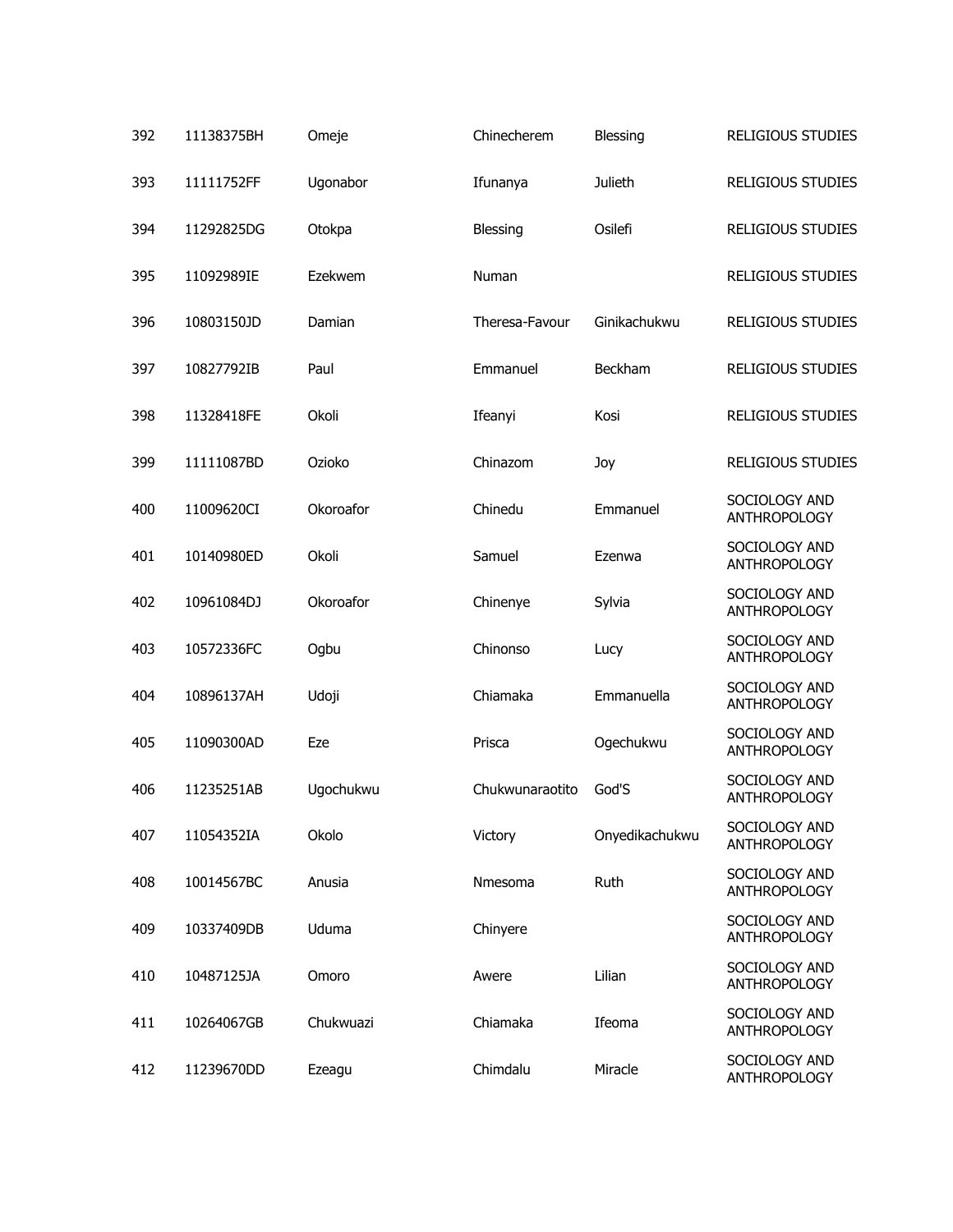| 413 | 11066407JG | Adibe       | Sopuruchukwu | Chukwubuokem  | SOCIOLOGY AND<br><b>ANTHROPOLOGY</b> |
|-----|------------|-------------|--------------|---------------|--------------------------------------|
| 414 | 10198268GD | Oke         | Mitchelle    | Ngozichukwuka | SOCIOLOGY AND<br><b>ANTHROPOLOGY</b> |
| 415 | 10699267IB | Okeh        | Brendan      | Onyebuchi     | SOCIOLOGY AND<br><b>ANTHROPOLOGY</b> |
| 416 | 11254412DJ | Okorie      | Rapheal      | Chizurum      | SOCIOLOGY AND<br><b>ANTHROPOLOGY</b> |
| 417 | 10820324HI | Udeh        | Onyinyechi   | Josephine     | SOCIOLOGY AND<br><b>ANTHROPOLOGY</b> |
| 418 | 10989972JD | Eze         | Victoria     | Chiamaka      | SOCIOLOGY AND<br>ANTHROPOLOGY        |
| 419 | 10681285JF | Ogbonna     | Henry        | Ugochukwu     | SOCIOLOGY AND<br><b>ANTHROPOLOGY</b> |
| 420 | 10296896CJ | Aroh        | Queendaline  | Mmesoma       | SOCIOLOGY AND<br><b>ANTHROPOLOGY</b> |
| 421 | 10613434EF | Azor        | Chukwudubem  | Gibson        | SOCIOLOGY AND<br><b>ANTHROPOLOGY</b> |
| 422 | 10573782HJ | Agor        | Francisca    | Chidimma      | SOCIOLOGY AND<br>ANTHROPOLOGY        |
| 423 | 10996833HE | Uzo-Okeke   | Chidimma     | Esther        | SOCIOLOGY AND<br><b>ANTHROPOLOGY</b> |
| 424 | 10501000HI | Odoh        | Charity      | Chidera       | SOCIOLOGY AND<br>ANTHROPOLOGY        |
| 425 | 10305284IF | Okoro       | Emmanuel     | Chukwuemeka   | SOCIOLOGY AND<br><b>ANTHROPOLOGY</b> |
| 426 | 11261639IG | Simeon      | Favour       | Stanley       | SOCIOLOGY AND<br>ANTHROPOLOGY        |
| 427 | 11223975HD | Agupusi     | Chidimma     | Mmesomachukwu | SOCIOLOGY AND<br><b>ANTHROPOLOGY</b> |
| 428 | 10632684BA | Iroegbu     | Kasarachi    | Godwin        | SOCIOLOGY AND<br><b>ANTHROPOLOGY</b> |
| 429 | 11193579IB | Nweke       | Richard      | Okechukwu     | SOCIOLOGY AND<br><b>ANTHROPOLOGY</b> |
| 430 | 10555105EE | Maduka      | Kambi        | Yvonne        | SOCIOLOGY AND<br><b>ANTHROPOLOGY</b> |
| 431 | 11008327CH | Ezeh        | Emmanuel     | Onyedika      | SOCIOLOGY AND<br><b>ANTHROPOLOGY</b> |
| 432 | 11350550AG | Ekoja       | Doris        | Perpetual     | SOCIOLOGY AND<br><b>ANTHROPOLOGY</b> |
| 433 | 10703498JF | Agu-Francis | Joy          | Ezinne        | SOCIOLOGY AND<br><b>ANTHROPOLOGY</b> |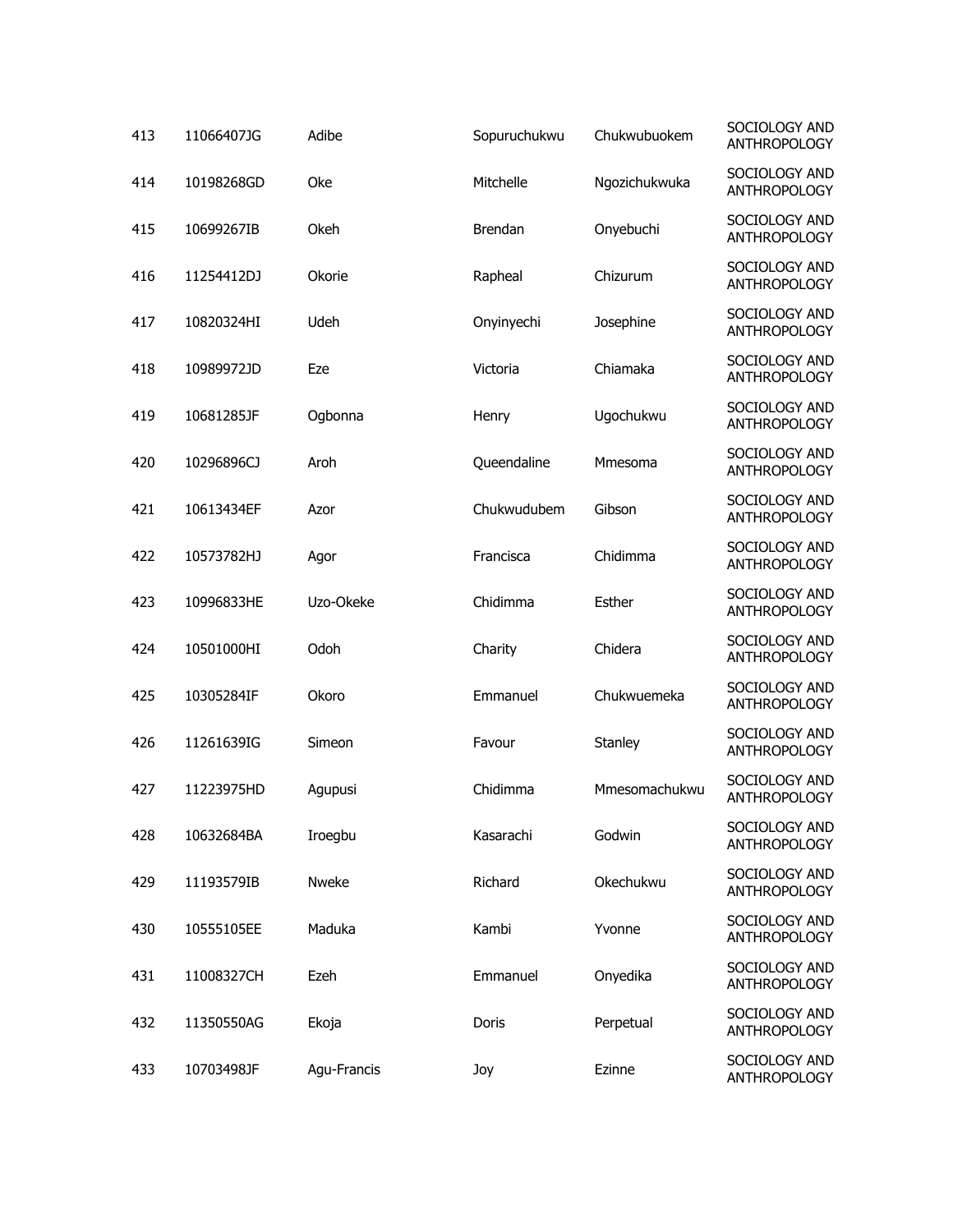| 434 | 10921716JE | Idoko      | Ijeoma      | Anna          | SOCIOLOGY AND<br><b>ANTHROPOLOGY</b> |
|-----|------------|------------|-------------|---------------|--------------------------------------|
| 435 | 10832642IB | Nweke      | Chinenye    | Mirian        | SOCIOLOGY AND<br><b>ANTHROPOLOGY</b> |
| 436 | 10402548GJ | Aroh       | Collins     | Chinecherem   | SOCIOLOGY AND<br><b>ANTHROPOLOGY</b> |
| 437 | 10606136BH | Uwanna     | Stella      | Nmesoma       | SOCIOLOGY AND<br><b>ANTHROPOLOGY</b> |
| 438 | 10904483JC | Okeke      | Chinemerem  | Gift          | SOCIOLOGY AND<br><b>ANTHROPOLOGY</b> |
| 439 | 10430823CC | Nworah     | Obianuju    | Maryann       | SOCIOLOGY AND<br><b>ANTHROPOLOGY</b> |
| 440 | 11095292GC | Onwuka     | Ifunanya    | Jovita        | SOCIOLOGY AND<br><b>ANTHROPOLOGY</b> |
| 441 | 10713747JH | Ufele      | Mmesoma     | Stella        | SOCIOLOGY AND<br><b>ANTHROPOLOGY</b> |
| 442 | 10571219AI | Chibuikem  | Alfredo     |               | SOCIOLOGY AND<br><b>ANTHROPOLOGY</b> |
| 443 | 11045508DE | Onwe       | Eberechukwu | Favour        | SOCIOLOGY AND<br><b>ANTHROPOLOGY</b> |
| 444 | 10200622IC | Eze        | Ben         | Kenechukwu    | SOCIOLOGY AND<br><b>ANTHROPOLOGY</b> |
| 445 | 10480305ID | Arua       | Onyebuchi   | Louis         | SOCIOLOGY AND<br><b>ANTHROPOLOGY</b> |
| 446 | 10291922BD | Chigbogu   | Ifunanya    | Philomena     | SOCIOLOGY AND<br>ANTHROPOLOGY        |
| 447 | 10517274EH | Okonkwo    | Theresa     | Onyinyechukwu | SOCIOLOGY AND<br>ANTHROPOLOGY        |
| 448 | 10579861HI | Ugwu       | Chidera     | Faith         | SOCIOLOGY AND<br><b>ANTHROPOLOGY</b> |
| 449 | 10541704IJ | Odoh       | Lucy        | Nkemdilim     | SOCIOLOGY AND<br><b>ANTHROPOLOGY</b> |
| 450 | 10588007IE | Enebechi   | Comfort     | Chinecherem   | SOCIOLOGY AND<br>ANTHROPOLOGY        |
| 451 | 10181152AB | Offiah     | Ifeyinwa    | Rosemary      | SOCIOLOGY AND<br><b>ANTHROPOLOGY</b> |
| 452 | 10453867FB | Onyemaechi | Ruth        | Ukamaka       | SOCIOLOGY AND<br><b>ANTHROPOLOGY</b> |
| 453 | 10984356GD | Ikechukwu  | Victory     | Chidubem      | SOCIOLOGY AND<br><b>ANTHROPOLOGY</b> |
| 454 | 11140511BB | Odo        | Ebere       | Ginikanwa     | SOCIOLOGY AND<br><b>ANTHROPOLOGY</b> |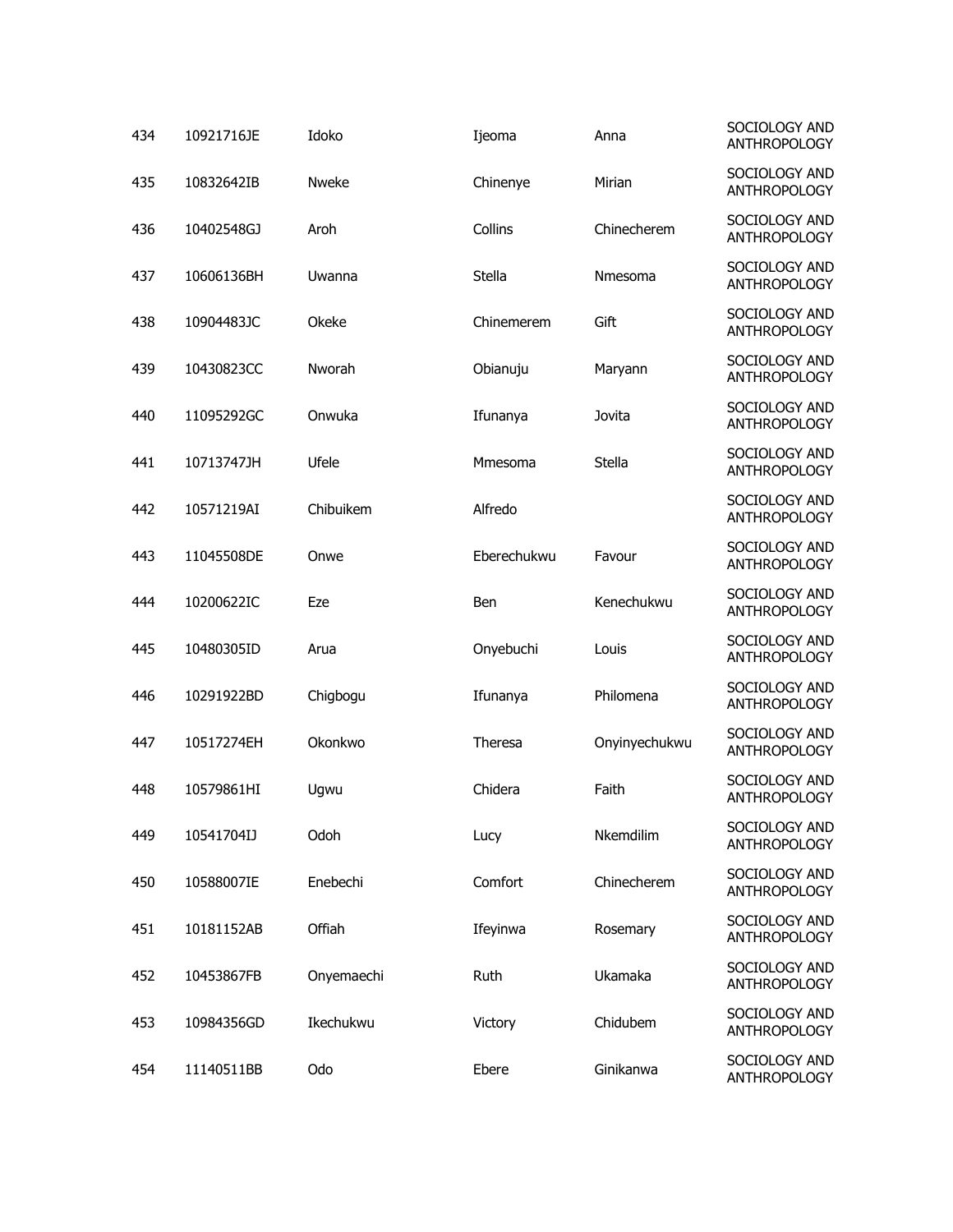| 455 | 10602152DI | Okoh     | Dominic      | Ifeanyi    | SOCIOLOGY AND<br><b>ANTHROPOLOGY</b> |
|-----|------------|----------|--------------|------------|--------------------------------------|
| 456 | 10162982JE | Mbaeze   | Victor       | Chukwuka   | SOCIOLOGY AND<br><b>ANTHROPOLOGY</b> |
| 457 | 10507375GC | Obieze   | Goodness     | Adaeze     | SOCIOLOGY AND<br><b>ANTHROPOLOGY</b> |
| 458 | 10962058CH | Sunday   | Kindness     | Amarachi   | SOCIOLOGY AND<br><b>ANTHROPOLOGY</b> |
| 459 | 10817415HF | Uwalaka  | Chiamaka     | Victoria   | SOCIOLOGY AND<br><b>ANTHROPOLOGY</b> |
| 460 | 10308382AG | Egenekwu | Doris        | Chidiogo   | SOCIOLOGY AND<br><b>ANTHROPOLOGY</b> |
| 461 | 10839946JB | Alaoma   | Divine       | Chidera    | SOCIOLOGY AND<br><b>ANTHROPOLOGY</b> |
| 462 | 11015643AB | Onu      | Chinyere     | Anthonia   | SOCIAL WORK                          |
| 463 | 10483351GD | Agwah    | Lily         | Chizoba    | SOCIAL WORK                          |
| 464 | 10403574JF | Kwufodu  | Chidera      | Mary       | SOCIAL WORK                          |
| 465 | 11157082FJ | Ezeh     | Chidumebi    | Miracle    | SOCIAL WORK                          |
| 466 | 10971306CF | Ndubuisi | Chidiebere   | Josephine  | SOCIAL WORK                          |
| 467 | 10654208EA | Onyike   | Happiness    | Obioma     | SOCIAL WORK                          |
| 468 | 10225237FE | Nwaeze   | Daisy        | Chidimma   | SOCIAL WORK                          |
| 469 | 10884735GJ | Okonkwo  | Angel        | Asika      | SOCIAL WORK                          |
| 470 | 10657235HH | Iyoke    | Chikamso     | Patience   | SOCIAL WORK                          |
| 471 | 11174430AH | Eze      | Benardine    | Ozioma     | SOCIAL WORK                          |
| 472 | 11124052BF | Adindu   | Divinefavour | Chisom     | SOCIAL WORK                          |
| 473 | 10276731JD | Ugwu     | Kosisochukwu | Collins    | SOCIAL WORK                          |
| 474 | 10643055DE | Silas    | Chisom       | Blessing   | SOCIAL WORK                          |
| 475 | 10590086FF | Onah     | Rejoice      | Chinweokwu | SOCIAL WORK                          |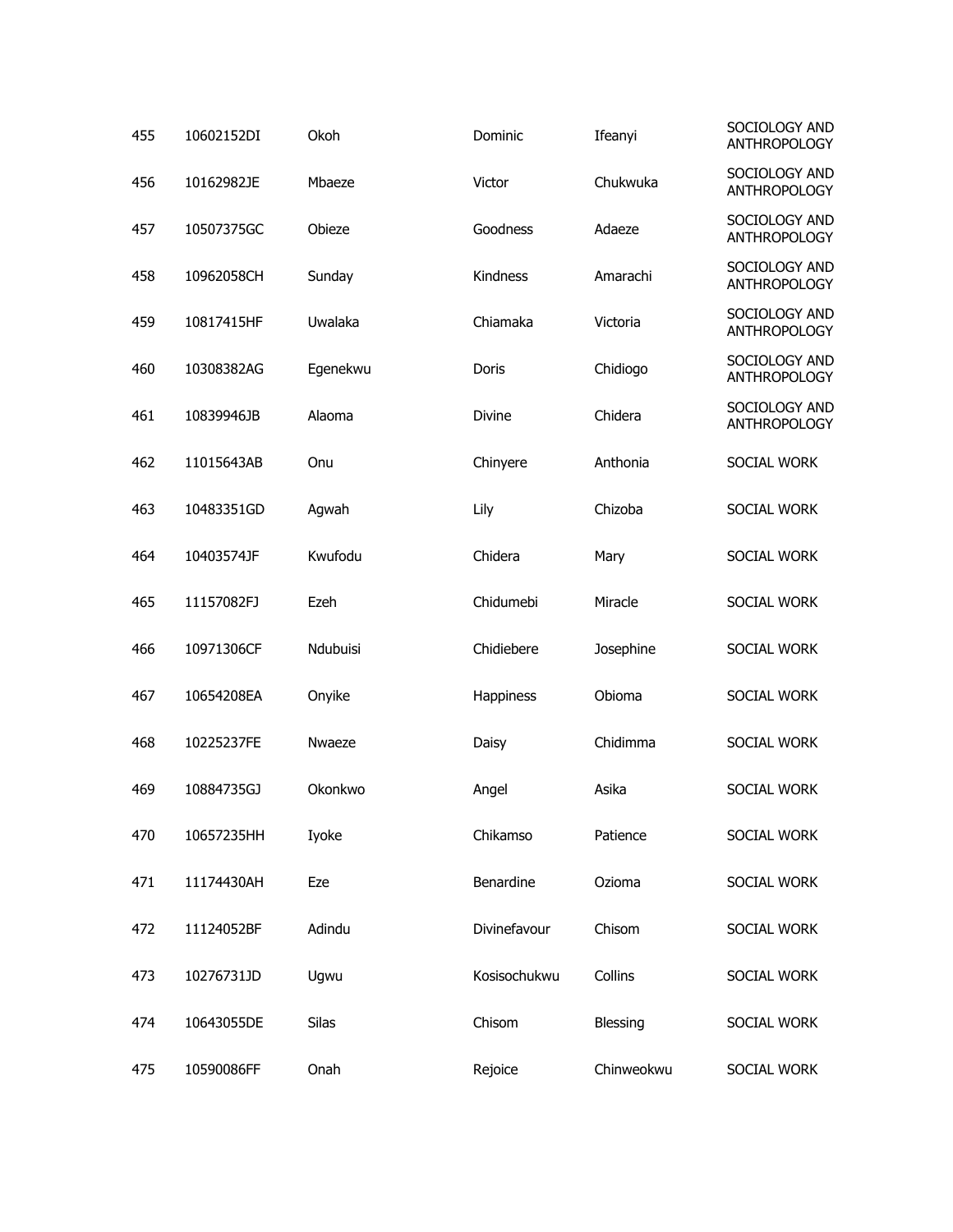| 476 | 10555028IB | Okoye     | Chisom         | Nicollette   | SOCIAL WORK |
|-----|------------|-----------|----------------|--------------|-------------|
| 477 | 11140726EF | Uche      | Gift           | Ijeoma       | SOCIAL WORK |
| 478 | 10625032HE | Uwah      | Confidence     | Kelechi      | SOCIAL WORK |
| 479 | 10449226AG | Ifeakandu | Evangeline     | Oluoma       | SOCIAL WORK |
| 480 | 11034112HI | Nduka     | Precious       | Onyinye      | SOCIAL WORK |
| 481 | 11270998EC | Ede       | Joseph         | Onoche       | SOCIAL WORK |
| 482 | 11021609EI | Chidubem  | Daniella       | Chizaram     | SOCIAL WORK |
| 483 | 10783559IE | Adio      | Ayomide        | Deborah      | SOCIAL WORK |
| 484 | 10293667BG | Eze       | Anthonia       | Chiagozie    | SOCIAL WORK |
| 485 | 11145296BC | Eneh      | Mmesoma        | Olivia       | SOCIAL WORK |
| 486 | 10592418ED | Anamah    | Mary           | Oluchi       | SOCIAL WORK |
| 487 | 10661512FA | Obiajulu  | Chidera        | Chelsea      | SOCIAL WORK |
| 488 | 10774973EA | Ozioko    | Blessing       | Chikamso     | SOCIAL WORK |
| 489 | 10713289BG | Amoke     | Nkemsinsinachi | Stephanie    | SOCIAL WORK |
| 490 | 11174785AJ | Ugwu      | Valentine      | Kosisochukwu | SOCIAL WORK |
| 491 | 10456917BJ | Ugwu      | Chidera        | Loveth       | SOCIAL WORK |
| 492 | 11006568GG | Onuche    | Faith          | Uchechi      | SOCIAL WORK |
| 493 | 10517925DE | Ogu       | Chibueze       | Augustine    | SOCIAL WORK |
| 494 | 11016274EI | Etiwelu   | Peace          | Makuochukwu  | SOCIAL WORK |
| 495 | 10666956BE | Eze       | Chinecherem    | Christiana   | SOCIAL WORK |
| 496 | 10189401IG | Uzondu    | Chinyere       | Chiebuka     | SOCIAL WORK |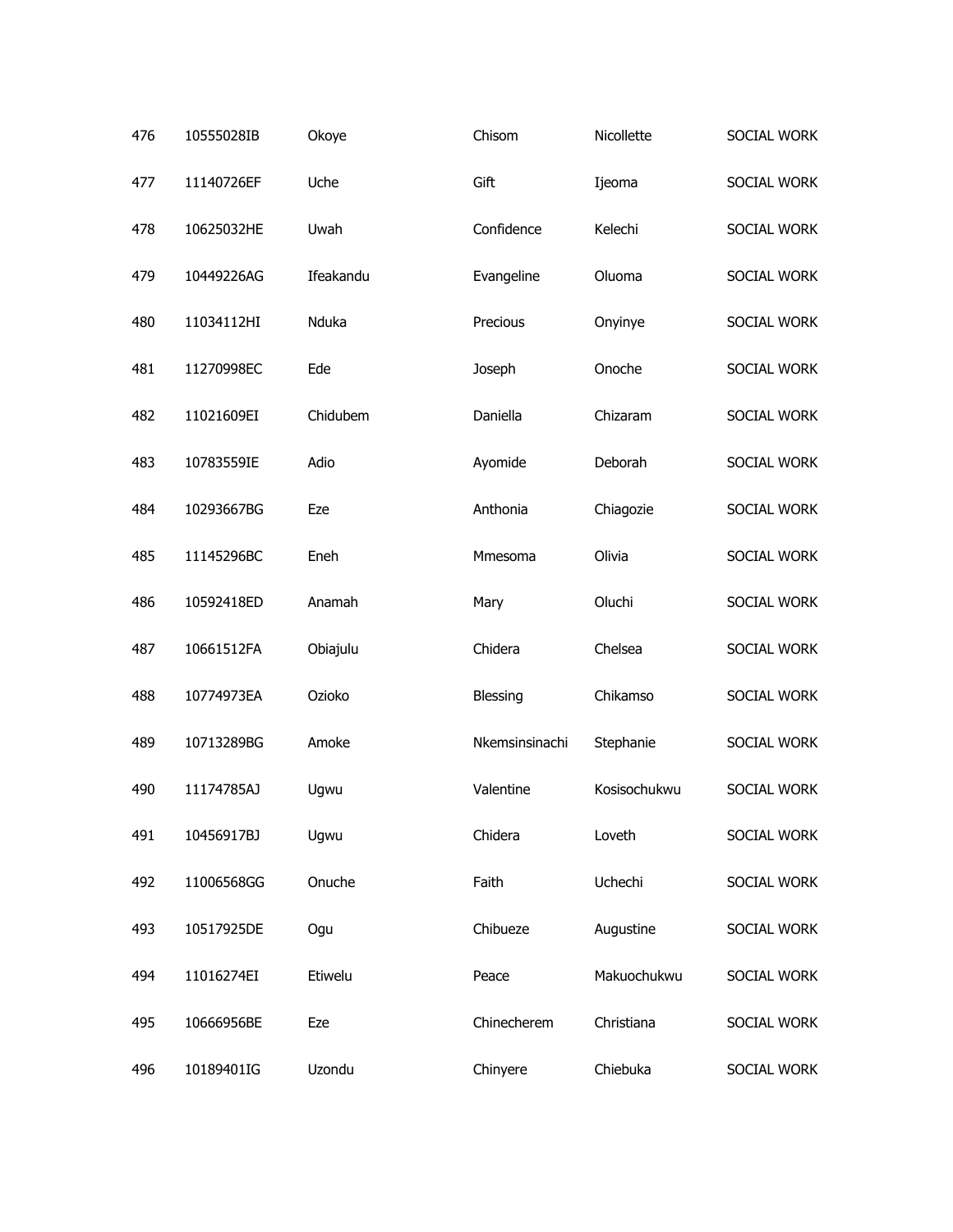| 497 | 10802890JH | Nwachukwu | Precious      | Chizaram   | SOCIAL WORK |
|-----|------------|-----------|---------------|------------|-------------|
| 498 | 10392080EF | Orazulume | Emmanuella    | Obianuju   | SOCIAL WORK |
| 499 | 11287805GB | Peter     | Ebere         | Splendour  | SOCIAL WORK |
| 500 | 11164777GA | Odoh      | Deborah       | Ebube      | SOCIAL WORK |
| 501 | 11111793CJ | Ezugwu    | Jovita        | Chigadi    | SOCIAL WORK |
| 502 | 10251893BE | Akagu     | <b>Divine</b> | Ginika     | SOCIAL WORK |
| 503 | 10324339FD | Eze       | Precious      | Nneoma     | SOCIAL WORK |
| 504 | 10650158GF | Onah      | Cynthia       | Amarachi   | SOCIAL WORK |
| 505 | 11039417HB | Asogwaode | Priscilla     | Chioma     | SOCIAL WORK |
| 506 | 10451837DA | Nnadi     | Mercy         | Ebere      | SOCIAL WORK |
| 507 | 10093282GC | Duru      | Chiemerie     | Winnie     | SOCIAL WORK |
| 508 | 10576799EJ | Madu      | Jessica       | Chinemerem | SOCIAL WORK |
| 509 | 11132020HA | Ochai     | Faith         | Agwube     | SOCIAL WORK |
| 510 | 11177560CG | Ayogu     | Jane          | Chinenye   | SOCIAL WORK |

## **FACULTY OF VETERINARY MEDICINE**

| S/NO | <b>JAMB REG NO</b> | <b>SURNAME</b> | <b>FIRSTNAME</b> | <b>MIDDLENAME</b> | <b>COURSE</b>              |
|------|--------------------|----------------|------------------|-------------------|----------------------------|
|      | 10950293BE         | Ndu            | Lugard           | Chukwuka          | <b>VETERINARY MEDICINE</b> |
| 2    | 10215387BJ         | Ujam           | Pneuma           | Ebubedike         | <b>VETERINARY MEDICINE</b> |
| 3    | 10496791JF         | Odoemene       | Theresa          | Chiamaka          | <b>VETERINARY MEDICINE</b> |
| 4    | 10921612BI         | Okorie         | <b>Ibeneme</b>   | <b>Divine</b>     | <b>VETERINARY MEDICINE</b> |
| 5    | 10442511HC         | Ugwu           | Nathan           | Soromtochukwu     | <b>VETERINARY MEDICINE</b> |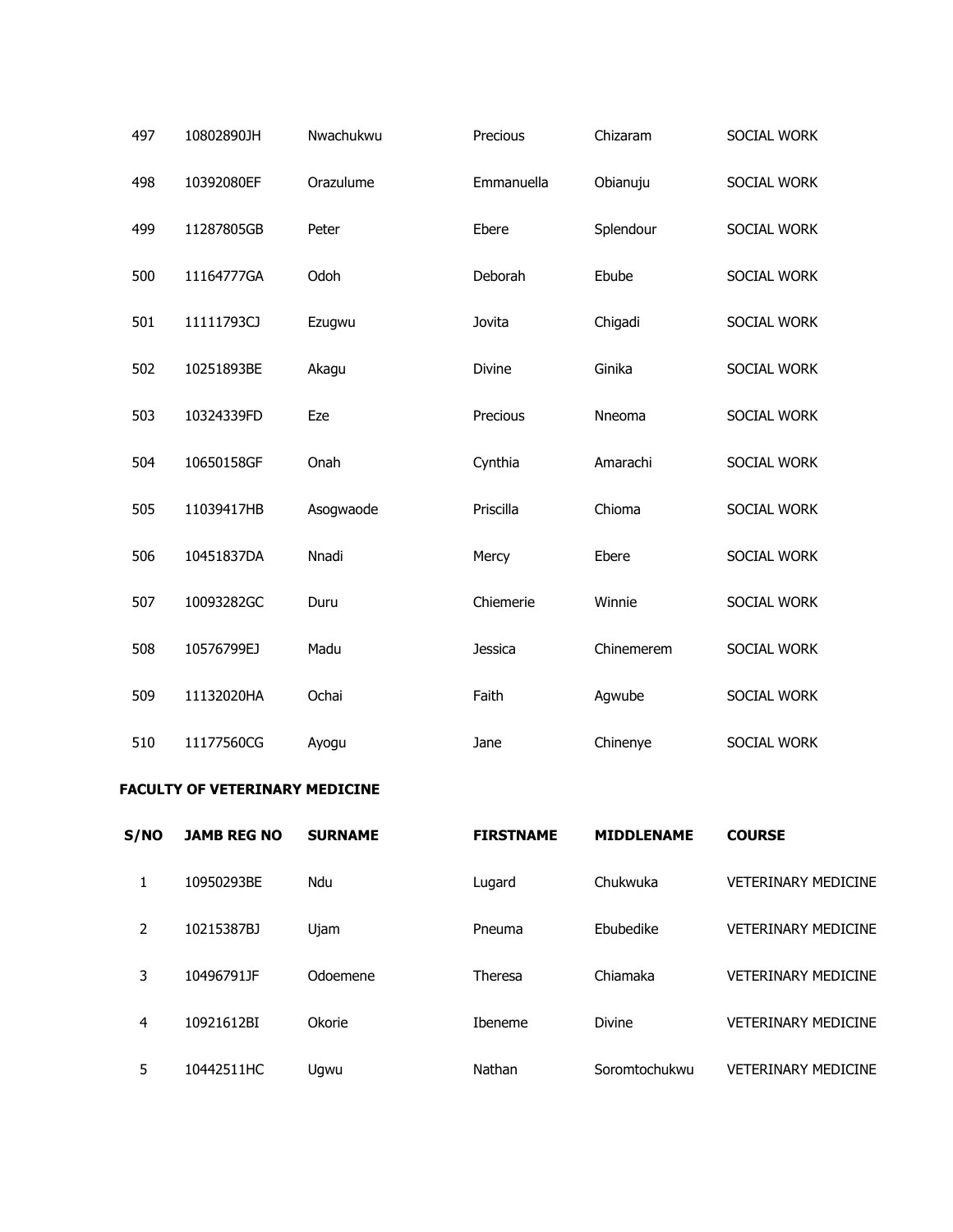| 6  | 11082787DI | Egbube    | Samuel          | Sopuluchukwu  | <b>VETERINARY MEDICINE</b> |
|----|------------|-----------|-----------------|---------------|----------------------------|
| 7  | 10946847HA | Okoro     | Emmanuel        | Kelechi       | <b>VETERINARY MEDICINE</b> |
| 8  | 10833619GA | Elom      | <b>Jennifer</b> | Nneamaka      | <b>VETERINARY MEDICINE</b> |
| 9  | 10080712DJ | Iyanya    | Jothan          | Ohehjoyenyam  | <b>VETERINARY MEDICINE</b> |
| 10 | 10878605CJ | Joshua    | Erenyang        | Apakun        | VETERINARY MEDICINE        |
| 11 | 10190481EH | Nwafor    | Ekenedilichukwu | Nicholas      | <b>VETERINARY MEDICINE</b> |
| 12 | 10539322FH | Akupue    | Chidera         | Perpetua      | <b>VETERINARY MEDICINE</b> |
| 13 | 10076033BB | Okafor    | John            | Chukwuemeka   | <b>VETERINARY MEDICINE</b> |
| 14 | 10637558DF | Agu       | Chigozie        | Favour        | <b>VETERINARY MEDICINE</b> |
| 15 | 10045682HI | Alese     | Samuel          | Kolawole      | <b>VETERINARY MEDICINE</b> |
| 16 | 11131071AH | Nnama     | Ifechukwu       | Christian     | <b>VETERINARY MEDICINE</b> |
| 17 | 10165563BE | Ezema     | Chinecherem     | Benjamin      | <b>VETERINARY MEDICINE</b> |
| 18 | 10293893BH | Ikeneche  | Ebubechukwu     | Favour        | <b>VETERINARY MEDICINE</b> |
| 19 | 10887055JD | Ezeh      | Harrison        | Chinedum      | <b>VETERINARY MEDICINE</b> |
| 20 | 10262373AC | Iyoke     | Sunday          | Paschal       | <b>VETERINARY MEDICINE</b> |
| 21 | 11033984HE | Odogbo    | Emmanuel        | Ifeanyichukwu | VETERINARY MEDICINE        |
| 22 | 11189300BH | Ugwuafor  | Nnaemeka        | Humphrey      | VETERINARY MEDICINE        |
| 23 | 10952675EG | Ekwuluonu | Chidimma        | Favour        | <b>VETERINARY MEDICINE</b> |
| 24 | 10844843EH | Maduka    | Chidiogo        | Jane          | VETERINARY MEDICINE        |
| 25 | 10682676JD | Ugwu      | Ezinne          | Peace         | <b>VETERINARY MEDICINE</b> |
| 26 | 10889339DB | Nwani     | Loveth          | Chinaza       | VETERINARY MEDICINE        |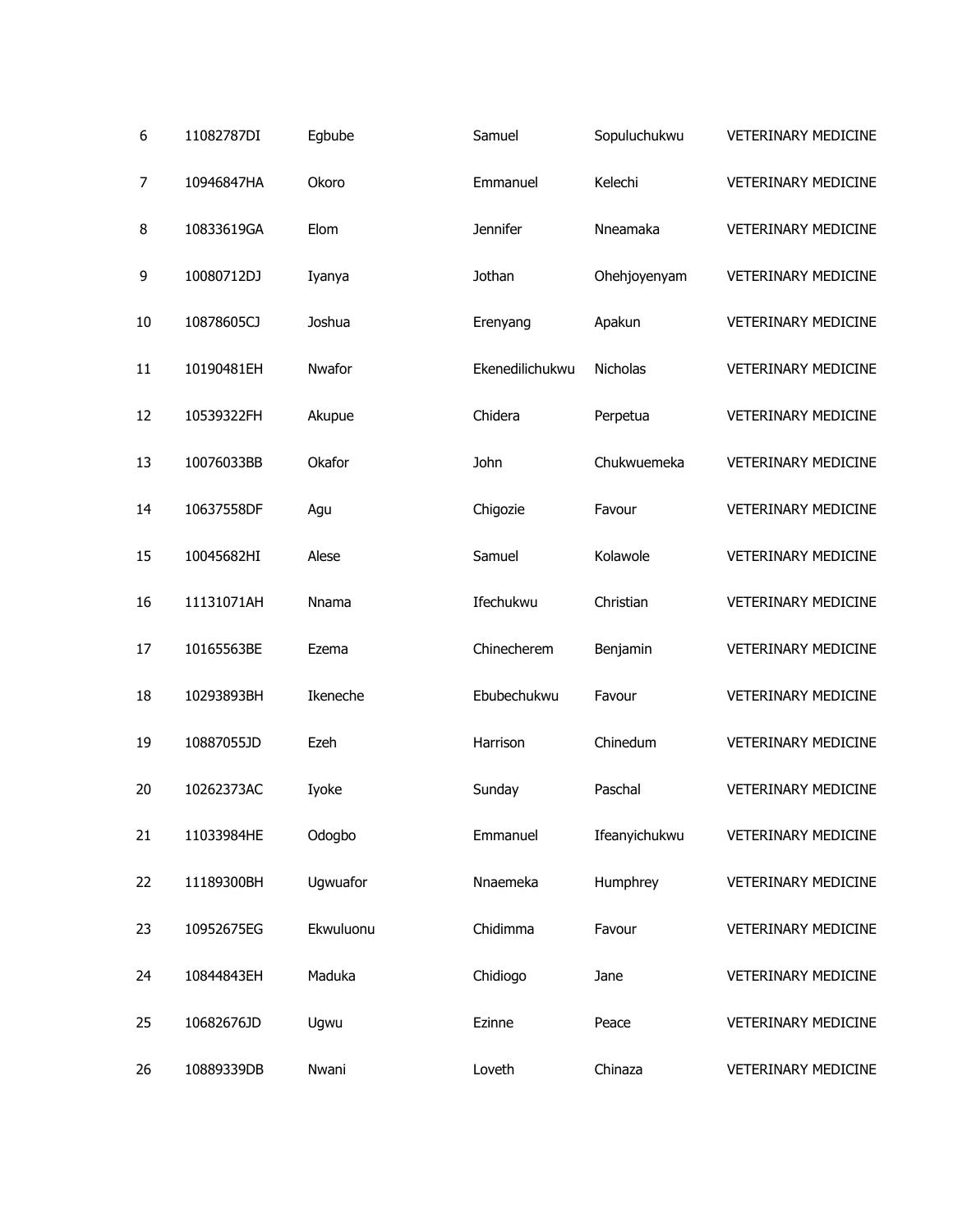| 27 | 10171027BF | Anaga       | Chibuikem     | Ceekay              | <b>VETERINARY MEDICINE</b> |
|----|------------|-------------|---------------|---------------------|----------------------------|
| 28 | 11170578CA | Chikeluba   | Sirach        | Chikosolu           | <b>VETERINARY MEDICINE</b> |
| 29 | 10752861CI | Isikenyi    | Maryann       | Ifunanya            | <b>VETERINARY MEDICINE</b> |
| 30 | 11210255AI | Ogbobe      | Anaezi        | Casmir              | <b>VETERINARY MEDICINE</b> |
| 31 | 10326399IB | Aniagolu    | Chiemerie     | Edith               | <b>VETERINARY MEDICINE</b> |
| 32 | 10195687EG | Ebiem       | Tochukwu      | Samuel              | <b>VETERINARY MEDICINE</b> |
| 33 | 10890728DF | Ugwuodo     | Ifeanyichukwu | Henry               | VETERINARY MEDICINE        |
| 34 | 11258874DJ | Duhu        | Chidiogo      | Sandra              | <b>VETERINARY MEDICINE</b> |
| 35 | 11348313CE | Nwankerendu | Munachimso    | Becky               | <b>VETERINARY MEDICINE</b> |
| 36 | 11174131DB | Asogwa      | Clara         | Nodebechukwuns<br>o | <b>VETERINARY MEDICINE</b> |
| 37 | 11307132IG | Orji        | Christian     | Obioma              | <b>VETERINARY MEDICINE</b> |
| 38 | 10932361HC | Paul        | Gift          | Amarachi            | <b>VETERINARY MEDICINE</b> |
| 39 | 10390673JF | Obinna      | Godswill      | Sopuluchukwu        | VETERINARY MEDICINE        |
| 40 | 10165039DE | Efobi       | Gamaliel      | Chukwuma            | <b>VETERINARY MEDICINE</b> |
| 41 | 11015705AJ | Ezedinachi  | Chisolum      | God'S               | <b>VETERINARY MEDICINE</b> |
| 42 | 10977235IG | Ezede       | Emmanuel      | Onyedikachi         | VETERINARY MEDICINE        |
| 43 | 10927202CJ | Eze         | Chukwudi      | Kelvin              | <b>VETERINARY MEDICINE</b> |
| 44 | 10139979DJ | Mbah        | Praise        | Chidiebere          | VETERINARY MEDICINE        |
| 45 | 10682892CH | Chibuike    | Chiamaka      | Rejoice             | <b>VETERINARY MEDICINE</b> |
| 46 | 10256435GF | Edeh        | Solomon       | Okechukwu           | <b>VETERINARY MEDICINE</b> |
| 47 | 10907884HE | Edeh        | Daniel        | Nnamdi              | VETERINARY MEDICINE        |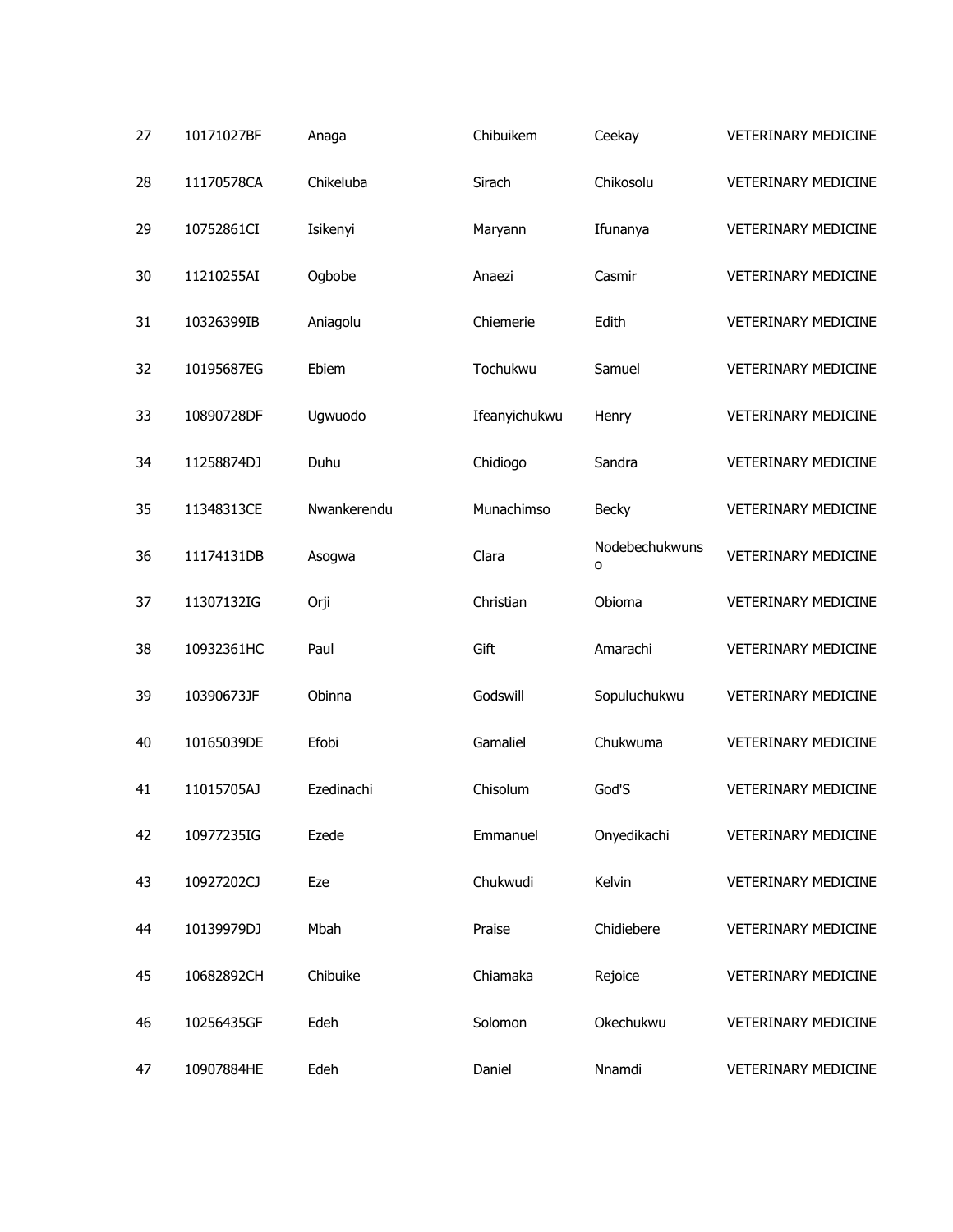| 48 | 10919083DJ | Idokoja       | Cynthia              | Somto           | <b>VETERINARY MEDICINE</b> |
|----|------------|---------------|----------------------|-----------------|----------------------------|
| 49 | 10746853BA | Eze           | Sunday               | Chibuzor        | <b>VETERINARY MEDICINE</b> |
| 50 | 10667751FE | Ozioko        | Chinaza              | Cynthia         | <b>VETERINARY MEDICINE</b> |
| 51 | 10333092IB | Obayi         | Chiedozie            | James           | <b>VETERINARY MEDICINE</b> |
| 52 | 10939926HF | Ezemma        | Chkwuka              | Godsmark        | <b>VETERINARY MEDICINE</b> |
| 53 | 10899834HB | Ossai         | Uchenna              | Mishark         | <b>VETERINARY MEDICINE</b> |
| 54 | 11018536FC | Adimike       | Emmanuel             | Chibuike        | <b>VETERINARY MEDICINE</b> |
| 55 | 10839576DH | <b>OZOAGU</b> | <b>EMMANUEL</b>      | <b>CHIDUBEM</b> | <b>VETERINARY MEDICINE</b> |
| 56 | 10022854IA | Ugwuasogwa    | Caleb                | Ifeanyi         | <b>VETERINARY MEDICINE</b> |
| 57 | 10876460GC | <b>Nweze</b>  | Uzoma                | <b>Jeremy</b>   | <b>VETERINARY MEDICINE</b> |
| 58 | 10535163CB | Samson        | Chinonso             |                 | <b>VETERINARY MEDICINE</b> |
| 59 | 10984159HC | Obiajuru      | Chinecherem          | Precious        | <b>VETERINARY MEDICINE</b> |
| 60 | 10182421HE | Usang         | Obasewehkeope<br>neh | <b>Uket</b>     | <b>VETERINARY MEDICINE</b> |
| 61 | 10757650BH | Onoja         | Lewis                | Odoma           | <b>VETERINARY MEDICINE</b> |

## **FACULTY OF VOCATIONAL AND TECHNICAL EDUCATION**

| <b>SNO</b> | <b>JAMB REG NO</b> | <b>SURNAME</b> | <b>FIRSTNAME</b> | <b>MIDDLENAME</b> | <b>COURSE</b>             |
|------------|--------------------|----------------|------------------|-------------------|---------------------------|
| 1          | 10342350EJ         | Okoli          | Stephen          | Chidimma          | <b>AGRIC EDUCATION</b>    |
| 2          | 10796993DH         | Eze            | Joshua           | Daberechi         | AGRIC SCIENCE EDUCATION   |
| 3          | 10853225CE         | Obayi          | Kelvin           | Chinemerem        | AGRIC SCIENCE EDUCATION   |
| 4          | 11238419AD         | Nwabunike      | Ebubechukwu      | Abraham           | AGRIC SCIENCE EDUCATION   |
| 5          | 10678228FB         | Ofoefule       | Barbara          | Chinemerem        | <b>BUSINESS EDUCATION</b> |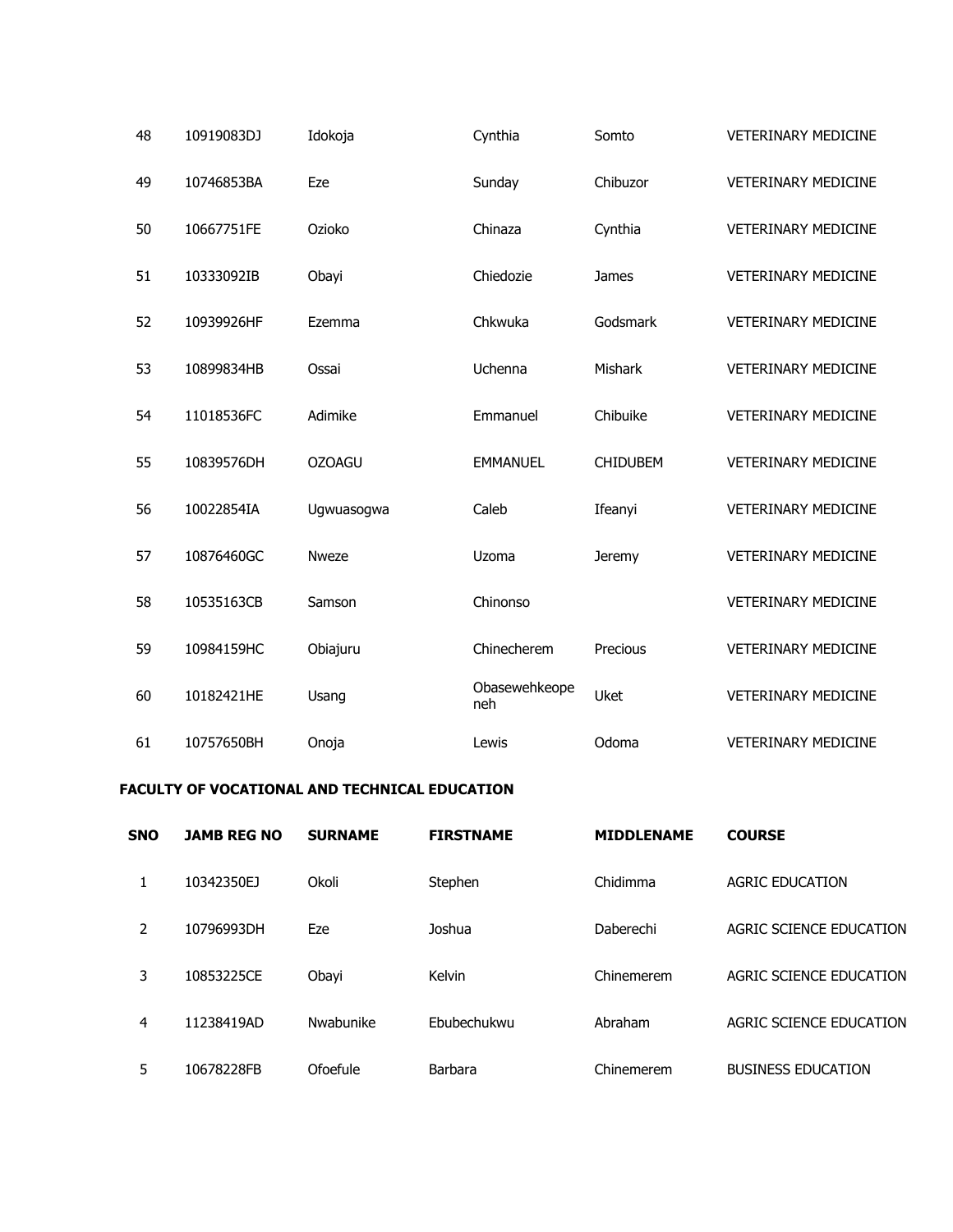| 6  | 10278198FH | Abba        | Mercy          | Aguda          | <b>BUSINESS EDUCATION</b>                |
|----|------------|-------------|----------------|----------------|------------------------------------------|
| 7  | 10951921HH | Jonas       | Chiamaka       | Favour         | <b>BUSINESS EDUCATION</b>                |
| 8  | 10363291IC | Onovo       | Onyinye        | Immaculate     | <b>BUSINESS EDUCATION</b>                |
| 9  | 11316713FF | Ifezue      | Ikenna         | Michael        | <b>BUSINESS EDUCATION</b>                |
| 10 | 10445565CI | Okwesili    | Ebere          | Mary           | <b>BUSINESS EDUCATION</b>                |
| 11 | 10903351JD | Asogwa      | Alfred         | Chukwuebuka    | <b>COMPUTER EDUCATION</b>                |
| 12 | 10965546DJ | Onyishi     | Michael        | Chinweike      | <b>COMPUTER EDUCATION</b>                |
| 13 | 11286984AC | Amuzie      | Chimeremeze    | Solomon        | <b>COMPUTER EDUCATION</b>                |
| 14 | 10592416EJ | Desmond     | Chibuyike      | Kingsley       | <b>COMPUTER EDUCATION</b>                |
| 15 | 10979646DB | Igwe        | Patience       | Nkemdilichukwu | <b>COMPUTER EDUCATION</b>                |
| 16 | 11241134AG | Ezeora      | Emmanuel       | Uchenna        | <b>COMPUTER EDUCATION</b>                |
| 17 | 11114360II | Ezeaku      | <b>Nmesoma</b> | Peace          | HOME ECONOMICS<br><b>EDUCATION</b>       |
| 18 | 10981427CD | Ezema       | Lovelyn        | Ifunanya       | HOME ECONOMICS<br><b>EDUCATION</b>       |
| 19 | 11305422HF | Chukwumaeze | Adaeze         | Miracle        | HOME ECONOMICS<br><b>EDUCATION</b>       |
| 20 | 10659897EF | Aroh        | Blessing       | Chinazaekpere  | HOME ECONOMICS<br><b>EDUCATION</b>       |
| 21 | 11046415CJ | Adiele      | Chinazo        | Augustine      | HOME ECONOMICS<br><b>EDUCATION</b>       |
| 22 | 10808671CA | Chikwelu    | Adajesus       | Godsmiracle    | HOME ECONOMICS<br><b>EDUCATION</b>       |
| 23 | 11019990FF | Obasi       | Uzoma          | Rosemary       | HOME ECONOMICS<br><b>EDUCATION</b>       |
| 24 | 11030215DC | Ugwu        | Norah          | Obioma         | HOME ECONOMICS<br><b>EDUCATION</b>       |
| 25 | 10587989EB | Onah        | Faith          | Chisom         | HOME ECONOMICS<br><b>EDUCATION</b>       |
| 26 | 10889685GA | Mamah       | Jude           | Kosisochukwu   | INDUSTRIAL TECHNICAL<br><b>EDUCATION</b> |